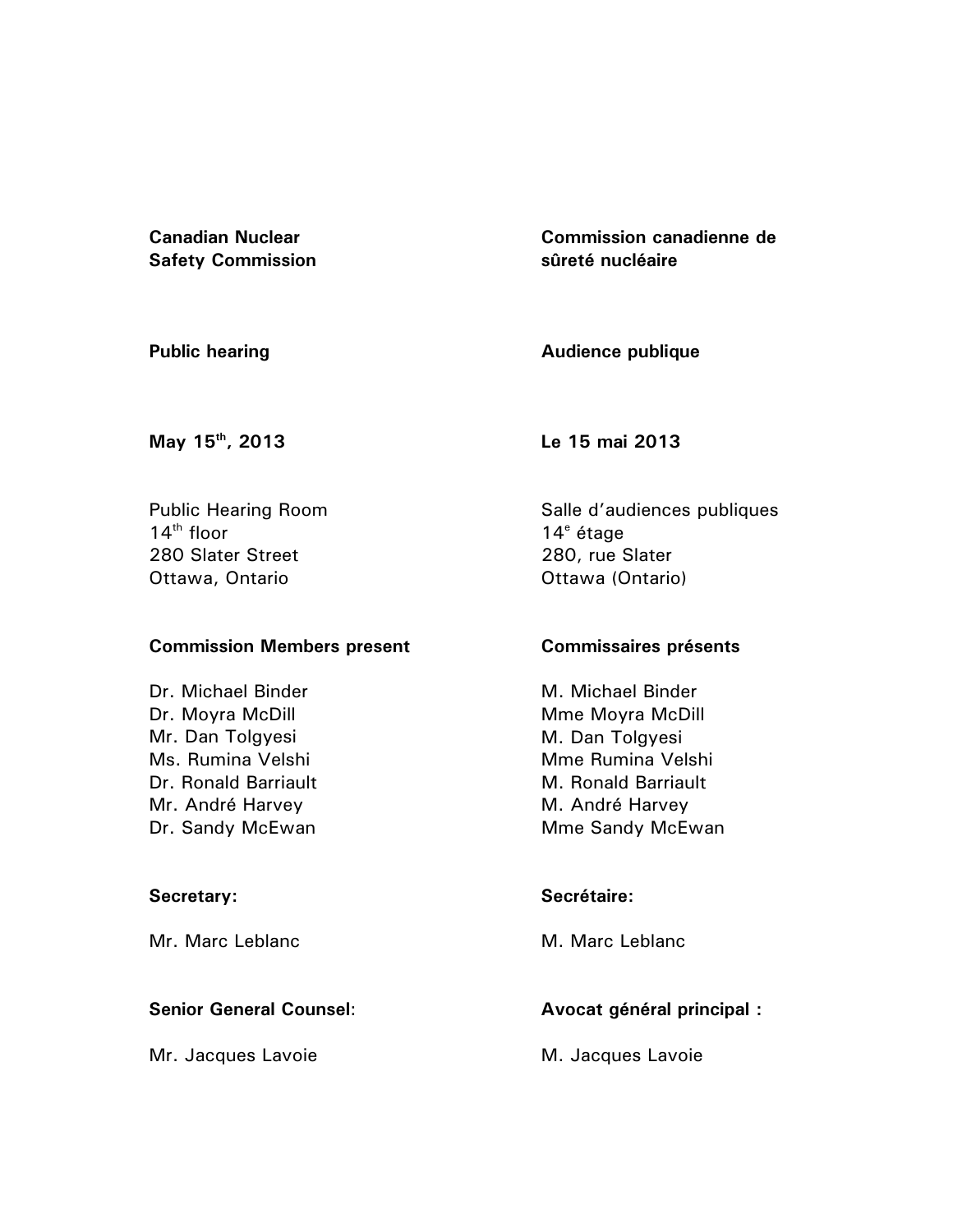## (ii) **TABLE OF CONTENTS**

**PAGE** 

| Opening remarks                                                                                                                                                                                                                                                           | $\mathbf{1}$ |
|---------------------------------------------------------------------------------------------------------------------------------------------------------------------------------------------------------------------------------------------------------------------------|--------------|
| $13-H6.B$<br>Adoption of Agenda                                                                                                                                                                                                                                           | 4            |
| - Royal Military College of Canada<br>- Saskatchewan Research Council<br>- University of Alberta<br>- Corporation de l'École<br>Polytechnique de Montréal<br>Application for the renewal of<br>The non-power reactor operating<br>Licences for the SLOWPOKE-2<br>Reactors | 5            |
| 13-H9 / 13-H10 / 13-H8 / 13-H7 / 13-H7.A<br>Oral presentation by<br>CNSC staff on the four $(4)$<br>applications for renewal of the non-<br>power reactor operating licences<br>for the SLOWPOKE-2 reactors                                                               | 5            |
| 13-H9.1 and 13-H9.1A<br>Oral presentation by<br>Royal Military College                                                                                                                                                                                                    | 14           |
| 13-H10.1/13-H10.1A<br>Oral presentation by the<br>Saskatchewan Research Council                                                                                                                                                                                           | 81           |
| $13-H8.1 / 13-H8.1A$<br>Oral presentation by the<br>University of Alberta                                                                                                                                                                                                 | 119          |
| $13-H7.1 / H7.1A$<br>Exposé oral par la<br>Corporation de l'École<br>Polytechnique de Montréal                                                                                                                                                                            | 159          |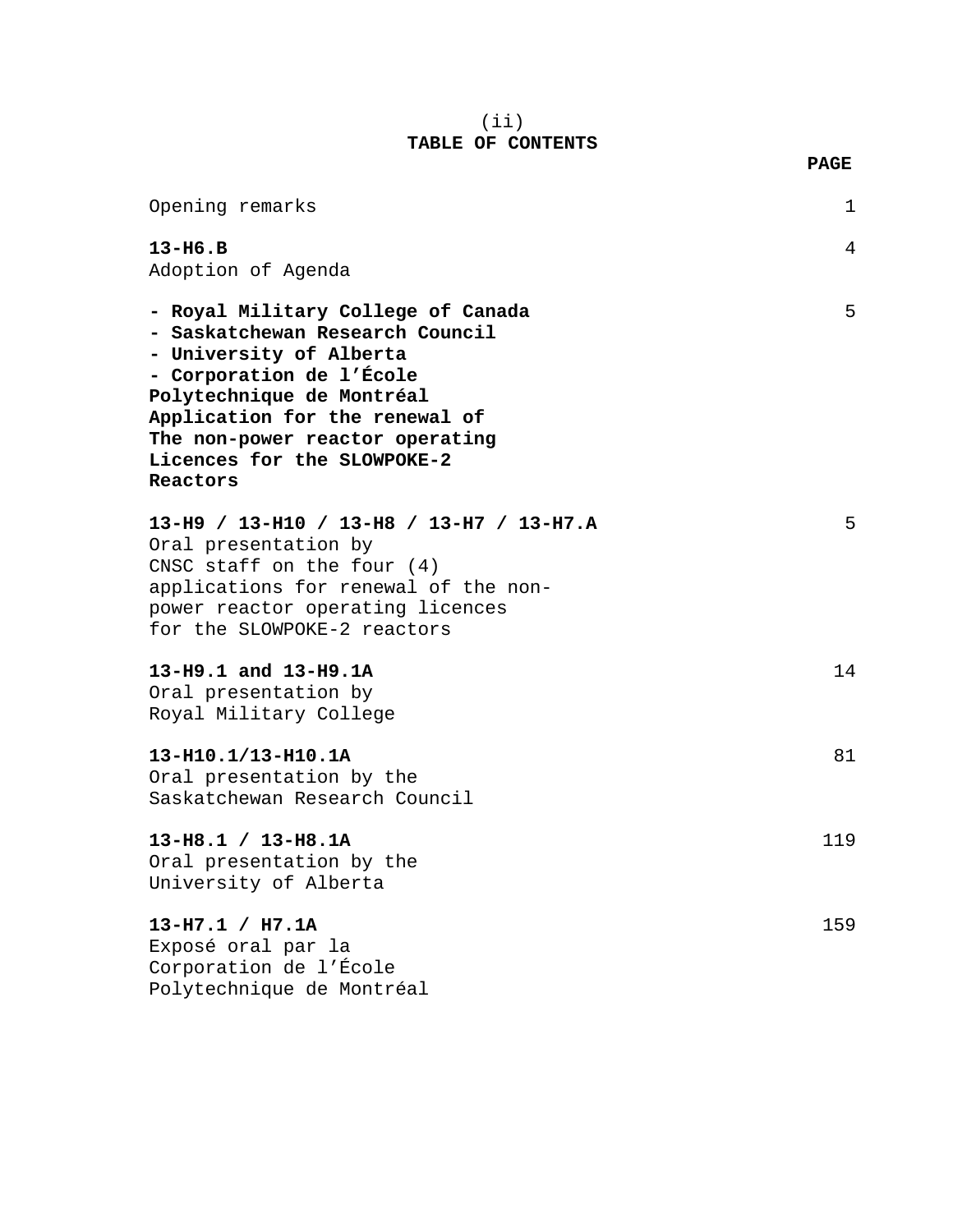Ottawa, Ontario

--- Upon commencing at 9:06 a.m./ L'audience débute à 9h06

#### **OPENING REMARKS**

**M. LEBLANC:** Bonjour, mesdames et messieurs. Bienvenue à ces audiences publiques de la Commission canadienne de sûreté nucléaire.

Mon nom est Marc Leblanc. Je suis le secrétaire de la Commission et je vais aborder quelques aspects touchant le déroulement des audiences.

The Canadian Nuclear Safety Commission is about to start a series of four public hearings on the applications by four licensees for the renewal of nonpower reactor operating licences for SLOWPOKE-2 reactors.

The Commission meeting is scheduled to start at 2:30 today and resume tomorrow morning at 9:00 a.m.

During today's business, we have simultaneous translation. Des appareils de traduction sont disponibles à la réception. La version française est au poste 2 and the English version is on channel 1. I would ask that you please keep the pace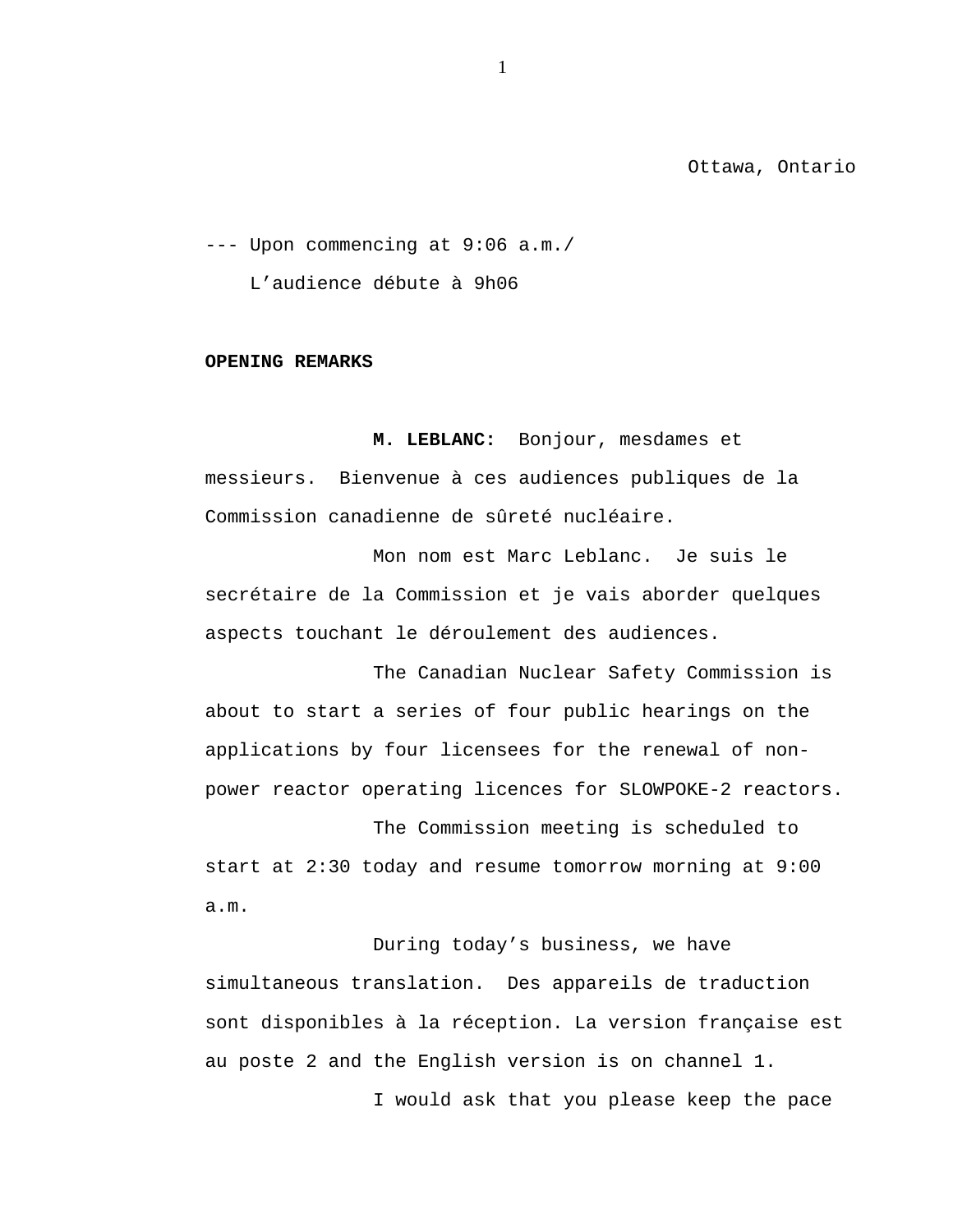of your speech relatively slow so that the translators have a chance to keep up.

Les audiences sont enregistrées et transcrites textuellement. Les détenteurs de permis sont invités à s'exprimer dans la langue de leur choix.

I'd also like to note that this proceeding is being video webcasted live and that the proceeding is also archived on our website for a three-month period after the closure of the hearing.

Les transcriptions seront disponibles sur le site web de la Commission dès la semaine prochaine.

And to make the transcripts as meaningful as possible, we would ask everyone to identify themselves before speaking.

As a courtesy to others in the room, please silence your cell phones and other electronic devices.

Monsieur Binder, président et premier dirigeant de la CCSN, présidera l'audience publique d'aujourd'hui.

Mr. President.

**THE CHAIRMAN:** Merci, Marc. And good morning and welcome to the public hearing of the Canadian Nuclear Safety Commission.

Mon nom est Michael Binder. Je suis le président de la Commission canadienne de sûreté nucléaire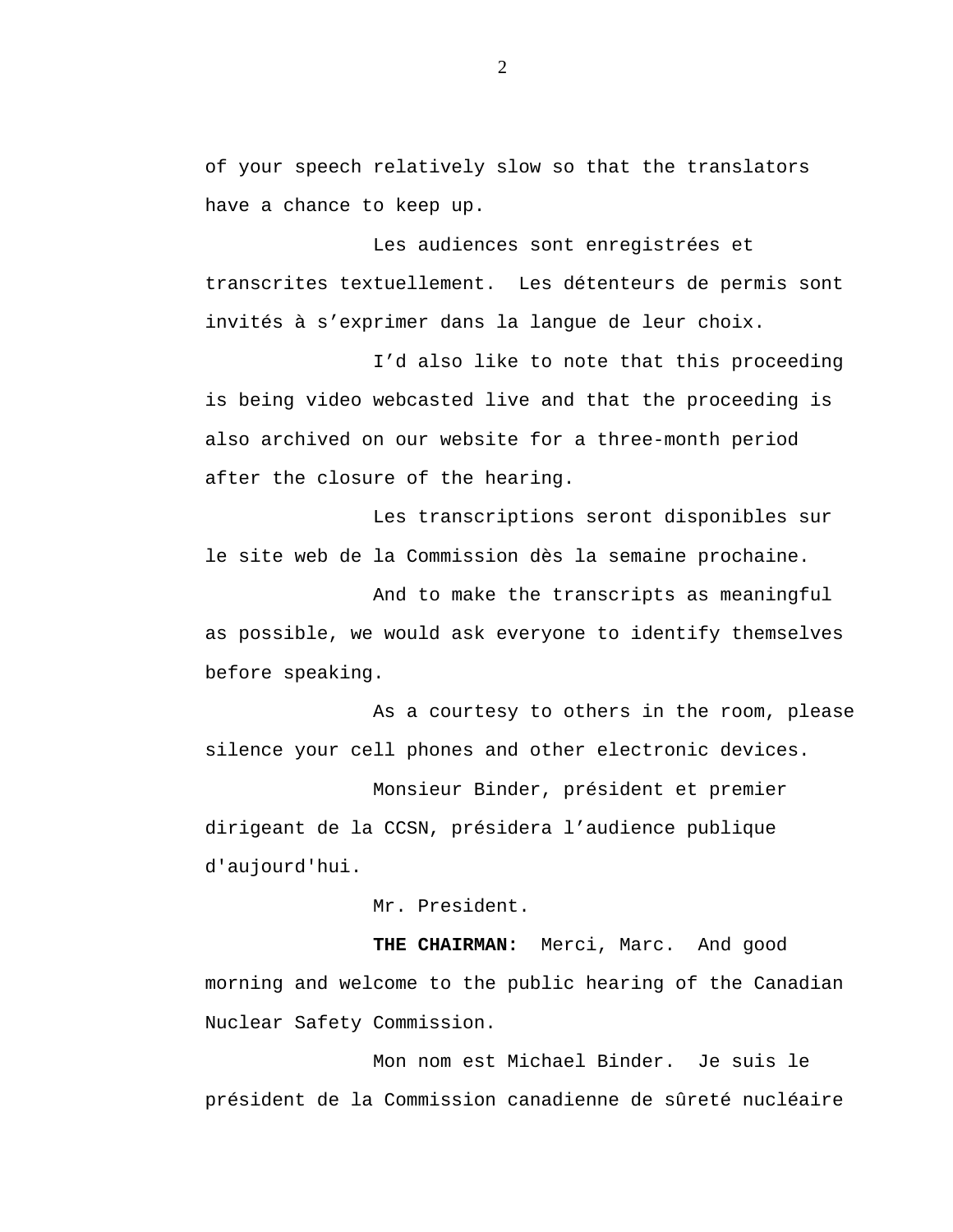et je souhaite la bienvenue aux gens ici présents, and welcome to all of you who are joining us via the webcast.

First, I'd like to welcome formally our new Commission Member, on my left, Dr. Sandy McEwan, who has been recently appointed to this tribunal, and I welcome you to the first hearing.

I also would like to introduce the other Members, and on my left Ms. Rumina Velshi, Dr. Ronald Barriault, monsieur André Harvey, and on my right is Dr. Moyra McDill and monsieur Dan Tolgyesi.

We have heard from our secretary Marc Leblanc. We also have with us here today monsieur Jacques Lavoie, senior general counsel to the Commission.

Marc.

**MR. LEBLANC:** Thank you.

Before adopting the agenda, please note that five presentations were filed on May  $8<sup>th</sup>$ , as listed on the updated agenda.

I also wish to note that we will proceed with a combined presentation by CNSC staff, followed by separate presentations by the licensees and CNSC staff on each specific facility. The President will open the floor for questions from the Commission Members after each set of presentations.

Dr. McEwan will not participate in the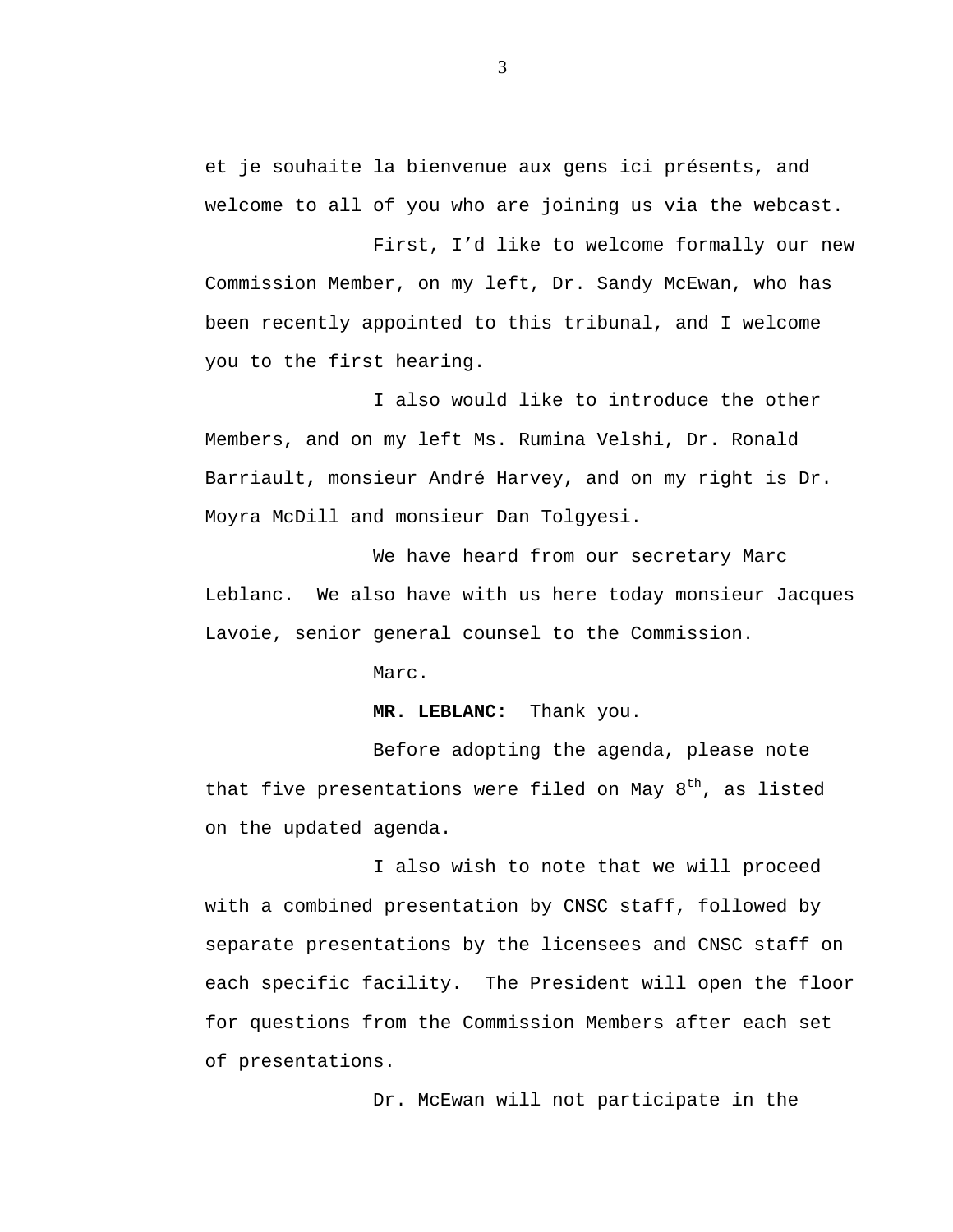hearing pertaining to the University of Alberta. The Panel of the Commission will be constituted, composed of six Members for that particular facility.

De plus, Docteur McEwan et Madame Velshi ne participeront pas à l'audience au sujet de la Corporation de l'École Polytechnique de Montréal. Une formation sera aussi constituée, composée de cinq commissaires pour cette installation.

Mr. President.

**THE CHAIRMAN:** Okay, with this information, I'd like to call for the adoption of the agenda of the Commission Members, as outlined in Commission Member Document 13-H6.B.

> Do I have concurrence? So for the record, the agenda is adopted.

**13-H6.B** 

### **Adoption of Agenda**

**THE CHAIRMAN:** So I'd like to start the hearing by calling on the presentation from CNSC staff on four applications, as outlined in Commission Member Documents 13-H7, 13-H7.A, 13-H8, 13-H9 and 13-H10 and I understand that Mr. Elder, you will make the presentation. Please proceed.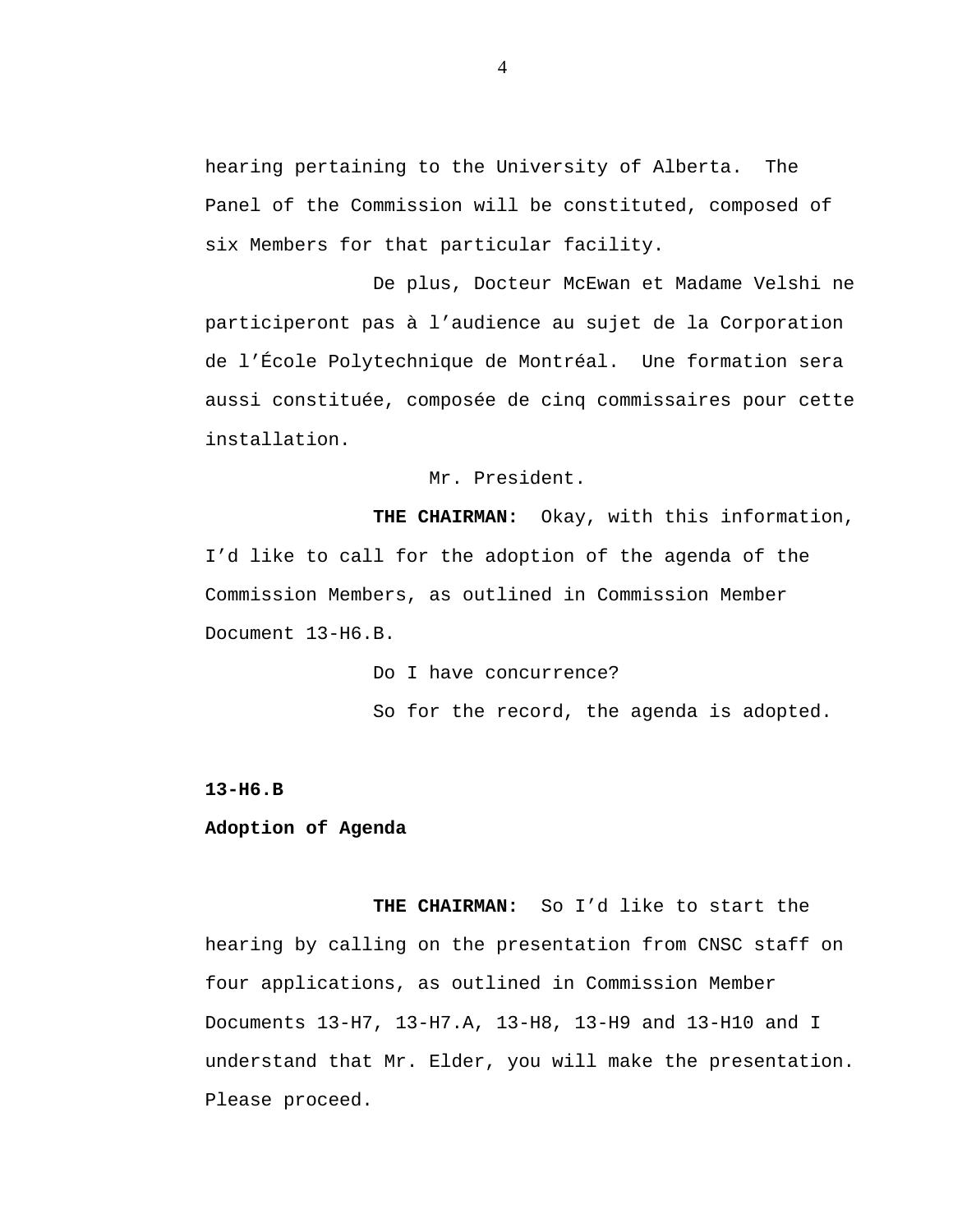**- Royal Military College of Canada** 

- **Saskatchewan Research Council**
- **University of Alberta**

**- Corporation de l'École** 

**Polytechnique de Montréal Application for the renewal of The non-power reactor operating Licences for the SLOWPOKE-2 reactors** 

 **13-H9 / 13-H10 / 13-H8 / 13-H7 / 13-H7.A Oral presentation by CNSC staff on the four (4) applications for renewal of the nonpower reactor operating licences for the SLOWPOKE-2 reactors** 

#### **MR. ELDER:** Merci.

Bonjour, monsieur le président et membres de la Commission. Je suis Peter Elder, Directeur général - Direction de la réglementation du cycle et des installations nucléaires.

Avec moi aujourd'hui, monsieur Christian Carrier, Directeur de la division des laboratoires nucléaires et des réacteurs de recherche.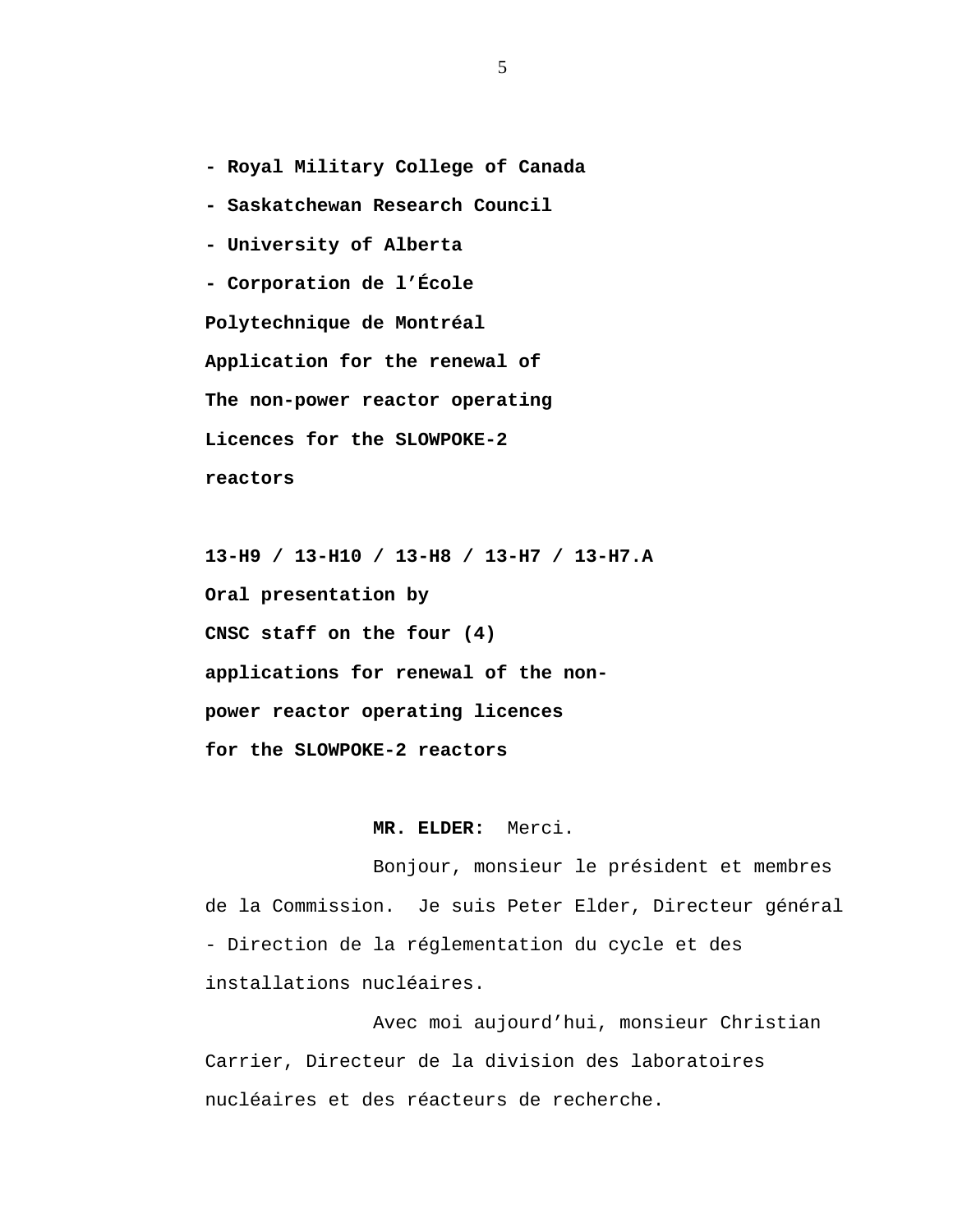In addition, we have with us a team of CNSC staff and specialists who are involved in the re-licensing of the SLOWPOKE-2 reactors.

As has been mentioned, the presentation will deal with the applications for the SLOWPPOKE-2 facilities there -- for a renewal of their operating licence. All licensees have asked for a 10-year renewal period.

The four facilities involved are the Royal Military College of Canada, the Saskatchewan Research Council, the University of Alberta et L'École Polytechnique de Montréal.

Monsieur Carrier will provide a short historical background on the SLOWPOKE-2 reactors as well as a generic overview of the performance on common issues between the four licensees and then we will pause.

Thank you.

**MR. CARRIER:** Good morning, Mr. President. I, as Mr. Peter -- Mr. Peter Elder alluded to, I will first begin by providing a historical overview of the SLOWPOKE reactors in Canada. The acronym "SLOWPOKE" stands for Safe Low Power Critical Experiment.

The design was intended to provide a neutron source for research and teaching institutions. The neutron flux produced by the reactor would be higher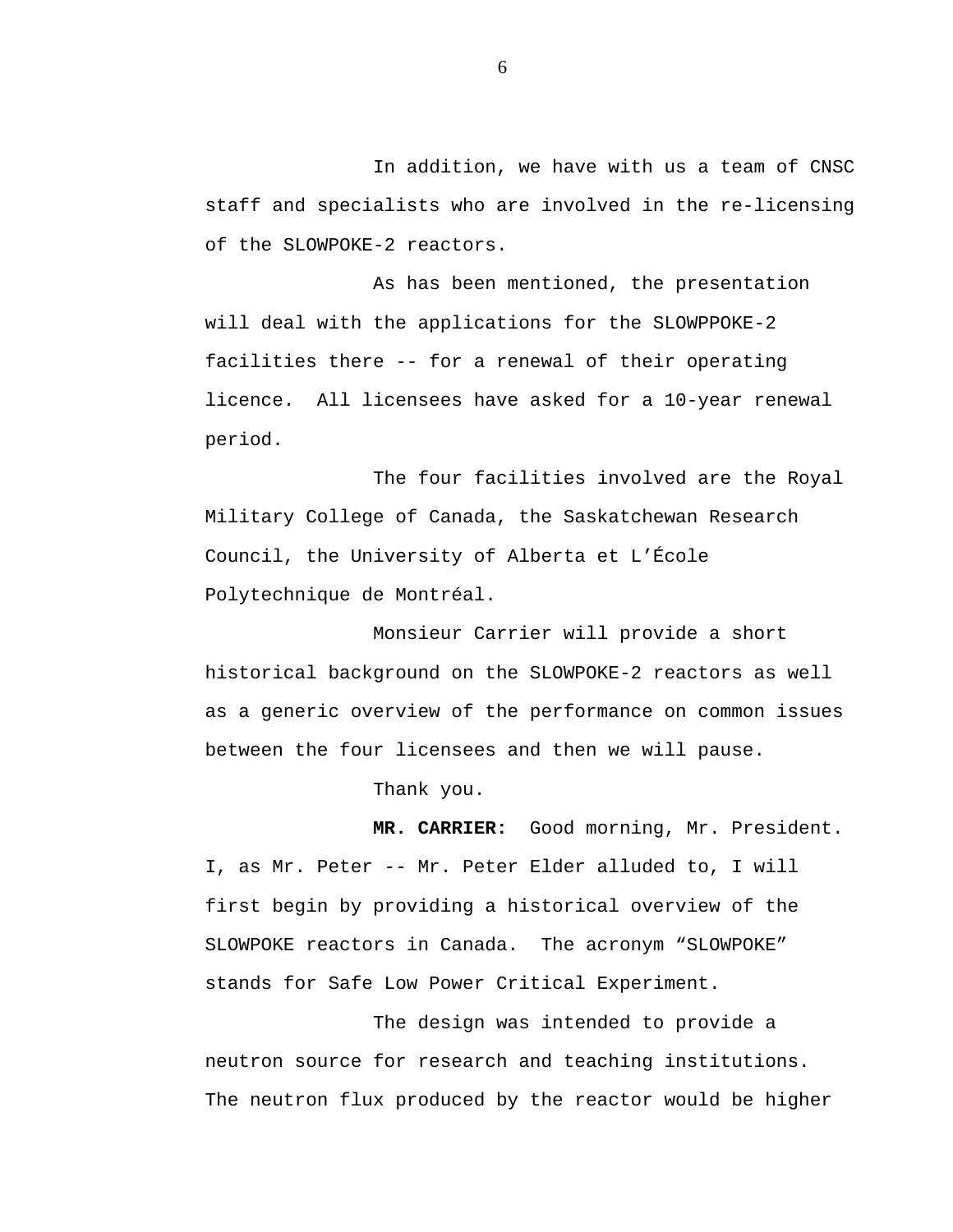than what was available at the time from small, commercial accelerators. At the same time, the simple design of the reactor would avoid complexity and the high operating cost of existing research reactors at the time.

AECL designed a reactor in the late '60s. By 1970, a 5-kilowatt thermal reactor prototype called the "SLOWPOKE-1" had been developed at the Chalk River laboratories. It achieved first criticality in May 1970 and operated until March 1971.

The same reactor was then transferred to the University of Toronto for a two-year satisfactory demonstration period and operation. The reactor was eventually replaced in 1976 by a new, upgraded commercial version which had an increased number of irradiation sites and a nominal operating power of 20 kilowatts thermal.

SLOWPOKES were operated at eight different locations in Canada over the years and one at the University of the West Indies in Jamaica. Four of these locations have now been decommission -- decommissioned, sorry, namely: the Tunney's Pasture location, AECL Commercial products in Kanata, NELCO Nordion, at the University of Toronto and, more recently, the reactor at the University of Dalhousie in Nova Scotia which finalized its decommissioning in the year 2011.

The reactor is installed below ground in a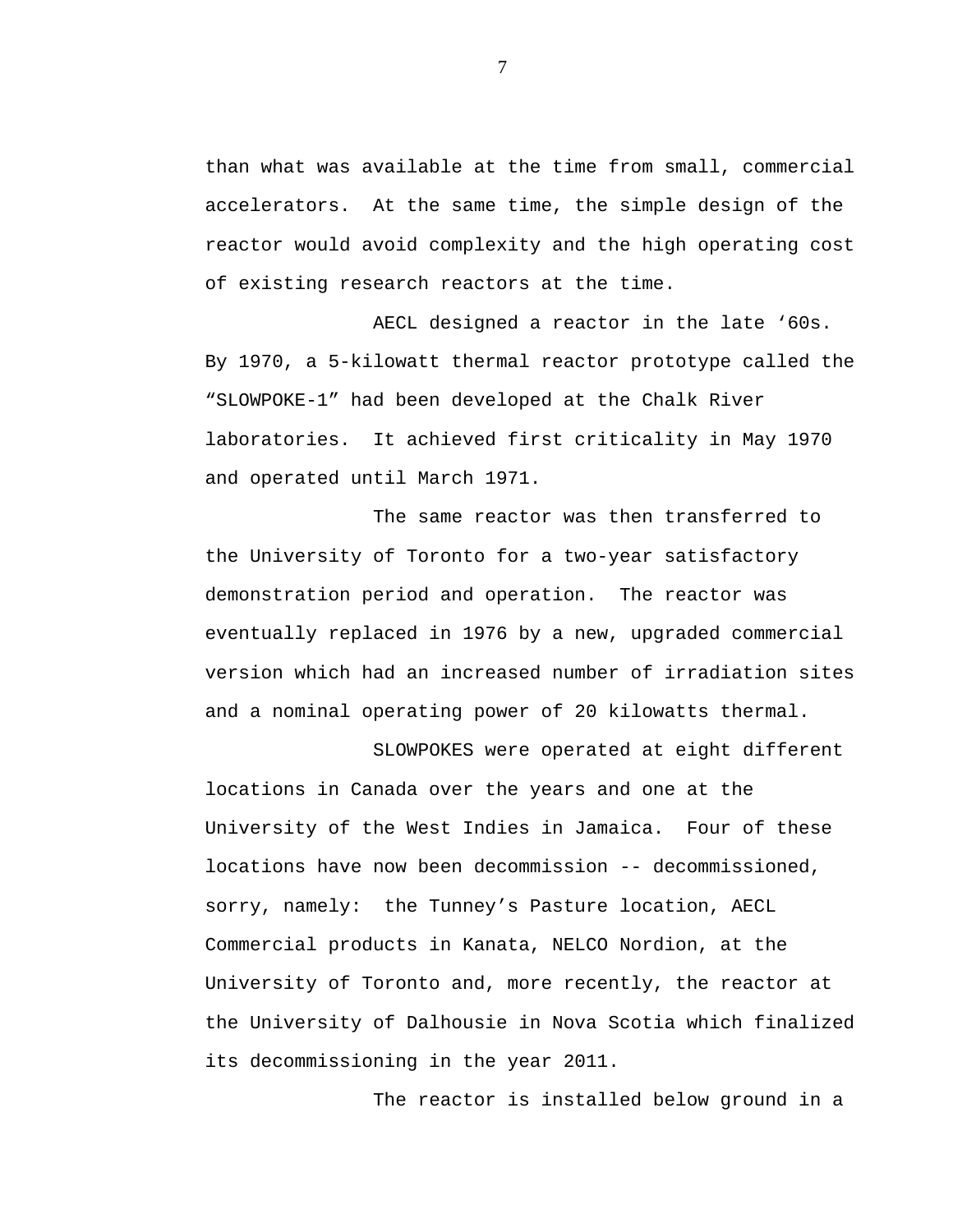concrete pool filled with water at atmospheric pressure. This figure on the screen illustrates a typical SLOWPOKE installation. The pool is approximately 6 metres deep and 2.5 metres in diameter, although sizes do vary from facility to facility.

The pool water serves both as coolant and shielding. The reactor core is located at the bottom of a sealed aluminum container vessel, approximately 60 centimetres in diameter. The fuel consists of fuel elements in a cylindrical core 23 centimetres high by 22 centimetres in diameter. Fuel elements are either made of uranium aluminum alloy or uranium oxide and zircaloy sheets. The total core inventory is of the order of 1 kilogram of uranium 235.

Annular top and bottom beryllium reflector surround the fuel assembly. The fuel charge is not changed and remains for the full life of the facility. To compensate for fuel burn-up over time, beryllium plates are added periodically to the top of the reactor.

The reactor power is automatically controlled by movement of a single control rod located at the centre of the core. The design is meant and is inherently safe. SLOWPOKES have been in operation for over 30 years in Canada and elsewhere and have demonstrated throughout these years a record of safe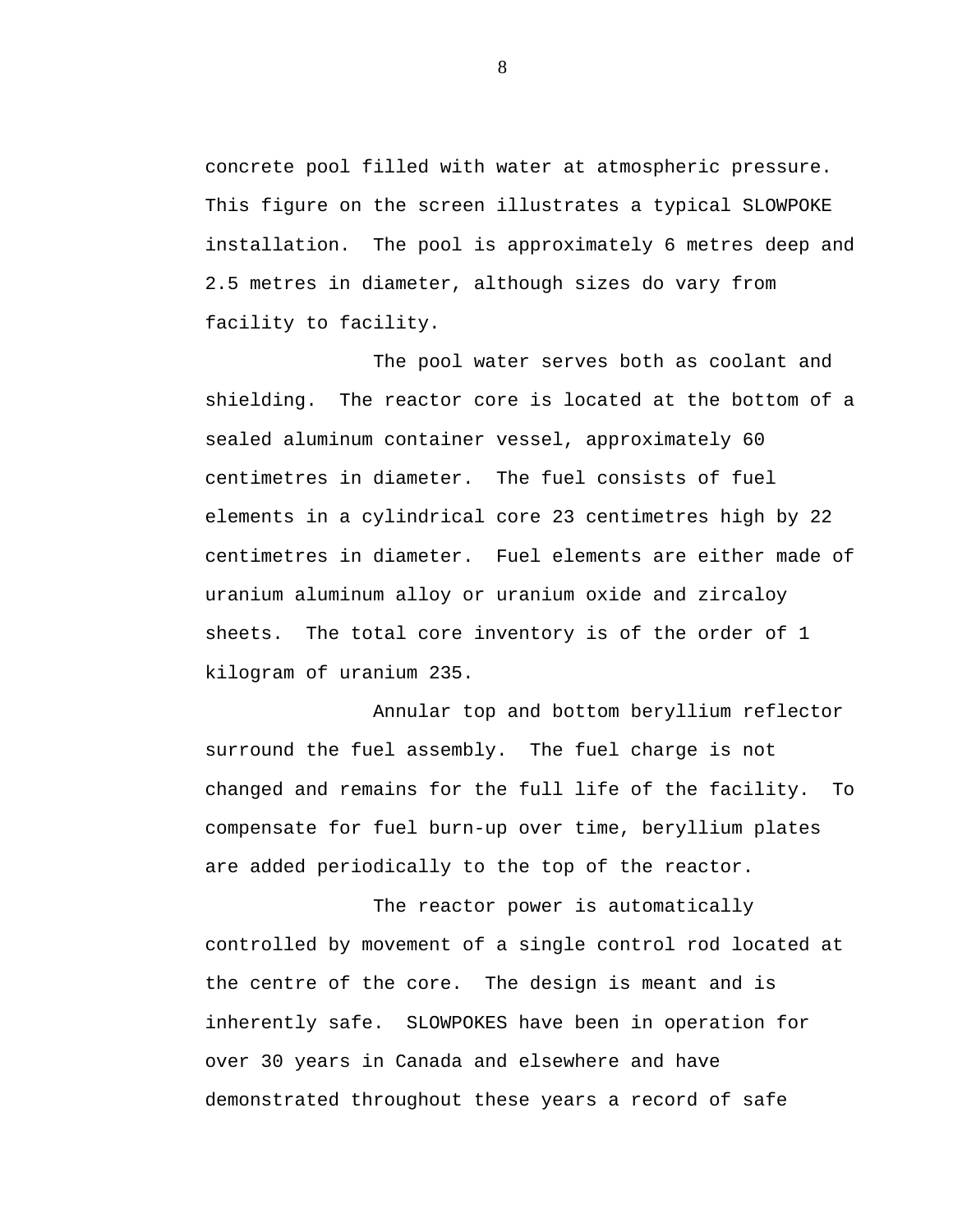operation.

The next slide will focus on safety features of the SLOWPOKE research reactor.

Now, the distinguishing safety feature of SLOWPOKE reactors -- of the SLOWPOKE reactor concept, sorry, are low power density, natural convection cooling and the overall negative temperature feedback. This last feature means that the reactor power tends to decrease as the reactor core heats up.

These features provide SLOWPOKE reactors with inherently safety characteristics. In case of a total withdrawal of the control rod from the core, the reactor has been shown to exhibit self-limiting and power transience to safe levels. This is without the need of any operator intervention.

In such an event, should the problem persist -- meaning that the rod will remain out of the core -- alternate shutdown would be ensured by manual insertion of cadmium capsule in irradiation sites.

"Natural convection cooling" means that no pumps are required to remove core heat during normal operation or during shutdown. Research reactors operating at powered less -- powers less than 100 kilowatts thermal are generally considered very low-risk facility. With the thermal power of 20 kilowatts, the SLOWPOKE reactor decay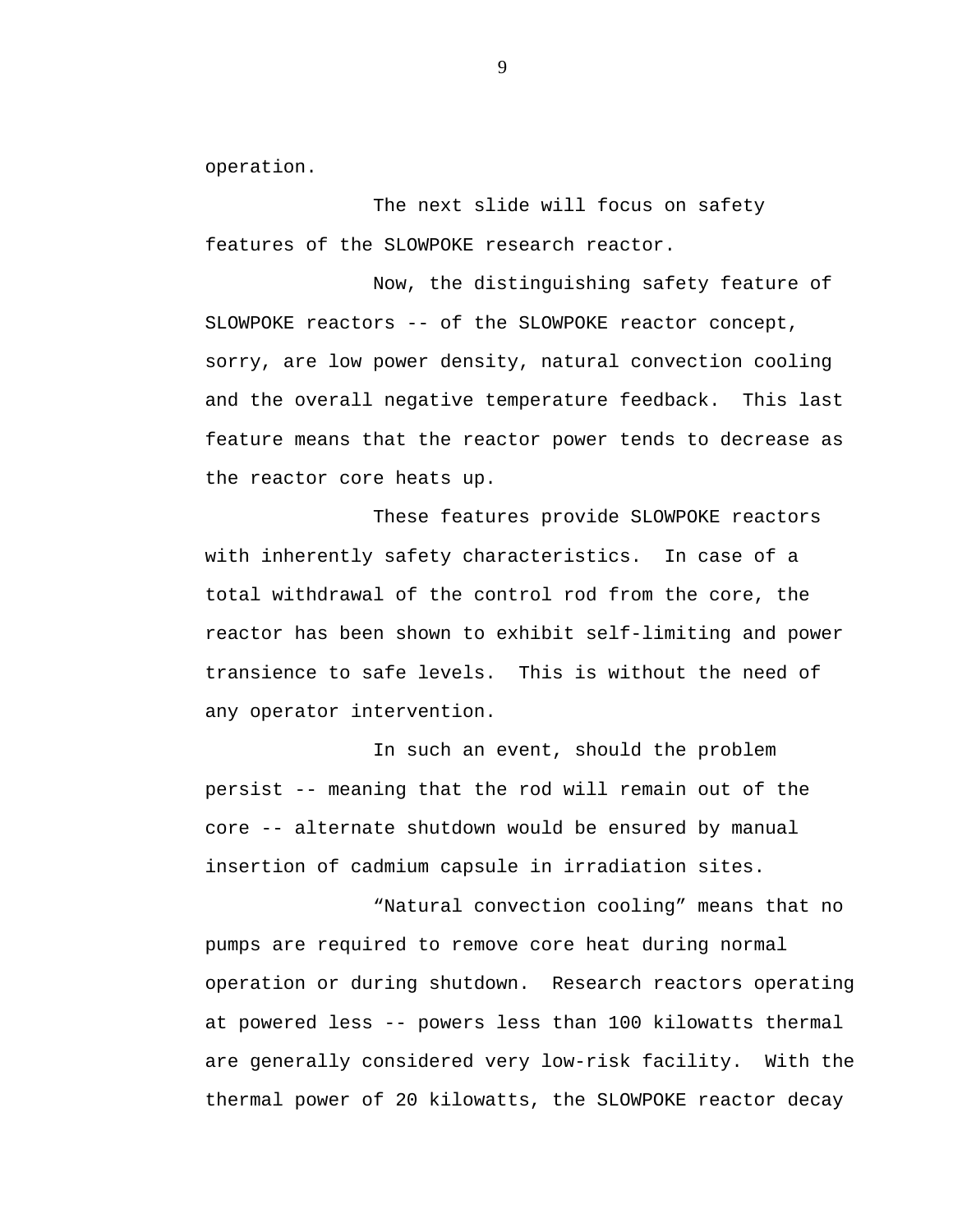heat is considered insufficient to lead to core damage or, for that matter, severe accident conditions.

The SLOWPOKE reactor, after an extended period of operation at full power would have a decay heat of less than 1200 watts at one second after shutdown. This is comparable and actually less than what would be expected from a hand-held hairdryer. That power would reduce by a factor of 2 in less than 2 minutes.

At the 2003 licence renewal hearings, some areas of improvements were identified for all SLOWPOKEs. Staff had identified at the time that there was a need to document quality assurance programs at those facilities, that licensees should develop documented systematic approaches to training and develop a systematic approach to management of those aging facilities.

Completely addressing these areas during the licence period required a significant level of - significant level of effort, both on the part of the licensee and the CNSC. In the process, licensees exchanged information and used common approaches to implement improvements and CNSC staff, throughout that period, provided guidance and facilitated discussions to clarify regulatory expectations.

Progress was initially slow as we documented in our 2008 midterm report. CNSC staff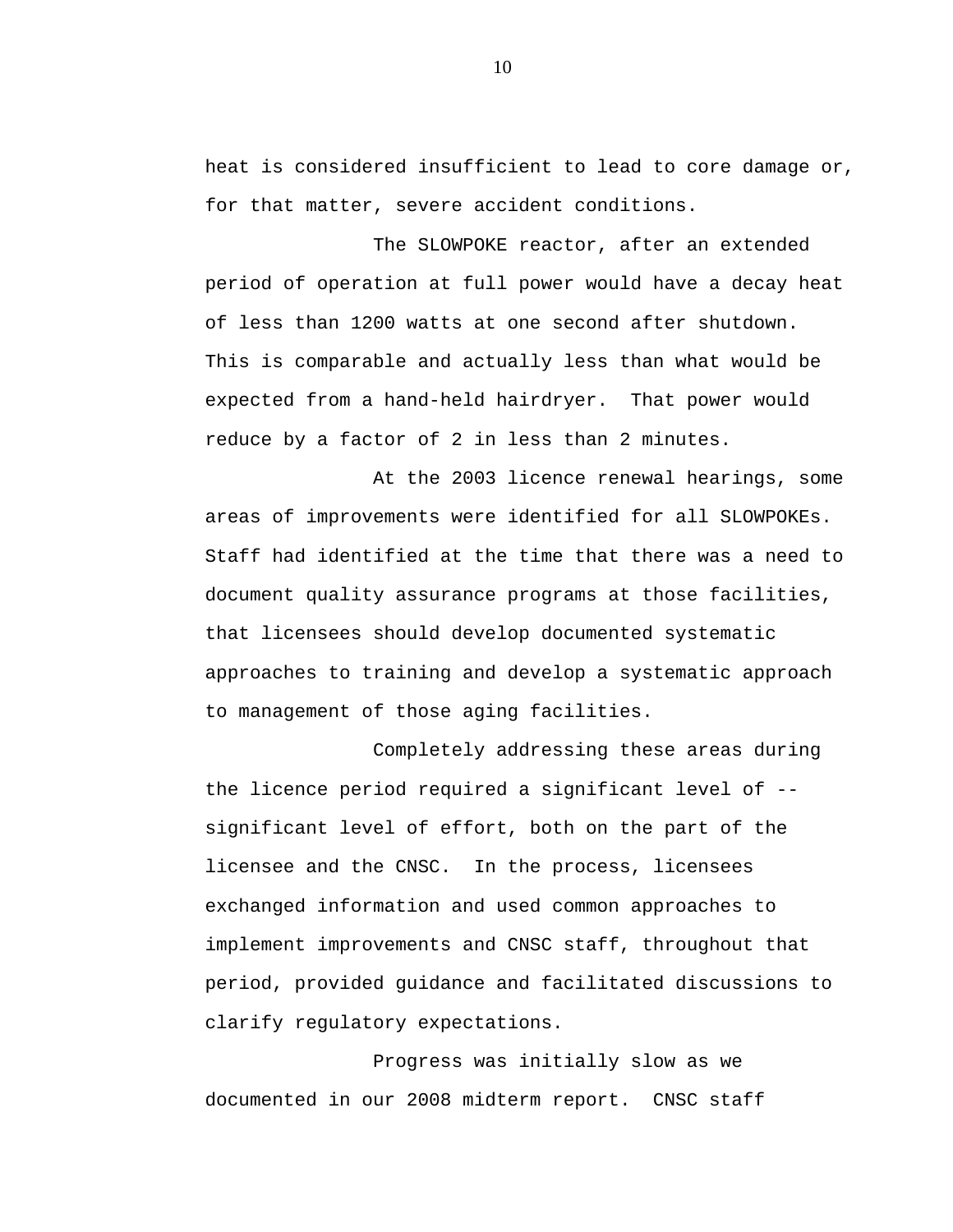monitored progress in those areas. Compliance activities included detailed desktop reviews to confirm adequacy of programs. Also, staff conducted on-site verification activities to verify implementation of the programs and ensure compliance.

Today, CNSC staff considers that the above issues have been appropriately addressed and the status of this program is now acceptable.

All SLOWPOKE-2 licences will now expire on June 30<sup>th</sup>, 2013. The applications for renewal of the licences were received in 2012. Application followed a standard format as suggested in CNSC staff guidance.

CNSC staffed have reviewed the application and are satisfied that they are indeed complete. The applications show that the licensees continue to maintain comprehensive core programs in relation to safety and control areas.

The next two slides summarize CNSC staff assessment of licensees' performance into the standard safety and control areas. For the standard control areas shown in these tables, rating for all licensees are the same. As you can see from the tables, the licensees have achieved satisfactory ratings in all areas.

Improving trends have also been assigned to four safety and control areas with satisfactory rating.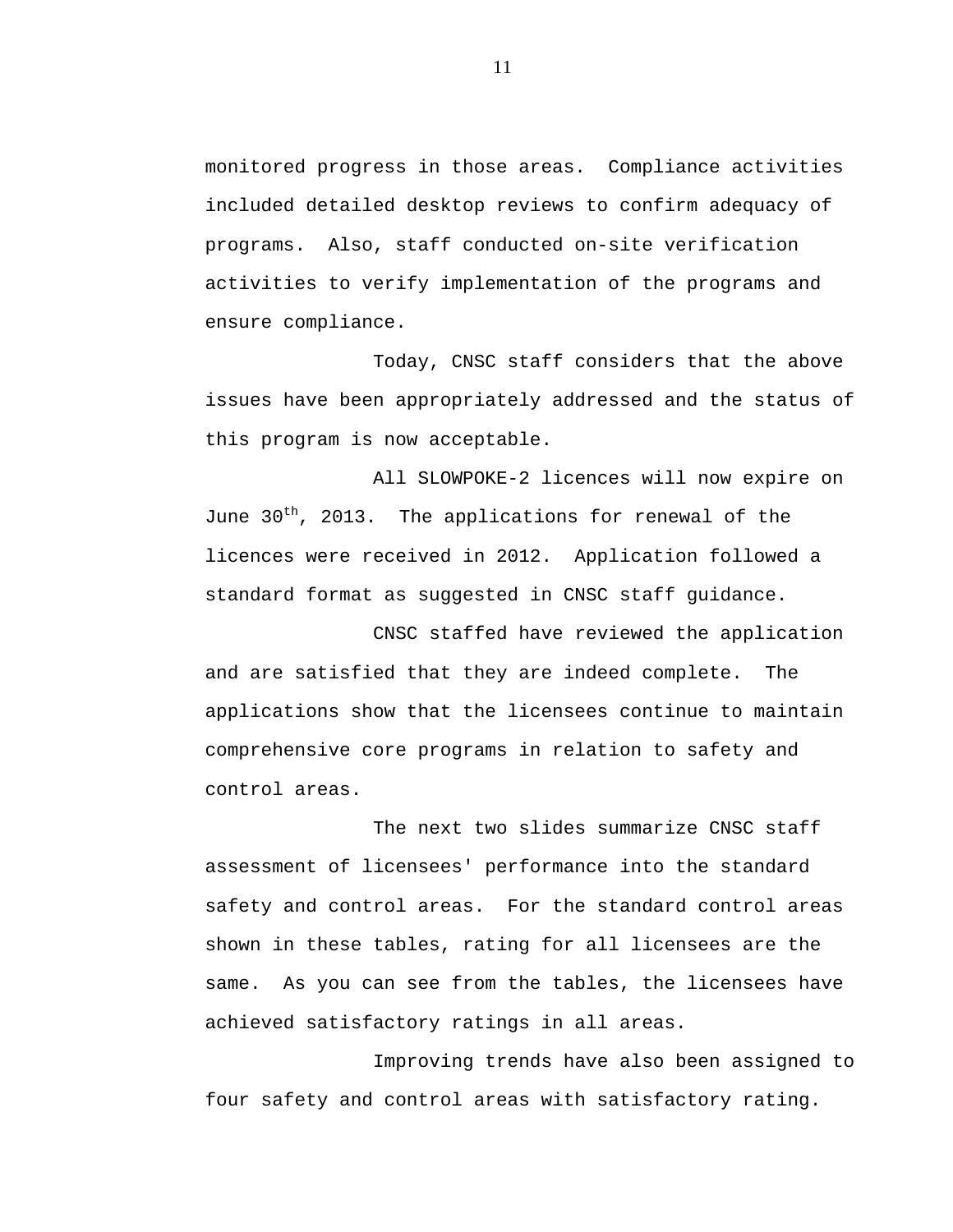No safety and control area has been assigned a downward trend over the recent years.

As a result of the effort made by licensees, improvements were observed with continuing improving trends in the following areas: management system, human performance management and fitness for service.

An improving trend was also observed in the area of security from general trends and inspection findings. Regarding environmental protection, the airborne emissions from the facilities are very small fractions of the regulatory limits. These have been estimated to less than 0.01 percent of the annual regulatory dose limit of 1 millisievert for members of the public. Also, the facility has no liquid effluent.

Impacts from the facilities on the public and the environment are insignificant.

I will now expand on areas where improvements were identified. In 2003, CNSC staff reported that it was a good foundation for acceptable QA programs for the SLOWPOKE licensees. However, formal programs were not in place. Since 2008, all licensees have developed documented QA programs. CNSC staff conducted desktop reviews and concluded on their acceptability.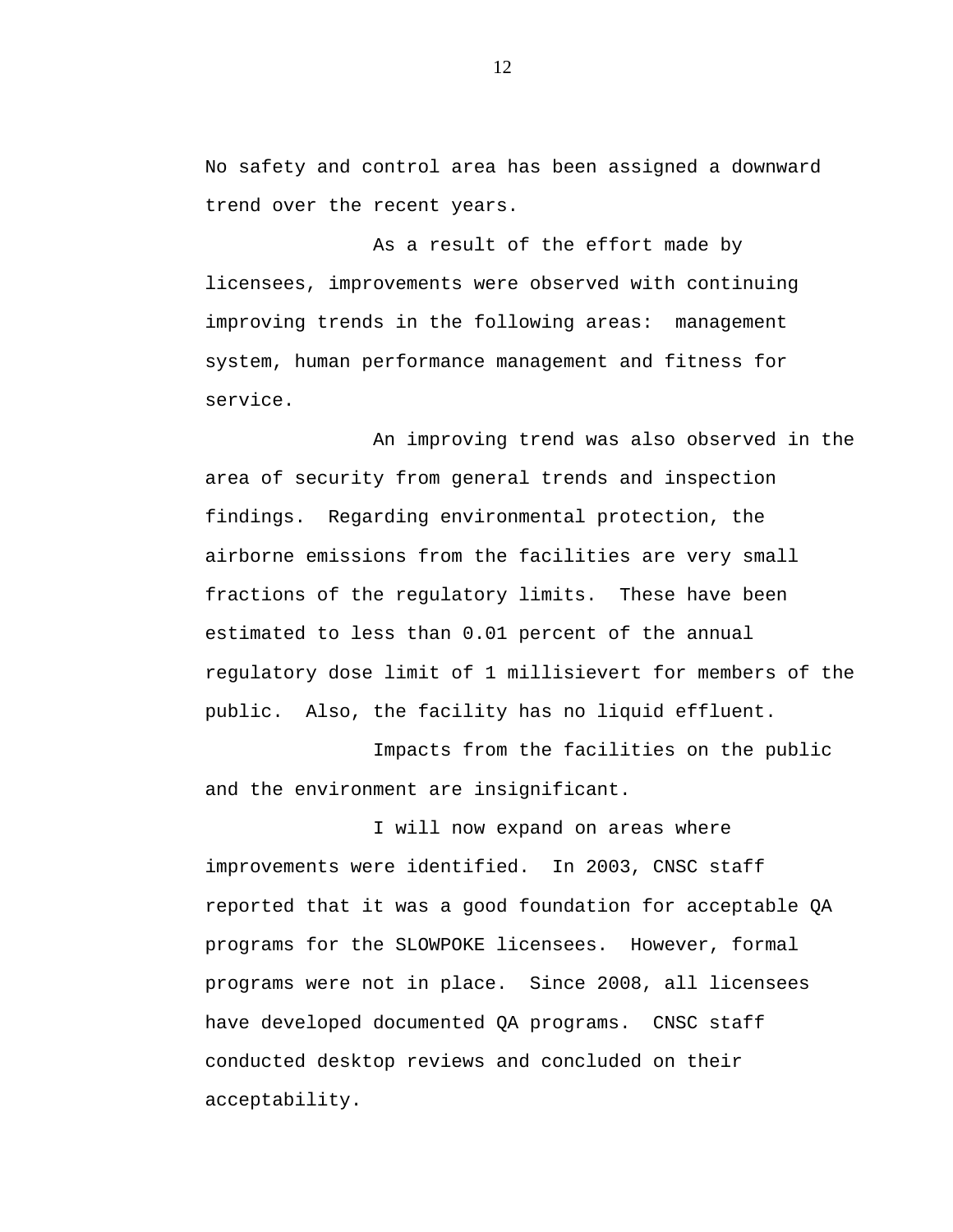CNSC staff performed on-site verifications to confirm adequacy of the implementation of those programs. Again, performance was found satisfactory during those inspections with a continuous improving trend. CNSC staff conclude that acceptable QA programs are in place and are implemented.

In 2003 again, weaknesses were identified in the area of training -- staff training. The licence requires that SLOWPOKE reactor operators be certified by the CNSC. To become certified, a candidate must demonstrate that he has successfully completed an appropriate training program. Licensees updated their training program to be fully consistent with what we call the "Systematic Approach to Training" or "SAT". The licensees submitted SAT-based initial and continuing training programs for reactors operators in 2008. The programs were amended following regulatory feedback and programs were approved and gradually implemented by licensees during the following period from 2009 to 2011.

After implementation, CNSC staff again conducted site verification activities to confirm appropriate implementation. CNSC staff conclude that acceptable training programs are now documented and in place and implemented.

Following a request from the Commission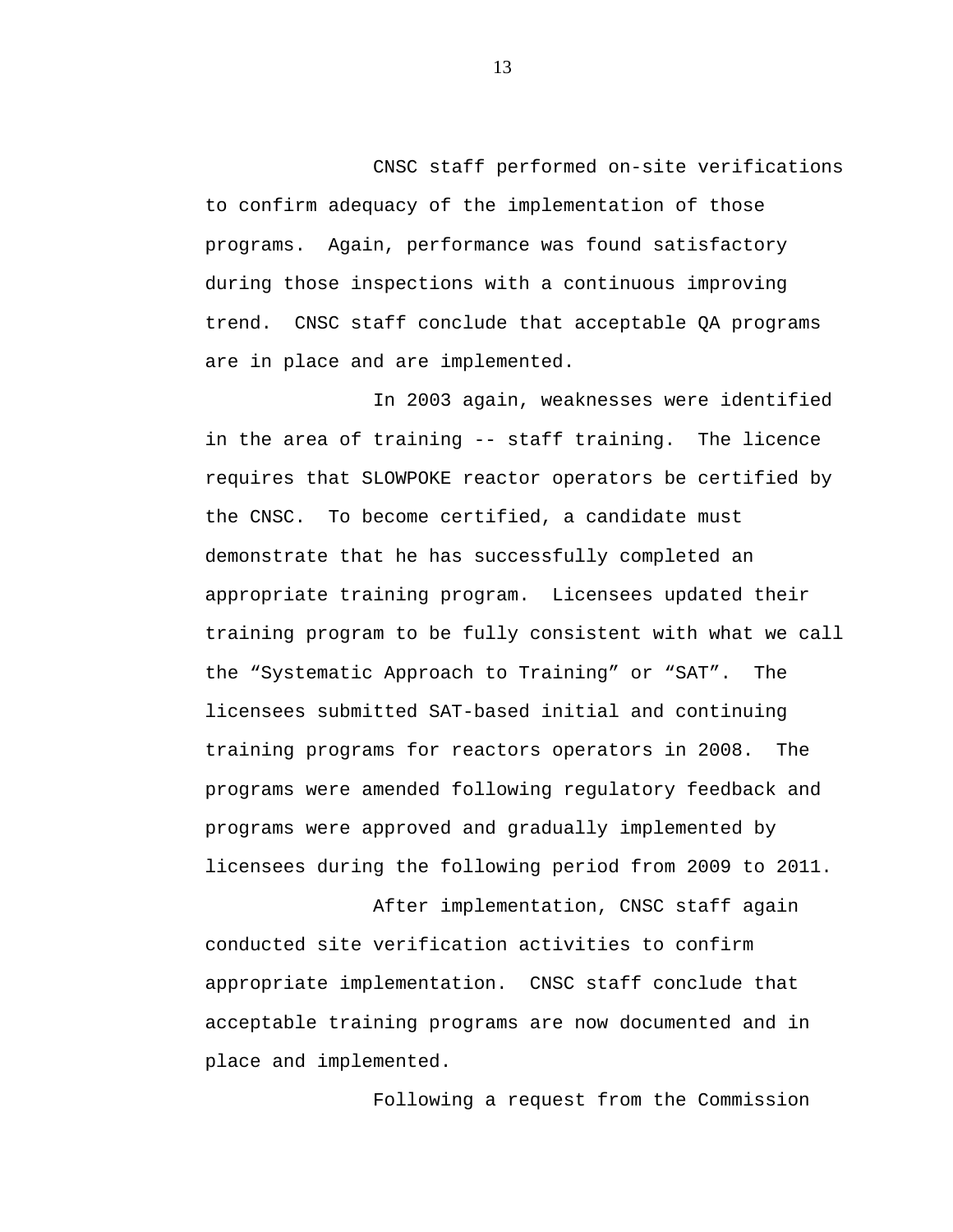made in 2003, CNSC staff requested information on the physical condition of the structure system and the components -- or SSCs -- important for the safe operation of the SLOWPOKE-2 reactors. CNSC staff also requested an assessment of the overall condition of the reactors, including a case on the ability to continue operating safely until the end of the licensing period.

A draft document on aging management for existing SLOWPOKE reactors was prepared by CNSC staff and was provided as guidance to SLOWPOKE licensees. This draft was based on knowledge of the facilities and IAEA specific guidance.

By 2012, all four licensees provided consistent information, which included: identification of the important SSCs, the current condition of those SSCs, an assessment of the consequences in the event of failure of those components and a schedule for routine and preventative monitoring and maintenance of the overall facility.

Staff reviewed the licensees' submission based on the IAEA guide "Aging Management for Research Reactors". Aspects considered in the assessment included selections of the SSCs, understanding the aging mechanism and effects and the consequences, obsolescence of components of the facility and means for prevention,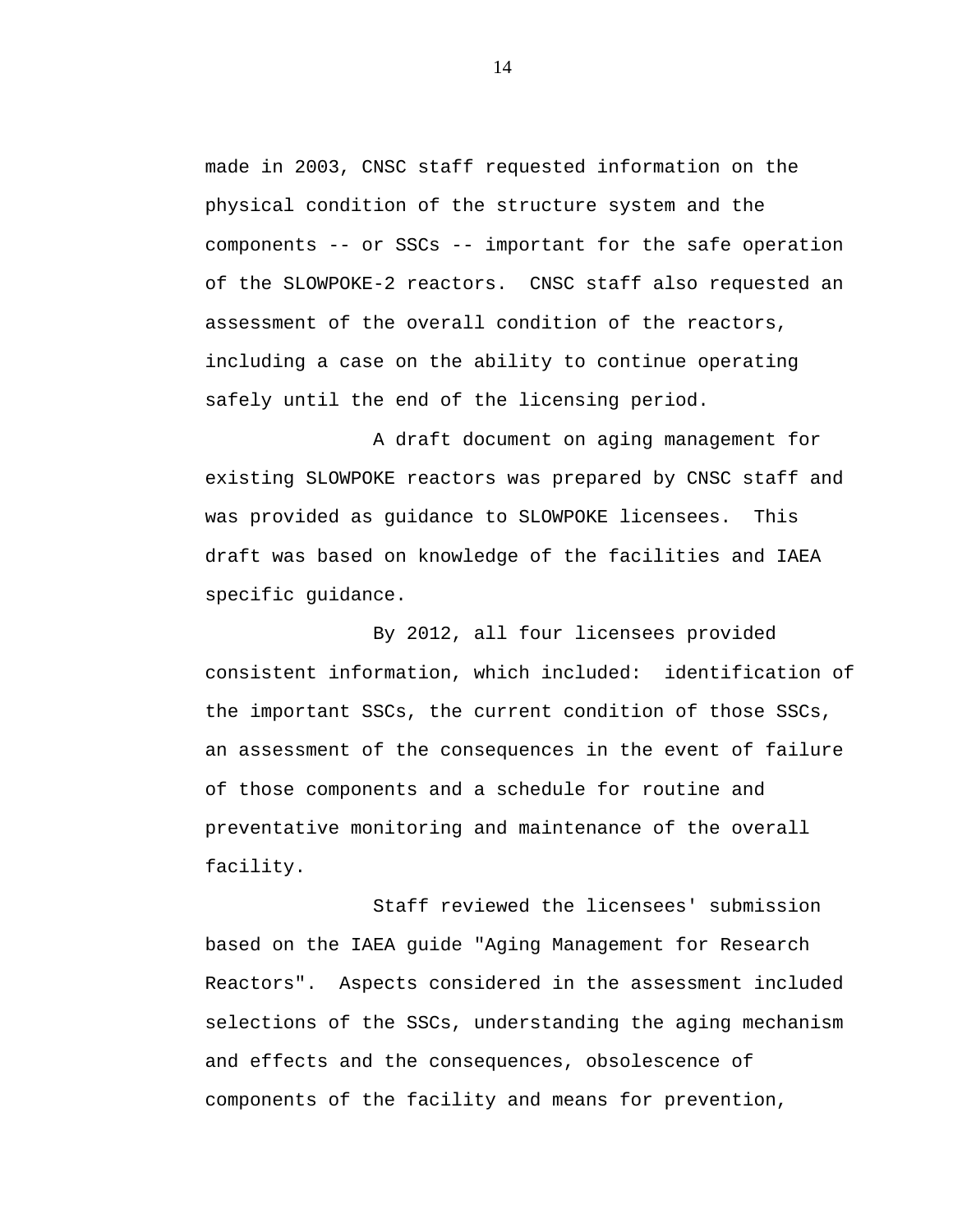detection, and mitigation of aging effects.

CNSC staff concludes that the licensees provided an acceptable aging management approach for the facilities.

SLOWPOKES are fit for service and are maintained and inspected to ensure components and equipment remain effective overtime. Aging management guidance and compliance criteria are now imbedded in the License Conditions Handbook, which is attached to the license.

Now, I understand it is a period for questions or the RMC presentation.

**THE CHAIRMAN:** No, that's a good place to go from the general to the specific and what we're going to do is we're going to hear first from the Royal Military College of Canada and, then, staff will finish their view of RMC and then we'll open up for questions, and we'll do it that way.

Okay, so my understanding is the RMC presentation will be made by Ms. Nielsen as outlined in CMD 13-H9.1 and 13-H9.1A.

So Ms. Nielsen, the floor is yours.

**13-H9.1 and 13-H9.1A Oral presentation by**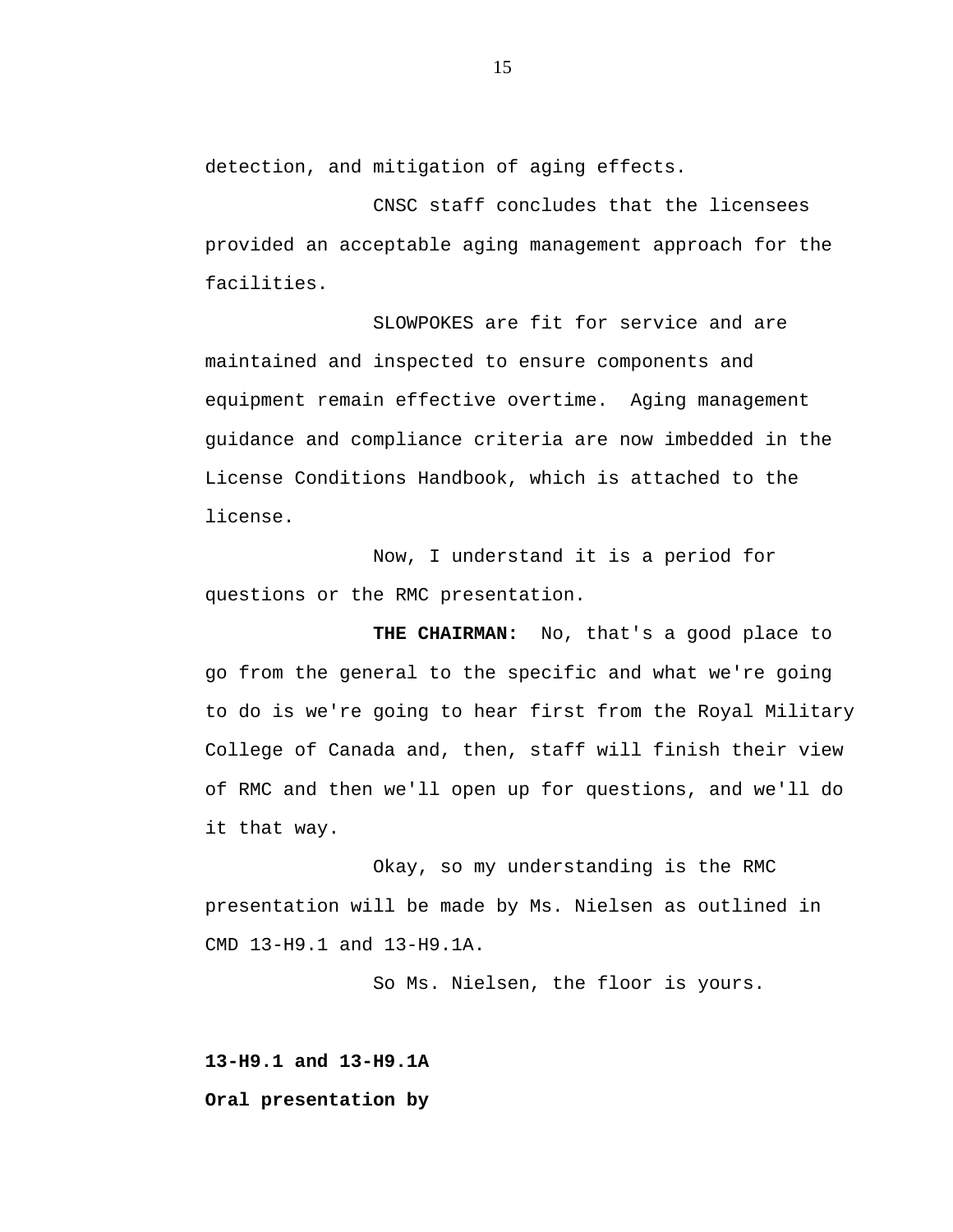### **Royal Military College**

**MS. NIELSEN:** Thank you, Mr. Chairman (off microphone). My name is Kathy Nielsen. I'm the Director of the SLOWPOKE-2 facility at the Royal Military College in Kingston, Ontario.

Today, I'm here to represent the Royal Military College in its application for its fifth consecutive non-power reactor operating licence.

With me, on my right, I have Dr. Ron Weir, Professor Emeritus at RMC, former Dean of Graduate Studies in Research, former Chair of the SLOWPOKE-2 Committee and Advisor now to the Dean of Graduate Studies in Research.

And at the back, I have with -- on my right also -- at the very back, I have Dr. Paul Chan, whom I call our new SLOWPOKE professor, and he's going to take over from me soon. And to his left, is Mr. Dave Ferguson, our Radiation Safety Officer.

Before I continue, I'd like to direct your attention to the two pictures of the deer on the slide. Those deer have been reconstructed by computer program from tomography data that we have taken at the SLOWPOKE facility. The nice thing about three dimensional imaging is you can do non-destructive testing and look inside the deer to see if anything is inside without actually having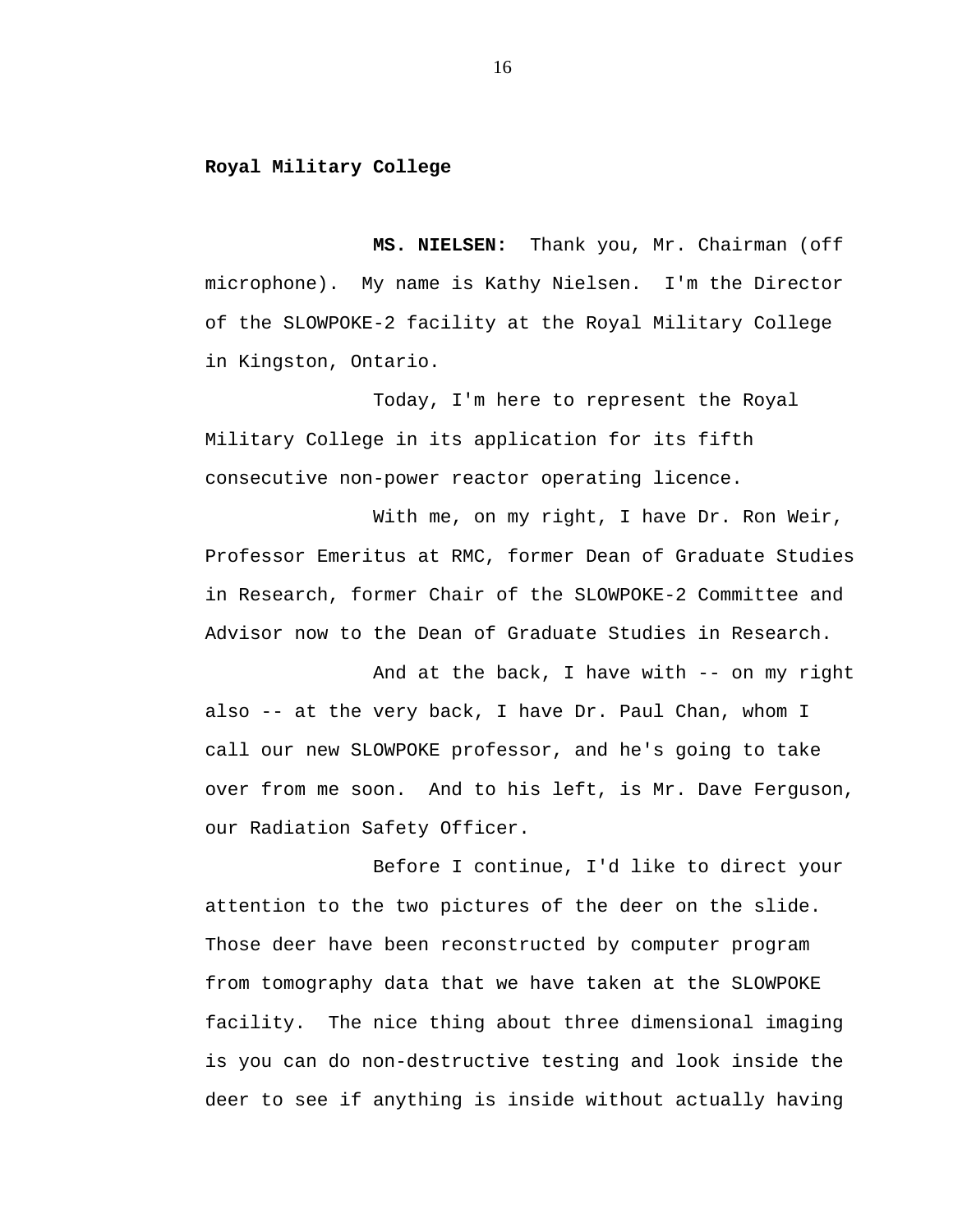to break it open.

I will begin the presentation by describing the facility and its purpose. Next, I will touch on our compliance with the 14 safety and control areas into which verification criteria in the new licence have been divided in the new licence.

Then, I will mention the facility's outreach to the community and other groups, and I will finish with conclusions that support the current and future viability of our facility.

RMCC sits on a very lovely peninsula to the east of downtown Kingston and to the west of Fort Henry and Canadian Forces Base Kingston. Our SLOWPOKE reactor went critical in the fall of 1985. It was the first Canadian reactor to have low enriched fuel. We have an open pool. We have a neutron beam tube, as I mentioned, for two-dimensional and three-dimensional imaging and we have a digital operating system.

I put this slide in just so you can get an idea of the size of the SLOWPOKE core and that is a SLOWPOKE core being lowered into a SLOWPOKE reactor container, probably the first core of either RMC or École Polytechnique.

For the Application summary, RMCC is an integral unit of DND. It's also a federal university that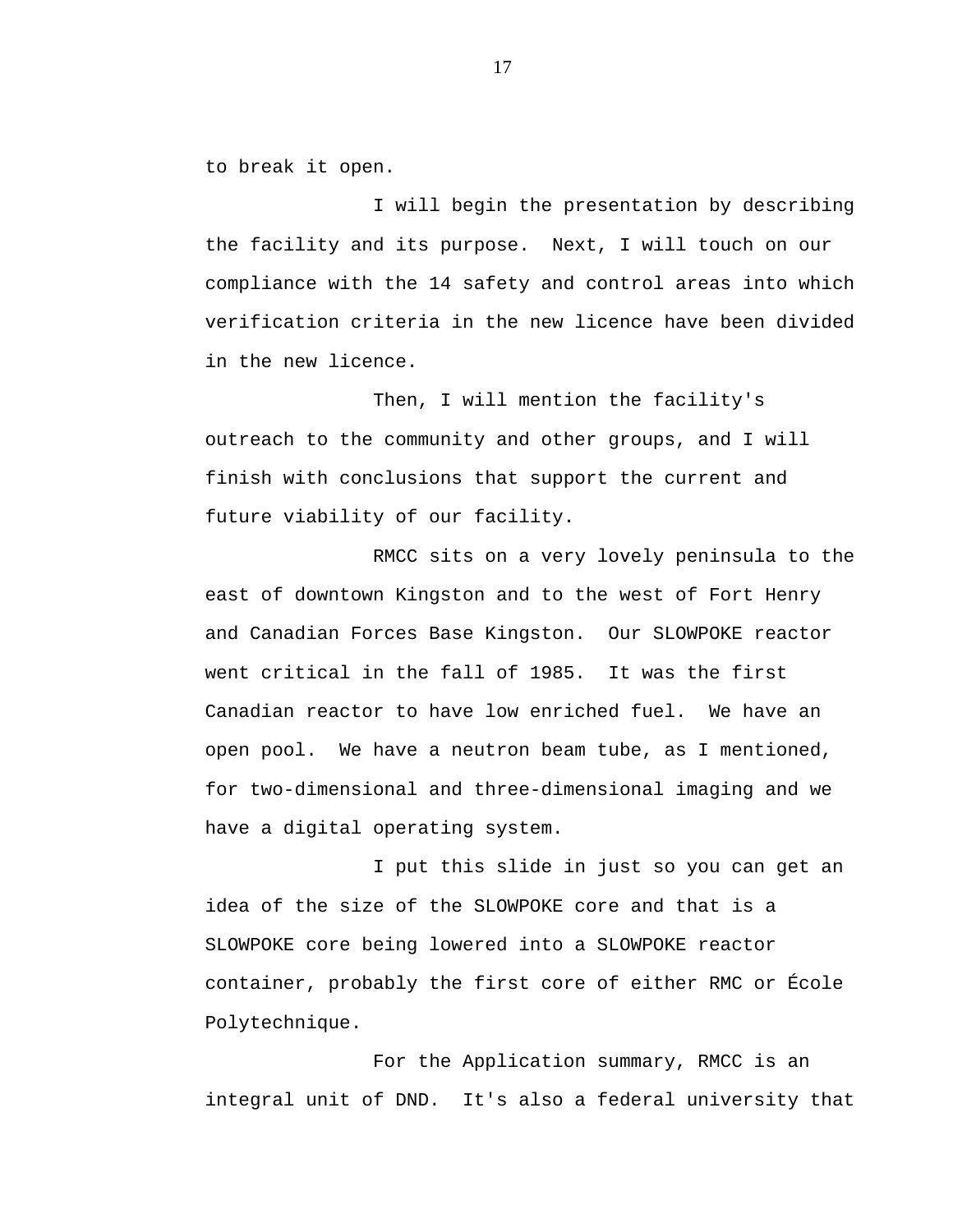can grant undergraduate and graduate degrees.

The purpose of having the SLOWPOKE at RMC is to provide an intense neutron source for teaching the Officer Cadets. Every Cadet, arts, science and engineering, is educated to some degree in nuclear matters. We also use the reactor for non-destructive testing or radioscopy of the CF-18 airplanes of Canada's Air Force and the double-headed arrow shows you a rudder set-up to have tomography done on it mainly to look for water.

The reactor and the nuclear professors associated with it are a resource for the department of National Defence. We produce small amounts of radioisotopes for Defence Research and Development Canada in Shirley's Bay in Ottawa, and we serve as an analytical laboratory for the Canadian Navy in their Nuclear Emergency Response Program.

We also serve as a national and international laboratory for radiological and nuclear incidents.

I will touch on our compliance, as I said, with the 14 safety and control areas.

So first comes the management system and I only have a partial organization chart here but I'll start and go up.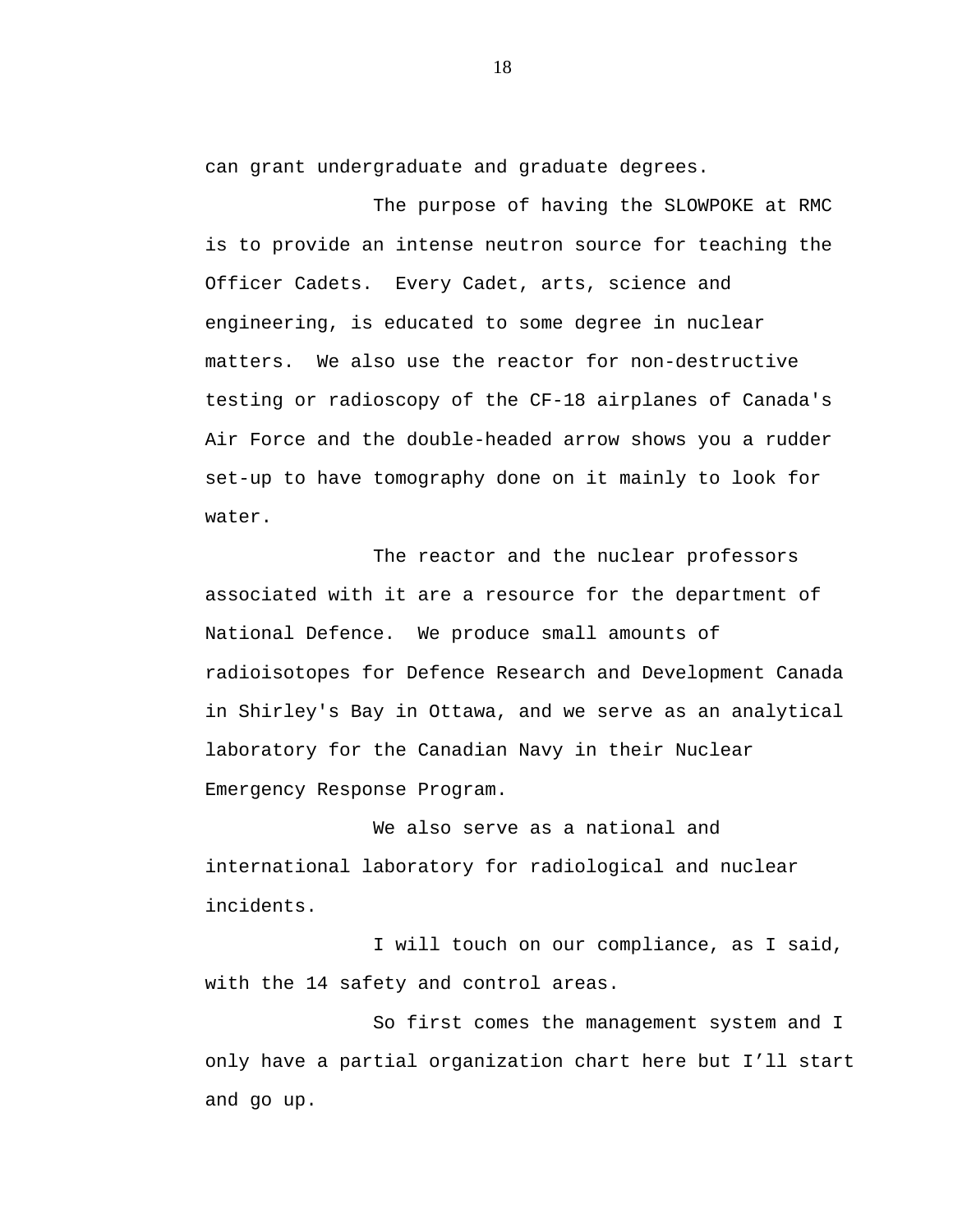The Director of the SLOWPOKE facility reports to the Chair of a SLOWPOKE committee, and the Chair then reports to the Dean of Graduate Studies and Research, who then reports to the Principal, who then reports to the Commandant who of course is in charge at RMC.

We have broken the facility up -- or we have divided the facility up into two sections now to deal with DND's Work Force Adjustment program, which was a result of budget cuts by the federal government, and also because a lot of us are getting older and we need a succession plan.

So the facility has been broken up into Operations and Maintenance and into Applications, which is analysis.

Through DND's Work Force Adjustment, we have unfortunately lost one permanent technician but luckily she's gone to the Department of Civil Engineering and remains a reactor operator.

For human performance and management, we have initial training of employees, continuing training, observation or verification of performance by observing people do tasks. We have audits, internal and external, and we have feedback.

The day-to-day operating performance and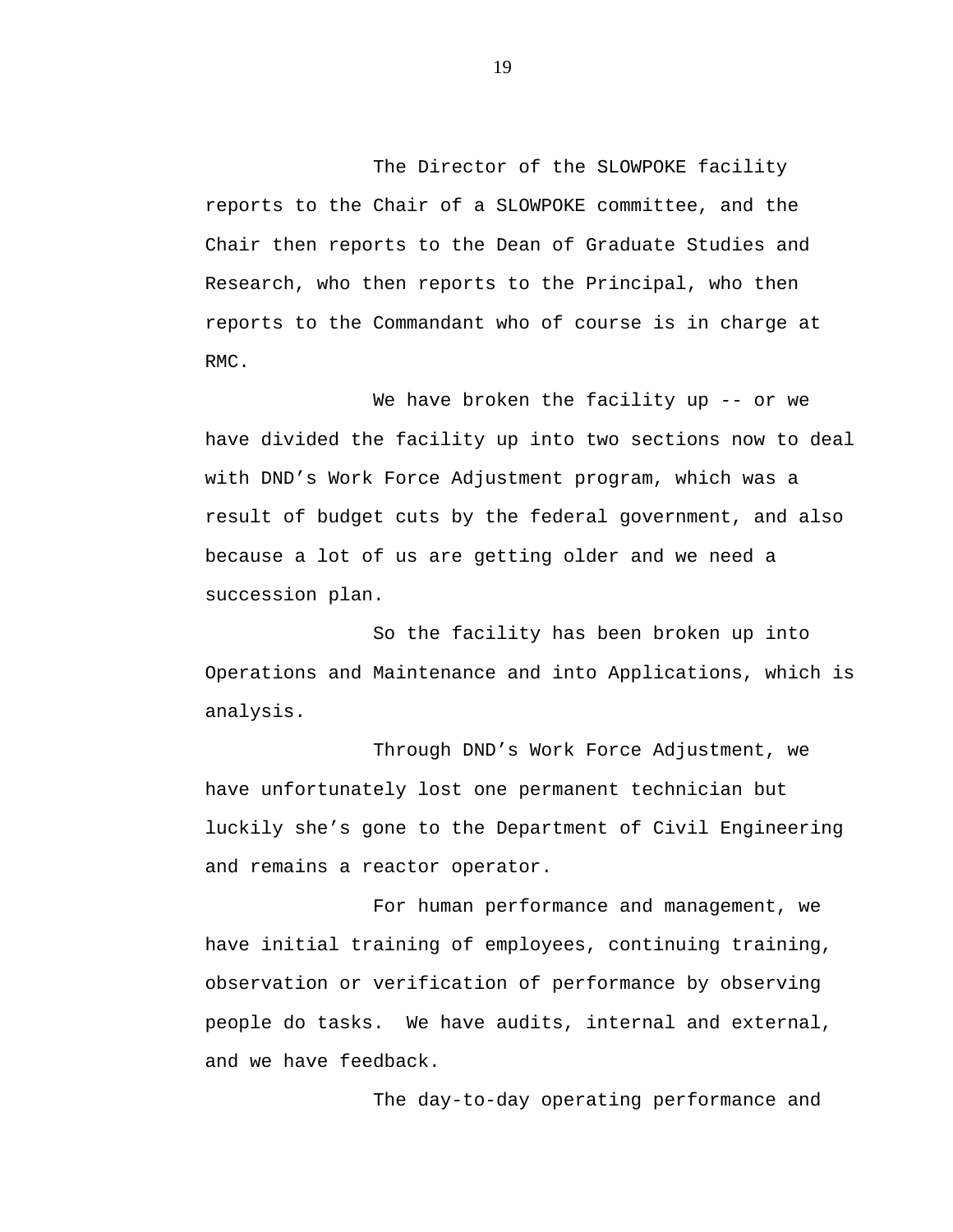maintenance of the facility are responsibilities of the Director. Extensive records are kept which are audited by an internal QA/QC Officer, as well as by the CNSC.

And information from operating data is given to reactor operators either by e-mail or they can read the Incident Log which is kept in the control room and see what has been going on with the reactor for the last days, weeks and months.

Safety analysis, originally the LEU-fuelled reactor was analysed by Atomic Energy of Canada Limited in 1977 and then a simulation of LEU fuel was done again in 1997 by École Polytechnique. And I expect there will be another safety analysis of LEU fuel when Jamaica, which has a Canadian SLOWPOKE, gets their new LEU fuel in 2014.

Ourselves, we've had an external Fire Risk Assessment done recently. There were many recommendations to improve our facility and all those recommendations will be implemented.

The integrity of the fuel is tested on a regular basis by analyzing reactor water and area and contamination monitoring is done monthly by the Radiation Safety Officer and those results are posted inside the facility.

Whenever there is a change required in the facility, there has to be a risk assessment and a safety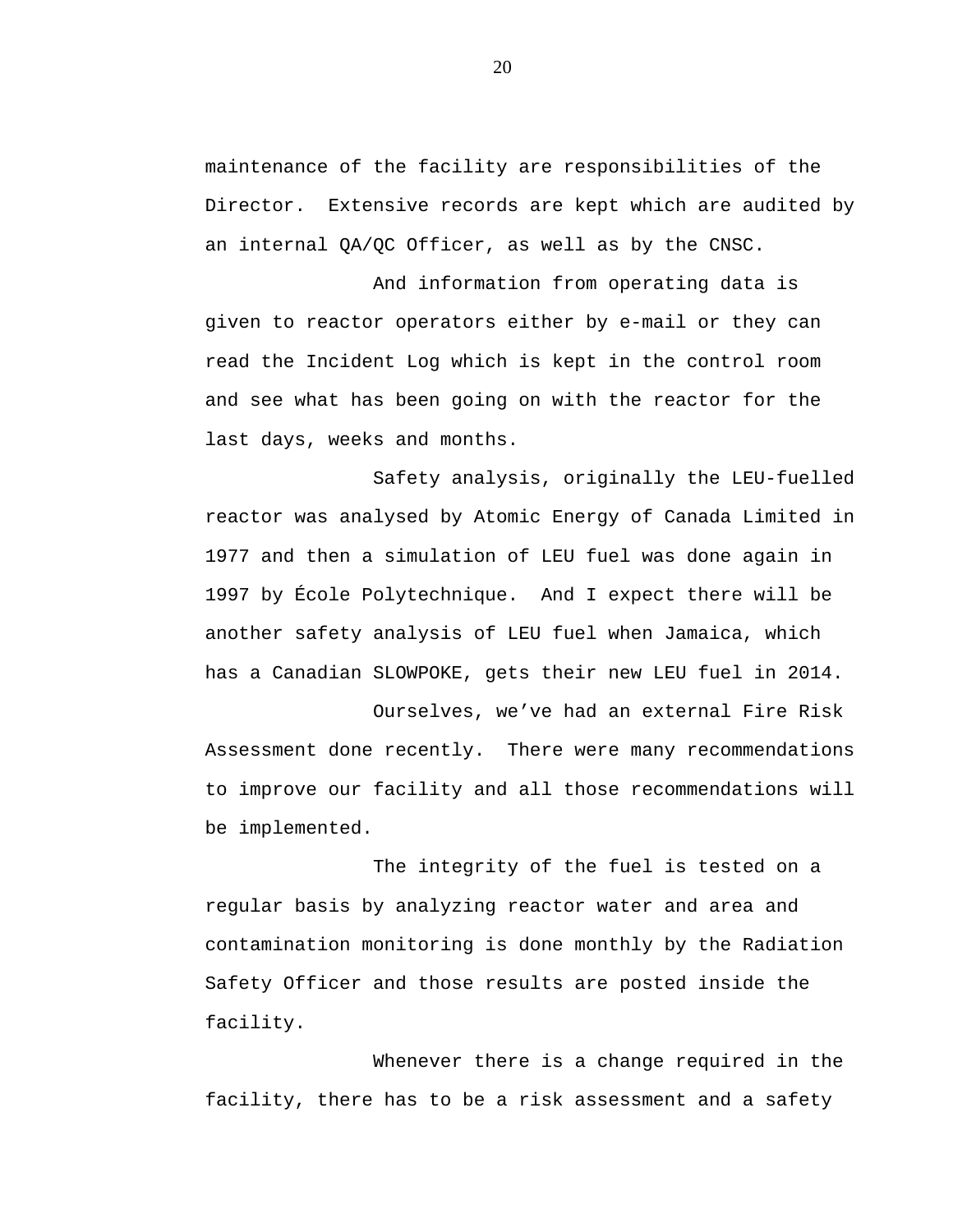assessment and this is shown in the Change Request Form which has to be read by several people and authorized.

We also then have to write out a detailed work plan which is also authorized. And then we have prework briefings to make sure that each person involved in the change knows what they are doing and we answer their questions if they have any concerns about safety.

Fitness for service is achieved by performing daily, weekly, monthly, semi-annual and annual checks and by recording them and archiving data to trend the health of systems, components and structures.

The facility has a long-term plan for managing aging and obsolescence. That long-term plan is called the Life Cycle Management and Maintenance Plan and we have ours populated to the year 2020.

Oh, sorry, I meant to say that the arrow showed you our recent seismic bracing that's put on the - that was put on the building for a seismic event should we have one.

Radiation protection, we have a Radiation Safety Officer who is with us today and we also have a Radiation Safety Program. We have numerous kinds of radiation devices, as I have shown on the slide; radiation devices for area monitoring and personnel monitoring.

And I'd like to point out to you at the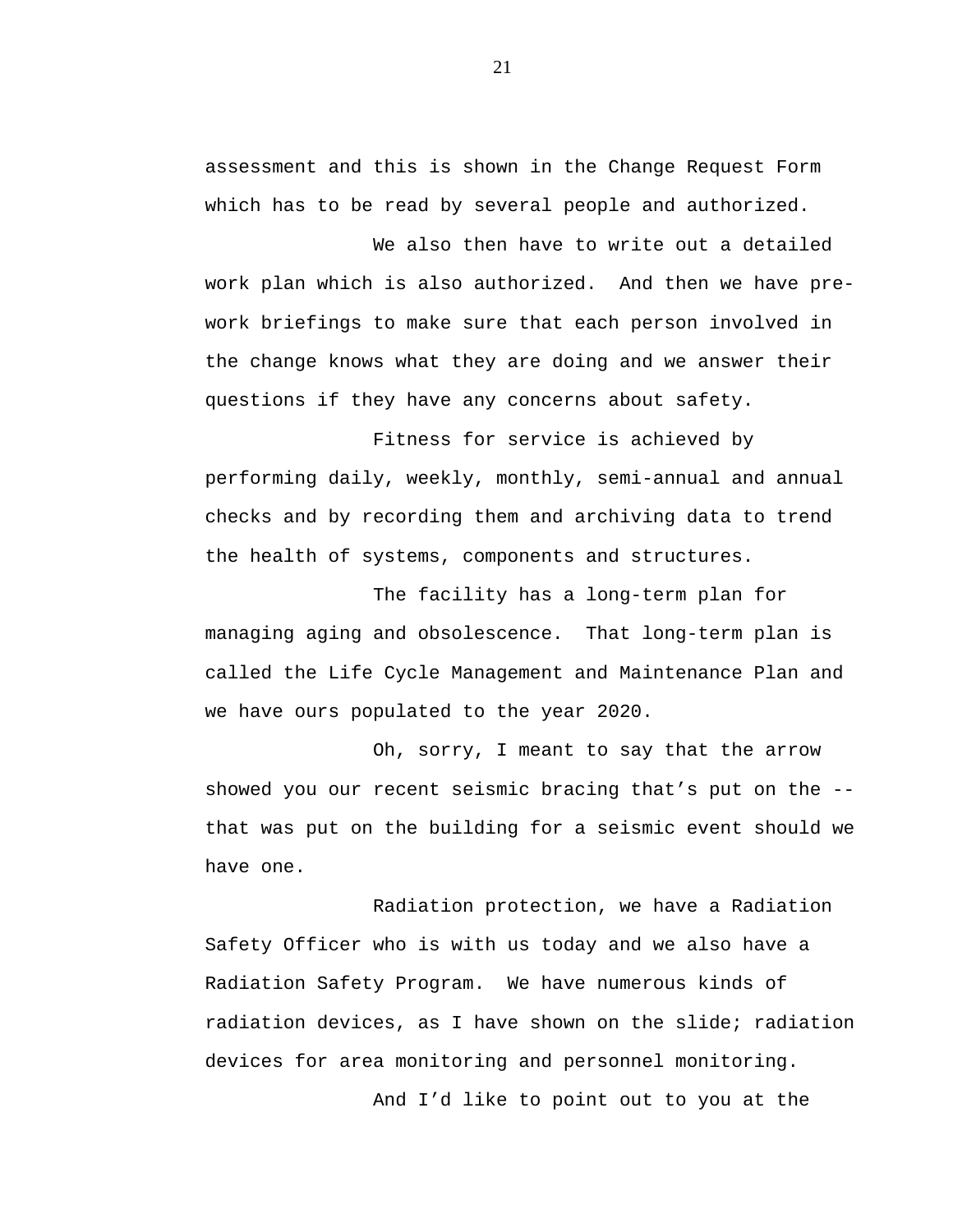bottom, for personnel monitoring we have a thermoluminescent dosimeter on the left which measures gammas.

And then inside that plastic sleeve at the bottom middle of the slide is a neutron dosimeter, also given to us by Health Canada, and those are worn daily by whoever works inside the facility.

We also have a personal alarming dosimeter which is ours, so to speak, and the Radiation Safety Officer has set the warning limit. It's an audible sound that comes up at 25 microsieverts per hour and people are told to leave the facility if the alarm goes off until the Radiation Safety Officer or the Director can find out what's going on.

We practice ALARA, which is "As Low As Reasonably Achievable", which means we only irradiate samples to the extent needed to get the information out that we want.

We also practise the time-honoured techniques of time, distance and appropriate shielding.

At the top of the slide there, alpha particles are shown to be stopped by a thin sheet of paper; beta particles usually by the dead skin layer of our hands or feet, if you like, and also by a thin sheet of aluminium.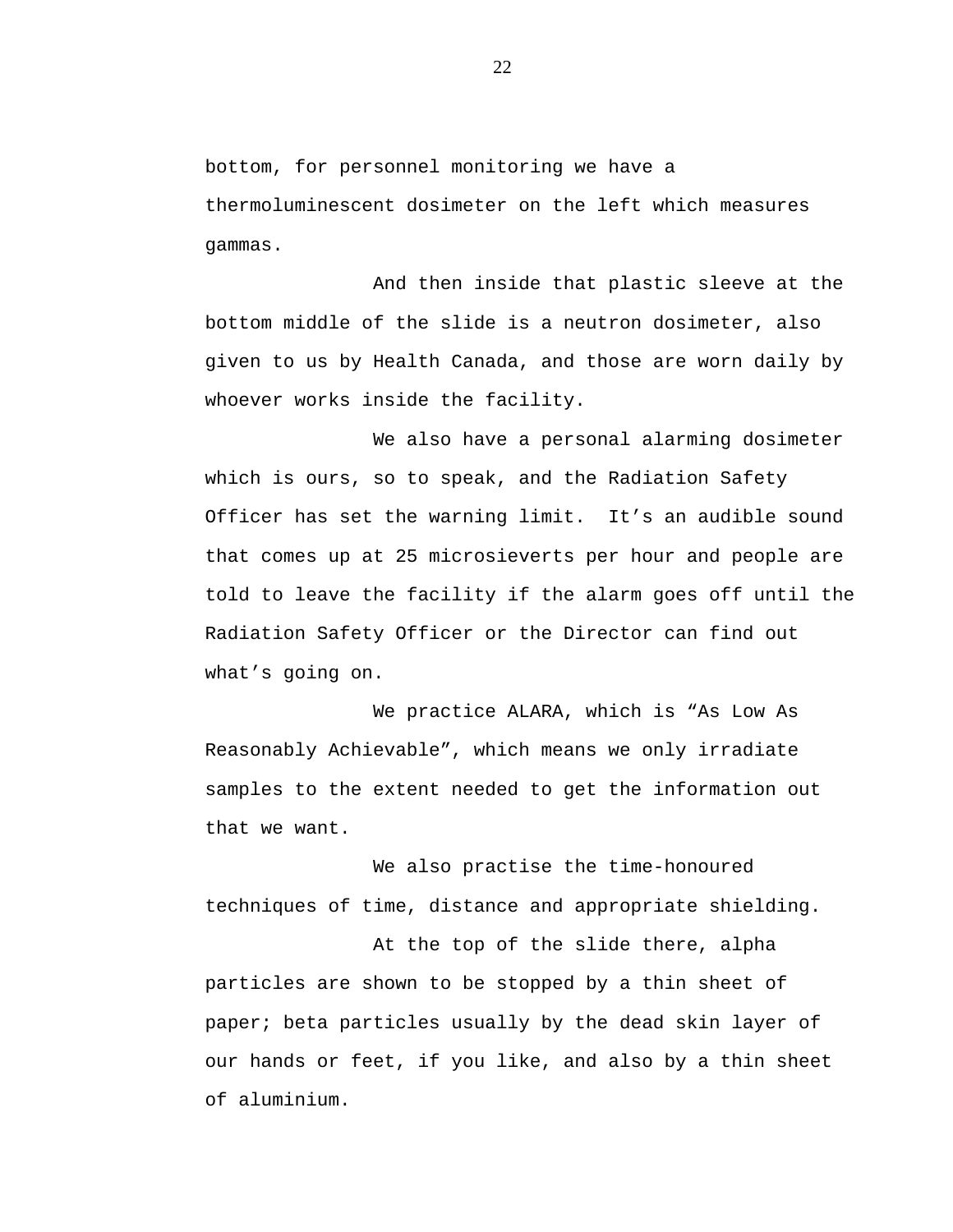Gamma particles, which we have in the facility, are more penetrating and require several metres of water or concrete or steel.

And then of course we have neutrons in the facility because of neutron radioscopy and neutrons are stopped by water but the shielding we use for our neutron radioscopy system is the boron-10 in the boron element. Sorry.

Conventional health and safety, RMC has a Unit General Safety Officer who sends out regular bulletins about safety, the weather, health and any other concerns she thinks the University should know about.

The Department of Chemistry and Chemical Engineering gives a safety course to all new people who enter the department and the SLOWPOKE is located in the Department of Chemistry and Chemical Engineering.

They also give training in WHMIS which is identification of chemical materials.

There has never been any time loss at SLOWPOKE as the result of an accident. And I think I forgot to say in radiation protection that in 27 years of operation, no person working at the facility has exceeded the public limit which is one millisievert per year.

Even though we're all declared news, none of us have even reached the public limit.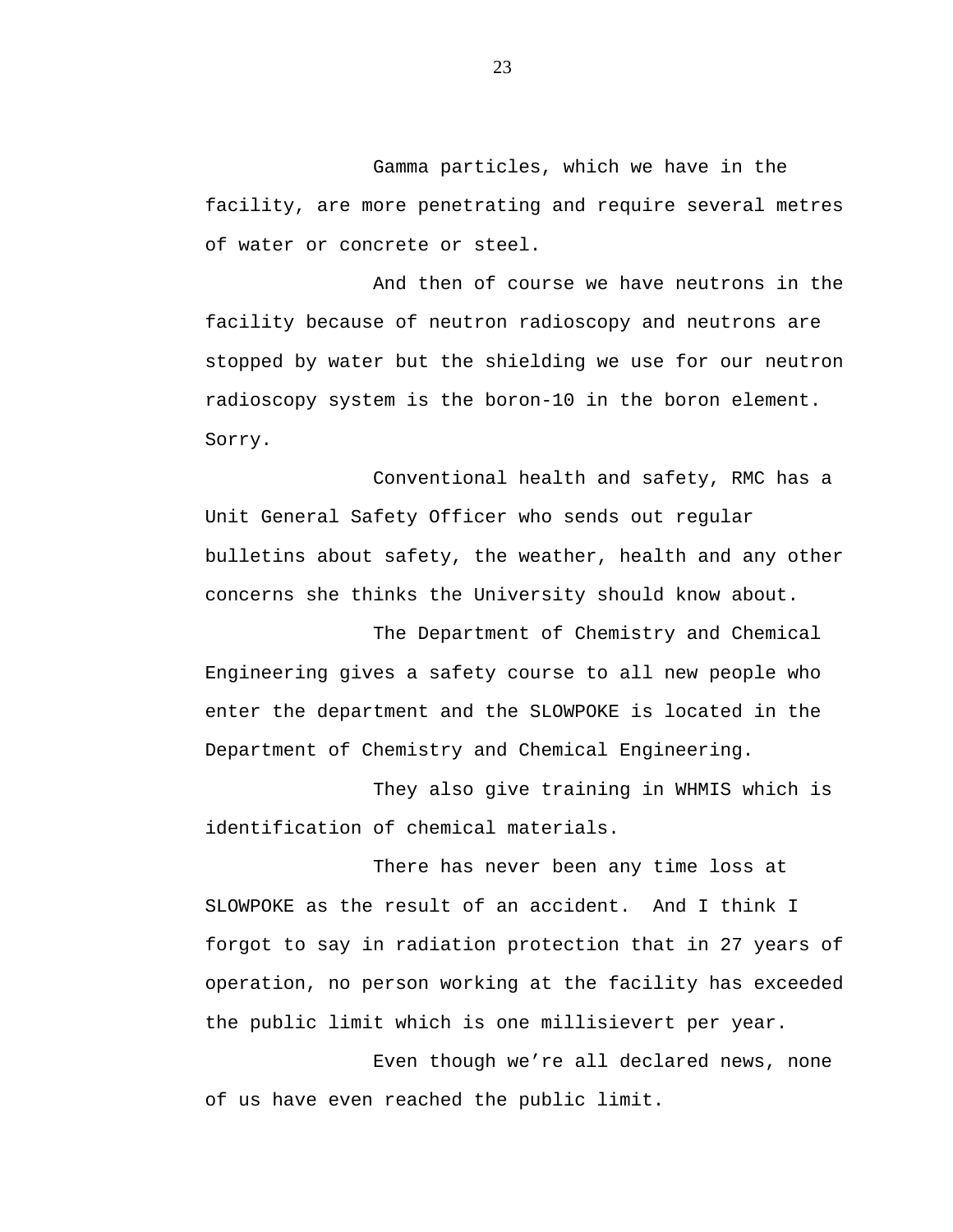RMC realizes the importance of environmental protection and, therefore, while we are required and we do monitor our releases, we document the activity of our releases and we follow as best as we can CNSC regulations.

Two ways we try to protect the environment is by having high-efficiency particulate air filters to stop radioactive particulate material from ending up on the roof of the building or on the soccer field, so to speak.

And also we have to do a gas purge of the headspace once a week. We shut the reactor down for 48 hours to let things decay away before we do a gas headspace purge.

Emergency management and fire protection, we have an Emergency Management Plan detailed in the back of the site-specific reactor manual. Those emergency procedures are addressed to reactor operators, technicians, commissionaires, firefighters and the Military Police.

We also have a site-specific Fire Protection Plan. We have doors that automatically close upon activation of the building fire alarm. We have a smoke detector system.

By August of 2013, we will also have a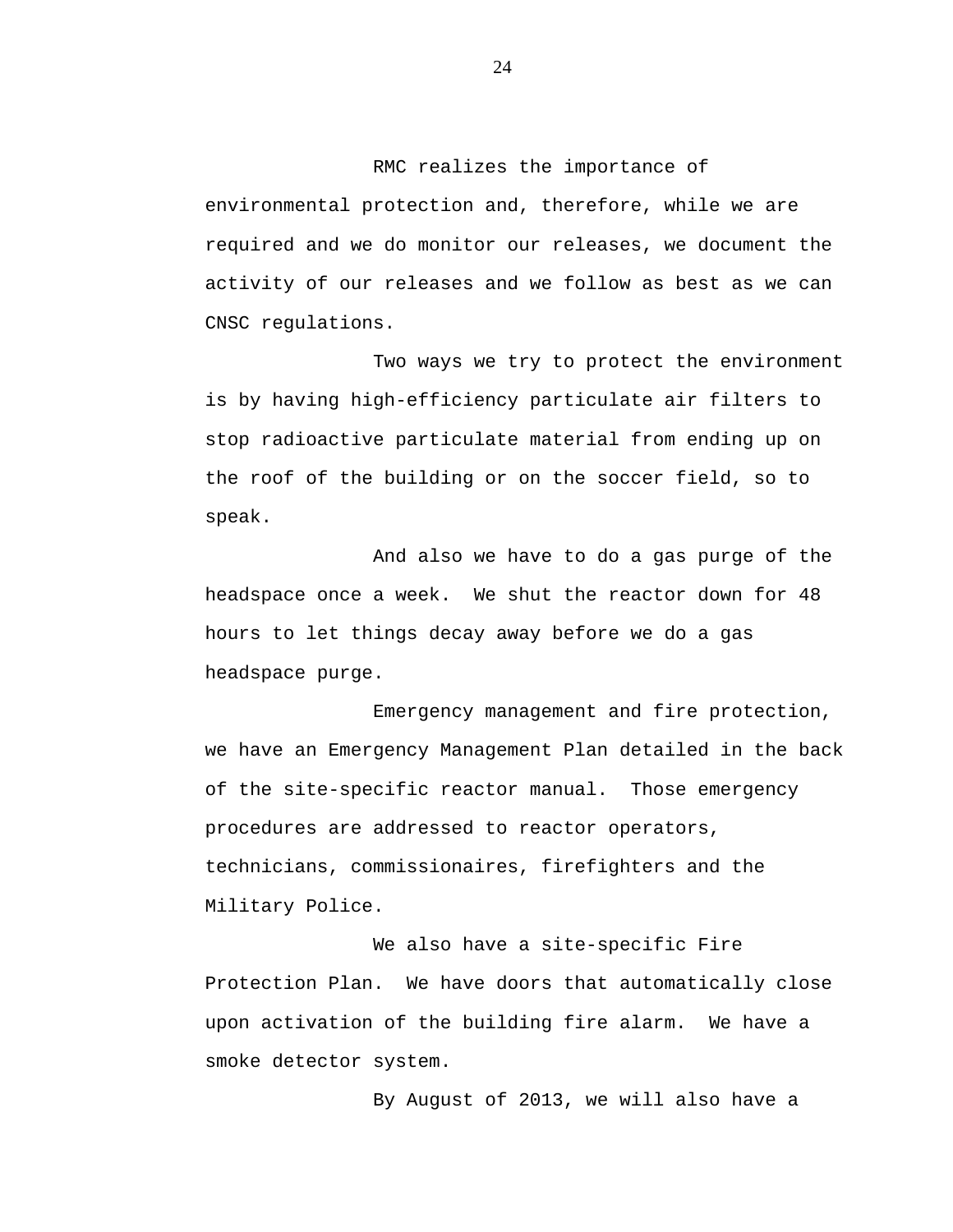sprinkler system in the entire building, but we did not want water going over the electronics that regulate the reactor in the control room. And therefore, a special fire retardant system that will put a gas, a fluorinated ketone into the control room should we have a fire, should smother the oxygen and protect the electronic equipment without water we hope.

Waste management, the facility has a Waste Management Program. It is a delay and decay method which most universities or places that have radioactivity use.

When irradiated material is no longer useful to the facility, we turn it over to the Radiation Safety Officer and a form which you can see has to be signed with details about a sample so the Radiation Safety Officer has as much information as possible to dispose of the samples appropriately.

Each sample is uniquely identified with an alpha-numeric number and can be traced from beginning to end in the facility. And, as appropriate, every three to five years, the Radiation Safety Officer gets rid of our waste one way or another. The long-lived radioisotopes, of course, have to go to an authorized disposal site like Atomic Energy of Canada Limited.

Security, RMCC has a Security Control Centre which is manned 24 hours a day, 7 days a week. We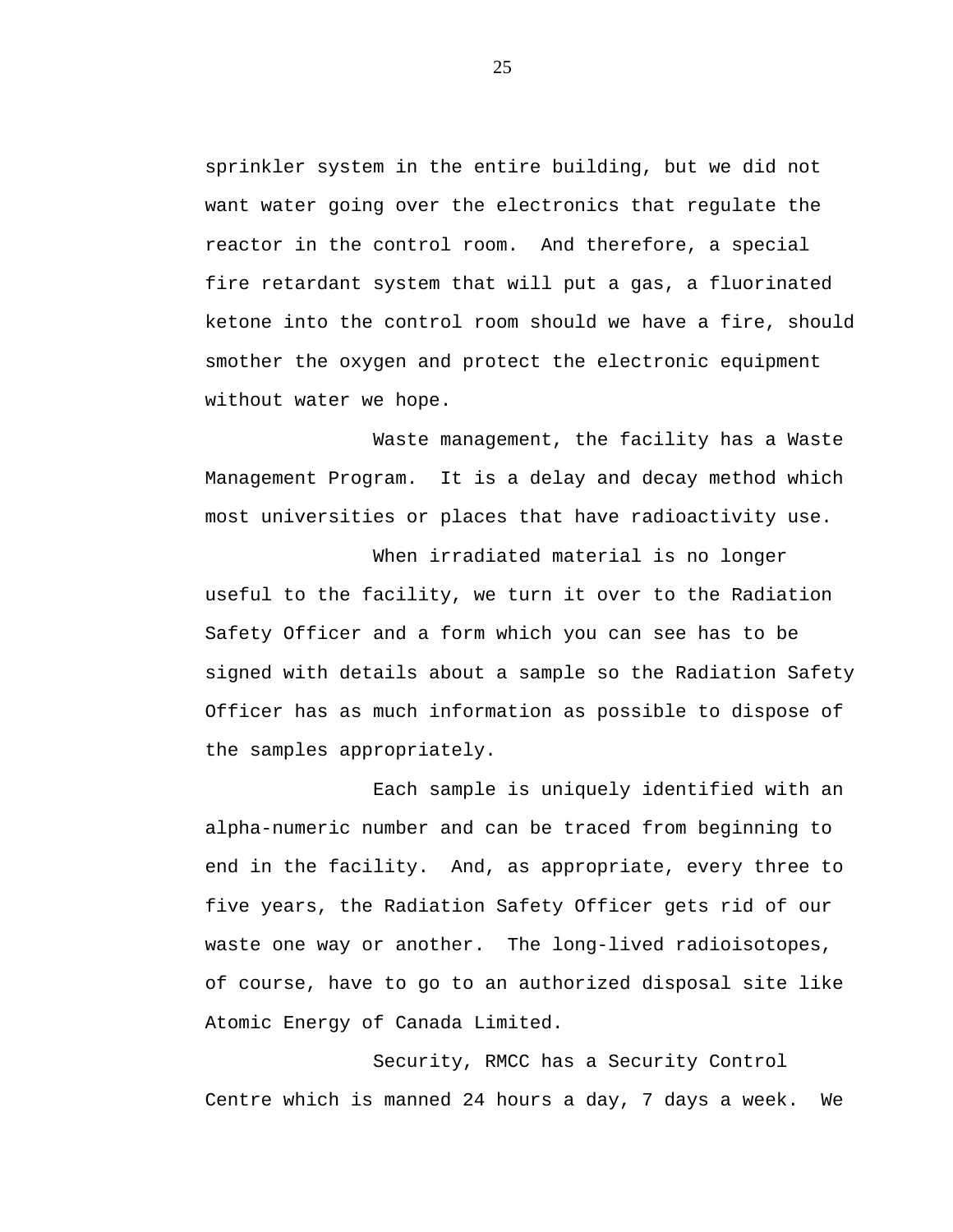now seem to have extensive cameras on the ground -- on the grounds of RMC and inside the facility itself and directed towards the facility.

Any intrusion or radiation alarms are responded to immediately by Military Police from the Canadian Forces Base Kingston and the keys to the facility are very strictly limited and very strictly controlled.

For safeguards and non-proliferation, we are a safeguards lab because of the material we hold and what that means is that we have to report our inventory to the Safeguard Section of the Commission on a monthly basis.

We also have to do a physical inventory taken once a year and that has to hopefully agree with the last monthly report that we sent into the CNSC. So we're very aware of safeguards and non-proliferation.

Packaging and transport. The facility follows Transport Canada's transportation of dangerous goods, clear language regulations for Class 7 radioactive material.

We also follow CNSC's packaging and transport rules for radioactive material and we always have two people trained in transportation of dangerous goods so that we can both receive and send out radioactive material.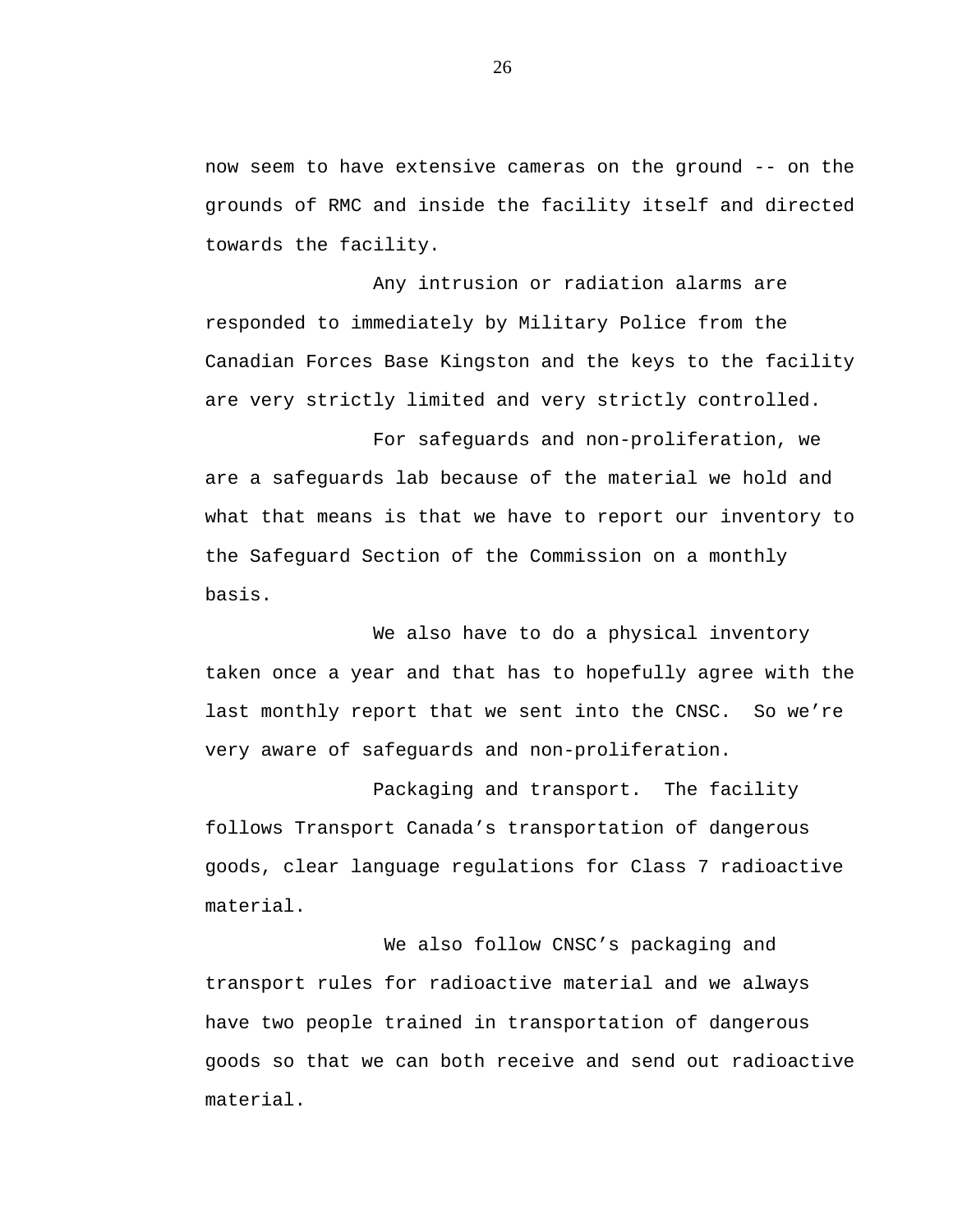The CNSC requires a preliminary

decommissioning plan for when we decommission our reactor and we have submitted a plan. It has been accepted by CNSC staff and our finances for decommissioning is guaranteed by the Deputy Minister of National Defence.

And I've shown a picture here of the open reactor container with the drive wheel for the control rod and the blue part or the shims that is a method, if you like, of refueling, in a sense.

We have a public information program at the SLOWPOKE and, just last Saturday, we participated in the Third Annual Science Rendezvous event in Kingston in which Queens University also participates and museums participate.

We had a table with -- Dr. Chan was there, myself and some graduate students and some summer students with posters about SLOWPOKE, trying to assure people that radiation is good and not harmful and trying to acquaint them with things that they know about with respect to radiation like working in a concrete building and having a slighter -- getting slightly more radiation than living in a wooden house, flying in an airplane and getting a dose and the fact that some smoke detectors have americium-241 in them.

This year was an extremely successful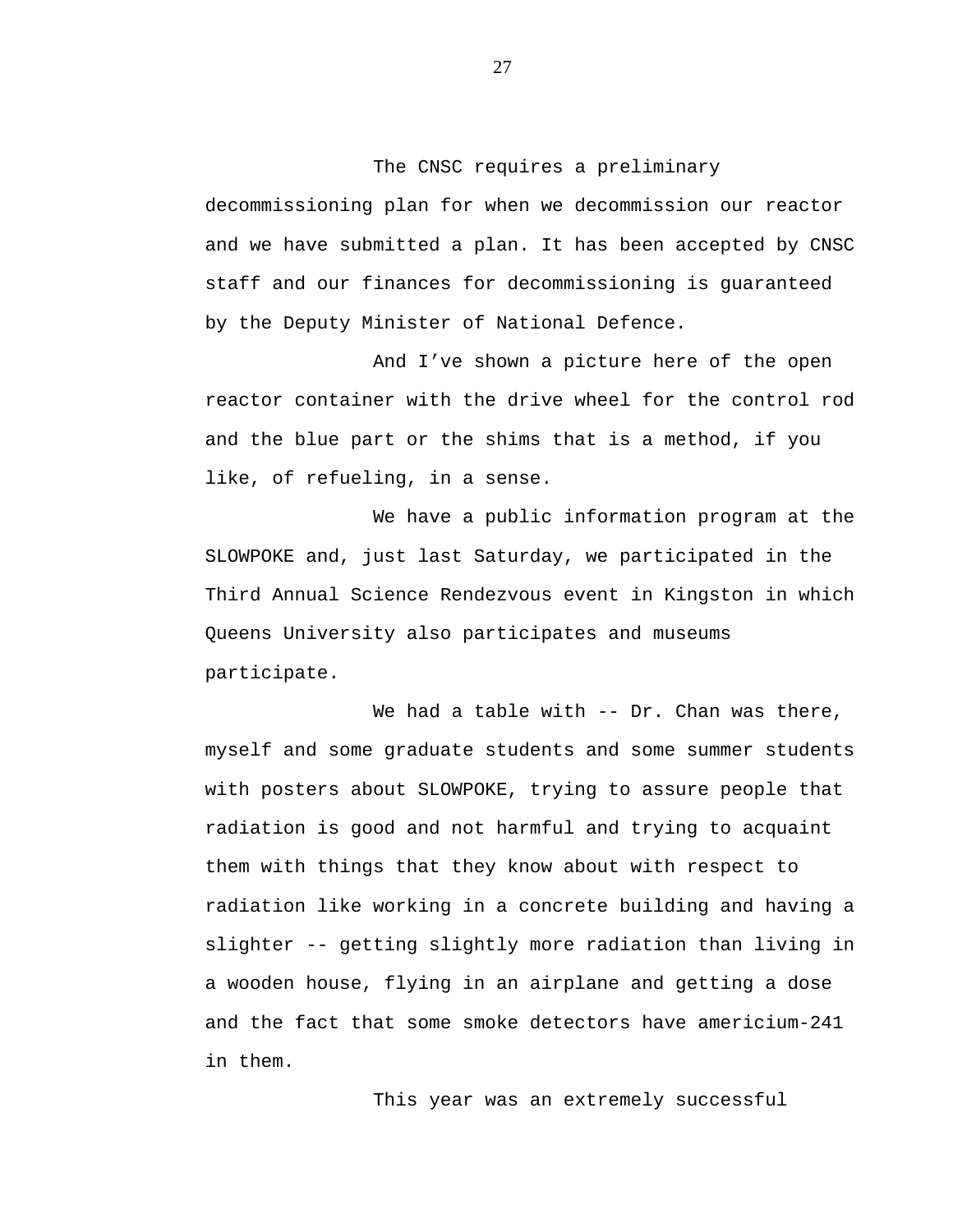event. Hundreds of parents and children came. Actually, it was a lot of fun and it seems a big portion of the community came to this.

RMC's outreach and influence takes the form, for example, of having an Aboriginal leadership opportunity here for Aboriginal students to come for free to RMC to spend a year to find out something about the military and to have some academic learning. And the professor that teaches them physics always brings this group to SLOWPOKE. They have a tour and I talk to them about power reactors, our reactor and radioactivity in general.

The Director General of Environment and Nuclear Safety's Tactical Assistance Team comes to the SLOWPOKE to try out their radiation detection equipment.

CJIRU is the Canadian Joint Incident Response Unit at Canadian Forces Base Trenton and they're supposed to respond to radiation events, also chemical and biological, in Canada. And they like to come to SLOWPOKE just to have their students or their army officers learn about the SLOWPOKE and, again, to try out their radiation detection equipment.

Algonquin College in Pembroke has a Radiation Technician's course and they bring a bus load of students down once a year. The students also get a tour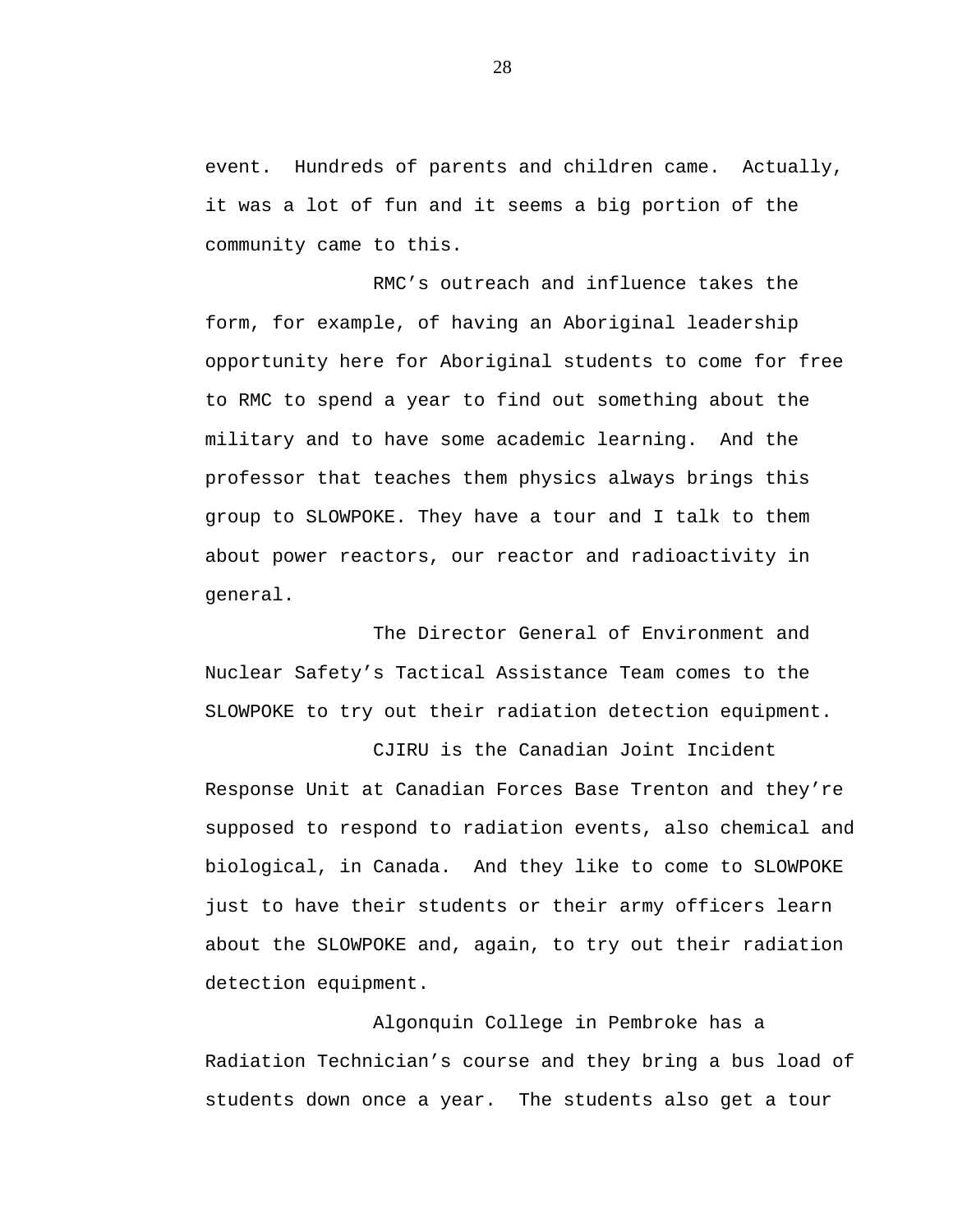of SLOWPOKE and get to see our radiation equipment.

Queen's University, once a year, brings their Art Conservation class over because of our radioscopy system. They have a tour of our radioscopy system. And their interest is that the major art museums in the world have all -- all had their famous paintings radiographed now for identification purposes and we can radiograph a painting of one of theirs if they wish and we have done so.

Two professors from our university go to Queen's every two years and teach an undergraduate course in Nuclear Engineering. As a result of graduate degrees, Master's -- several Master's and several PhDs, the knowledge about radiation and reactors sort of spreads from the SLOWPOKE like throwing stone in a pond -- like the ripples from throwing a stone in a pond.

The military officers who get a graduate degree generally return to military service. They become technical authority -- authorities on radiation in Halifax, Esquimalt and Nanoose. They also go to the Director General of Environment and Nuclear Safety and they go to the Chief of Maritimes Staff at National Defence Headquarters in Ottawa.

We also have civilians graduate from RMC's Nuclear Engineering Program. Those civilians go a lot of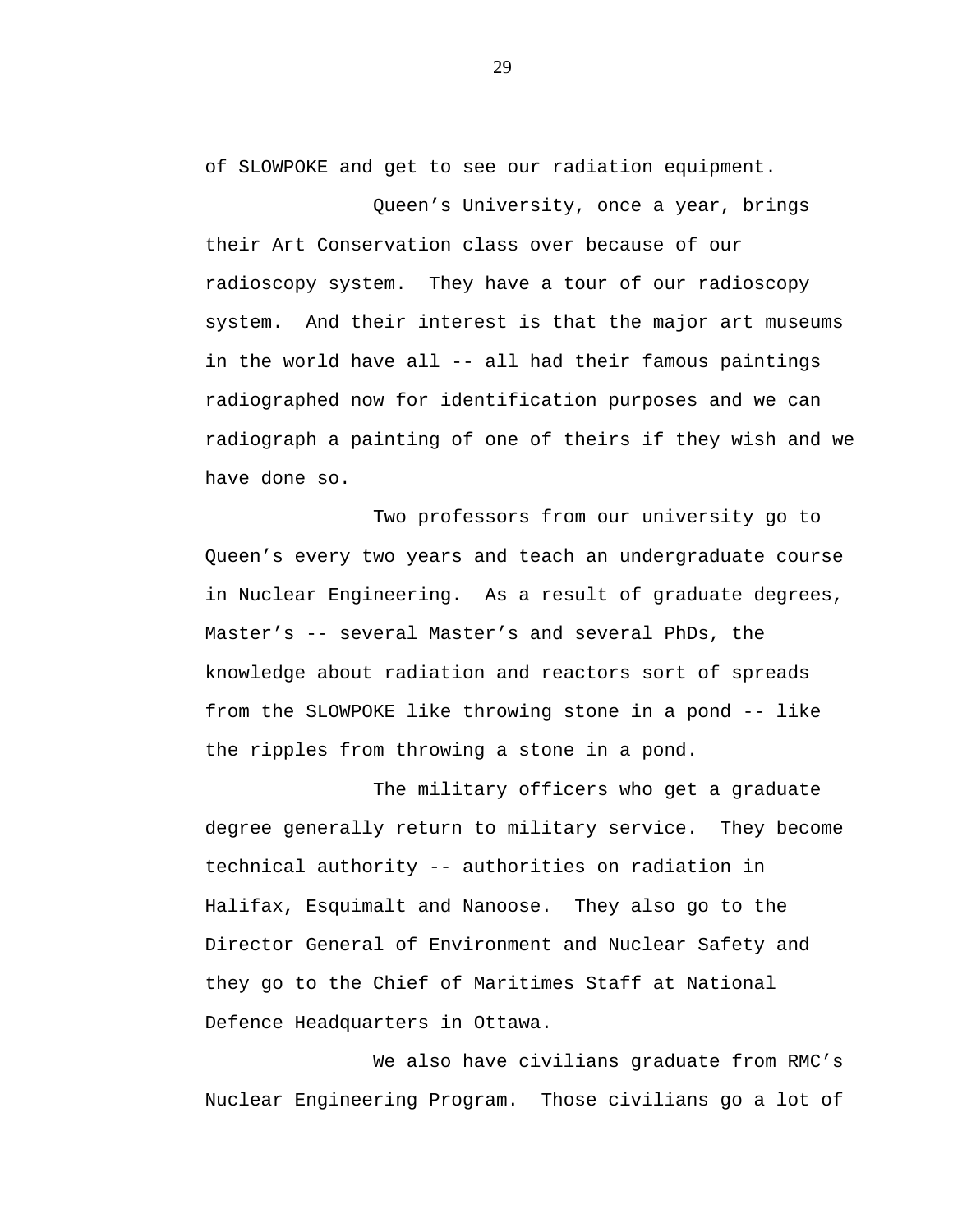places, including Bruce Power, for example, but they have jointed this Canadian Nuclear Safety Commission, Atomic Energy of Canada Limited, CSIS and the Department of National Defence.

And I have to say that one of your current Director Generals got her Master's degree using our SLOWPOKE and another Director you have got his Master's degree using the SLOWPOKE. So there are some people here who know a lot about the SLOWPOKE at RMC.

To conclude, I would like to say that our SLOWPOKE has an excellent general safety record and an excellent radiation record. We have been innovative in that we have taken advantage of our open pool to have a neutron bead tube installation to do imaging. I think we're only one of two places in Canada now that can do imaging using neutrons.

We have put three elevators in the pool for large sample radiation and we have changed the original analog system to a digital system to control the control rod response.

We've been proactive. I think we've replaced everything in the facility except for the aluminum container, the fuel and the control rod. We've replaced the pool and reactor water deionizer systems. We have a new cooling systems -- system with modern heat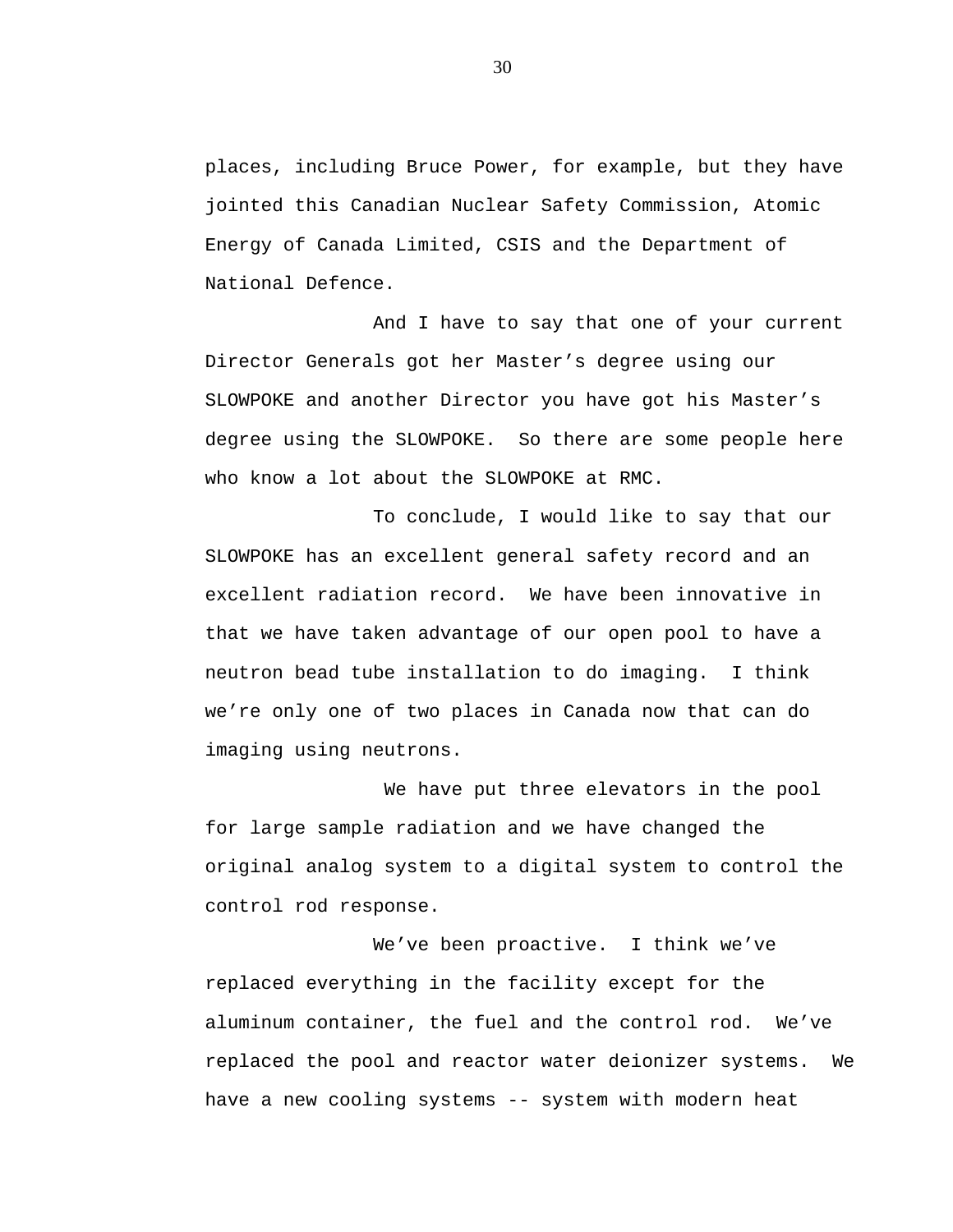pumps and a large flatbed heat exchanger. All our electrical and signal cabling has been replaced.

We have a new backup gas generator to feed our UPSs if the building power goes down and we have done hardware and software upgrades.

Before we make any changes to the facility, we have a working model shown at the left in the slide and we practice everything on the working model before we actually do it on the real reactor. And, of course, we get CNSC approval when appropriate.

I also contacted Atomic Energy of Canada Limited several months ago and I think only last week got a letter. I asked AECL what their plans were with respect to maintaining the SLOWPOKE reactor since we get our reactor engineer and our reactor technician from Atomic Energy of Canada Limited. And I have a letter saying that AECL will support SLOWPOKEs to the year 2019.

We have done succession planning, as we have Dr. Chan, our SLOWPOKE professor here, and other people coming up. And also, I'm in the process of training four young, new reactor operators, which I hope they'll be certified by the CNSC in the fall.

So that's our succession planning that's actually in progress or being done and we are implementing more aspects of the succession planning. And we try very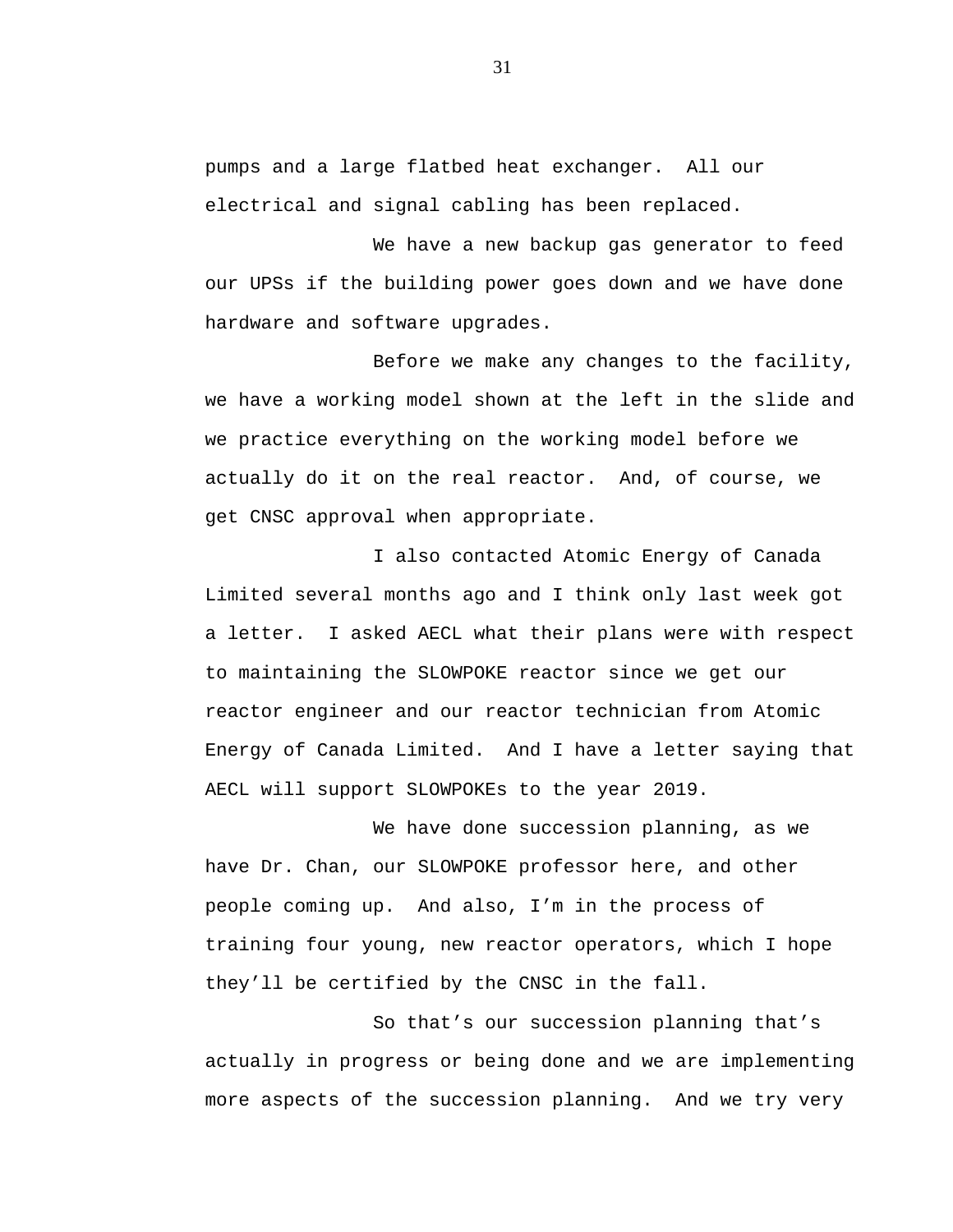hard to be in compliance with our regulator, the Canadian Nuclear Safety Commission.

I just wanted to show you the graphical user interface for our digital control system. On the upper left is a mimic of our fuel and the bright green rectangle is the control rod. And when we start the reactor and stop the reactor, the control rod moves up and down. It's very satisfactory to see it move up and down.

The middle section, the light gray section, is where we can click with a computer mouse to start the reactor up and we can click to shut the reactor down and we have change the flux as needed.

On the right-hand side of the GUI is the status of the reactor and it just tells you what's going on: if there are any alarms and warnings that have gone off, what power supplies are available, what the water level is in the pool and also in the reactor container, which auxiliary equipment is working and other pieces of information.

This interface is available 24 hours a day, seven days a week and it is really a very fast way of showing you what's going on with the reactor.

And then, I have here -- I'm not sure how to make this work -- I have here a little deer movie if - of the tomography of our system. I'm not sure how to get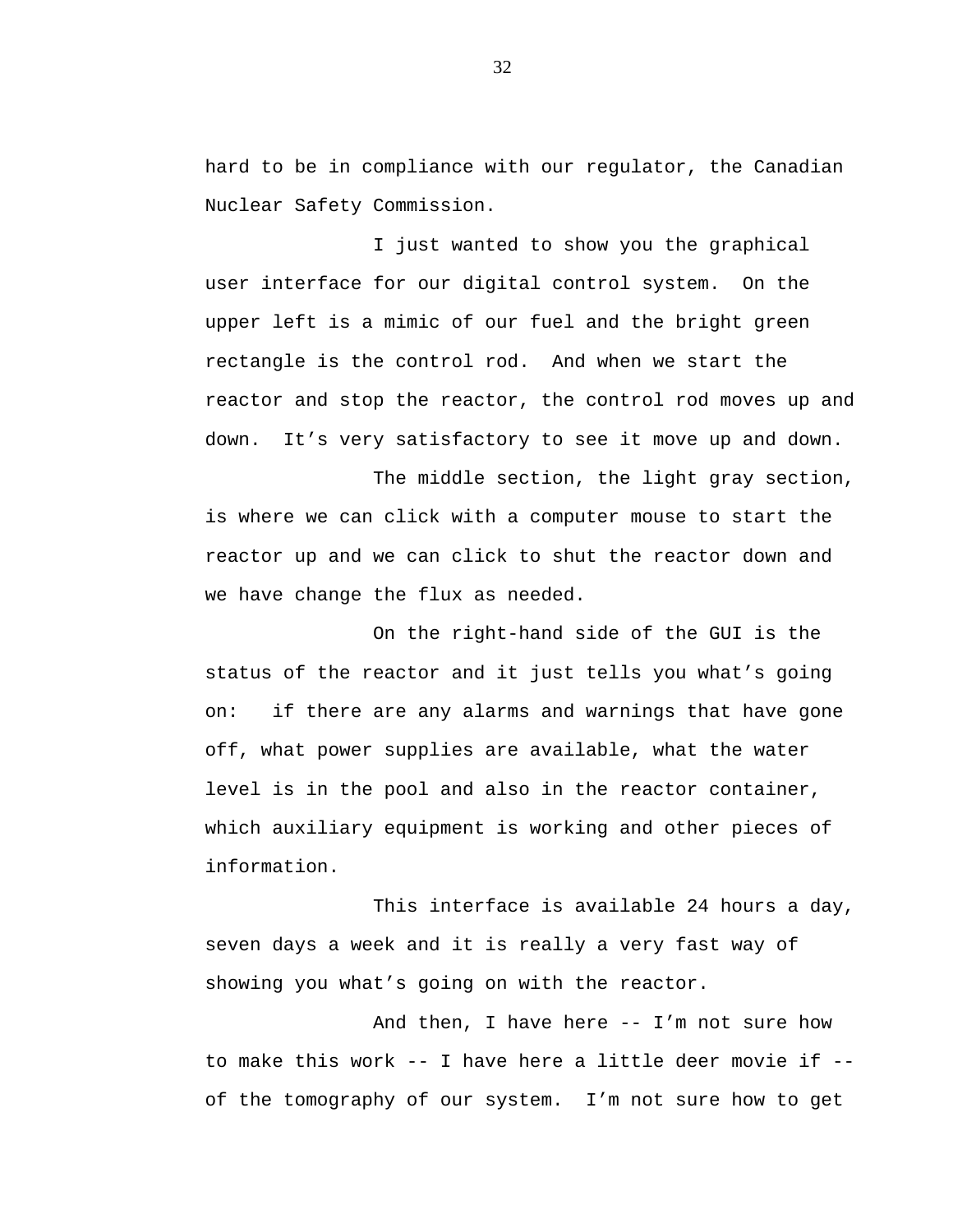to the bottom. I just have to get to the bottom and push down. Okay, just hit that.

So thank you very much. That's the presentation from the Royal Military College.

#### **(SHORT PAUSE/COURTE PAUSE)**

**THE CHAIRMAN:** So while we're watching, remind me again, how did you produce this?

**MS. NIELSEN:** Three-dimensional imagining with our thermal neutrons are captured on a camera slice by slice as the deer is rotated by a stepper motor through a fixed number of degrees and then a very complicated computer program puts the slices together. And if you put all the slices together, you get a three-dimensional image and then you can make a movie or if you only put half the slices together as in the initial slide, you can see inside. The original purpose was Queens brought this deer over -- it's an Egyptian deer -– and they wanted to see if the maker's initials were inside on the casting on the metal of the deer, but of course, they didn't want to slice the deer open or damage it in any way. So if you adjust it, the computer program just builds up the slices to halfway, you can see inside the deer and see what's in there. And there were no initials -– or no clue as to who made the deer or the ear or anything.

**THE CHAIRMAN:** Okay. Thank you.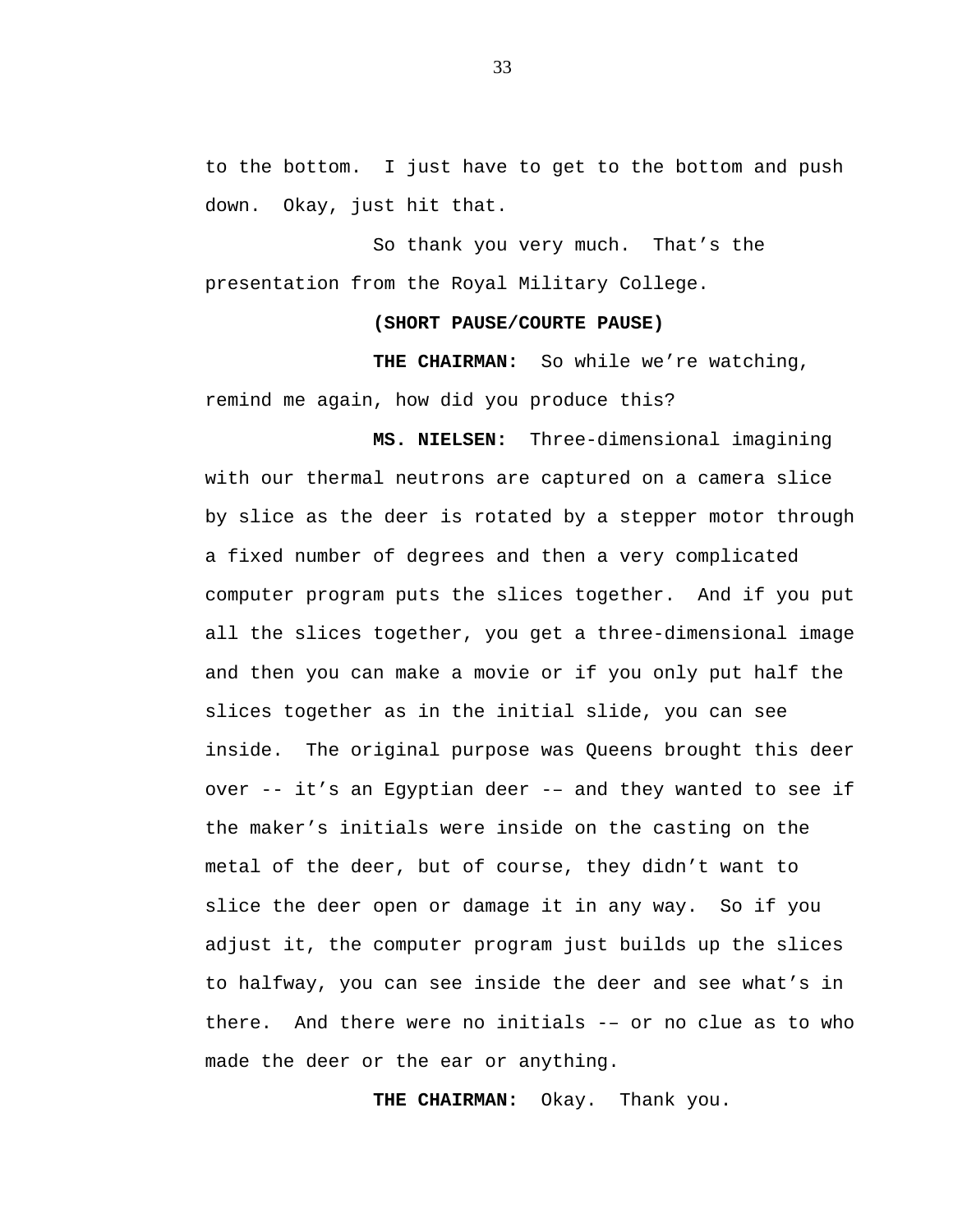So before we open the question, CNSC?

 **MR. CARRIER:** I really liked the deer. Okay. So in our overview presentation, CNSC staff have provided an overall assessment of SLOWPOKE licensee's performance with respect to generic safety in controlled areas. The following presentation will provide information on safety in controlled areas and licensing recommendations specific to the SLOWPOKE-2 facility at the Royal Military College in Kingston.

Radiation to workers at the SLOWPOKE facilities have historically, and remain today, very small, well below the regulatory limits. RMC has both categories of workers classified as nuclear energy workers and non-nuclear energy workers. The designation depends primarily on the level of involvement of staff on reactor operation and use.

In all cases, doses have remained well below the public dose limit of 1 millisievert. Variations and dose are due in shimming adjustments in the year 2010 and nuclear maintenance activities in the year 2011.

RMC has recently revised its public preliminary decommissioning plan, which includes an updated estimation of the commissioning costs and associated financial guarantees.

One main change in the cost estimate arose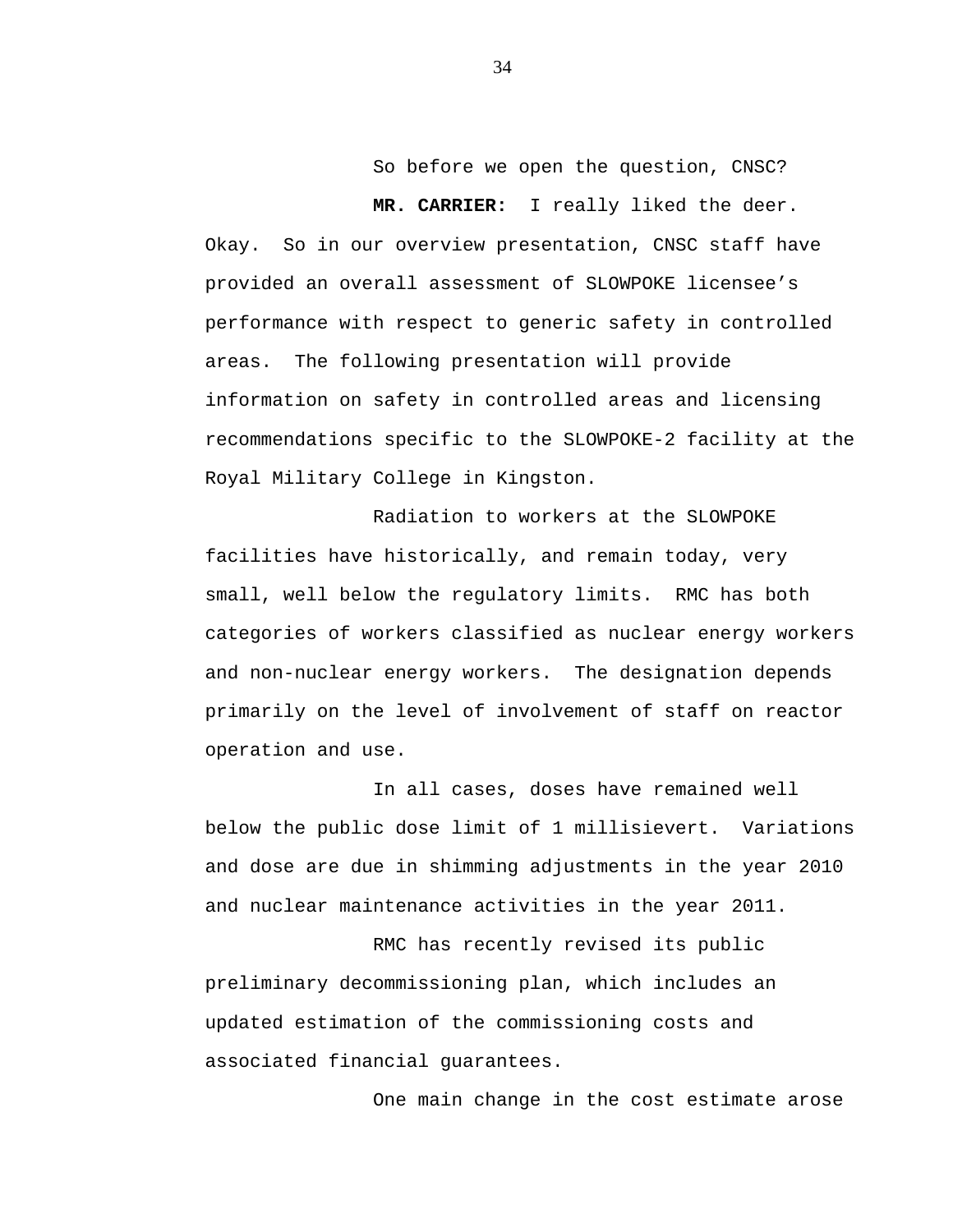from the experience gained in the decommissioning of the Dalhousie reactor in the year 2011, which reached after completion, an overall cost of approximately \$5 million. The financial guarantee has been reviewed and accepted by CNSC staff.

CNSC staff conclude that RMC has operated the facility safely during the licensing period, that core programs are in place and meet requirements, that RMC has made several improvements during the licensing period that will continue to enhance safety in the future.

CNSC staff have developed a license condition handbook which documents detailed verification criteria for conditions in the license. As is normal practice, the handbook will be finalized only after the Commission's decision to ensure consistency with the decision and its basis.

CNSC staff recommend that the Commission accept the recommendations outlined at the CNSC's CMD -– CNSC staff CMD, sorry –- and approves the renewal of the operating license for a period of 10 years and approves the delegation of authority to staff as outlined in the proposed license condition handbook.

This concludes our presentation. We are now available to answer any of your questions.

**THE CHAIRMAN:** Okay, let's start the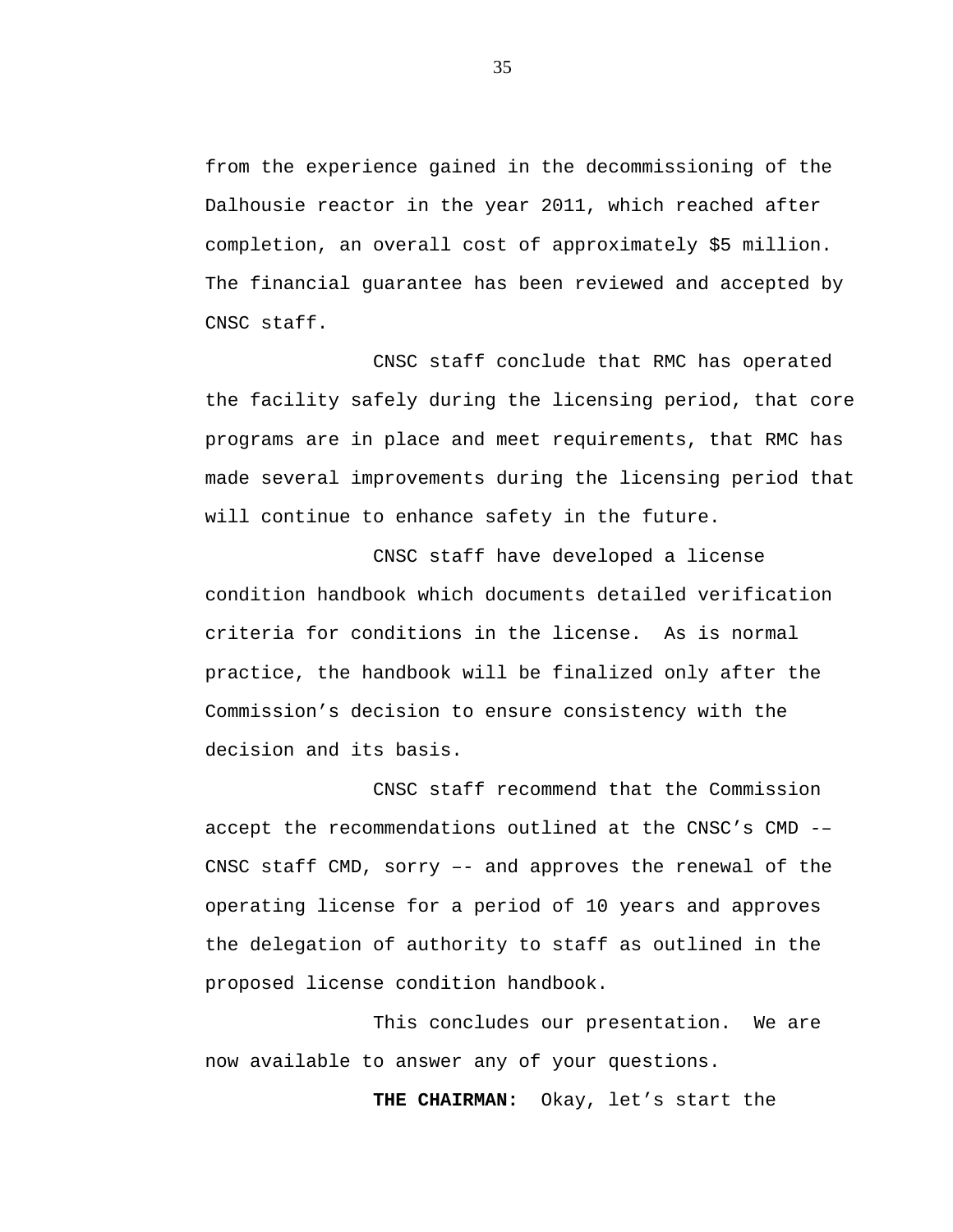question period and we can deal with both the general comments of CNSC staff and the specific as relates to RMC. So Monsieur Tolgyesi, s'il vous plaît.

 **MEMBER TOLGYESI:** Merci, monsieur le président.

This is to -- the question is to the Military College and eventually to the staff. You were talking about difficulties to have a long-term commitment from AECL for services. Now, have -- you said you received a letter which is a commitment to 2019 and you started succession planning but these difficulties, I think, are met with all SLOWPOKE operators.

What are the risks and potential consequences and operations in the fitness of SLOWPOKEs?

 **MS. NIELSEN:** They will only commit themselves to 2019?

## **MEMBER TOLGYESI:** Yes.

 **MS. NIELSEN:** The only things really that the AECL does for us are the shims to stop us from having to replace our fuel, for example. And I suppose if we had no maintainers then we would run until our fuel was exhausted, safely as we have in the last 27 years, and then we would decommission.

But there are other maintainers in other countries available if AECL decides to get out of the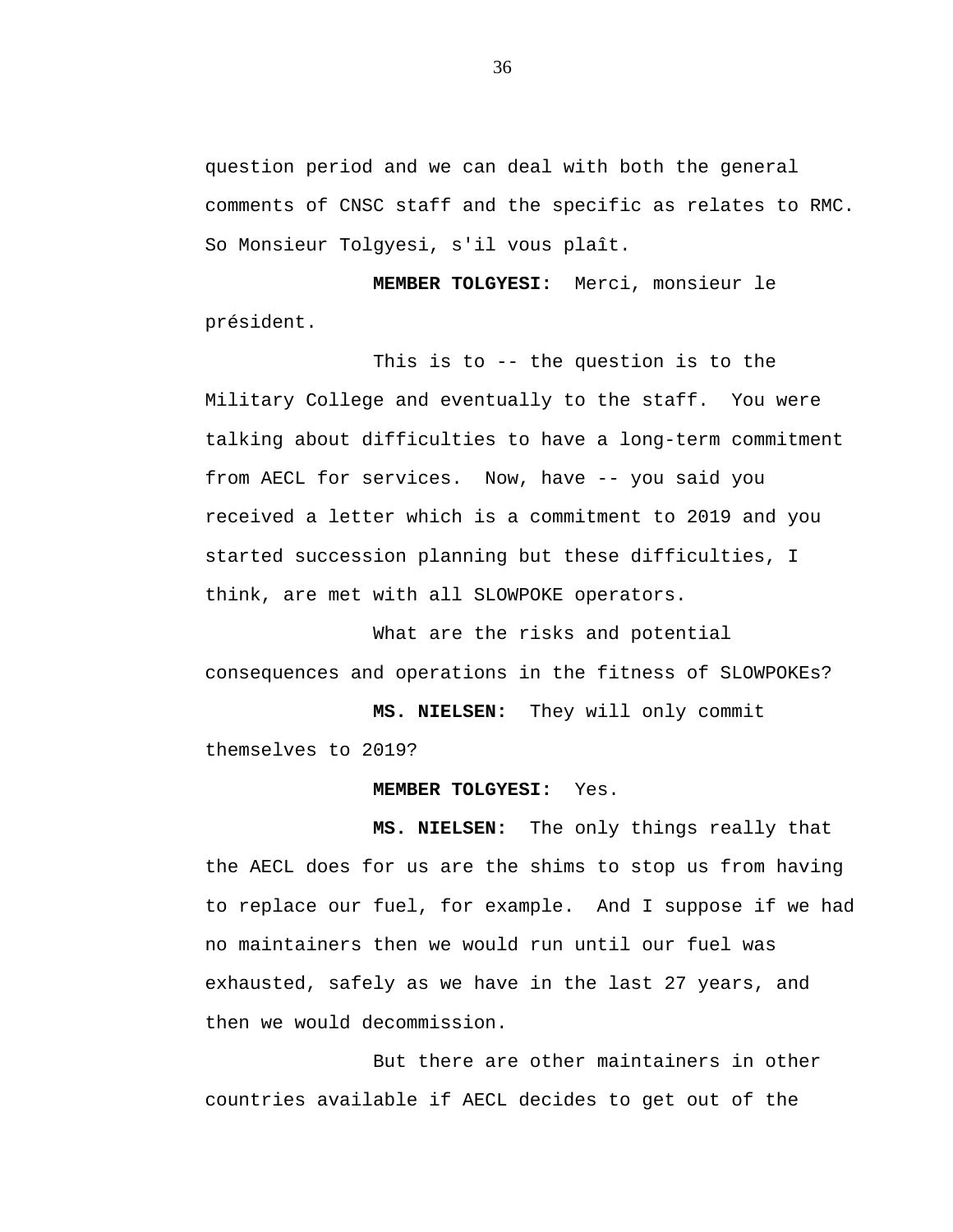business.

We also have been talking about certifying our own reactor maintainer and reactor engineer at the Royal Military College. So I guess we have two choices, we could either go externally to another country like the United States, who have the capability of doing this or we could train our own people and have them certified through the CNSC or you could decommission.

**MEMBER TOLGYESI:** To staff, is the services to SLOWPOKEs -- to other SLOWPOKEs, are limited to the same extent as the Military College, which means to replace the shims or its much wider services which they supply?

 **MR. ELDER:** Peter Elder, for record.

There would be -- as Dr. Nielsen has mentioned, there are two services at AECL or two types of services. They have a certified technician and then they have the nuclear engineer. So they would be -- do anything associated with the core.

So it could be the adding of the extra beryllium plates or the shims or it could be involved in refuelling if anybody wanted to refuel the core. And the refuelling, you know, it's something you do every 20 to 25 years, depending on the use of the core. So it's not - they're not things that they do on a day-to-day or even an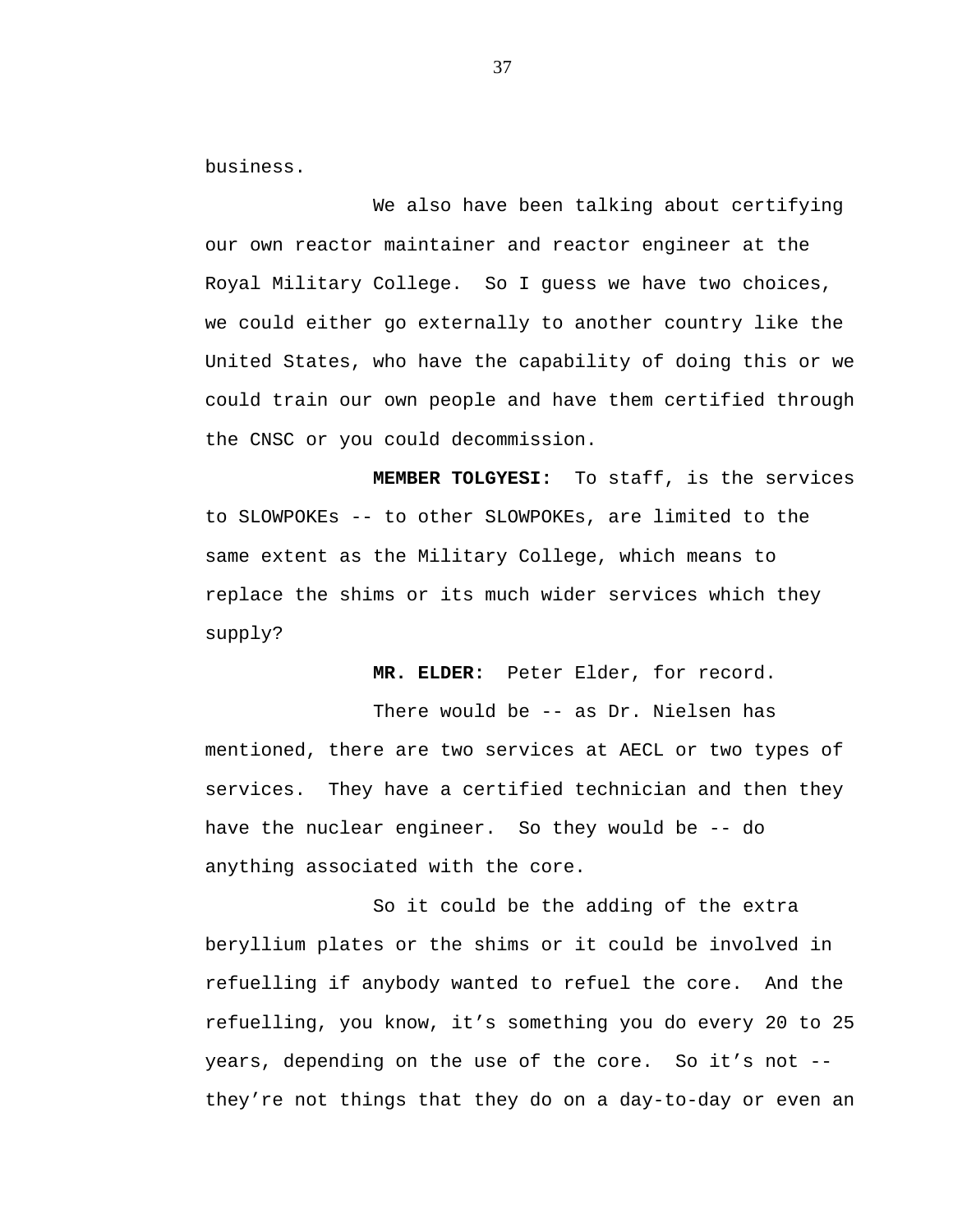annual basis, it's every few years depending on the use.

We have -- we understand -- the Commission is aware and everybody that the government is looking at the future of AECL and there's a process about restructuring of AECL. And one of the questions that is certainly on our radar is the services that AECL is providing to the SLOWPOKEs in other facilities.

So we're actually satisfied that they were able to commit, in short term and even to 2019, but we continue to explore this as the AECL restructuring goes forward and see if there are alternatives.

So one of the things that we've been doing on alternatives as it was pointed out, was there could be a chance of one of the other SLOWPOKEs certifying their own technicians or engineers. So we went back very recently in going back in to look and make sure that we fully understand everything involved with AECL's training process for certification, that we have a complete set of the documentation to assist anybody else that wanted to go through this process. So we'd be able -- you know, they would not be in position where they would not have to start from scratch.

So we're monitoring it, it's not immediate concern from us in terms of  $-$ - that something would as  $-$ that there'd be -- the reactors would any be unsafe after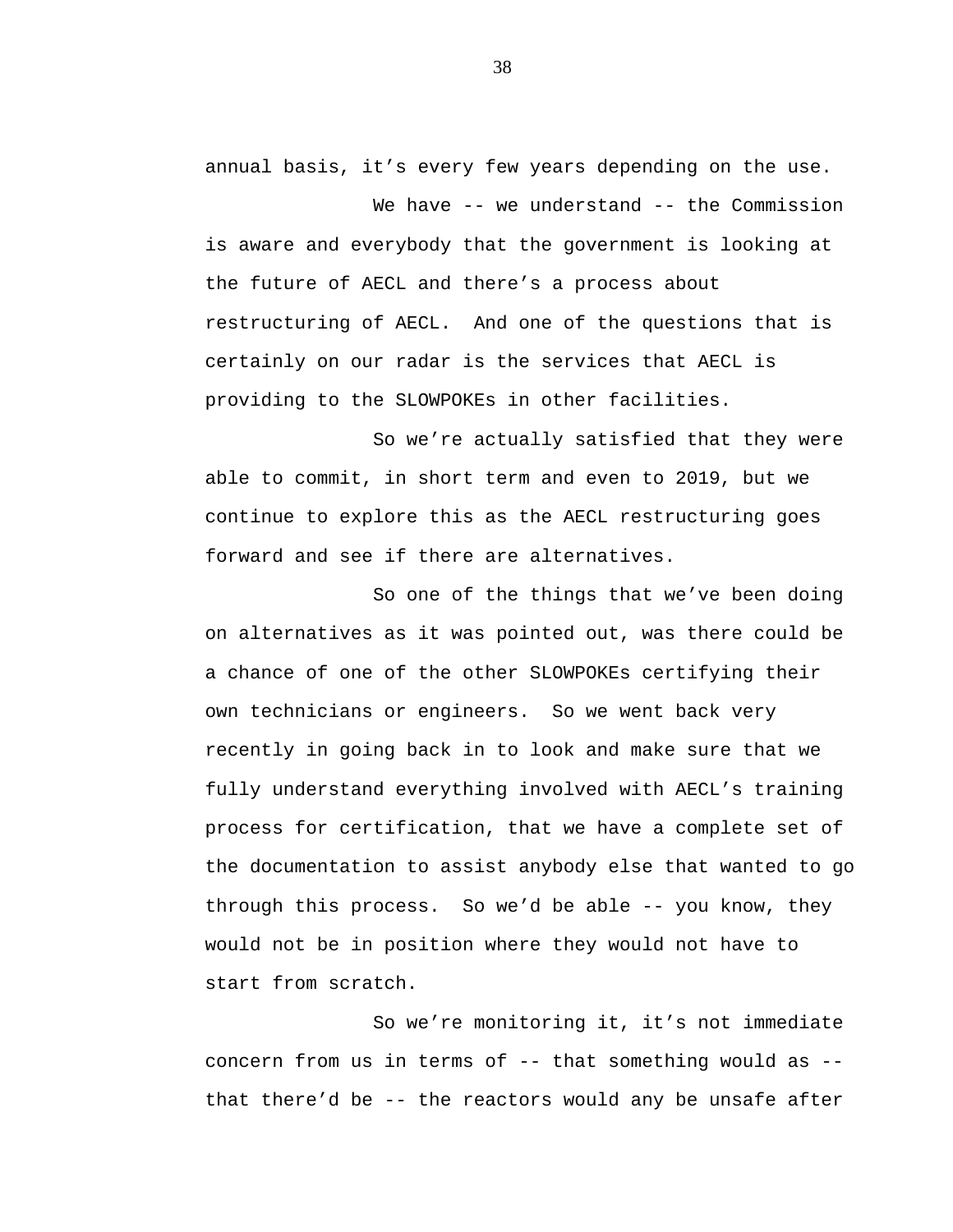2019 if the service wasn't available but it would limit the choices of operation to the operators.

**MEMBER TOLGYESI:** On page 55 of your presentation, you were saying -- of College, Military College, Royal College presentation, you were talking about challenges and 3.11.4, where you were talking about financial concerns for future disposal of A&B neutron source which is likely to be very expensive. Are these - you were saying that removal and shipping will be expensive. Are these consequences or costs estimated or included in the financial guarantees?

 **MS. NIELSEN:** Yes. And we have recently asked the Director General of Environment and Nuclear Safety if they would finance the disposal of our radioactive waste and the answer is, yes, they will.

 **MEMBER TOLGYESI:** My last, in this round, or if it's -- on your presentation at page 60, you are talking about also challenges, 3.13, which is "Safeguards". And you are saying that some incompatibilities between the security requirements for CNSC and RMCC that makes difficult to set up a secure electronic communication.

What's about this -- what's the problem? **MS. NIELSEN:** We don't know what the problem is, but I started, I think, five years ago going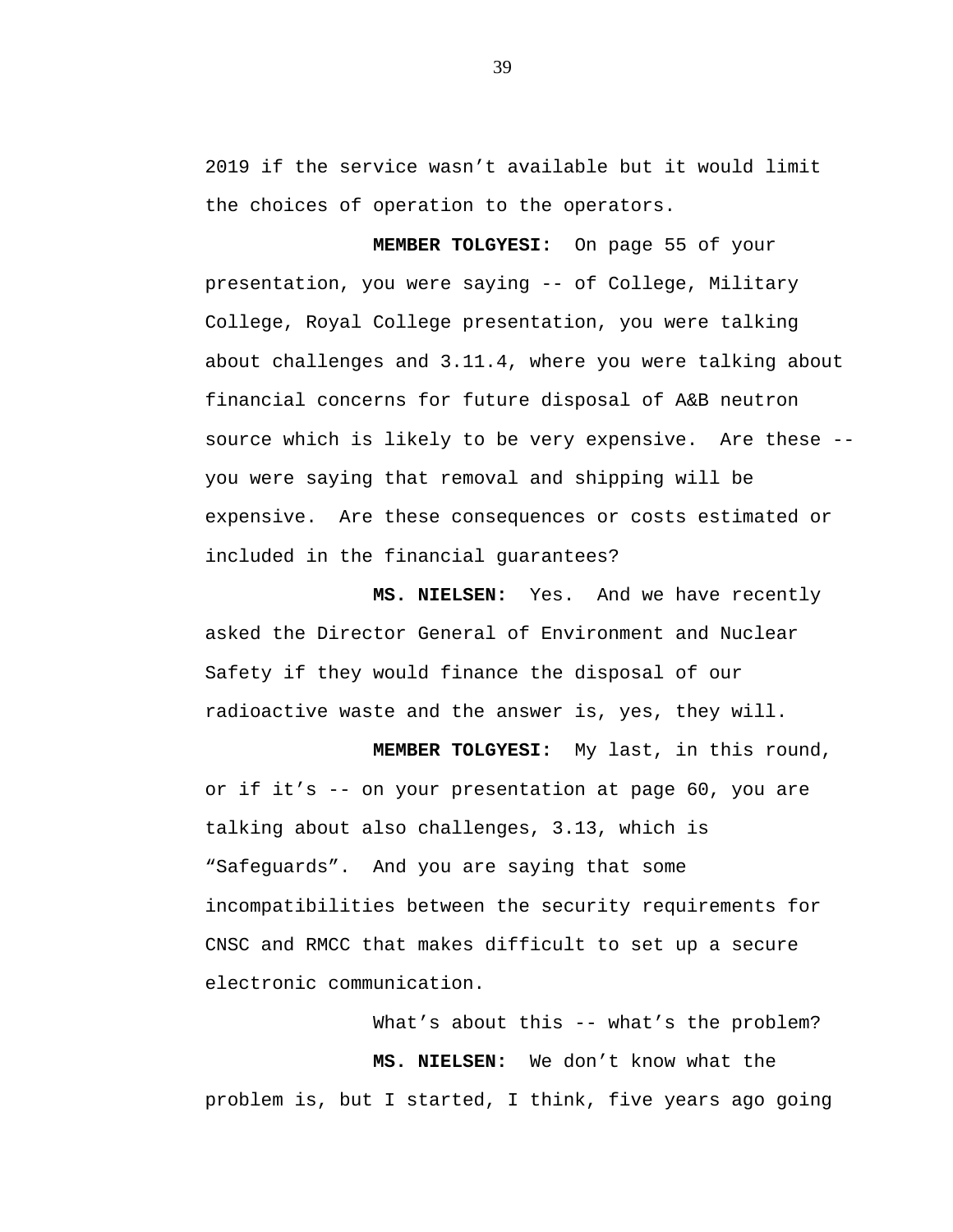to our computing department and asking them to set up an electronic -- secure electronic communication with the CNSC, and I believe the CNSC information technology division was contacted and somehow they couldn't agree.

Apparently, the CNSC security requirements are different from RMC's and they never seem to manage to get together.

But very recently -- I think in the last two weeks, Dave -- the CNSC had a webinar on safeguards and the CNSC has -- is setting up an electronic communication for safeguards for all the safeguards facilities. So they've taken the bit and they're setting it up.

And our radiation safety officer has again contacted our computing services department, told them about this webinar, given them someone's name, and sort of asking please don't block us again from being able to communicate electronically.

It has something to do with the Department of National Defence's security system and the CNSC security system. It's the handshake problem which I hope they can resolve.

At this time, we're sending up our monthly inventory by courier.

**THE CHAIRMAN:** Staff, this is embarrassing.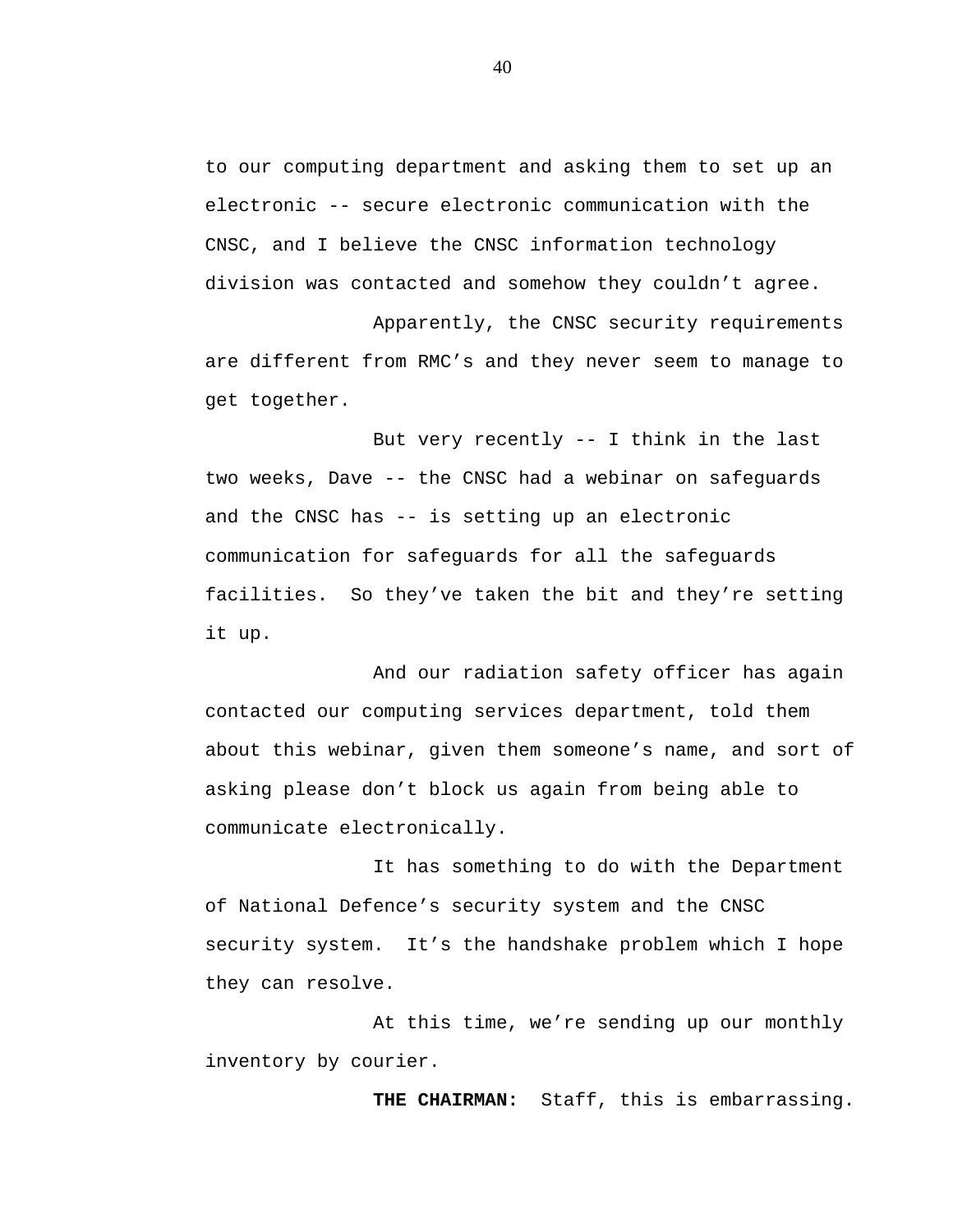We're talking about the same government, right? I figured by now they figured how to do a handshake between departments.

**MR. ELDER:** We'll look -- Peter Elder.

We'll look further into it. You understand that on this system there's another handshake that has to happen between us and the International Atomic Energy Agency.

So it's aligning everything that has actually -- and then it's just not with one licensee; it's multiple licensees. So which is why we've said we're going to have to define the standard and have people meet it once we've sorted out something with the IAEA. But  $it's$   $---$ 

**THE CHAIRMAN:** Well, as you know, we're trying to develop a handshake with our American friends. It's not going to be very good if we cannot do it amongst our own family.

**MR. ELDER:** Yeah, we understand that and we're looking into these issues, but the idea is to be able to transfer from one to the other and, you know, there's a -- it generally is we would like to go away from what's happening now, which is a paper system, and there have been programs on this one.

So this is not unique unfortunately on this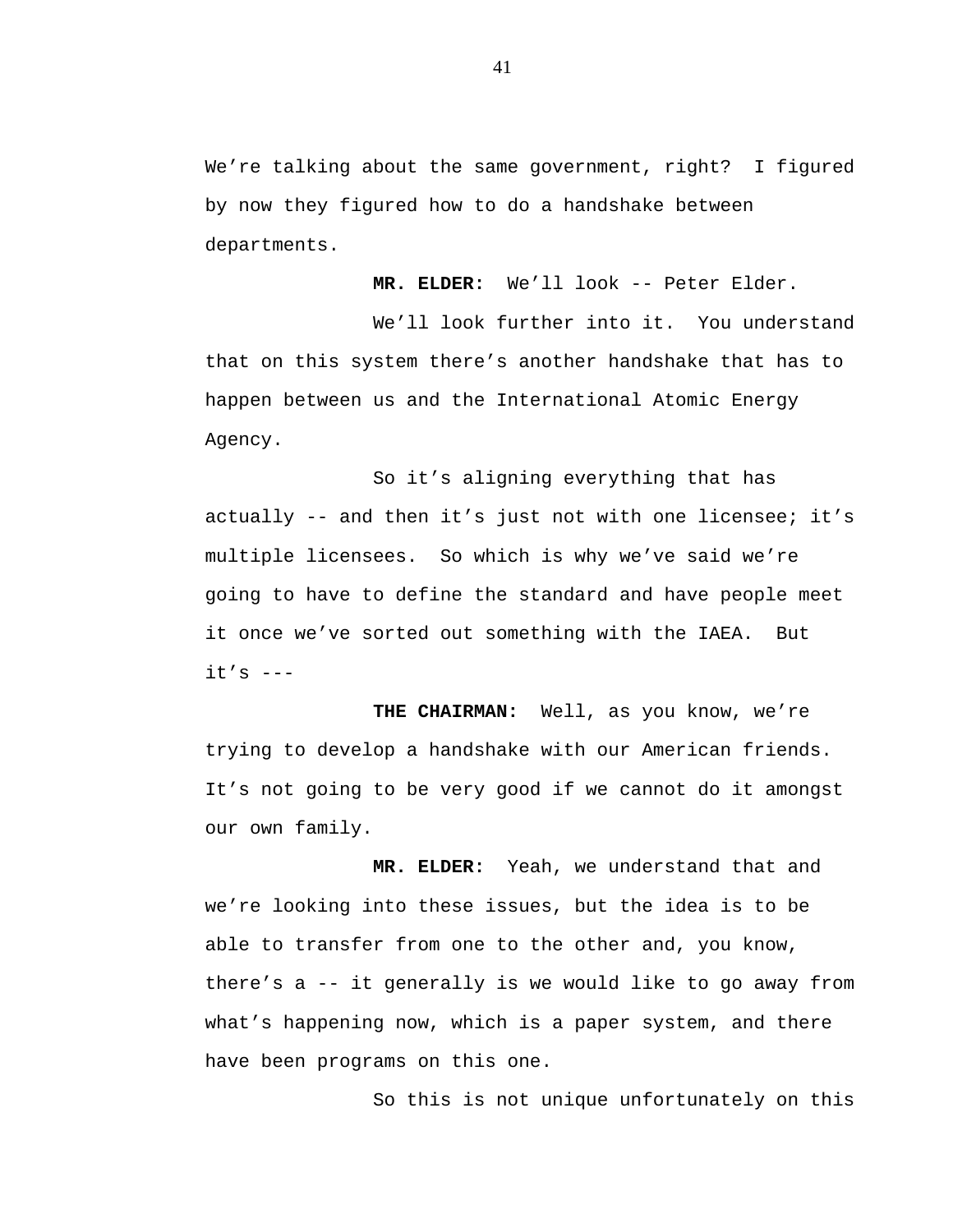one in terms of everybody's internal systems have to be able to talk to each other, which is why we're having the webinars and things like that to be able to communicate what constraints we have to work with in making sure that we are able to communicate electronically with the International Atomic Energy Agency as well.

> **THE CHAIRMAN:** Okay. Thank you. Monsieur Tolgyesi, c'est fini? **MEMBRE TOLGYESI:** Merci. **THE CHAIRMAN:** Okay. Next, Ms. Velshi? **MEMBER VELSHI:** Thank you, Mr. President.

I'd like to start off by complimenting the four licensees and CNSC staff. It's good to see satisfactory performance in all 14 safety and control areas and to see improvement trends in many of those areas.

My first question to staff is: How standard is the design of these four SLOWPOKEs that would enable common safety analysis, or development of training programs, or aging management? Or does that happen or do they all work pretty much on their own?

**MR. CARRIER:** The safety analysis was actually originally produced by the designer. So AECL was responsible for the development of the safety analysis.

Specific safety analyses were produced over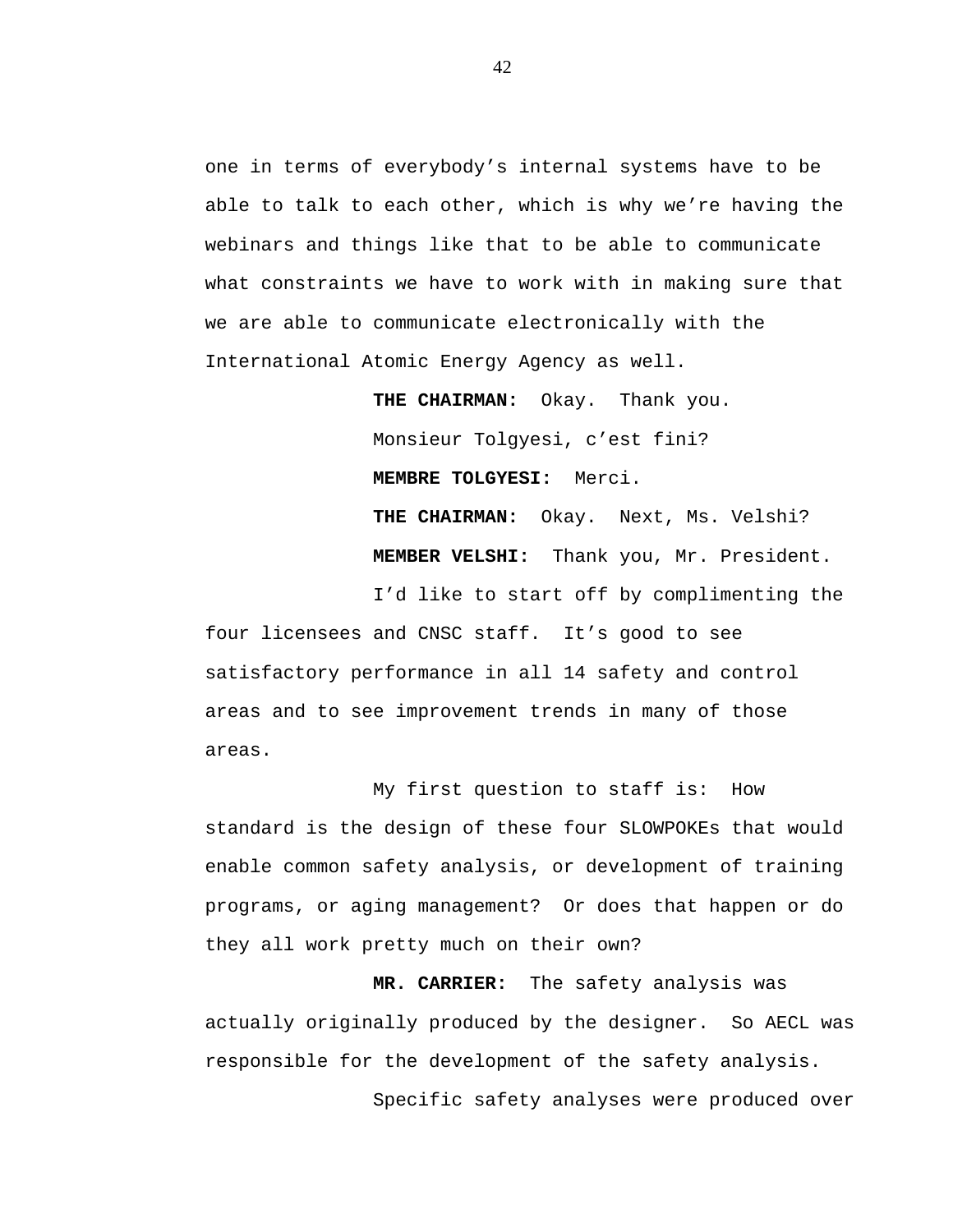the years for each facility and then were adapted as changes were implemented in the facility.

So Royal Military College in Kingston is a case in point here where changes were made to some of their regulating system and components and the facility and the regulating system itself, which now is computerized.

So facilities are different. The original safety reports were produced by AECL. So they cannot be the same but they're greatly inspired from one another, if I should say. So the commonalities between those reactors is tremendous.

Regarding the development of aging management programs, CNSC staff did provide guidance and those licensees did exchange notes. However, there's no common program. The programs are specific to facilities. The same holds true for training.

**THE CHAIRMAN:** Can I -- but I remember since the last time at one of our discussions, I thought that the four licensees were going to create a Consulting Advisory Committee and share information whenever possible.

Is that actively in place?

Because in reading the four submissions, there's a lot of commonality. Even the format and all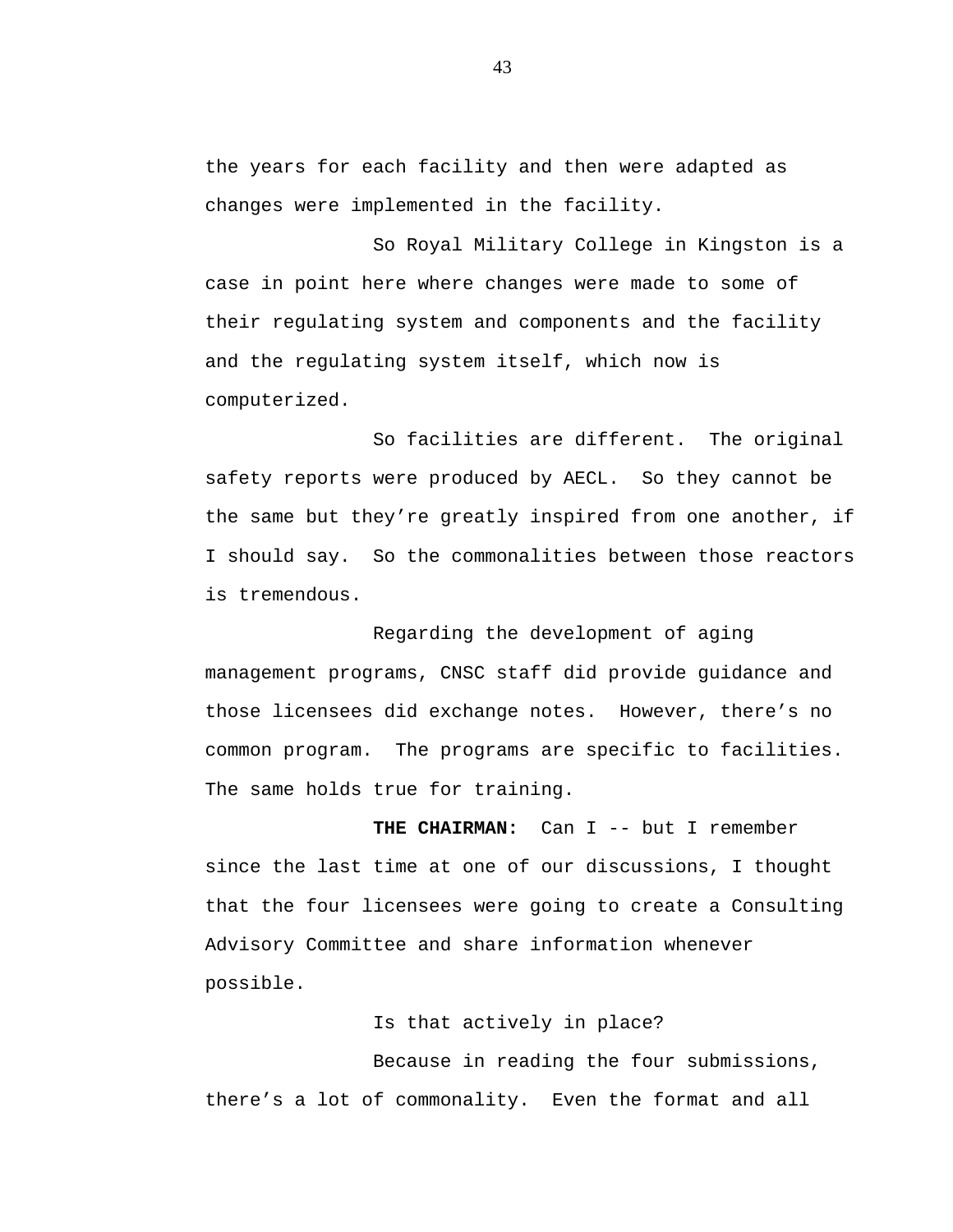that submission looks like it's been coordinated, let me put it this way.

**MR. CARRIER:** Well, I think part of the question has to be answered by SLOWPOKE licensees here.

I have to say that we did provide guidance of licensees on how to make the application and basically encourage -- highly encourage licensees to follow the safety and control area framework. So -- and that -- you know, that clarifies the expectations on what's needed on the part of a regulator on an application, but also clarifies actually common evaluation -- systematic evaluation following the same pattern for all licensees.

So I would say it's not surprising that actually the submissions do look the same.

**THE CHAIRMAN:** But RMC there's no standing committee that you -- your people don't meet together on a -- to share information, as Ms. Velshi was inquiring about?

**MS. NIELSEN:** We do have a SLOWPOKE Users Group. We met last in June of 2011 when all four of us had to come up to the CNSC and talk about relicensing. After that meeting was over, the next morning, the four of us had a SLOWPOKE Users Group meeting.

We tried to have that meeting last night but all of us were coming in at different times and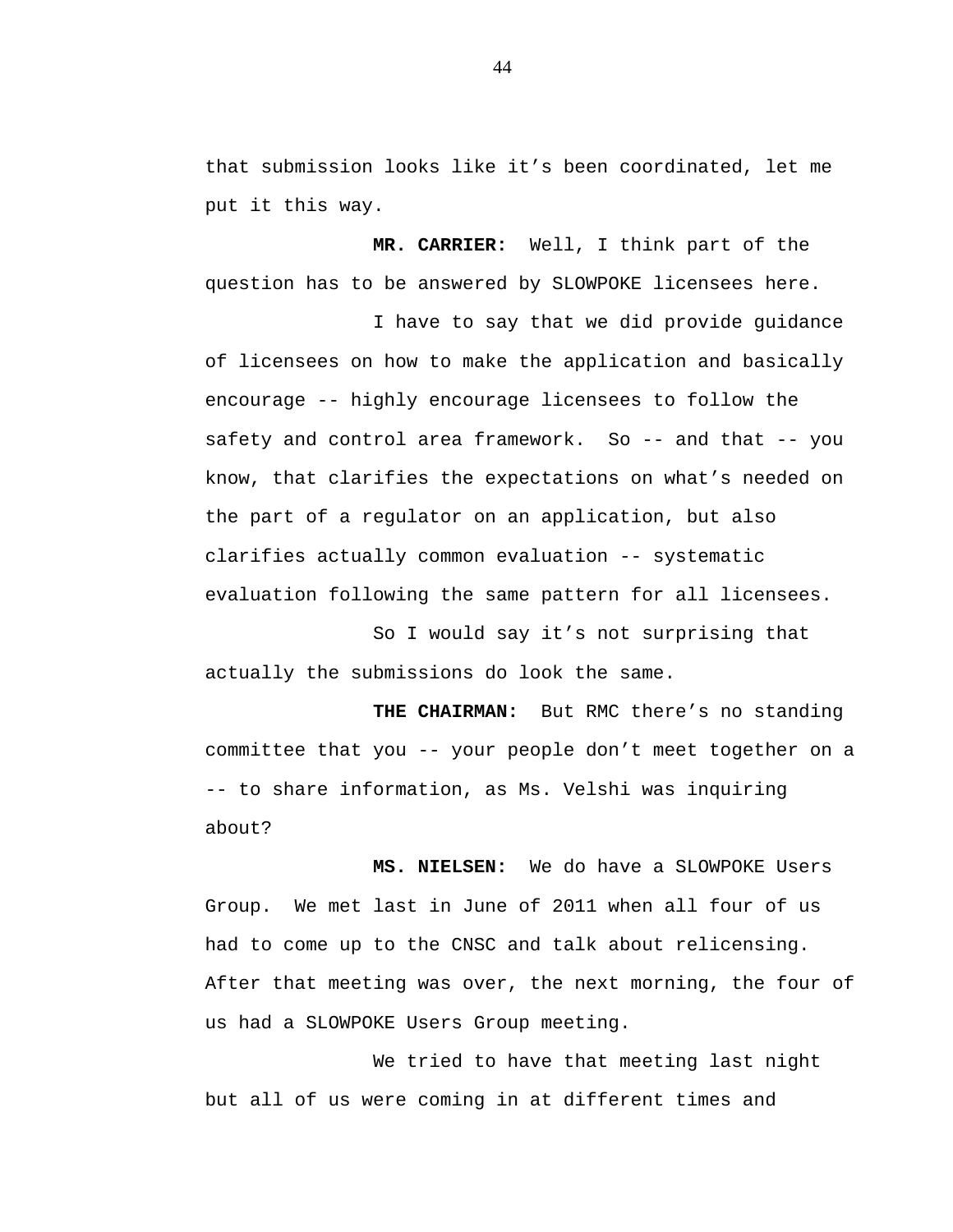different people had car breakdowns and things. So unfortunately last night we couldn't meet.

However, we do have regular communication by email many, many times a year, and if we have any questions or need help, we do communicate with one another.

I'm not sure that the problems we have are that similar, but we do keep in contact. We do communicate several times a year and whenever we are in Ottawa, we try and have a SLOWPOKE Users Group meeting.

And we had one after the  $25<sup>th</sup>$  anniversary; for example, at RMC, we had a SLOWPOKE Users Group meeting.

 $- - -$ **THE CHAIRMAN:** You mean CNSC is the incentive for meeting. Maybe we should call you in here a

> **MS. NIELSEN:** Yes. **THE CHAIRMAN:** --- little bit more often. **MS. NIELSEN:** Yes. Yes.

## **(LAUGHTER/RIRES)**

**THE CHAIRMAN:** Ms. Velshi? **MEMBER VELSHI:** Thank you.

CMD 13-H9 on page 19, staff, you say that the uranium core is expected to last until 2020; so two questions around that.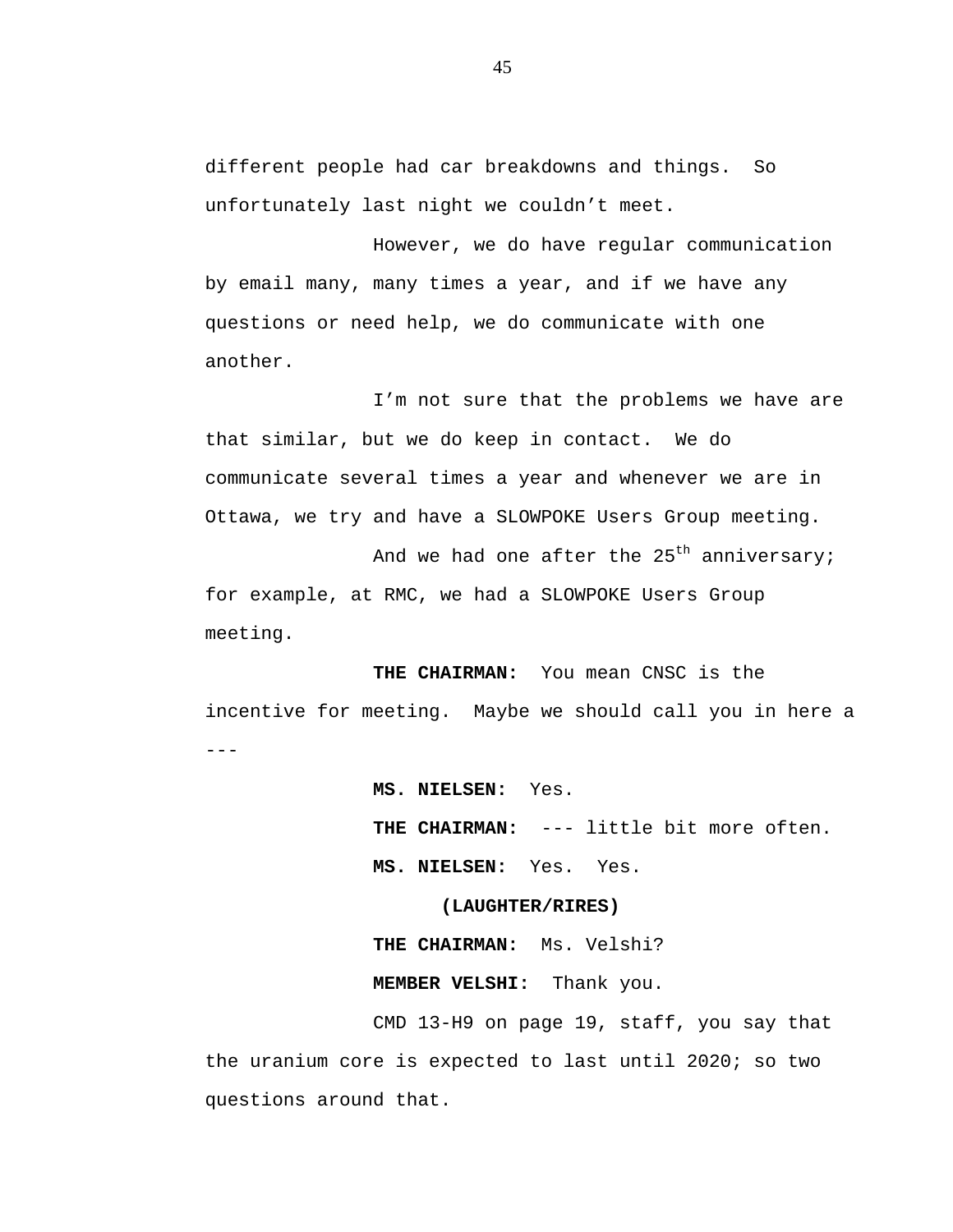Does that mean that's when you expect the end of life of the SLOWPOKE to be? And if it is 2020, why are we looking at a 10-year licence?

Or the second part is you mentioned the shimming with beryllium as sort of a form of refuelling. Would that extend the life or would one consider refuelling, which I think Mr. Elder also suggested was an option, and whether that had been done?

So three parts to this question: Is there -- what is the end of life? Is that likely to change, and if so, how? And if it is 2020, why a 10-year licence?

**MS. NIELSEN:** We have no plans to decommission at this time. We plan to refuel.

Dr. Weir has already started a huge amount of paperwork for the Department of National Defence to get funding for refuelling. You have to be five to seven - submit your documentation five to seven years in advance in order to get that amount of money.

So our intention is to refuel. We are backed by the present Commandant and the Principal. We think -- we have two more shims left. You can only shim to a certain extent, past which it doesn't do any good anymore. So we think we have two shims left roughly, depending on how much radioscopy we do, and then we intend to refuel.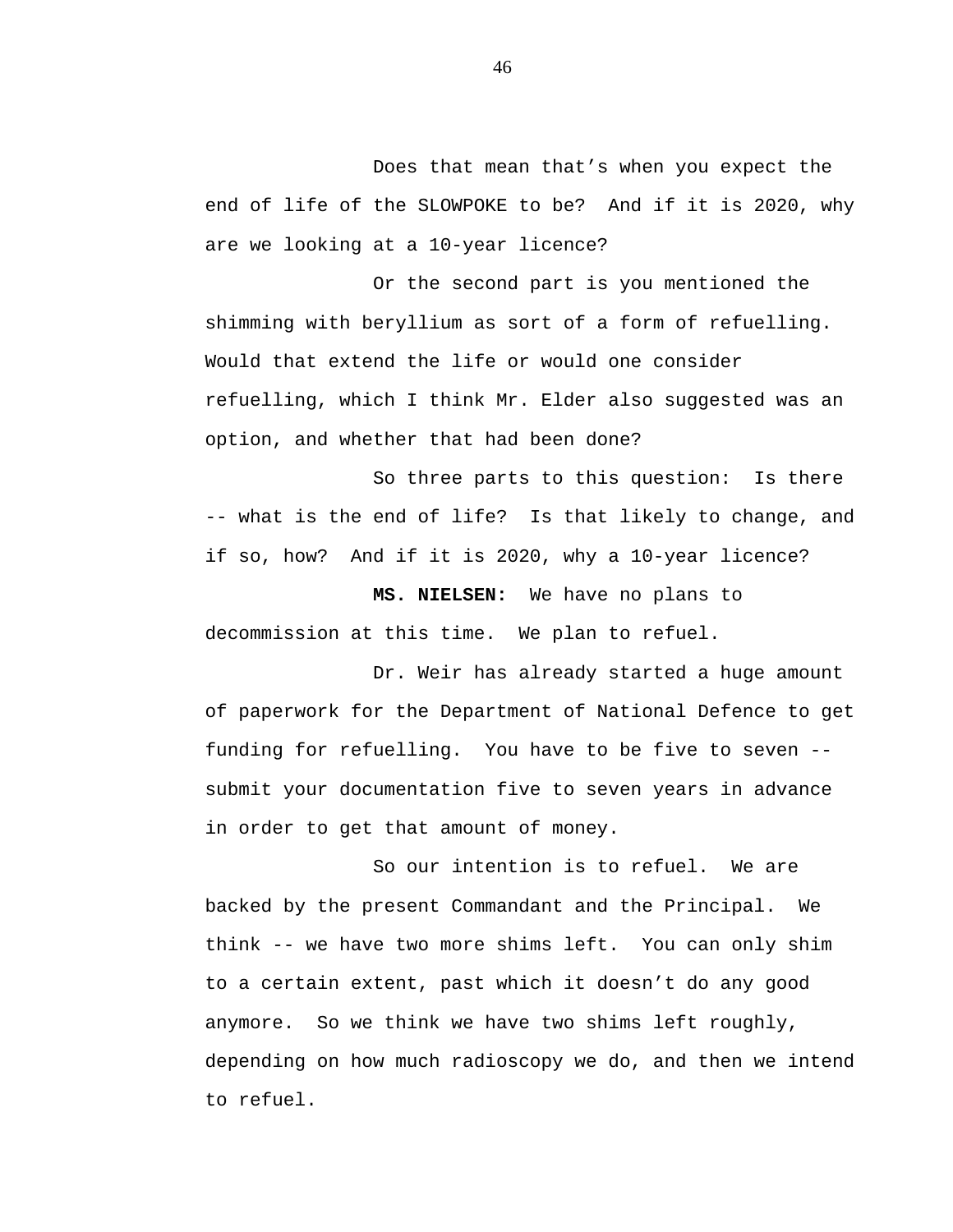So Dr. Weir is in the process of trying to get financing and we are in the process of trying to learn as much as we can from Jamaica, who are in the process of trying to get -- well, supposedly getting their low enriched fuel in 2014.

So we're trying to cover all aspects, but RMC has no intention to decommission.

**MEMBER VELSHI:** Thank you.

Staff, anything to add?

**MR. ELDER:** Peter Elder, for the record.

The only thing I'll add is there have been refuelling and when you get to École Polytechnique, you can ask questions. They have refuelled. So it has been done before; it's not a unique operation.

**MEMBER VELSHI:** I know all four of the licensees have raised staffing as a common issue, whether it is because of demographics, budget cutbacks or whatever. Is there sort of a minimum complement of operators that are mandated by the CNSC?

In your presentation you mentioned that one of your existing staff has moved to another department, but they still remain a reactor operator.

So maybe you can elaborate –- staff can elaborate on what are the requirements to maintain qualification?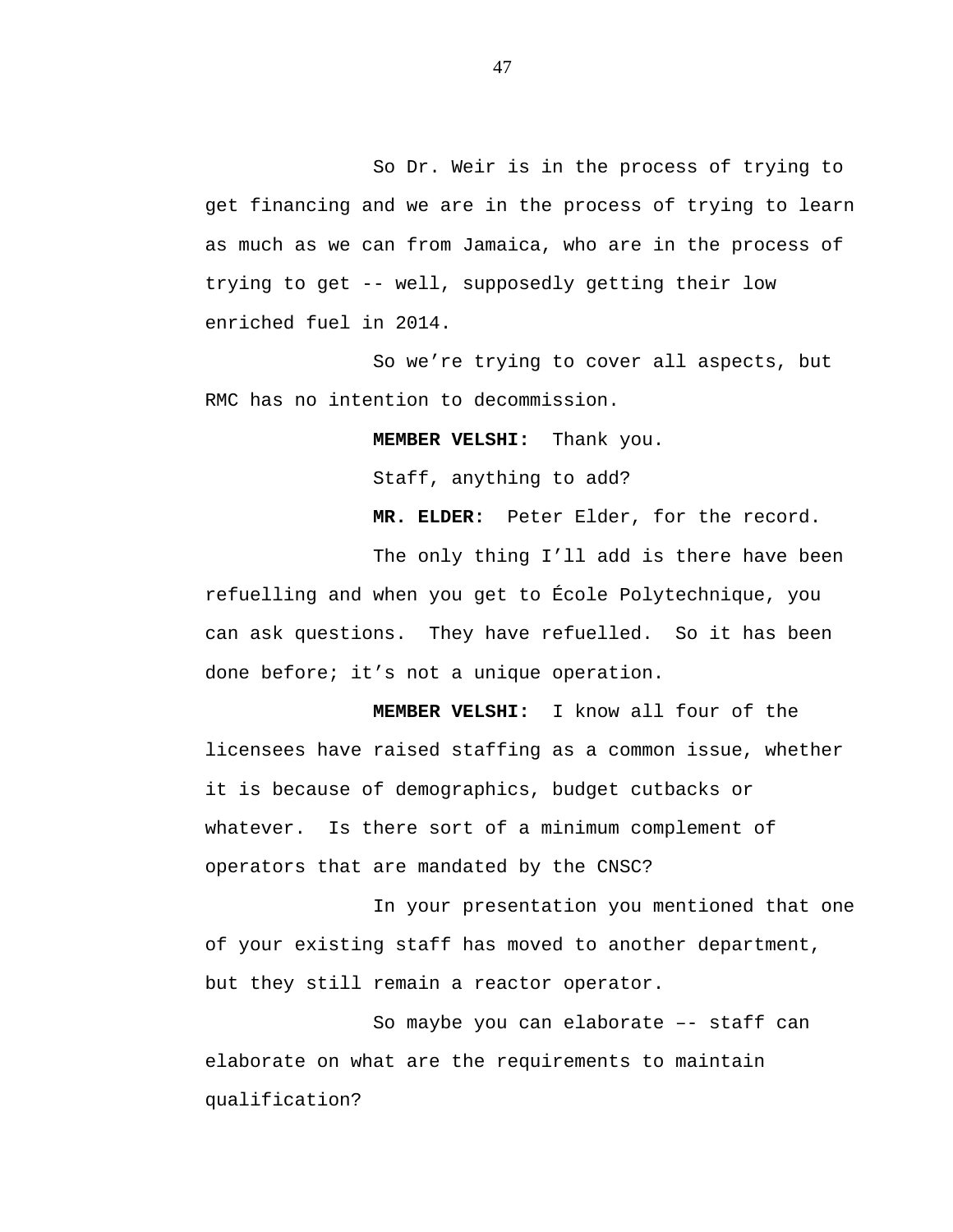**MR. CARRIER:** Christian Carrier for the record.

The minimum staffing at the facility is actually one person. You need one operator really, and that operator has to be available to ensure –- even if the reactor is not in operating mode, even if they shut down, they still need to ensure the weekly maintenance to maintain chemistry inside the reactor container primarily, but there's a number of things that you need to verify for continued safety of the facility.

The operation of the reactor is not very demanding. The reactor can be operated remotely, attended, meaning that you don't even need to be in place while it is in operation. You can leave it up to 24 hours, basically by itself, operating. So the conditions allow for that.

**MEMBER VELSHI:** And in the second part where the person has moved to another department, do they still maintain their qualification as a reactor operator?

**MR. CARRIER:** They can maintain their certification as an operator for the facility if they carry on doing their continued training program, which involves, at least once or twice a year, to carry out the weekly maintenance and restarting and shutting –- and doing basically the shutdown of the reactor on a periodic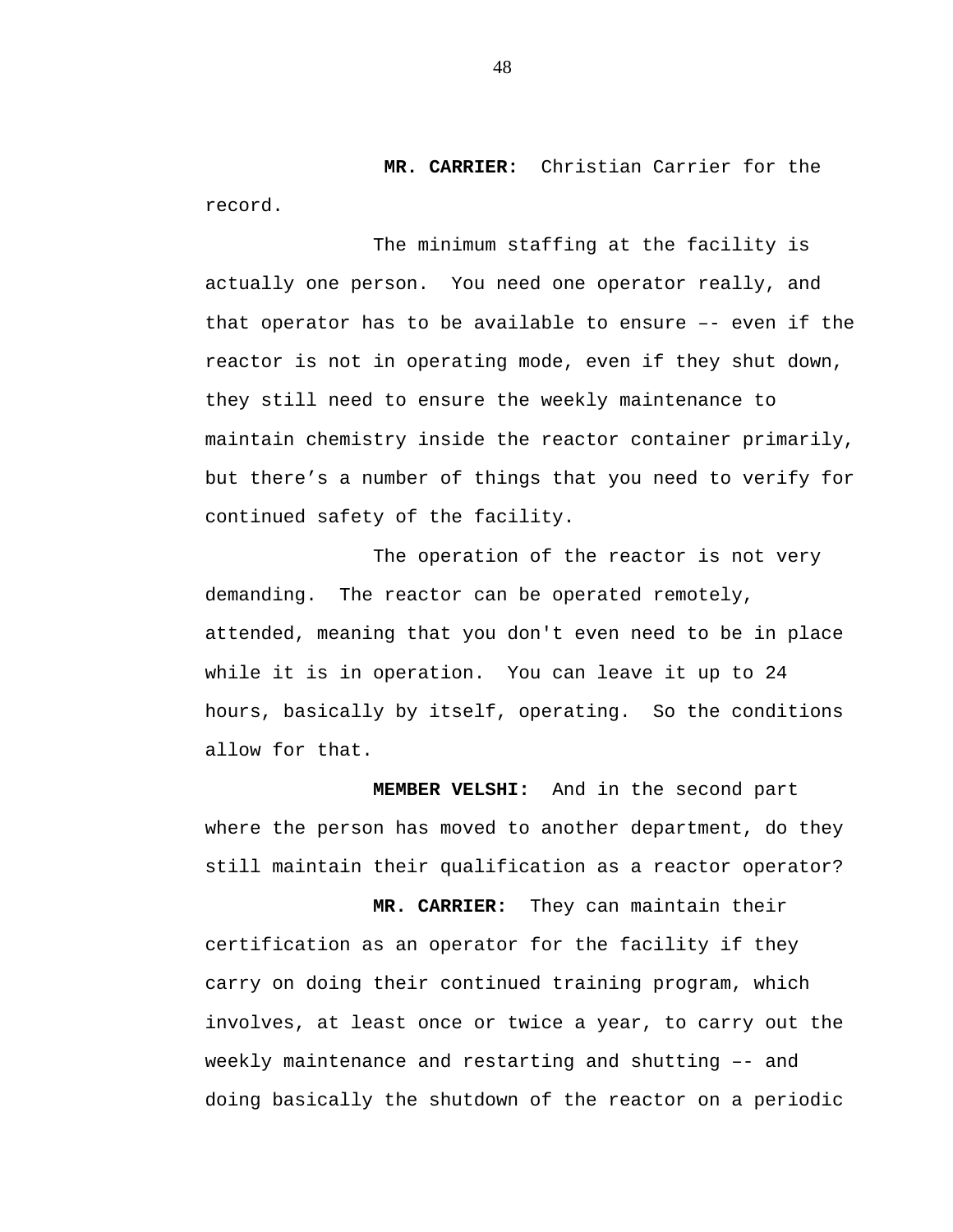basis.

#### **MEMBER VELSHI:** Thank you.

My last short question in this round is, of the dose that is presented here, what fraction of it is from neutron versus gamma?

**MS. NIELSEN:** In fact, very little, because radioscopy is not done every day, for example, and you are barred from the vicinity of the facility when radioscopy is in progress by signs and by barriers. So the greatest dose would come from gamma, but it's not very large.

**MEMBER VELSHI:** Thank you.

**THE CHAIRMAN:** Dr. Barriault?

**MEMBER BARRIAULT:** Merci, Monsieur le

président.

I guess my first question is to CNSC. On your slide 14, we're looking at the effective doses of RMC, and I notice that there is nothing for 2012. Is there a reason why we don't have any information at this time?

The reason why I am asking -- and I know the levels are low -- but we have a trend developing. We have maximum individual doses going up.

> That is the slide, yes, correct. **MR. ERDEBIL:** This is Ismail for the record. The 2012 readings are yet to be received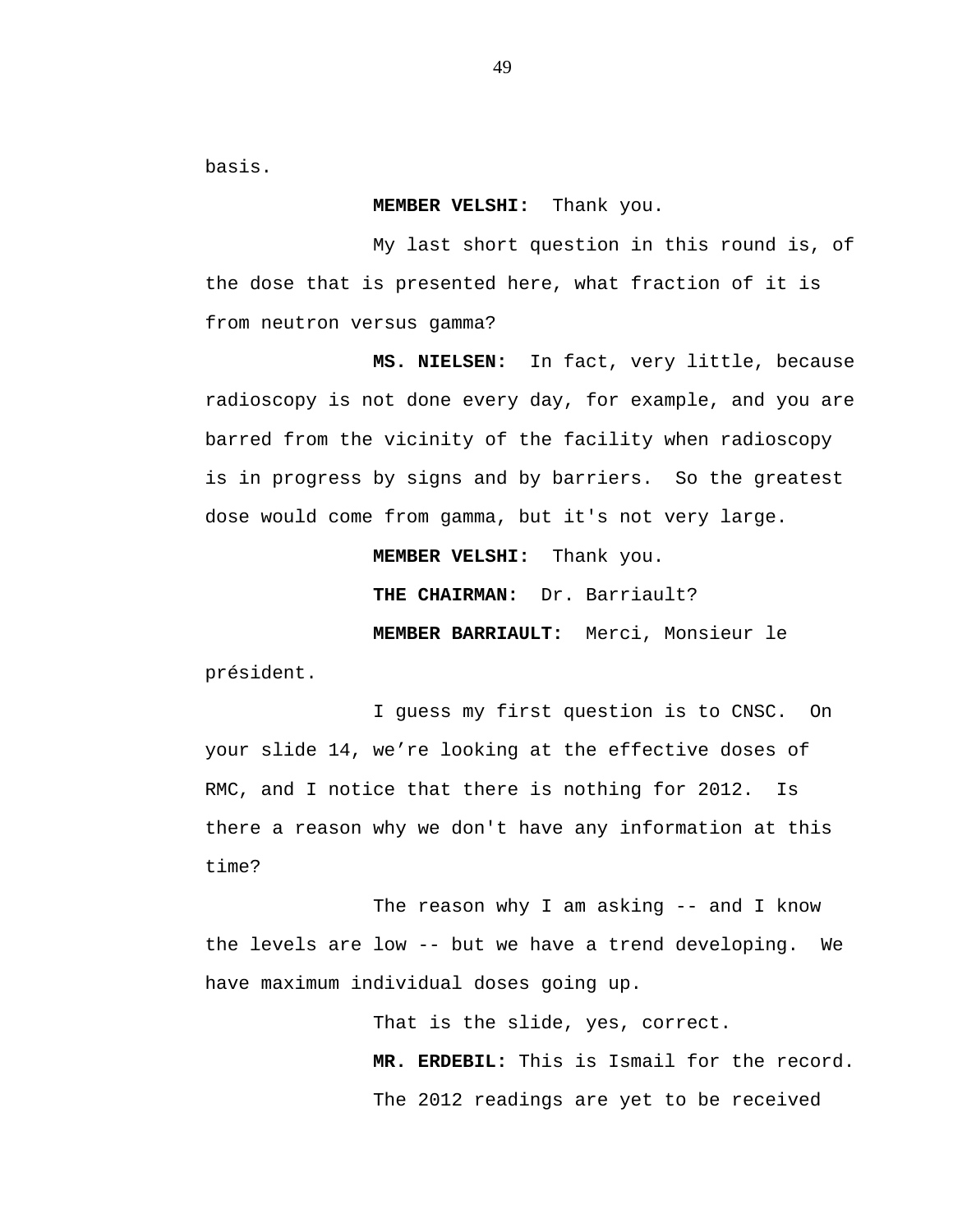from Health Canada.

**MEMBER BARRIAULT:** Any idea of a timeline as to when we will have that information? The only reason why I am looking at it is because it is going up, that's all.

**MR. ERDEBIL:** We expect to hear them during the upcoming months.

**MEMBER BARRIAULT:** So could we ask that they report back on that?

**THE CHAIRMAN:** Somebody from RMC?

**MR. FERGUSON:** Yes, it's David Ferguson,

Radiation Safety Officer at the Royal Military College.<br>In fact, yes, we do have the records for

2012, and all dosimeters, everything that we got back, we did not have any readings above the minimum reportable level.

The reason for the sharp decrease in 2012 is that our activities within the facility have been cut back in the past year due to renovations within the facility.

As you saw in one of the slides that Kathy Nielsen showed, the seismic basin being added to the building, there are renovations.

The reason for the spike in 2011 was we were doing more open-source work that pertained to the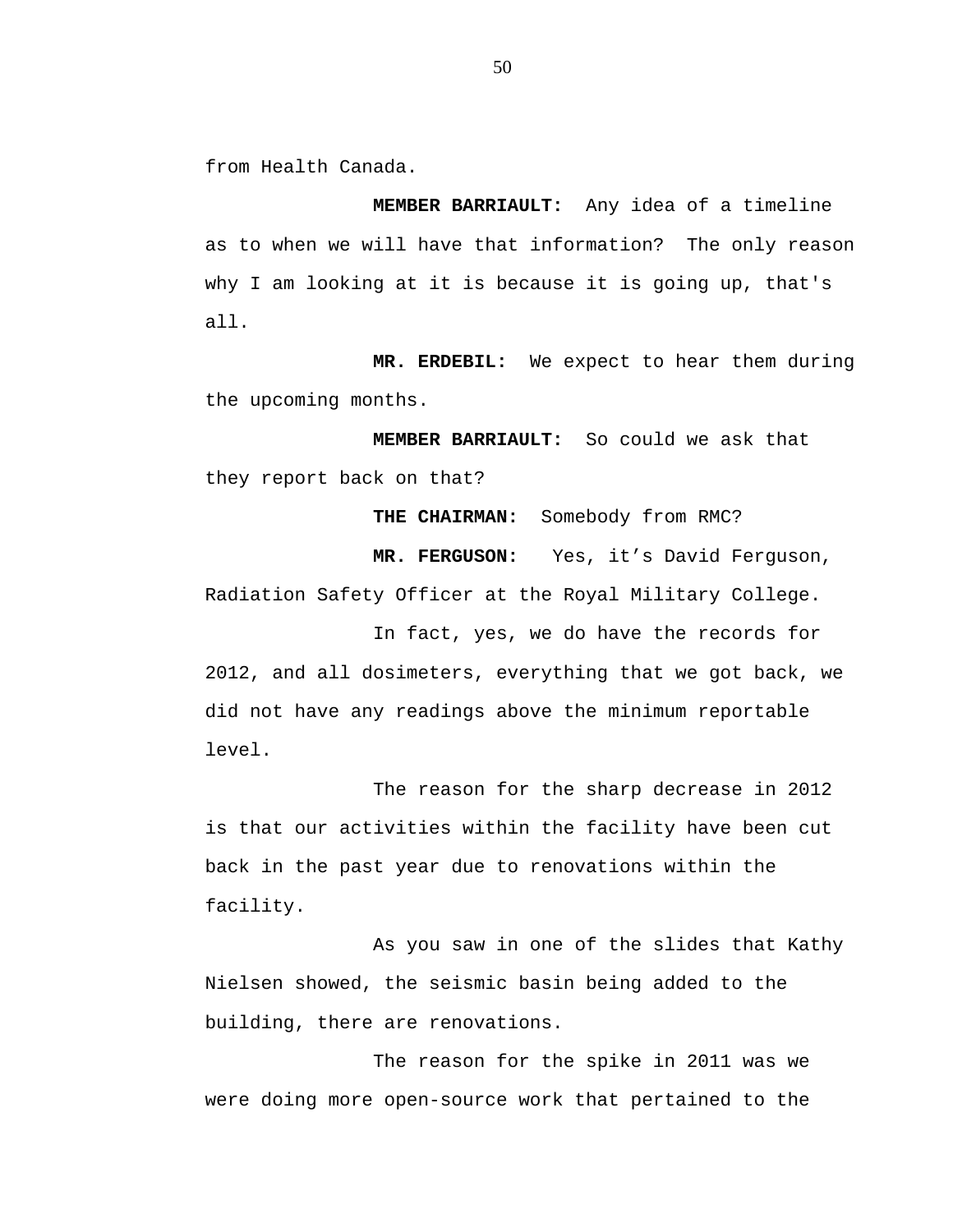particular research projects that we were doing that particular year. We have not been using much open-source work within the past year.

So that would be the reason for the slight trending upward and then the sharp decrease in the past year is because we have not been doing –- we have been doing very little open-source work within the laboratory facilities in the past year.

**MEMBER BARRIAULT:** Thank you. Go Ahead.

**THE CHAIRMAN:** Can I just piggyback? Let me understand the process. As required, you send your dose data to the National Dose Registry at Health Canada? Is that why there is such a long delay?

And while you are sending all this, do you not know yourself what the cumulative numbers are?

**MR. FERGUSON:** Yes, our dosimeters are all sent in to Health Canada. They are sent in quarterly. So from the time that we send them in at the end of the three-month period until we get the report back is about a two-week period, probably closer to three weeks.

But yes, during the meantime, on a daily basis, as indicated on one of the slides that Kathy Nielsen showed, every staff working within the facility is wearing personal alarming dosimeters. As a person enters the facility, they log in. Dosimeter records are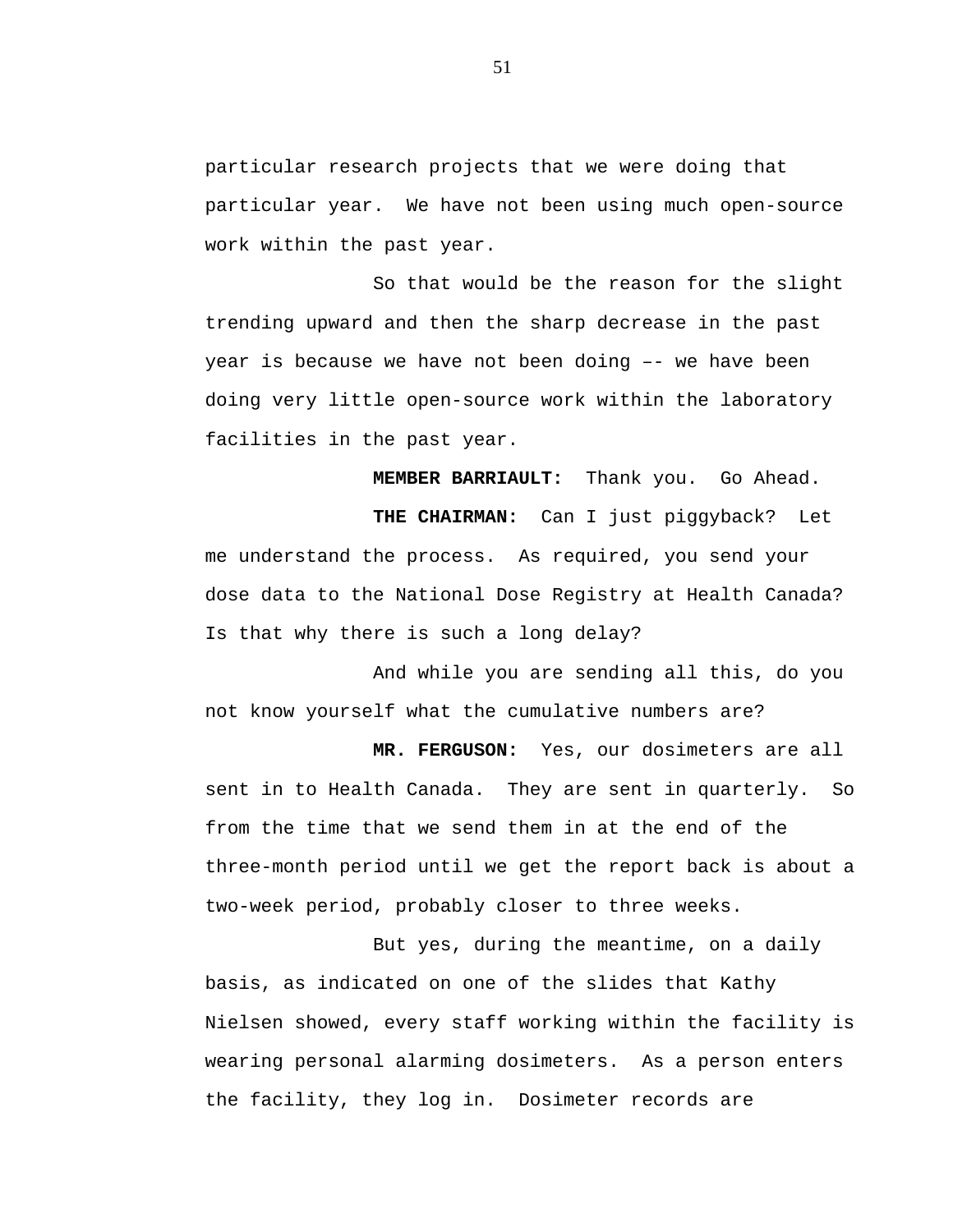maintained, and we do have daily records from the personal alarming dosimeters. So yes, we would know, before we get the formal reports back from Health Canada, if there was to be any spike, shall we say, during that time period.

**THE CHAIRMAN:** So two weeks service from Health Canada is very good. So we are now into May. You should have -- I assume you should have all the data available in the chart for quite a while?

**MS. NIELSEN:** Kathy Nielsen.

We had to have this information to the CNSC by August of 2012. At that time, I believe Dave had two reports back from the Health Canada Radiation Protection Bureau.

We did send in six months worth of data to the CNSC, but we could not, at the time that the document was needed, send in a year's worth because the year had not expired yet.

So we had to send things in quite early, and probably they didn't want to just put six month's data on the screen, I would think. But they have it.

**THE CHAIRMAN:** This is a small observation. I think you should be able to take data into the new year just to update -- you should be able to update a document that was sent to you six months in advance.

**MR. ELDER:** Peter Elder for the record.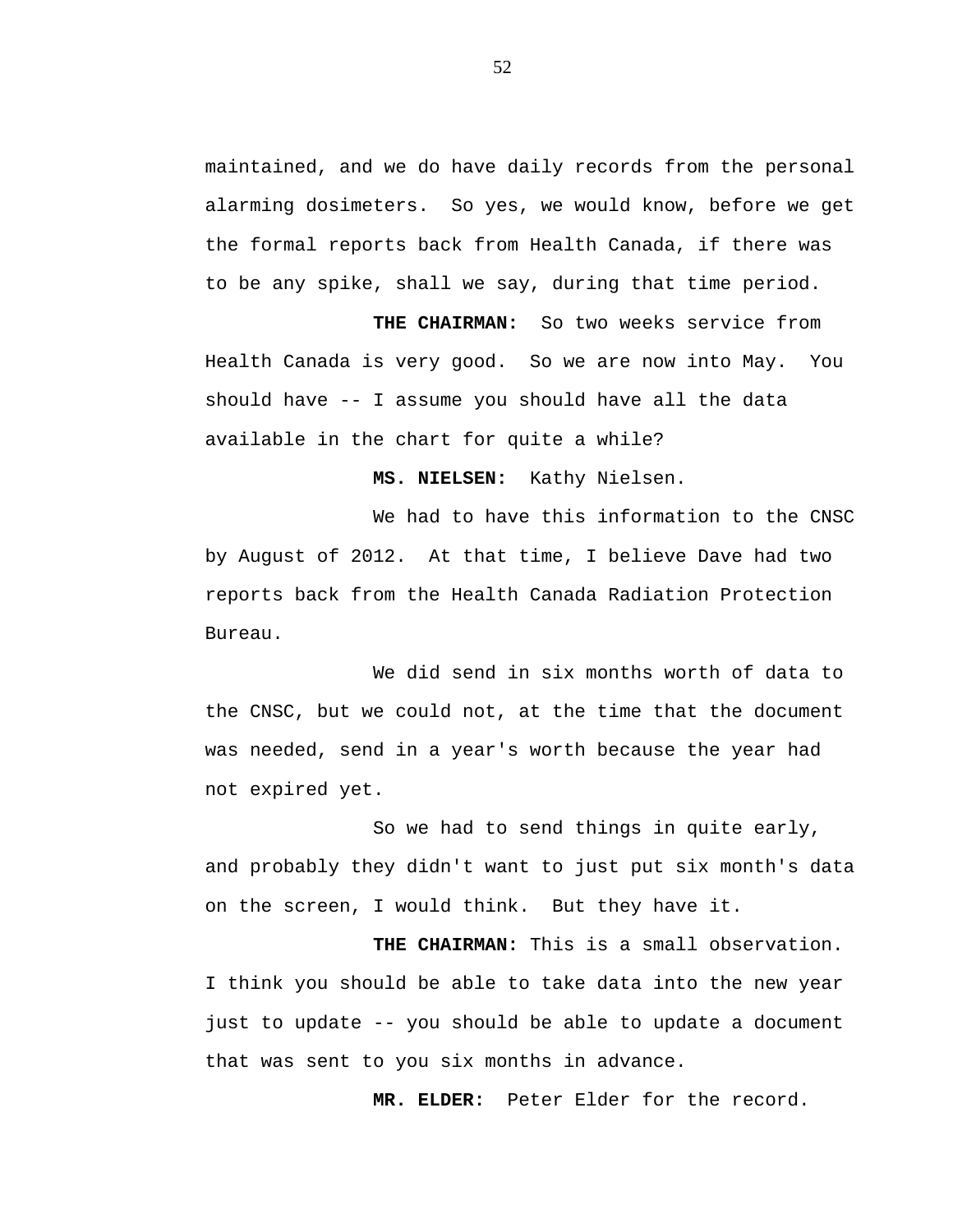Just note that two things they are saying is we note that they provide us an annual report in June, and that is when they compile the whole year. They also -- if there's anything unusual, they have to tell us as soon as they see anything unusual. You'll get some examples of that, I think, in the meeting.

We note that for these ones, if we looked at the back of the –- we will update the data.

The only thing I would like to say on the trend is even the high number there is 1 percent of the limit. So when we are looking at trends, you also have to look at the risk on this one, and do we understand what is going on, the activity? Most of the activity, as the radiation safety officer said, is not associated with the reactor, but what they are using the reactor for.

> **THE CHAIRMAN:** Dr. Barriault? **MEMBER BARRIAULT:** Yes, thank you.

The next question is to RMC. How much of the week, and the month, and the year, does your SLOWPOKE reactor operate? Does it operate every day?

**MS. NEILSEN:** Well, before the renovation started last February 2012, we were operating, yes, approximately six hours a day, five days a week, sometimes over-night with radioscopy, but since the extensive renovations have started, I would say we are down to about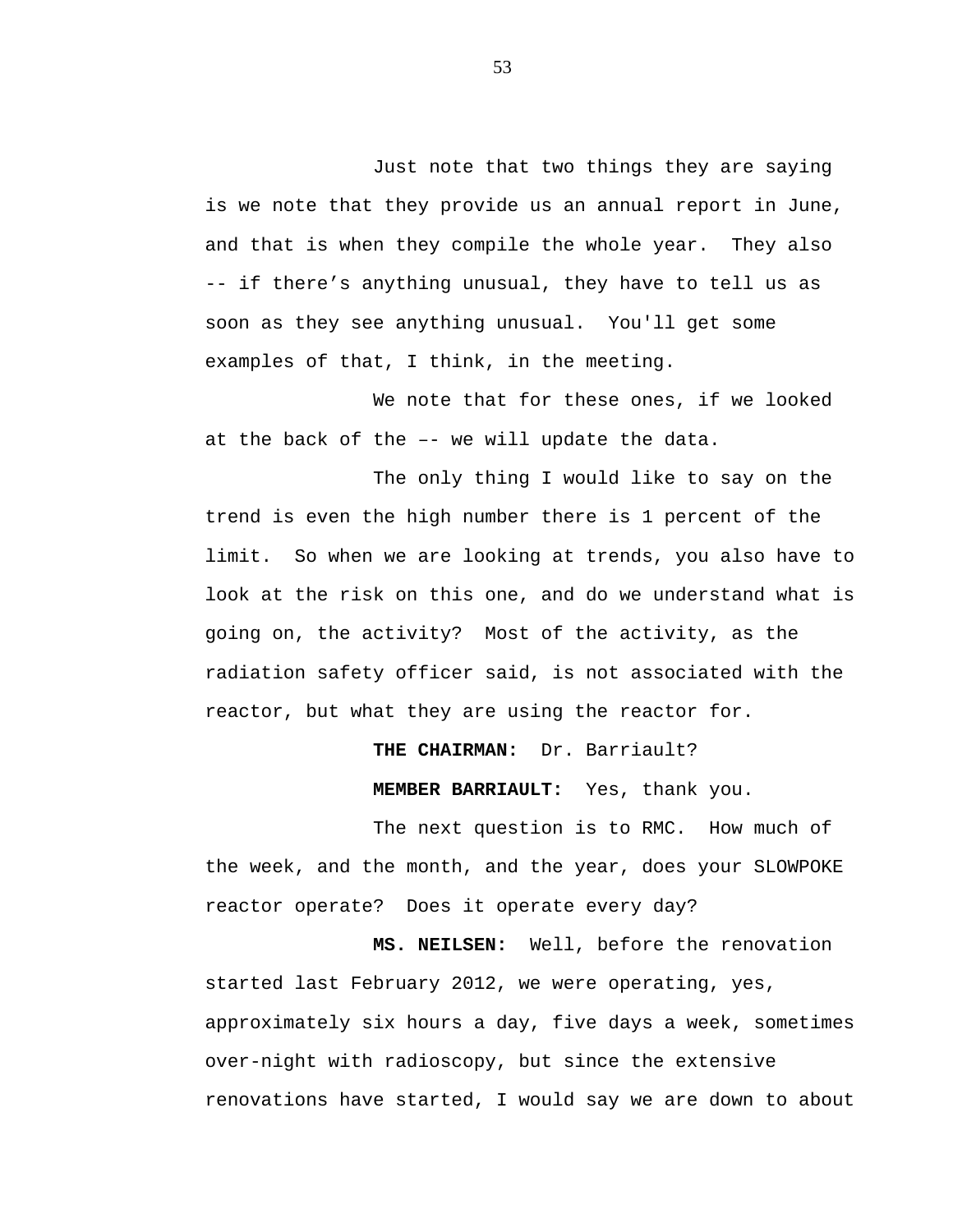a quarter of normal -- easily a quarter of normal operations. We don't operate the reactor if the renovation/construction workers are anywhere near the facility, so to speak. That is an agreement we made with them and with the CNSC.

So this last year has been very unusual. We have not as much activity, but we are trying to at least keep things going so that we don't stop entirely, but normally, roughly six hours a day, five days a week.

**MEMBER BARRIAULT:** Five days a week, okay.

I guess it brings me to my next question; it has got three functions, if I understand correctly, education, research and third-party work, as metallurgic testing for the Air Force or the Navy or whatever?

I would imagine this third-party work generates revenue for the reactor. Does that make a big part of your budget or is it self-sufficient? Because you were mentioning earlier that you were concerned about the cost of refuelling.

**MS. NIELSEN:** The neutron radiography facility was financed by the Air Force to the tune of a few million dollars and, consequently, when we do nondestructive testing for the Air Force, they are not charged.

### **MEMBER BARRIAULT:** Okay.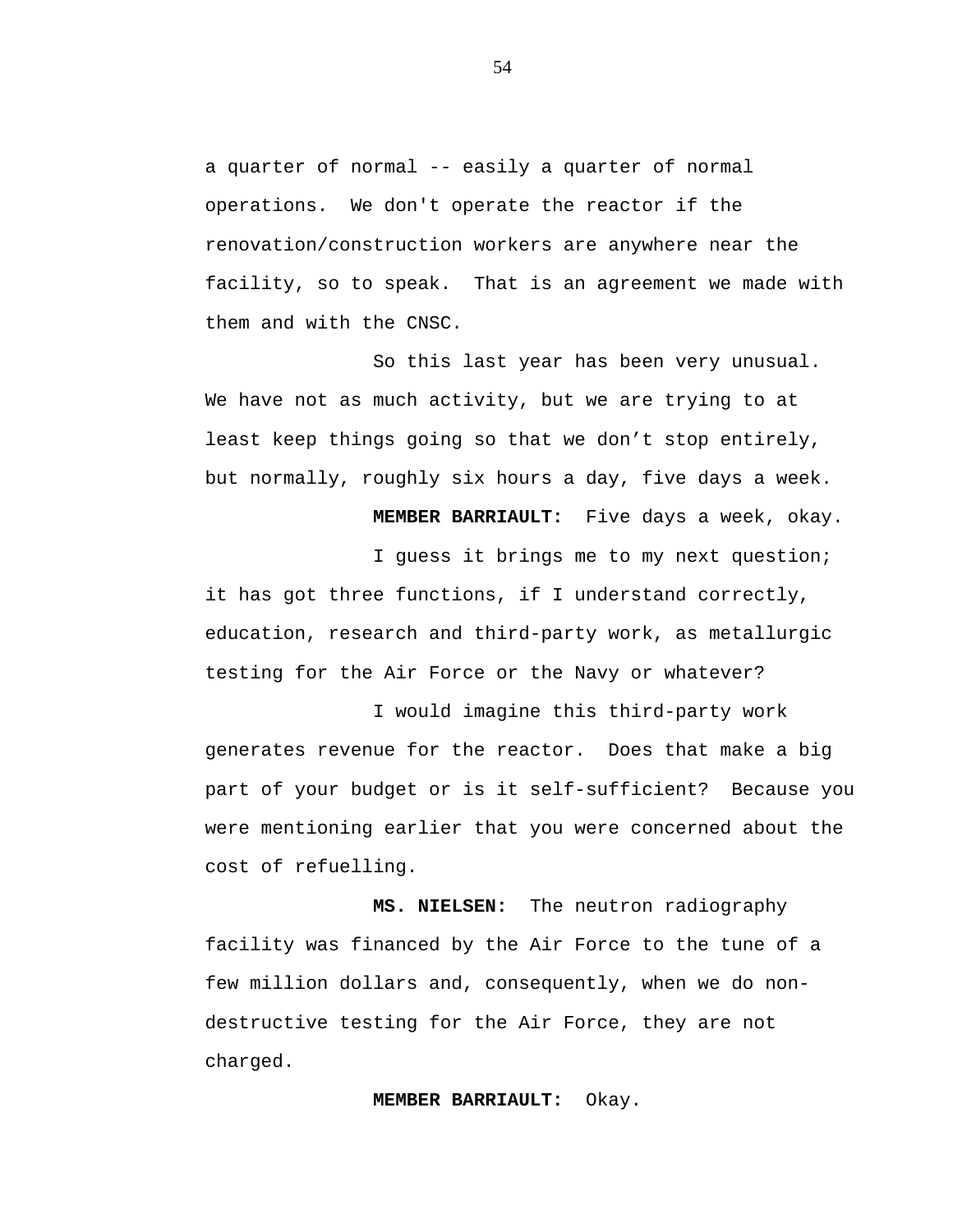**MS. NIELSEN:** Similarly, other things that we do for the Department of National Defence, it depends, we do get a stipend from the Director General of Environment and Nuclear Safety, but it's not really a lot of money. So I think the way DND finances the SLOWPOKE is, for example, we're hoping to get a new camera for a CD device for radioscopy of the order of \$80,000. And if we make a case for it, they will pay for it, but they don't actually pay for individual experiments that we do for them. So refuelling is really not their problem, so to speak.

> **MEMBER BARRIAULT:** Thank you. Thank you, Mr. Chairman. **THE CHAIRMAN:** Thank you. Dr. McDill?

**MEMBER McDILL:** Thank you. Just a few questions.

With respect to Aboriginal concerns, have you had any -- I mean, I can read that there have been letters sent out and contacts made, but have there been any specific Aboriginal concerns in the area -- First Nations?

**MS. NIELSEN:** In the area, no. The CNSC did send out a communication to Tyendinaga -- I believe -- Reserve and they received no response.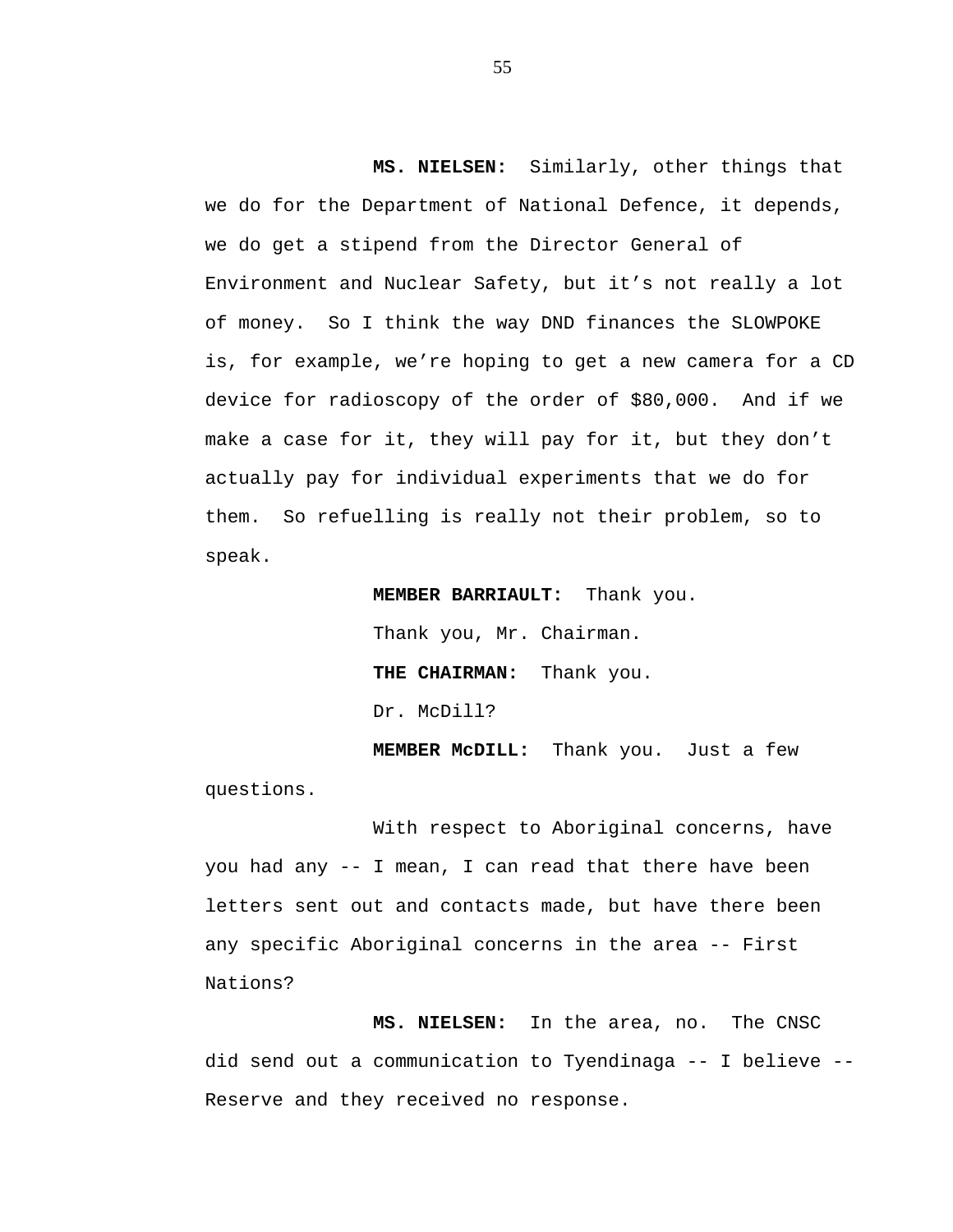As far as I know, we have never heard of anything in the negative feedback or positive feedback or any feedback at all from them.

**MEMBER McDILL:** To staff, is it not the Proponent's role to also contact the First Nations and community?

**MR. ISLAM:** For the record, Wasif Islam.

Yes, you're right, Dr. McDill, CNSC staff have engaged the interested stakeholders. We did communicate, both in writing as well as following up with telephone conversations. We've shared with them our CMDs as well as other relevant information pertaining to this hearing. There has been no concerns or questions that were raised.

## **MR. ELDER:** Peter Elder.

Just to add to that one, actually the duty to consult or any duty to consult, if it exists, is actually on the government, not on the Applicant.

Obviously, for more complex situations, we expect the Applicant to do -- include that in their public information engagement. But in this type of -- where the threshold of any duty to consult is quite low, staff generally do it themselves.

**MEMBER McDILL:** It was the specific issue, not the duty to consult is the Proponent's involvement.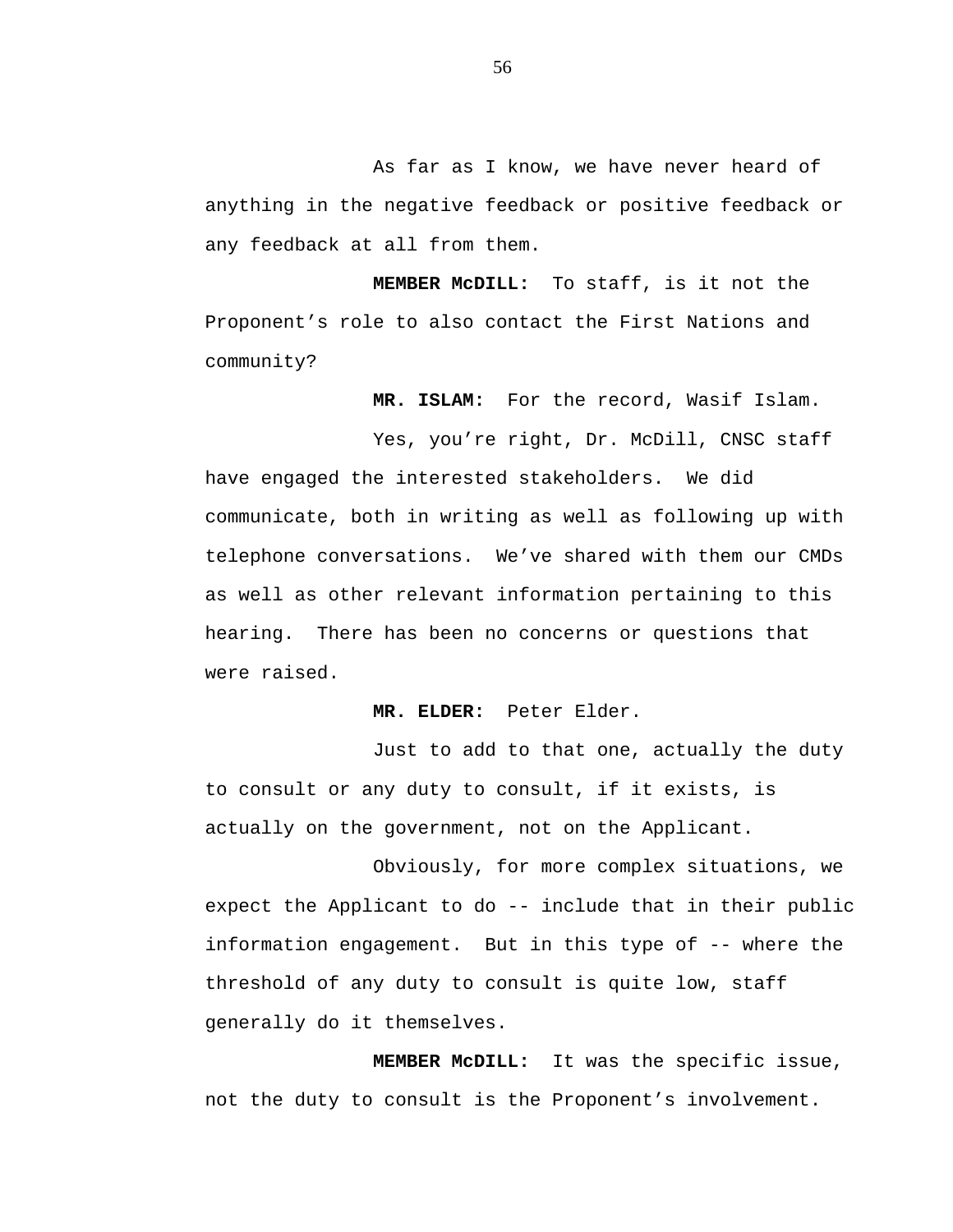Second question is is there any issue with respect to fire protection, which comes from Kingston? In terms of -- I realize security is something we can't talk about, but in issue  $-$ - is there any issue that is  $-$ - has come to light with respect to the various fire drills you had over the last few years?

**MS. NIELSEN:** No. We -- our fire system in the building has been -- this is the second time it will be upgraded. And it seems to go off and everyone goes out -- leaves the building and the fire department responds, I think, within five minutes.

We haven't -- we have had some smoke, not, I don't think, a real fire in another module. I think it's all under control.

There are rules for if there's a fire where you meet and make sure you've got everybody you should have out of the building, et cetera. I don't believe we've had -- everything as far as I can see is working well.

**MEMBER McDILL:** And staff, perhaps I could ask you to comment since you checked on that.

**MR. CARRIER:** I could expand a bit on the subject.

As you saw from the presentation, RMC went through a significant renovation project and we did look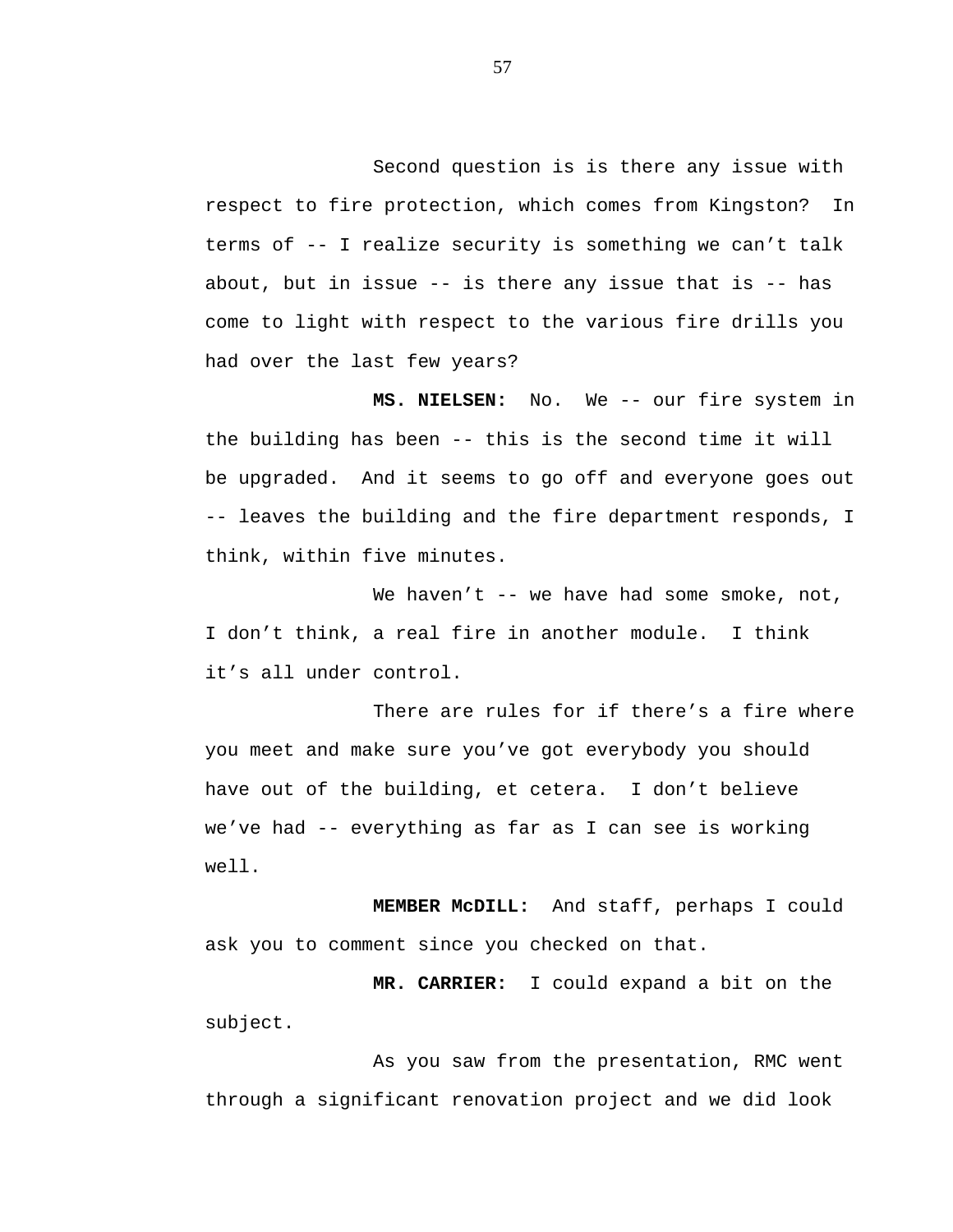into it. So our fire protection specialist did look into the provisions in place to ensure continued protection during that critical period.

So looking at the material that would basically -- the temporary material being put in place, putting fire retardants, ensuring that we're using material that was not combustible as much as possible. So we did look into it.

# **MEMBER McDILL:** Thank you.

And final question, coming back to something Ms. Velshi was raising and I think others, is there a role perhaps for a hold point somewhere around 2019-2020?

**MR. ELDER:** Peter Elder, for the record.

Is the -- you would have difficulty defining a specific time for when the core because the core -- how long the core will last will depend on how much often you use it. And there's really no safety concern if the core runs, you know, the fuel is used, the reactor doesn't operate. So there's no particular safety concern.

They would have to continue to doing their basic weekly checks on the pool and this one. So they're -- you know, I guess going back in and saying they would be -- there would be incentive for them to come to us for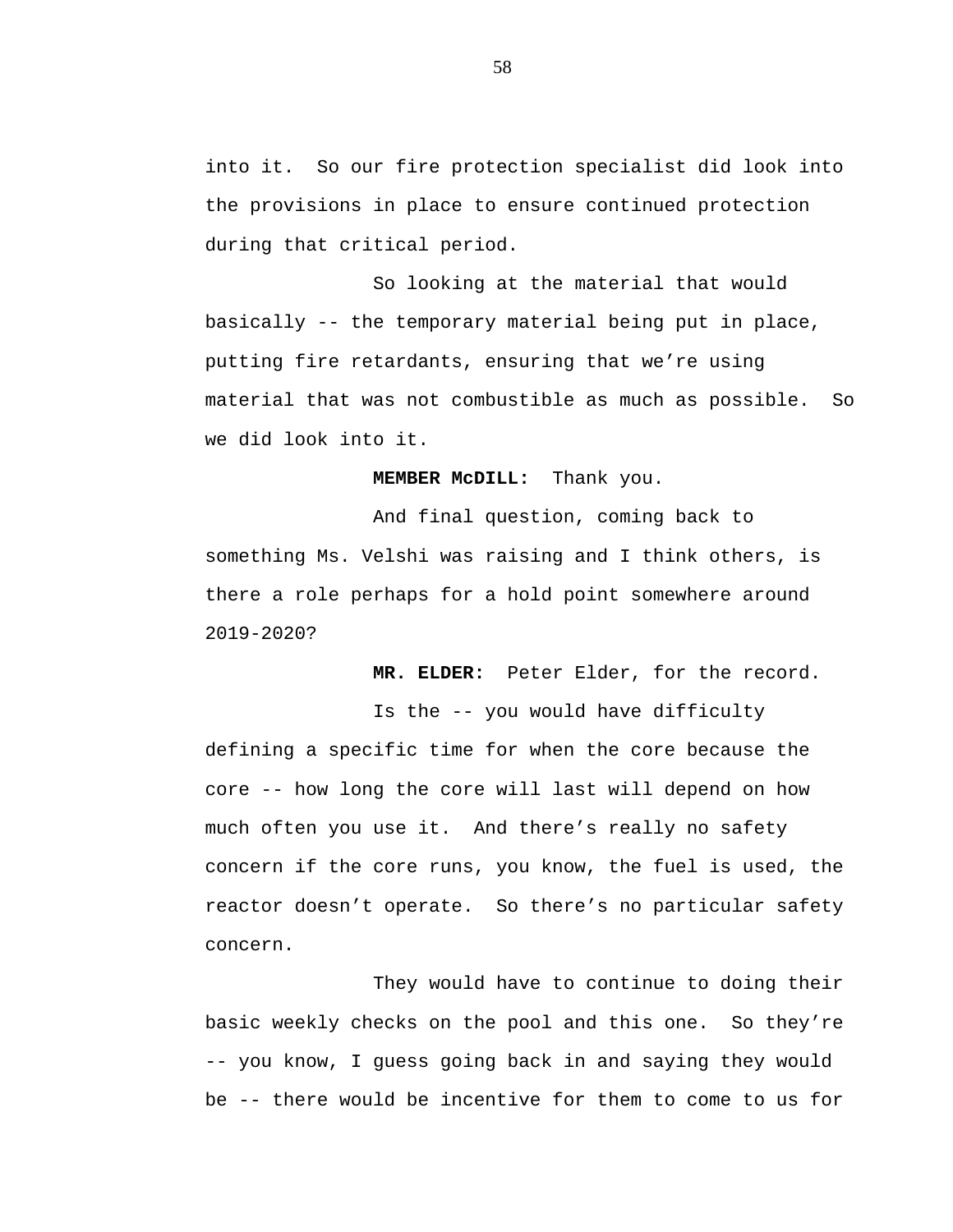reaction to reduce some requirements. The current requirements would remain the same whether that core has enough fuel to produce neutrons or not.

All the main -- the maintenance cycle and that would be the same and it really would depend on how much they use the core.

**MEMBER McDILL:** What about the connection to potential withdrawal of service by AECL?

**MR. ELDER:** I guess when looking at it in terms of AECL, our initial concern -- and we ask the licensees to look into this one is that there was -- our concern is that there may be a potential for that withdrawal service sooner rather than later.

So I think we should be coming back to the Commission before 2019, on what are the -- what does the future look like in terms of servicing these reactors.

And it's one of the issues that actually we've put on the table around AECL restructuring with AECL and the government to say we would like a thorough review of all the services that AECL is providing and some understanding of whether these will continue to be offered on a commercial basis or not.

So I don't think -- again, there is not immediate or any safety issue raised by the lack of a maintainer, it actually is an operation issue.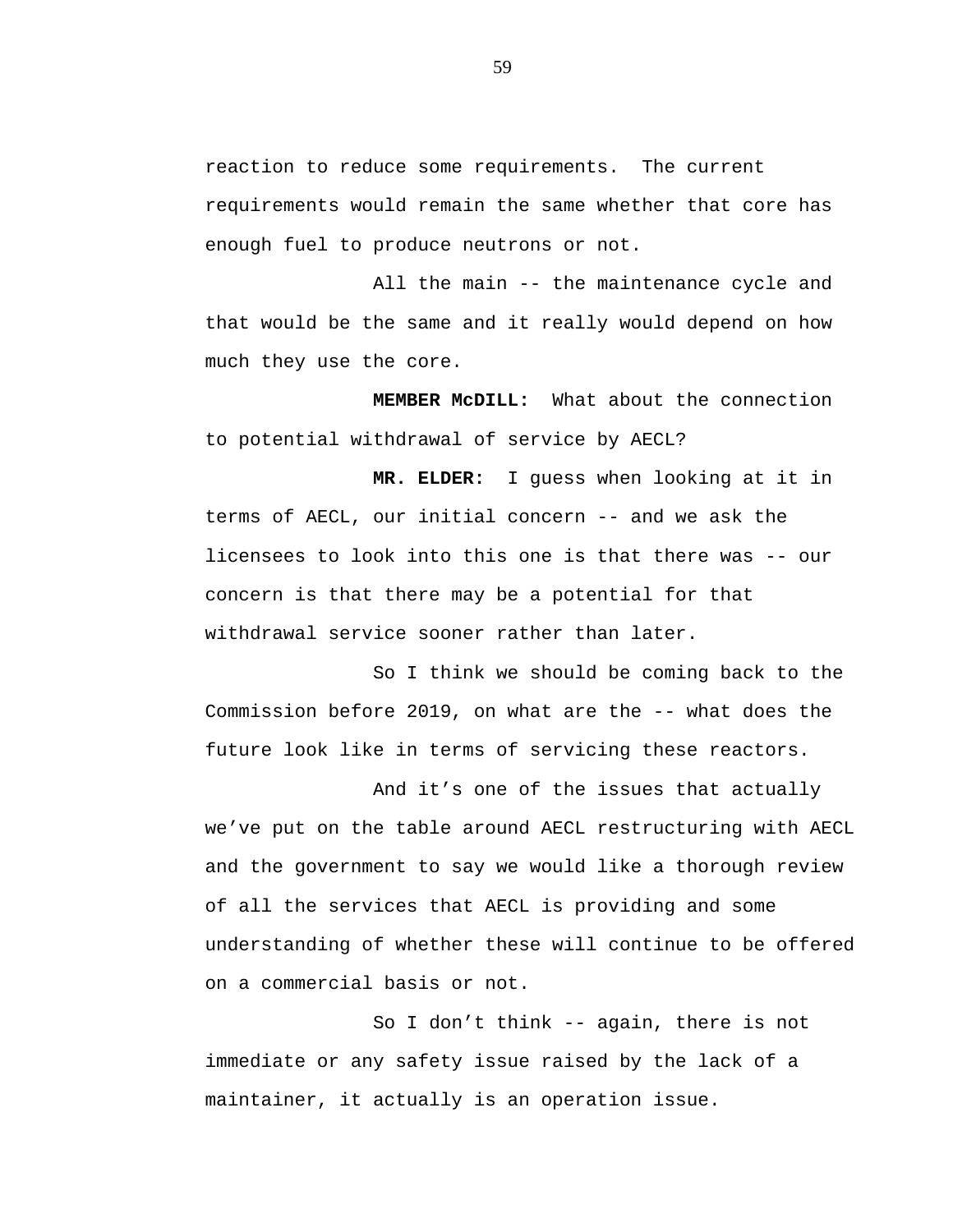**MEMBER McDILL:** Thank you, Mr. Chair.

**THE CHAIRMAN:** But just to follow-up, maybe not a whole point, but you are planning to provide annual reports? And in those annual reports you will update on any upcoming issues, such as AECL or such as fuelling requirements or refuelling requirements?

### **MR. ELDER:** Peter.

Yes, that would serve as a mechanism to give updates on what's happening on these ones. So what we're looking at in terms of annual reports is after these renewals and looking at the renewal of McMaster next year is then gradually doing annual reports on all these facilities as going forward.

> **THE CHAIRMAN:** Okay, thank you. Next, Dr. McEwan. No question? Next, Monsieur Harvey.

**MEMBER HARVEY:** Merci, monsieur le président.

My first question is about aging. You mentioned as well the Military College and the staff that there exists program taking care of aging. But what are the main concern when you're talking of aging? It could be everywhere, but probably we got some part of equipment or structure and what are they and are those concerns the same for all the licensees? And always done the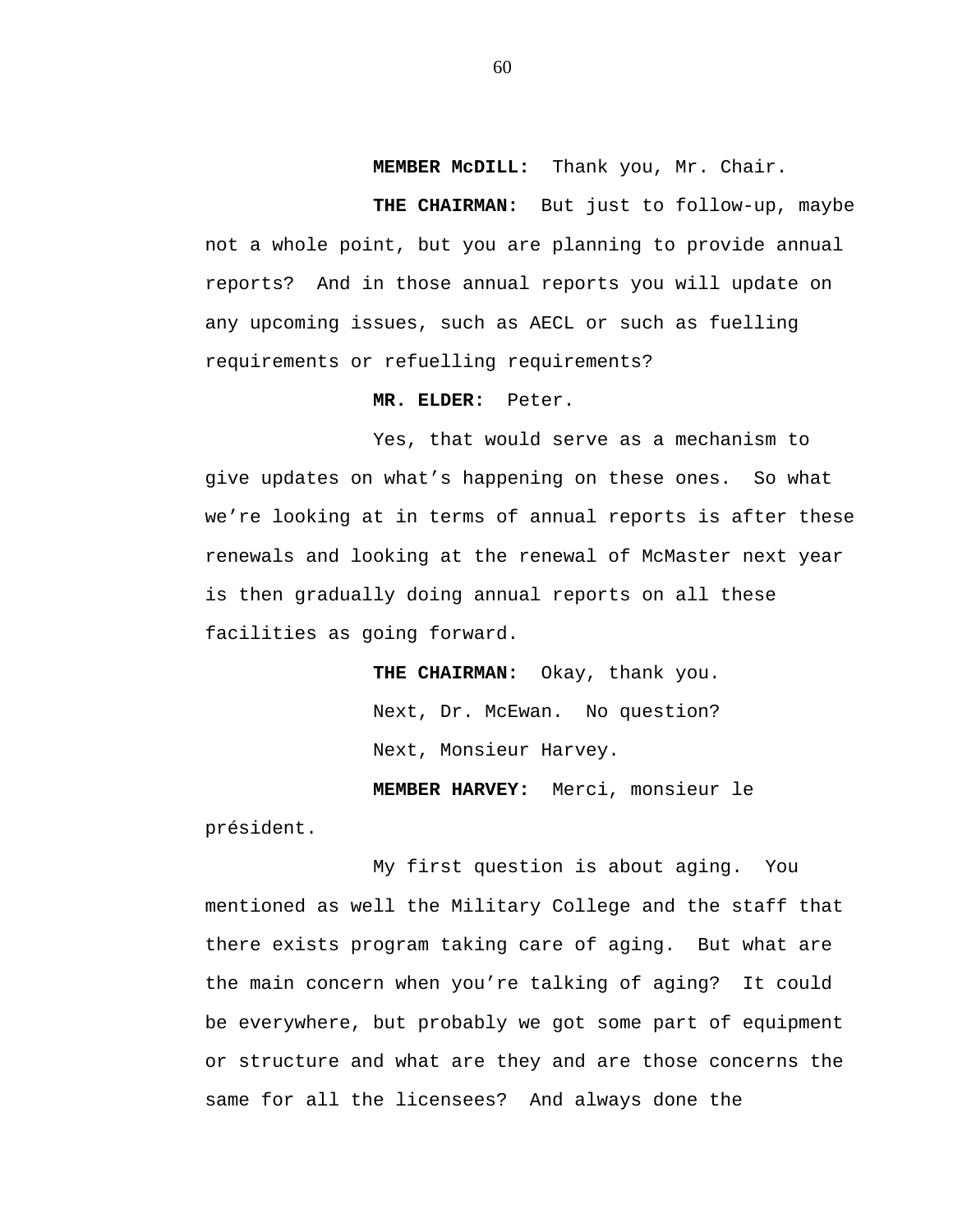monitoring as well by the staff and by the licensee?

Can start by the staff, yeah.

**MR. CARRIER:** We can start with staff. So Christian Carrier, for the record.

Okay. First, SLOWPOKE facilities are not very complicated; there's a very limited number of safetyrelated components. So the first screening of components was identified by the licensees, which comprised the control rod mechanism, the control system, capsule transfer system, pool water -- pool and reactor deionizer and headspace purging system and radiation detector, and of course, the core itself.

Most of these components are readily available or can be monitored directly or indirectly. So during the weekly maintenance, licensees do measure radiation fields, they do take samples of pool water. They do assist as to whether the condition is stable over time.

We're talking about safety-related system, but we're not talking about catastrophic failure of any of those systems. Failure of any of those systems will not lead to core damage per se.

All those facilities are very similar in nature. Some facilities have their own particularities. For instance, the HEU-core tends to be more porous. They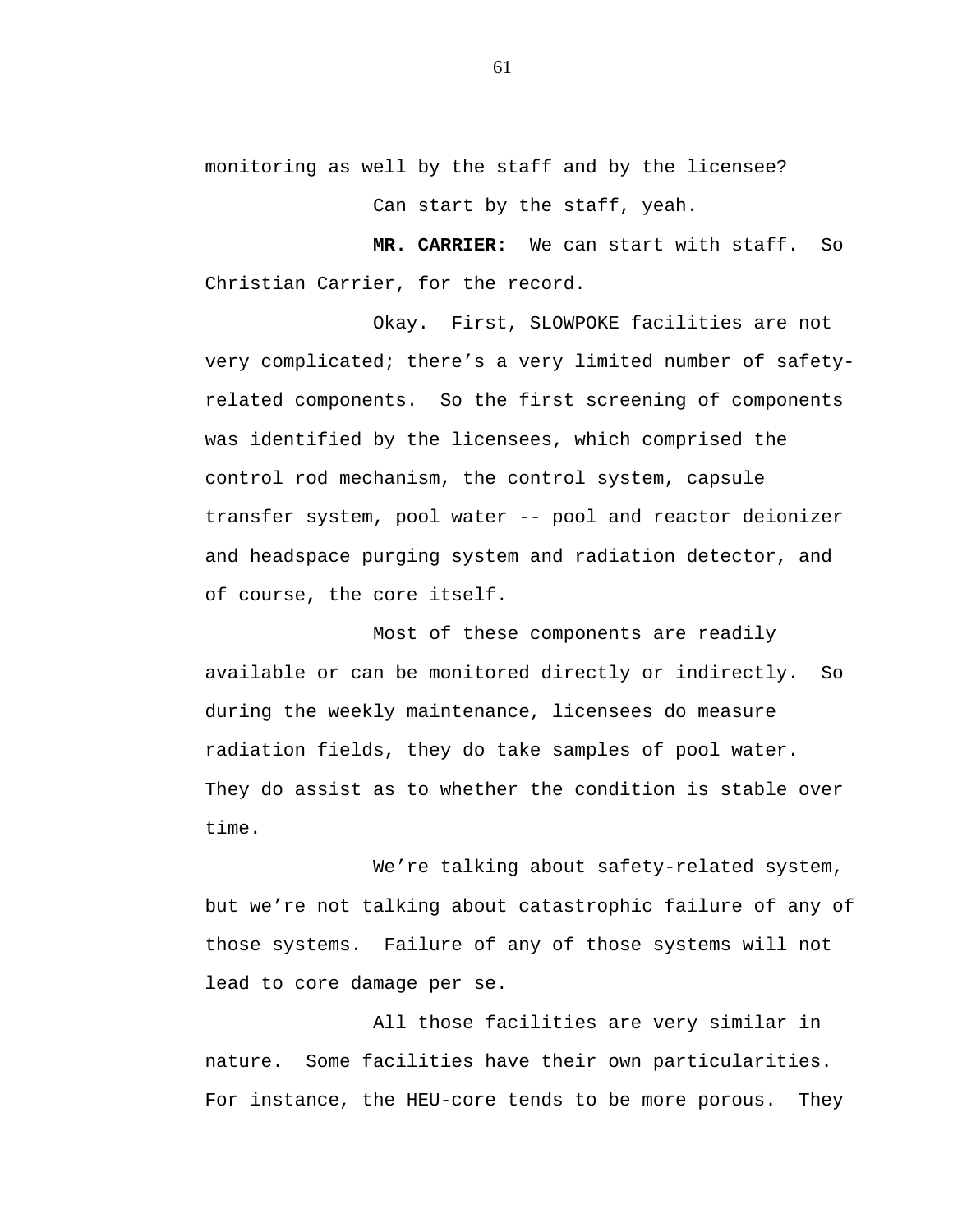do tend to -- they're older, first, and they do release because of the porous nature of -- the fuel sheets is made of aluminium.

They do tend to release more material and we do tend to look a bit more into it, because they're older and because they are more permeable. The LEU-core tends to release very little material inside of the pool water. But those are parameters that are monitored.

There's also condition -- the licence condition handbook in cases where the numbers don't jive with what is normally expected that it would report to us immediately. That never happened over the years.

So I'm not sure I answered your question, but when we talk about safety system -- safety-related components, we should not over dramatize this thing. There is no trip system in the SLOWPOKE reactor. So there is no special safety system in the SLOWPOKE reactor.

**MEMBER HARVEY:** Okay, I think that answers my question.

But are you doing some special inspections about that or are you just receiving the information provided by the licensee?

**MR. CARRIER:** Well, the licensee do monitor on a regular basis and during inspections, we do visual inspections.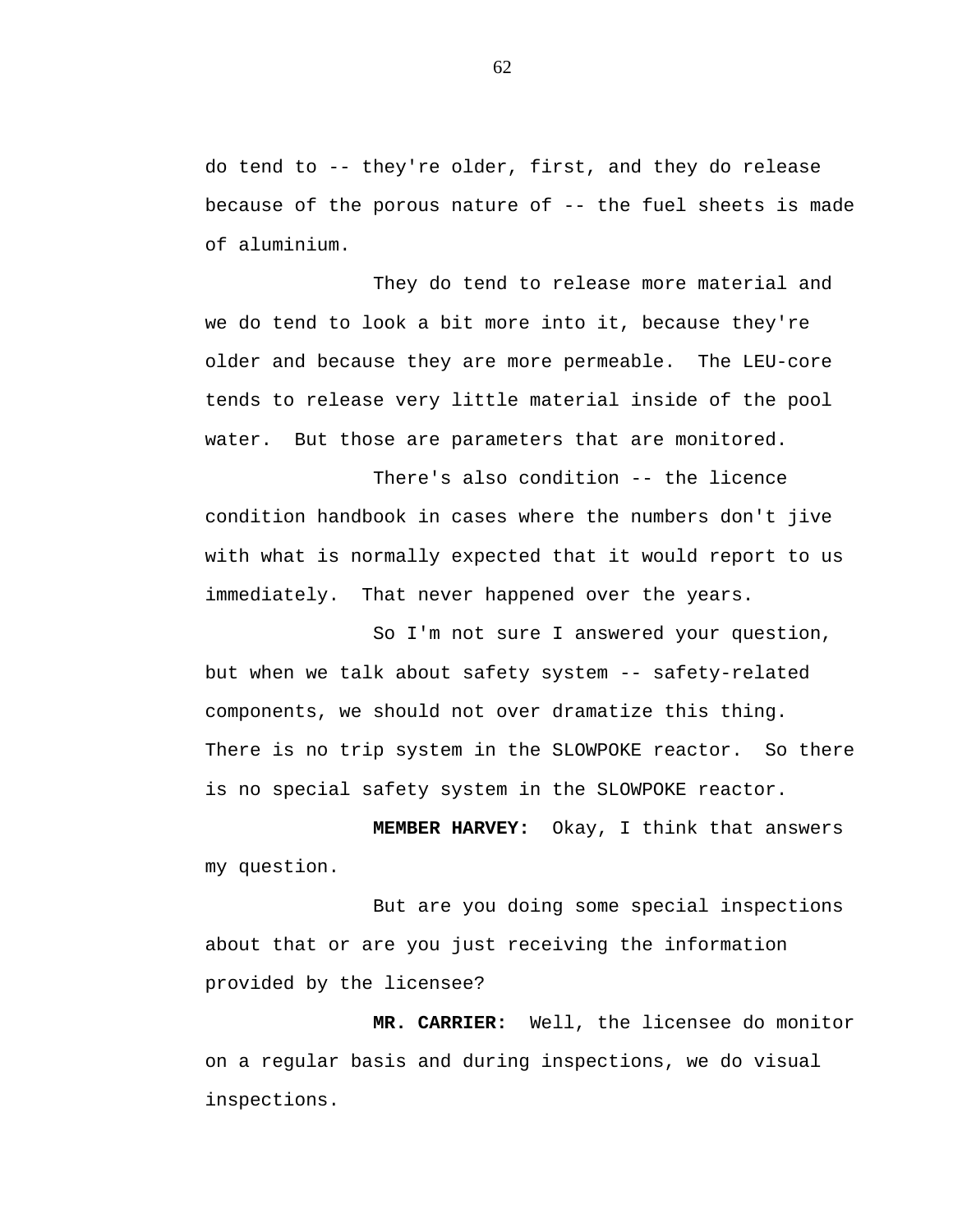The area of improvements that have been identified throughout our review was the opportunity to look inside of the reactor vessel. The licensees are not authorized to open that vessel. Only the reactor technician, the reactor engineer are allowed to do this thing. So the opening of the container does not happen very often. So we already pointed out the opportunity that we understand that AECL is doing visual inspections but we're not really aware of what's happening.

So I understand RMC was considering having REFINS and we were interested in attending this thing and having direct communication to look for opportunities of doing the maximum of what you could do during this opportunity of looking inside of the vessel.

So there's work into this thing. Throughout our review, we'd look at those areas where continuing improvement in the program -- there's opportunities to look into it, let's say.

**MEMBER HARVEY:** Thank you.

You want to add something?

**MS. NIELSEN:** I can tell you that the last time AECL was down was December of 2011, and the reactor container was opened and they do do a visual inspection, and I'm always amazed at how beautiful it looks inside. It looks as though it's absolutely brand new. It's just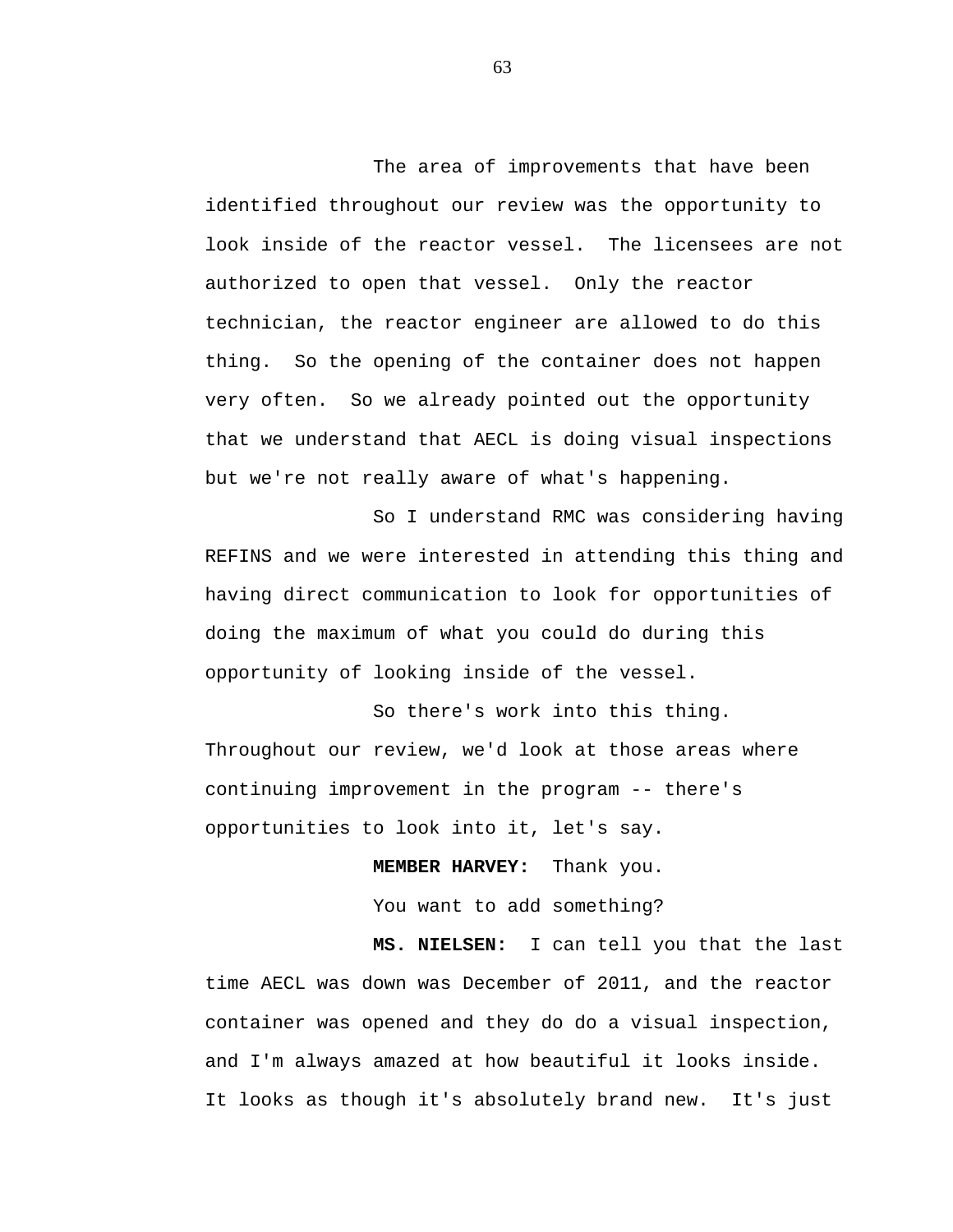amazing.

The exterior of the container has a little bit of corrosion but we can fix that. We don't need AECL to do that.

But I'm always amazed at how clean and brand new the interior of the container looks like, and that was December of 2011, after 27 and some odd years.

## **MEMBER HARVEY:** Thank you.

**MR. CARRIER:** If I may just add on this one, there was also an opportunity of getting more information during the decommissioning of the Dalhousie reactor. I have the same comments from CNSC staff attending that decommissioning. It looks pretty nickel inside.

**THE CHAIRMAN:** Can I ask, since we're talking about inspection, what is the role of CALA? This is the Canadian Association of Laboratory Accreditation.

Do they actually have any knowledge of nuclear or nuclear material or aging or things of that nature? What do they look at when they accredited your laboratory? RMC?

**MS. NIELSEN:** Yes. CALA is an external environmental laboratory certification that one can get, for example, so that one is able to give evidence in court, which is why we have CALA come and audit us.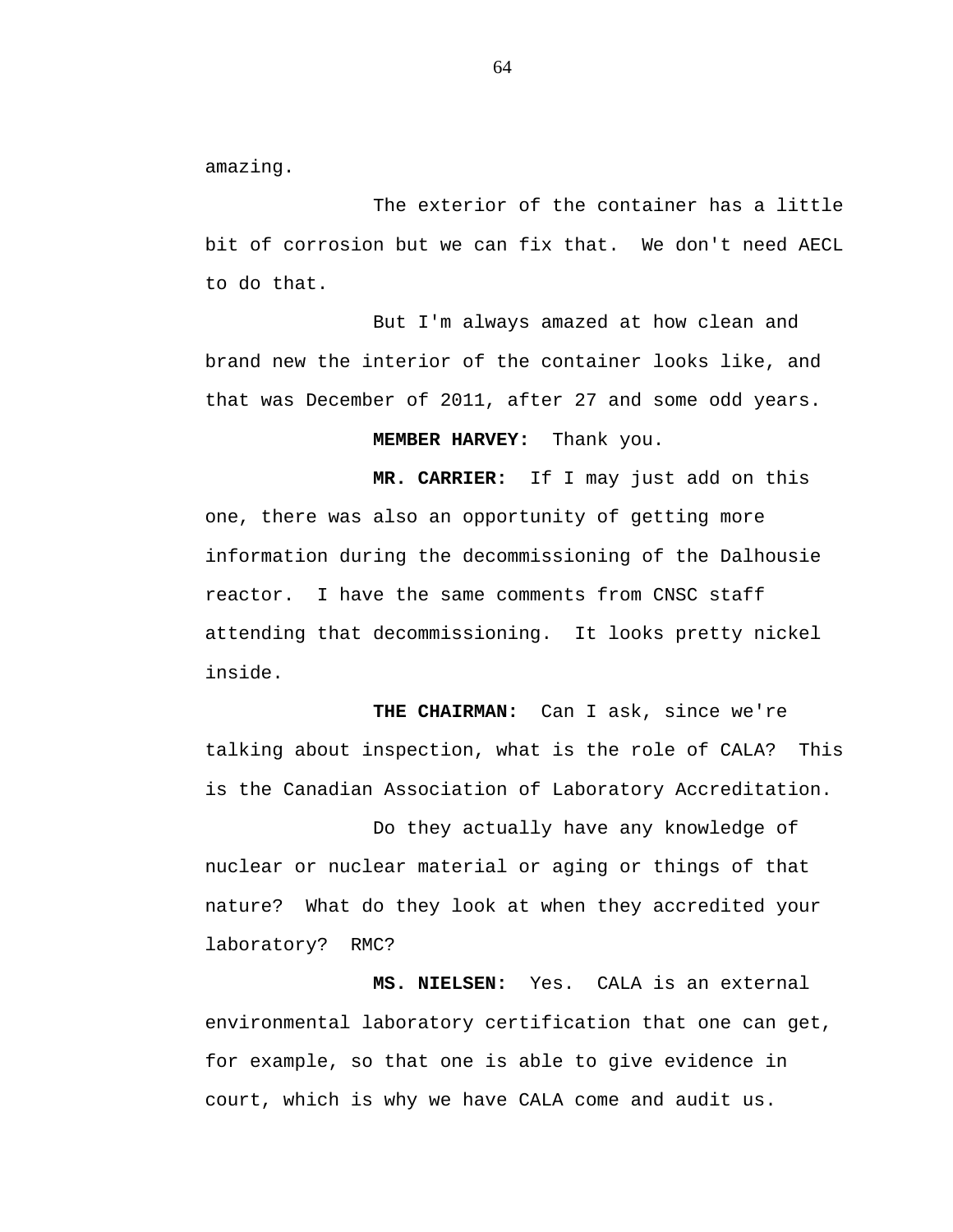They don't seem to have their -- the people they send, the inspectors do not have knowledge really of nuclear matters, unless -- I think Dave, weren't you an inspector once? No? Jeff Zimmermmer from Saskatoon came once and he knew a lot about reactors, but in general no, their inspectors don't.

But what they check is management, paperwork, how experiments are done, if there's a procedure, whether you're successful. So they do check the environmental monitoring that we do for the Navy on each coast, but they don't really know a lot about reactors.

But it allows us to go to court and present our evidence from experiment -- with experimental data.

**THE CHAIRMAN:** Do they submit a report and is it available to staff?

**MS. NIELSEN:** They submit a report to their governing body and then usually just as when the CNSC does a Type-II compliance inspection, the lab has to reply to the requirements and actions, and then they become certified and you get a certificate.

I do not know if -- how widely these reports are available. I don't really see why it couldn't be available to the CNSC, but I don't know for sure.

**THE CHAIRMAN:** Staff, have you seen them?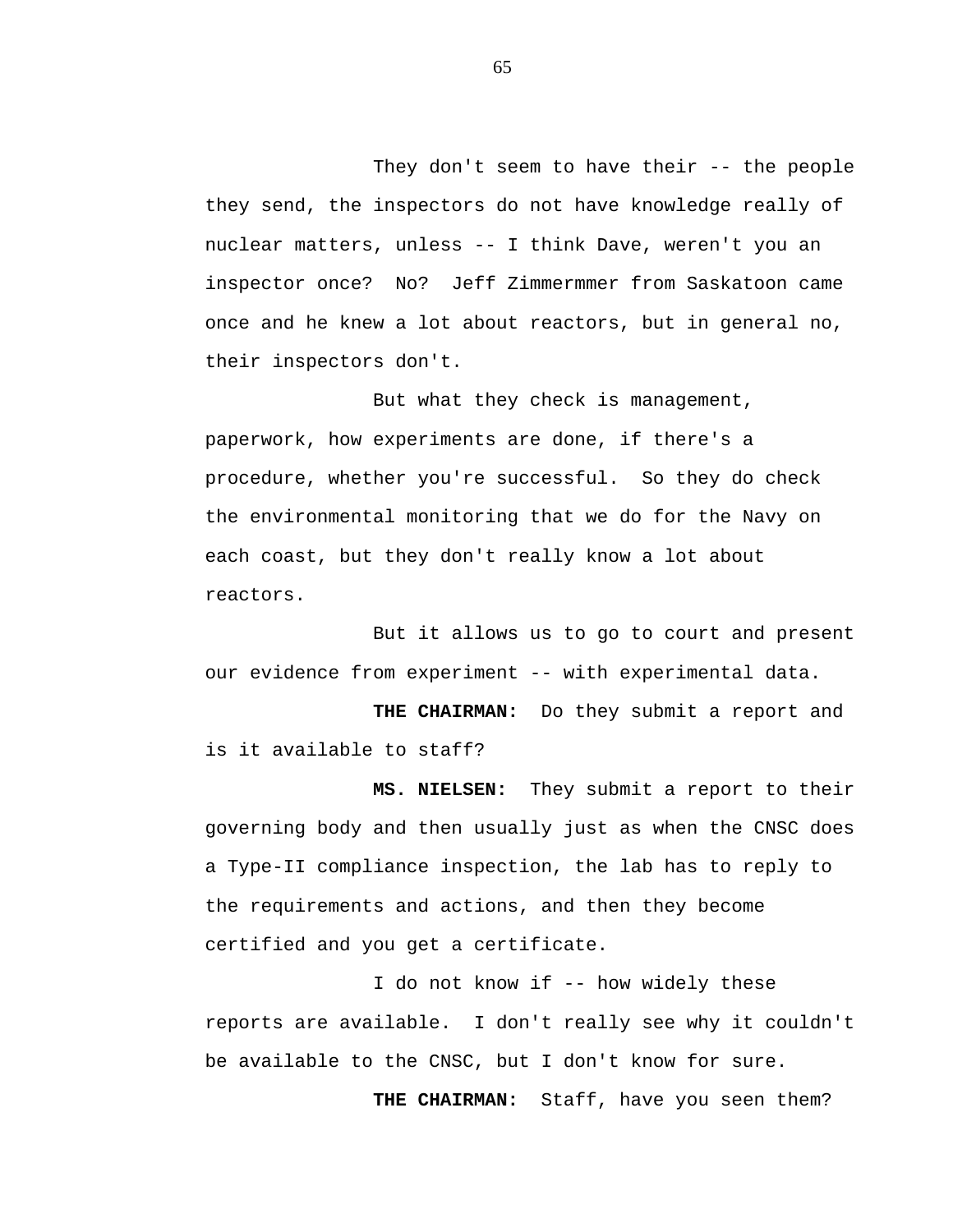## **MR. ELDER:** Peter Elder, for the record.

We haven't seen those types of reports. Again, they're looking at not is the lab being operated safely; is they're looking at -- would be looking at is there processes control to make sure there's not crosscontamination between samples, are there appropriate records, quality assurance, quality control around the measurements that they're taking.

So it's a similar process actually that we're trying to go through for our CNSC laboratory. It's not a safety related function, it's actually when the result comes out, is it an accurate result from a laboratory perspective, you know, you're given a measurement, how do you understand is that an accurate measurement within the bounds of the equipment?

**THE CHAIRMAN:** But it seems to me that it would be a very useful report for your management system assessment.

**MR. ELDER:** It would be in terms of looking at elements of the management system if they are integrated into this one.

So we'll look into whether we can see those reports. I'll tell you from personal experience with other licensees, a management system that is too focused on quality control doesn't necessarily cover off safety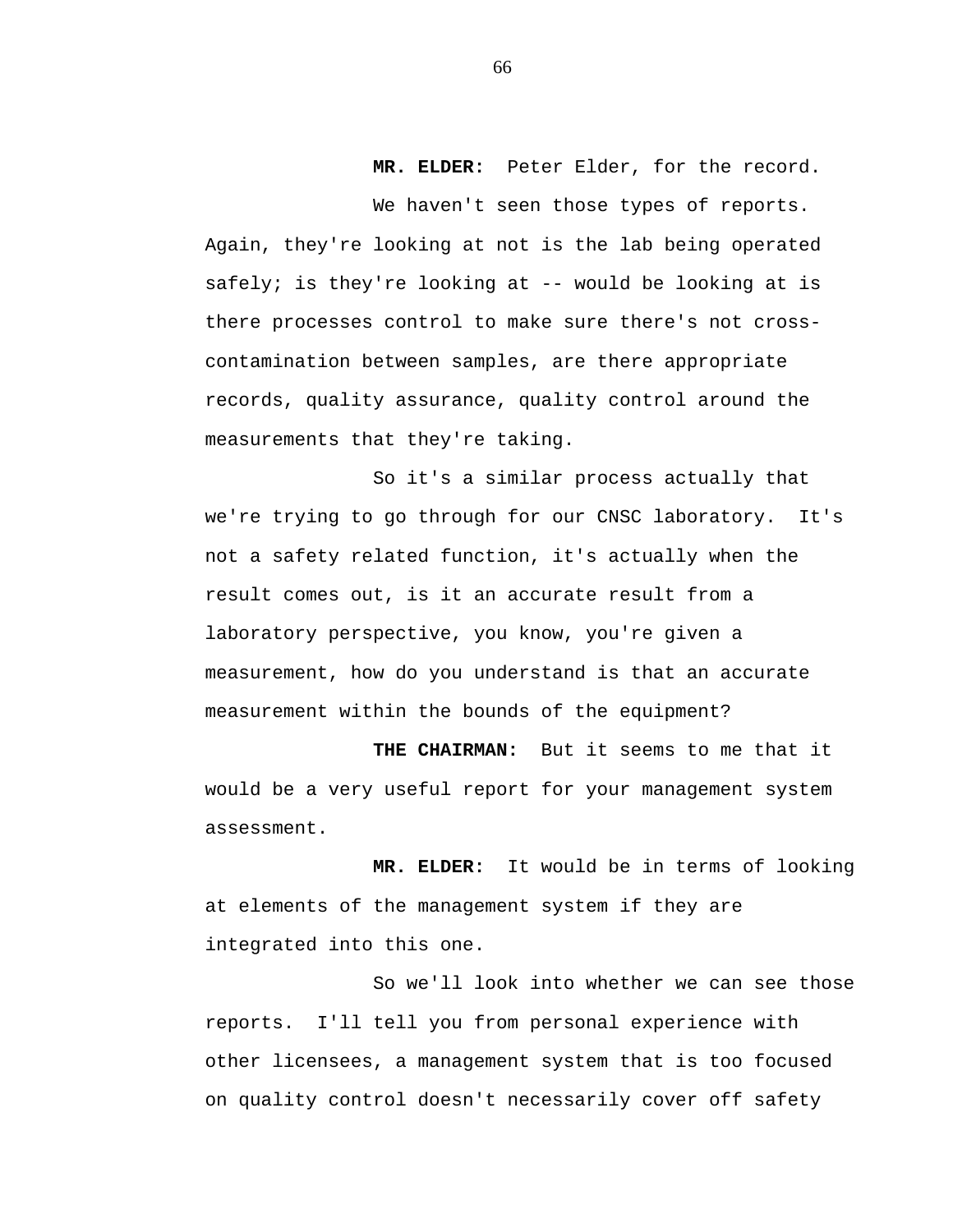aspects; worker safety, public safety aspects.

So they are actually -- the management system requirements are slightly focused, a different focus, which is why the industry has gone to a more integrated management system for complex facilities.

> **THE CHAIRMAN:** Monsieur Harvey? **MEMBER HARVEY:** On Slide 8 in your

presentation, you mentioned that new seismic bracings were installed. What -- who decided that they were needed and do you have a report that initiated that or that has been initiated by the staff?

**MS. NIELSEN:** No, the Department of National Defence has a seven-year program to modernize the -- bring the buildings at the Royal Military College, which -- the Sawyer Science and Engineering buildings modules were built in the seventies and so the code they used at that time, the building code, the electrical code, the HVAC codes have now been changed. So they want to modernize all the buildings, replace -- in particular the HVAC system.

As a result of that, the people who were hired, J.L. Richards are the architects and engineers, had to do a seismic study. And also because the HVAC system for the entire Sawyer Science and Engineering building is being replaced, a sixth-floor penthouse has been built on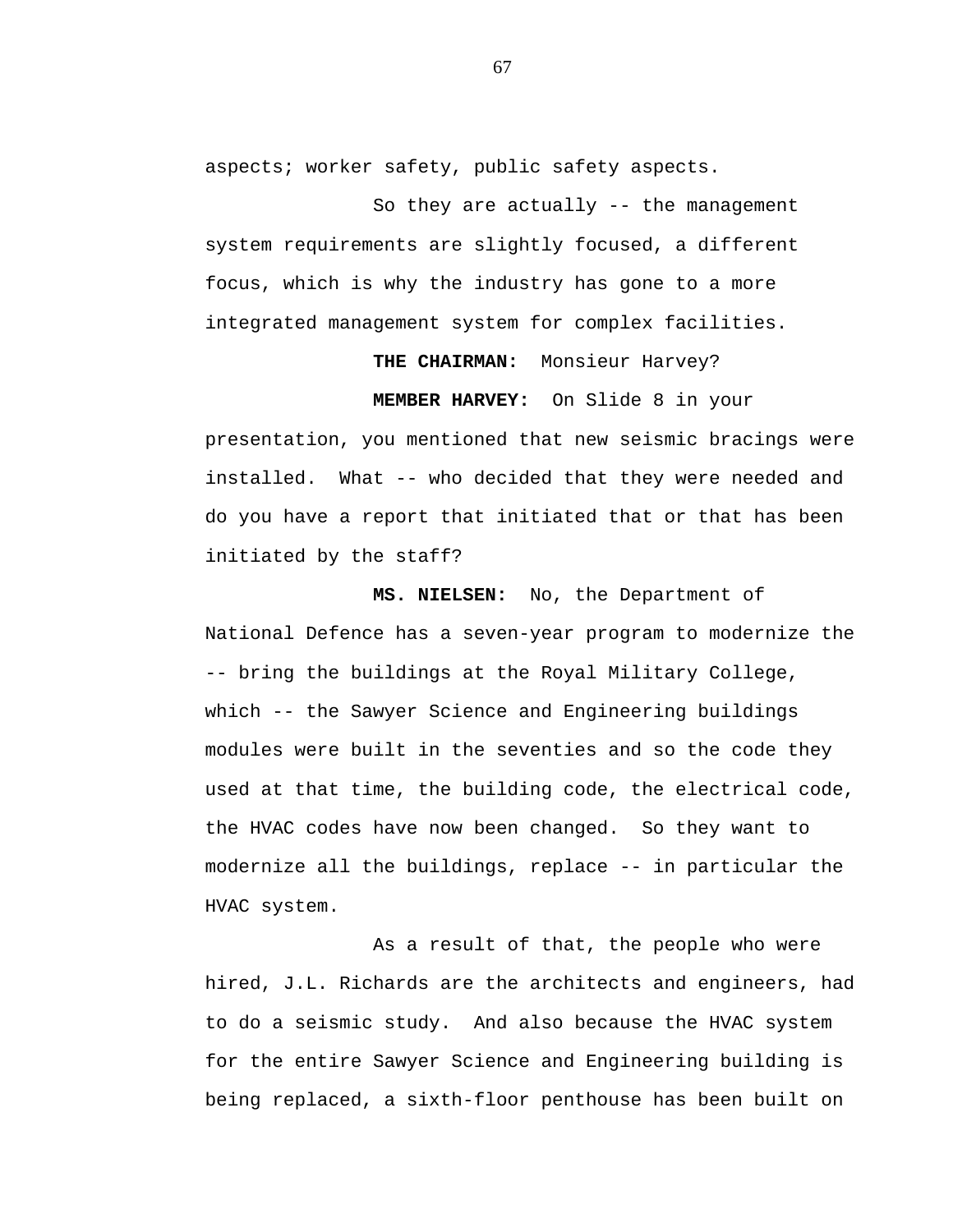the module that contains the reactor.

And to support that extra floor, if you like, where all the HVAC equipment is going to be, it was determined that additional seismic bracing was needed for the building.

**MEMBER HARVEY:** Okay. Thank you.

Last question is about the rating. My question is addressed to staff.

As we have a similar rating, as well the rate and the trend, so it's the same thing for all the four facilities. And we don't have any "fully satisfactory", even after 35 years. I agree that it's not quite frequent that we see that, but occasionally on the B reactors, we do see some "fully satisfactory".

What is the reason why it is impossible to see that on such equipment?

**MR. ELDER:** Peter Elder, for the record.

I guess we've had this discussion on other facilities, but it's really the advantages, I'm going to say, the power reactors have is they rate often. And they have lots of information, lots of data points to do those ratings. And when you have a lot of data points, you can then start to differentiate between what's satisfactory and what's fully satisfactory.

These ratings that we've got now and that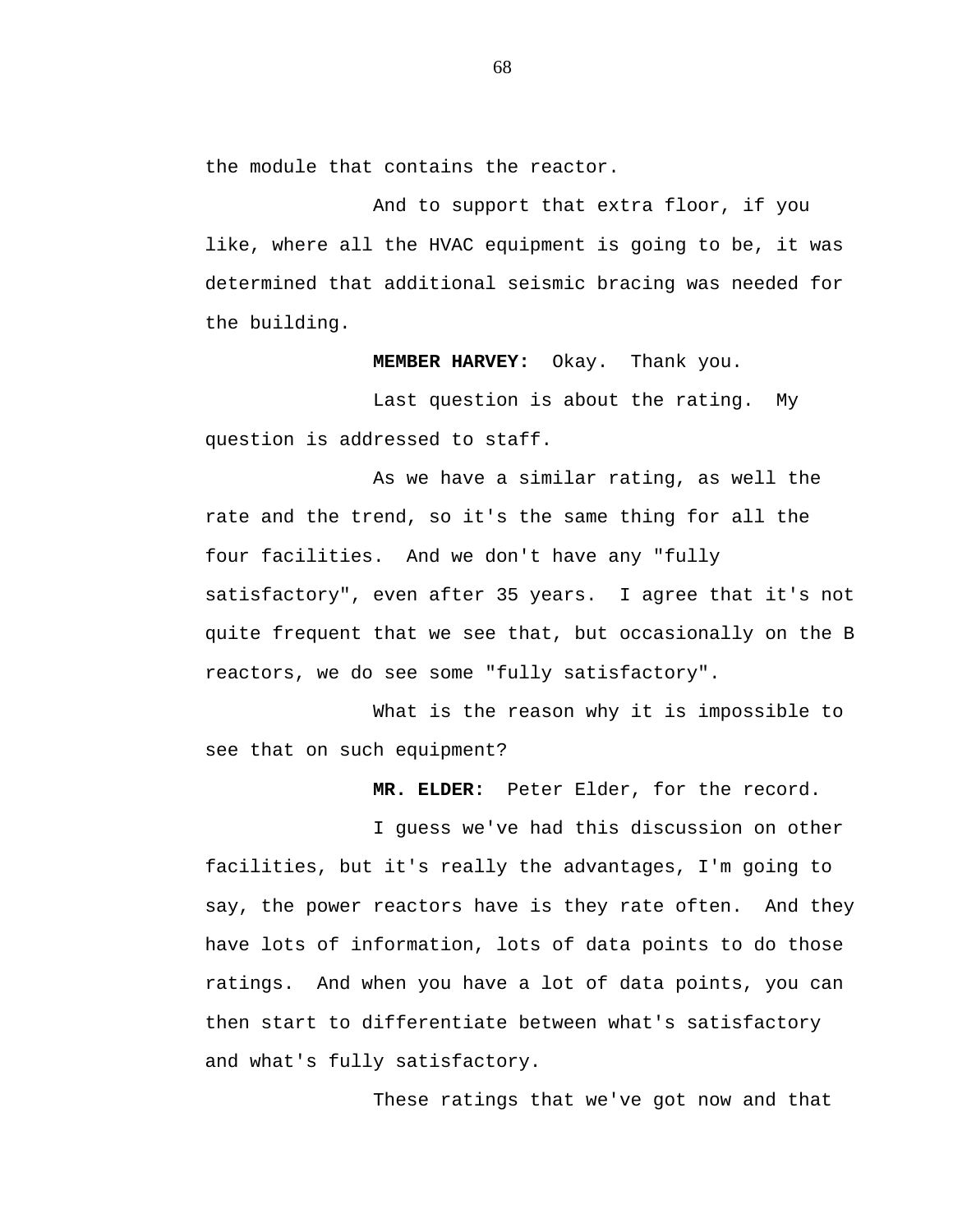we're talking about, this is the first time we have systematically applied them to all the SLOWPOKES. And when you only have one set of data points, it's very hard to then make a difference between satisfactory to fully satisfactory.

So yes, if we had been systematically rating these on -- for over 35 years, you would have enough data to be able to differentiate.

But the last license renewal, 10 years ago, we were not using the same rating scheme; in fact, even for the reactors it's only about five years old. So we don't have, at this point, sufficient data to start to differentiate satisfactory to fully satisfactory on smaller facilities.

It's just –- whereas on the reactors, be more complex -– their disadvantage is more complexity but, essentially, we look more often -- it's a much more intensive compliance program, you get a lot of data points. With a lot of data you can then start to differentiate between your -- you know, above the bar and how far above your satisfactory bar you are.

**MEMBER HARVEY:** But seeing that we have the idea that things are exactly the same everywhere so and that we wouldn't have to read all that stuff because it's the same thing. After reading one, it's the same thing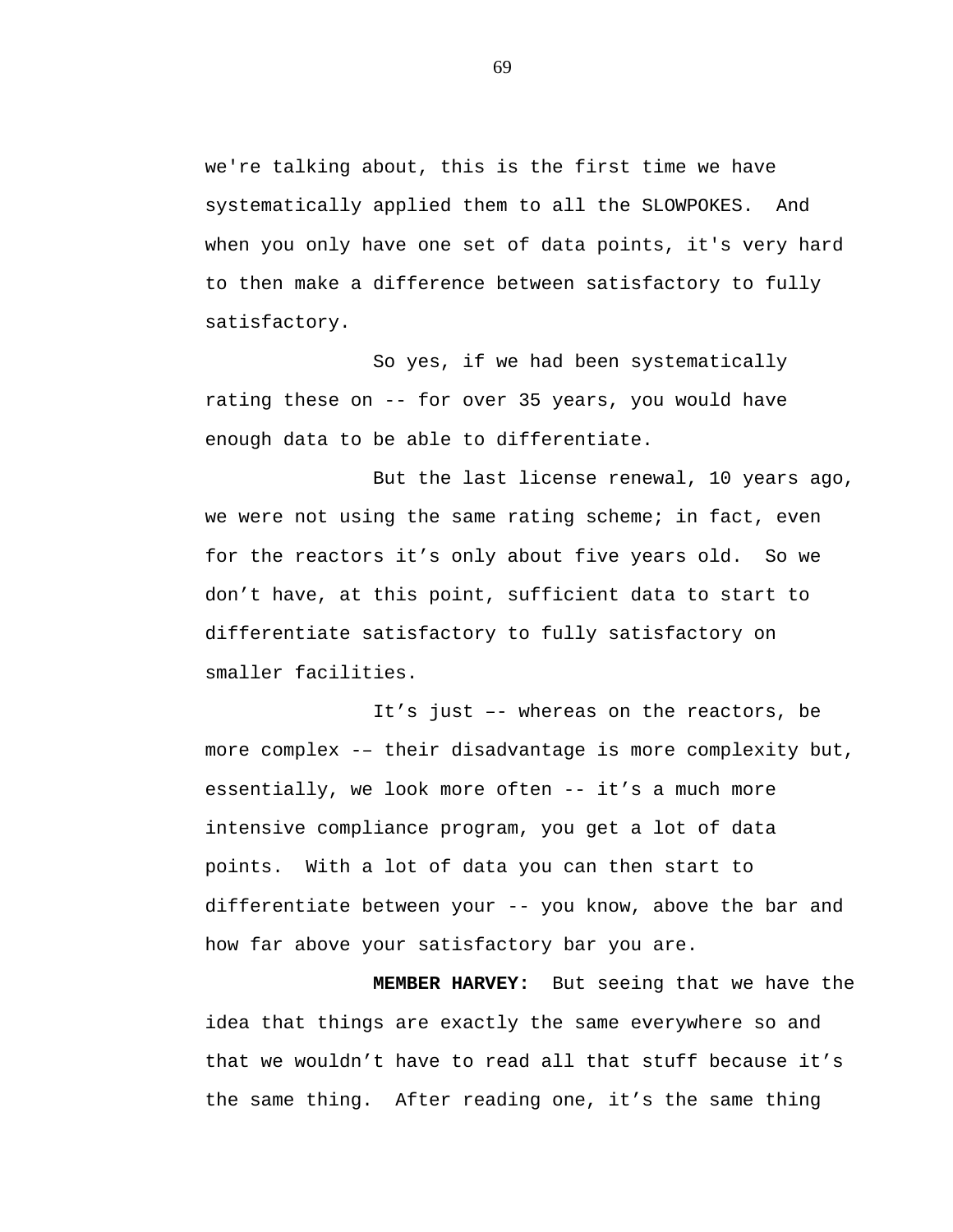everywhere.

So is that the case –- do exist some significant differences between the four?

 **MR. ELDER:** Peter Elder, for the record again.

There aren't significant differences between the facilities. They've a common design. In fact, you know, while they -- again, like anything, there's some differences, you know.

In fact, one of the biggest differences between the reactors is RMC has a open pool, the other ones all have a concrete cover over their pool. It doesn't affect any of the safety operation but it does affect things like seismic. There's a chance in RMC that something that can fall in that really doesn't exist at the other facilities. That is about the biggest difference you'd see.

In terms of the programs, one of the things that -– why we were, you know, there has been an evolution, continuous improvement over the number of years and, essentially, CNSC staff encourage the same improvements at all the facilities at the same time.

So there was a big movement not only for these licensees across the industry 10 years ago to start going to more systematic approaches to training, to have a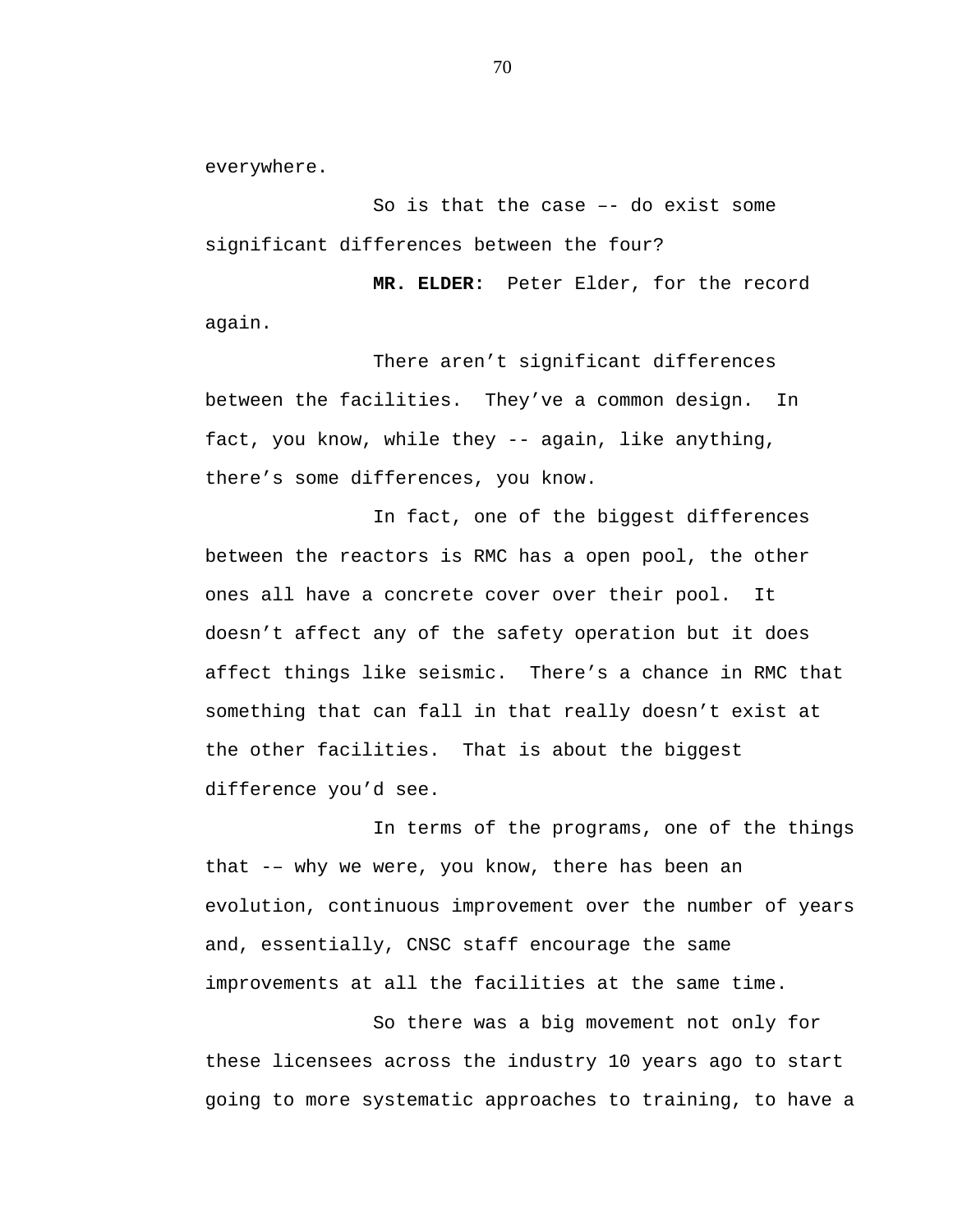better quality assurance management system. These are general trends to the industry.

For the SLOWPOKEs, you approached them as a group and said: "This is where we are going in the industry where the regulation is going" and you tend to get everybody to move at the same time.

So there really -- in terms of what the facilities are used for, there aren't differences in the safety –- the basic safety of the case is exactly the same for all the facilities and they're not complex facilities.

You generally get a very uniform picture of the facilities.

**MEMBER HARVEY:** Merci.

Merci, monsieur le président.

**THE CHAIRMAN:** Any other questions? Monsieur Tolgeysi?

**MEMBER TOLGEYSI:** It's to staff.

On page 44, the RMC is talking about possible request to reclassify a laboratory from basic to intermediate level and it will probably happen after completion of renovations which are expected at the end of third quarter of 2013.

> How it will impact the renewed licence?  **MR. CARRIER:** Well, this is one of these

particular situations where those laboratories are being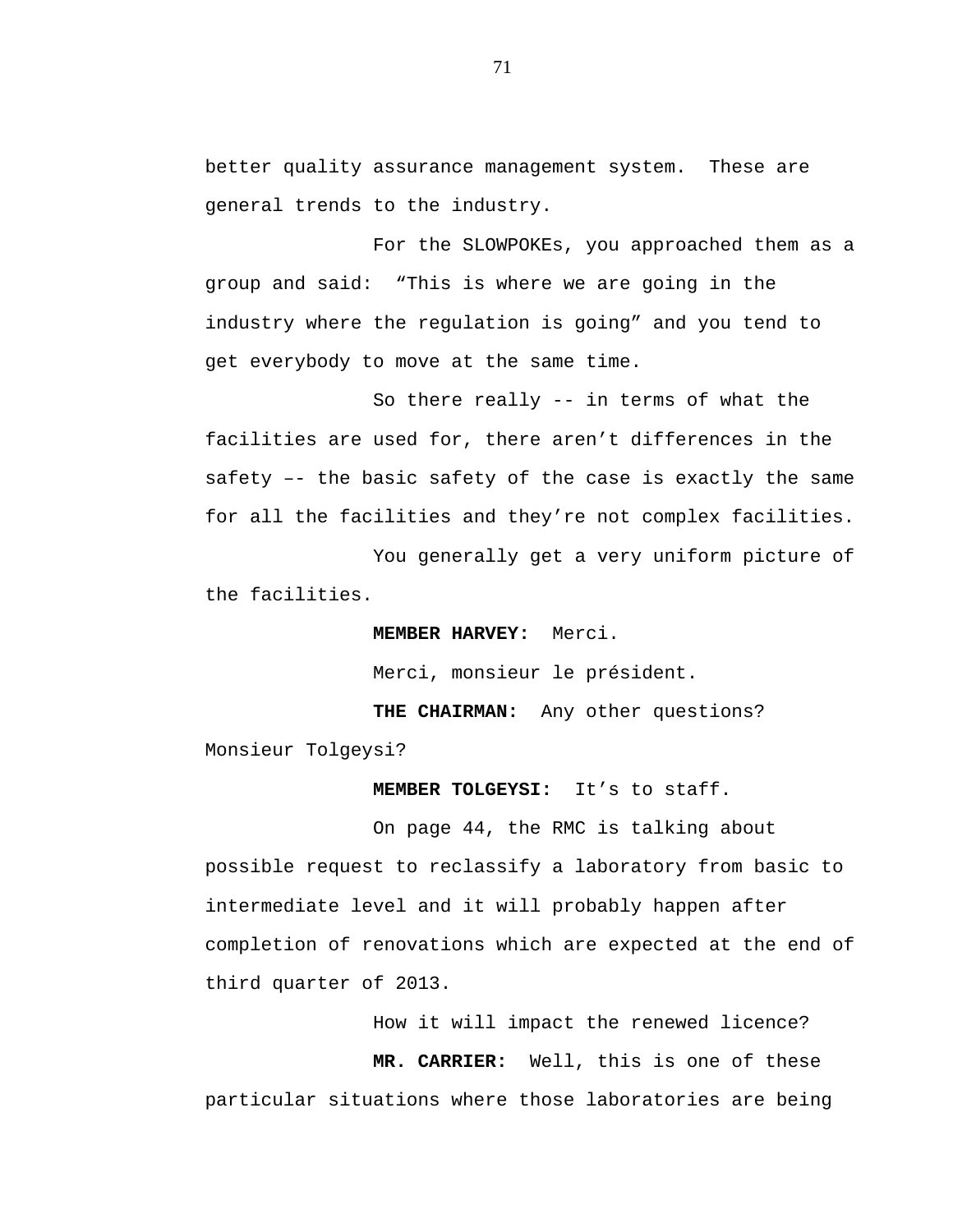covered in a sense by two types of licences.

RMC has a radioisotope licence that is covered by our group in the NSR and is also covered by, you know, the facility licence.

These laboratory –- it is not abnormal for those facilities under consolidated licences to generate and create new labs. There's a process to do this thing, there's an application for approval of labs. It is being reviewed by CNSC staff. And so there's an authorization process in proceeding in this fashion.

Creating a new lab is not that peculiar and it is something that is happening in those consolidated licences on a regular basis. So it is not an abnormal event. This is part –- this is something that the current framework deals with on a regular basis.

So it is not an abnormal event and there's nothing very peculiar about it.

**THE CHAIRMAN:** I got a couple of quick questions.

First of all, we live in Ottawa, we know that the federal government has been cutting severely. I know DND got hit.

Are you –- how -– what's the impact on your operations?

 **MS. NIELSEN:** Well, we lost one excellent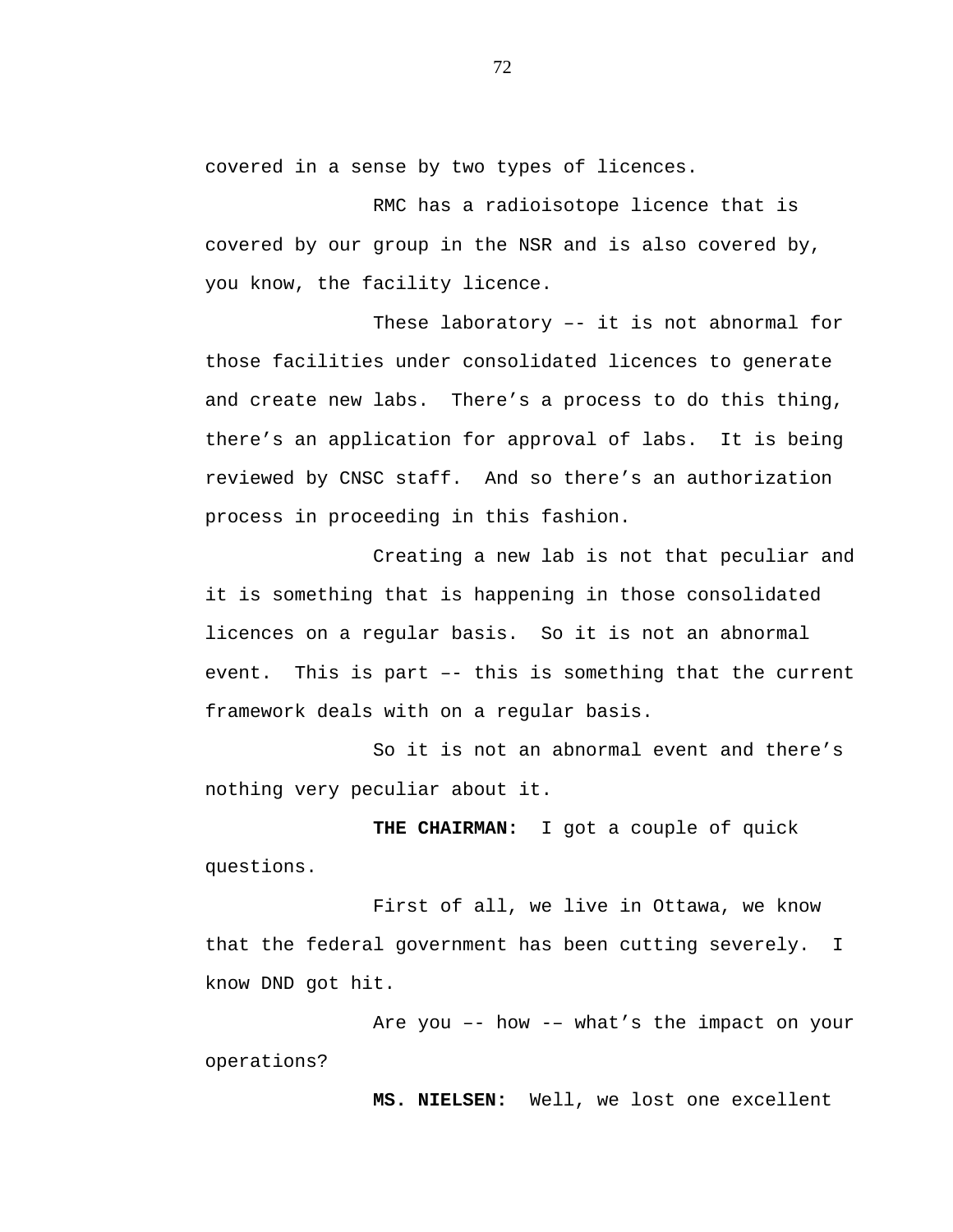technician under the Workforce Adjustment Program.

Luckily, we've kept her as a reactor operator as I mentioned, because she's just moved over to Civil Engineering so she's still an employee of DND and she's available to help us out in the lab with her corporate knowledge.

We have replaced some of the analytical work -- not the operations and maintenance which has to do with safety, for example -- but we have replaced some of the analytical work with contract workers.

But as far as operations and maintenance of the reactor itself goes, we have Dr. Chan who will take over from me, we have other DND members who are going to take over operations and maintenance. We do have a plan in place.

The cuts from DND to the Royal Military College have been very, very harsh. The whole college is suffering but the Commandant is fully behind supporting SLOWPOKE as is the Principal. Dr. Weir seems to magically be able to get some money to repair things that need repairing.

Actually, we've replaced so many things and done so many things, I think we're in excellent shape and I think we have a plan in place but it is rough right now. **THE CHAIRMAN:** So I don't hear any safety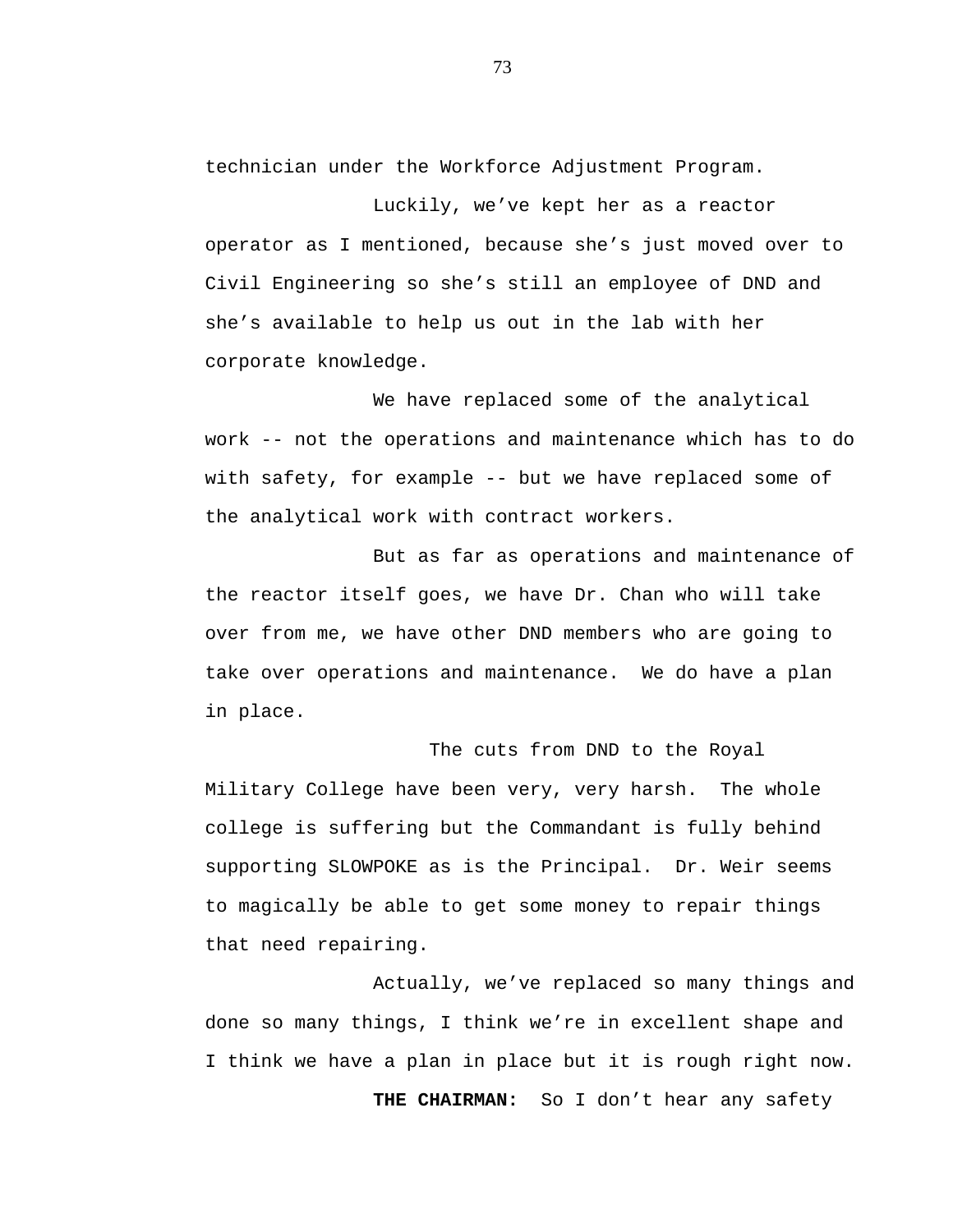concern, though?

 **MS. NIELSEN:** No, there are no safety concerns because the operations and maintenance, we have solid DND personnel there and, as I say, Dr. Chan is – right now, I'm training him to be a reactor operator and he'll be brought up on everything, all the daily monitoring.

And he's a DND employee, permanent employee, I don't think there's a problem with safety at all. There is a problem with getting the work done but that's application as opposed to operations and maintenance.

**THE CHAIRMAN:** In looking at your impressive organization chart, it's a typical government chart, what I see –- I'm trying to ascertain: Who is actually the licensee holder? Is it the Director?

 **MS. NIELSEN:** No, it's the Commandant.

And I tried to tell you that we go right up straight, in a straight line, to the Commandant. It is the Commandant.

 **THE CHAIRMAN:** But he's the name on the licence?

 **MS. NIELSEN:** There isn't a name on the licence curiously enough. It says the "Royal Military College of Canada".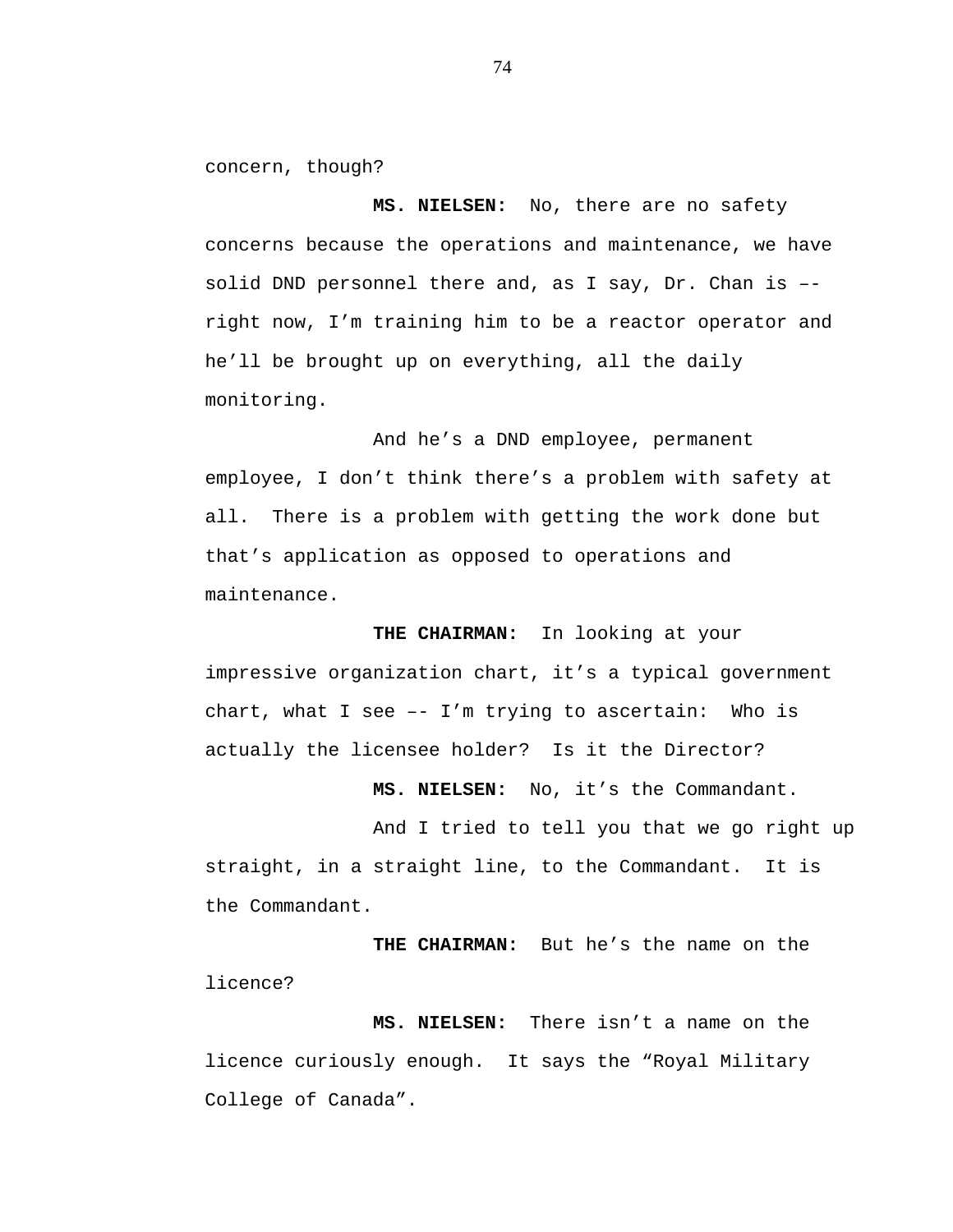Actually, it drives me nuts. There's no name. It says ---

**THE CHAIRMAN:** I'm with you. I don't like institutions being responsible, normally individuals. Isn't that ---

 **MR. ELDER:** Peter Elder, for the record.

We don't  $-$  there is a requirement that they tell us -– sorry, that the name is done to a corporate entity, the licence, a corporate entity but there is a separate requirement in the regulations that they must tell us who is responsible and who is allowed to make commitments for the facility.

**THE CHAIRMAN:** So who is it? It's the Commandant in ---

 **MR. ELDER:** So it's –- in this case is the Commandant.

And in the past, when we have had issues with the facility, we actually once went up to the Commandant level.

**THE CHAIRMAN:** Okay, which brings me to -– I hear that the DM, the Deputy Minister of Natural Defence, is the guarantor for the decommissioning financials.

Does he know –- is there a number associated with this guarantee and is he aware on the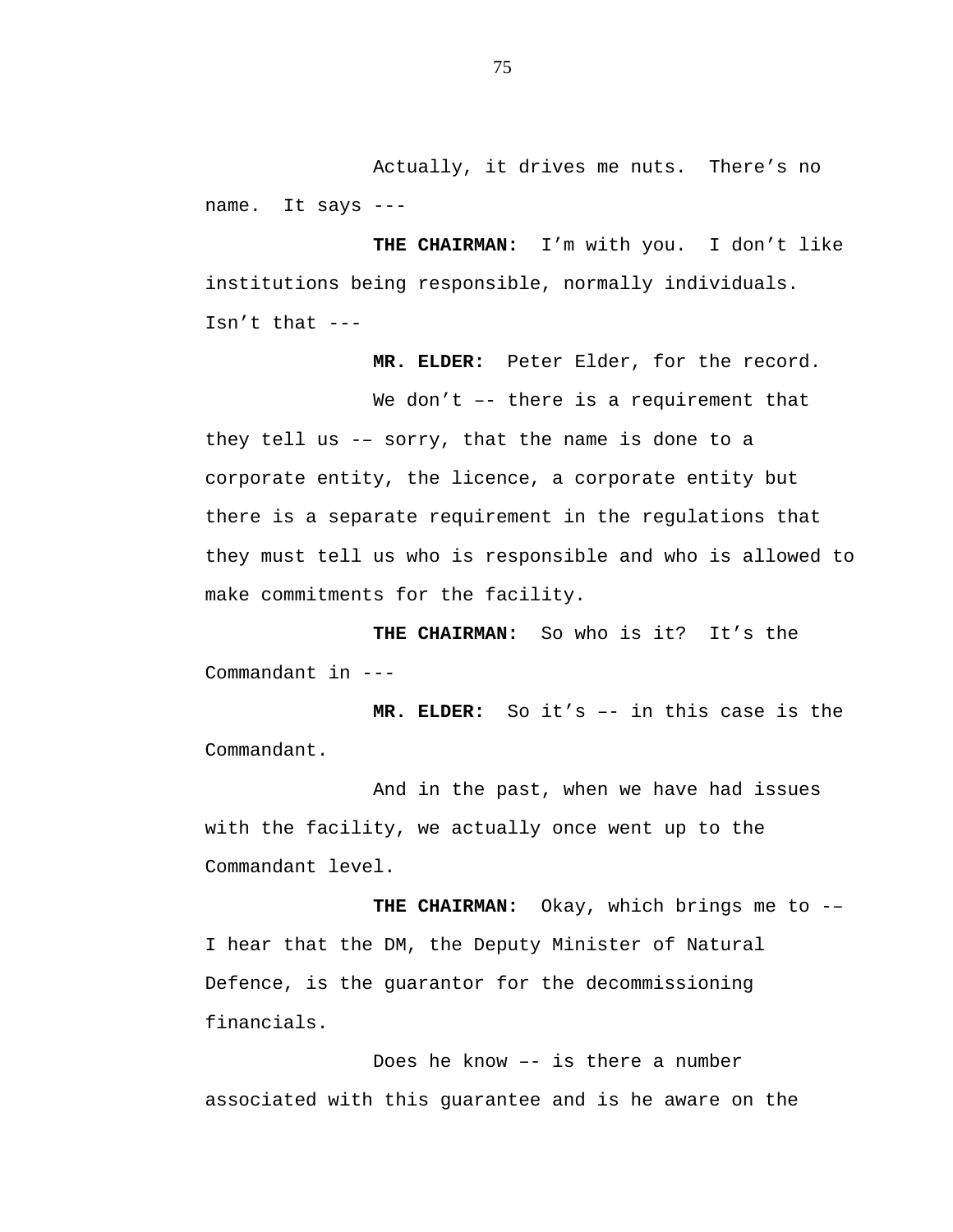amount?

 **MR. ELDER:** Peter Elder.

Yes, there is a number and it's not, you know, when we go through process is –- what comes first is the number and then someone has to verify that they are aware of the liability and that they are managing -- that they are aware of that liability.

> **THE CHAIRMAN:** So what is the number now?  **MR. ELDER:** So the number is 6.2 million. **THE CHAIRMAN:** Six point two (6.2) million?  **MR. ELDER:** Or 6.3, yeah. Yeah.

**THE CHAIRMAN:** So that's even larger than the Dalhousie project.

 **MS. NIELSEN:** Well, we have a beam tube to get rid of.

#### **THE CHAIRMAN:** Ah!

**MR. ELDER:** So -- and we'll have some further discussion.

There are variations and this is more on some of the variations of facility that affect the decommissioning. So how large -- not the reactor facility but the rooms around it and they actually can have a significant –- and the equipment they have to dispose of can have a significant impact on the decommissioning.

 **MR. WEIR:** President Binder, could I just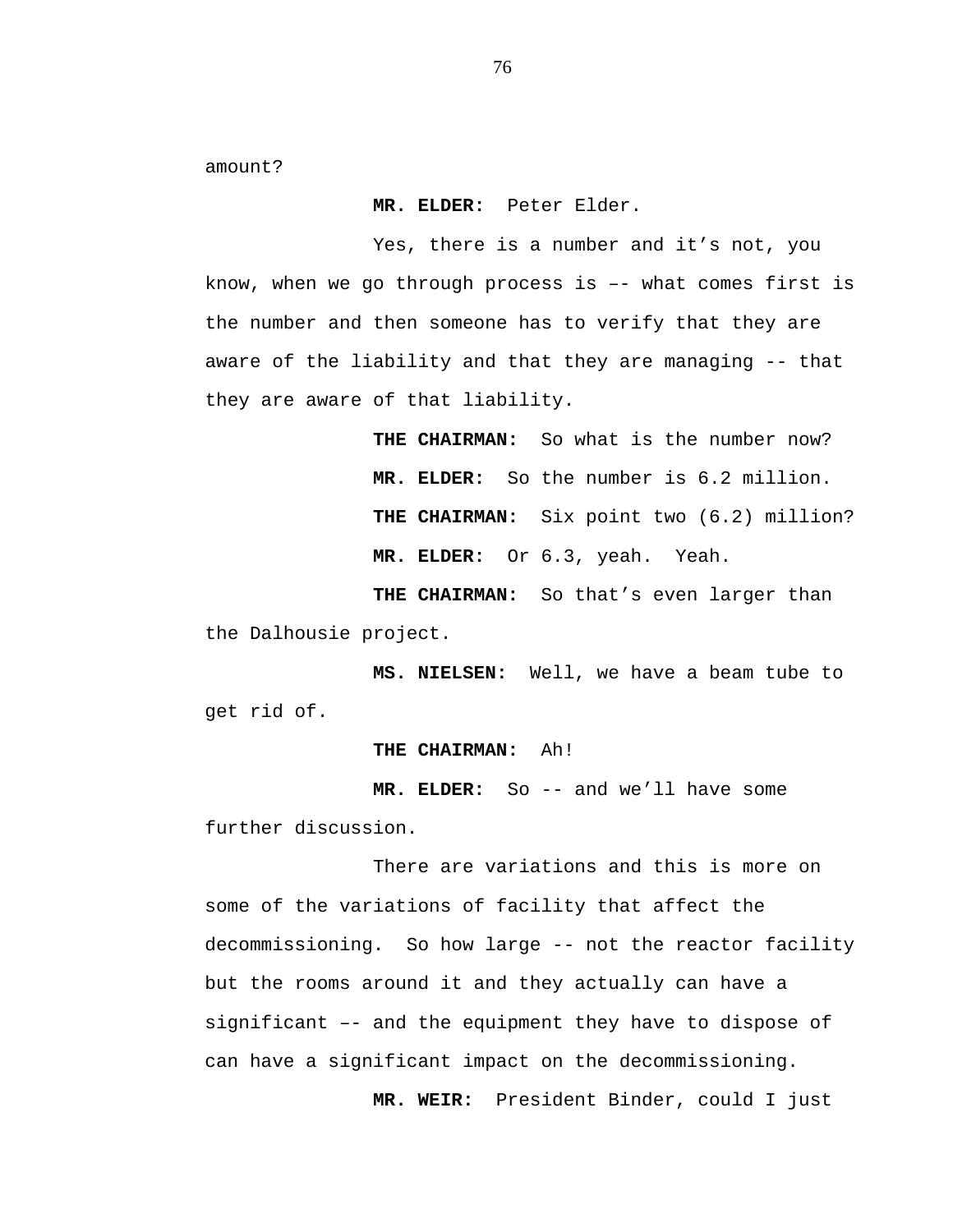add something?

Ron Weir, RMC. We are a military institution, very different probably from every other facility that comes to you, whether it's a power reactor or a research reactor.

The Brigadier General, as the Commandant, is the boss. Legally, he is the boss and everything that happens within that facility is his responsibility. It's a top down organization and when he says to me: "Look after aging components", I don't have a choice, it has to be done and that's the way we operate.

It's the same for fire drills. It's all written out and this is what you will do. It is the military. Just so you know.

**THE CHAIRMAN:** Never doubt it. I just wanted to know who pays.

#### **(LAUGHTER/RIRES)**

**THE CHAIRMAN:** Just one -- maybe one kind of a last line of inquiry.

The LCH is sort of a relatively new, right, concept, what do you think about the LCH that is now -- I think it's the first time you see the LCH and all the requirements.

Any views about that transition from the licence condition to the LCH?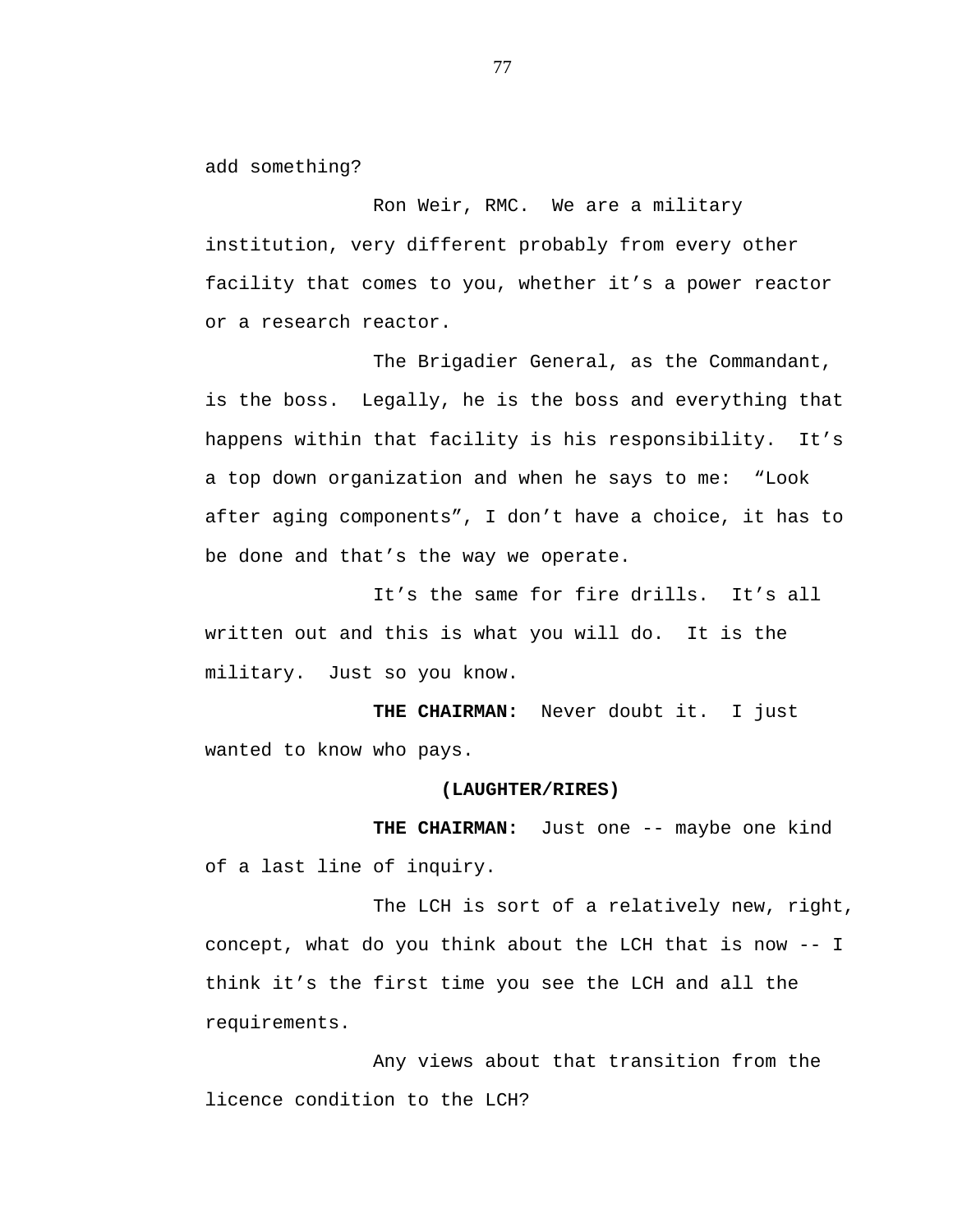**MS. NIELSEN:** Well, we -- the facilities have had the opportunity to go through, I think, three draft -- three drafts of the Licence Condition Handbook. It's a little overwhelming.

The original idea, I believe, of SLOWPOKEs was it could be run by one or two not highly technical people and they could manage everything. I guess with the change in times and the change with bureaucracy, more and more administration has been added.

I guess the best thing I can -- the most polite thing I can say is the Licence Condition Handbook is somewhat overwhelming, but we will certainly do our best to comply with it.

**THE CHAIRMAN:** You are being diplomatic.

So my last -- very last question: In that LCH, on page 76, there's a whole list of all the documents version control and what struck me was that the SLOWPOKE nuclear reactor operation and routine maintenance is still run by that document that was written in February 1984/85.

You know, every time I see those kind of documents I always ask my normal question: Does it require any update? Is it still current?

Who wants to answer? RMC?

**MS. NIELSEN:** We have an additional document now called the -- well, it's called the SIRCIS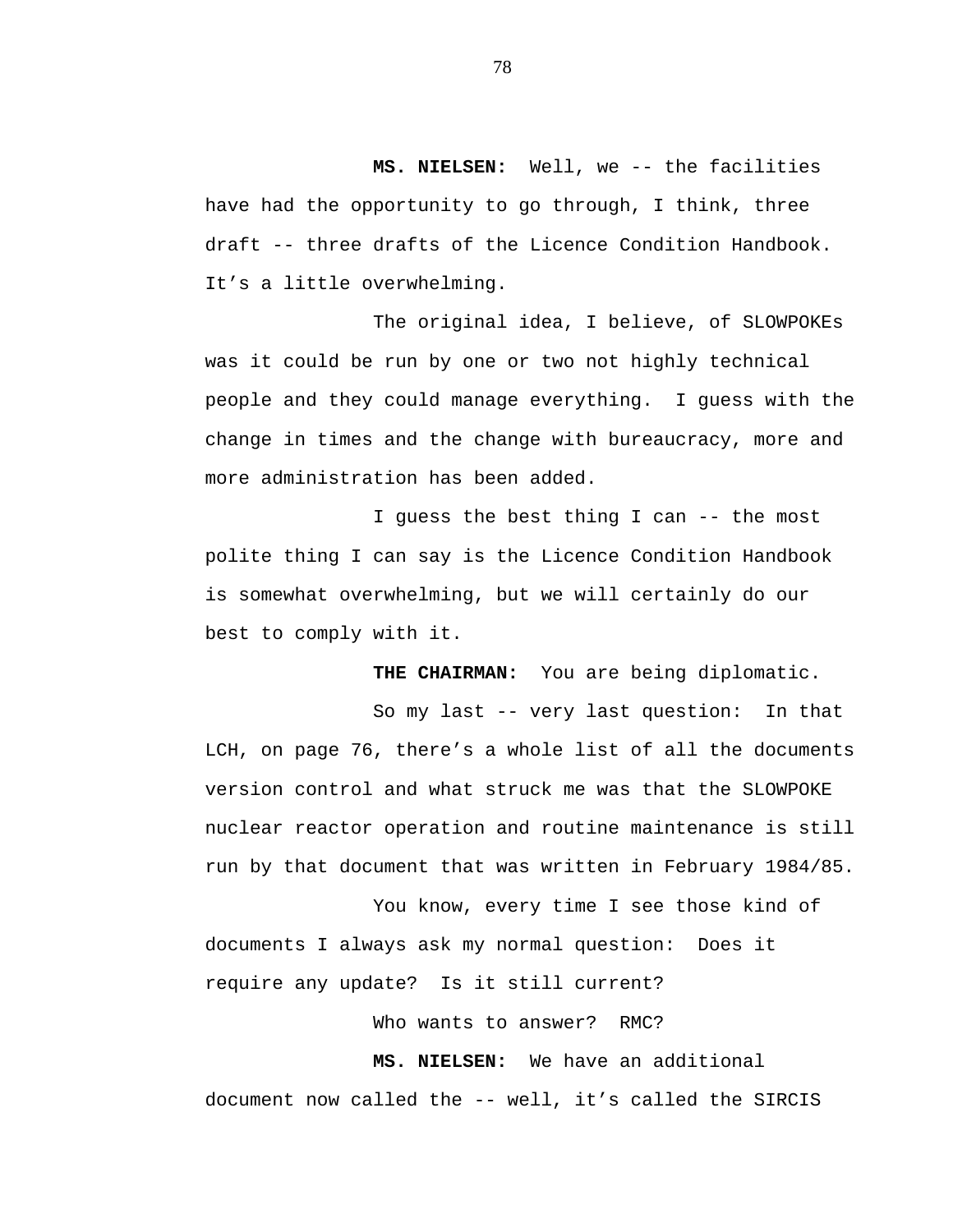Users' Manual. It's the name for our digital control system. It's the SLOWPOKE reactor integrated instrumentation and control system.

So we have a very updated users' manual which compliments the 1983 manual and it was updated in June of 2012.

But I think for -- I shouldn't really speak for the other reactors but I think, basically for the other reactors, not much has changed and so the original one in 1983 is probably still valid.

But because we have a digital control system and because we've changed so much of our equipment, we do have to have a complimentary users' manual in addition to the one in 1983.

**THE CHAIRMAN:** Staff?

**MR. CARRIER:** Christian Carrier, for the record.

The 1984 version document is an AECL document. So this is an AECL proprietary -- not proprietary, but it's an AECL produced document. It is a good basis, as Ms. Nielsen has alluded to. Those facilities don't tend to change very much over time.

So the content of this document is good and is still valid, but every SLOWPOKE licensees have also complimented some aspects of the continued maintenance of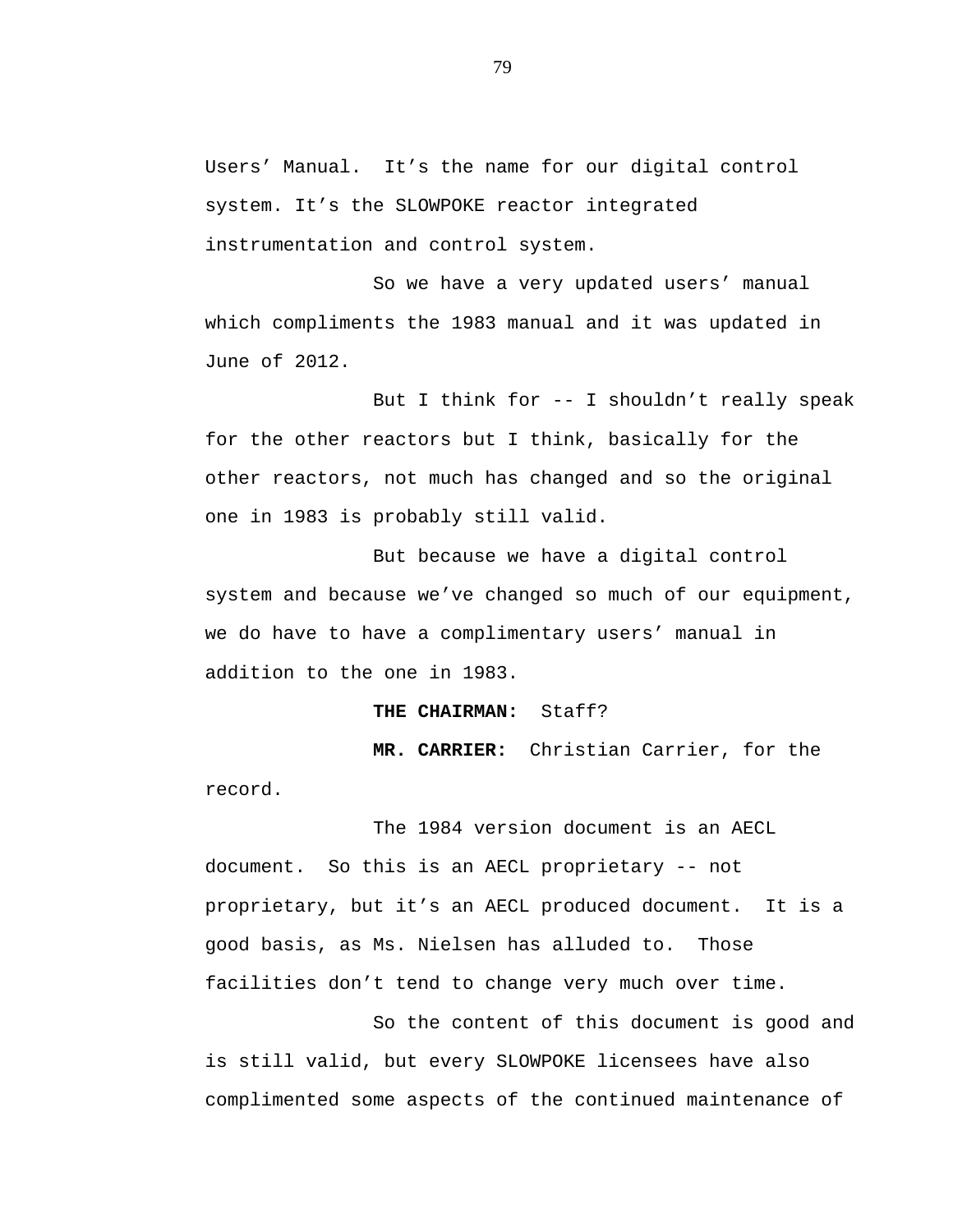the facility through their operating manual or, as in the case of RMC for CIRCUS where they have a new brand new system in place, that was not in place at the time of creating those facilities so specific maintenance activities had to be produced.

So it is common to all licensees that, actually, the daily, weekly and all activities are conducted in the scope are complimented in additional documentation.

**THE CHAIRMAN:** It's just that it is in the LCH as a requirement and I also want to make sure that, if CNSC makes it a requirement, we have a view that it's still relevant.

> **MR. CARRIER:** It is totally relevant. **THE CHAIRMAN:** Okay. Anybody else? Last question? So thank you. Thank you for RMC.

Maybe we'll take a 10-minute pause and then we will proceed with the RMC -- with the SRC, sorry, too many acronyms.

--- Upon recessing at 10:55 a.m./ L'audience est suspendue à 10h55 --- Upon resuming at 11:09 a.m./

L'audience est reprise à 11h09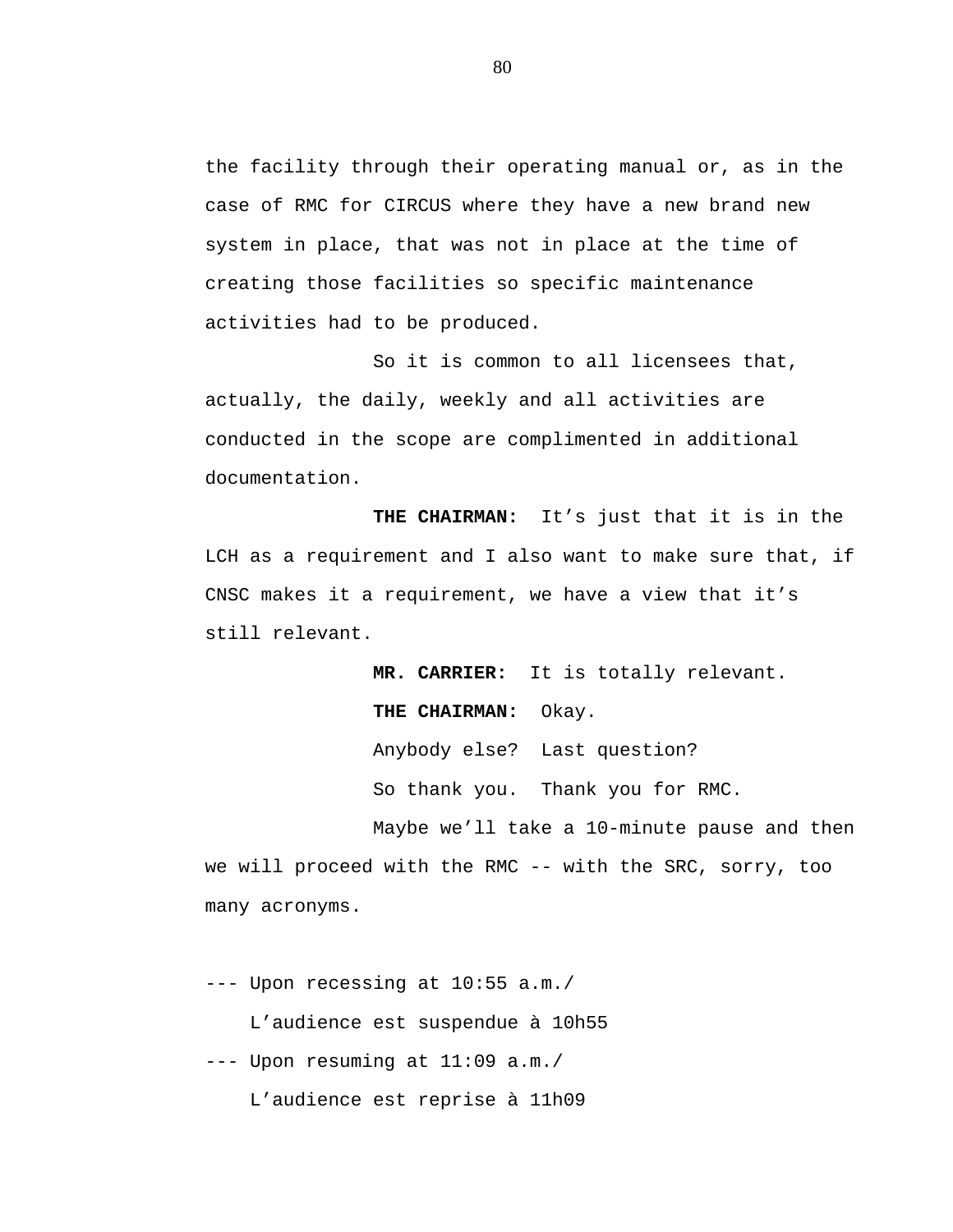**THE CHAIRMAN:** Okay, I'd like to move on to the presentation from Saskatchewan Research Council as outlined in CMD 13-H10.1 and 10.1A. And I'll turn the floor to Mr. Muldoon with his presentation.

**13-H10.1/13-H10.1A** 

**Oral presentation by the** 

# **Saskatchewan Research Council**

**MR. MULDOON:** Good morning. My name is Joe Muldoon, for the record, Vice President of the Environment Division at Saskatchewan Research Council, and it's the Environment Division within which the SLOWPOKE reactor is located in terms of responsibilities.

To my right is Mr. Dave Chorney, the Facility Administrator for the SLOWPOKE.

The SRC SLOWPOKE-2 facility is part of SRC's environmental analytical laboratories located in the Resources Research Centre building in the Innovation Place Research Park in Saskatoon, Canada.

The facility occupies four rooms in the south end of the Resource Research Centre building. The four rooms are: the reactor room, two laboratories and a storage room for radioactive materials.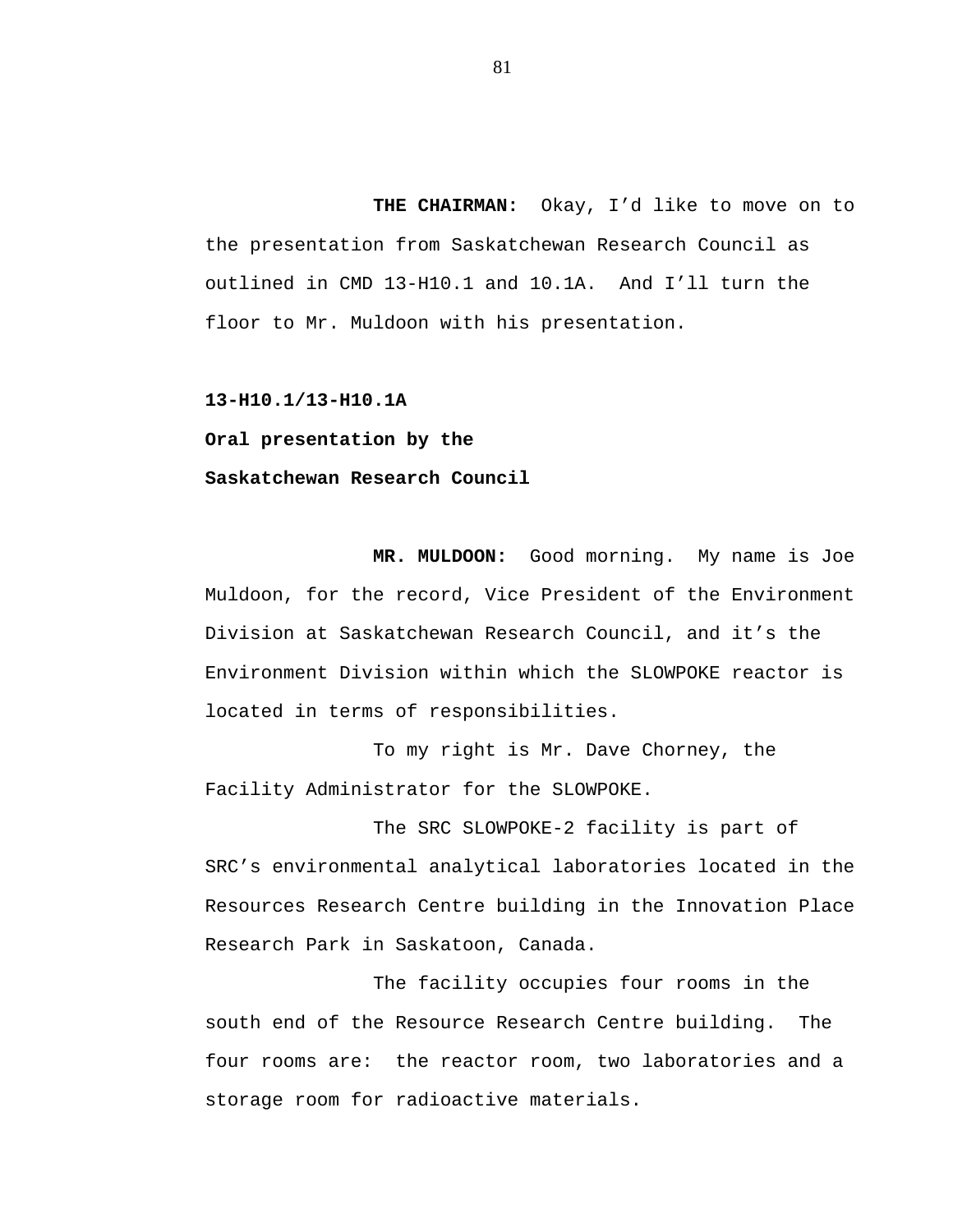I'm now going to turn the bulk of the presentation over to Mr. Dave Chorney.

**MR. CHORNEY:** Thank you, Joe. Dave Chorney, for the record.

So this is a shot of our reactor room. In the foreground is the reactor pool. The pool covers can be rolled back and forth as necessary via a hydraulic trolley system.

And in the background, from right to left, is the pool water deionizer system, the service box which controls the pneumatic sample transfer and headspace purge systems and the reactor water deionizer. Behind the reactor water deionizer is the pool cooling system control.

So a brief history of our reactor. The SRC SLOWPOKE was commissioned in 1981, in March. To date, it has been operated for 85,000 flux hours, producing approximately 170,000 kilowatts of thermal power.

Its primary use has been as a neutron source for instrumental neutron activation analysis and delayed neutron counting. We have irradiated over 200,000 samples to date.

And in recent years, it has seen increased use as a teaching tool in cooperation with the University of Saskatchewan.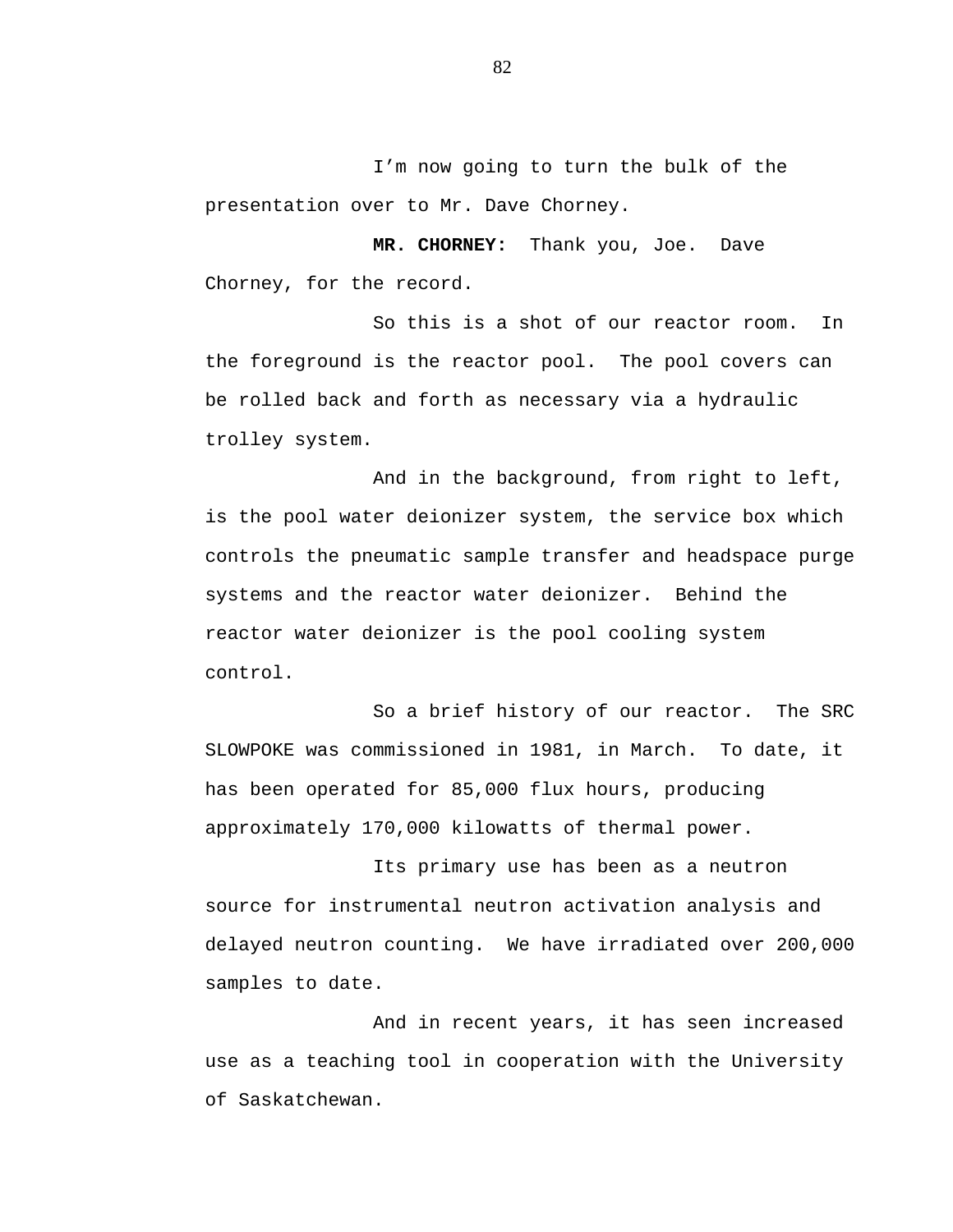Now, this slide is a little complicated. Hopefully, you can all read it but management of the SLOWPOKE is incorporated into the management structure of the Saskatchewan Research Council. The SRC is a provincially-owned research organization with seven main divisions. The SLOWPOKE facility is operated by the Environmental Analytical Laboratories Business Unit within the Environment Division.

Levels of management control for the reactor are the Saskatchewan Research Council Board of Directors, then Dr. Laurier Schramm, the President and CEO of SRC, Mr. Muldoon, Vice President of Environment, myself, the Facility Administrator, the certified reactor operators and the authorized users.

So minimal staffing turnover in the key management positions have provided continuity and stability to the management of the facility. Most of the current personnel have been involved in the management and/or operation of the facility for the entire licence period.

This long-term stability has enabled staff to become very familiar with the requirements for operation of the facility and to develop and improve policies and procedures related to operations.

Other aspects of facility management,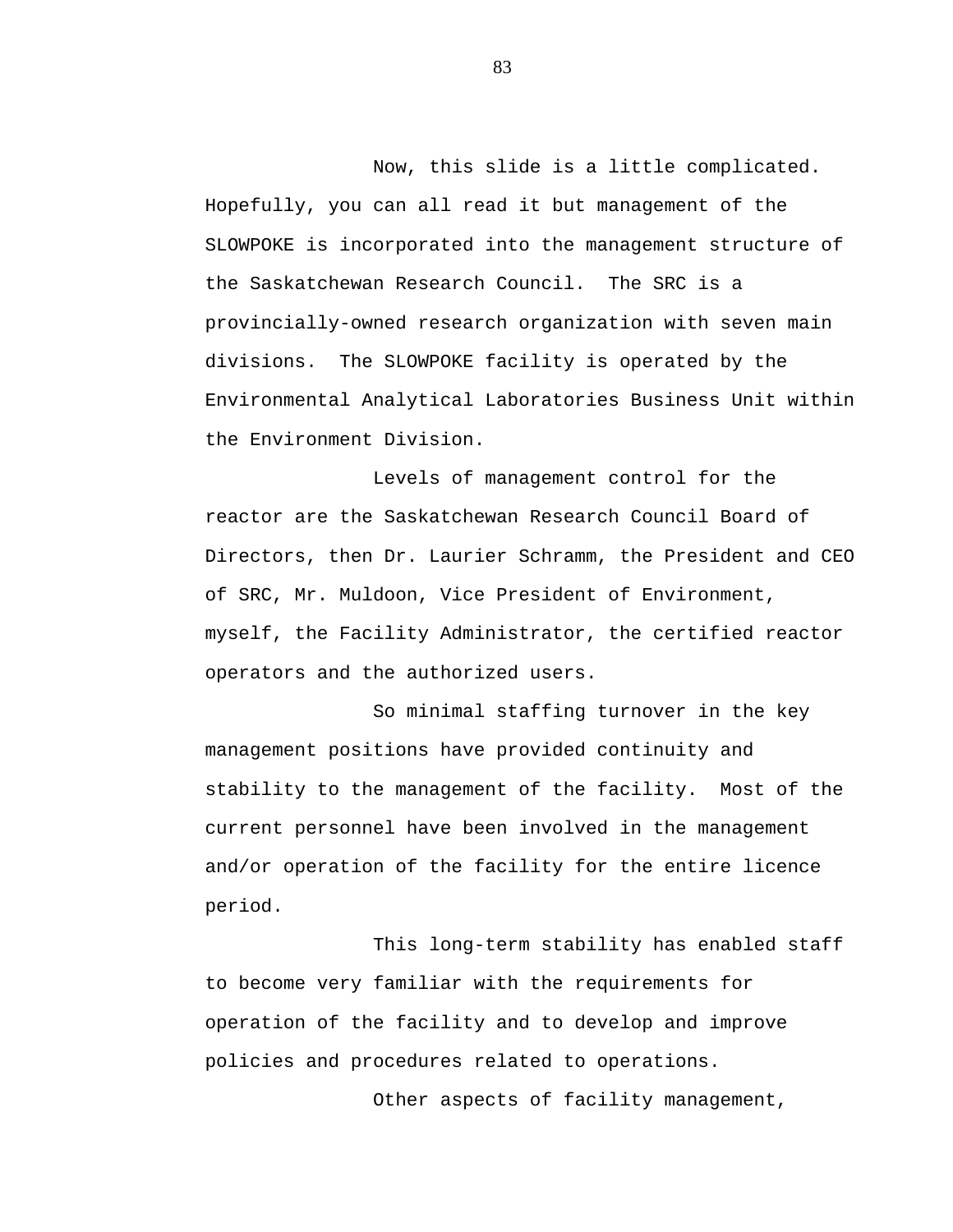including quality and safety, are supported by internal divisions and business units.

In 2008, CNSC requested that a quality assurance program for the SLOWPOKE be developed. The environmental analytical lab had a QA program that addressed some of the requirements for the SLOWPOKE QA program, so the EAL QA program was amended to include all requirements of SLOWPOKE QA program and was accepted by CNSC.

Safety is an overriding priority of SRC. The safety management of the facilities integrated into safety services. The OH&S management system provides a framework on which both conventional and radiation safety are based.

Staffing of the facility consists of certified operators and authorized users. There are currently three certified operators on staff with over 80 years combined experience.

An SAT-based training program for new operators was developed during the current licensing period. This program has been reviewed and accepted by the CNSC staff. And to date, we have trained one operator candidate under this program.

Authorized users are typically selected from the staff of the environmental analytical labs and we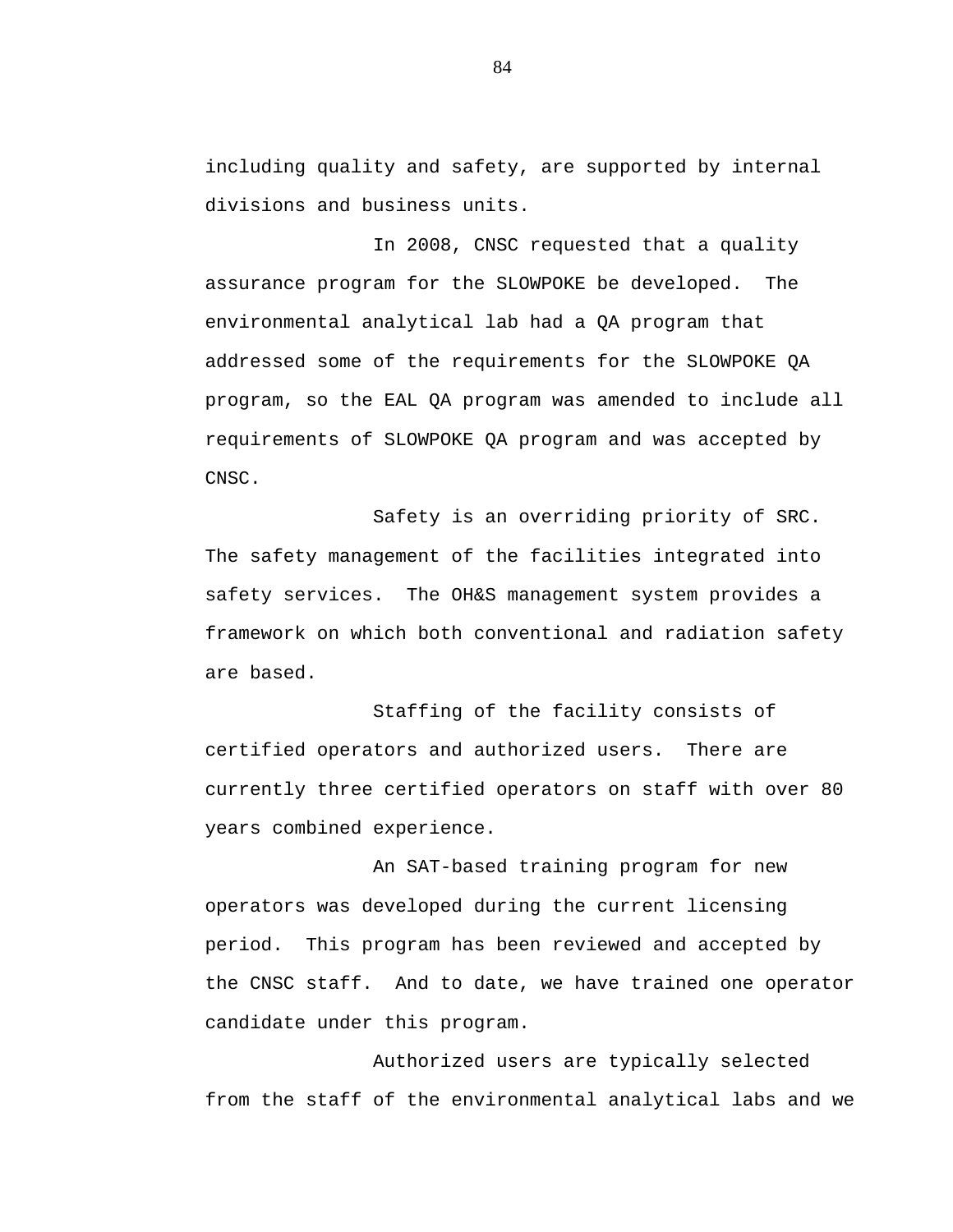typically have six to eight users on staff. We do some teaching opportunities in conjunction with the University of Saskatchewan, and depending on a project, the university student may be sometimes granted temporary authorized user status in order to conduct their project.

The reactor has been operating trouble-free since 1981. Over our current licensing period from 2003 to 2013 we've averaged about 7,000 irradiations a year. We're operating for about 2,700 flux hours per year. So on average, we're operating three days a week, five hours a day.

At this rate of usage, we don't burn up the fuel excessively quickly so re-shims are generally every six to eight years. And we re-shimmed twice during this last licensing period in 2003 and 2009. So at the present usage rate, we estimate the fuel will last for at least another 15 to 20 years.

So for aging management over the history of the reactor, a weekly maintenance schedule is being followed since commissioning to verify the health of the reactor and auxiliary systems. Additional checks and inspections were added over the years. And in 2007, a systematic procedure was established to ensure monitoring and maintenance is performed as scheduled.

And then a formal aging management program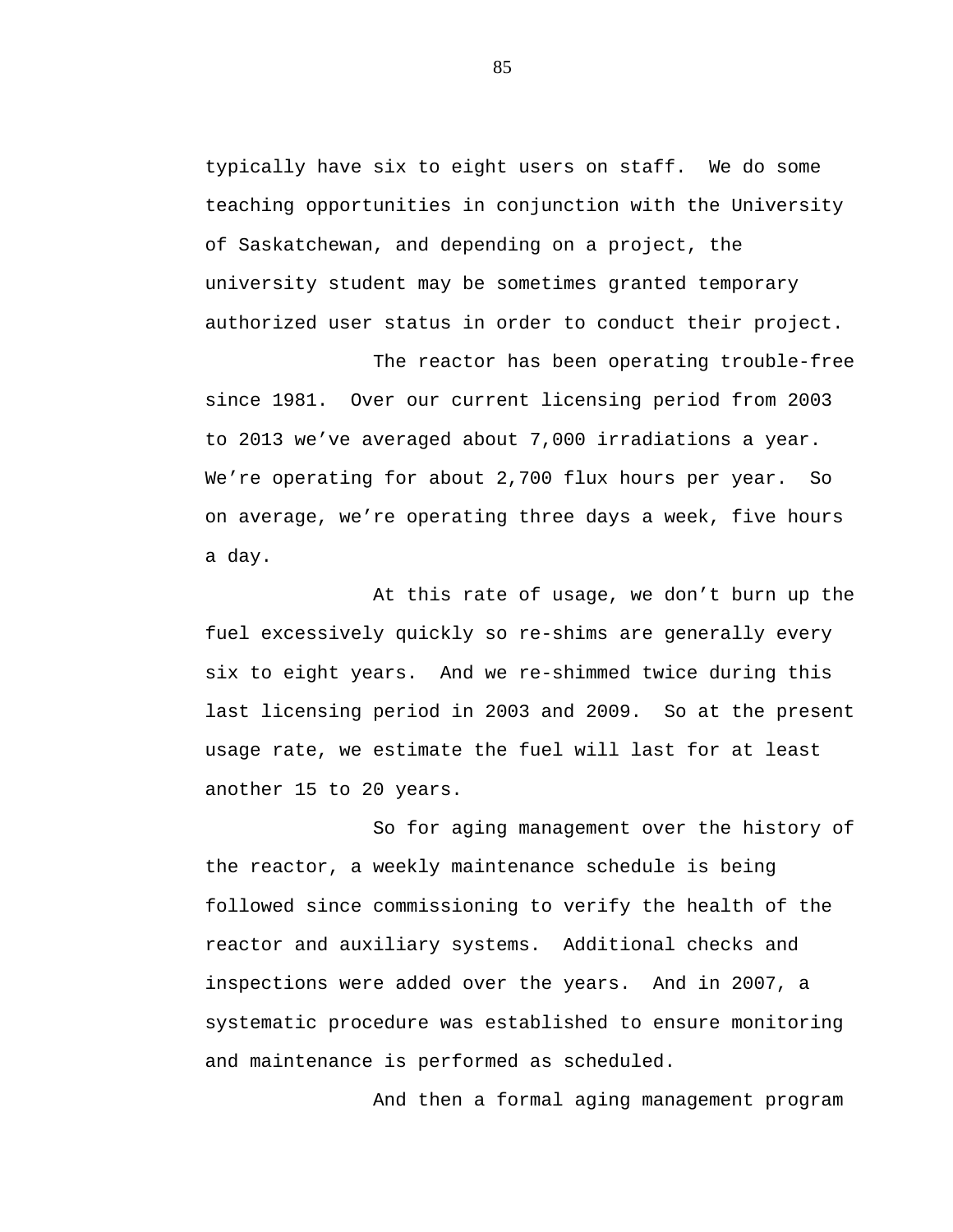was developed in 2012 to consolidate all aspects of aging management under one overarching document. And by following these programs, repairs and replacements are made before problems become serious.

The radiation protection at the facility is provided by SRC safety services. Using the ALARA principle, the SRC radiation program is designed to minimize doses to workers, visitors and the general public.

Throughout the history of the facility, there's never been a significant dose to personnel and no action levels for doses or contamination have ever been exceeded or even approached. So because of this, we've never classified any of our facility staff as nuclear energy workers.

Conventional safety is provided by SRC safety services and supported further by lab and facilityspecific safety procedures. The OH&S Committee and laboratory personnel each conduct regular inspections and generate action items based on their findings. Potential hazards are identified and corrected before an incident can occur. As a result, there's been no significant safety issues and no safety incidents throughout the history of the facility.

In 2011, CNSC requested that a fire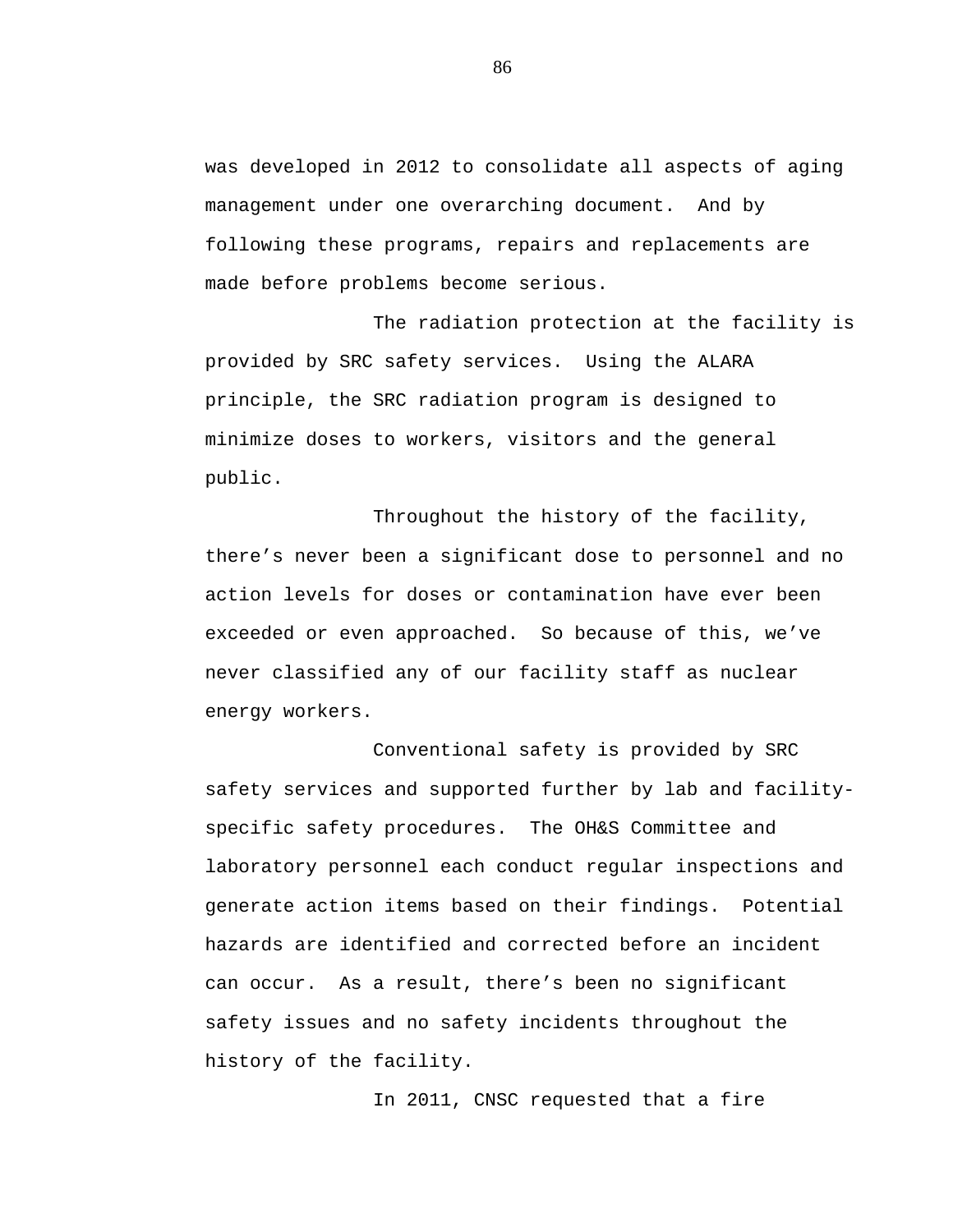protection program for the facility be implemented. Using elements of the SRC OH&S program and emergency response plans, a fire protection program specific to the facility was developed and accepted by CNSC.

The environmental protection program has been in place since 2001 to monitor and control releases to the environment. There are no liquid releases from the facility. Gaseous releases are primarily argon-41, produced from the irradiation of air in the capsule transfer lines, and xenon-133, a fission gas produced during operation of the reactor. The total release quantity of these isotopes is several orders of magnitude below regulatory limits for release to the atmosphere and dose considerations.

We have no solid releases from the reactor itself. And irradiated samples are really our only solid waste. So irradiated samples that do not decay to background levels are shipped to approve disposal facilities.

The SRC is committed to the security of the facility. Security is maintained and improved through reviews of updates of the security program. CNSC security inspections frequently result in improvements to security. The SRC has been fully compliant with action items resulting from these inspections. And we've never had a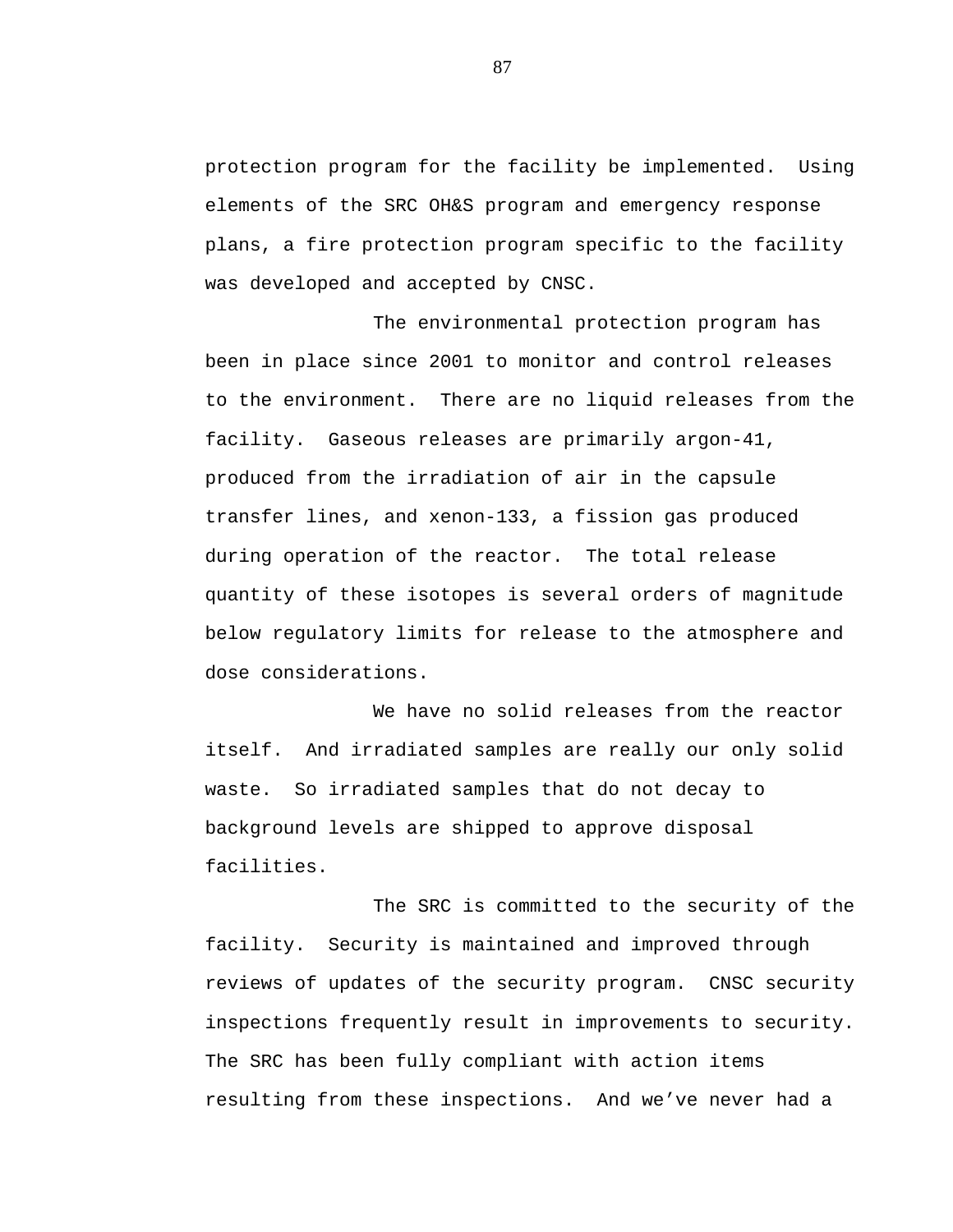breach of security at the facility.

So I will now turn the presentation back to Joe for its conclusion.

**MR. MULDOON:** Joe Muldoon, for the record.

With respect to the decommissioning plan and financial guarantee, the initial versions of the preliminary decommissioning program and financial guarantee were submitted to CNSC in 2003.

SRC has worked with CNSC to update these documents throughout the current licensing period. The current versions were approved in 2012.

SRC was also requested to develop a public information program. And activities to date include the production of an informational video, identifying the target audience and gaging the level of interest of the audience and then responding appropriately.

In conclusion, SRC has demonstrated the ability to operate the SLOWPOKE in a safe manner for over 30 years. We've had an exemplary record in safety environmental protection. We've met all the regulatory requirements and we're committed to meet all aspects of new requirements.

And in conclusion, we believe that this provides the justification for renewal of the operating license.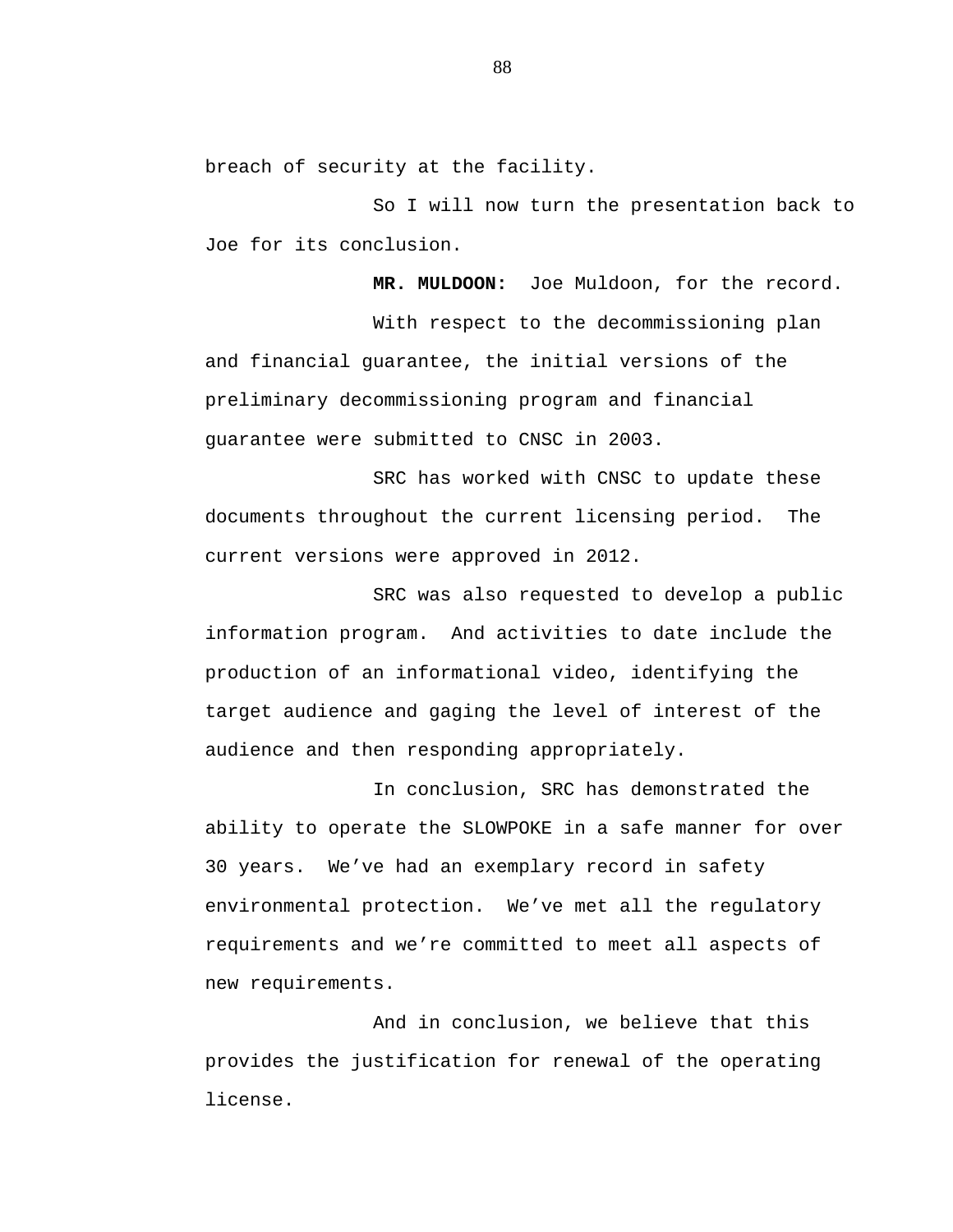Thank you.

**THE CHAIRMAN:** Thank you.

Staff, would you like to continue with your presentation, please.

**MR. CARRIER:** For the record, my name is Christian Carrier.

So as in RMC, the following presentation will provide information on NCA's and licensing recommendations specific to the SLOWPOKE-2 facility for the Saskatchewan Research Council.

Radiation protection: So SRC has a radiation protection program in place to manage, control, and minimize doses to workers and to control the use of radioactive substances produced by the reactor.

As you can see from this figure, over the last five years there were no radiation exposures exceeding the regulatory limit of 1 millisievert. No incident have resulted in reportable doses in excess of action levels.

Now, following the RMC presentations, the number zeros there are accurate, so there are actually zero numbers for the year 2008, 2009, 2010, 2012 or the number zeros for the first three quarters. So those are actual numbers.

SRC also revises preliminary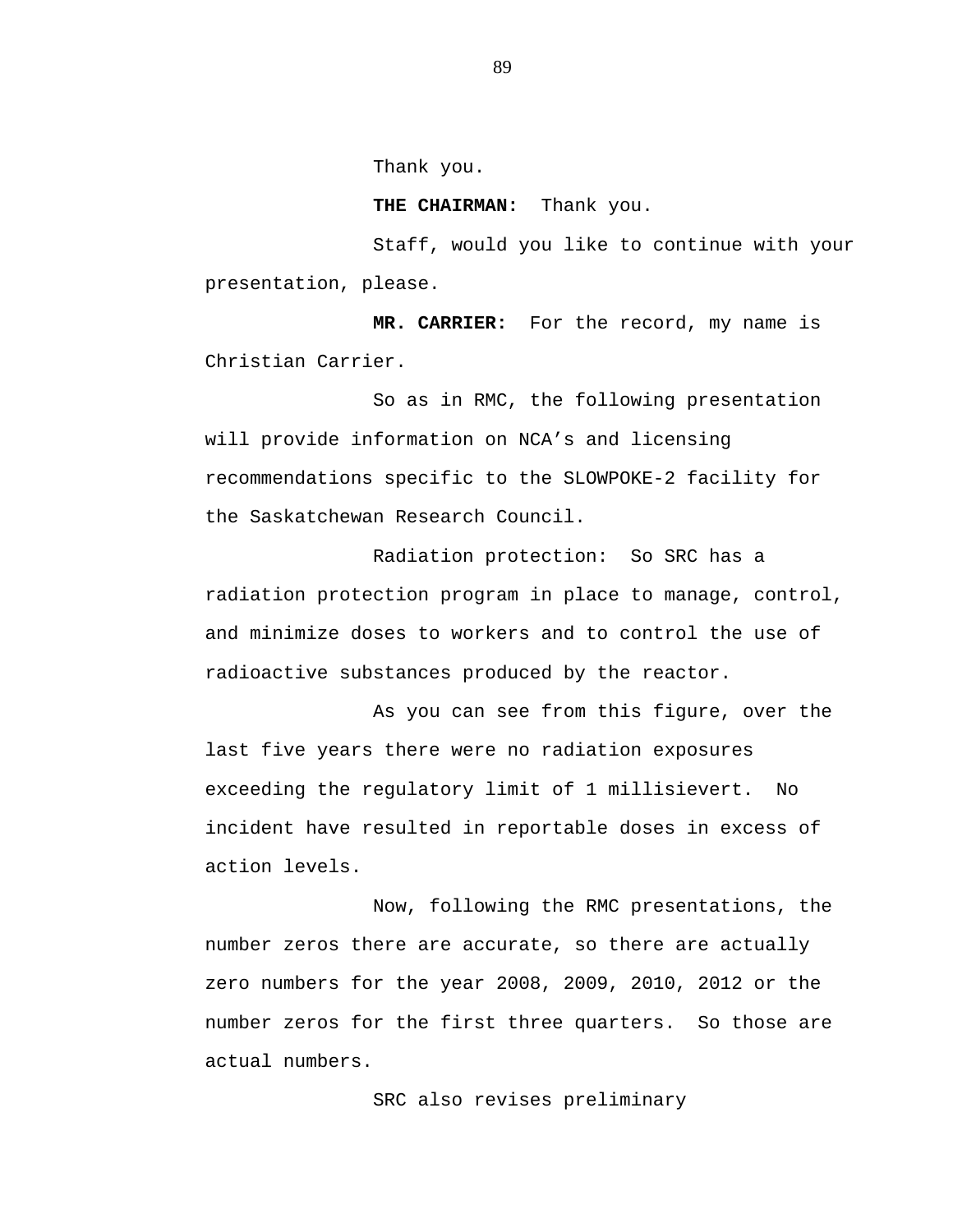decommissioning plan, including updated estimation of the decommissioning cost and associated financial guarantees. The proposed financial guarantee was accepted by CNSC staff.

CNSC staff conclude that the Saskatchewan Research Council has operated the facility safely during the licensing period. Core programs are in place and do meet requirements.

SRC has made several improvements during the licensing period that will continue to enhance safety in the future. CNSC staff have developed a license condition handbook which documents detail verification criteria for conditions in the licence. As a normal practice, the handbook will be finalized after the Commission's decision to ensure consistency with the decision and its basis.

CNSC staff recommend that the Commission accept the recommendations outlined in the CNSC staff CMD and approves the renewal of the operating licence for a 10-year period and, that the Commissioner approve the delegation of authority to staff as outlined in the proposed licence condition handbook.

This concludes our presentation. We are now available to answer any of your questions.

**THE CHAIRMAN:** Thank you.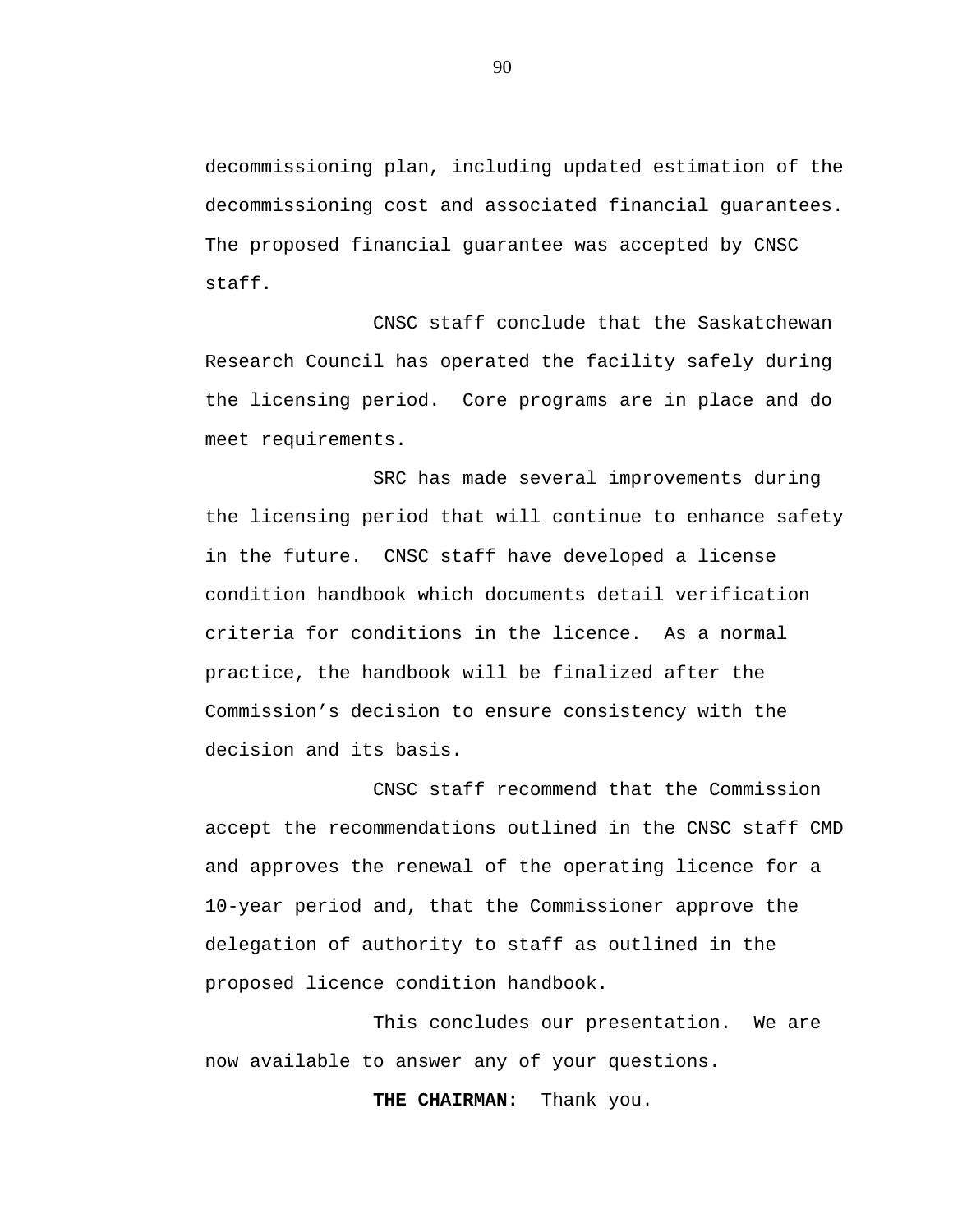I'd like to start with Dr. McDill.

 **MEMBER McDILL:** Thank you.

First question, how much is the financial guarantee and what's the instrument?

**MR. CARRIER:** Okay, the financial guarantee in today's dollars was estimated to \$5.76 million. At the time of the commissioning ---

> **MEMBER McDILL:** Is that five --- **MR. CARRIER:** Five ---  **MEMBER McDILL:** Yeah, five --- **MR. CARRIER:** Pardon, what was the

question?

 **MEMBER McDILL:** Five? **MR. CARRIER:** Point 76.  **MEMBER McDILL:** Thank you. **MR. CARRIER:** Right.

**MR. ELDER:** This clarification -- you asked the question, the form, so for SRC the form is actually a letter from the Minister and they -- they do have a trust fund that they are building up with the actual -- the actual official guarantee is a letter from the Minister responsible for SRC.

**MEMBER McDILL:** So this number is just a little above the Dalhousie decommissioning?

**MR. ELDER:** Yes, and it would -- we've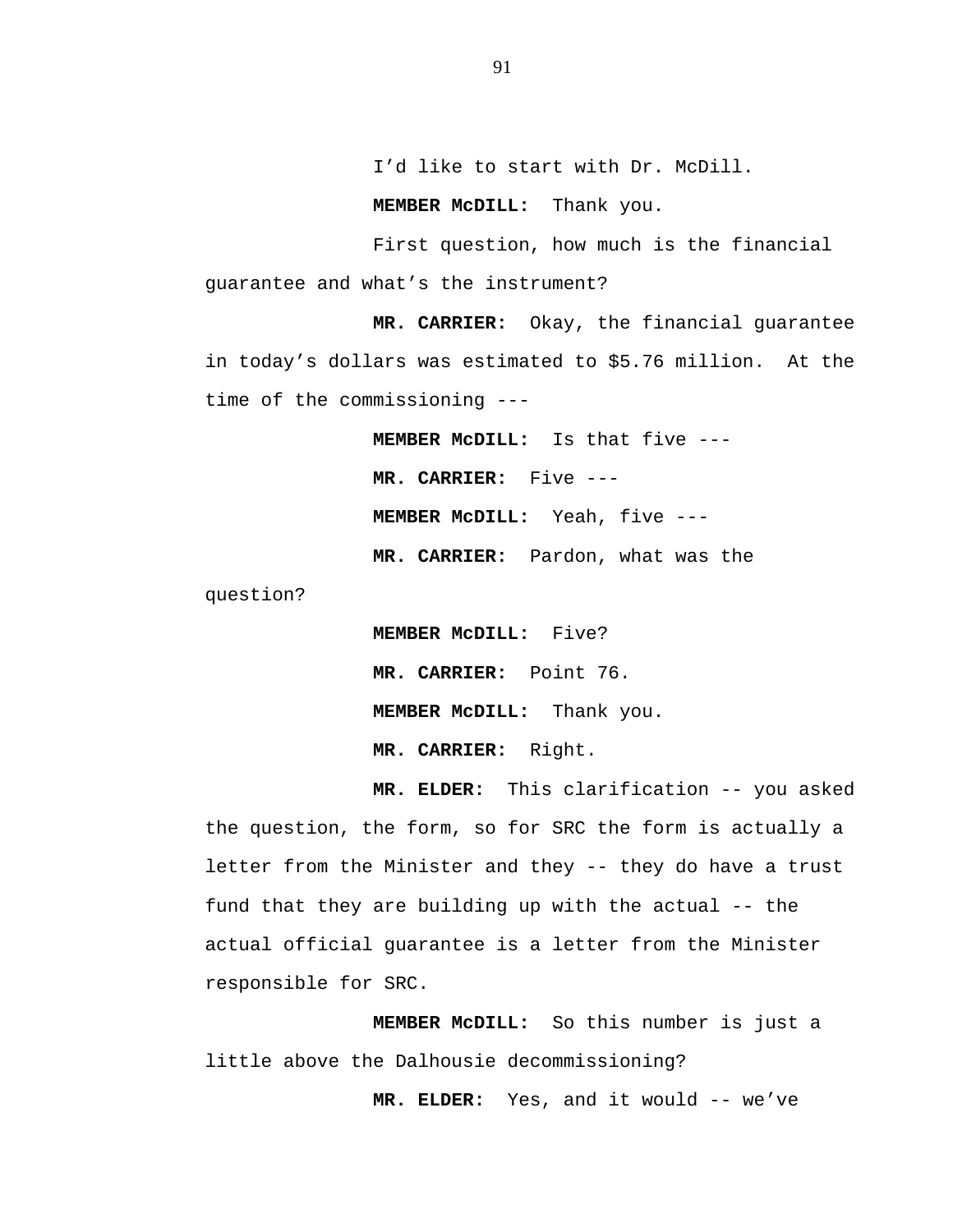looked -- there are variations again -- you know, the little variations about the size of the lab in that one, but it is based on the estimation from AECL based on their Dalhousie experience.

### **(SHORT PAUSE/COURTE PAUSE)**

**MEMBER McDILL:** Sorry, I thought you were looking at a paper waiting to give me something.

**MR. ELDER:** No, no, I was just -- just going to back in and say I'm looking forward to the next round of questions on this one, but that's okay, yeah.

**MEMBER McDILL:** Two more questions; with respect to the public information program, how is that developing, how far along are you?

**MR. MULDOON:** Joe Muldoon, for the record.

As I mentioned, we have developed a video, that video is available and has been -- has been used. We have the public groups that come through the lab. Of course, they're not allowed in -- into the direct access to the facility, to the SLOWPOKE, but as part of the broader lab facilities, and part of that tour, we -- we talk about the SLOWPOKE and how it operates.

And, in terms of when we go out to trade shows or any kinds of -- of opportunities that we have to talk about the SLOWPOKE, we do so.

### **MEMBER McDILL:** Staff?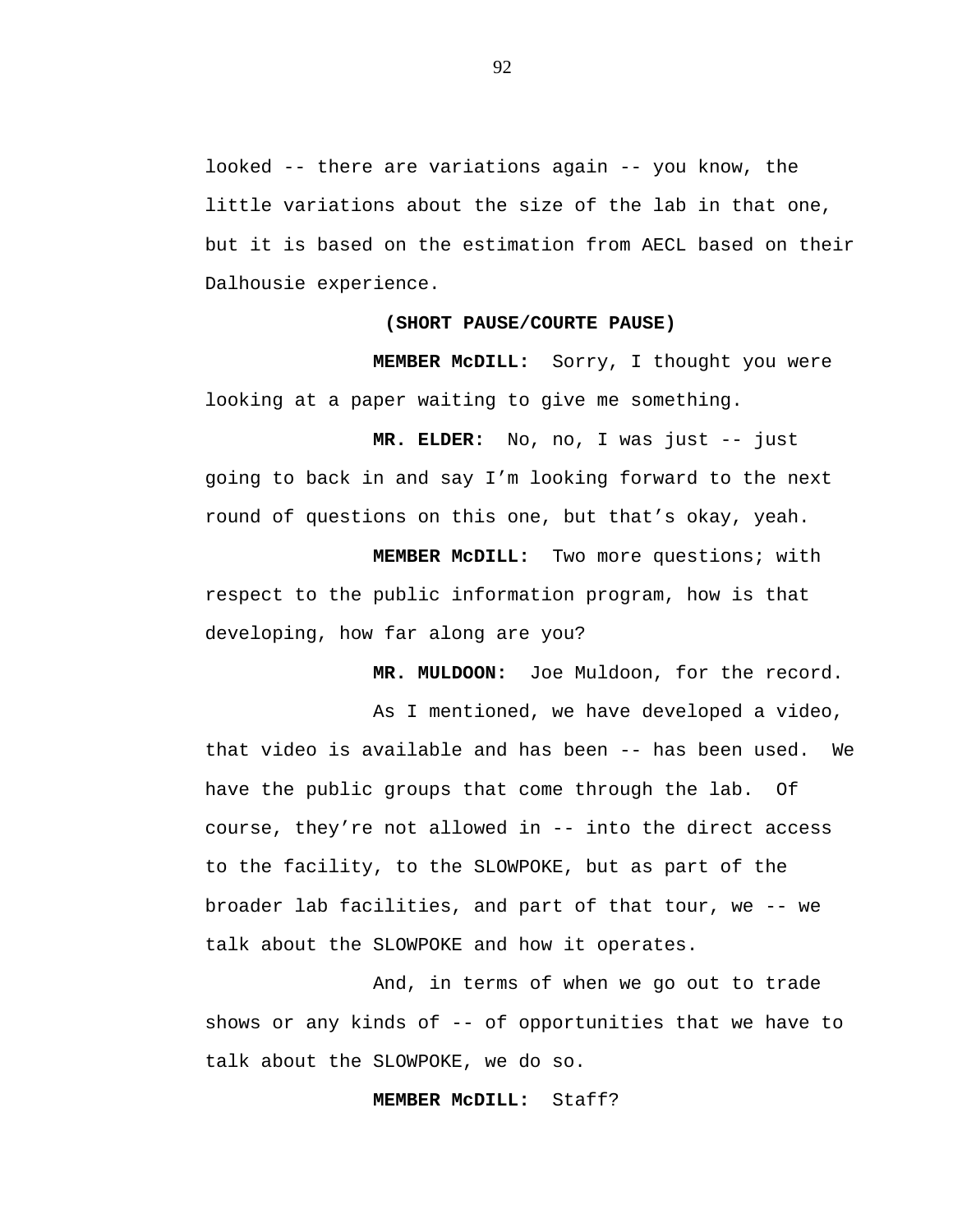**MR. ISLAM:** For the record**,** Wasif Islam.

Now, CNSC staff will continue to work with the licensees to ensure that they develop the programs that indeed meet the requirements of GD 99.3.

As well, the licensee is required to submit regularly a report to the CNSC about its public information program that is also part of the licence performance reporting requirements for nuclear research facilities. This reporting is required annually and at the mid-term point of the licence.

# **MEMBER McDILL:** Thank you.

So hypothetically speaking, if -- since my last question was on First Nations, if a First Nation community near SRC wanted to find out information about what's going on there, is it something that they can easily do?

> **MR. ISLAM:** Absolutely, yes. Sorry, Wasif Islam, for the record. Absolutely, yes.

**MR. ELDER:** And -- just -- Peter Elder, for the record.

I'd just like to add one point on the public information program. We have been making sure that the requirements are graded to the complexity and risk of the facility and which is clear in the regulatory document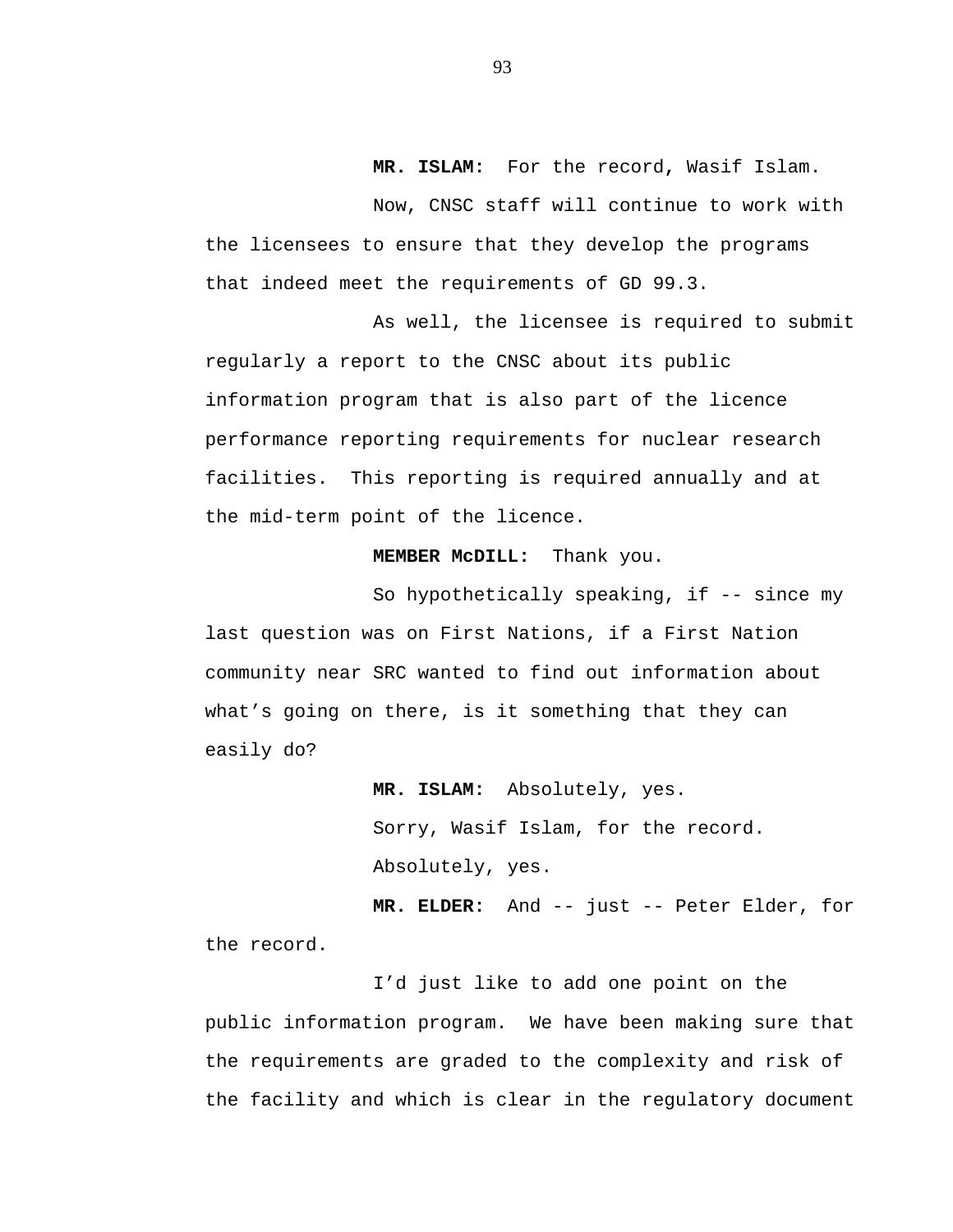itself. So to make sure that we're not adding an additional unnecessary burden on this one, but there is publicly available information that at least leads you to a contact if you want to find more.

> **MEMBER McDILL:** Thank you, Mr. Chair. **THE CHAIRMAN:** Okay.

Monsieur Tolgyesi?

 **MEMBER TOLGYESI:** Merci, monsieur le président.

I'm going to the document H10.1 on page 6. You are talking about annual SLOWPOKE revenues and expenses, and you are mentioning there for last 10 years the decommissioning costs.

> What are those decommissioning costs?  **MR. MULDOON:** Joe Muldoon, for the record. The decommissioning costs are the -- the

dollars that we -- the actual amount of money that we contribute to the financial guarantee on an annual basis.

**MEMBER TOLGYESI:** So you are building up a fund eventually which will reduce the contribution of Minister?

 **MR. MULDOON:** The intent is that we would have the -- the amount of dollars required to decommission. Right now, we're projecting decommissioning, I believe it's 2025, and so the dollars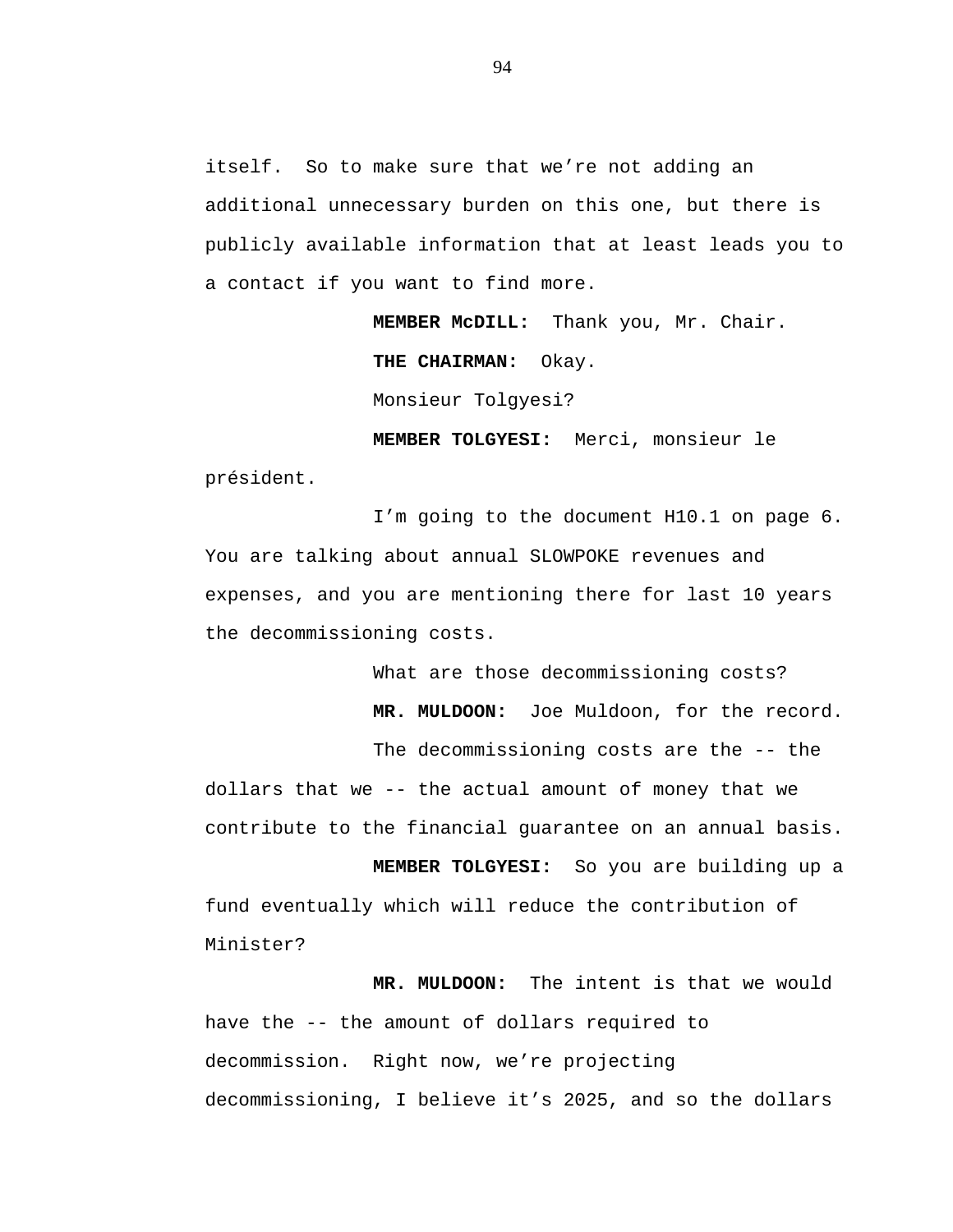that we contribute, we want to ensure that based on that date, that we would have sufficient dollars to decommission the facility actually in hand.

**MEMBER TOLGYESI:** And what's the value of cost recovery, what you are paying to the Commission?

 **MR. MULDOON:** Last year, the licence fees were -- I don't have the exact number, but they were 335,000 last year.

Now, they will be coming down -- I believe the estimate that I received just this past week for 2013 14, that will be reduced based on the -- having gone through the licensing system that the licence fees had -- I guess had gone up substantially over the last years or two, but they will come down a little bit over next year as well.

But this past year, 12-13 was 335 -- I thought it was 275 -- 335, I'll take…

**MEMBER TOLGYESI:** And on page 7, you are saying that if -- how you call this. You have two options, one is obtain an exemption from cost recovery fees; another one is -- the option is that and if not, decommissioning the reactor. If exemption is granted, you will continue to operate at least for 10 years and if not, SLOWPOKE will be decommissioned in the near term. What's near term, next year, five years from now?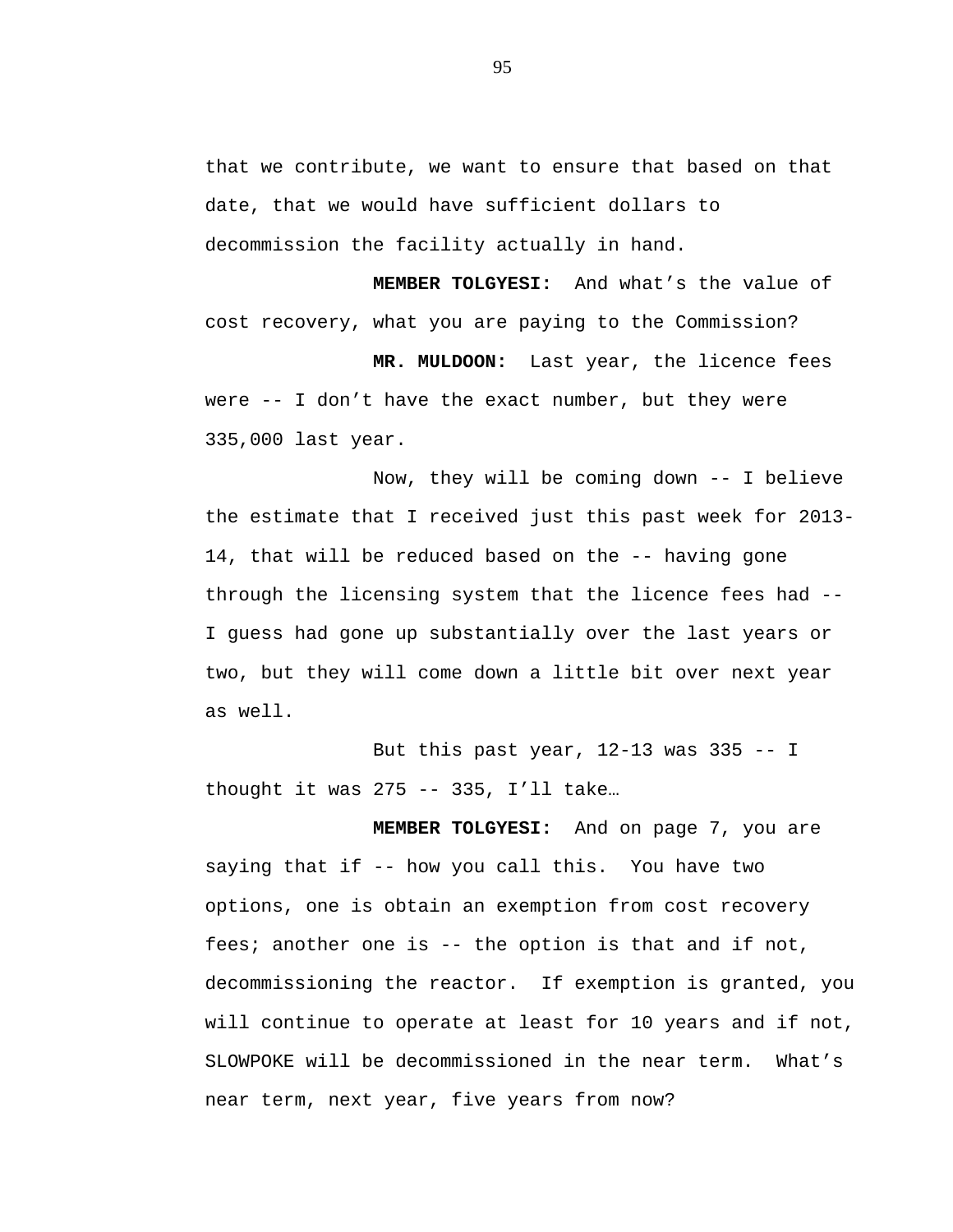**MR. MULDOON:** Joe Muldoon, for the record. We were -- I'm happy to state that we were -- had made a presentation to Commission and received documentation Friday of last week that we have received the exemption -- the licence fee exemption from Canadian Nuclear Safety Commission.

**THE CHAIRMAN:** I expected it to start with that.

 **MR. MULDOON:** I didn't want to -- I didn't want to come in and -- I wasn't sure in terms of releasing that information and -- and the time when to release it, Mr. President.

 **MEMBER TOLGYESI:** So now you -- you continue. What's the life, potential life of the facility? Is some refuelling considered or shimming all the -- or whatever -- what's that?

 **MR. MULDOON:** Joe Muldoon, for the record.

We have approximately, given current use, 15 to 20 years left of -- with the current fuel. We expect that -- we continue to -- we will continue to operate the facility is our plan. We continue to work with the University of Saskatchewan and the Sylvia Fedoruk Canadian Centre for Nuclear Excellence in providing the lab for research and education.

And so it would be our intent to -- now,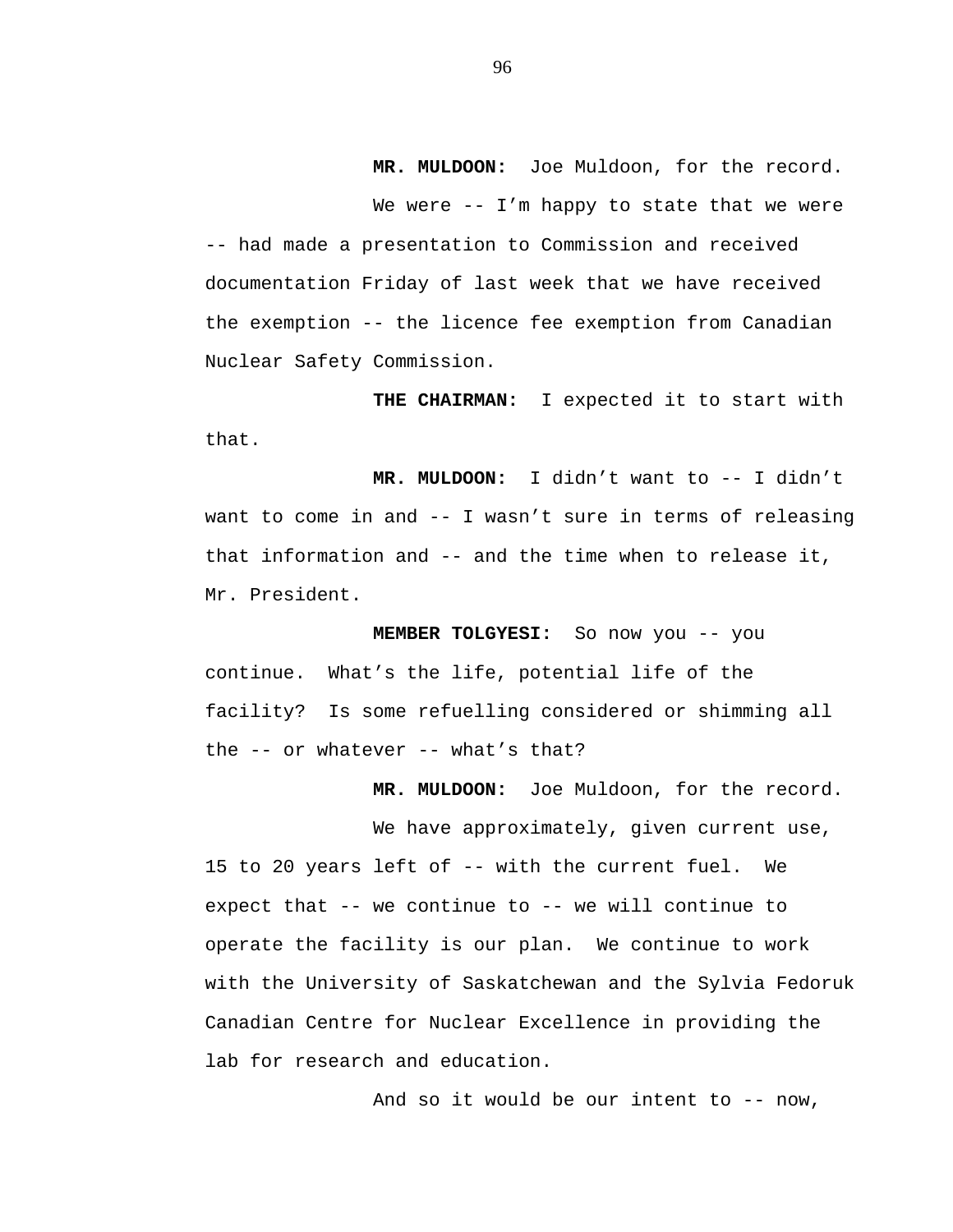given the fee exemption, that we'll be able to continue to operate.

 **MEMBER TOLGYESI:** And my last question is to staff. On your licence conditions handbook or licence condition 81, you are talking to -- as soon as licensee becomes aware that action level has been reached, the licensee should not defy the Commission within seven days. It's not a shorter time, it's do not depend on the severity of this condition and who should be advised. It's -- send a general letter to the Commission or its official who should be advised?

**MR. CARRIER:** Christian Carrier, for the record.

Currently, there's only one action level in the license condition handbook and it reports on dosimetry to staff, the action level is at .5 millisievert. We know it's a low value, however, given the history of those facilities, we felt that an action level at .5 would at least give us an indication. A national level is not basically dramatic, however, is something is of regulatory interest. The reporting normally is done through the PO or his line management, that's the current process.

**THE CHAIRMAN:** Thank you.

Dr. Barriault?

**MEMBER BARRIAULT:** Merci, monsieur le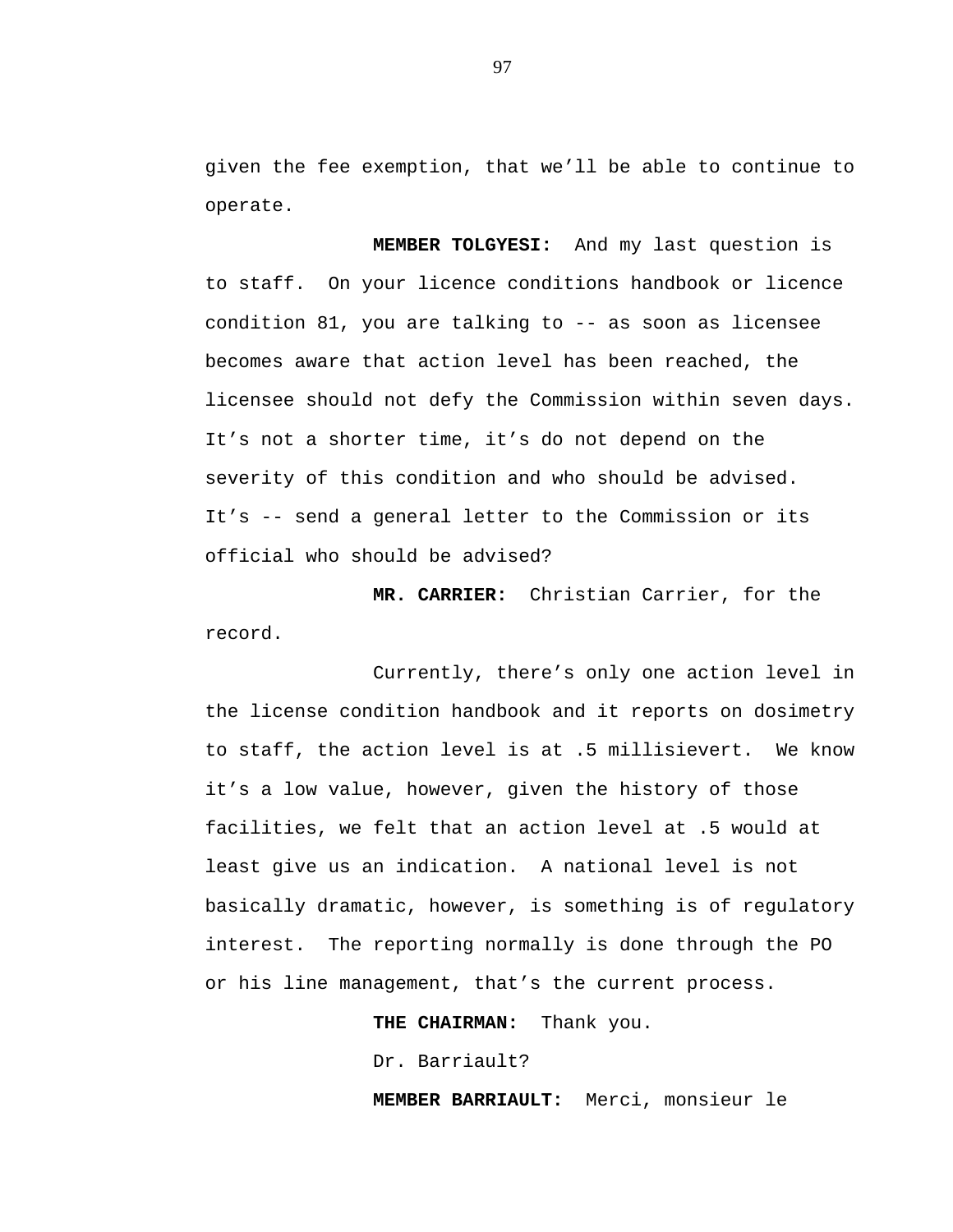président.

On Slide 19 of the CNSC presentation, I noticed that the effective dose levels are zero except for  $2011$  -- and I think that's commendable if they are zero -but given the fact that we've had problems with dosimetry over the last year or so, I'm wondering, has this been rechecked to make sure that indeed they were zero?

And I don't know who to address this to, to SRC or to CNSC, but it's remarkable because this is different than some of the other SLOWPOKES. University of Alberta, for example, levels are higher; RMC levels are higher.

 **MR. ERDEBIL:** Hello. Okay, for the record, this is Ismail, Ismail Erdebil.

The numbers that are not detectable less than one -- 0.1 millisieverts, we have been receiving those or they have been receiving those numbers throughout the years and consistently.

And also the conditions, operating conditions of the facility, it hasn't changed much. It has been the same throughout the years. And if there're variations that -- those due to measurements or measuring devices, that they would be considerably low.

**MEMBER BARRIAULT:** So -- I'm sorry, you're going to say something?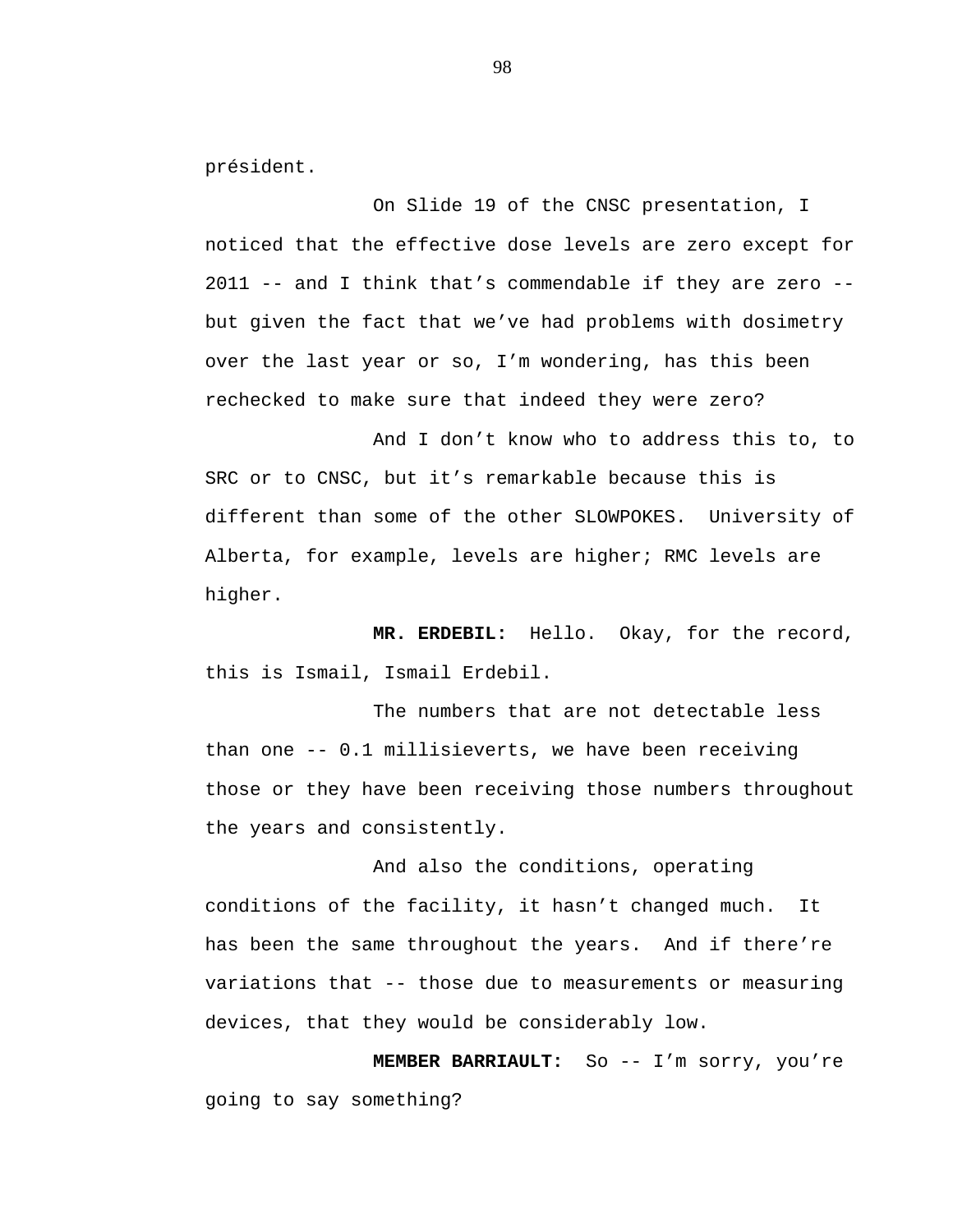### **MR. ELDER:** Peter Elder.

Just -- we should have just clarified; the numbers we are getting are consistent with the operation modes of the facility.

#### **MEMBER BARRIAULT:** Okay.

 **MR. ELDER:** Okay? And that's where we've, you know -- and SRC would have to say what dosimetry service they're looking at but whenever we've seen problems, we make sure that that service has gone back and checked the records. But the mode of operation -- the doses are consistent with the operation mode.

**MEMBER BARRIAULT:** Operation levels.

Does SRC want to comment on this at all?

**MR. MULDOON:** SRC, Joe Muldoon for the

record.

We are -- safety is absolutely number one priority for us and we constantly check our equipment. The lab itself follows CALA so we have a very good QA/QC program in place. And the numbers are accurate.

> **MEMBER BARRIAULT:** Okay. Thank you. Thank you, Mr. Chairman. **THE CHAIRMAN:** Thank you. Dr. McEwan?

 **MEMBER McEWAN:** Thank you, Mr. President. In your submission you comment that staff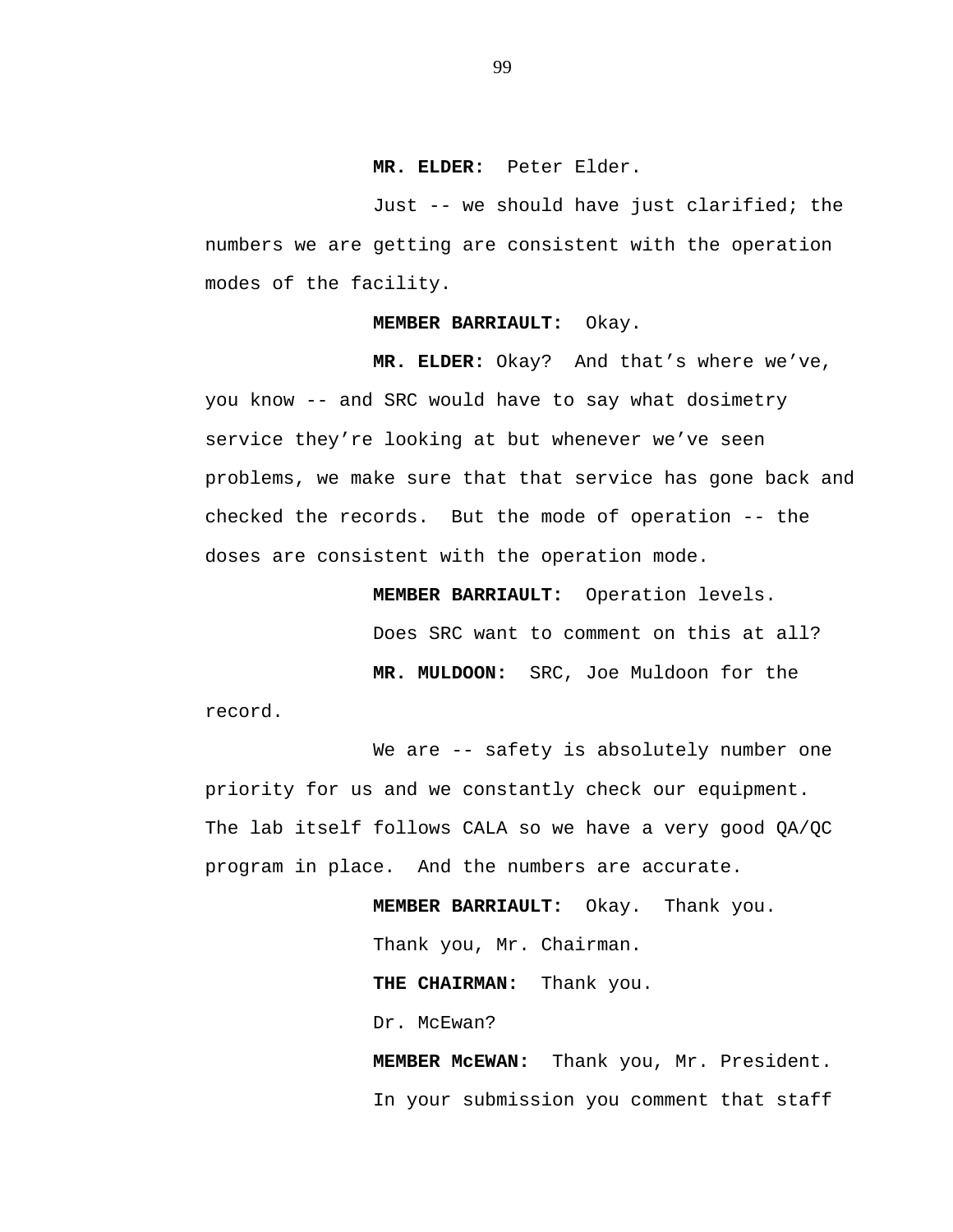turnover, particularly of authorized users, is a problem. Is that an issue that impacts on safety and operations? Is it an impact on future operations and how do you remediate it?

 **MR. CHORNEY:** Dave Chorney, for the record. The job of authorized users at the lab, it's not a full-time job for them to be analyzing samples. So, you know, an authorized user may operate or run samples once a week, twice a week. So we've had -- you know -- a fair turnover in our chemical technologist position, which are the people who do our routine analysis for samples that are not related to the SLOWPOKE.

And it's a fairly simple matter to train somebody to be an authorized user because when somebody starts work at the Council they get general safety orientation, they get radiation safety training. So - and then we have a training program set up to become an authorized user and an exam that they have to pass.

So no, even with the frequent turnover of staff at the technologist level, we've never had trouble maintaining the good complement of the properly trained authorized users to run the samples.

**THE CHAIRMAN:** Just to piggyback on that question, if in your chart on Table 2, on page 12 -- I'm trying to understand, when you say "number of employees"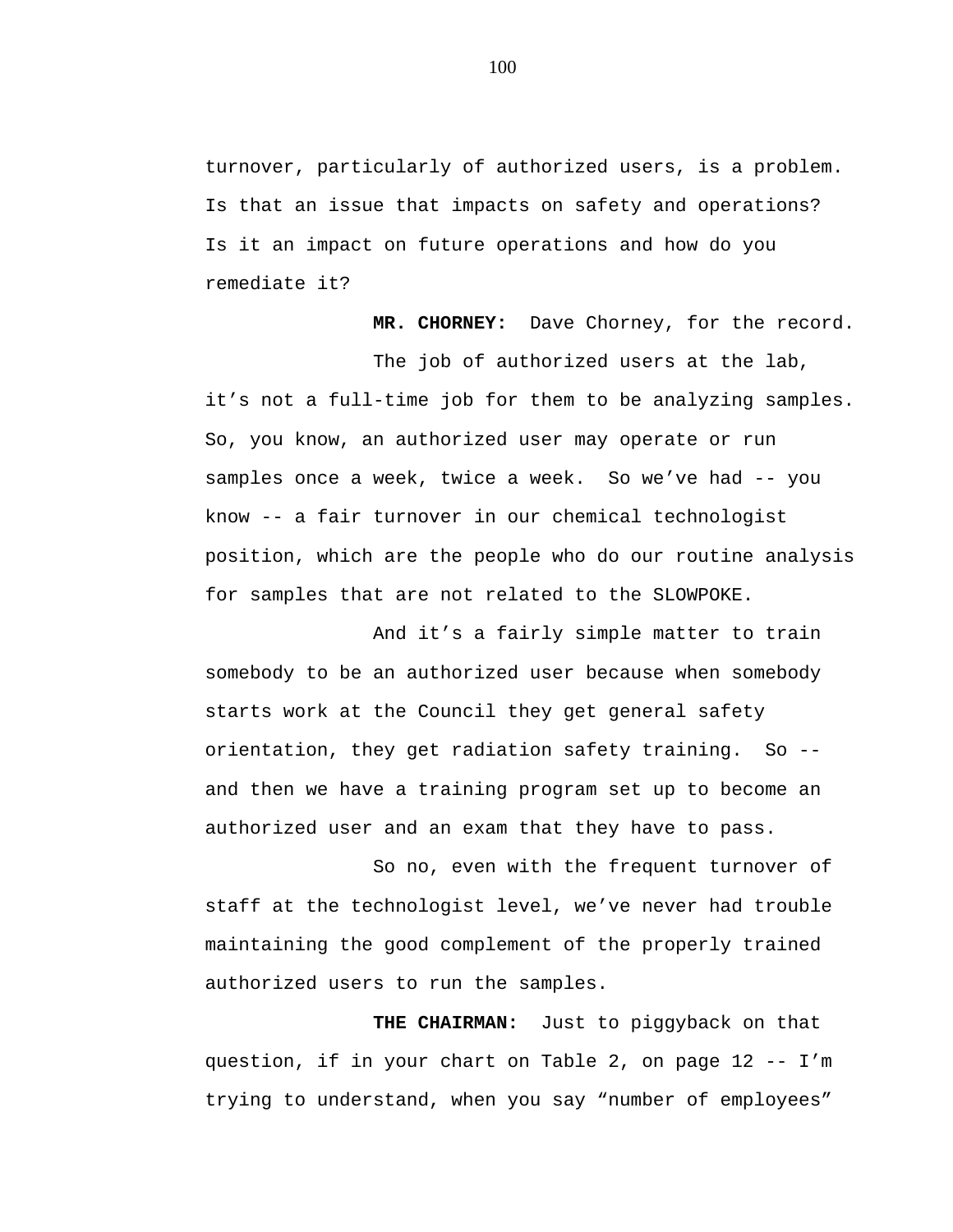are those -- you have number 15, are those permanent employees and are they dedicated to the SLOWPOKE?

 **MR. CHORNEY**: Those would be the -– sorry, Dave Chorney, for the record.

Those would be the total number and the average number of trained authorized users that we've had on staff at any given time throughout the license period.

And no, they're not full-time dedicated to reactor operations, they would have other duties in environmental analytical labs, generally in the radiochemistry department. So they're doing routine water analysis, for instance, for most of their procedures.

And then for the analytical procedures that require the use of a SLOWPOKE that would be when they would be involved in reactor operations.

 **THE CHAIRMAN**: It's just that it's such a - almost like a full-scale, bigger than RMC operation, if I understood at the level here. So is it because of your industrial application or -- this is a much larger operation, looks to me.

 **MR. MULDOON:** Joe Muldoon, for the record. The reason that we have more trained than not is, as Dave said, there are times when we have turnover, we want to make sure that we don't have a shortage, different shifts as well. Because we only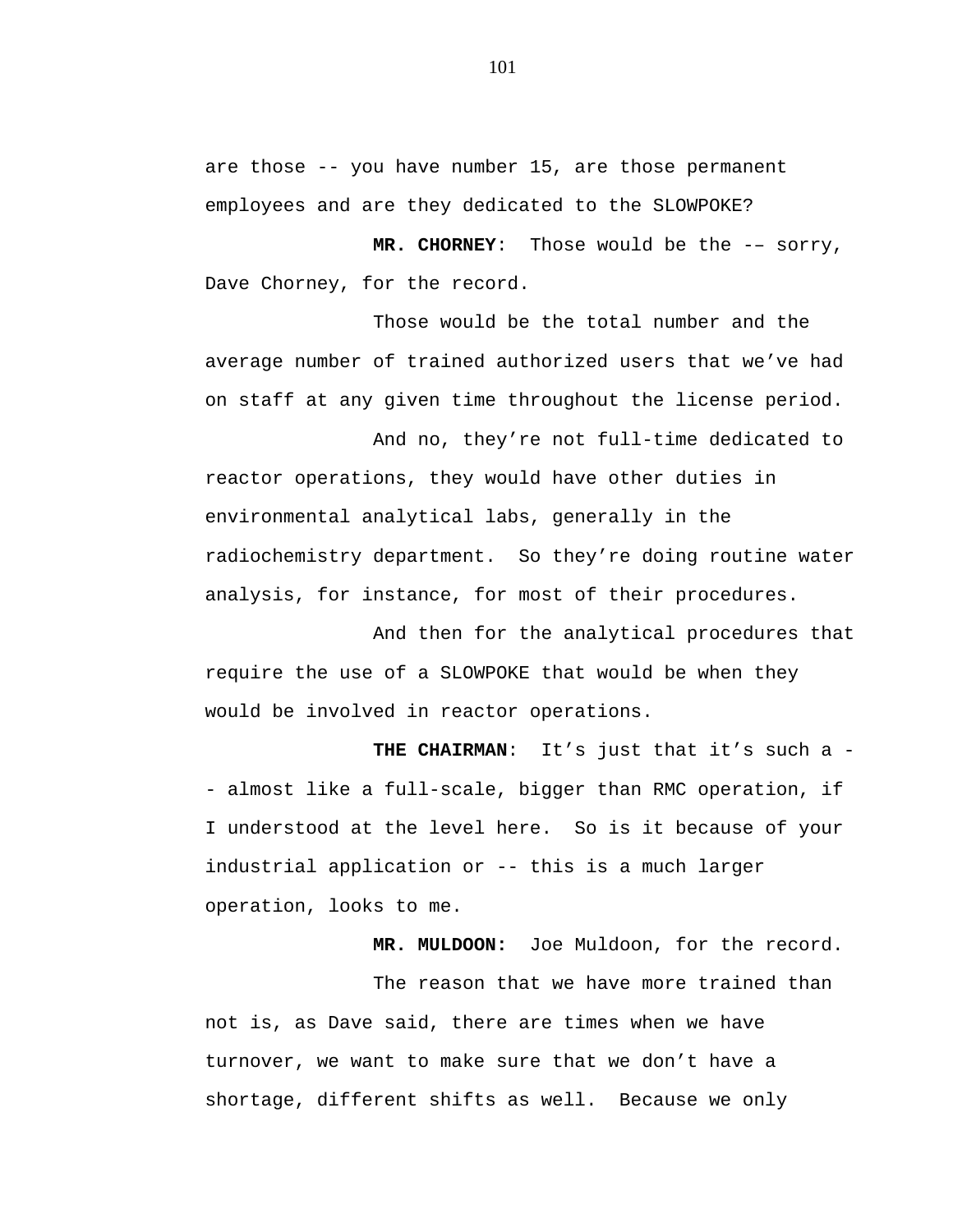operate the reactor approximately three days a week, we tend to want to be able to have more than just a few.

We can't have fully dedicated staff that only work on the reactor, and if we did, if there were some level of turnover from a succession perspective, we would want to make sure that we have others available as well.

So -- and as well, in terms of crosstraining, people wanting -- staff wanting to do different jobs, we also are always able and willing and wanting to provide training opportunities to staff, and that would include the being able to work in the SLOWPOKE and be able to meet the needs of the company.

**THE CHAIRMAN:** So those 15, again, somebody should -- I'd like somebody to clarify who determine when an employee is NEW or not. I notice in RMC they're all NEW, in SRC, they're not NEW. So who decides that? Staff?

 **MR. ELDER:** Peter Elder, for the record.

The licensee actually decides that, with the caveat is if you're not NEW, the limit is 1 millisievert per year; if you are NEW, you have to have more complex radiation protection programs process and then your limit can go up to 50 millisieverts per year.

 **THE CHAIRMAN:** But RMC I didn't think ---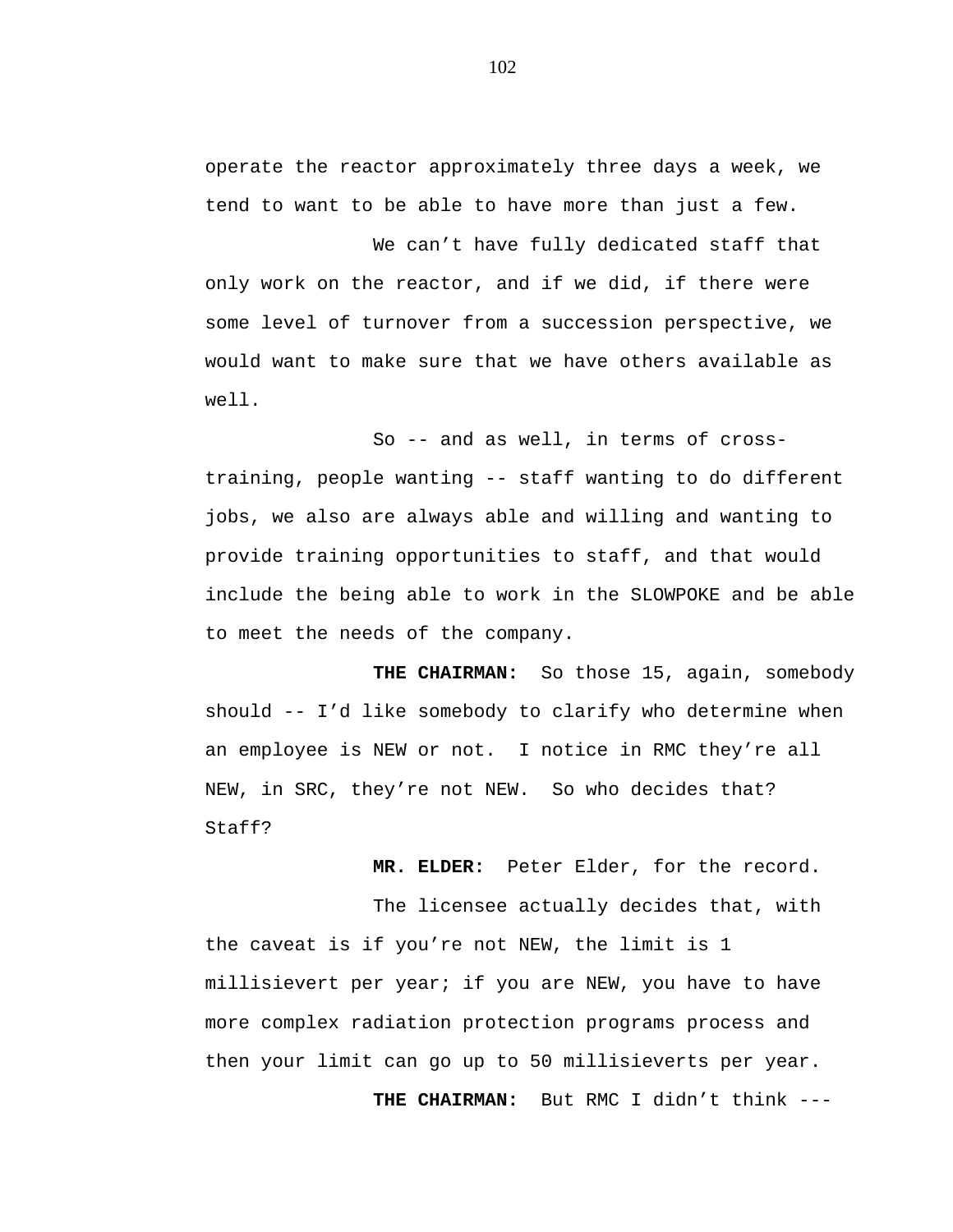**MR. ELDER:** So RMC, where they consistently don't go anywhere near the 1 millisievert had said there's no justification from ALARA principle of saying these ones are nuclear energy workers. Our -- I mean, for SRC. RMC, you have to look at what the employees do outside of the SLOWPOKE as well that really determines whether they are appropriately NEWs or not.

**THE CHAIRMAN:** RMC wanted to comment on this?

**MS. NIELSEN:** Kathy Nielsen, for the record.

We -- a few years ago, the Department of National Defence and the CNSC, I understand, had several meetings and it was agreed that the Canadian Nuclear Safety Commission would regulate the SLOWPOKE reactor. All other matters of radiation are regulated by the Department of National Defence.

In spite of the fact that the Department of National Defence said that the SLOWPOKE, for reasons of public transparency, should be regulated by the national regulator, we still have to listen to the Department of National Defence.

We were told eight years ago because we were getting or had our radioscopy system that all of us had to become NEWs. So we try and please you as much as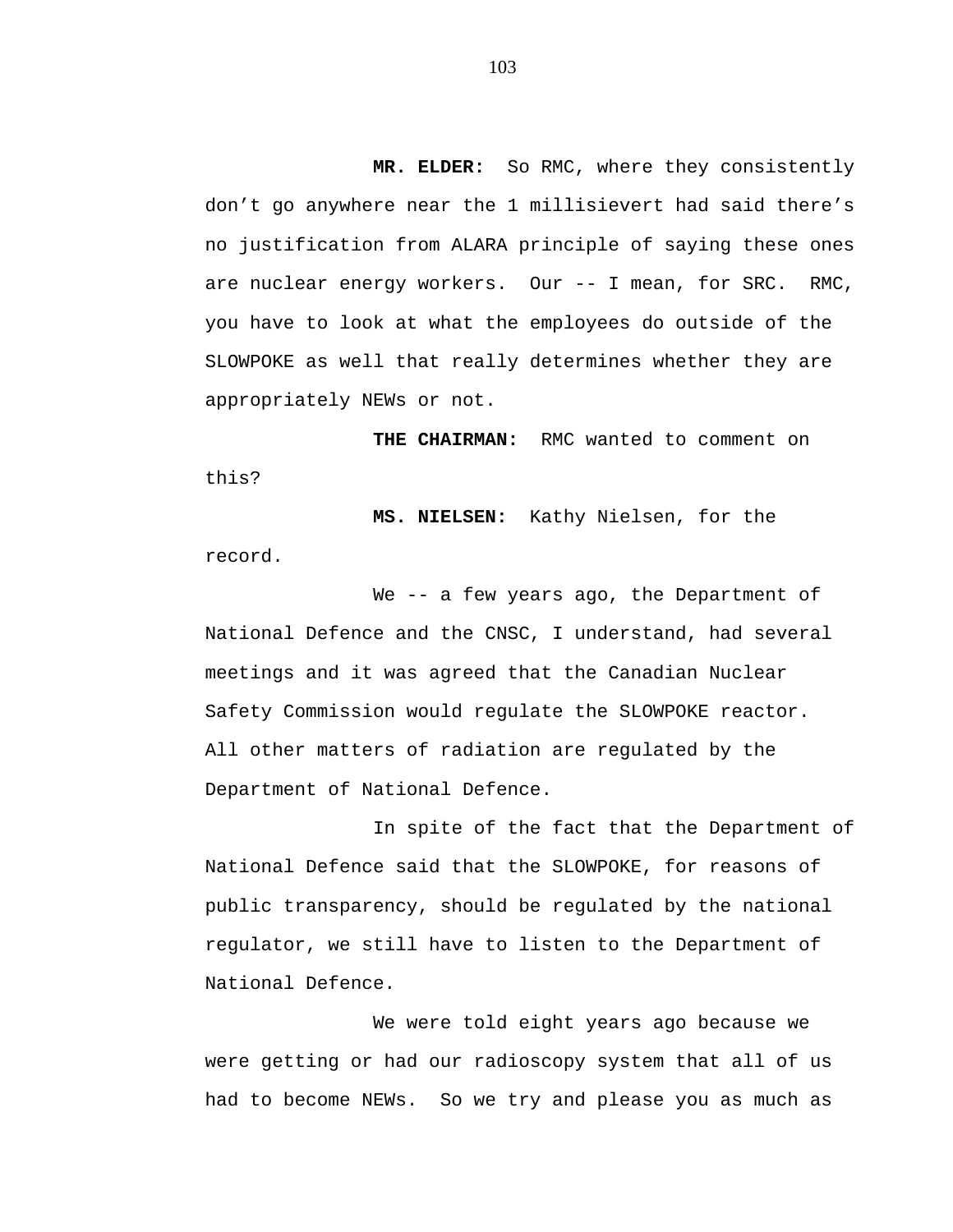we can and we try and please the Department of National Defence, or at least comply with their instructions. We were instructed to make all facility workers NEWs.

And I think with the radioscopy system, especially the principal radiographer, although he has not exceeded the public limit yet, it's probably a good idea.

**THE CHAIRMAN:** Okay, thank you.

Monsieur Harvey?

**MEMBER HARVEY:** Merci, monsieur le président.

Just one question: With respect to the Fire Emergency Preparedness and Response, on page 26 of the staff document, we see that the FPP has been established to comply with the requirements of -- there is a "4) Regulations, Codes and Act" there.

And looking at the others, in Alberta, it's 3; in Ontario, it's 3; in Quebec, it's 2.

So what makes such a difference?

I suppose that the provincial regulation has to do with that but I'm surprised to see in Quebec that they're not submitted to National Building Code.

Why the difference?

### **(SHORT PAUSE/COURTE PAUSE)**

**MEMBER HARVEY:** Because Université de Montréal is not submitted to General Nuclear Safety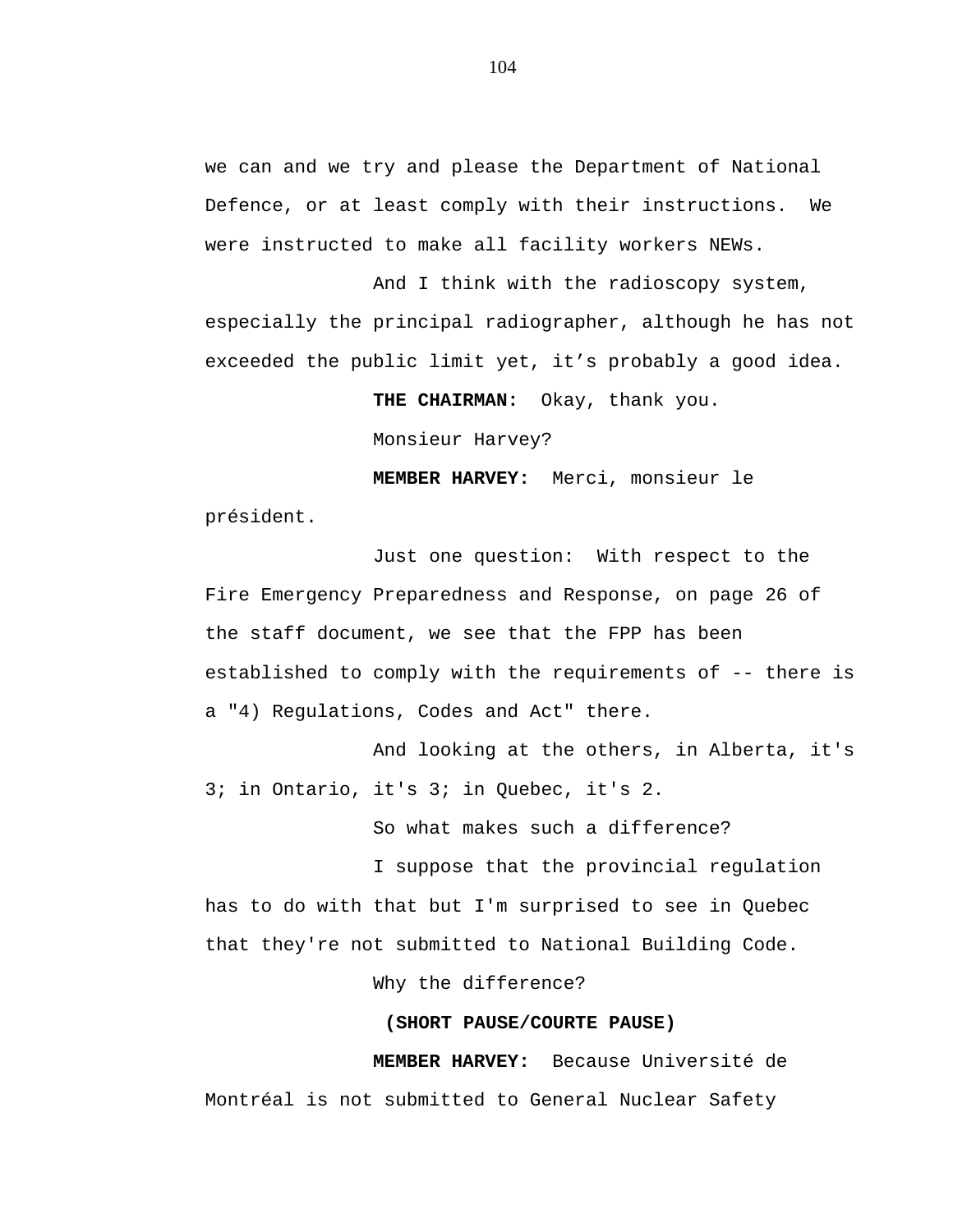Regulations and National Building Code.

So it surprises me.

**MR. ELDER:** Peter Elder.

Well, give us a few minutes and we'll get back to you because, generally, they should be the same unless there are provincial rules that come on top of it.

So there may have been an oversight in the CMD. So we'll check.

**MEMBER HARVEY:** With the provincial, that would just add to the other.

**MR. ELDER:** That's right.

There is -- it should be a common set which would be the Fire Code and Building Code and that our - our regulations and then provincials should be the additional ones.

**THE CHAIRMAN:** I see somebody raising their hand, maybe they have the answer?

**MS. CHILIAN:** Donc, l'approche qui est à Polytechnique, c'est qu'on a plusieurs codes de bâtiment: le Code de bâtiment fédéral et le Code de bâtiment provincial.

Et on est sensé de respecter les deux et parmi les deux, on respecte le plus stricte. Donc, c'est cela l'approche qui a est utilisée à l'École Polytechnique de Montréal.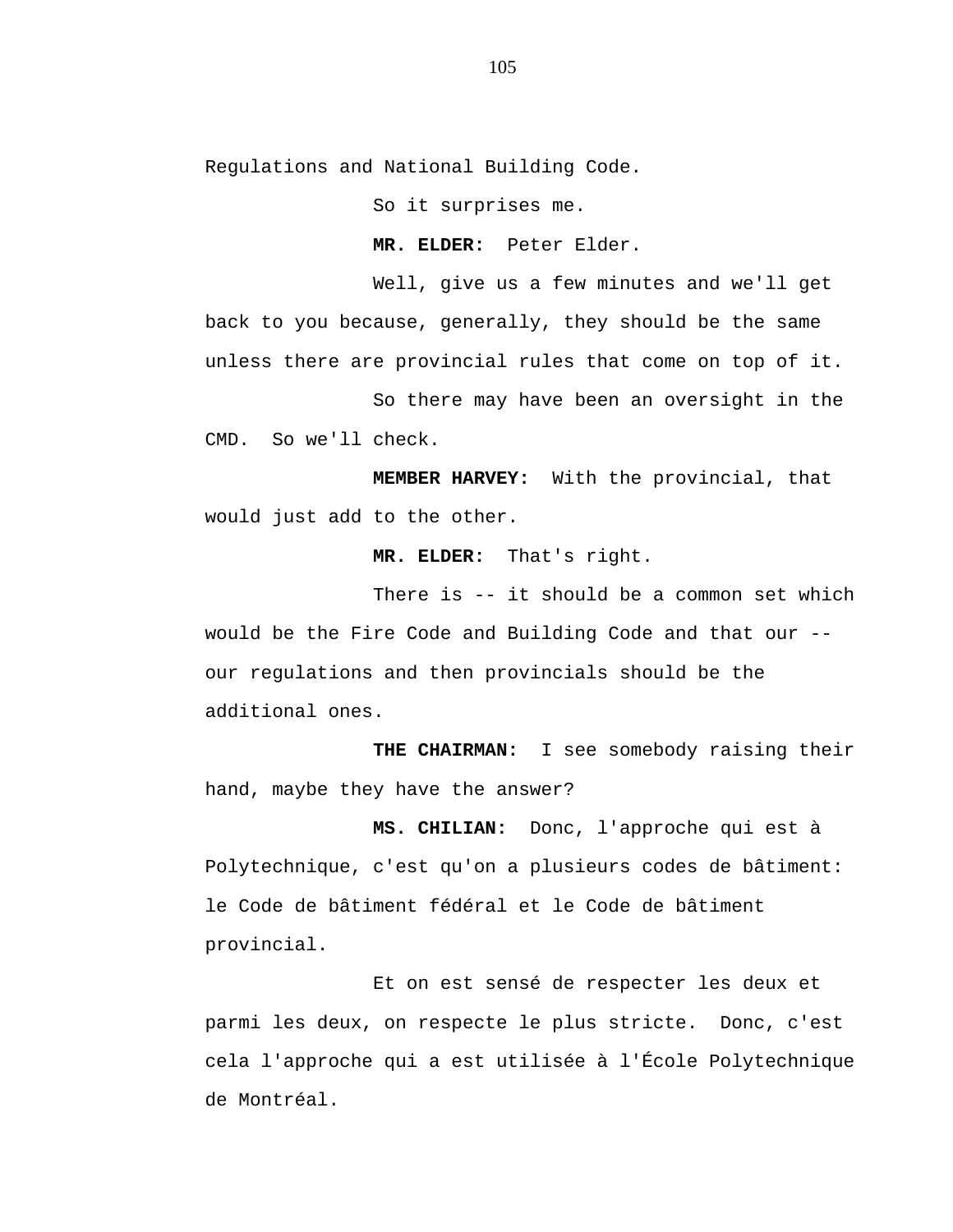Cornelia Chilian pour le dossier, je m'excuse.

#### **MEMBRE HARVEY:** Merci.

Anyways, I would like to have a proper

answer from the staff and maybe that could be corrected if it's not correct.

**THE CHAIRMAN:** Maybe by the time we'll get into École Polytechnique, on va avoir la réponse.

**MEMBRE HARVEY:** Peut-être. Let's hope so.

## **(LAUGHTER/RIRES)**

**MEMBRE HARVEY:** Merci, monsieur le

président.

**THE CHAIRMAN:** Okay, let's move on to Ms. Velshi.

**MEMBER VELSHI:** Thank you, Mr. President.

Some quick questions. The first one,

again, on effective doses.

On that slide that has a lot of zeros and something on 2011, does that dose include AECL workers as well, the engineers and the technician?

**MR. CHORNEY:** Dave Chorney, for the record.

There would not have been any AECL

personnel onsite at the reactor, except for when we had the REFIMS done in 2003 and 2009, and they provide their own dosimetry badges when they come to our facility.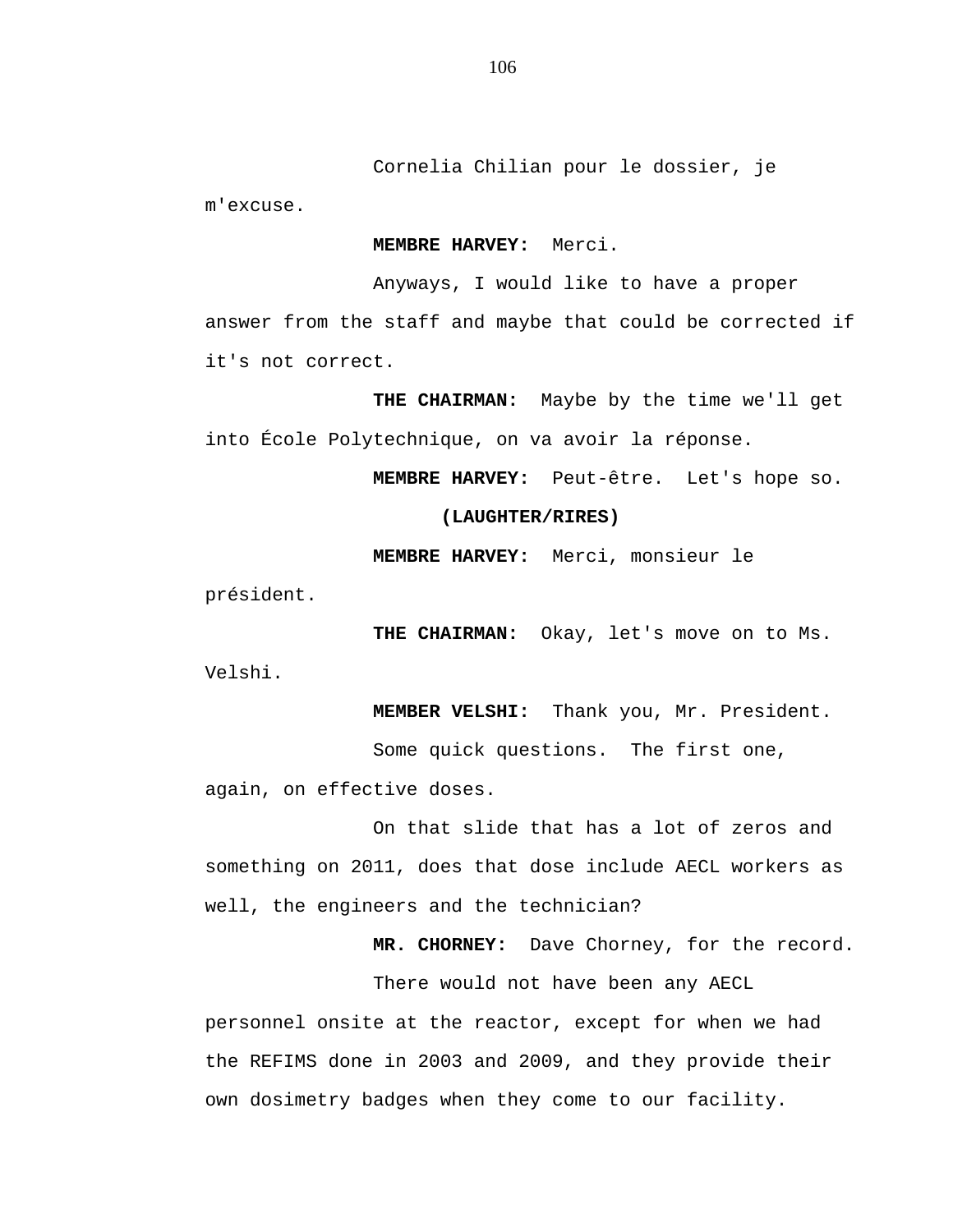So, no, the data that we presented would only be for SRC employees.

**MEMBER VELSHI:** So that it's a little misleading then because these aren't facility doses, these are just doses to your staff, not for conducting operations. Because 2009, they did come and reshim and we still show zero dose.

I think perhaps the staff CMD needs to make that clear then that this is just SRC employee doses and not for the facility.

Do you want to comment on that?

**MR. CARRIER:** It's a valid comment.

I have to admit that we reported the doses that were provided by SRC on this one and maybe we should qualify that the problem we may be having is how to segregate AECL's dose for that specific activity and report specifically on this one.

There's no requirement to ask a nuclear maintainer to segregate that portion of information through a special dosimetry service or through, you know, using portable electronic dosimeter to do this thing.

So there's no requirement in place to ensure we can provide an accurate value in that context. It's a valid comment.

**THE CHAIRMAN:** But wait a second, wait a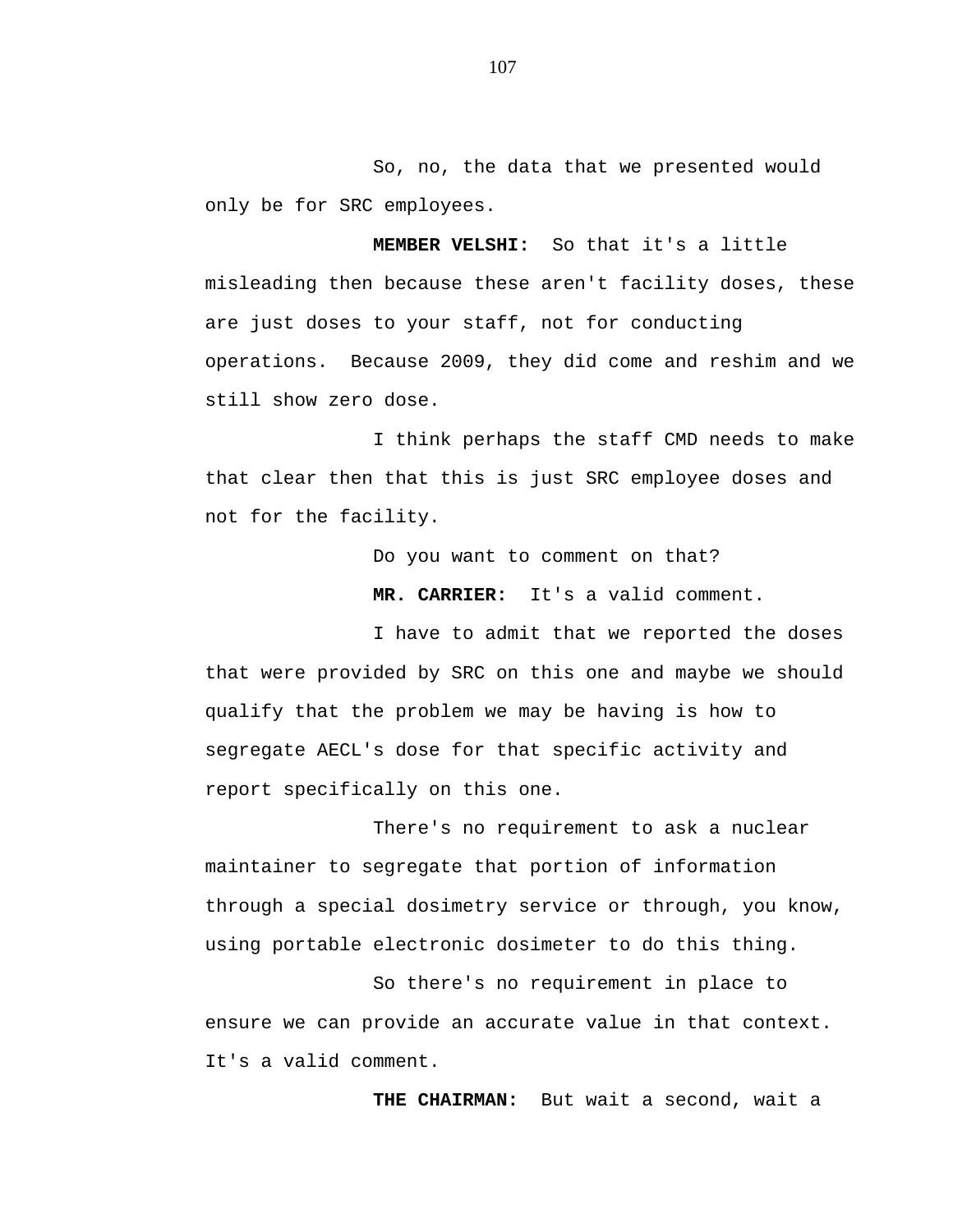second.

How does the AECL dose get registered on the Health Canada NDR?

When they register, don't they have to identify the source?

**MR. ELDER:** Peter Elder for the record.

We may get some clarification on that this afternoon. My understanding is they have to -- it's the person -- personal dose. They have to have an understanding -- AECL would have an understanding of what the person was doing, but they would not break a monthly dose into -- for the dose registry into various tasks. So it's ---

**THE CHAIRMAN:** No, but at least the location.

If it's RMC, it would still be viewed as AECL employee from Chalk River, for example?

**MR. ELDER:** No, but he's only there for a couple of days. So he will be working in potentially various radio -- exposure from the various sources over a month.

So it's the sum of -- you would have procedures coming in to make sure that he was tracking - like, he had -- alarming dosimeters can give him immediate feedback on this, but the overall dose for the annual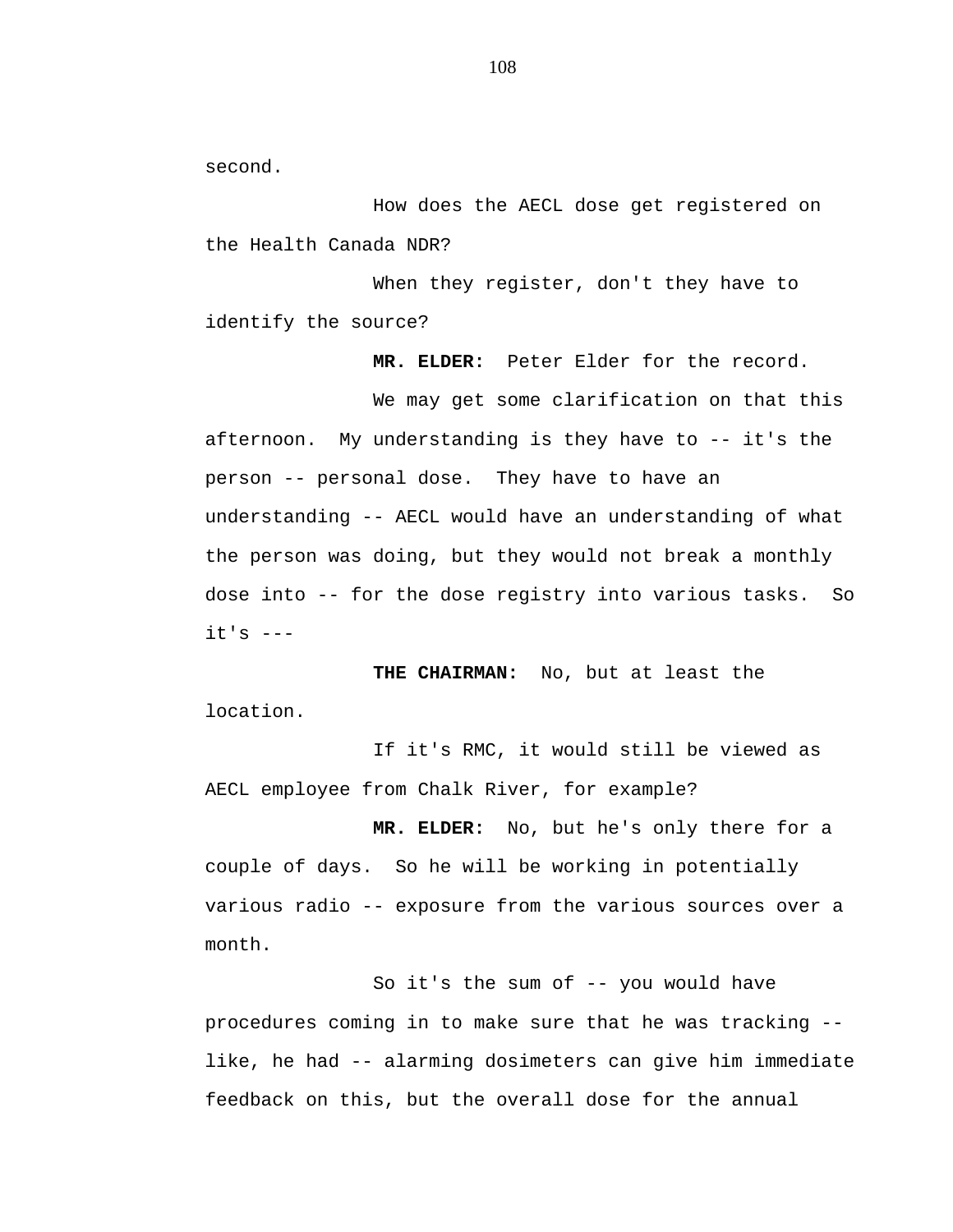basis doesn't divide up: I got it one day here versus one day there.

The same thing you would do on a radiographer that can be working in five different locations. It gives him -- it's the -- and it's the total that he gets for that month or quarter.

**THE CHAIRMAN:** Well, it's a -- but he takes the equipment with him. So the radiographer is always tied into a piece of equipment.

I just find it strange.

**MR. ELDER:** But we -- well, I guess what we're always concerned with is the dose the person is getting.

**THE CHAIRMAN:** M'hm.

**MR. ELDER:** Not necessarily where he gets it.

But we're going to have some further discussion -- maybe it's a question we'll raise for this afternoon.

**THE CHAIRMAN:** So just out of curiosity, so if we send an AECL employee to Romania, it always gets registered as AECL regardless of the location?

**MR. ELDER:** I will have to check into that situation because we've had situations where you want - you want to avoid double counting.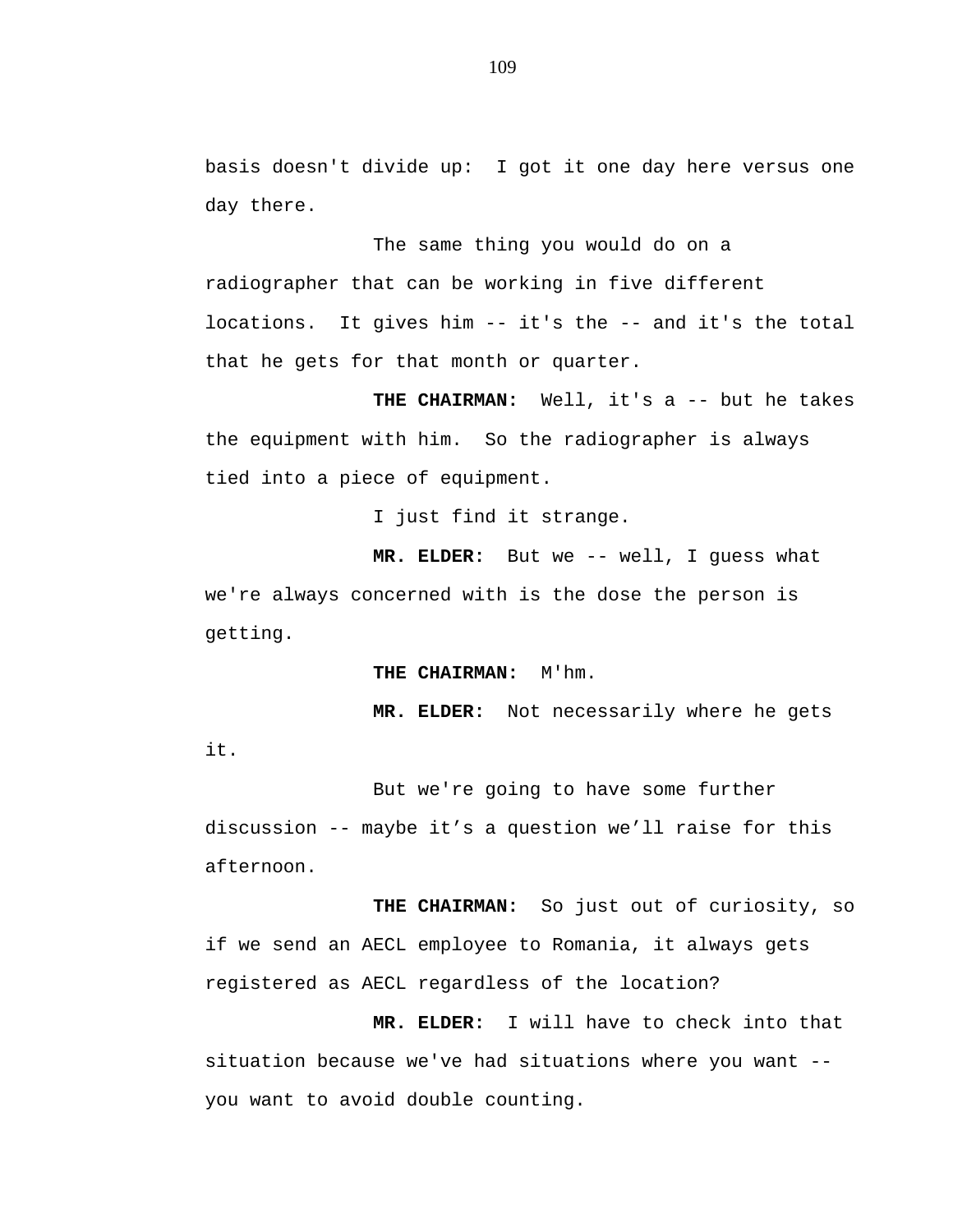**THE CHAIRMAN:** Right.

**MR. ELDER:** So that you've got your own personal dosimeter from your organization and then have another visitor dosimeter from the other one.

So -- give you the detailed answers on this one ---

**THE CHAIRMAN:** But as you know, the reason it's important because you do all the epidemiological studies on the basis of source and employees.

So it seems to me there has got to be some accuracy here, but I don't know, I appreciate the answer.

**MR. ELDER:** Yeah.

**MR. ERDEBIL:** This is Ismail, for the record, it's Ismail Erdebil.

We looked into the RMC dose numbers and there are two peaks, and we inquired with the RMCC about the -- whether they are coming from the RMCC or AECL employees and the doses that AECL employees are receiving was -- during the shimming and refuelling operations were really low.

**THE CHAIRMAN:** But they're registered under RMC or AECL?

> **MR. ERDEBIL:** Electronic dosimeters, yes. **MEMBER VELSHI:** I think RMC wants to

comment on it.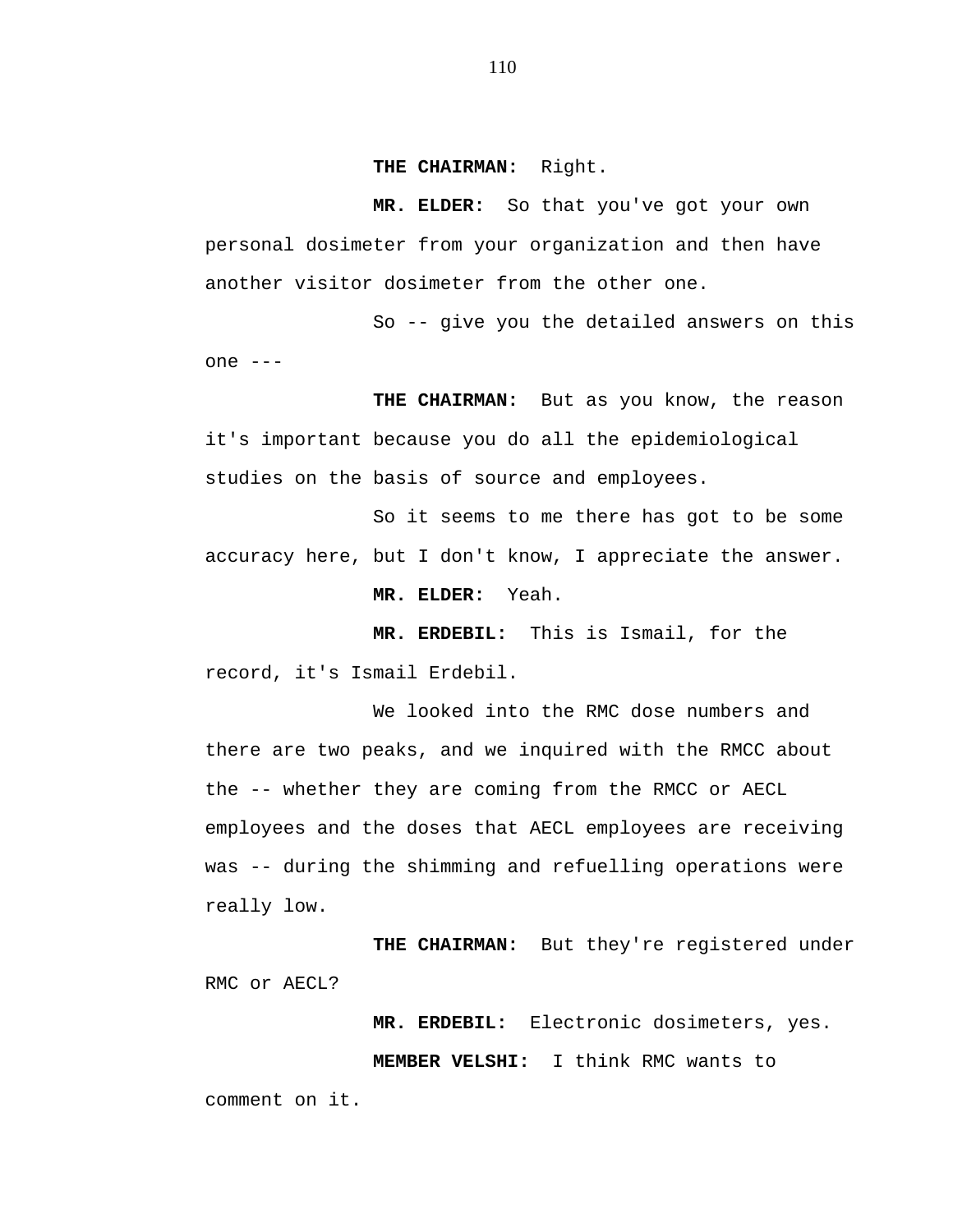**MS. NIELSEN:** AECL comes down with their own thermoluminescent dosimeter and their own neutron dosimeter and they have a health physicist dedicated -- I think she's called the SLOWPOKE Health Physicist. She sends a letter with them to our Radiation Safety Officer as well as their badges. So she knows their dose before they come down.

Our Radiation Safety Officer also issues - we have visitor thermoluminescent dosimeters and visitor neutron disometers, which Dave gives out as well, which would be for a three-month period.

I don't know what doses the maintainer and engineer -- it's really the maintainer -- got when he was at our facility in November and December, because you can't -- that's a private matter. The Radiation Safety Officer communicates only with the person whose dose it is.

So I did not ask Sonia what doses they received because I don't think she can tell me without permission of the reactor technician.

But in addition to what they wear from AECL, who has to worry about their total over the year - like they have to worry if they go to Bruce or Pickering or elsewhere and they receive doses.

In addition to that, we have these personal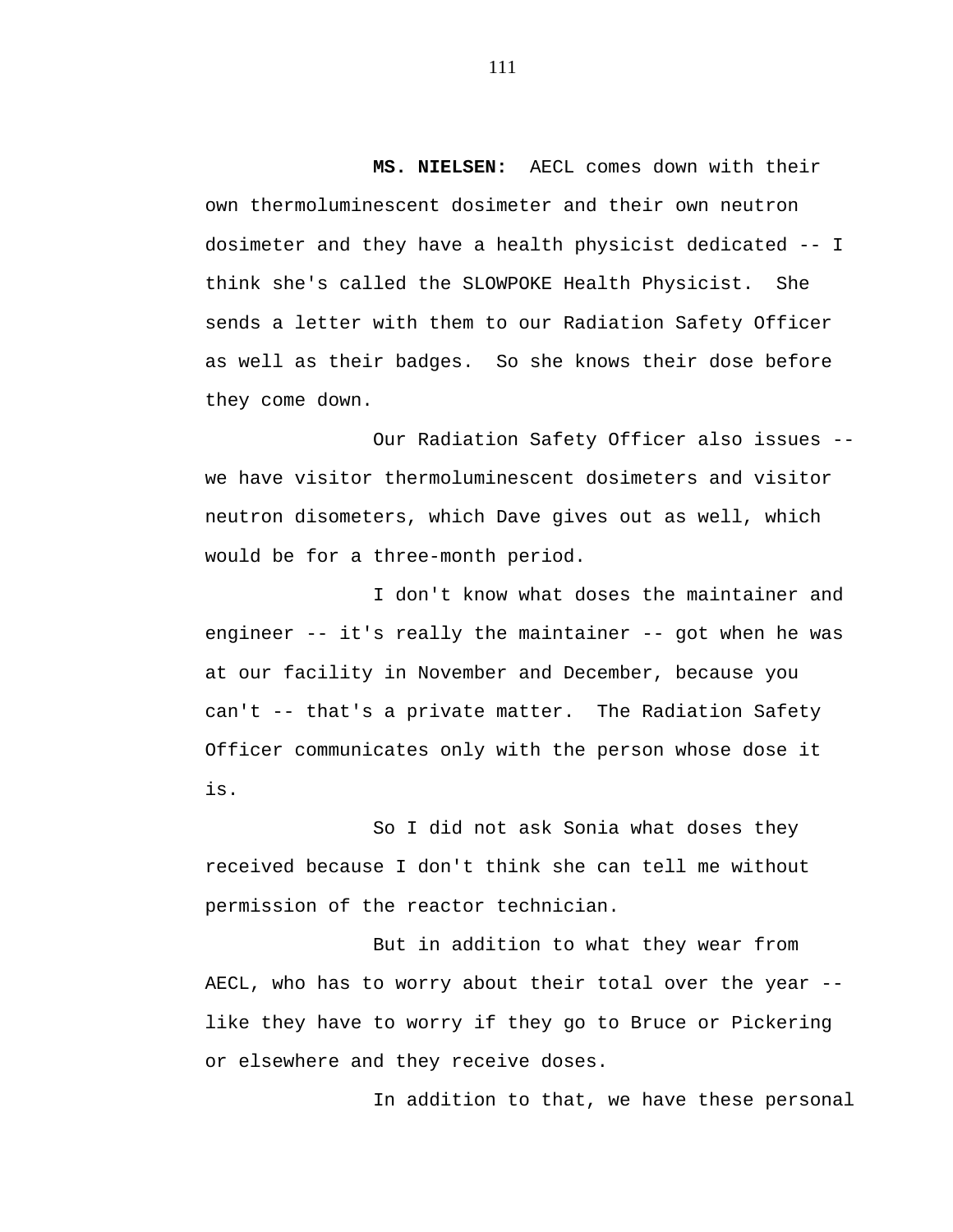alarming dosimeters at the facility that everybody wears if they come in the facility.

So I can tell you for the five days that AECL was down in December, these personal alarming dosimeters are only Gamma dosimeters, not neutron dosimeters.

So I can tell you the total for the three people, the reactor engineer, the reactor technician and the trainee reactor technician, that the three of them together in five days got 56 microsieverts, which is nothing.

However, we did not measure -- we did not have a day-to-day measure of their neutron dose, but that information should be available from the health physicist at Chalk River.

## **THE CHAIRMAN:** Thank you.

**MEMBER VELSHI**: Yeah. I'd like a follow-up on that because I know for power plants we actually report dose for the facility as well. It's not just the staff. That's what allows comparison amongst facilities.

My second question, CMD 13-H10 on page 10, there is -- and this is a question to SRC. There's discussion on an inspection carried out by CNSC staff and some recommendations coming out of that.

With respect to improving verification,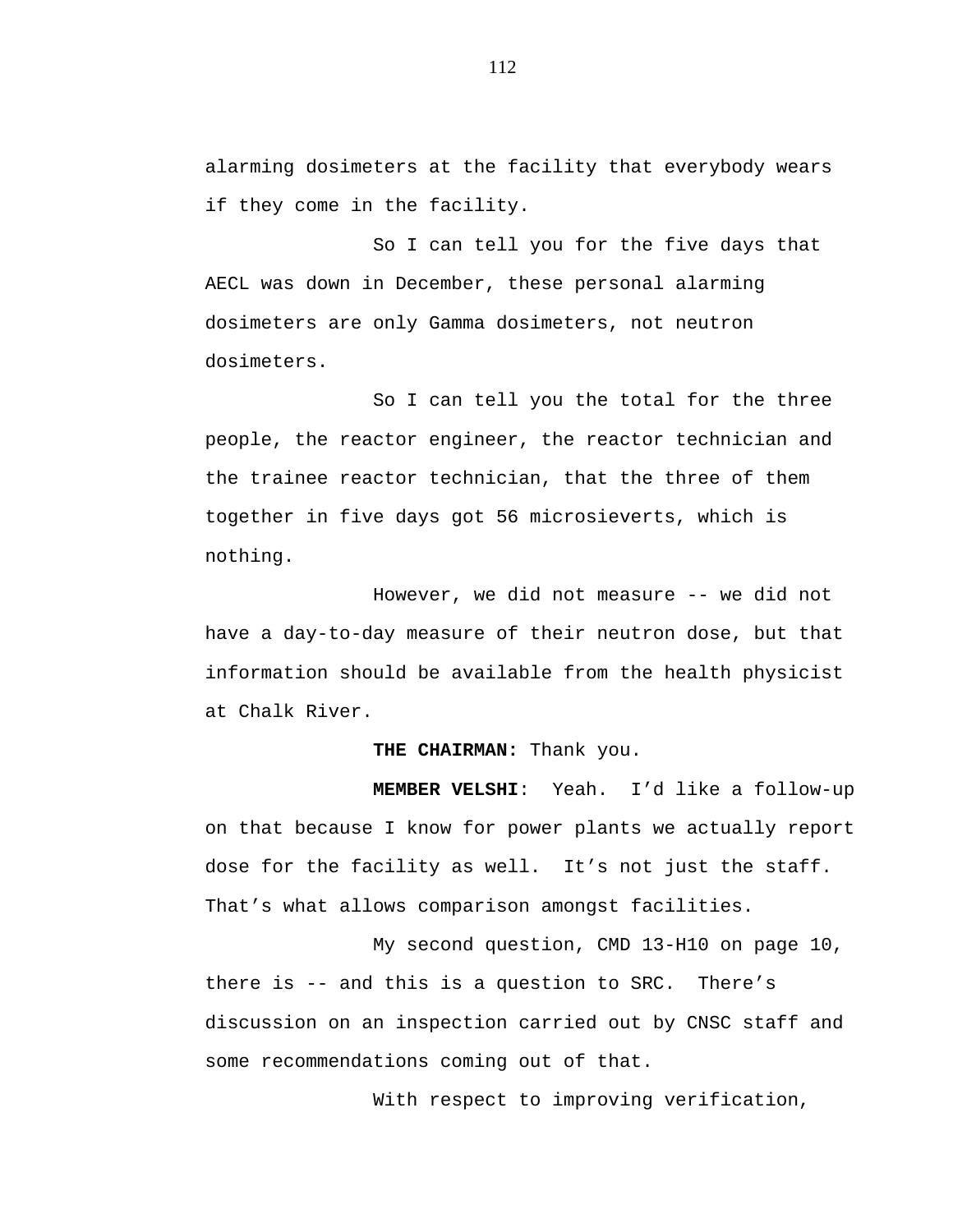self-checking and conduct of self-assessment, can you comment on what you're doing with those recommendations and what the status of any follow-up action is, please?

**MR. CHORNEY:** Dave Chorney, for the record.

If I remember correctly, I think the section you're referring to is part of the quality control, is it? Yeah. Well, we've taken those recommendations and we do regular reviews of our overall Quality Assurance Program and we've developed -- like we already had a checklist for non-SLOWPOKE parts of the lab operations and we've developed a similar checklist specifically for the SLOWPOKE operations now.

So we'll  $---$ 

**MEMBER VELSHI:** I'm not sure that we're talking about the same one because this talks about an inspection done in 2012 and that there was some recommendations to that effect.

**MR. CHORNEY:** Oh the -- oh sorry, I misunderstood. Yes ---

**THE CHAIRMAN:** If you look at page 10 - everybody looks at page 10, the last two sentences, it's very precisely crafted that "findings from inspection will be addressed by the licensee prior to licence renewal".

**MR. ELDER:** So just while SRC is finding this, they did submit to us a corrective action plan that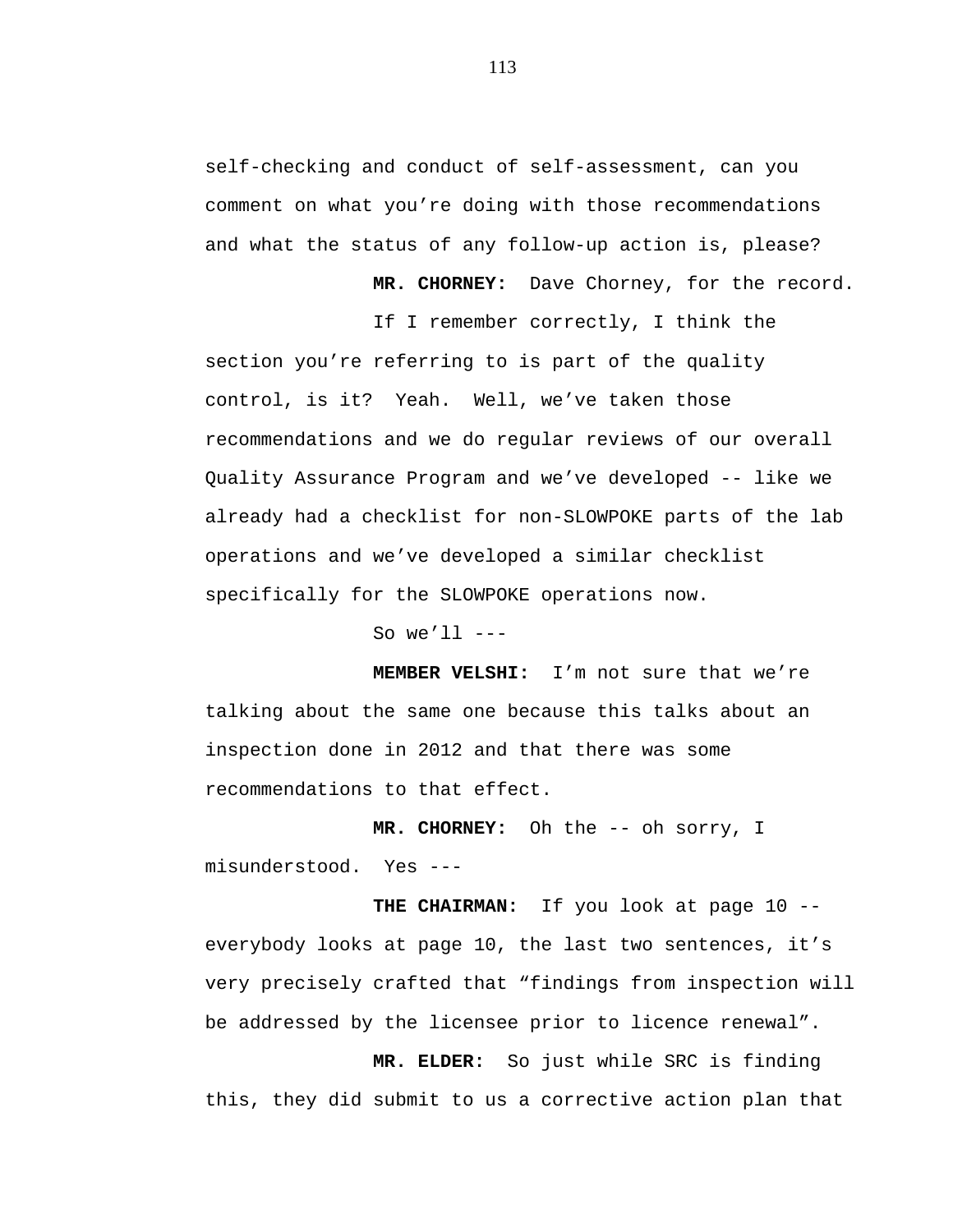we have accepted.

**MEMBER VELSHI:** Thank you. Thank you, Mr. President. **THE CHAIRMAN:** Any other question?

Questions?

A couple of quick ones for you also: Did you also get a letter from AECL about them providing service until 2019?

> **MR. CHORNEY:** Dave Chorney, for the record. No, we have not received that letter. **THE CHAIRMAN:** Did you ask for such a

letter?

**MR. CHORNEY:** Well, the whole issue of AECL providing nuclear maintenance, of course, is a common issue for all the SLOWPOKEs and I've greatly appreciated RMCC's efforts in leading the charge, so to speak, to get AECL to commit. But, generally, when AECL does come up with something like that, they will CC it to all of us.

Since we haven't seen anything like that so far, I can make an inquiry to them to ensure that what they've told RMCC will apply to SRC and the other SLOWPOKEs as well.

**THE CHAIRMAN:** My next question is: You are still -- I think the last -- if memory serves, the last HEU or who else is -- two, okay -- any consideration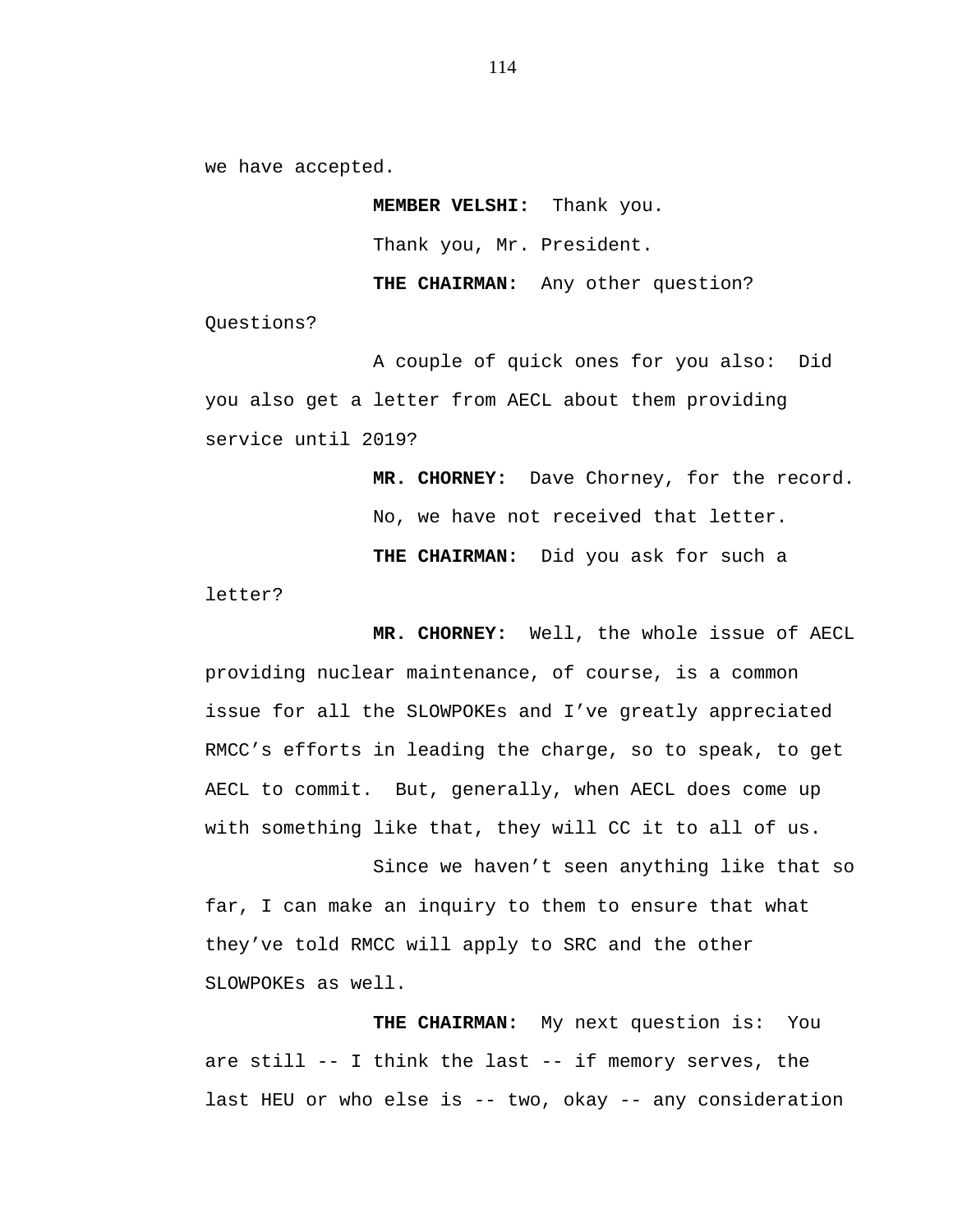to moving into LEU?

I thought at one time there were even funds available for the transition from our friends of the U.S. and Canada trying to move everybody into LEU.

So just as a general question, have you considered doing this?

**MR. MULDOON:** Joe Muldoon, for the record.

We've been given some contact personnel from federal government -- from Canadian federal government. We did receive correspondence from the U.S. and we will be contacting -- making contacts with the federal department to determine what is available in terms of funding and based on those discussions determine exactly what approach we will take.

So, yes, we're certainly interested and we're going to be inquiring further into it.

**THE CHAIRMAN:** Will that mean that if you're going to go through this process, you'll extend the life well beyond 2025?

**MR. MULDOON**: Yes, and that certainly would be -- would also weigh heavily in terms of what decision we would make with respect to moving forward.

**THE CHAIRMAN:** Okay.

Go ahead, please.

**MEMBER McEWAN:** So my understanding is that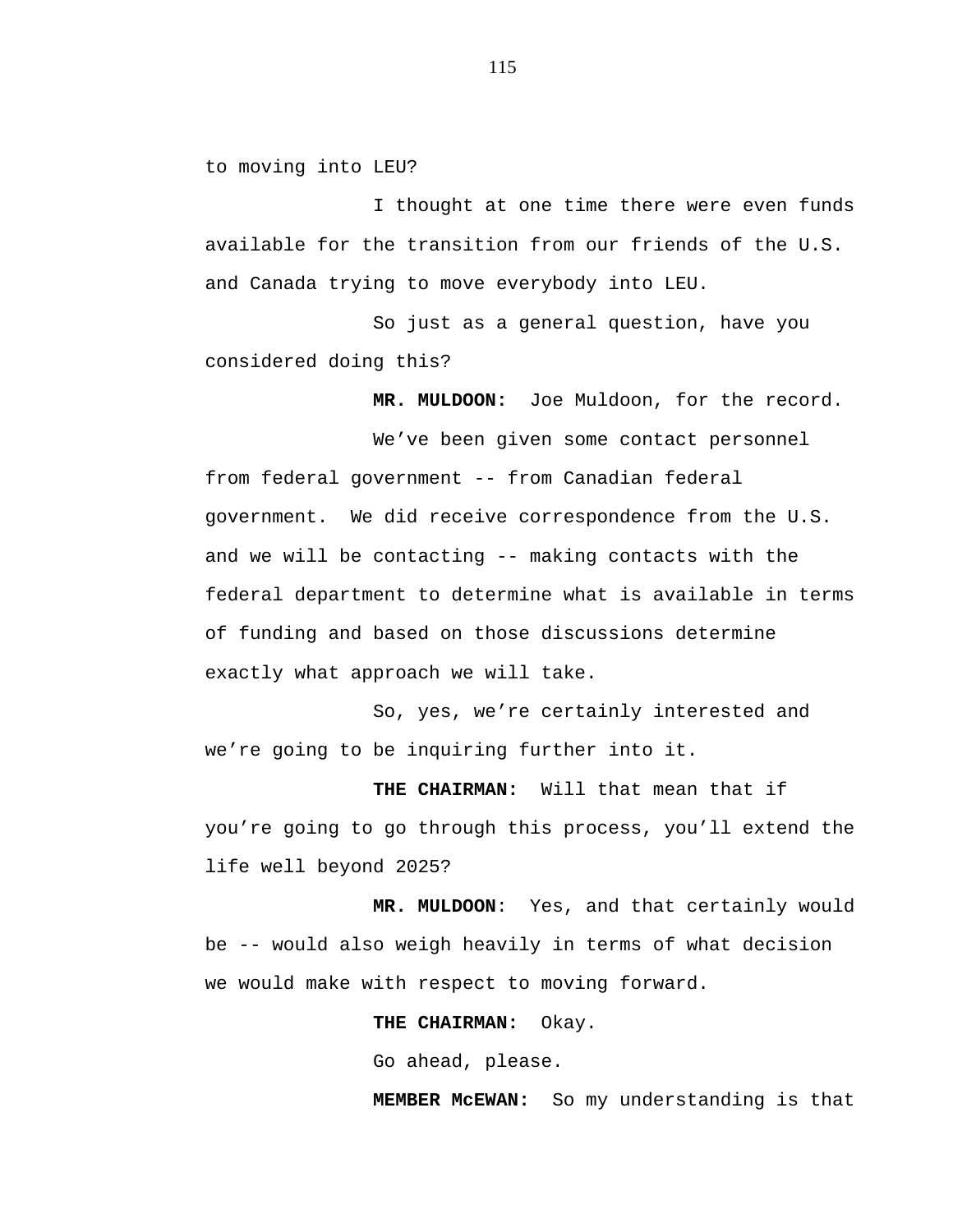the U.S. will eventually cease shipments of HEU by the time your next refuelling cycle comes around.

**MR. MULDOON:** That's correct. So part of the consideration when we -- we just got this letter just within the last several weeks.

When we have the discussions with the contacts in federal government, that certainly will also be part of the discussions, looking at the implications of waiting, delaying past when U.S. -- they're indicating at this point when they would receive the fuel and whether or not -- what the implications are for decommissioning, as an example, down the road versus switching to the LEU, and just how tight are those deadlines that are being put in place as well.

So that certainly is -- will be part of our discussion and part of the rationale that we'll use in terms of moving forward.

**MR. MARLEAU:** Guy Marleau, for the record.

We're not changing the fuel continuously in SLOWPOKE. The fuel has been there since '81. So there's no shipment of enriched uranium to Canada to fuel the core.

**MR. ELDER:** Peter Elder, for the record. Just to add another clarification, we would -- a common expectation is anybody who wanted to refuel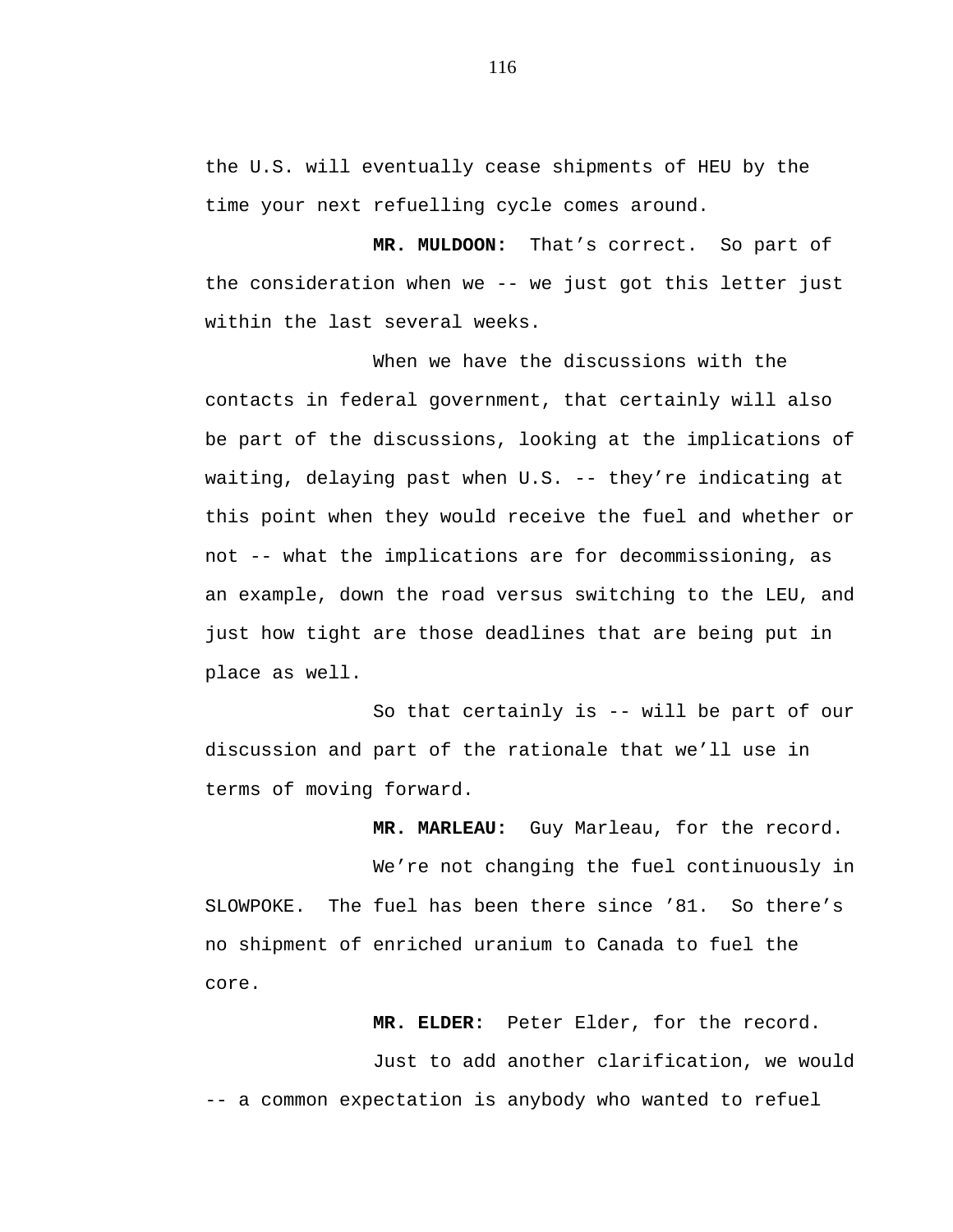going forward -- and I think this has been the case for a number of years -- they would do what École Polytechnique did which is change from HEU to LEU.

What we believe and what we've been trying to make sure that the contacts are in place is that under some U.S. government threat reduction initiatives, there may be a window of opportunity for repatriation of the current HEU cores, that maybe that's where there may be a limited time offer so that the ultimate disposal costs may possibly be lower in the next five years than they will be in the future, so you may want to speed up that decision to refuel and to convert to a LEU core.

But no one is considering replacing a LEU core with another LEU core -- HEU, sorry -- HEU.

**THE CHAIRMAN:** I think we'll continue this discussion and we'll get to UFA, I suppose.

My last question is -- I don't like loose ends. So on page 12 of staff, there is -- on the second paragraph, this is about training, about the SAT program.

The inspection resulted in issuing two action notices pertaining to training records and training change management process. Well that's good.

So what happened? Is it fixed?

**MR. ERDEBIL:** We have received corrective action plans from SRC and one of the corrective action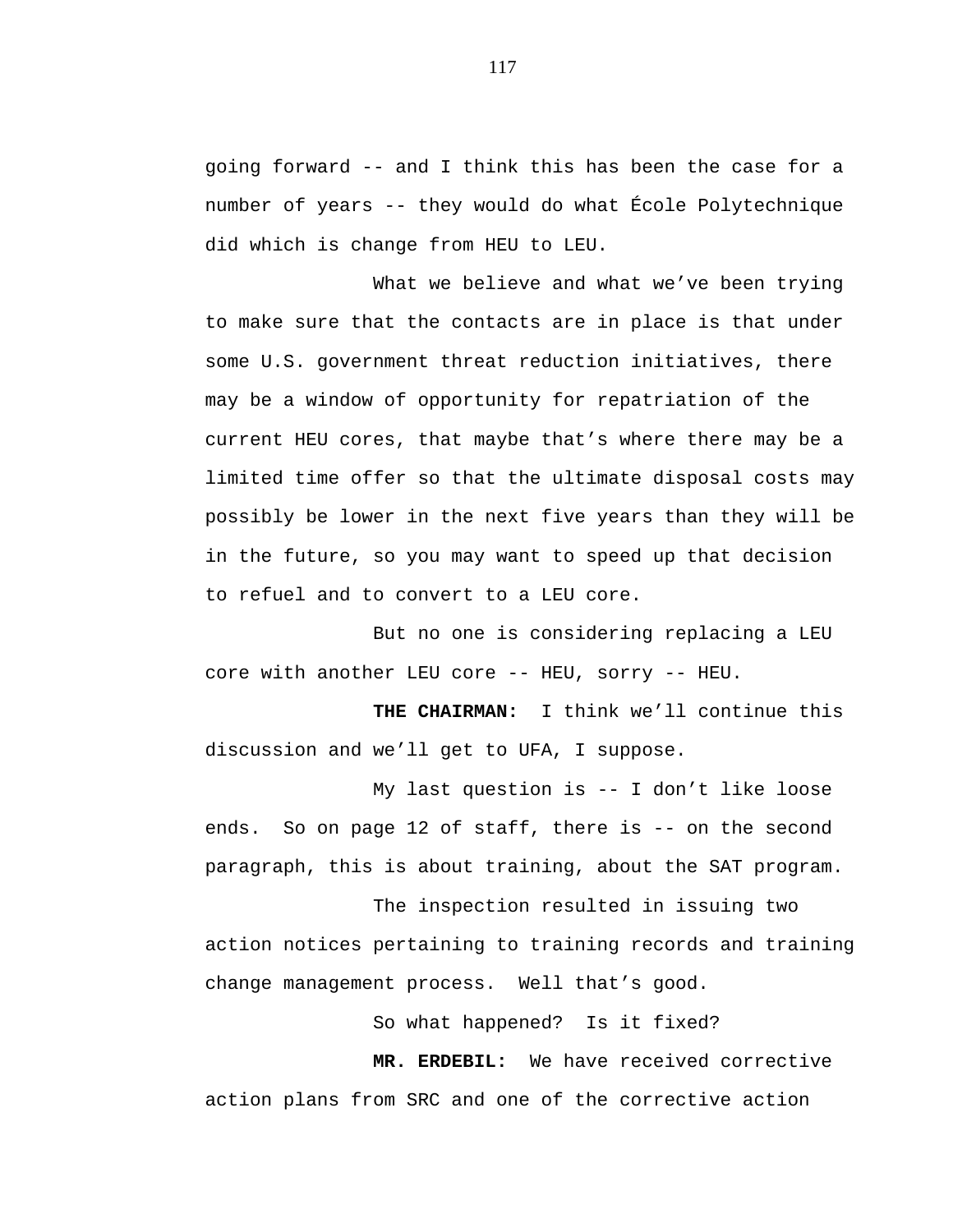plans is about the -- keeping the records of one of the employee secret has been completed and we accepted its completion.

And the second one is the annual review of the training and this is an open action and we told in writing to SRC to provide us with a report, I believe by the end of the year.

> **THE CHAIRMAN:** CNSC, want to add anything? **MR. MULDOON:** Joe Muldoon, for the record.

I just wanted to comment that, yes, we have worked with CNSC to rectify the training.

Because it's the last question, I also wanted to -- I also, on a separate piece, wanted to thank the Commission for the opportunity to present information on the SLOWPOKE relative to the fee exemption.

 **THE CHAIRMAN:** Okay, thank you.

Any other -- I see staff want to have the final word. Go ahead.

**MS. FRANÇOISE:** Corinne Françoise, for the record, I'm the Director for the Training Program Evaluation Division.

As Ismail mentioned, we have one action notice that's currently open and it has to do with the training change management process and, according to the documentation we have received and interaction with the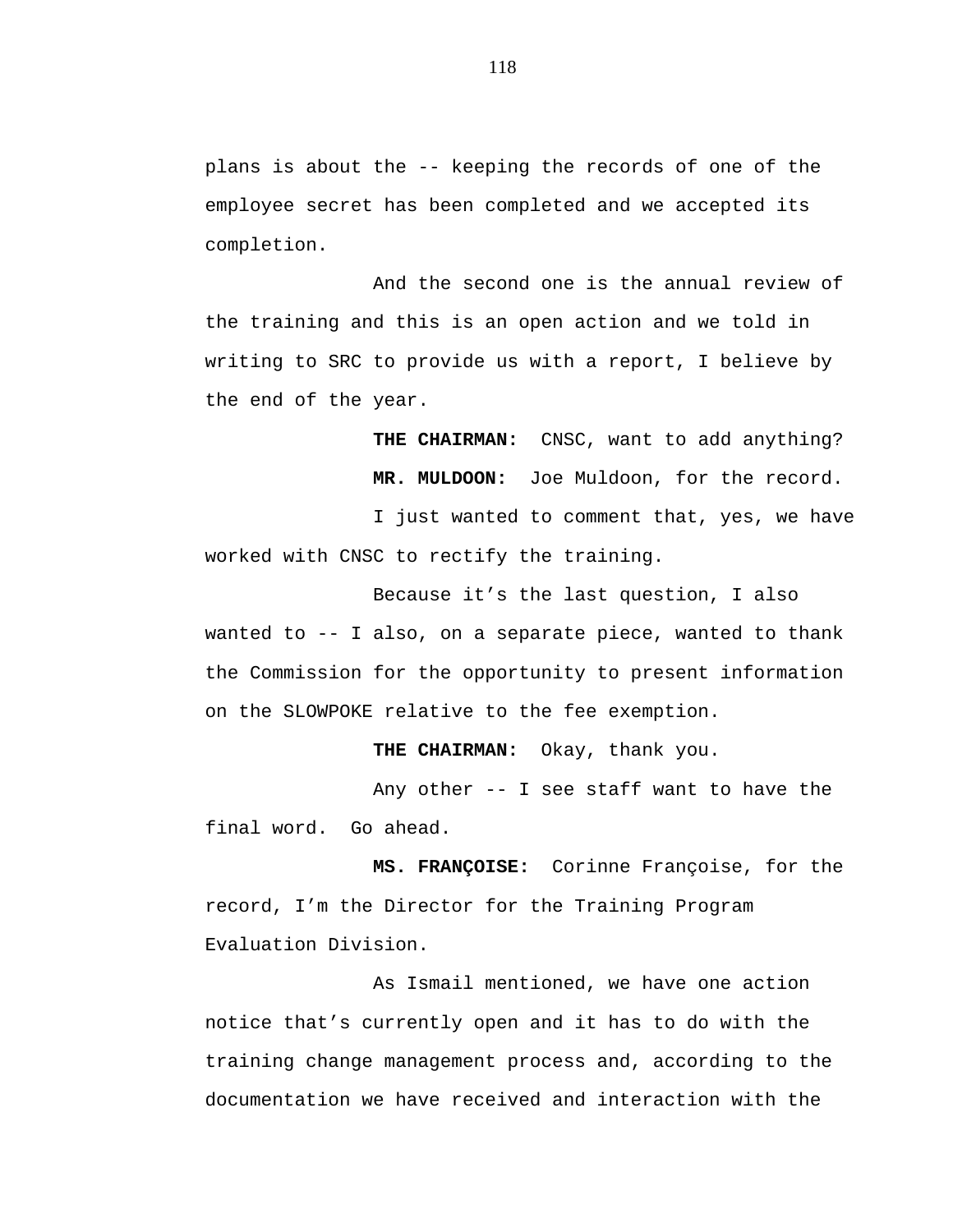licensee, that should be closed by the end of this fiscal year or early 2014.

**THE CHAIRMAN:** Okay, thank you.

Anything else? All right. Thank you.

We'll move on to -- let me see, let me get my bearings here.

Okay, we're going to move on to the presentation from University of Alberta, as outlined in CMD 13-H8.1 and 13-H8.1A.

And I understand that Dr. Fedorak will make the presentation. Please proceed.

**13-H8.1 / 13-H8.1A Oral presentation by the University of Alberta** 

 **MR. DUKE:** Thank you, Mr. President.

For the record, John Duke, director of the University of Alberta SLOWPOKE facility.

With me, on my left, is Dr. Fedorak, the Associate Vice-president of Research. I will actually be making the presentation. He's here obviously representing upper management of the University of Alberta as SLOWPOKE falls under his portfolio.

The first slide. Obviously, we're here to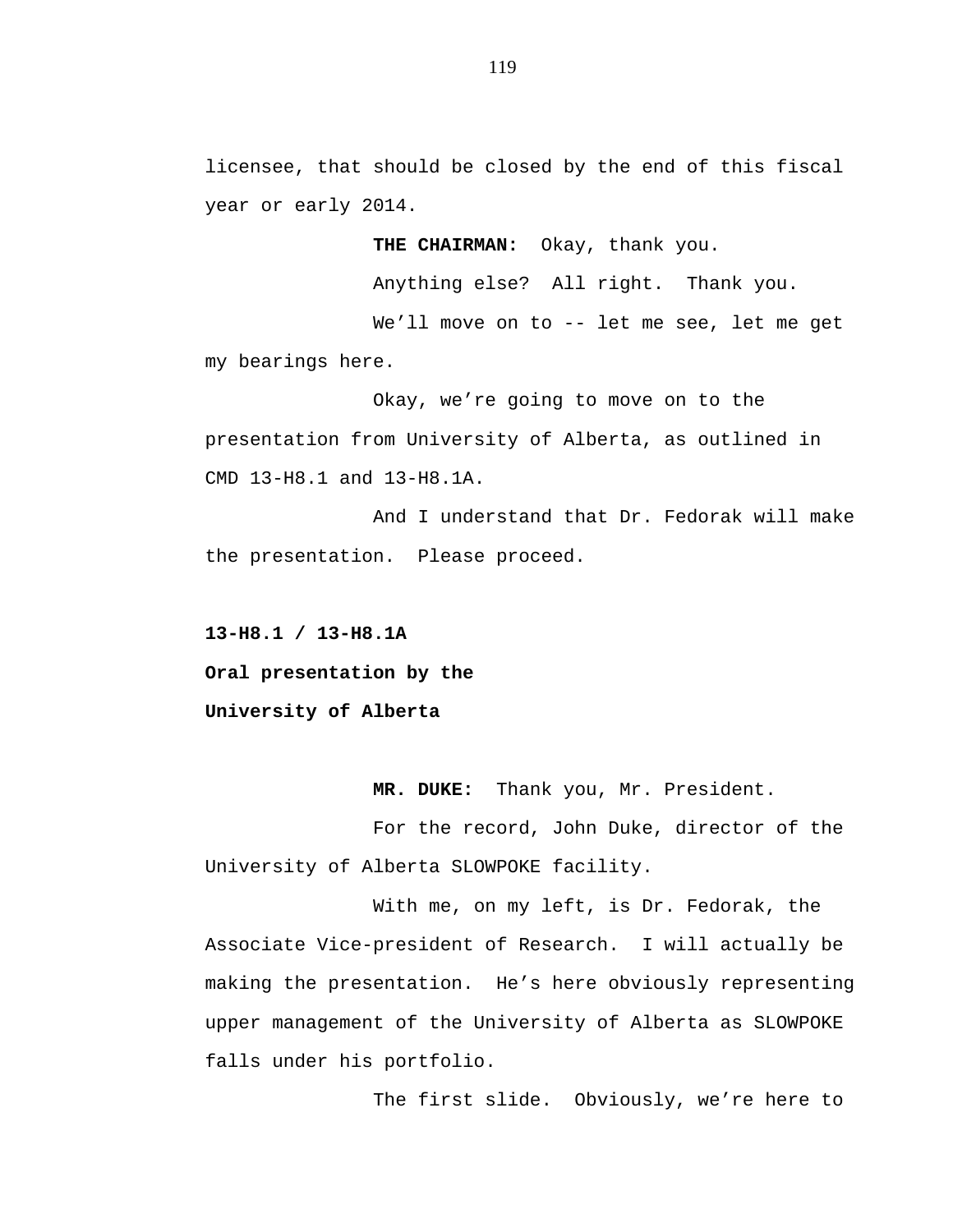look at the renewal of our operating licence. We go to the next slide. This is a brief order of the outline of the presentation and I'm just -- the introduction, discuss a little bit about our SLOWPOKE facility. Obviously, this will be a little bit repetitive from what you've heard earlier today.

We'll then move on to the specific safety and control areas and how they're used and have been - our ability to be successful in those in regards to regulatory compliance.

We've got a section on improvements that have occurred during this licensing period, future plans for the facility and then, finally, conclusions and our request.

Okay, as -- obviously, we're here, as I say, to renew our 10-year operating licence. So we'll flip over that. As you've heard, the SLOWPOKE is a small pool-type reactor. What hasn't been mentioned actually, of all research reactors in the world, it is the highest neutron flux par level of any reactor -- any research reactor which makes it ideal for neutron activation analysis and isotope production of small quantities of radioactivity.

Again, as we've heard, it was designed by Atomic Energy of Canada Ltd., the same designers of the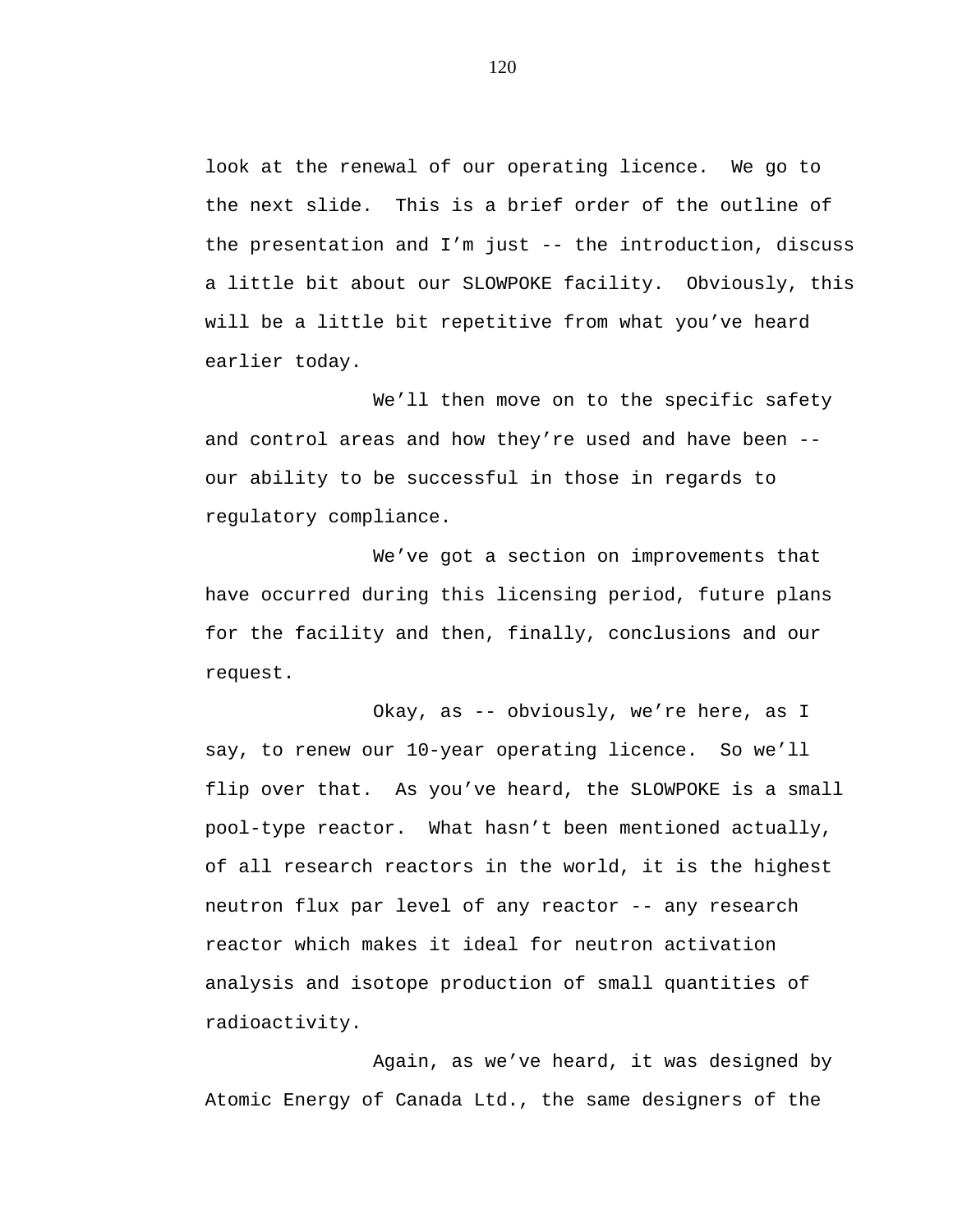CANDU reactors, as a neutron source for use in universities, hospitals, research centres, for activation analysis, elemental determinations, isotope reduction and also for teaching. And that's largely how it is used at the University of Alberta as well.

Our reactor was commissioned in late April 1977. So it's been operating for just about 36 years. To give you a sense of the size of the core, we're looking at about .85 kilograms of enriched -- and ours is highly enriched -- uranium. Put that in a lump, it's about the size of your fist, so quite a small amount.

And again, as we heard, the SLOWPOKE reactor -- what it's referred to -- is inherently safe. It cannot go out of control. It's designed as such that it would automatically shut itself down if, for example, the control rod was to get pulled out and jammed out or the like. And just due to the heating of the water, the fuel, that actually limits -- self-limits the reactor.

And again, this was mentioned by CNSC staff that has resulted in the reactor being licensed to be operated unattended or remotely attended overnight. And for isotope reduction for industrial tracing, we actually do exercise that several times a year.

This slide is just a summary of the operating histories of SLOWPOKEs in Canada to emphasize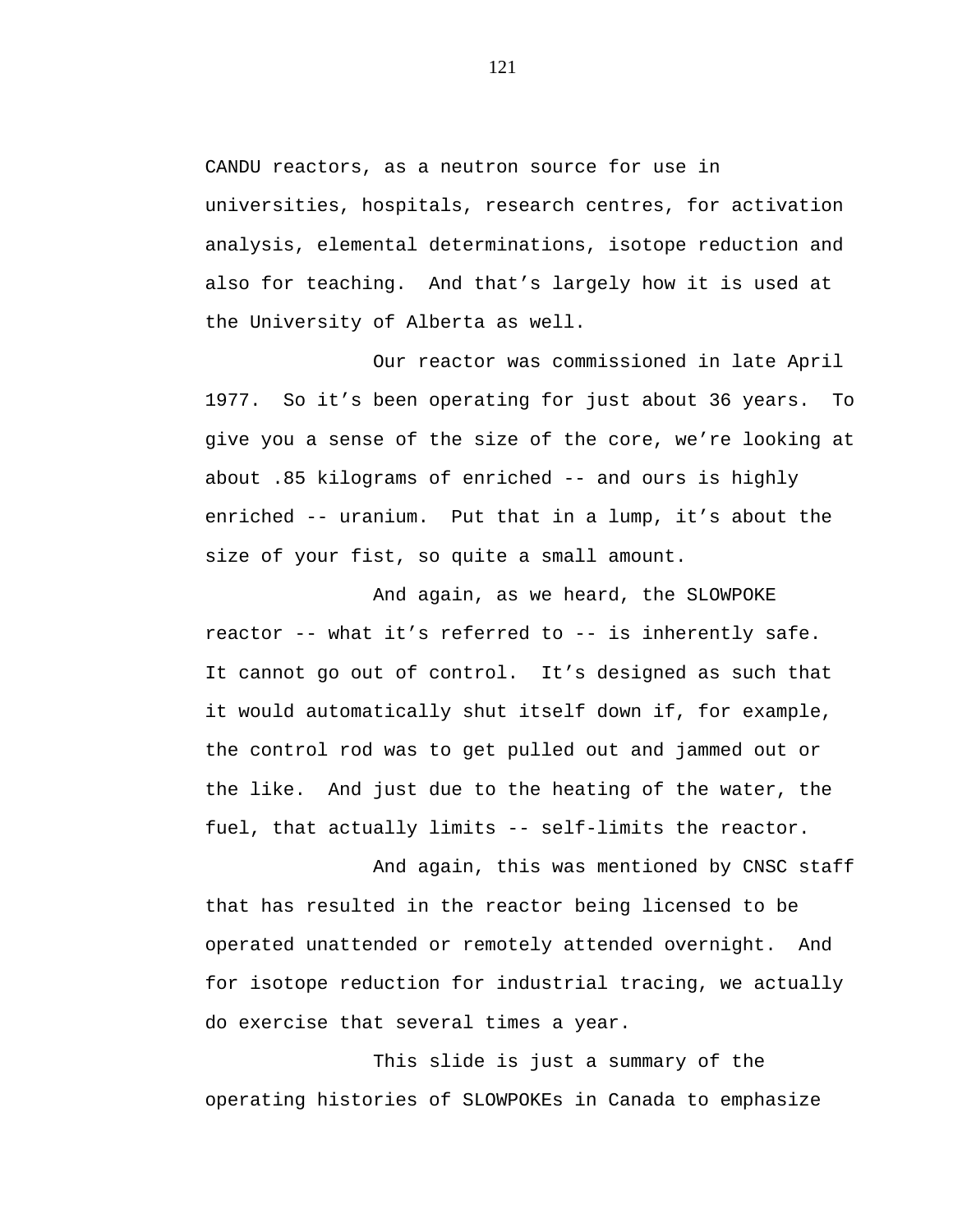really the exemplary safety record of SLOWPOKEs. You see there the total number of operating years is slightly over 210 years.

If you also include the Jamaican SLOWPOKE, you're up to 240 years of, I think, CNSC staff might - they maybe have some more details but would probably agree incident-free. And certainly, on the basis of IEA incidents, the SLOWPOKE has been essentially incidentfree.

So this is just there to demonstrate the reliability and the safety of the SLOWPOKE design.

Just a few photographs to put you in perspective. This is a view over the north campus of the University of Alberta in Edmonton, looking northwest. North Saskatchewan River there meandering. And the large portion of this view is the university and the actual building which houses our SLOWPOKE is in this region. We'll go a little bit closer in a second.

This is the Dentistry/Pharmacy building and you'll see or maybe get an indication, there are actually two courtyards -- a west and an east courtyard -- and our SLOWPOKE is located in an excavated vault underneath this west courtyard.

President Binder, you might recognize that building. And here's a street view of the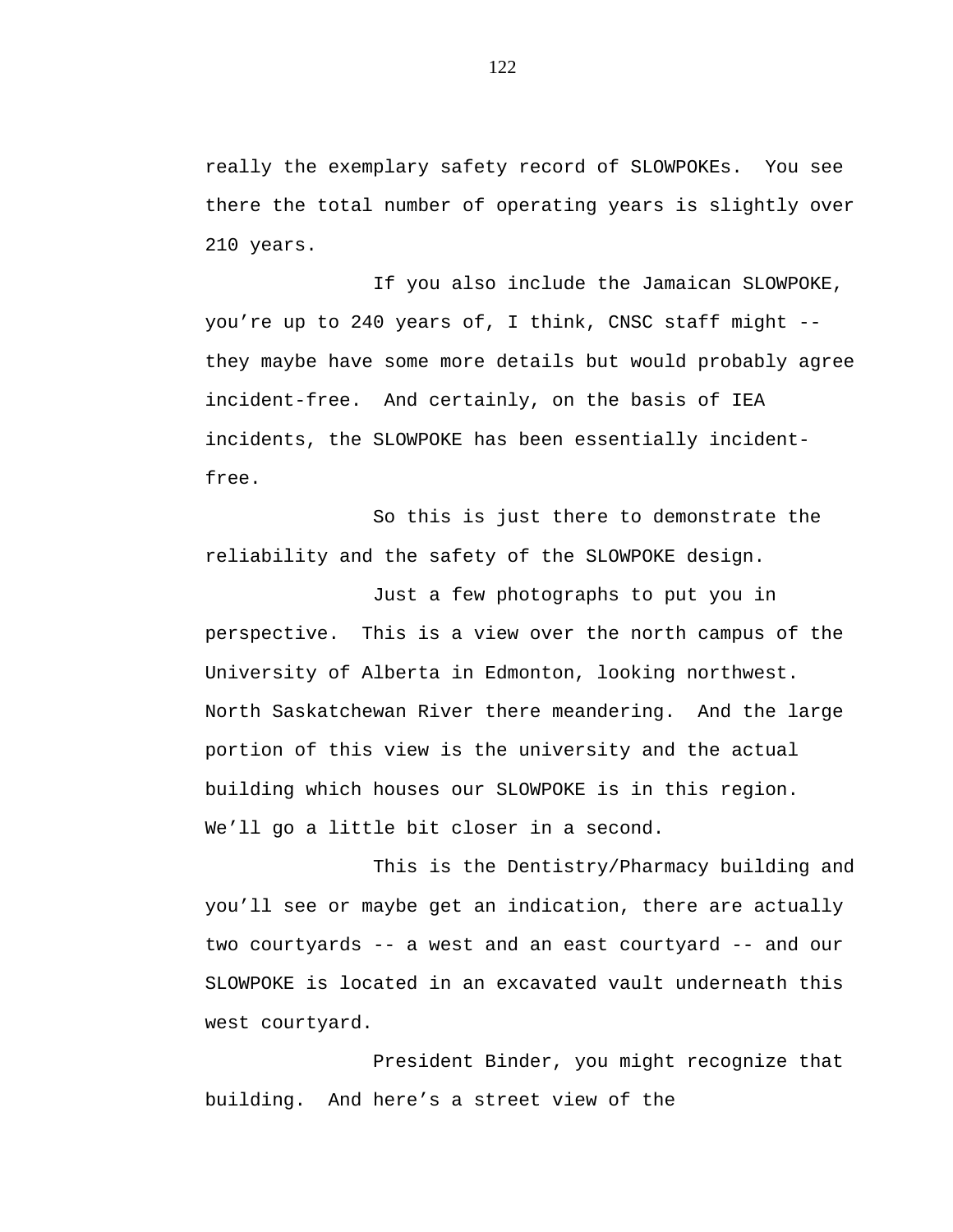Dentistry/Pharmacy building which houses our SLOWPOKE facility.

Here's the schematic of SLOWPOKE, again similar to what you've seen earlier. The reactor container or the reactor vessel, where the critical assembly in, is hung in the bottom of a sort of almost six-metre pool filled with water, a sealed unit. And then there's a secondary biological shield to this concrete shield, that as we saw with SRC, can by hydraulically removed or covering the pool 99 percent of the time.

In fact, greater than that, the concrete is actually in place.

Our only access to the reactor are via these irradiation tubes. As has been mentioned previously, this reactor container and vessel is sealed and only nuclear maintainers, AECL Nuclear Engineers and Technicians are permitted to go inside that container.

Some of the ancillary equipment. We have two types of water. If you like, there's the pool water outside the reactor vessel, and that is city water, which is then purified. So we have a pool water deionizer, it cleans out the impurities. And then, within the reactor, there's the reactor vessel and the reactor water which, again, as was mentioned earlier, due to some leakage of fission products that does build-up some level of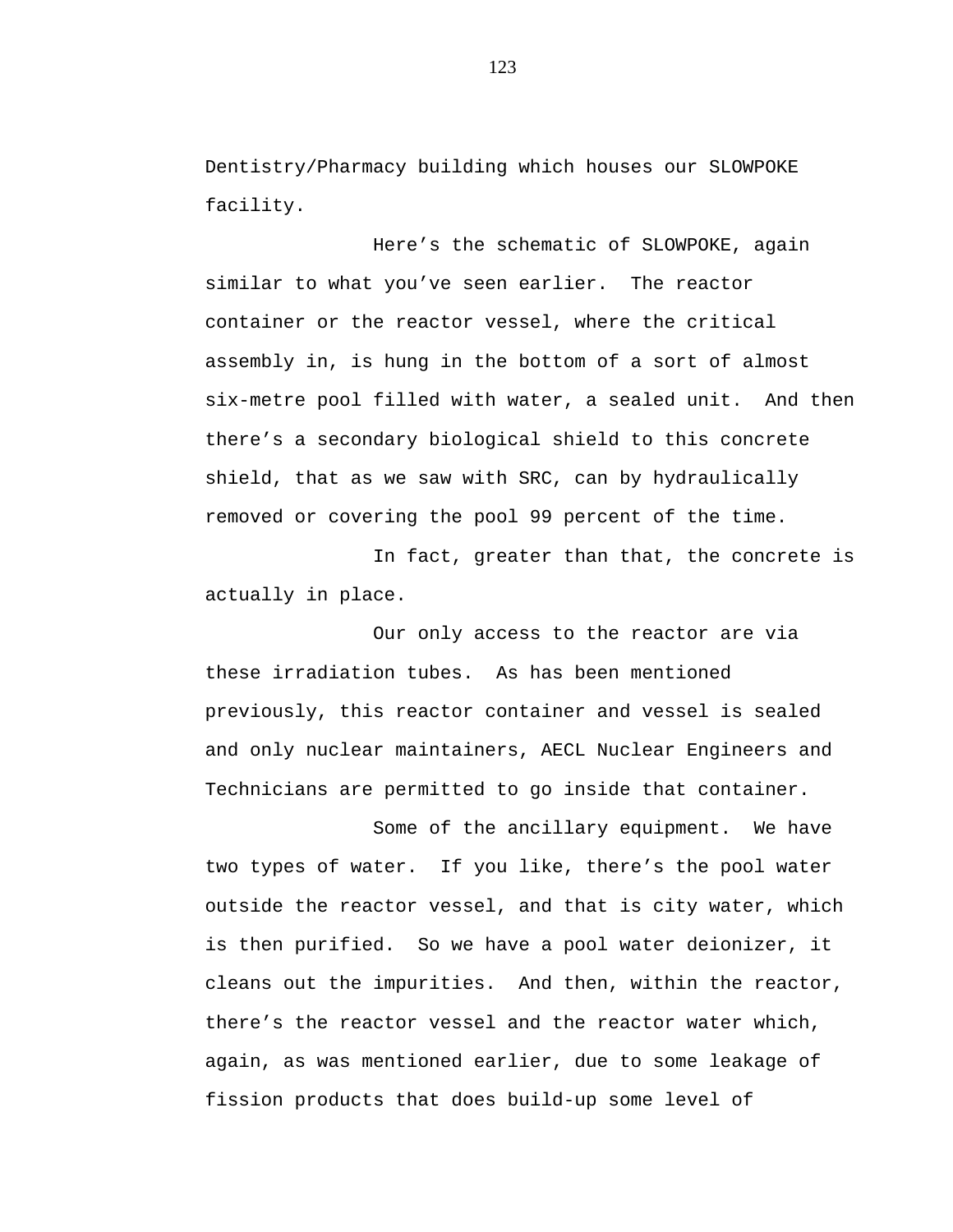radioactivity. And that is cleaned by running the water through a single mixed bed ion exchange column.

And it's the ability or the practice of keeping both the pool and the reactor water so clean, it is one of the reasons that you've heard that inside the reactor vessel, it looks so pristine. Obviously, minimizing those impurities reduces the possibility of corrosion, et cetera.

Finally, there's the -- this is our reactor console, one of the older versions. Very reliable, it doesn't look spanking new like the SIRA system, but it is, as I say, it's been very, very reliable.

And then, this system just controls airflow for sample radiations and, once a week, there is a purging of the headspace gas, which that is used for.

To give you again sort of just a schematic, here's a picture of the reactor and facility showing the concrete in place. Because of the concrete being in place, we have high-school tours, we have undergraduate - graduate tours at the facility as part of teaching. We also have hazmat training for the Edmonton fire protection officers. They come and learn and demonstrate principles of radioactivity, et cetera. So we have these drawings which are used to explain a lot of the principles. So you can see the older console, et cetera.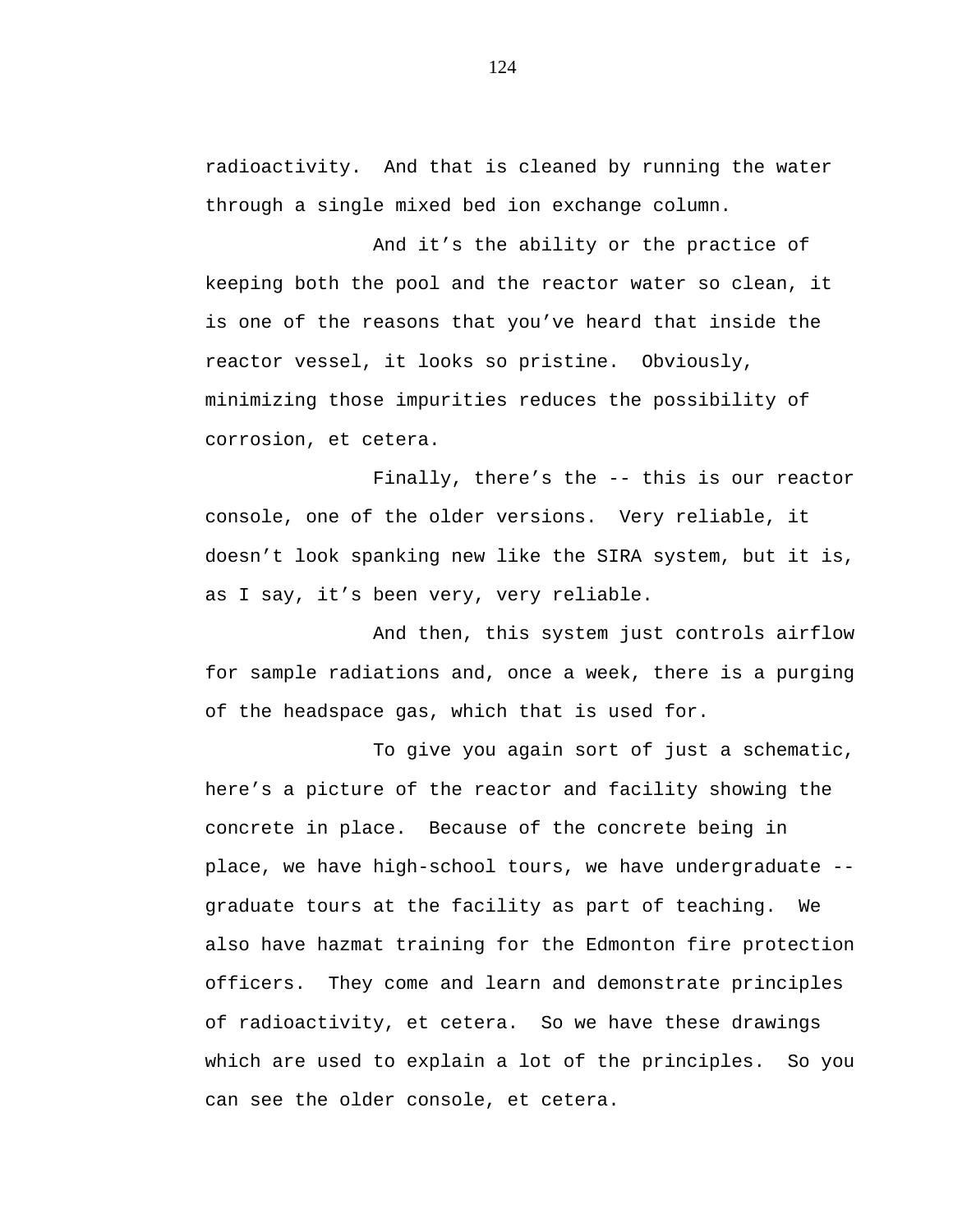This is a collage -- again, just to give you a perspective -- looking into the reactor pool on the left as the reactor was being commissioned and the pool filled. You can just see the phalange here of -- where the reactor vessel is attached to this container, which just acts essentially as a spacer so one incorporates in this instance the principle of increased distance for shielding from radiation.

The bottom picture, obviously this is an un-irradiated core. This gentleman is checking the number and the positioning of the fuel pins before the reactor was actually commissioned, in part also because of the IEA regulations, et cetera.

And again it's scale. This is the reactor vessel; you can see this is the core. And this is about the size of a garbage can in scale. And a segment has been removed to actually show the beryllium annulus. Sorry, this mouse isn't particularly great. But the annulus, the irradiation tubes, the control rod, that's the only moving part, other than your samples, in and out of the reactor.

So to ensure the licensee's compliance with the *Nuclear Safety Control Act*, the CNSC has developed a series of the safety and control areas. These are the 14 ones which are applied to SLOWPOKES.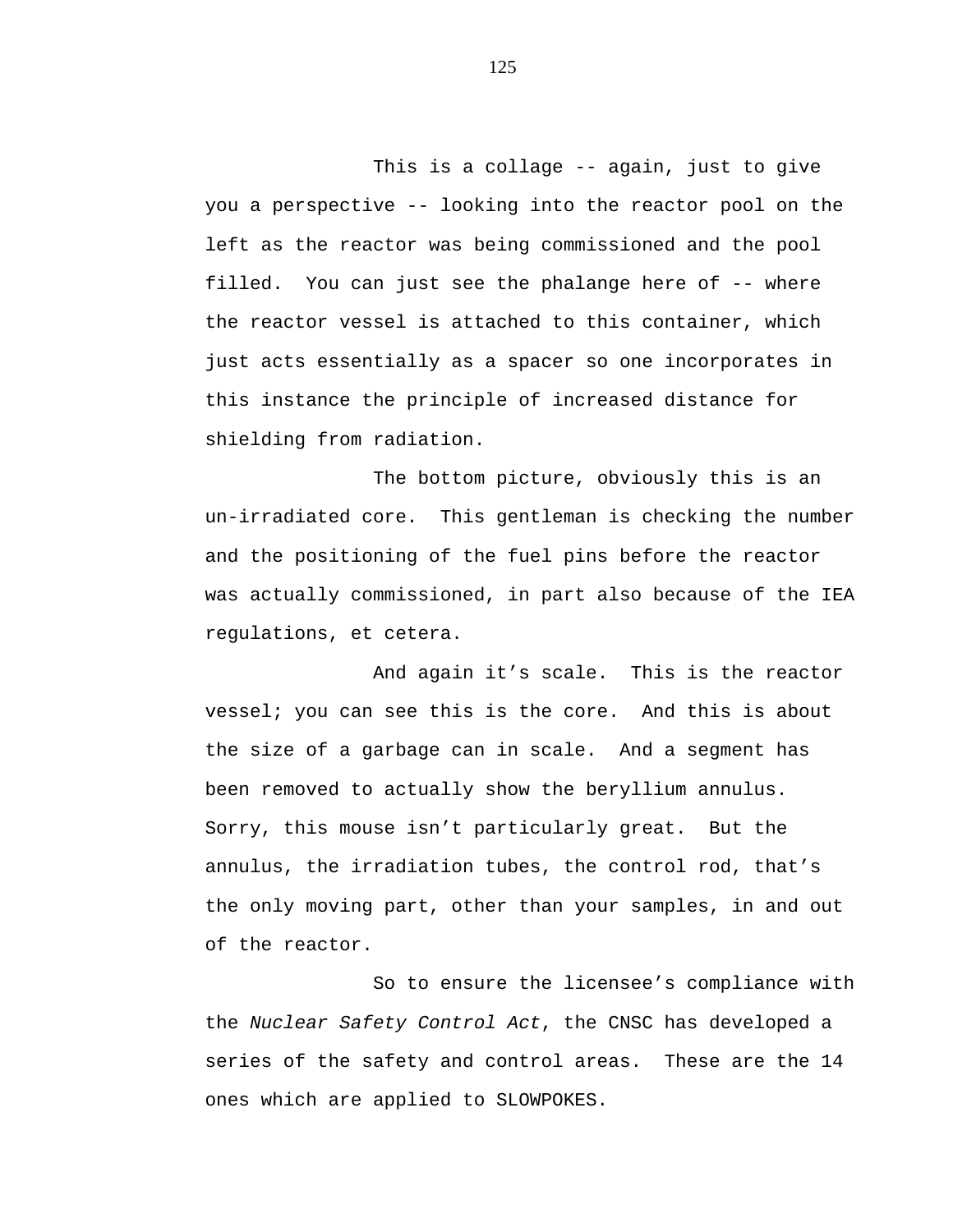And in this drawing, you've already seen it, this is the -- taken from the CNSC CMD on the University of Alberta SLOWPOKE but, as we've heard, it is applicable to all of the SLOWPOKES, divided into the management and facility and equipment.

You can see that the risk consideration for SLOWPOKES is very low. In all areas we're meeting requirements, and hence are satisfactory. And, as has been explained earlier, there are certain areas that have been trending and improving.

Now, I decided, as you had received both our CMD and our licence renewal application, not to go through every individual SCA, but given the mandate of the CNSC to look at and protect workers, the public and the environment, I would focus on those aspects.

So in this drawing you've again seen some of these graphs. I've just pulled all of the dose records for the four facilities. Figure 1 is the University of Alberta, on the top right, University -- Royal Military College of Canada, and in the lower two we have both SRC and École Polytechnique.

As has been indicated, University of Alberta and RMC have their workers classified as NEWs, and the lower two, Saskatchewan and École Polytechnique, have theirs classified as just the general public level,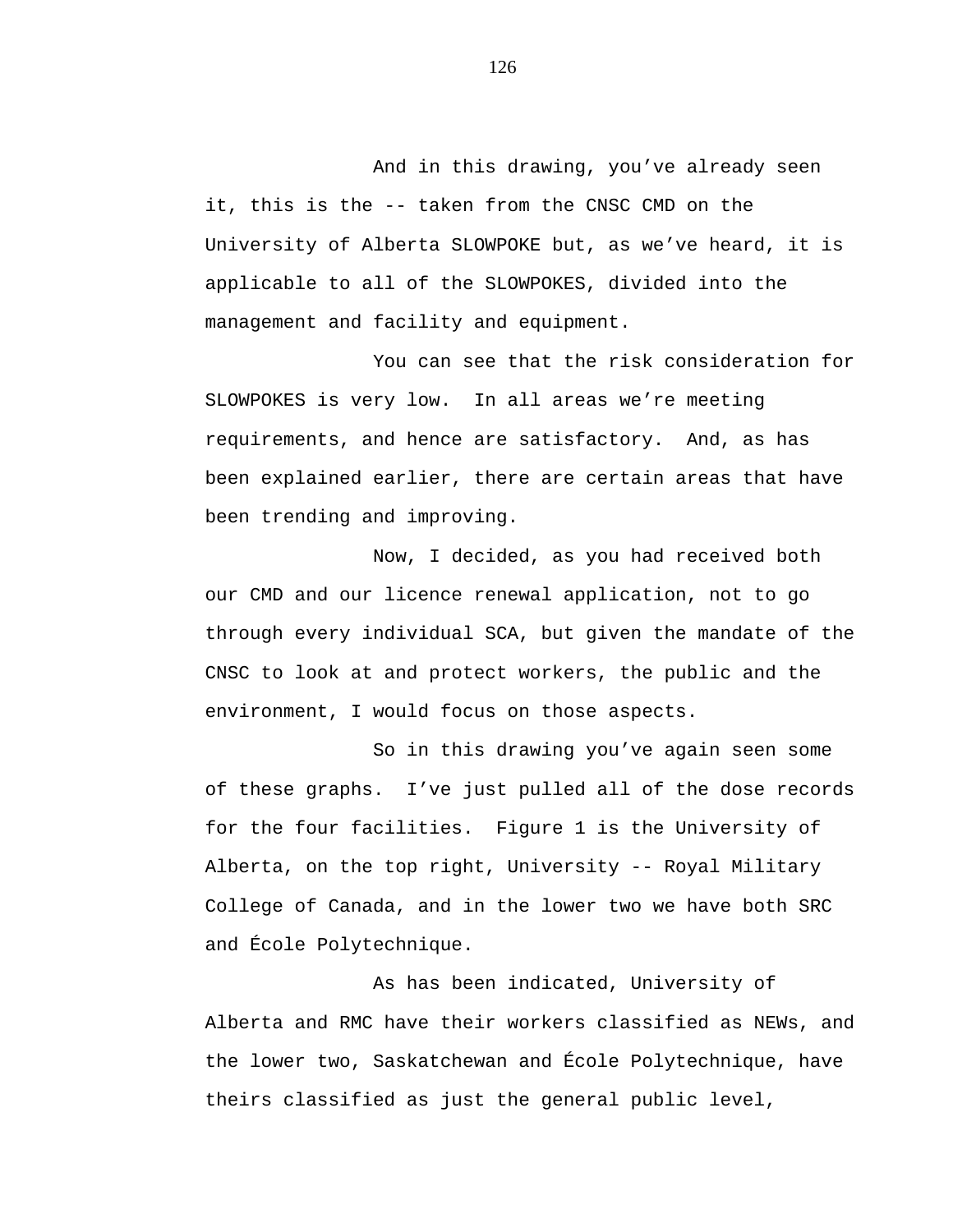general workers.

In regards -- if I might, if it's not presumptuous, a comment I might make on SRCs, I think if they might confirm that a majority of their irradiations are done -- a large number are by delayed neutron content, and that is a fully automatic process. Samples are loaded in a carrousel and are blown into the reactor without any handling. And as a consequence, that may explain one of the reasons why you have much, much lower values than facilities that actually handle a lot more material or do a lot more radioisotope production.

So, as was mentioned, we do have our data and it's due for 2012, and in part that's because of the different reporting periods the different facilities have. So our annual report -- compliance report is due at the end of December every year, so we had time to actually get that information in.

To maybe pre-empt a question, why is this 2011 a little bit higher than other years. There's -- we think there's actually two components to that; one is our dosimeters go in through a faculty, and that particular quarter they were remiss in actually submitting them. They came and changed our badges but they actually didn't submit them initially so they went in at the next period, and it's uncertain whether they corrected the background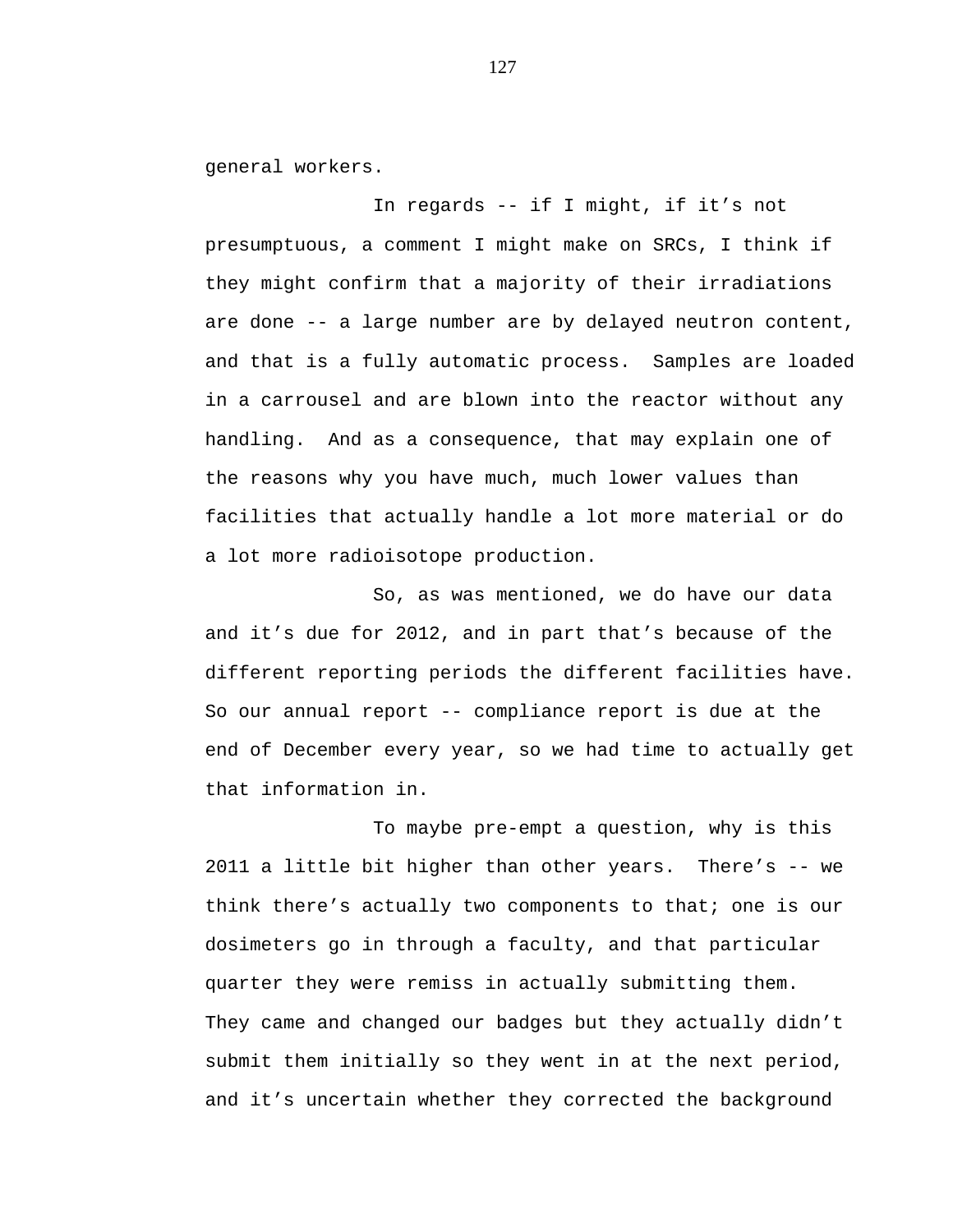of those properly.

Secondly, at that period of time we had done actually quite a bit of isotope production for industry, that particular period, so that may also result in a higher than the general values you're seeing.

However, again I would emphasize, as I think CNSC staff will mention, that this .48 milliseiverts per annum is much lower than the 1 millisievert for the general public and obviously significantly lower than the 50 millisieverts for the NEWs of which we are.

All of the university personnel that handle radioactive materials as of 2004 were classified as NEW's. That was a university wide decision, it was not just SLOWPOKE. But as we also have a consolidated licence we fall under those regulations or those decisions. So that's why the SLOWPOKE was -- workers were designated as NEW's.

Again, SLOWPOKE does not, under normal operating conditions, release water, a radioactive liquid effluent, because of the sealed nature of the container.

Again, we do produce some radioactive gases, argon-41 and xenon-133, as was mentioned, and we have provided data on that. And again, as we mentioned, the limits of those are considered to be a very, very small component to the general public, less than .1 of a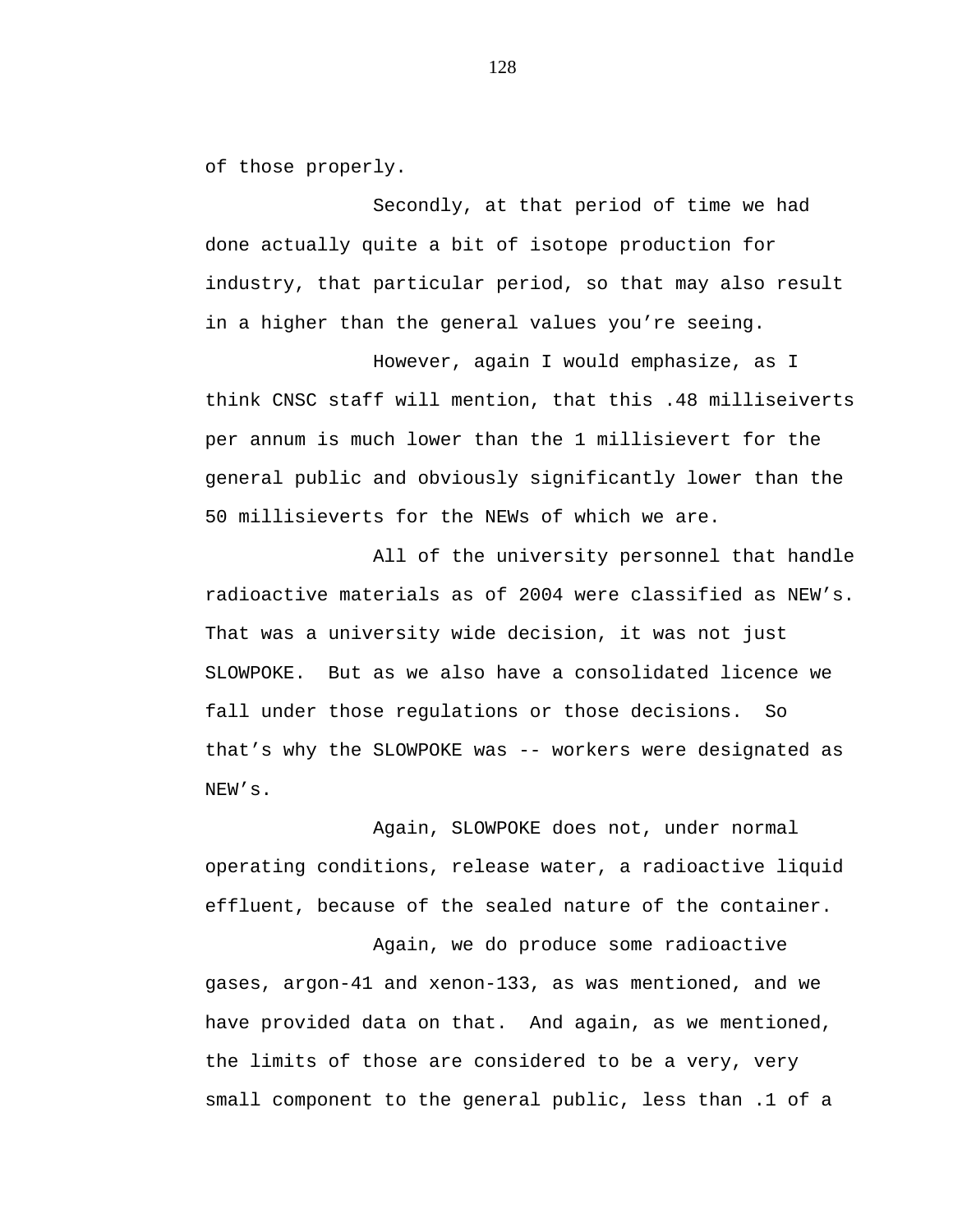percent.

So on the basis of that then we're saying that both for the workers and the public and the environment that operation of the SLOWPOKE really has very, very minimal impact from a safety perspective. So that's our conclusion that the operation of our SLOWPOKE poses a very low risk to the public, workers, or the environment, which is obviously one of the mandates of the CNSC.

What I've summarized here are, since our last licence renewal and specifically from our mid-term hearing a little earlier, what we have actually put in place at both -- some of it at our own initiation but largely because of increased regulatory requirements, PDP and financial guarantee back in 2005, we jumped almost to the end there that was revised.

And 2011 we had a meeting with you -- August  $11^{th}$ , 2011 -- and that was just about having been reviewed in light of the Dalhousie decommissioning, and that was subsequently accepted by CNSC.

Our base training program in 2009, a QA program, the report on aging management and also the put in place of a monitoring system, security plan, and then finally the January of 2012, at the request of the CNSC, we developed, submitted and had accepted a fire protection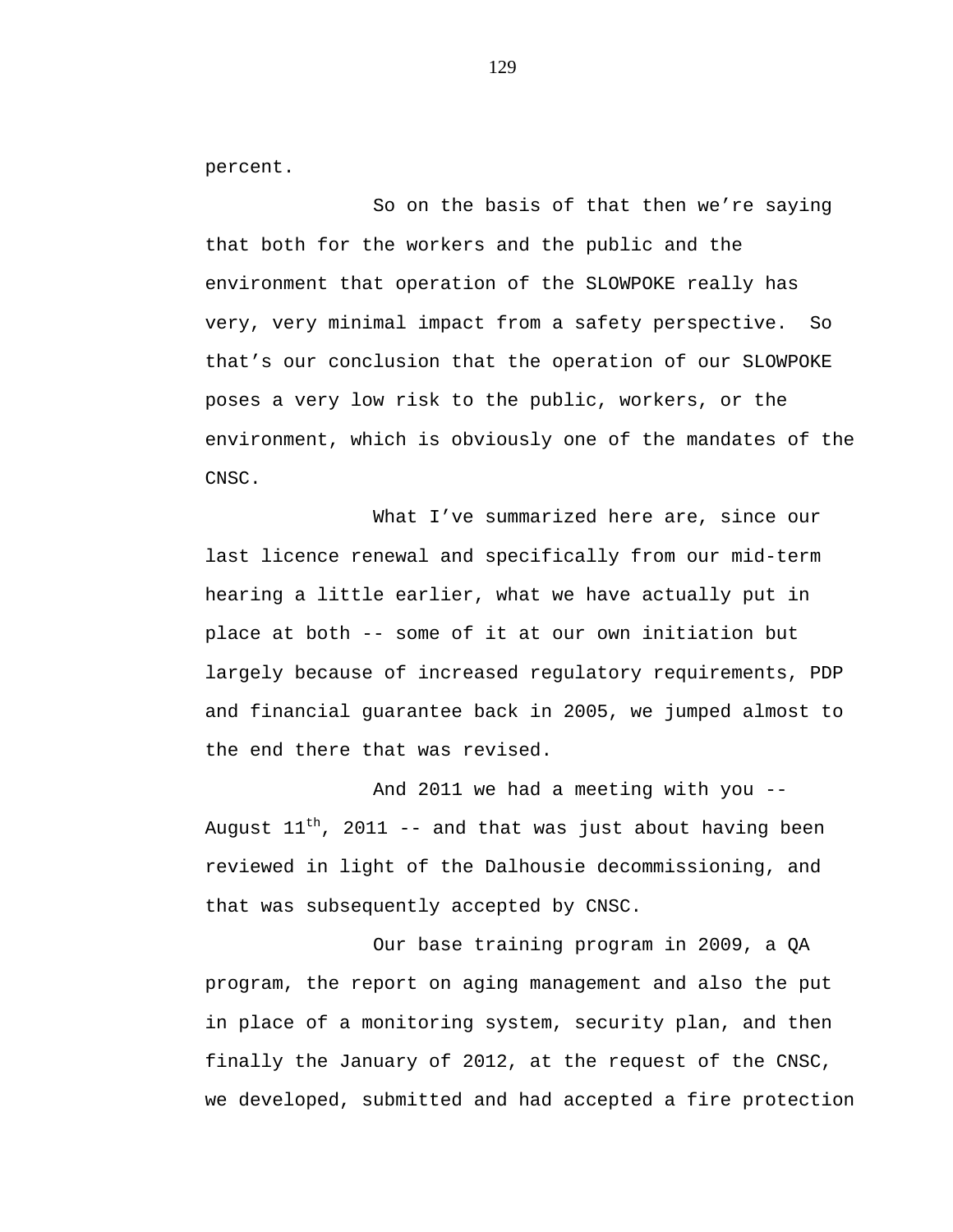plan.

So we certainly believe that with these additional programs that again that we're in a very strong position with regards to operating the facility safely.

Future plans for the facility; we have some specific plans to look at replacing some of the aging equipment. As we said, the reactor only has one moving part but some of the ancillary equipment, our reactor radiation monitoring system is now 35-plus years old.

With the recent commissioning or in the process of commissioning of the cyclotron on the Campus of the University of Alberta, we've been in contact with the company that has installed their radiation monitoring system. We've been getting some information from them. And we'll be talking with CNSC about replacing our older system with a new system.

Similarly, the pool water deionizer, SRC and RMCC have replaced their pool water deionizer and we're looking at a similar system to replace that.

In regards to our reactor water deionizer system, it is only a single column, and except for replacing the resin once every number of years, it has - it's a very straightforward system. So we don't really have too many plans to look at that.

The building which houses our SLOWPOKE, the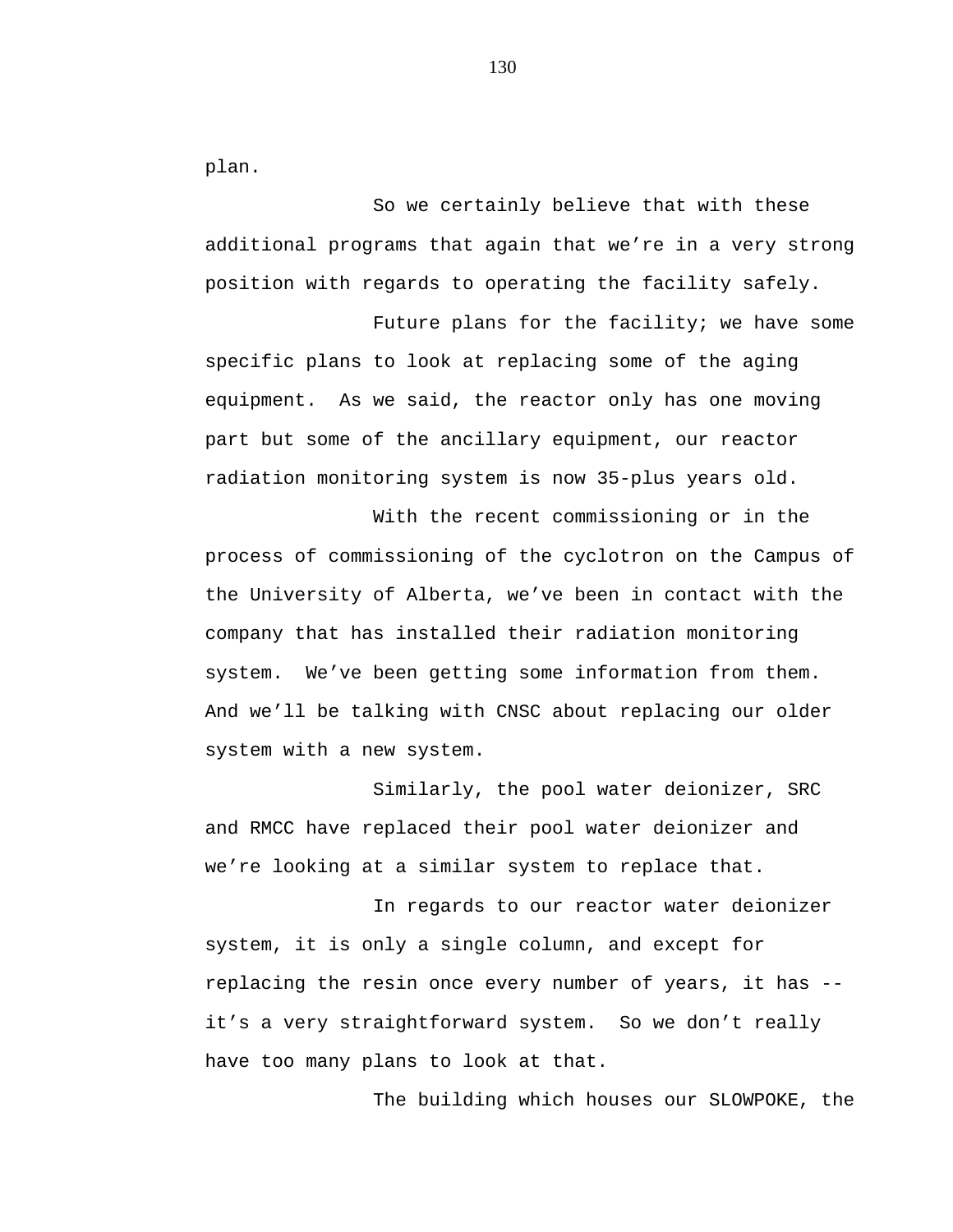dentistry/pharmacy building, the university has plans to redevelop it, and that -- the plans were to do that within this current licensing period. We have made CNSC staff aware of this, we have presented some preliminary plans to them. But the agreement really was that we would post this licensing hearing and the renewal of licences then look into that in some detail. But we're -- we've opened up the avenue to discuss the scope of the redevelopment, the regulatory process, submission to oversights, et cetera.

So as a consequence of this, the University of Alberta contends that it has demonstrated that it's qualified to carry out the activities it's requesting, both through its CMD, its licence renewal application, annual compliance reports and -- and results of inspections and that we have made provisions and will continue to -- to protect the environment, workers, the public, et cetera.

So we respectfully would request that the CNSC Commission would renew the University of Alberta operating licence for a further 10-year period.

Thank you.

**THE CHAIRMAN:** Thank you. Staff? **MR. CARRIER:** Again, the following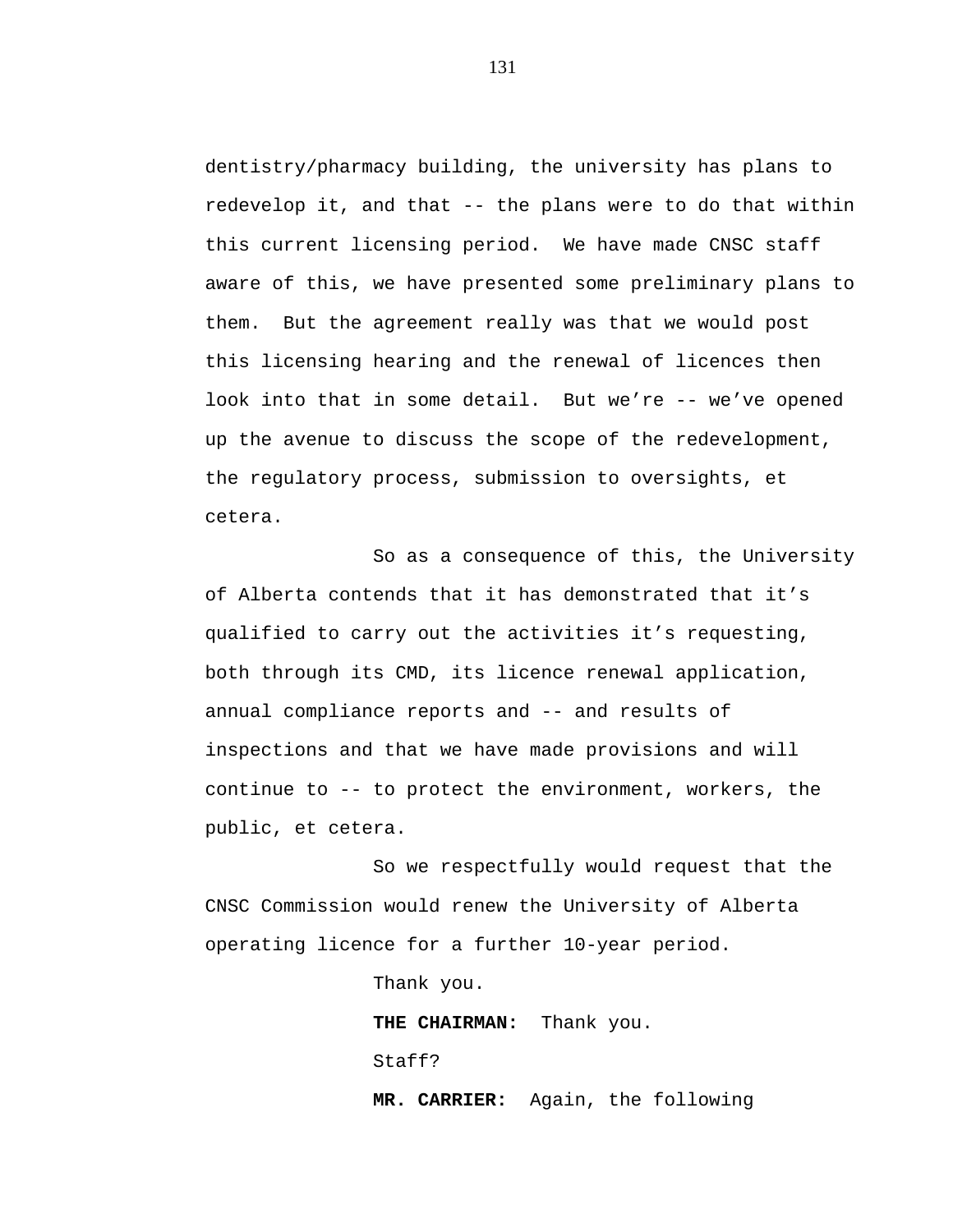presentation -- oh. I'll wait for the slides to be available.

Okay, the following presentation will provide information on safety control areas in licensing recommendations specific to the SLOWPOKE-2 facility for the University of Alberta.

The University of Alberta has a radiation program in place to manage control and minimize doses to workers and to control the use of radioactive substances produced by the reactor.

As you can see from this figure, over the last five years, there were no radiation exposures exceeding the regulatory limit of 1 millisievert per year for members of the public. No incidents have resulted in reportable doses in excess of action levels. Variations in doses are due to variability in reactor operation.

The University of Alberta has revised its preliminary decommissioning plan, including updated estimation cost for decommissioning and associated financial guarantee. The financial guarantee was accepted by CNSC staff.

CNSC staff conclude that the University of Alberta has operated the facility safely during the licensing period. Core programs are in place and do meet requirements.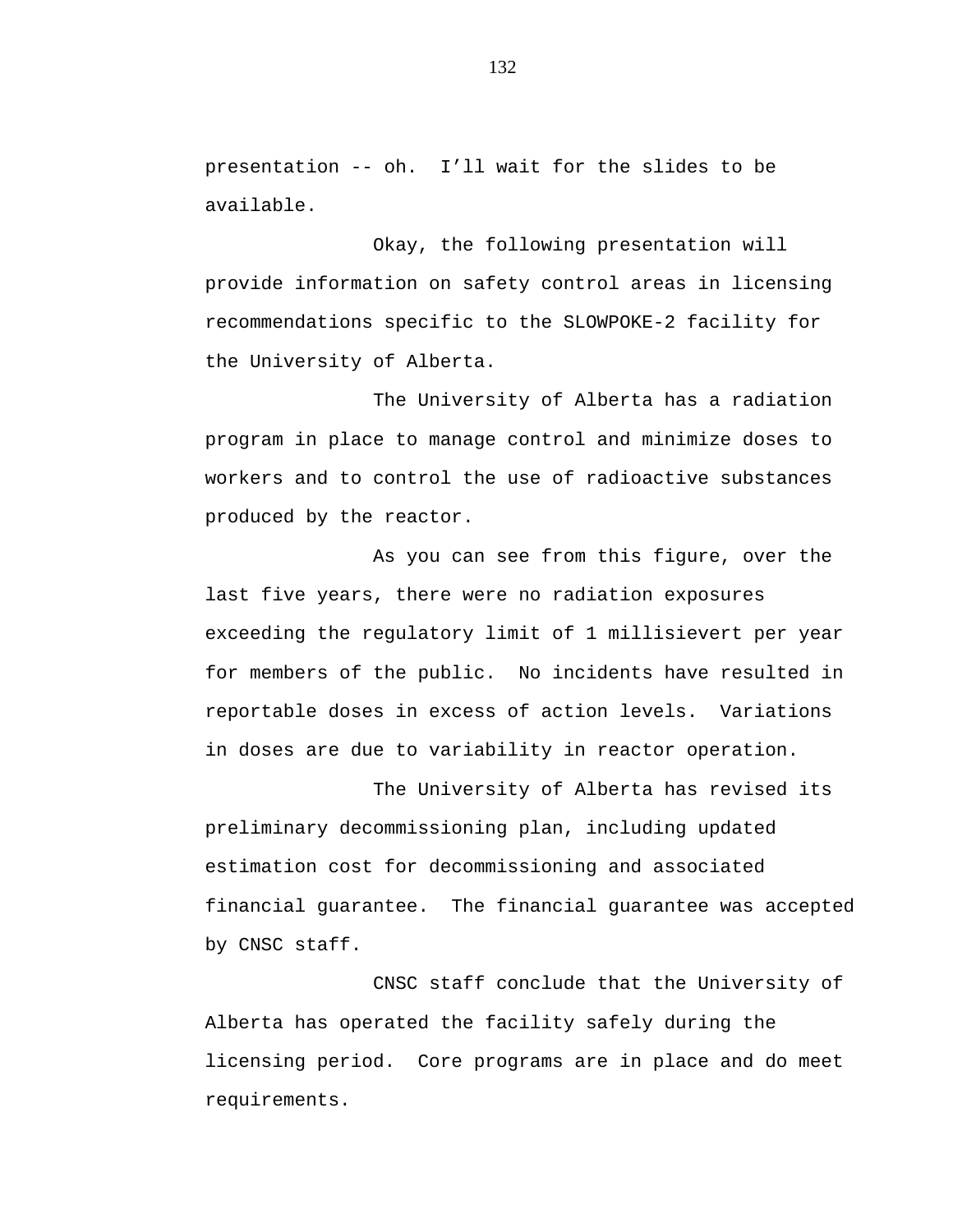The University of Alberta has made several improvements during the licensing period that will continue to enhance safety. CNSC staff have developed a license condition handbook which documents detailed verification criteria for conditions in the licence.

As is normal practice, the handbook will be finalized after Commission's decision to ensure consistency with the decision and its basis.

CNSC staff recommend that the Commission accept the recommendations outlined in the CNSC staff CMD, and approves the renewal of the operating license for a period of 10 years, and approves the delegation of authority to staff as outlined in the proposed license condition handbook.

This concludes our presentation. We are available to answer any of your questions.

**THE CHAIRMAN:** Thank you.

I'd like to start the question period with Ms. Velshi.

 **MEMBER VELSHI:** Thank you, Mr. President.

My first question is to the University of Alberta. We've heard from the two previous licensees as well about the amount of radioactive waste that's generated and I liked how in your presentation you were trying to put things in perspective and, you know, a hand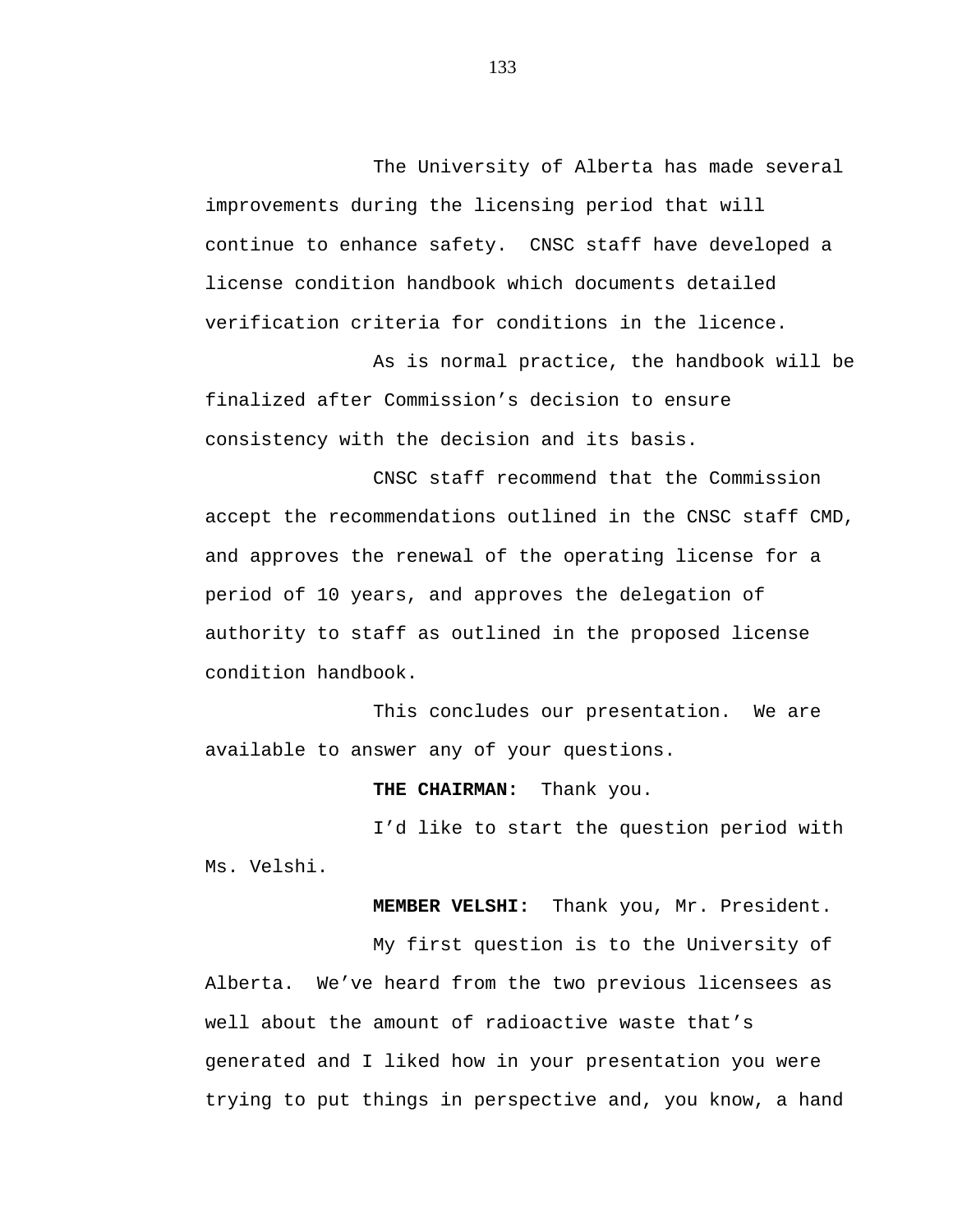full of this or whatever.

So tell me a little bit about radioactive waste and -- so you allow it to decay. How much of it is then left to be disposed as radioactive waste, if you can give a sense of volume of that, please?

**MR. DUKE:** Okay. The University, as heard, it has a fairly extensive radiation protection and waste disposal program.

One of the fortes of the SLOWPOKE is actually shorter radiations which naturally generally will only induce shorter lived isotopes.

So again, as some of the other facilities have talked about, that sort of store and decay is -- is used in large part.

Our -- we keep records of chemical radiological -- we don't have any biological but those two sort of wastes that are -- the University waste management program, both the radiation and chemical program, and they generally are -- they're collected as a combination but they're segregated.

The total amount that we typically would dispose or have them come and collect materials, once every two years. Those records are available for CNSC inspection.

Typically the amount of material is a bag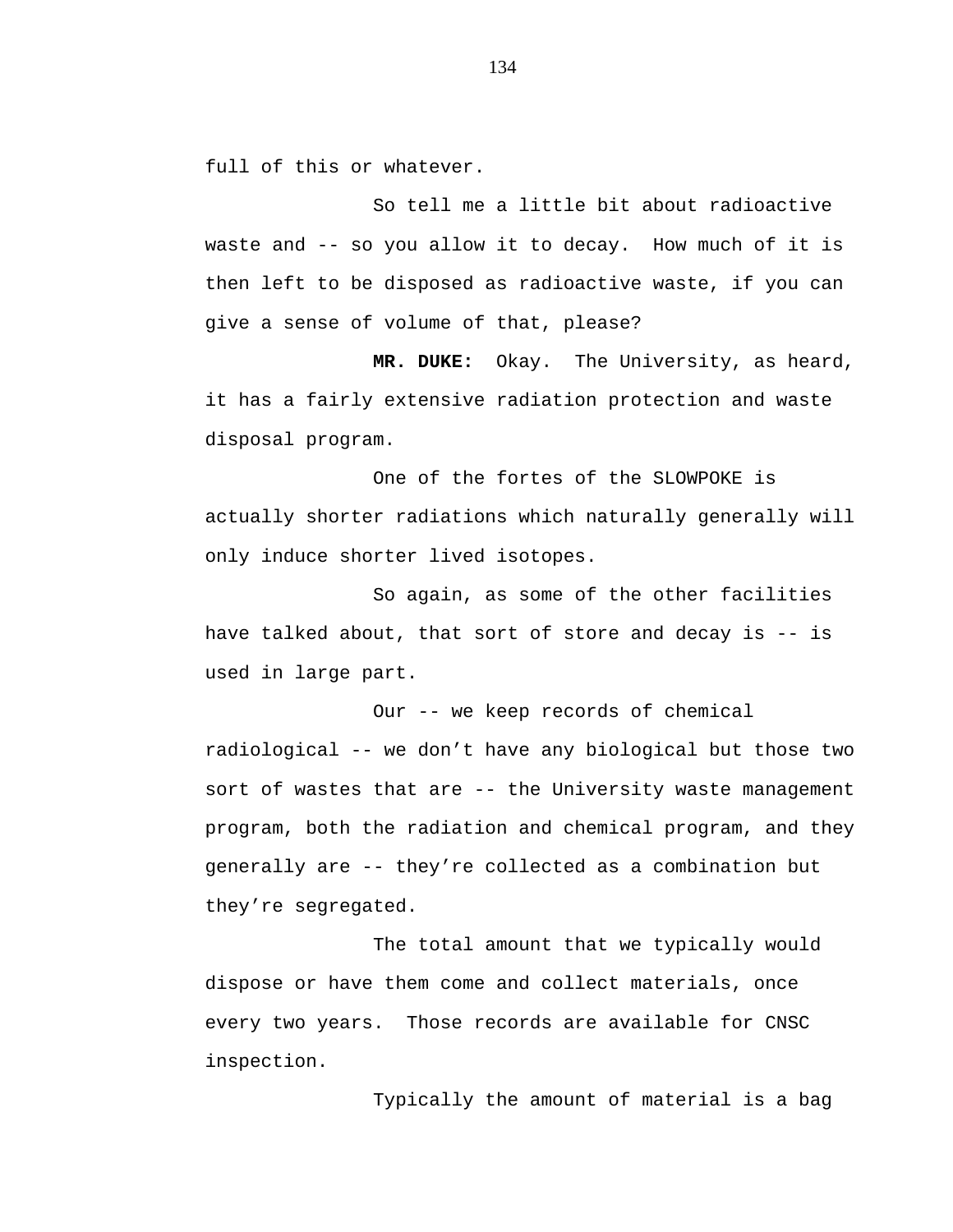or two of rubber gloves, chem wipes, et cetera. In fact, no level of radioactivity on -- on them but though - because they've been left to decay.

So the total amount is probably less than - not even 10 kilograms in a 2-year period. And that - most of that would be material, which after it's then monitored by radiation safety, is generally disposed of as general waste.

**MEMBER VELSHI:** So I was actually asking about stuff that even after the decay period is still radioactive and then has to be disposed as radioactive material. How much of that is generated?

 **MR. DUKE:** Okay. Typically those are longer -- obviously longer radiations and those might be rock samples. And typically we would irradiate a rock or mineral maybe 100 to 250 milligrams, maybe 500 milligrams.

So the total amount of that material is, again in a year, might be 100-200 grams. And that would be -- largely we still keep that stored at the facility.

We've got a lot of lead shielding and those are identified and stored and after several years you're really only looking at trace levels of cobalt-16, maybe some cesium-134, a little bit of europium-152 but you're down at sub-Becquerel per gram levels.

 **MEMBER VELSHI:** Thank you.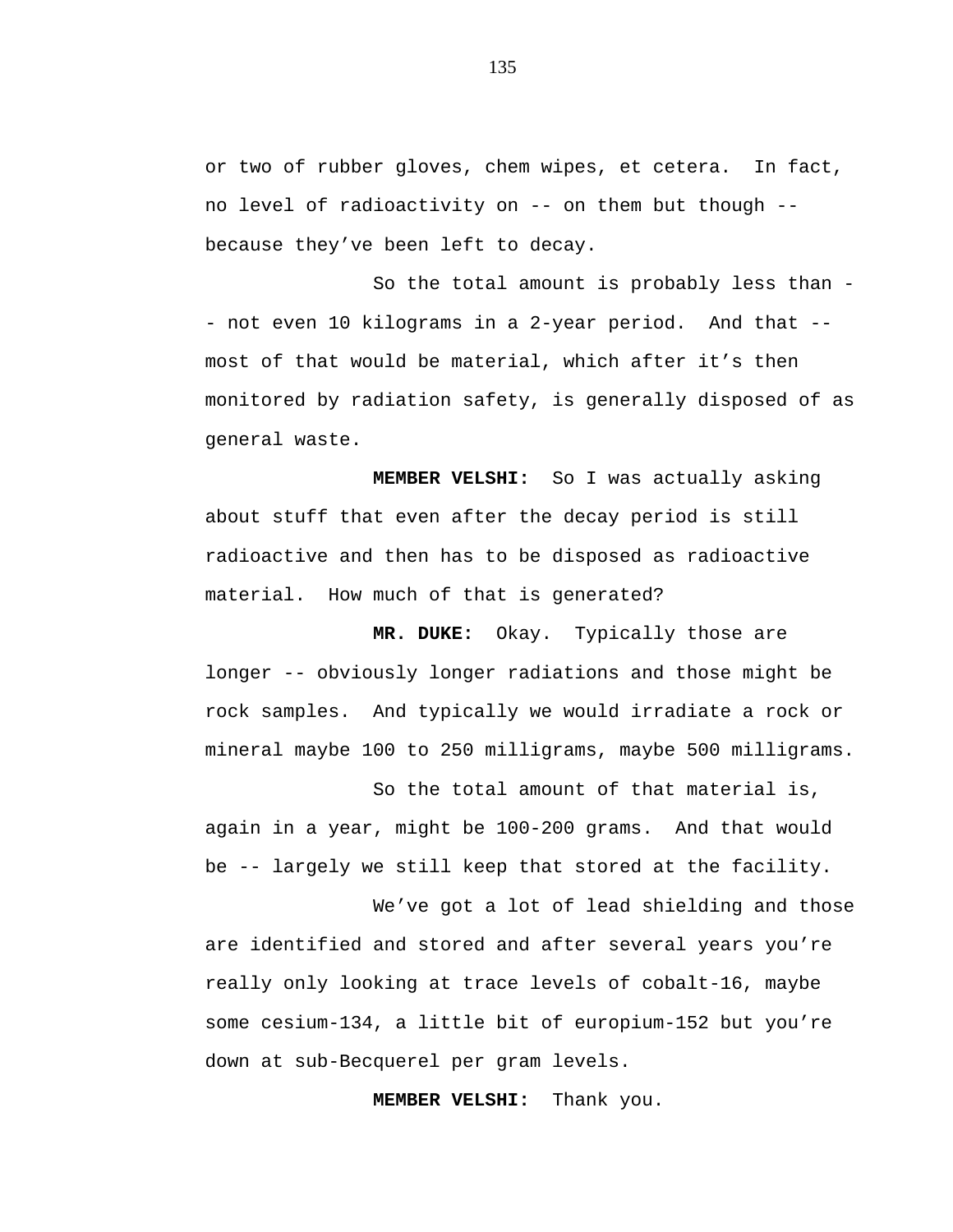My second question, also for you, is you make reference, particularly in the CMD, on everincreasing regulatory requirements and those being rather onerous.

And -- so I'd like you to expand on that because you -- your slides really didn't cover that and whether in your opinion you feel that they're just too onerous and don't justify the benefit from that.

And perhaps also give us a sense of how much extra effort is involved in complying with that because you've said you need additional head count in order to comply with -- with this.

So three parts to the question; one, is elaborate on -- on how onerous it is because it -- and the amount of staffing required, and whether it's justified, that's the second part, in your opinion, or whether they could be simplified.

And the third part is what President Binder asked one of the earlier licensees, moving to a licensing condition handbook, do you see that just increasing the burden or actually bringing in greater clarity to regulatory requirements?

**MR. DUKE:** Okay. I don't know whether I should start in reverse and go forward.

Onerous; the SLOWPOKES were designed -- the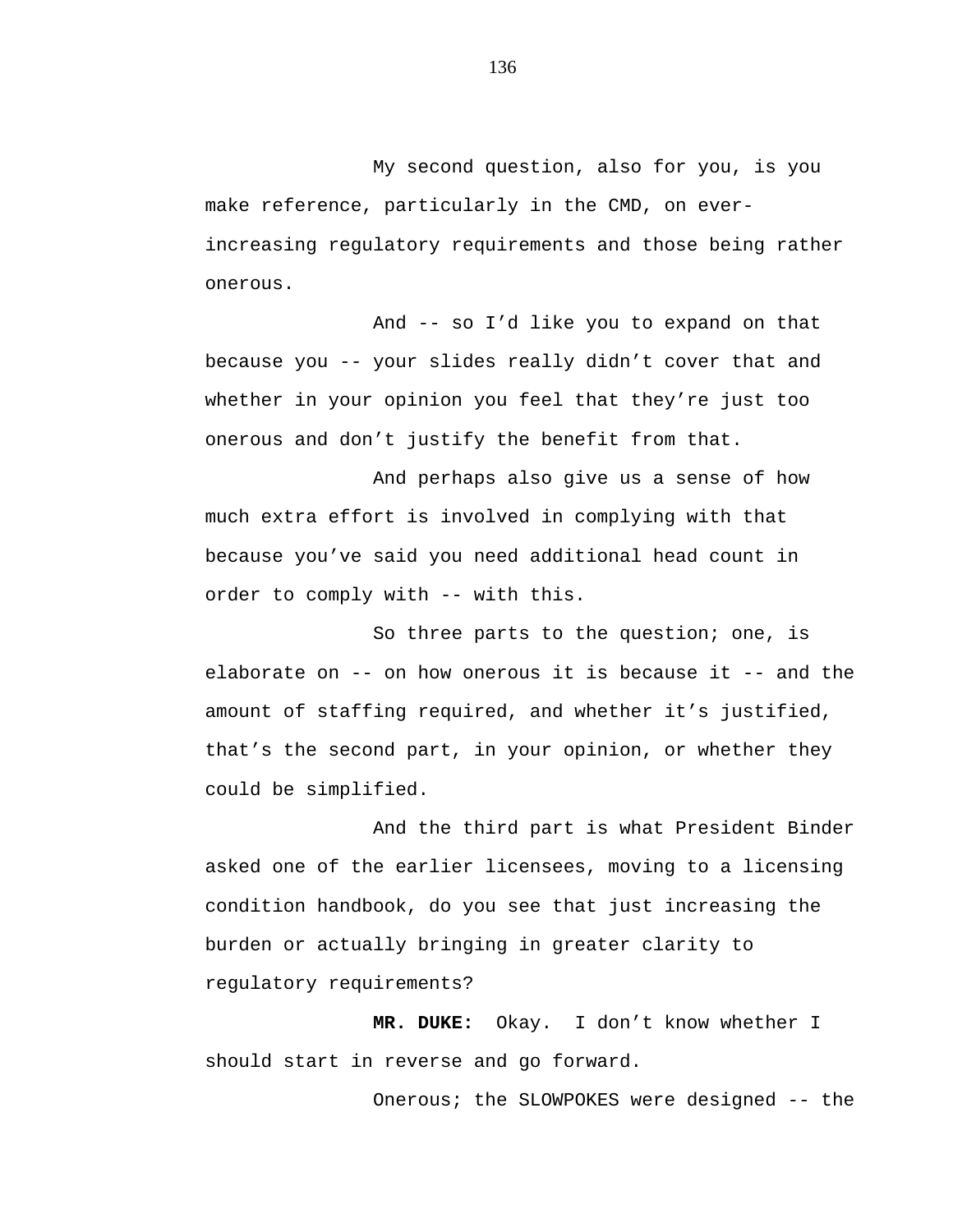original philosophy was to be operated by part-time operators.

And historically we had many operators from a wide variety of disciplines at campus and the vast majority of them part-time operators, and we've heard some of the other facilities still have those.

The requirements to -- to keep that certification have not changed the minimum number of maintenances, operations to the reactor, but the requirements to become certified are far, far more rigorous than they used to be.

Now, as a consequence of that, fewer people are willing to do that on a part-time basis and it's - really one can only expect that of full-time staff at the facility, to go through and become a licensed operator, for example.

So that then leaves us in a situation of generally always having this challenge of ensuring that we have sufficient licensed operators. That -- so it -- the amount of regulatory work has increased, probably exponentially, since the enactment of the *Nuclear Safety Control Act*.

Do -- I think your next questions was do I think that they're beneficial? Yes, I do. I think there's -- they've clarified a lot of things. Now, I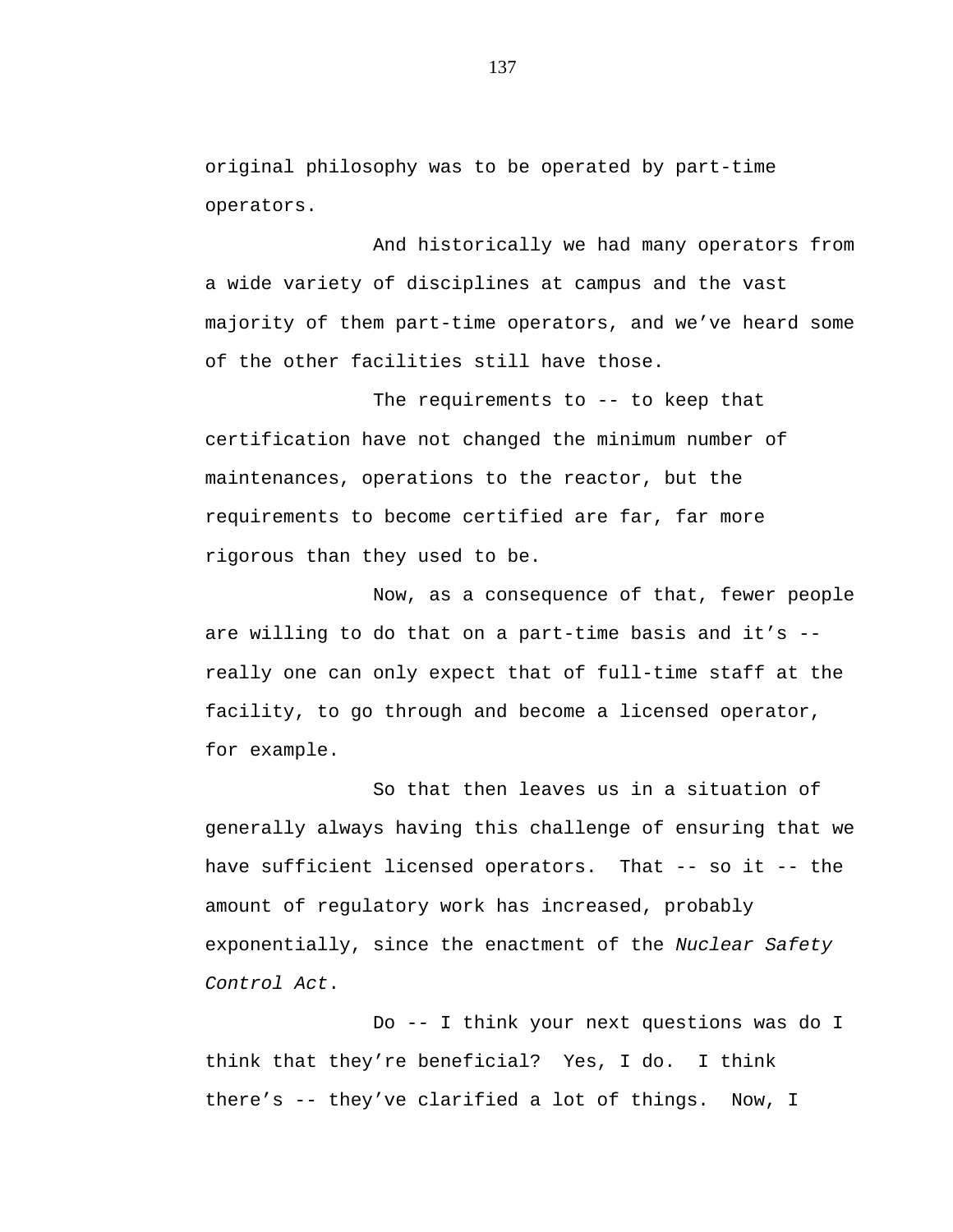think that generally the safety of the SLOWPOKE is not always considered in the application of some of the regulations. That there's -- trying to be diplomatic. We need Cathy to answer this one.

It's getting to the point where it is becoming an expensive tool now to have with all the regulatory requirements as well, and I think that is calling into question, maybe at some facilities, the future of them and which disheartens me given the value and the importance of the SLOWPOKE facilities.

Certainly as the reactors age, that is a very important component which never used to be part of the regulations or the focus in looking at the aging management of the reactors.

In regards to the license condition handbook I think what all that -- I won't say all it does. One of the beauties of it, it pulls together a lot of the information that, obviously, previously our licences were only like a 10/12-page.

So it has expanded significantly on that. It has gone through all the details. I mean, it's literally a one go-to document which will stipulate all the expectations of the licensee and, in that sense, it -- I think that is a positive move forward.

But when you first look at it, it is a bit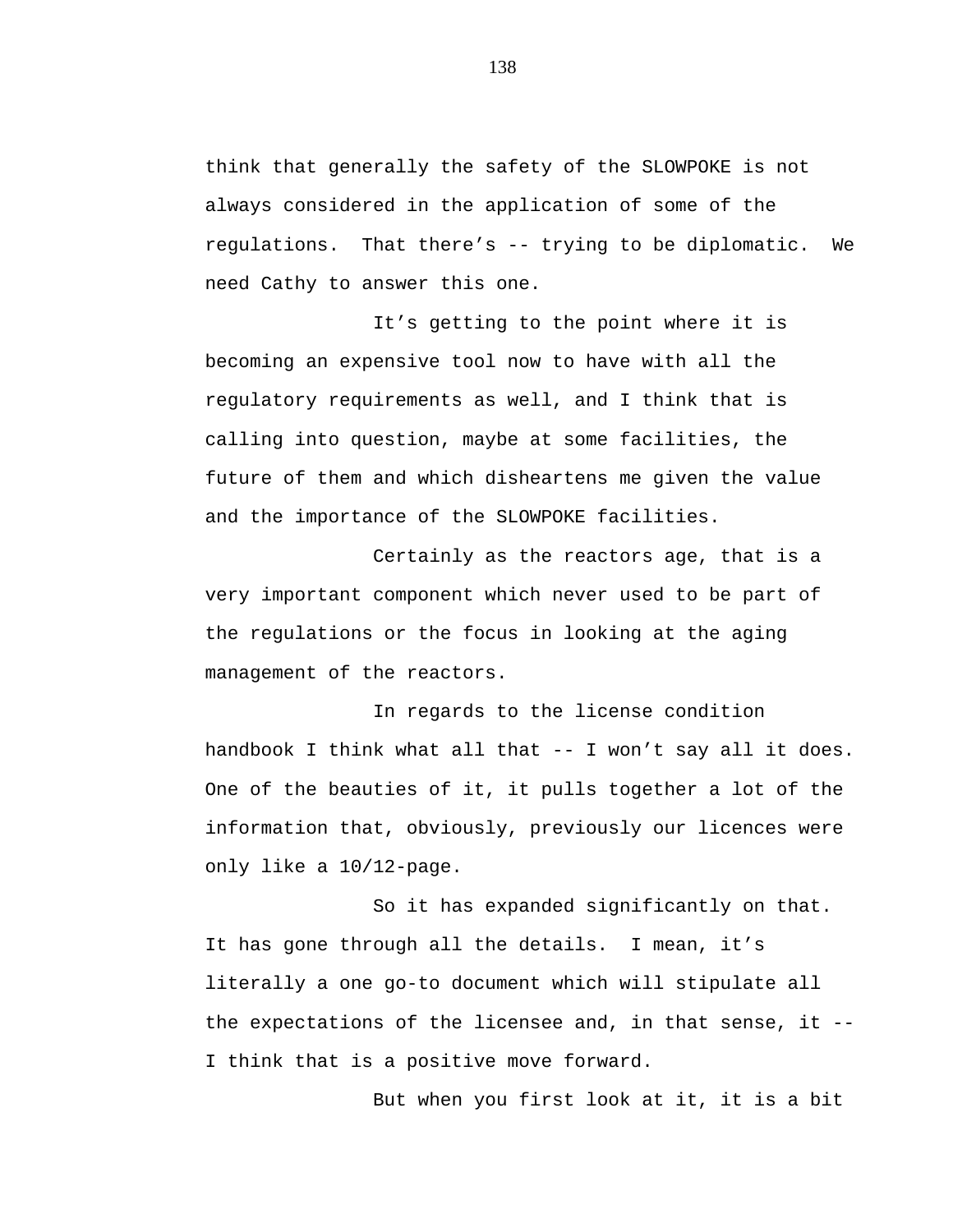imposing and does tend to make one sort of repel a bit, thinking: Oh my goodness!

Because the purpose of these reactors has been largely to do research and teaching, some service work has become a necessity. But utilizing the reactor is the primary goal of having the reactor but, obviously, doing that in a safe manner is paramount and that's obviously where the CNSC regulators come in.

**MEMBER VELSHI:** So this is an opportunity for you to express your concerns and frustrations, if there are any, on the regulatory requirements and I know that the CNSC goes through -- in my opinion -- through great lengths to make sure that they get stakeholder feedback and engagement before regulatory requirements are presented to the Commission and get enshrined.

So is there more that could be done to make things simpler and more tailor-made to your requirements?

Or is that just too open-ended a question?

**MR. DUKE:** Well, I think we should get all of the Directors to respond to this one.

Certainly, one of the approaches that the CNSC staff have done is certainly a graded approach and we really do appreciate that but when the *Nuclear Safety Control Act* was, you know, brought about or enacted, we did vigorously try and not have the SLOWPOKE reactors put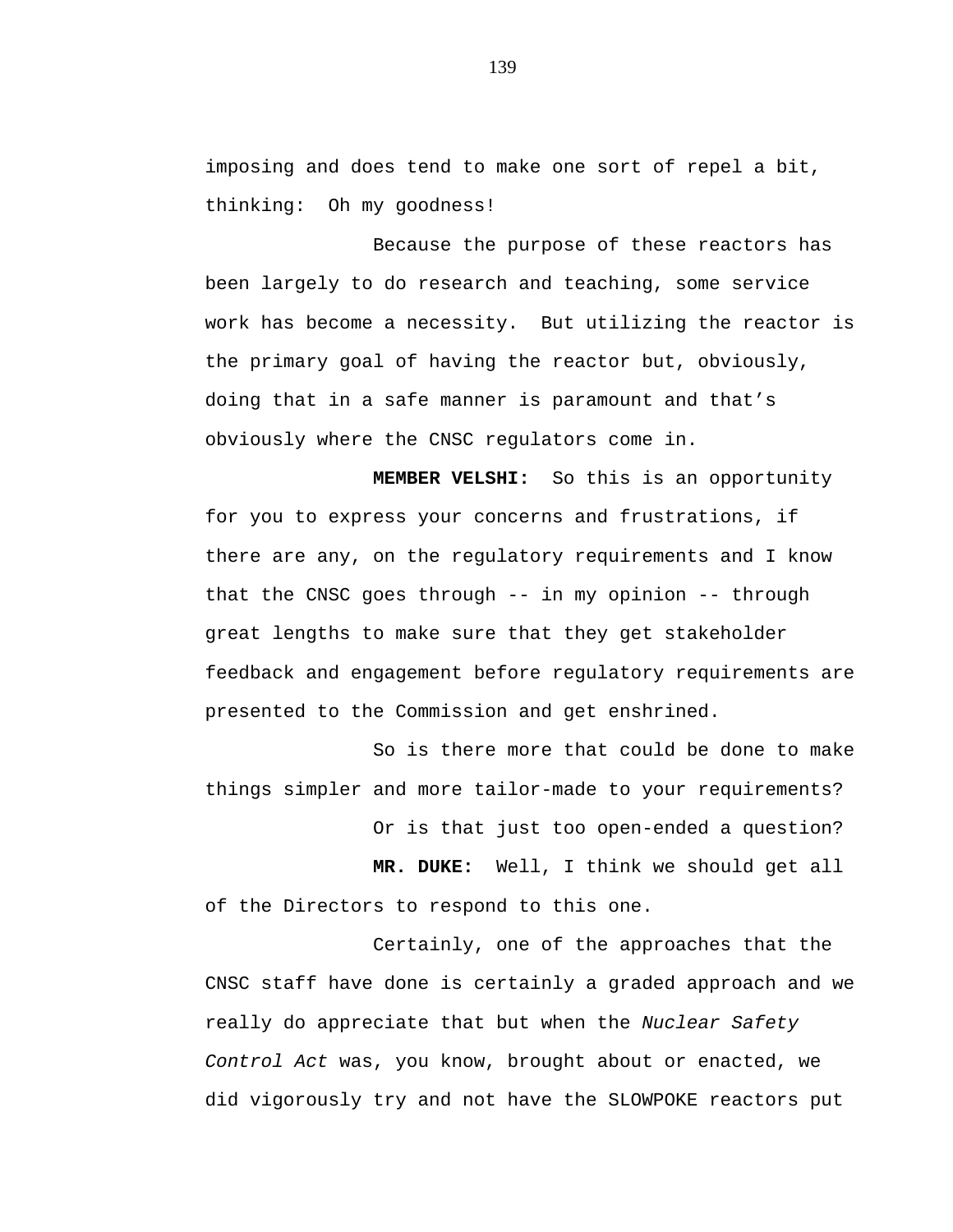in the same class or group as the power reactors.

And unsuccessfully and, unfortunately, then the regulatory requirements for the power reactors, being SLOWPOKE in the same group, were and now have to be on the basis of the regulations apply to SLOWPOKE.

So, as I said, they have used -- I think to the best of their ability, this graded approach but it has meant a significant increase in regulatory requirements compared with the situation under the AECB.

The other experience I've had -- and this is, again, not a criticism of CNSC staff -- is that they have the regulations and they must interpret them.

They don't necessarily always have the latitude to interpret them in a liberal manner or it's written in black and white. So they've had to follow them as they see and interpret them and then we're told that that's the interpretation so we have to then address that and act.

As I say, I would be very happy to have any of the other SLOWPOKE Directors give any comments on that.

**THE CHAIRMAN:** I'd just like to jump into this one.

We have quite a bit of latitude in at least recommending changes to regulation and I just heard a pretty good reason for all of you to get together. And if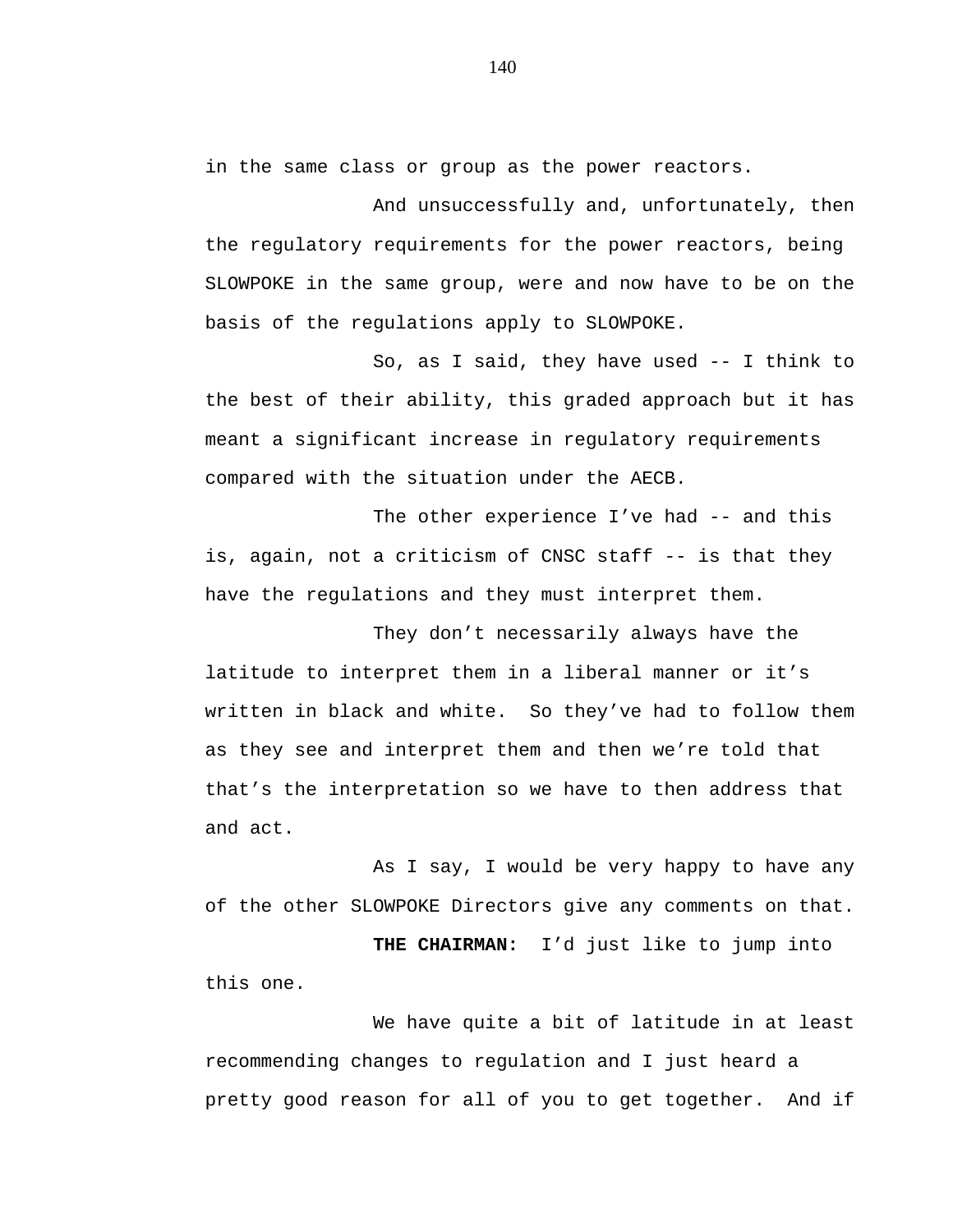you all feel the same way -- and by the way, I was impressed with your list of -- that was a good shot here not only the federal regulation but a lot of Alberta Government regulation listed here on page 21.

And if there was all the regulatory issue of concern and if you weigh -- if you have some room to improvement, we're always look for a recommendation from the licensees about how to do things better, keeping in mind, we are talking about nuclear and we are talking about a public which is really -- has a built-in fear of nuclear and any little accident can cause you major grief that will make any of these regulatory burden seem relatively simple.

**MR. DUKE:** Yeah and, obviously, the -- one of the reasons that we even give high school physic tours is because there is a lot of misinformation out there and it is very important to educate -- and I don't mean that in a derogatory term or negative term -- about the positive, peaceful uses and safe uses of radioactivity. Everything, as you mentioned, from smoke detectors to elemental analysis to medical research, et cetera.

The -- I know when we have talked previously about the idea of the SLOWPOKE users getting together -- and a model of that is typically the CANDU Operators Group -- the CANDUs have budgets which are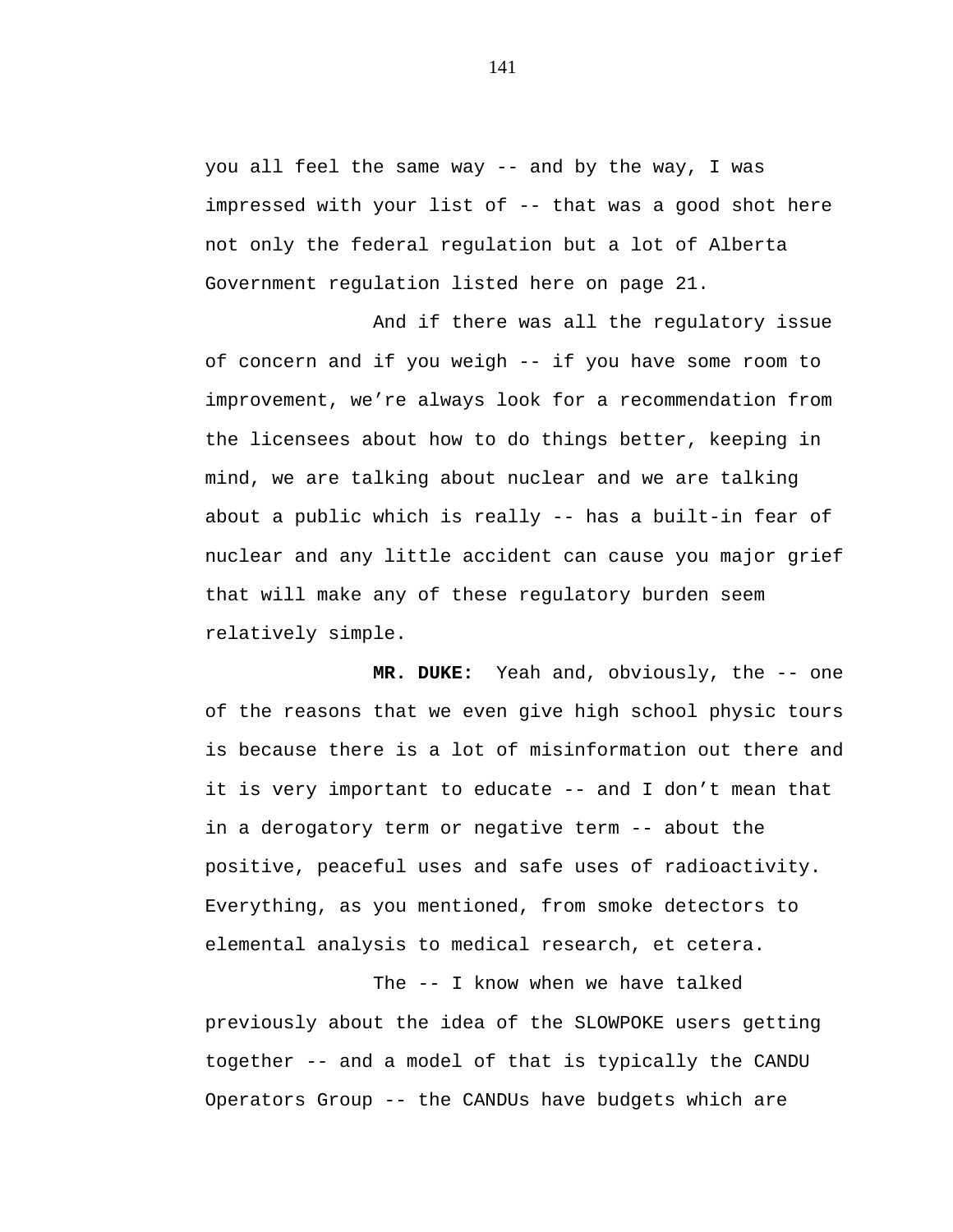hugely in excess of any of the SLOWPOKE facilities or even their institutes, many of them, and as Ms. Nielson has mentioned earlier, we do try and get together at opportunities of either meetings where -- of -- in the field. As she said, we met last June at a -- following a pre-licence kickoff meeting with CNSC staff and we do keep in very good contact generally via e-mail as well.

It's -- I think it might be worthwhile for us to then focus a little bit more on how we might tighten some of these things up or look at ways that we can streamline things so that we can spend more time using our reactors than just sort of preparing reports.

> **THE CHAIRMAN:** MS. Velshi? **MEMBER VELSHI:** Thank you.

**MR. WEIR:** Dr. Binder, could I ask?

What does it take to have the SLOWPOKEs not considered as a power reactor?

Do you have to go to Parliament? Does that mean a change in the Act?

## **THE CHAIRMAN:** Staff?

**MR. ELDER:** Peter Elder for the record.

So the classification depends on how you look at it right now but everything is covered by the Class 1 regulations and, when they were brought in, they were divided in two parts which was a Class 1A, which is a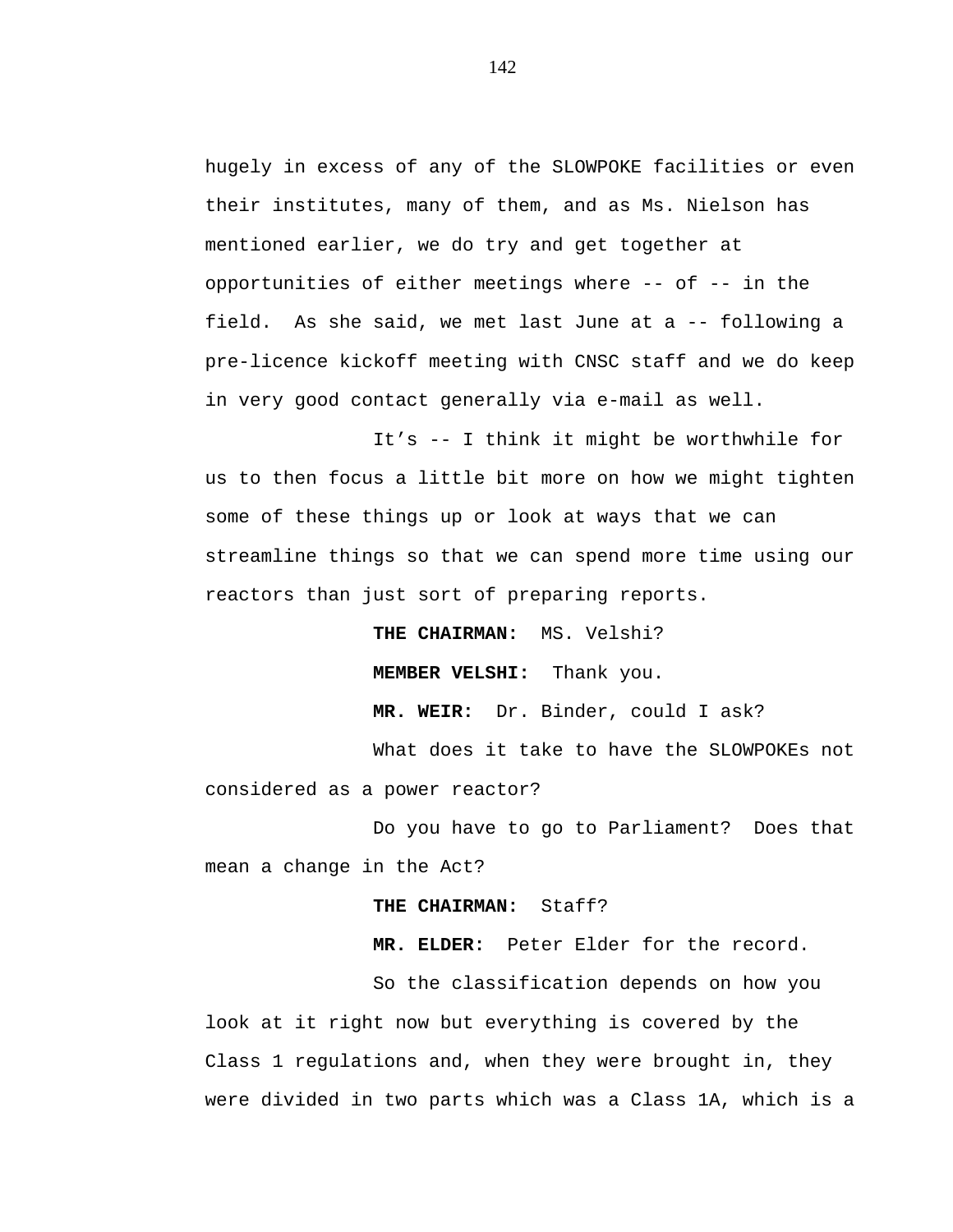reactor -- it doesn't matter about size -- and Class 1B which is a big facility that's not a reactor.

So that -- changing those regulations - the CNSC -- actually, the Commission can go through the normal process of changing a regulation and make that change themselves. So you don't have to go to Parliament to make that change.

There are some other mechanisms about how we deal with them that are actually completely within the Commission's control. So the type of licence, how the licensing is done, that's fully at the discretion of the Commission.

**THE CHAIRMAN:** Does that answer your question?

So the point here is that if you collectively come up with a process or advice as to what needs to be done, we'll take a look at it and consider it seriously.

## **MR. WEIR:** Ron Weir.

I think that would help. Much of the admin problems and burden are coming because we're considered a power reactor and we need to jump through the hoops and we don't question that given the regulations.

But if we were not considered as a power reactor, it would make life a lot easier and less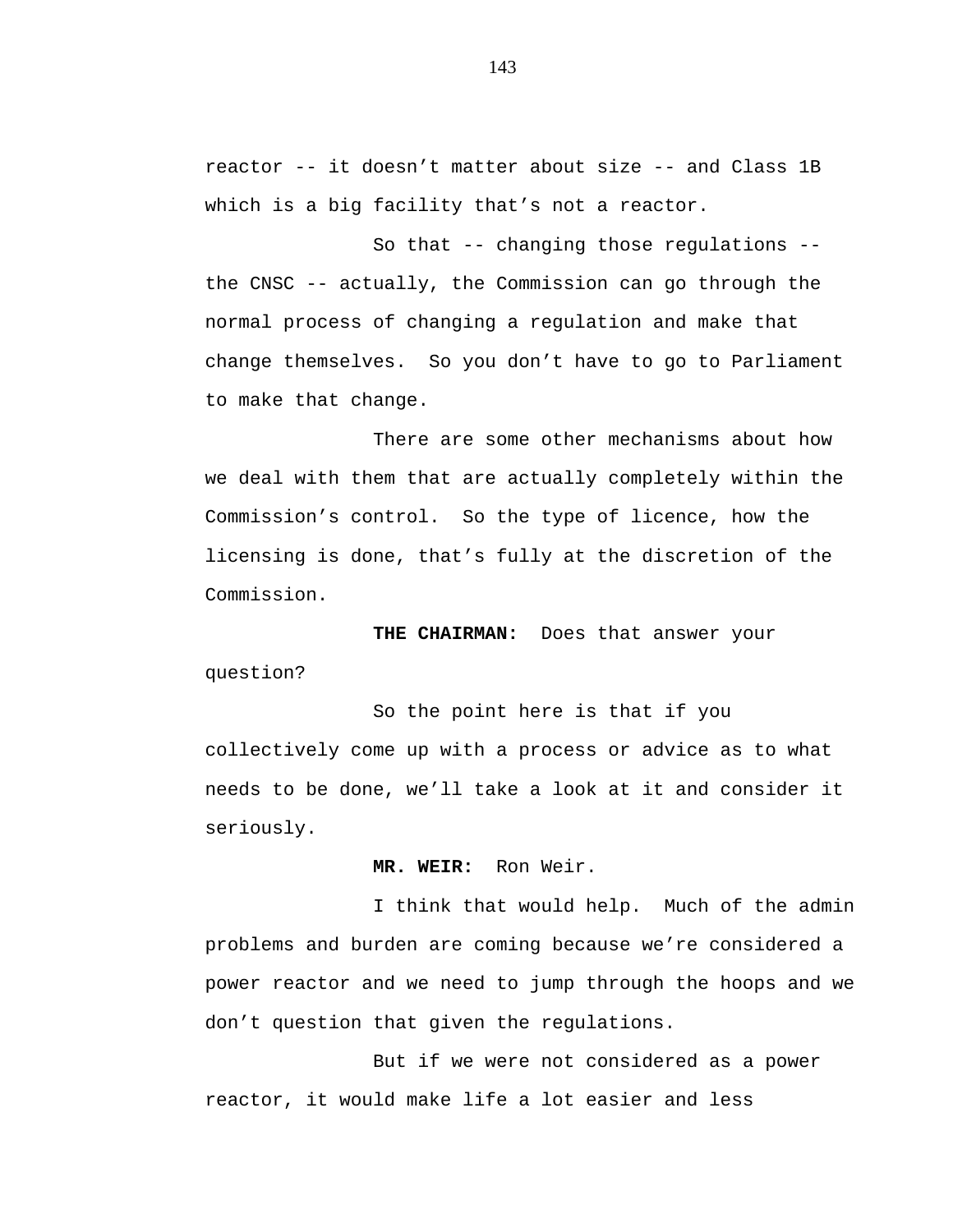expensive in staffing and the amount of time that's spent.

But, thank you, you've answered the question.

**MR. ELDER:** My only comment on this one is that we've -- you know, without -- we've been trying to look at these ones and the reason why the LCH is actually so complex is that we've been trying to make sure that we're very precise, that -- what the requirements are so that we can grade the requirements.

And that means you have to do a lot of detail and some areas where a power reactor one can just refer to a CSA standard, we actually say: No, you only have to do these five things.

It actually makes it look bigger but there is a lot of grading thought that went into the document and we are, obviously, willing to continue that dialogue about what is actually necessary and what can be relaxed on those ones or what's an appropriate level.

> **THE CHAIRMAN:** Okay. Thank you. Mr. Harvey?

**MEMBER HARVEY:** Merci, monsieur le président.

Just one question on page 12 of the staff document under "Personnel Training":

"Following an inspection, one action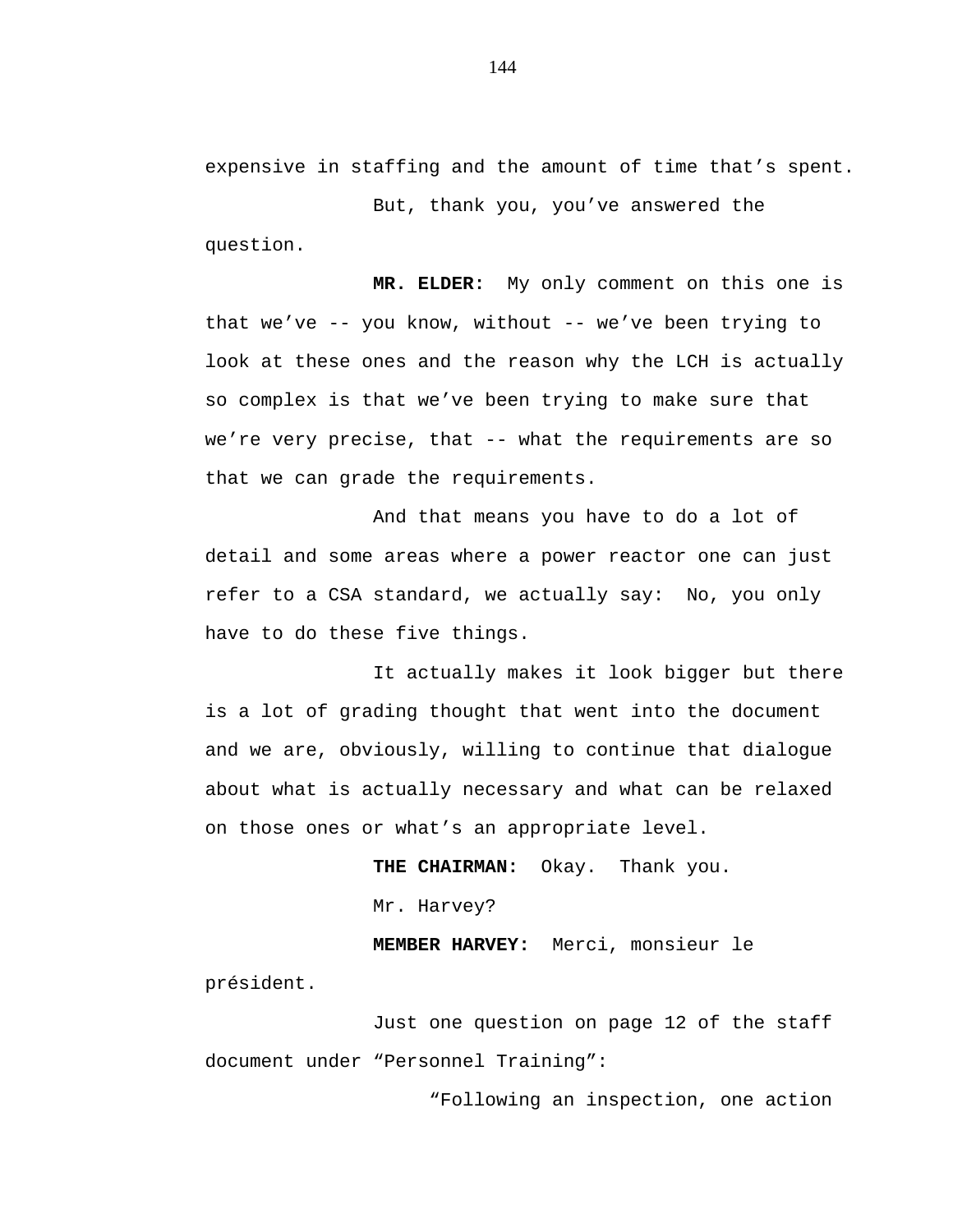notice has been given pertaining to the use of a document that was not authorized for use by the University of Alberta. The licensee has agreed not to use this document until authorized for use."

What was the problem?

What was the nature of the document and the nature of the problem?

Was it just because it wasn't authorized or there was a problem with the content of the document?

**MR. ISLAM:** Wasif Islam for the record.

I, myself, was personally there at the

inspection.

It had to do mainly because that document was not authorized.

Now, following just any inspections, this was communicated to the licensees, licensees have provided a cap. And in the corrective action plan, they have noted that this document will not be used until it has formally been authorized.

> **MEMBER HARVEY:** And what is the status now? **MR. ISLAM:** The status is –- I will pass,

possibly to Dr. John Duke.

**MR. DUKE:** Yeah. John Duke, for the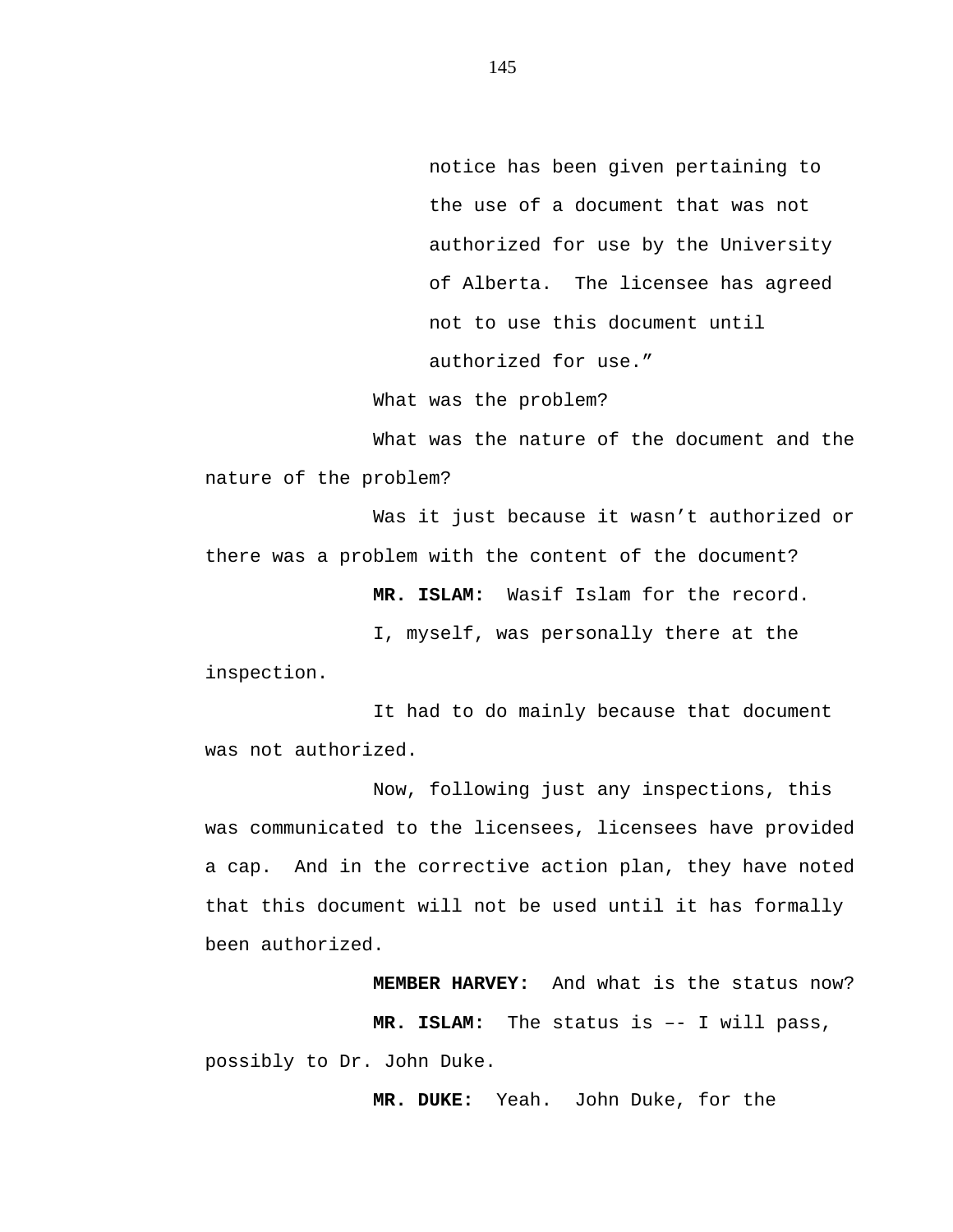record.

This relates to our training program. We had our SAP-based training program approved and then there's a second component which is actually a training manual. And, initially, it may be -– and I'd have to double check some of the correspondence in the earlier stages -- my understanding was that that was our internal document.

But from the inspection, it was concluded that this should be written up and submitted also as an Addendum to our SAP training program.

So that has been revised and it is –- it has actually been reviewed internally. With preparing for this meeting, we haven't actually submitted it to the CNSC yet but it certainly is in a position or point that we should be able to do that subsequent to the meeting.

 **MEMBER HARVEY:** That does not create a problem for training?

> **MR. DUKE:** Not at the moment, no. **MEMBER HARVEY:** Okay. Thank you. **THE CHAIRMAN:** Did you want to add

something?

 **MS. FRANCOISE:** I certainly can.

Corrine Francoise again, for the record. I'm the Director for the Training Program Evaluation ---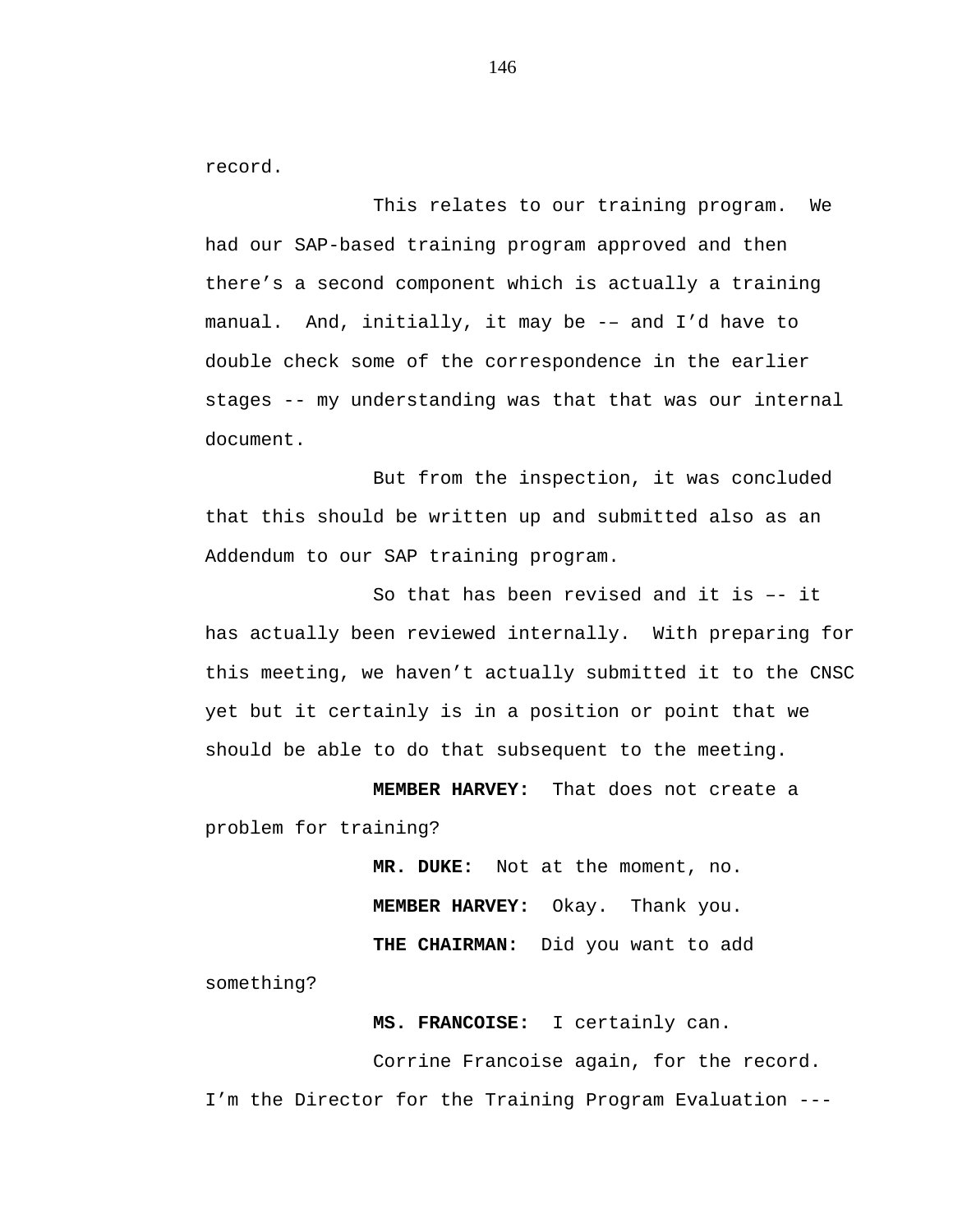**THE CHAIRMAN:** Please use your mic. Can't hear you.

 **MS. FRANCOISE:** It's Corrine Francoise. I'm the Director for the Training Program Evaluation Division.

Yes, indeed, the training manual that we're referring to had not been approved. So our expectation right now is that this document be approved before further training is conducted.

And I believe the last date that we received in terms of its completion was mid-March 2013 and as mentioned earlier, we have not received that document yet.

And in terms of safety significance, we - again, we have established that their training program is SAT-based and we don't see this as being a significant issue. Thank you.

**THE CHAIRMAN:** Monsieur Harvey? C'est fini?

**MEMBER HARVEY:** Just to check back with the staff.

Where the answer is that that does not create problem, is it your –- are you -– you accept that or it could if not submitted in coming weeks or month?  **MR. ELDER:** Peter Elder, for the record.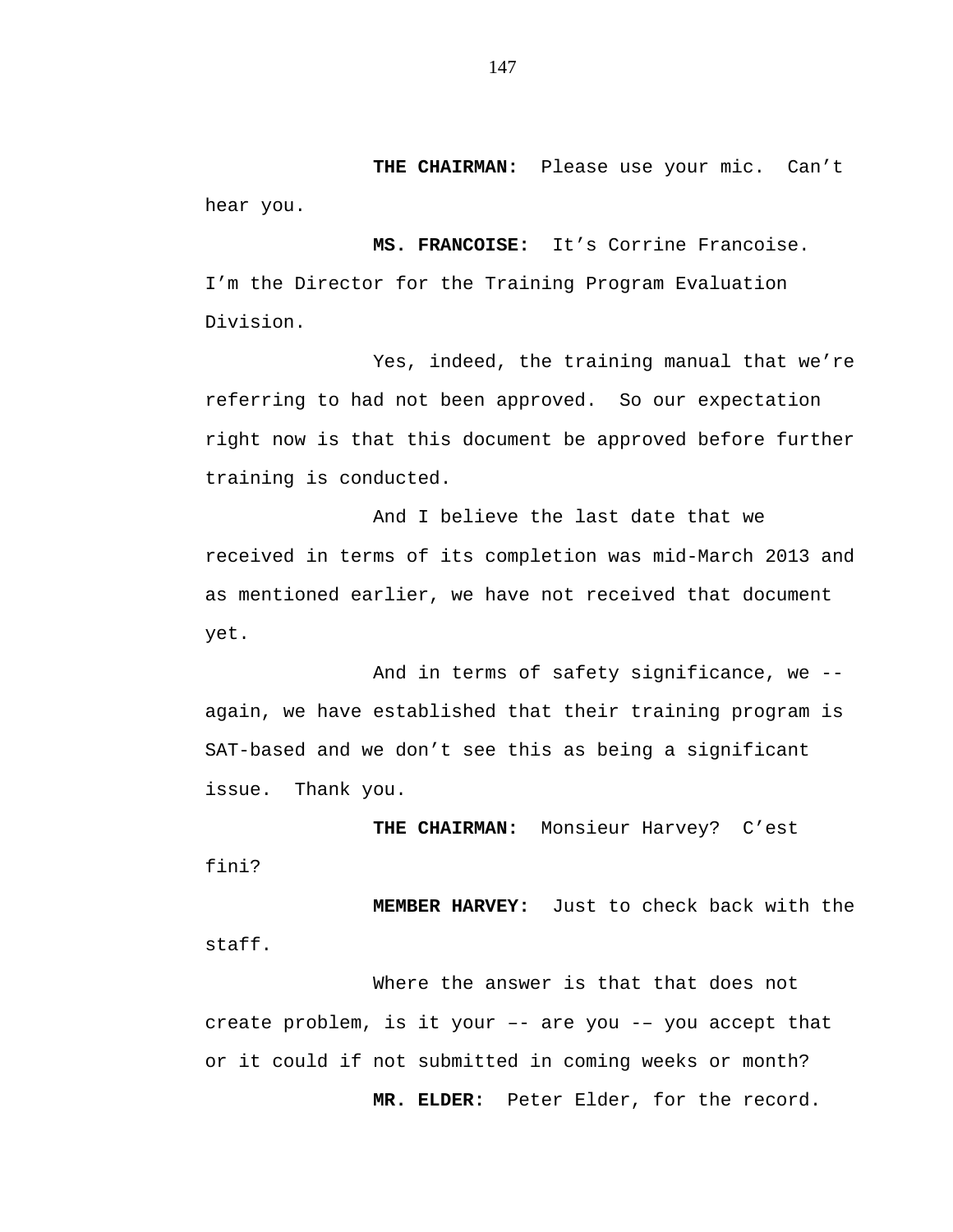I think what our view would be: it does not create immediate problem in terms of if you don't have anyone to train right away then you can wait and complete the document later.

Again, you know, because these are certified positions and how it's done, we want to make sure that there's a good paper trail about those qualifications and that's why we're being -- we may be picky but say: Is this the approved document? You know, has it approved it? Is it aligned with all your other processes to make sure that you're keeping track of the records and it's aligned with the University's overall system?

So it's never going back in and saying: You need to train the person today. You can always defer training by a bit without any impact but you do want it in place before you actually do train the people.

**MEMBER HARVEY:** Okay.

 **THE CHAIRMAN:** Thank you. Dr. Barriault?  **MEMBER BARRIAULT:** Thank you, Mr. Chair. All my questions have been answered. Thank you.

 **THE CHAIRMAN:** Thank you.

Dr. McDill?

 **MEMBER McDILL:** Thank you.

Just a clarification. On page 20 of the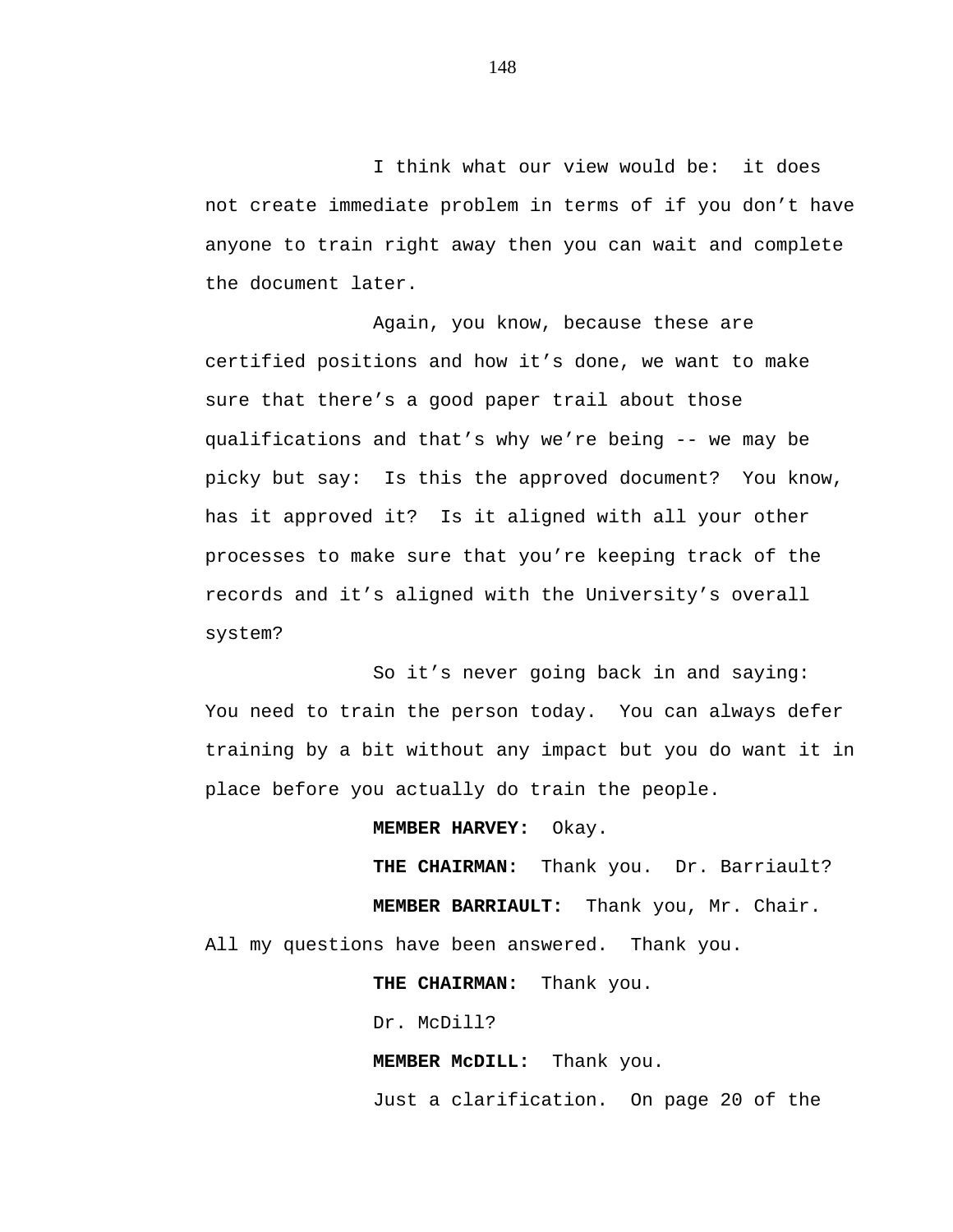University of Alberta's submission, they say they received a rating of "B -- meets requirements".

We don't have 'B's anymore; do we? Bottom of page 20. I accept the "meets requirements", it was the grade that was the ---

 **MR. ELDER:** Just -- Peter Elder, for the record.

We, no, we are not using that terminology anymore but we have in the past so maybe there's some ---  **MEMBER McDILL:** In the past.  **MR. ELDER:** --- carryover.

 **MR. DUKE:** Sorry, yeah.

If you actually look at that, you'll see that is related to our consolidated license and that is the Calgary office that did the inspection. So it's not the –- it's not to do with our non-power reactor license, this was to do with the University -– sorry, the production license. It's a different license and the report that we got was the CNSC staff's report from Calgary.

So part of our license application did ask: Were there other licenses that the University had?

So as this involves our isotope production and packaging and transport, I felt it was important to show that, yes, we are in compliance in that area.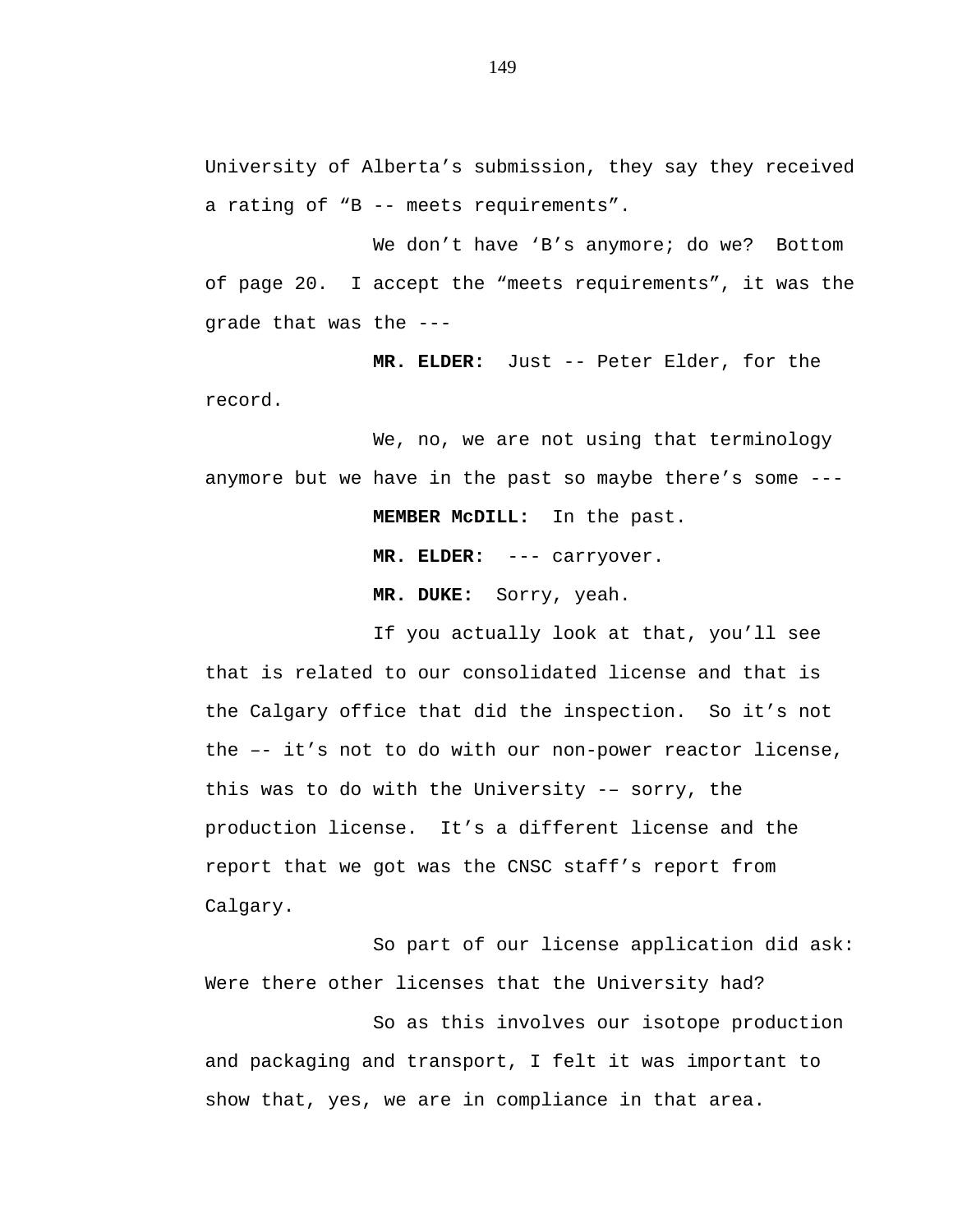So that's why I included it and that's why it's a "B" because that's what they use.

 **MEMBER McDILL:** My question is principally to staff because I don't think you would have said "B" if it had been something else.

**MR. JAMMAL:** It's Ramzi Jammal, for the record. As Chief Regulatory Operations Officer, I guess I will have to take that question.

The –- what you see is, a lot of times, on the individual inspections and the "B", you are correct, Dr. McDill, was the old system where we put in place the grading. And as it comes up to the "satisfactory" and "fully satisfactory", there is whole bunch of underlying findings that our inspectors put in place.

In Calgary office that did the inspection, the old methodology was grading based on "B". Now, it has been converted over to the system that you see before you –- satisfactory or unsatisfactory.

But the license is inspected by the Calgary office as a stand-alone facility and our inspectors are trained to do so.

## **MEMBER McDILL:** Thank you.

And the question now to the University. On page 21, which of those 11 other regulations would you propose to not respond to?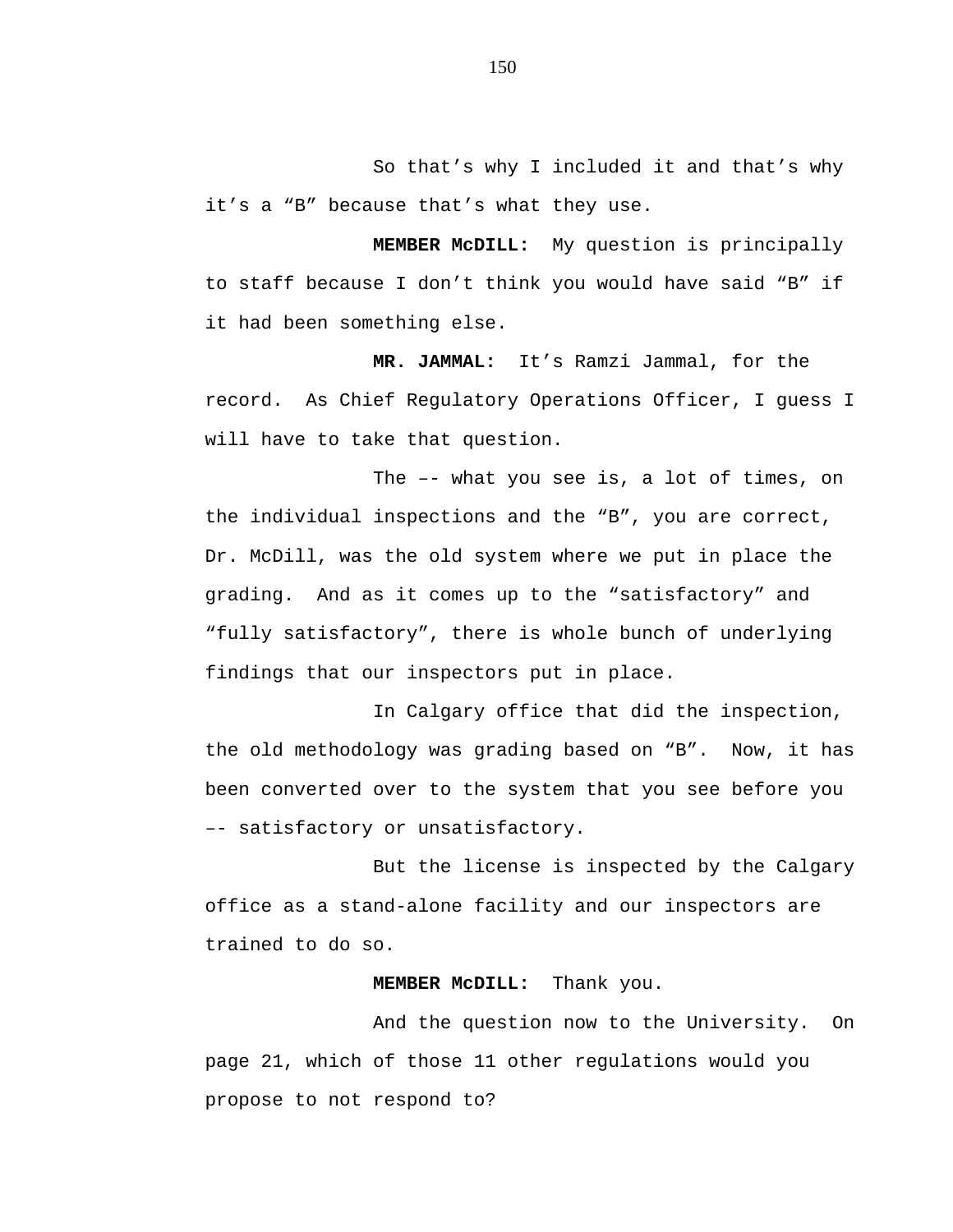**MR. DUKE:** Actually, I never suggested any of those ones, actually. That was, I think, President Binder made mention of an impressive list.

I guess the -- you know, we were just talking about the training program and then the training manual that we have and the additional effort that's had to go into that.

So I would go back more to some of the meeting of the CNSC requirements. That's where the amount of time -– I don't have to do much to do with –- or the University looks after occupational health and safety and, you know, they inspect our laboratory and see that we are meeting those sort of requirements.

So I don't actually generally have to deal on an individual basis with any of those 11 groups. It's just the CNSC that we deal with directly.

So that's where, if there was a way to reduce that workload, that would be beneficial.

But, again, I would reiterate what I've said earlier about the Licence Condition Handbook, I think it's advantageous in the sense that it summarizes all the requirements, all the expectations in one single document as opposed to trying to go to individual regulatory documents here and there.

**MEMBER McDILL:** Thank you, Mr. Chair.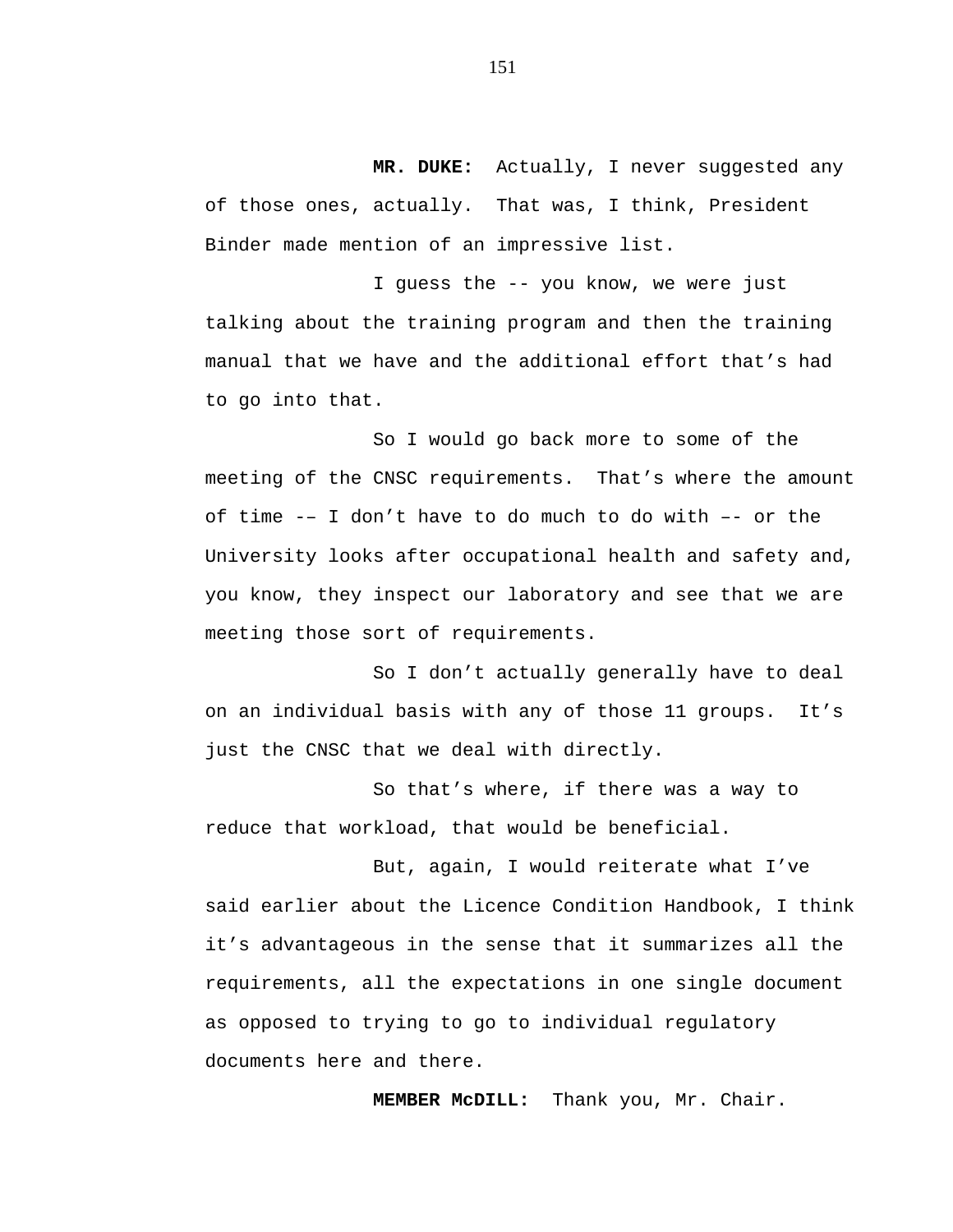Thank you.

**THE CHAIRMAN:** Just to repeat myself, I strongly recommend that as you gain more experience with the LCH, if there's anything in it that is "redundant", you know, "never used", please let us know.

Monsieur Tolgyesi?

**MEMBER TOLGYESI:** Merci, monsieur le président.

Two very short questions. It's to staff. I'm going to License Conditions Handbook, is on page – what's the page -- 18 and the Human Performance Management:

> "License condition is the licensee shall ensure the persons appointed to the position of reactor engineer or technician or reactor operator hold certification in accordance with the requirements of NSCA."

Is the certification a prerequisite to be appointed as a reactor engineer or technician? Or the certification could be completed

after being appointed?

**MR. ELDER:** Peter Elder, for the record. It's a prerequisite. So they must be certified before they are appointed to the positions.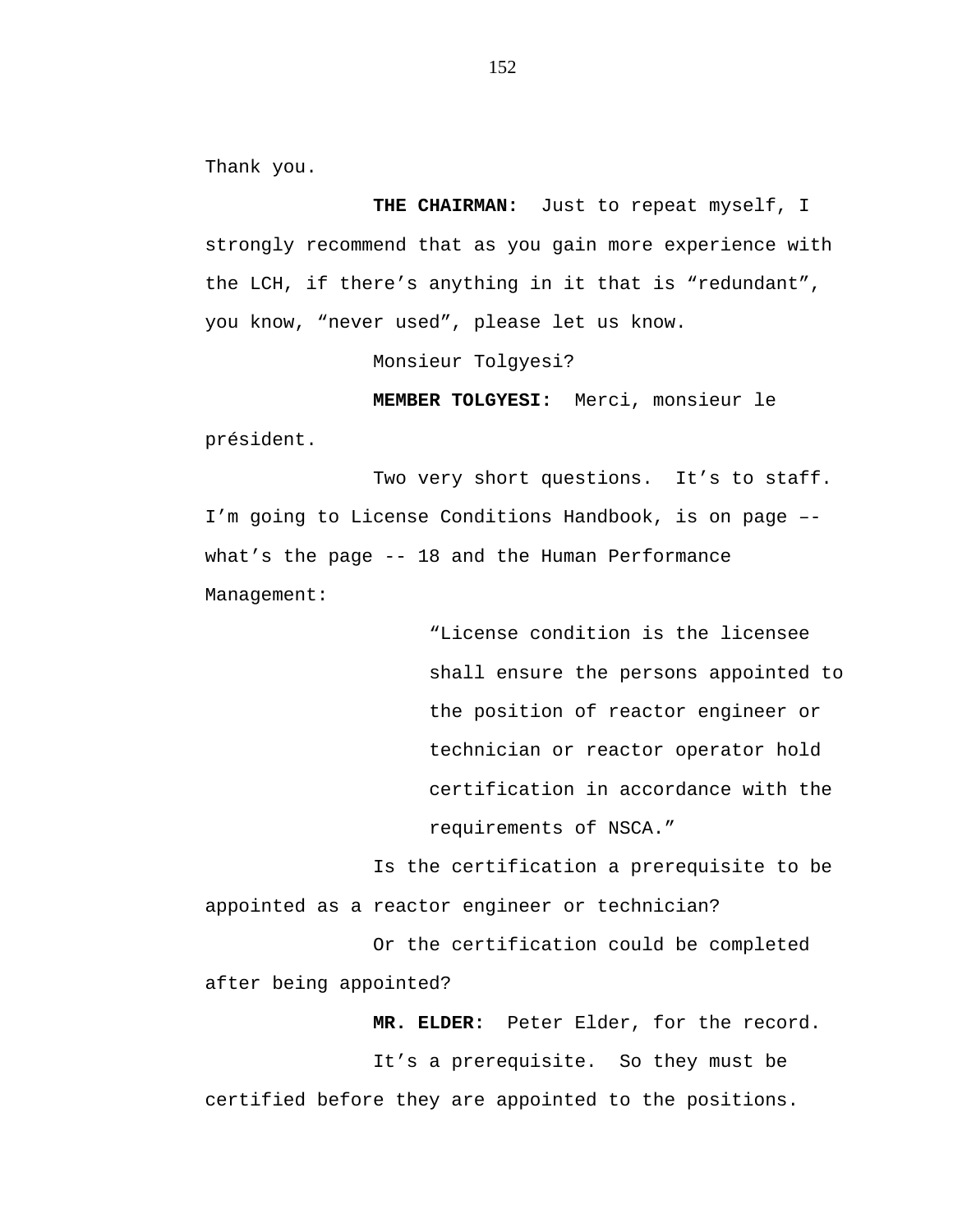## **MEMBER TOLGYESI:** Okay.

And the second one is also Licence Conditions Handbook, page –- what is that -– 33 and it's in every licence conditions handbook or licence -- is regarding 4.3, reporting -- event reporting.

You are saying that the licensee should report to the Commission on planned situations or events at the facility. However, there is no timeframe limit -- or time limit or timeframe through such reporting. Is it depending on severity or unwillingness of unavailability to somebody to report or what conditions are; what's the frame?

**MR. ELDER:** There is -- I believe you have to read it in context. I just saw the table, it's a table on event -- the timing of preliminary reports on page 88 and 89 and that's where you get the difference in significance.

It's laying back to the license condition and this is an area that we are working on a regulatory document that would apply to these facilities on that one to try and clarify and consolidate these rules.

It is a place where there are various reporting rules across a number of our regulations and we are trying to work and make sure that we can make them consolidate and consistent.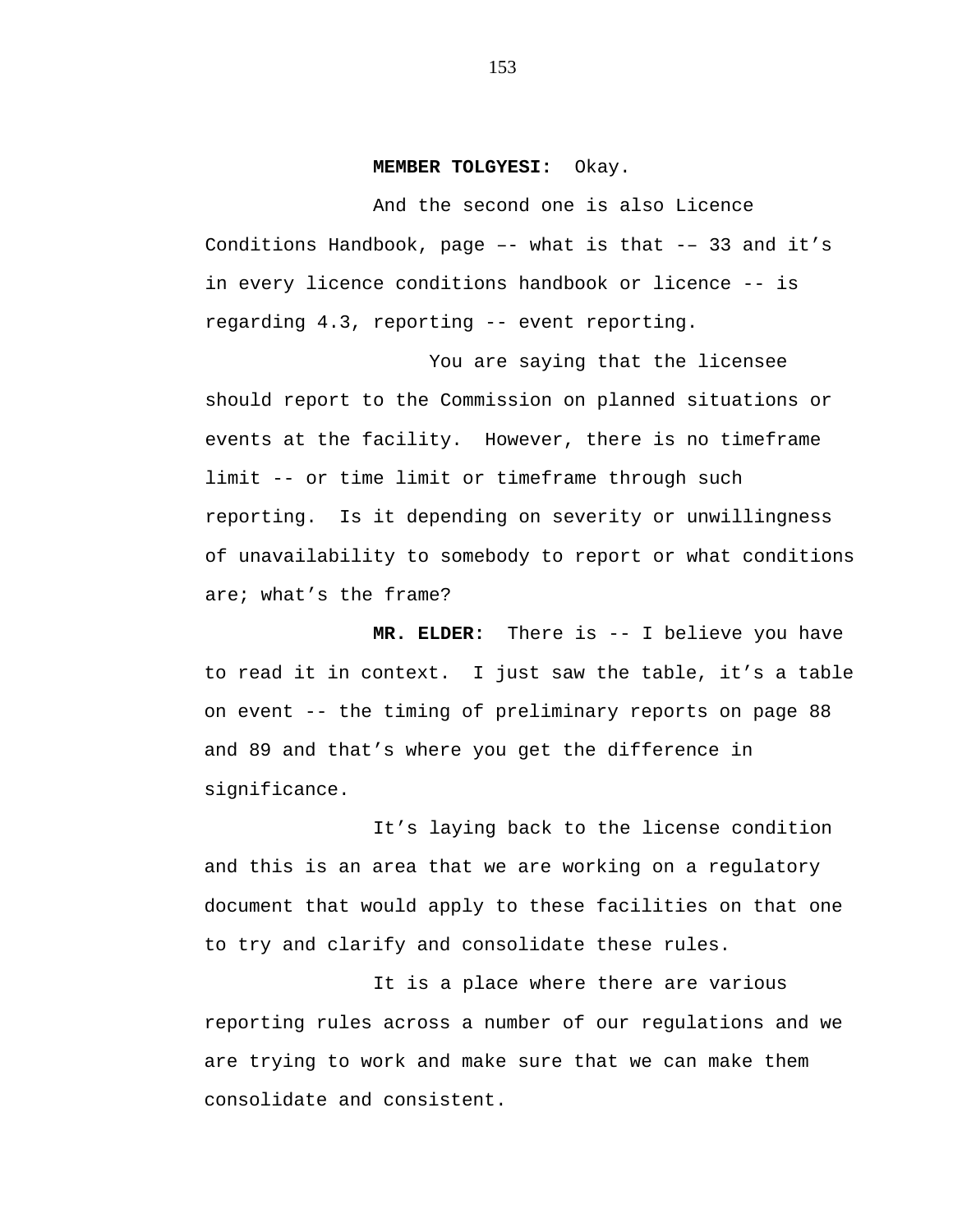**MEMBER TOLGYESI:** Maybe it will be just

good in this 4.3 to specify somewhere that reference to page 80. You said 88 and 89, which it's true, they are there.

**MR. ELDER:** Yes it is. I think it's been clear. It is in the client's verification criteria. It doesn't make -- it makes reference to Appendix E ---

## **MEMBER TOLGYESI:** E.

**MR. ELDER:** --- but it should also give the page number of Appendix E on -- and explicitly on the timelines. You're right.

> **THE CHAIRMAN**: Okay. Thank you. Any other?

So let me get into a couple of questions. First of all, let's -- so what's your plan on the HEU?

**MR. DUKE:** At our August meeting, 2011, you also asked that question and we explained the university reported that it had been contacted by the Assistant Director of U.S. DOE on their global threat reduction initiative, asking the president of the university the plans for our SLOWPOKE facility.

The university responded soon thereafter stating that, you know, we were aware of the program. We certainly understood and agreed with it and that the university was willing to participate, assuming that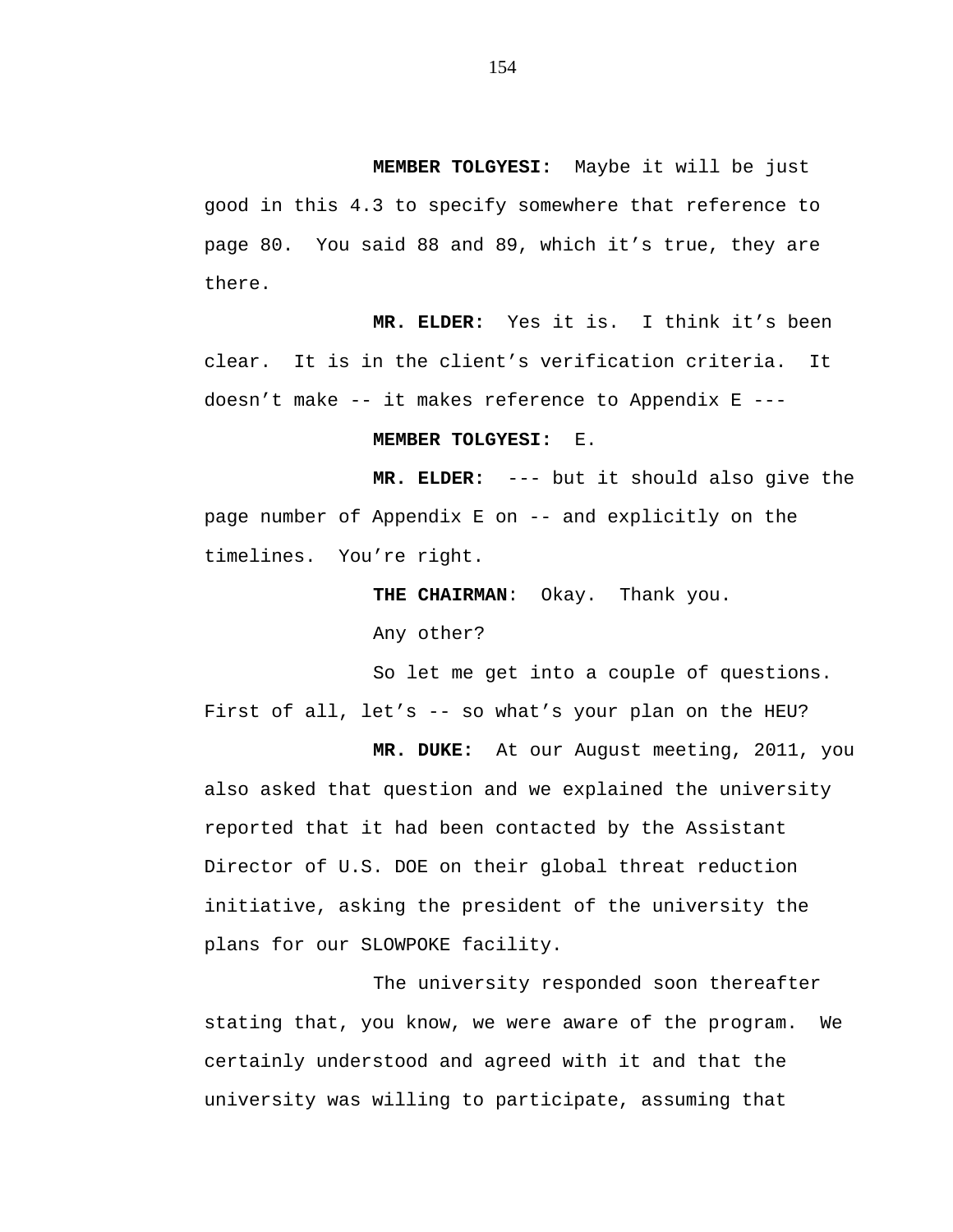external funds were available.

Since that time, there -- except for a couple of very minor emails soon after that, there was no contact from either the U.S. DOE, Foreign Affairs, NRCan until just about a week ago as SRC was reporting. And I think I may have a colleague from École Polytechnique to verify this.

The -- we got a contact from a manager at DOE in regards to the refuelling program and reminding us of the deadlines or telling us of the deadlines. And I think this was initiated because of a contact at a meeting in St. Petersburg.

**MS. CHILIAN:** So we meet with the Dean from DOE at IA meeting in St. Petersburg two weeks ago.

**MR. DUKE:** So I assume that in conversations then, the DOE were reminded that yes, the U of A and SRC still have HEU cores and so the email -- I got response from -- email from them and they mentioned that this was a voluntary program. I haven't had a chance yet to respond and I also contacted Mr. Elder and updated the words from CNSC staff and he provided information of the Foreign Affairs contact and staff and also the NRCan.

And that was just over a week ago so we plan to speak to them and I really don't believe -- I've never been given any indication that there is external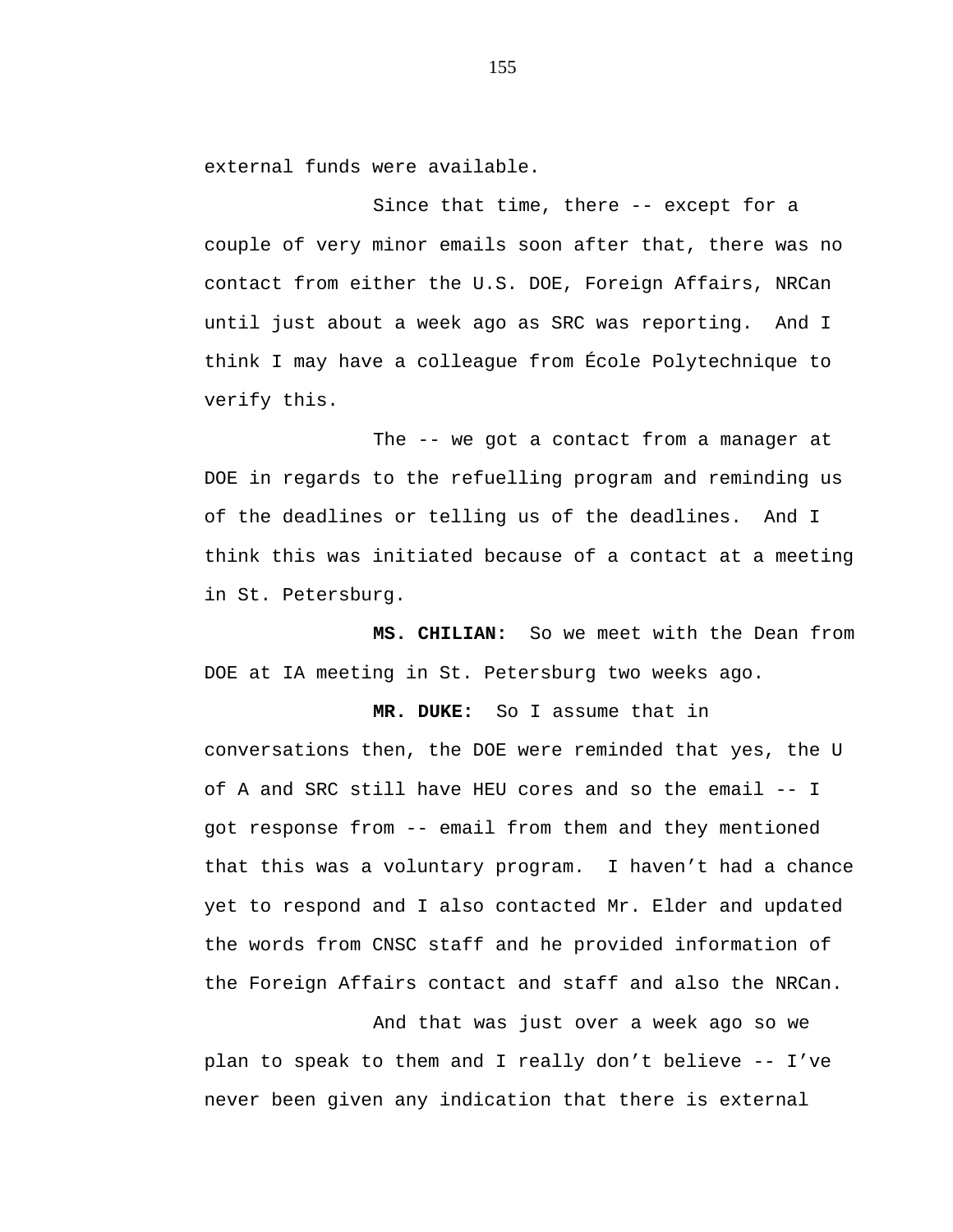funding for the HEU to LEU transformation for Canadian SLOWPOKES so that would limit us.

I say it mentions that this is a voluntary program but I don't know what the implications we need to discern -- determine what are the implications if one does not return the HEU within that period, if it does mean a huge increase in disposal costs.

And depending on that information, the university, I'm sure, at that point, will take all that information together and make a decision on how to proceed.

**THE CHAIRMAN:** Staff, it seems to me that this is an area where you can provide some assistance in navigating between DFAIT and DOE is not a trivial issue.

**MR. ELDER:** Peter Elder, for the record.

We have been -- we went back in. We have been doing some meetings or trying to arrange meetings with the parties involved inside the federal government. We've been feeding the names of the contacts and we're finding out that contacts had not been made so we fed - we're feeding the contacts both ways now.

So we're letting universities know who is responsible inside the government, as well as telling the government officials who they should be contacting.

We did actually try to, last year, arrange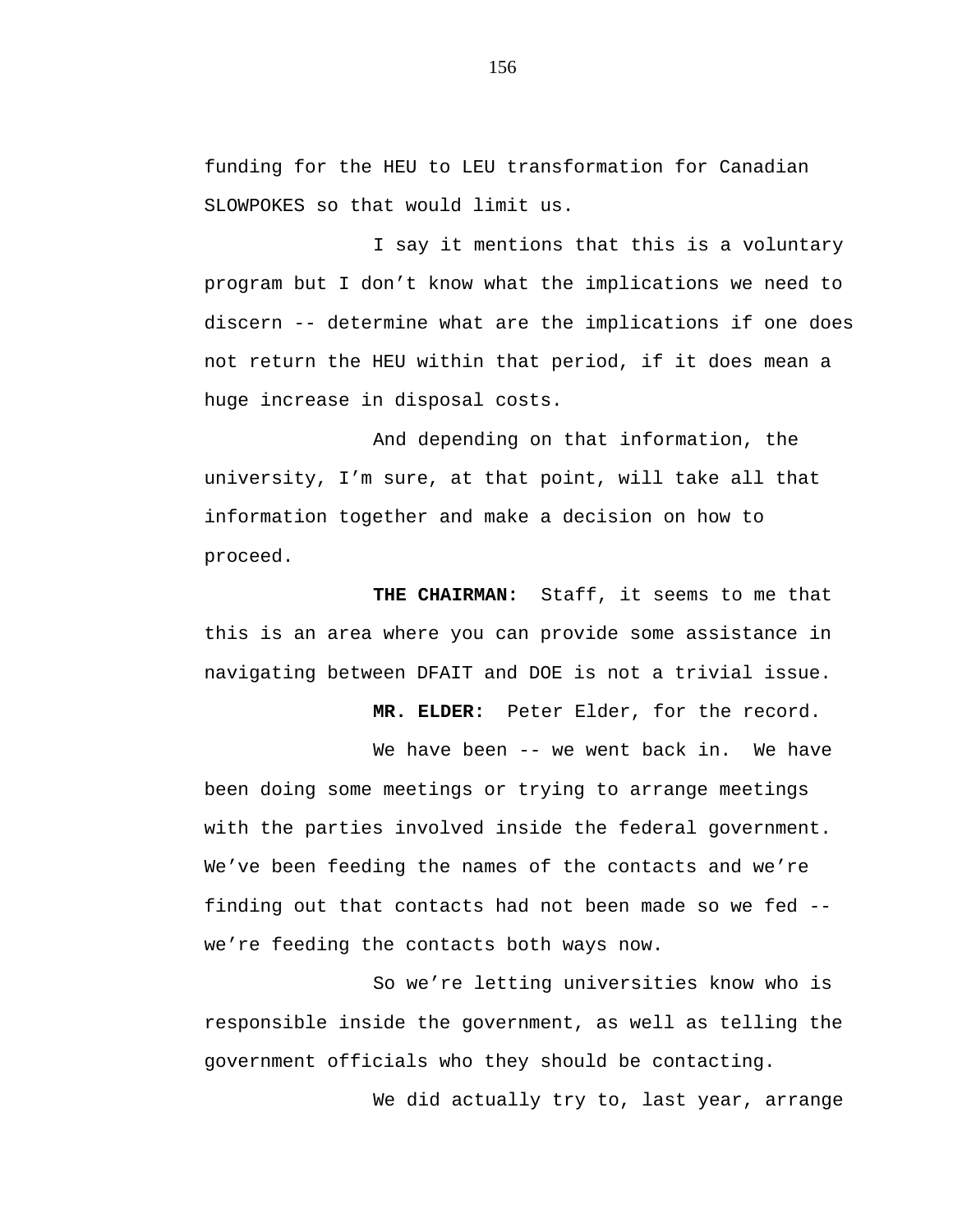a meeting on this one and it was, I believe, cancelled by Foreign Affairs. So we'll retry to step up the interest on this one.

**THE CHAIRMAN:** Because I was under the impression at least that there were fans -- funds available for this? So ---

**MR. ELDER:** And that's not the message that we just recently -- I mean we've heard twice now from Natural Resources Canada is that they do not have funding available but…

**THE CHAIRMAN:** Not from Natural Resources from DFAIT.

**MR. ELDER:** Yeah.

**THE CHAIRMAN**: Anyway, we'll follow-up on this.

But speaking of funds, University of Alberta also got hit in your provincial budget. So I'm asking the same question, so what is the austerity measures and are they impacting your operations?

**MR. FEDORAK:** It's Richard Fedorak, for the record.

The Province of Alberta, like many places in the world, have gone through a series of financial reassessments and there has been budget cuts across some of the provincial domains and universities have not been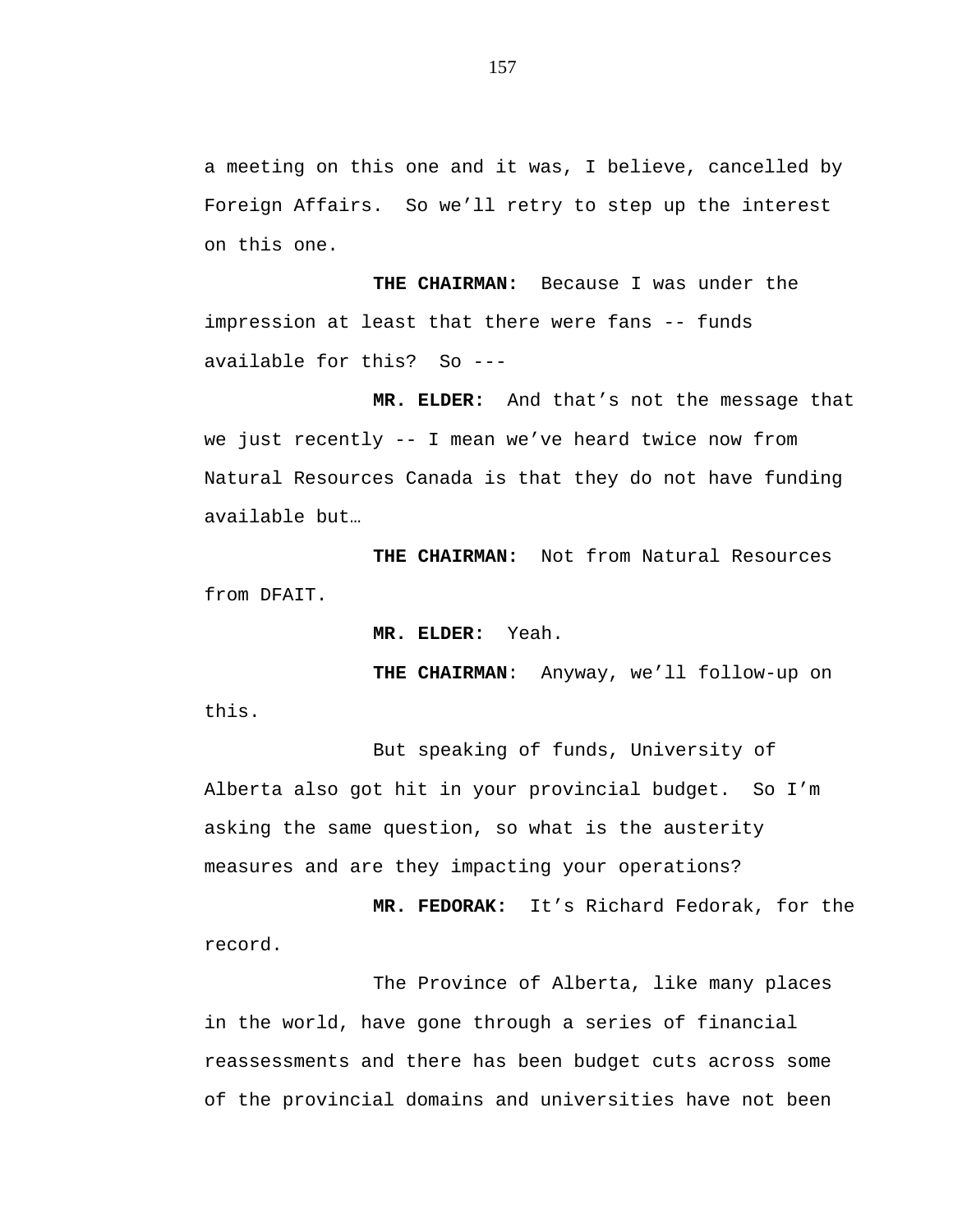exempt from those budget cuts.

**THE CHAIRMAN:** So there is no kind of safety impact on the operations?

**MR. FEDORAK:** No, not at all.

**THE CHAIRMAN:** So my last question is on the decommissioning file, did you set up a specific date for decommissioning or is it still 10 years at a time? And I noticed that you've agreed at 5.75 million is the number and how is that being managed? Is it in escrow, is it a general…

**MR. FEDORAK:** It's Richard Fedorak, for the record. Thank you for that question.

We are aware of the decommissioning costs. We are planning out to June  $2^{nd}$ , 2040. There are  $-$  as Dr. Duke mentioned, we did have a review of this recently. We do have an escrow account that has been there and is growing interest continuously.

We did begin, as of 2011, with an ongoing contribution -- contributing account that will have contributions put into it every year. Those two amounts, the escrow and the yearly contributions, will combine. Currently planned for 2040, \$10 million.

> **THE CHAIRMAN:** Okay. Thank you. Any other questions?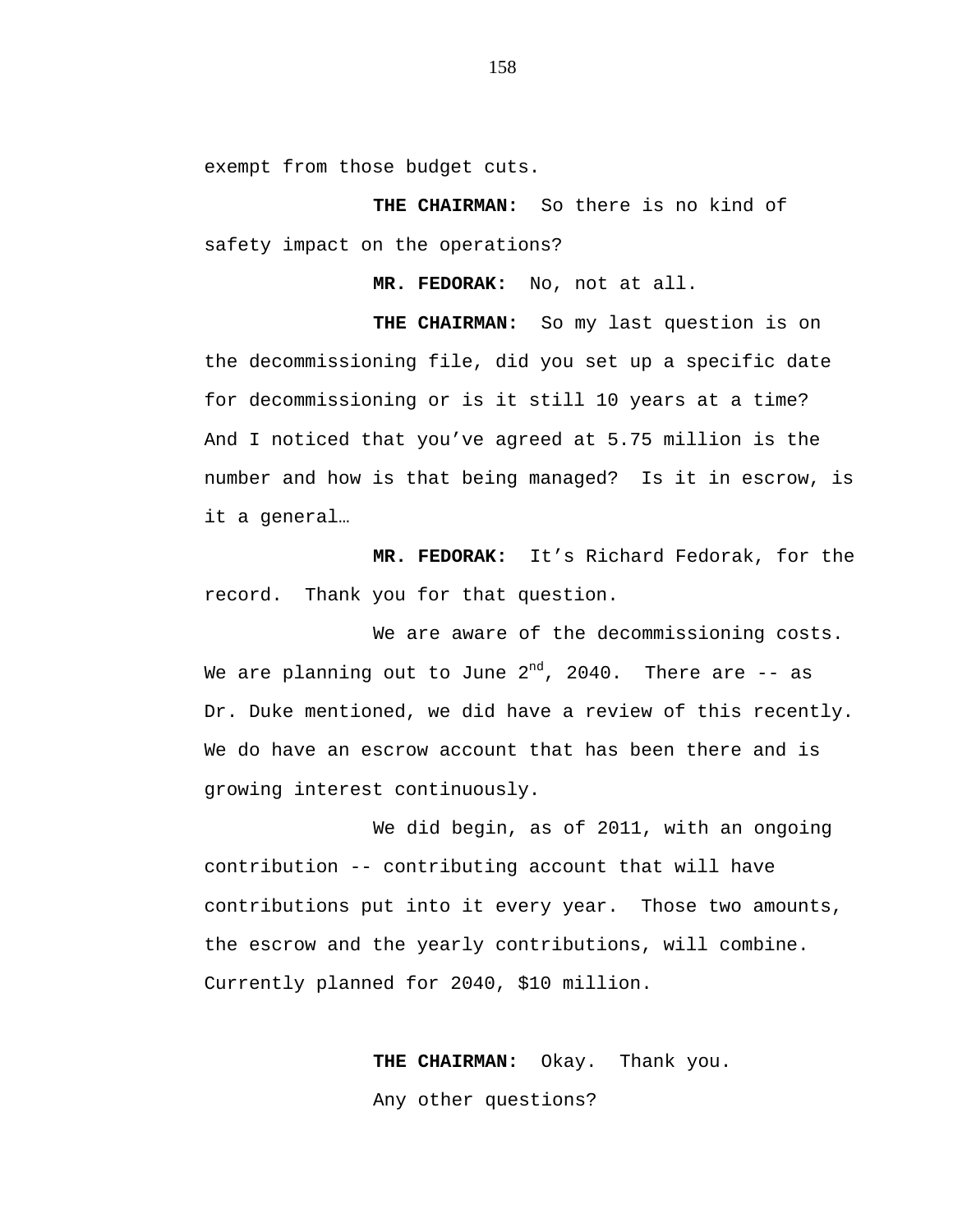Thank you for the University of Alberta.

And what are we going to do? Are we going to break for lunch?

Okay we will take 45 minutes for lunch, reconvene at 1:45.

Thank you.

--- Upon recessing at 1:03 p.m./

L'audience est suspendue à 13h03

--- Upon resuming at 12:14 p.m./

L'audience est reprise à 12h14

**LE PRÉSIDENT:** Alors, bon après-midi.

J'aimerais maintenant donner la parole à la Coopération de l'École Polytechnique de Montréal pour les présentations tel que indiqué au document CMD 13-H7.1 et 7.1a.

Et si j'ai bien compris, c'est le Dr. Chilian qui va faire la présentation. Alors, vous avez la parole.

**13-H7.1 / H7.1A Exposé oral par la Corporation de l'École Polytechnique de Montréal**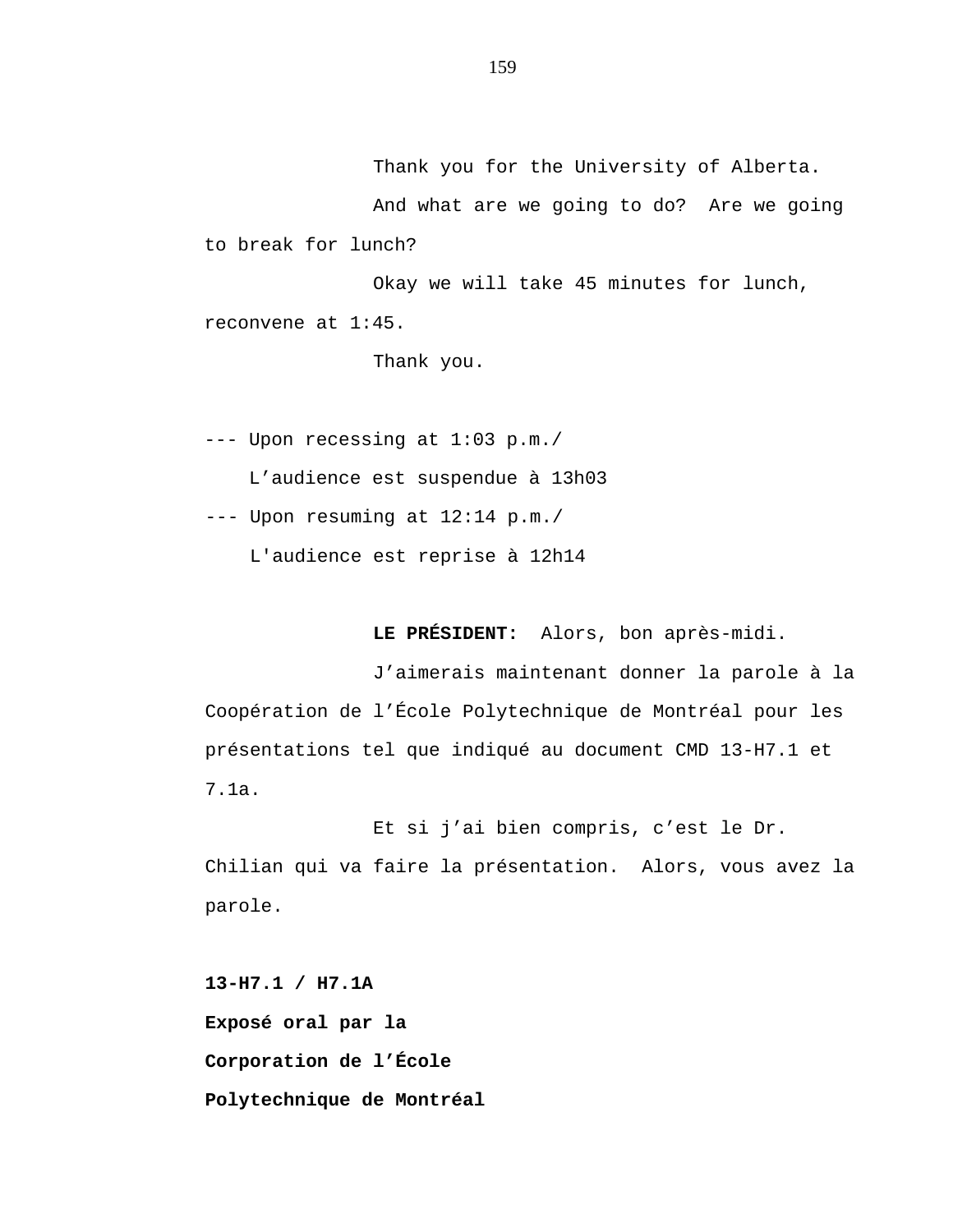**DR. CHILIAN:** Bonjour.

Donc, mon nom est Cornelia Chilian. Je suis la responsable du réacteur SLOWPOKE de l'École Polytechnique de Montréal.

Aujourd'hui, je suis accompagnée par le représentant du titulaire du permis, monsieur Guy Marleau qui est aussi le Directeur du Programme de formation en Génie nucléaire à Polytechnique.

Et aussi, à côté de moi, à ma droite, c'est l'ancien Directeur et responsable du réacteur SLOWPOKE de l'École Polytechnique, M. Greg Kennedy.

Donc, j'attends que ma présentation embarque.

Donc, dans -- avec cette présentation et avec la demande qu'on a soumis, nous demandons le renouvellement du permis du réacteur de faible puissance SLOWPOKE-2 de la Corporation de l'École Polytechnique de Montréal.

Et on précise dans cette demande qu'il n'y a pas de changement de haut niveau pour la prochaine période d'autorisation.

Je vais faire une courte présentation de l'envergure des activités de l'École Polytechnique. École Polytechnique c'est une école de -- d'ingénierie. C'est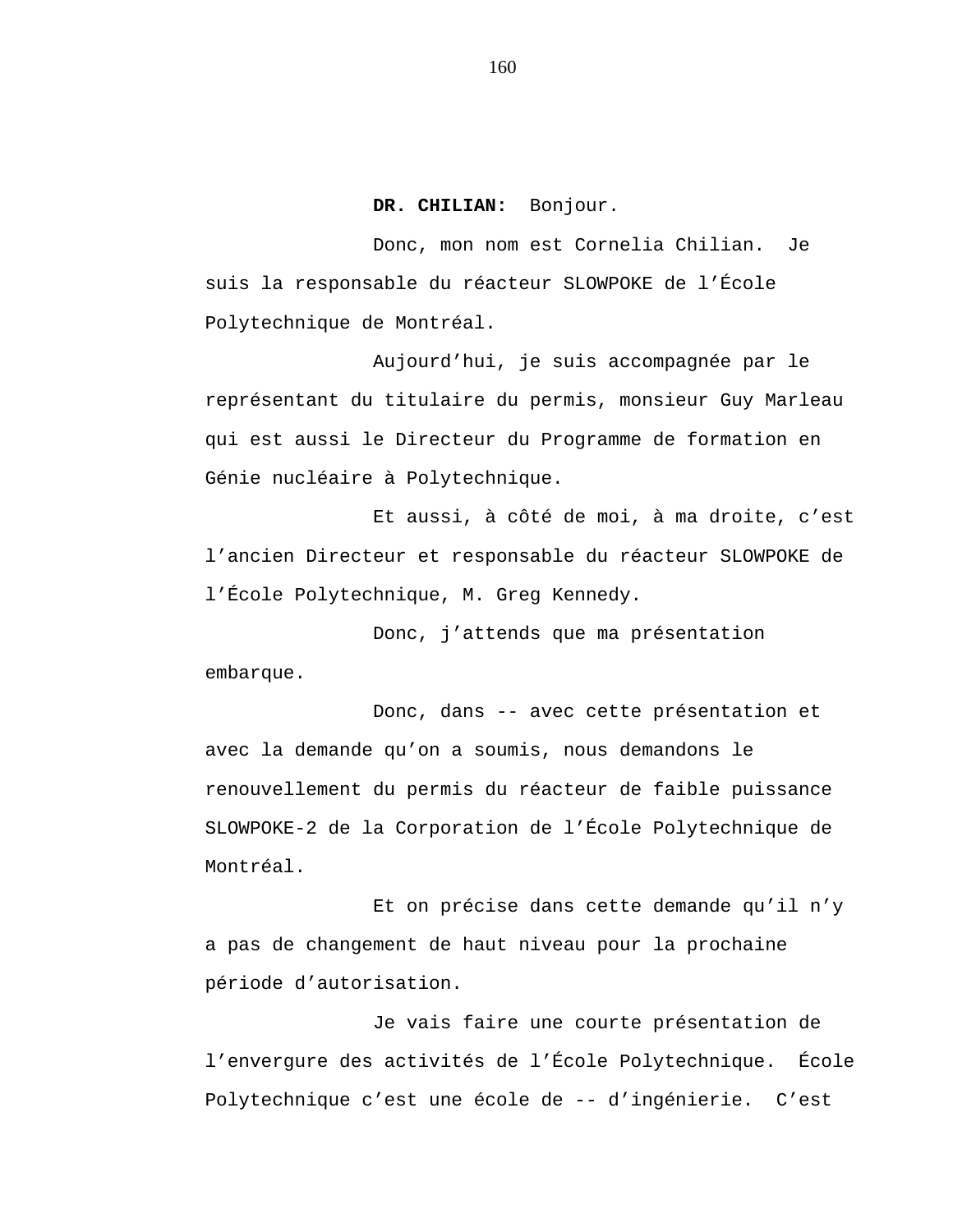la plus grande école d'ingénierie au Québec et elle fait partie de -- du plus grand campus d'enseignement francophone de l'Amérique du Nord. C'est pas difficile, en effet, si on est au Québec.

Vous voyez que École Polytechnique compte 1,000 employés. Juste pour vous donner l'aperçu de la goutte qui est le -- que le personnel de laboratoire représente dans cette famille qui est l'École Polytechnique. Donc, parmi les 1,000 employés, le Laboratoire SLOWPOKE compte trois employés.

Le Laboratoire SLOWPOKE, il est situé au pavillon principal, l'ancien bâtiment de l'École Polytechnique. Présentement, Polytechnique a deux autres pavillons, en face et côté droit. Donc, nous, nous sommes là depuis 1976.

Qu'est-ce qu'on fait avec ce réacteur à Polytechnique?

On fait de la recherche scientifique surtout l'analyse par activation électronique et, aussi, on fait une -- on produit une faible quantité de traceurs radioactifs qui sont utilisés, en effet, à l'interne de l'École Polytechnique.

Aussi, on offre un service d'analyse par activation neutronique à l'industrie et aux universités. Notre laboratoire est utilisé par des chercheurs de sept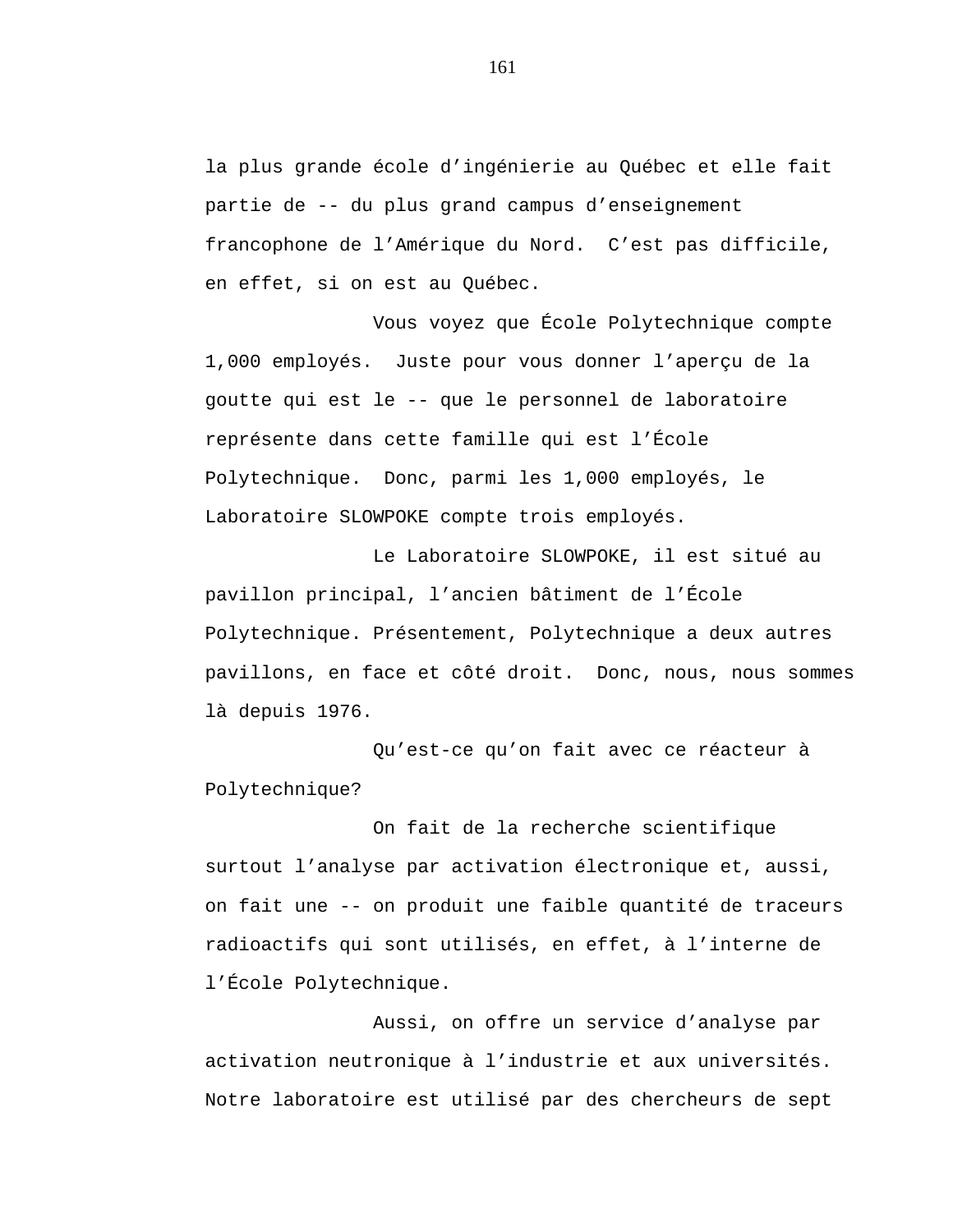universités québécoises.

Le réacteur est utilisé pour faire, en moyenne, 10,000 irradiations par année. En 2011/,12 on a plus de 300 étudiants au niveau de baccalauréat ou au cycle supérieur qui ont utilisé nos installations.

Je vous donne rapidement l'aperçu de la structure administrative du laboratoire. On voit que c'est une structure directe qui descend de conseil -- du Conseil d'administration de l'École Polytechnique.

Le deuxième niveau c'est le titulaire du permis qui est le Directeur général de l'École Polytechnique et, tranquillement, ça descend directement vers le responsable du réacteur SLOWPOKE et, ensuite, aux opérateurs du réacteur.

En ce qui concerne le Programme d'assurance de la qualité -- le personnel de la Commission déjà l'a mentionné -- on a réussi à implémenter un Programme d'assurance de la qualité et, tranquillement, nous nous sommes améliorés pour qu'on arrive, en 2013, à la révision numéro cinq de notre Manuel d'assurance de la qualité qui gouverne notre Programme d'assurance de la qualité.

En ce qui concerne le -- la gestion de - de rendement humain, on a deux opérateurs du réacteur: un opérateur en mode automatique et le deuxième certifié en mode automatique et manuel.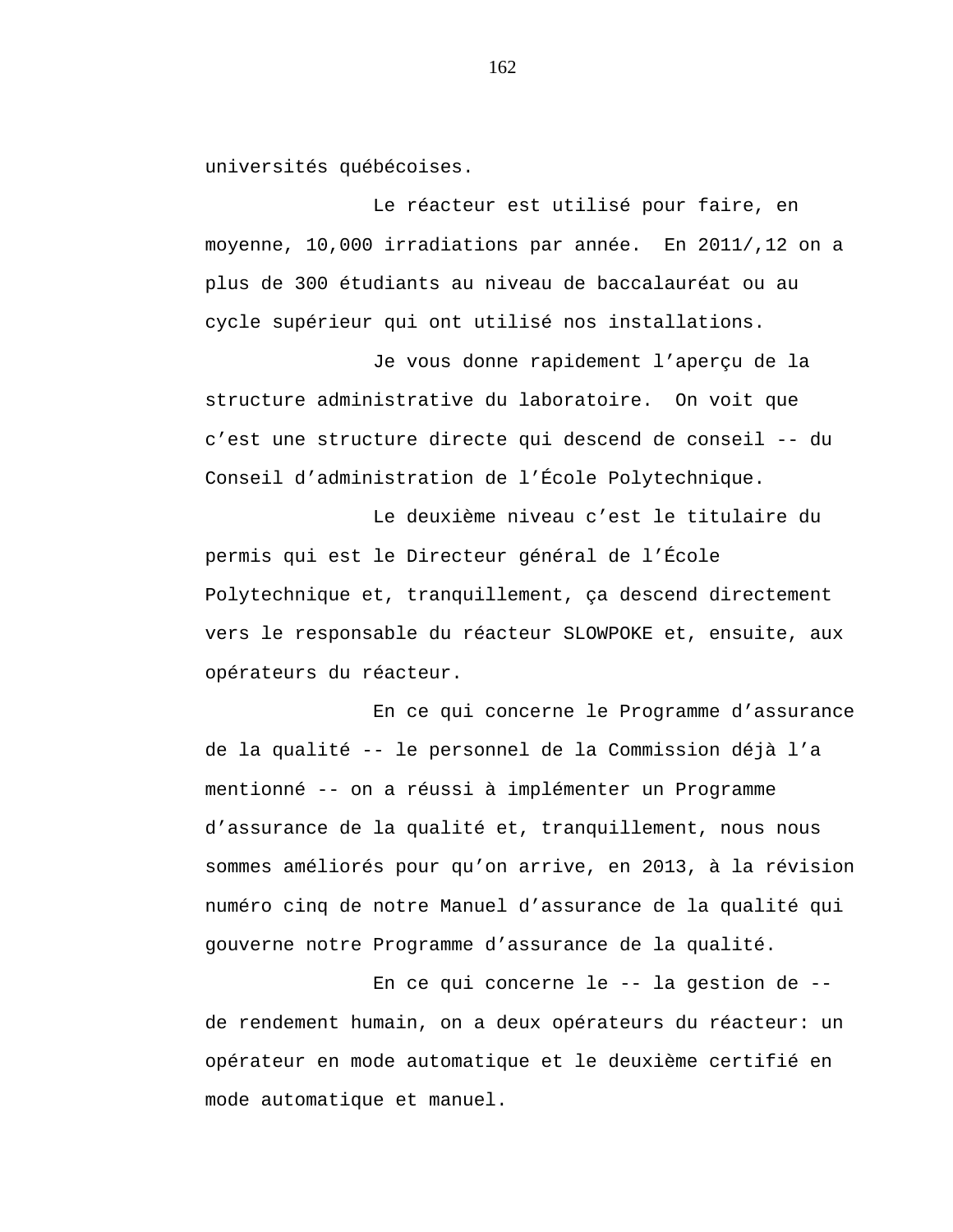Nous sommes en train de former un nouveau -- un nouveau opérateur en mode automatique et aussi, comme tous les autres SLOWPOKE, on a un Ingénieur nucléaire, un Technicien nucléaire, un utilisateur autorisé qui est, en effet, notre opérateur en formation et un technicien autorisé -- donc, un employé de Poly - qui soutient techniquement les activités du Laboratoire SLOWPOKE.

En 2009, on a mis en place un programme de formation développé selon une approche systémique en formation et ce programme-là, en 2010, est rendu aussi à la révision 5.

Le personnel de la Commission a inspecté - a inspecté ce programme et étant donné que le programme est approuvé, présentement on l'utilise pour la formation d'un troisième opérateur du réacteur pour l'opération en mode automatique.

On doit souligner qu'en 37 ans d'exploitation du réacteur on n'a eu aucun point saillant. Toutes nos procédures d'exploitation ou de maintenance de ce réacteur sont dans le Manuel d'Exploitation, révision 8, daté de juin 2009.

Et aussi, depuis le renouvellement du combustible, en 1997, le réacteur n'a pas subît de modifications ou changements susceptibles d'avoir une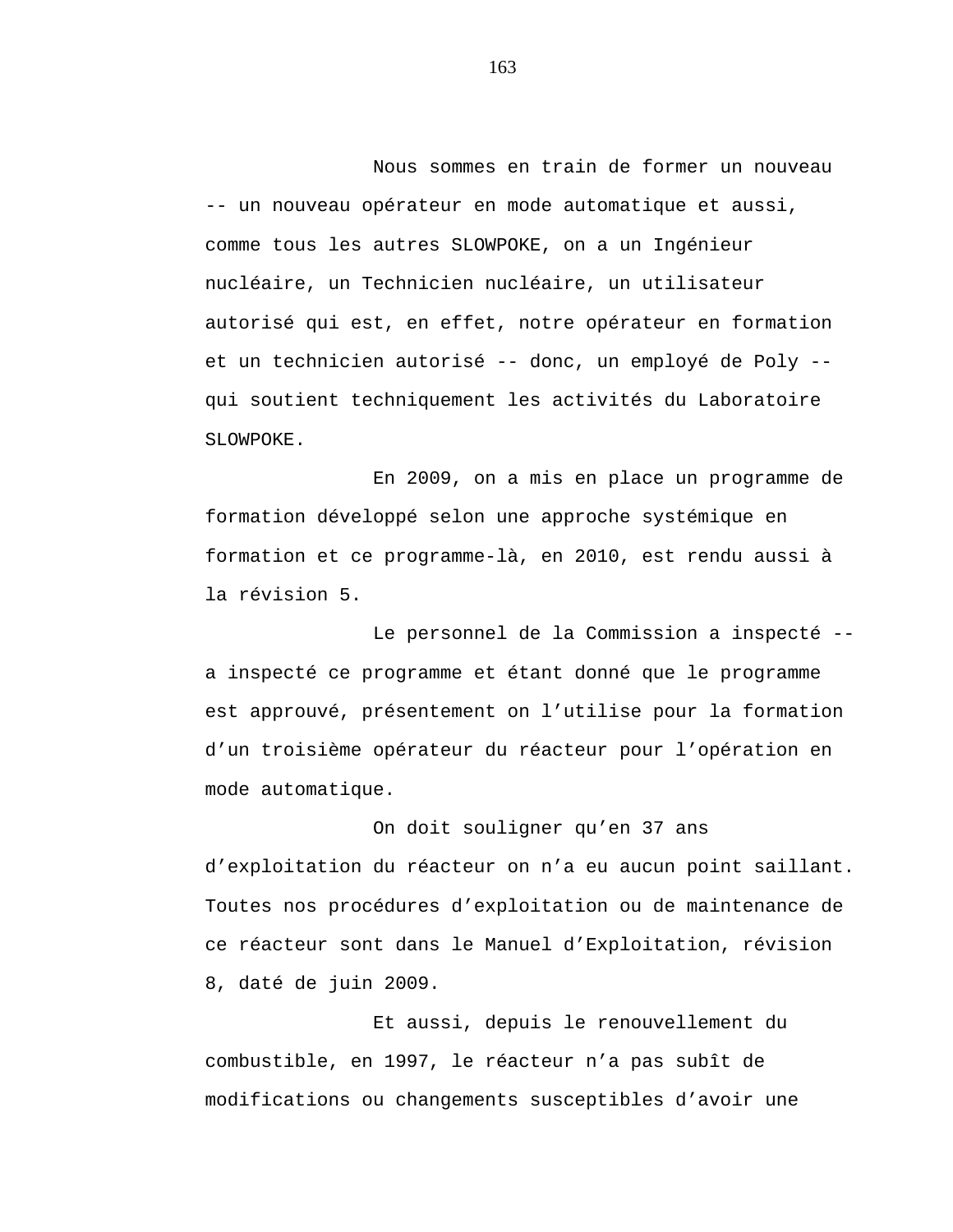incidence sur l'analyse de la sûreté de cette installation.

L'analyse de sûreté que je viens de mentionner est -- se trouve dans le Rapport de Sûreté de mars '98. Certaines mises-à-jour de cette analyse de sûreté -- mais des mises-à-jour qui sont -- qui affectent pas la sûreté du réacteur -- sont -- se trouvent dans l'avant-projet de déclassement, document qui a été soumis à la Commission en Décembre 2011.

Aussi, à la suite de l'accident nucléaire survenu au Japon en 2011, au Fukushima, la Commission a demandé à Polytechnique de revoir son analyse de sûreté en ce qui concerne les facteurs externes.

On a fait cette analyse et on a soumis le rapport à la Commission et on a indiqué qu'il n'y a aucune modification supplémentaire par rapport à la -- par rapport à la sûreté.

Juste pour vous donner une -- un aperçu de notre laboratoire qui est un laboratoire très petit, moins de 200 mètres carrés, on voit la salle du réacteur, le laboratoire où on prépare nos analyses et on a aussi un entrepôt.

Tout le matériel radioactif ou tout le matériel radioactif du laboratoire excepté très faible quantité dont des échantillons qui sont en train d'être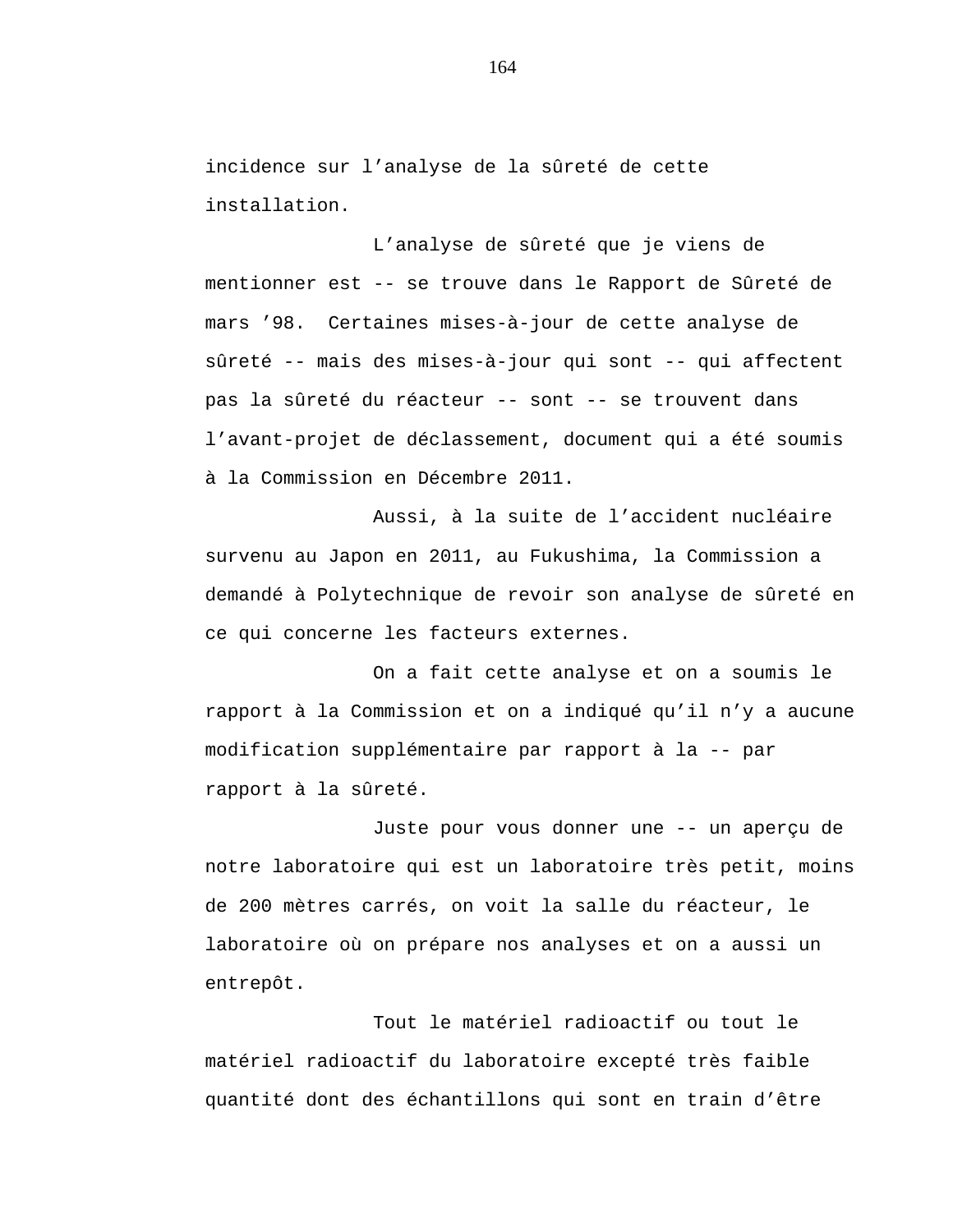analysés, tout notre matériel se trouve présentement dans la salle du réacteur.

Pourquoi? Parce que c'est sécuritaire et parce qu'on a un système de surveillance, de sécurité, à plusieurs niveaux pour tout -- pour l'ensemble de l'installation et encore plus pour la salle de réacteur.

Et aussi, si tout le matériel radioactif se trouve dans le même endroit, c'est plus facile à gérer.

Pour parler un peu du réacteur -- déjà, mes collègues l'ont fait -- on a une puissance maximale de 20 kilowatts. On a un -- il a une sûreté inhérente qui est garantie par son excédent de réactivité limitée à 4mk et son coefficient de température négatif.

Le combustible original de ce réacteur qui était uranium hautement enrichi a été remplacé en '97 par le combustible actuel; donc, 5.6 kilogrammes d'uranium enrichi à presque 20 pourcent en uranium-235. On utilise ce -- ce réacteur comme cinq jours par semaine et, en moyenne, trois heures par jour.

La puissance utilisée quelque -- tel que qu'on a -- on a -- on l'a rapporté à la Commission pour le 31 Décembre 2012 était de 107,338 10 à la  $10^{11}/cm^2/s$ -heure pour -- pour la période qui était -- donc, à la fin de 30 -- à la fin de l'année 2012.

Donc, juste pour vous donner un aperçu, une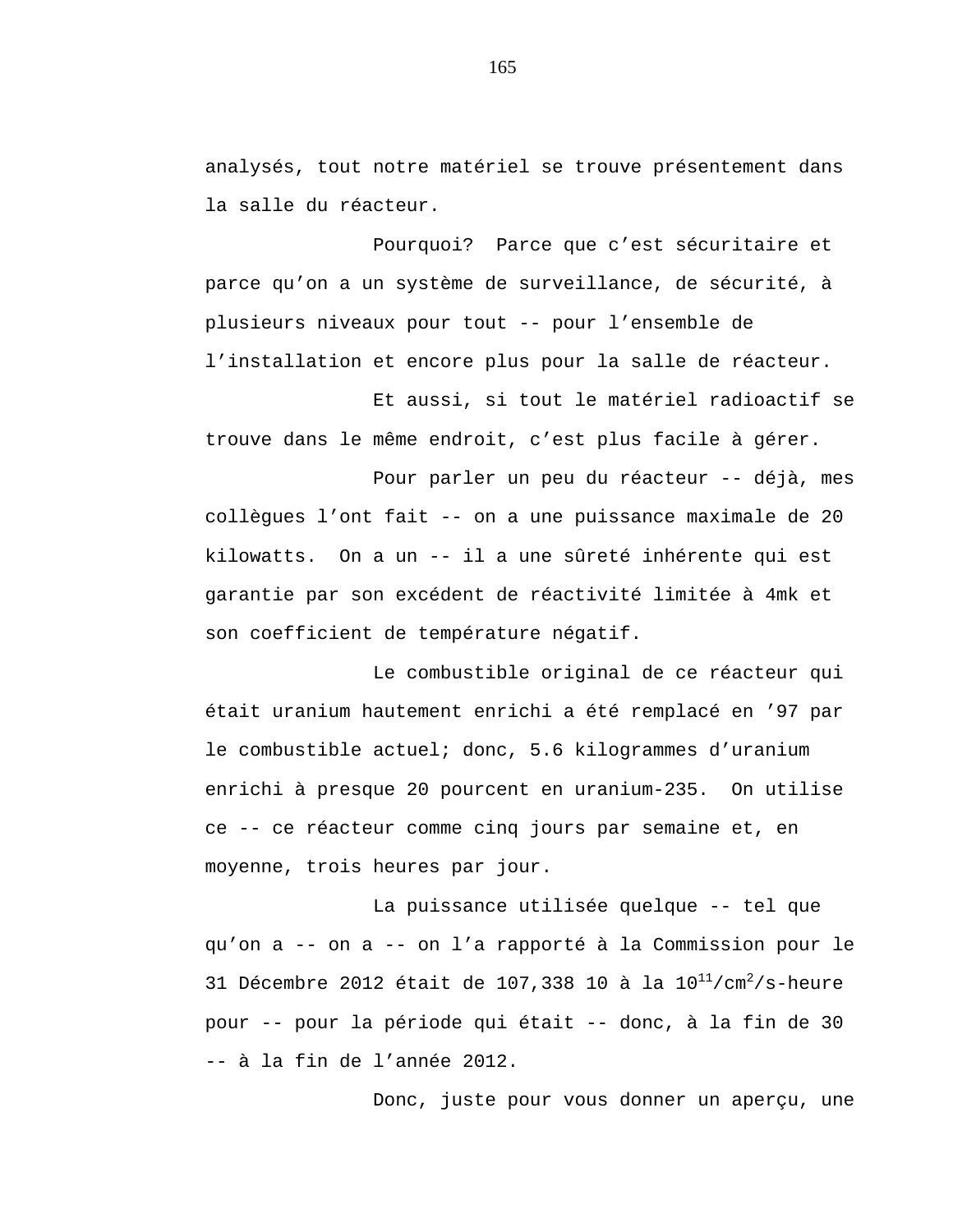semaine typique de 300 kilowatts heure d'utilisation mène à une concentration de Xenon-133 de 5.5 kilobecquerels par litre dans l'eau le lundi suivant. Donc, ce qui n'est pas beaucoup.

Encore une fois, pour mettre en évidence l'aptitude au service de ce réacteur, je donne les activités de radionucléides détectés dans l'eau du réacteur SLOWPOKE et on voit que la plus grande activité, c'est pour le xenon-133. Le maximum qu'on a eu dans la période -- l'ancienne période de permis, de l'ancien permis, c'était de 16 kilobecquerels par litre.

Un autre exemple, c'est les produits de fission dans l'air du réacteur et si on regarde encore le xenon-133, 24 kilobecquerels par litre.

En ce qui concerne la radioprotection, École Polytechnique, c'est une grande institution. Elle a un permis consolidé. Nous, on a notre propre permis, donc, l'École Polytechnique a un programme corporatif de radioprotection qui couvre les activités de Laboratoire SLOWPOKE et en ce qui concerne les activités particulières au Laboratoire SLOWPOKE, on a notre propre programme ALARA qui est détaillé dans les procédures du manuel d'exploitation.

Comme on a dit déjà, les doses sont très faibles, les doses externes sont très faibles. Surtout,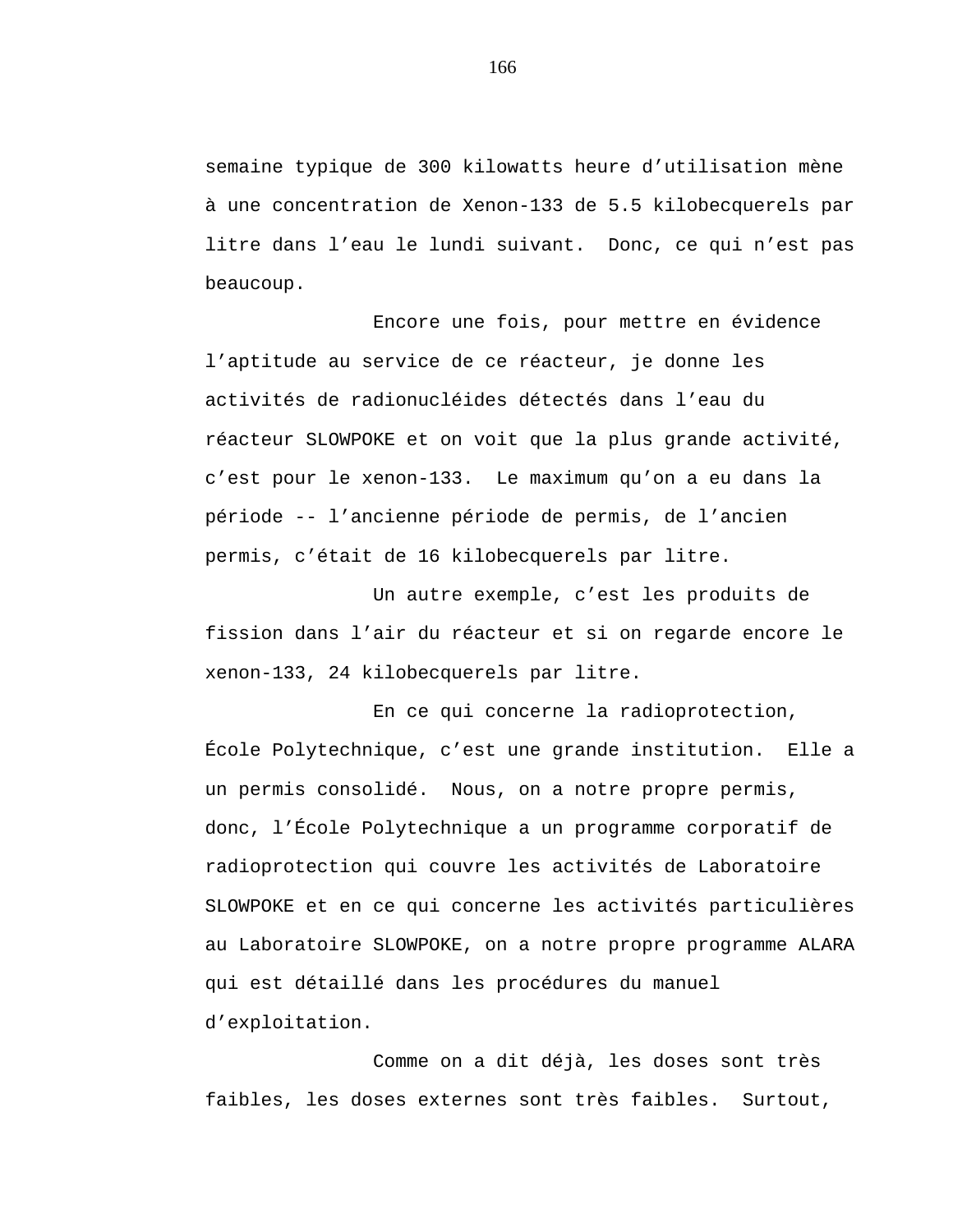toujours les doses sont associées avec l'utilisation du réacteur. Donc, c'est à cause de ça qu'on a les variations de doses du Laboratoire SLOWPOKE à l'autre. Ça dépend de l'utilisation et du nombre d'opérations -- au nombre d'heures d'opération qu'on a à faire avec ce réacteur.

Et les doses sont toujours en bas de 1 millisievert par année. Le seuil d'intervention à Polytechnique est établi à 0.5 millisieverts.

Dans cette petite image, on donne la dose calculée -- la dose que quelqu'un qui habite une résidence, la plus proche résidence de notre installation, quelle dose il va avoir par année. Et on voit qu'elle est très, très faible. Elle est de 0.000011 millisieverts par année.

En ce qui concerne la santé et sécurité classique, Polytechnique a sa politique concernant la gestion de la santé et sécurité et cette politique couvre aussi notre installation.

On peut mentionner que, depuis '76, quand on a mis en fonction le réacteur, le personnel de laboratoire n'a subi aucune blessure ou accident impliquant des substances dangereuses, nucléaires ou chimiques. Depuis 2002, à Polytechnique Montréal, on a eu aucune blessure impliquant des substances nucléaires et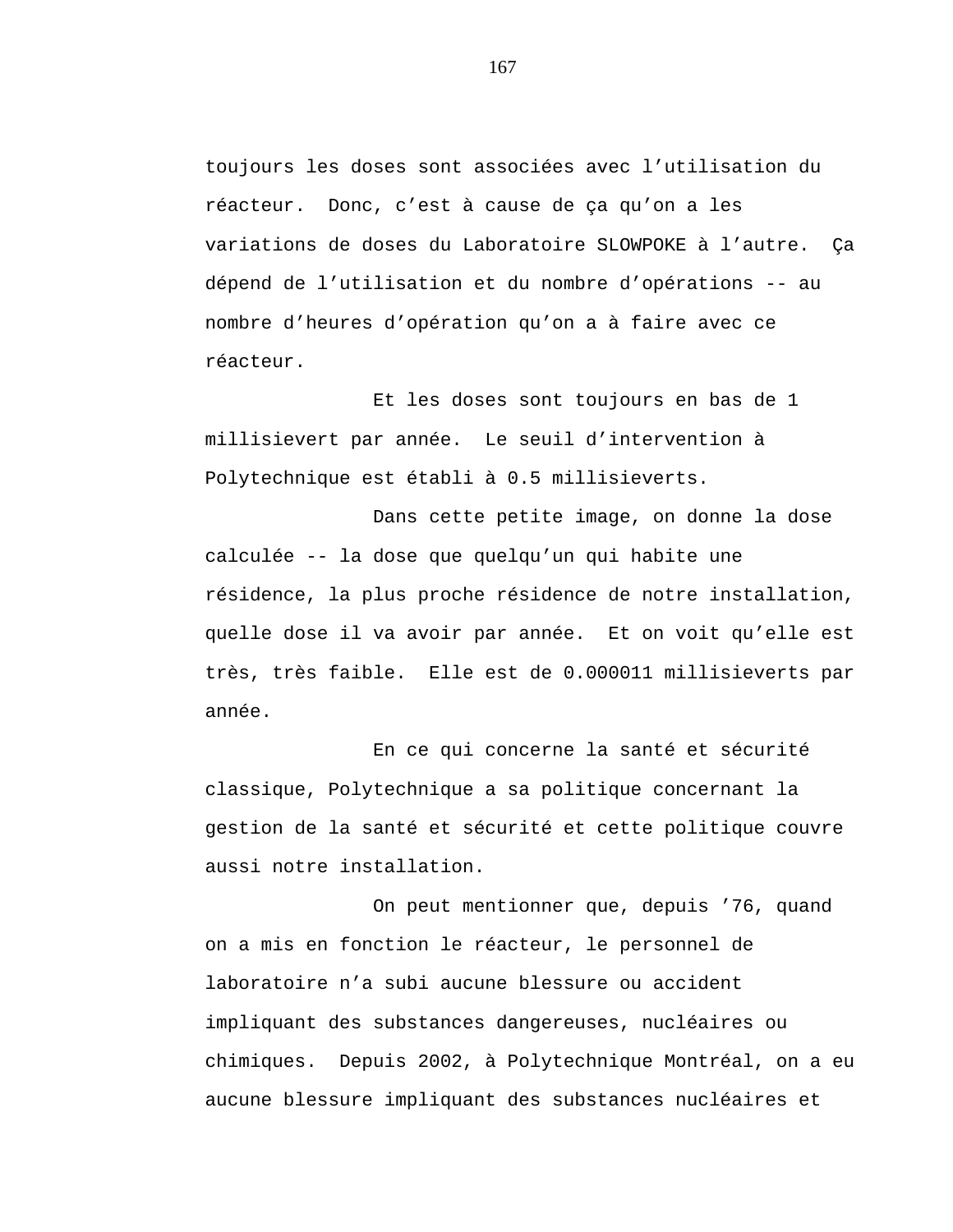aucune personne qui a travaillé dans notre laboratoire n'a eu un arrêt de travail.

Pour la protection de l'environnement, encore une fois, la corporation de Polytechnique a sa politique en matière de protection, de gestion et de promotion de l'environnement. Les procédures du Manuel d'Exploitation assurent la protection de l'environnement.

En '97, les rejets dans l'atmosphère de produits de fission gazeux ont été réduits d'un facteur de 433 par le changement du combustible hautement enrichi à l'autre faiblement enrichi. Mais c'est sûr que c'est pas le changement de combustible, là, qui a produit cette réduction, mais c'est la forme de -- le fait, comme ça a été mentionné, que la gaine en aluminium est poreuse.

Depuis '98, les émissions hebdomadaires typiques sont de 240 megabecquerel d'argon-41 et 2.4 megabecquerel, je m'excuse -- xenon-133.

En 2001, les rejets à l'égout d'eau contenant des produits de fission ont été réduits à zéro par un changement de procédure.

Pour la gestion des urgences, la protection contre l'incendie, on suit la politique opérationnelle en matière de gestion des mesures d'urgence et de gestion de crise. On a un programme de protection incendie assujetti aux codes du bâtiment et de prévention incendie de la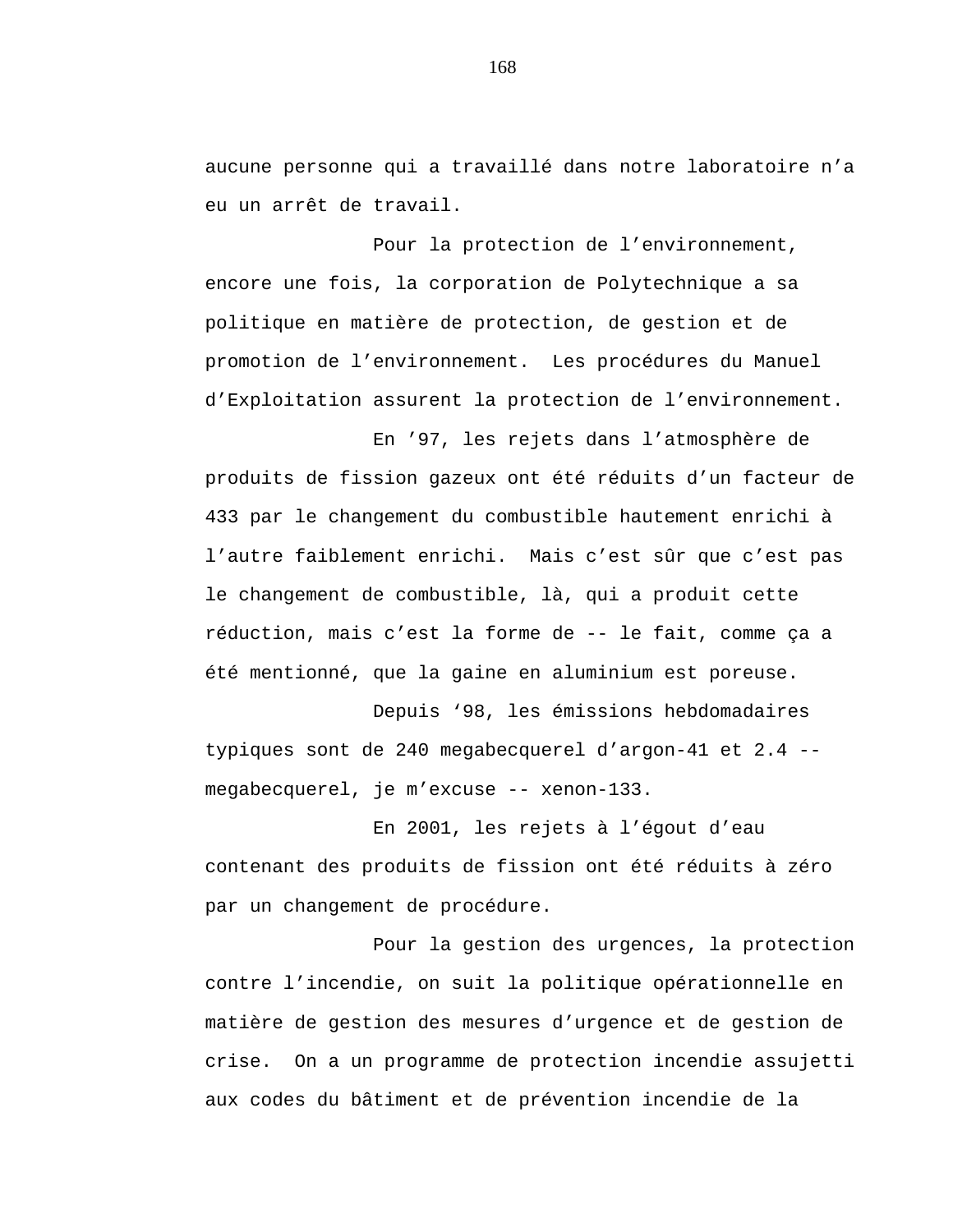Province de Québec.

Le programme de protection d'incendie de Polytechnique Montréal couvre les installations du Laboratoire SLOWPOKE. On a des procédures qui sont dédiées -- procédures d'intervention en situation d'urgence qui sont dédiées à nos installations.

Et aussi, en 2012, Polytechnique a exécuté des travaux complets de mise en conformité des séparations coupe-feu des installations du Laboratoire SLOWPOKE pour mentionner toute l'installation au complet, le périmètre de l'installation. On a changé aussi toutes les portes en les remplaçant avec des portes métalliques.

Pour la gestion de déchets, on a une politique en matière de développement durable qui a été adoptée par le conseil d'administration de -- dans la date du 27 janvier 2011. Et aussi, on suit les procédures du Manuel d'Exploitation qui encadrent la gestion des déchets radioactifs.

Je vous donne l'inventaire du baril de déchets radioactifs le 31 décembre 2012. J'ai pas spécifié la date, mais c'est cet -- c'est l'inventaire qu'on avait le 31 décembre 2012.

Donc, tout ce qu'on crée -- qu'on va créer comme échantillon radioactif, on a une -- on a des procédures de gestion de déchets radioactifs et on le met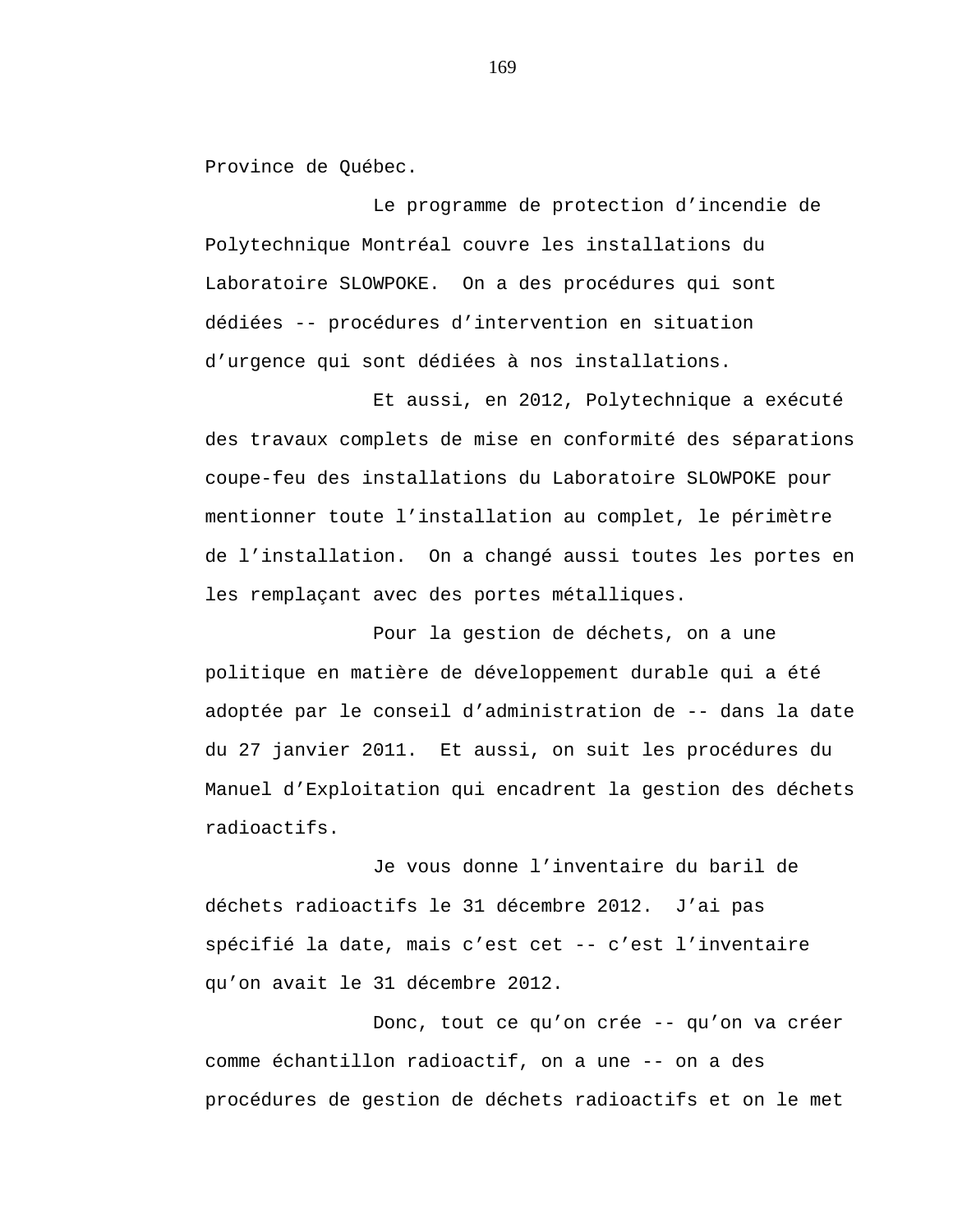dans un baril de déchets radioactifs. Donc, -- et une fois que ce baril est plein, on va l'éliminer à travers une compagnie qui est certifiée pour l'élimination de déchets radioactifs.

La sécurité à Polytechnique, c'est -- la sécurité est assurée par le Service de la sûreté institutionnelle. Et dans les derniers quatre ans, en effet, le Service de la sûreté institutionnelle a changé complètement le système de surveillance de sûreté de Polytechnique. Elle se dotait d'un système performant. Donc, la surveillance est assurée par patrouille, contrôle d'accès et visualisation assurée 24 heures sur 24, sept jours sur sept, par les agents de sûreté de Polytechnique de Montréal.

Notre système, la sécurité, notre système de sécurité a été inspecté le 4 décembre 2012 et la Commission s'est dit -- les personnes de la Commission se disent satisfaits des mesures de sécurité mis en place par Polytechnique.

Pour la garantie financière, on a une histoire des échanges avec le personnel de la Commission. Et la dernière -- leur réponse à notre lettre soumise en mars -- le 5 mars 2013 -- on l'a reçue juste hier à 14h39; donc, la veille de cette audience.

Donc, on n'a pas encore eu le temps de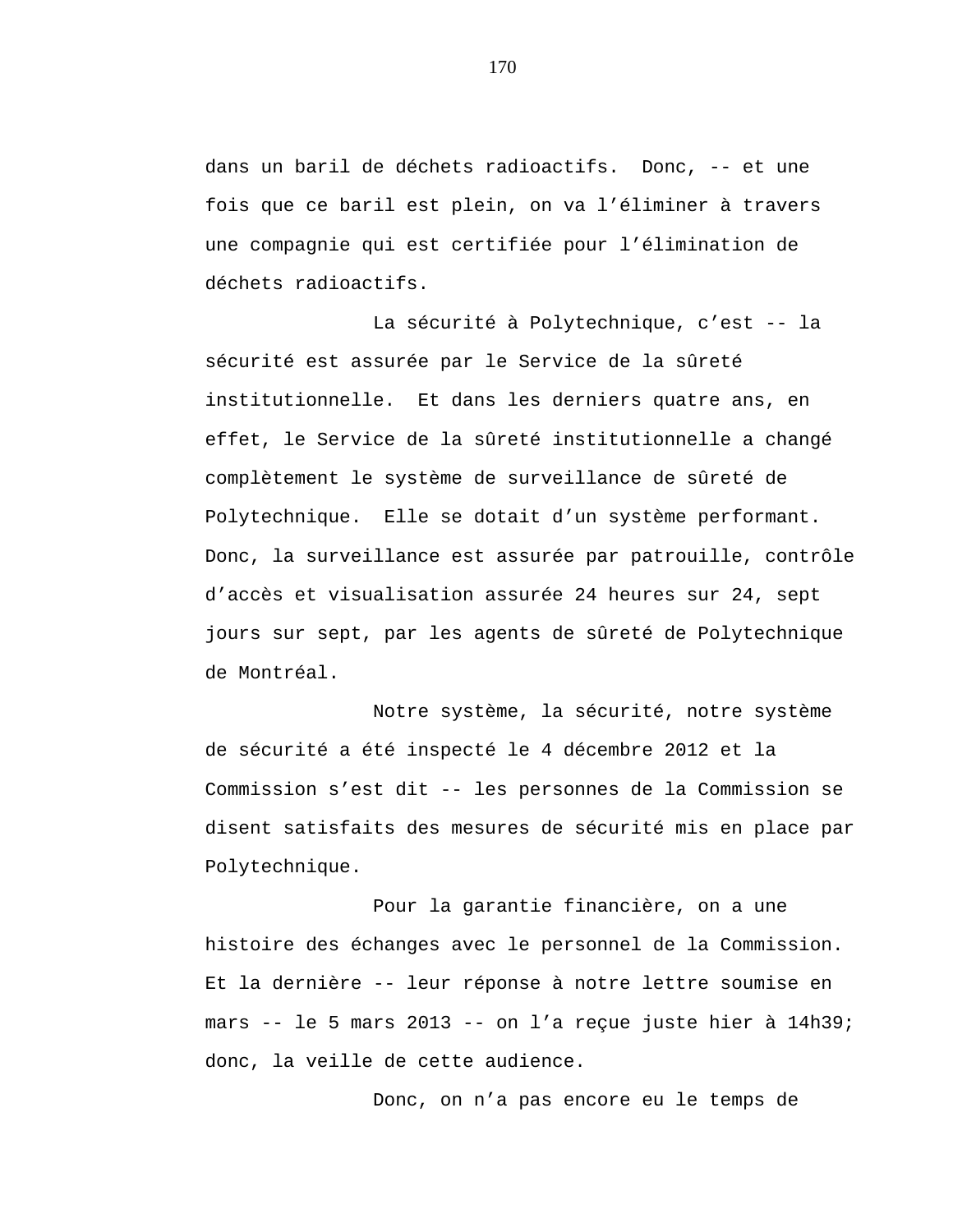répondre formellement aux commentaires du personnel de la Commission. Et il y a plusieurs détails. Étant donné qu'on a soumis notre présentation avant hier, 14h39, on n'a pas eu la chance d'inclure des diapos pour répondre à leurs commentaires.

Donc, je vais dire rapidement que la garantie financière est basée sur l'Avant-projet de déclassement pour le Laboratoire SLOWPOKE de Polytechnique Montréal et le personnel de la Commission se dit satisfait de cet Avant-projet de déclassement.

On l'a bâtit en respectant les recommandations du guide G-206, « Les garanties financières pour le déclassement des activités autorisées ». On l'a calculé avec l'hypothèse que le déclassement sera exécuté entièrement par des contracteurs externes -- donc, pas par Poly -- et on l'a calculé avec l'hypothèse que le dossier d'exploitation du réacteur sera conservé selon les programmes règlementaires en place parce que maintenant, toutes nos installations ont un nouveau programme de gestion, donc, avec le programme d'assurance de la qualité.

Et, voilà où toute cette information est disponible pour la Commission et pour nous aussi.

Et donc avec ce calcul là, Polytechnique estime que le coût total de déclassement de son réacteur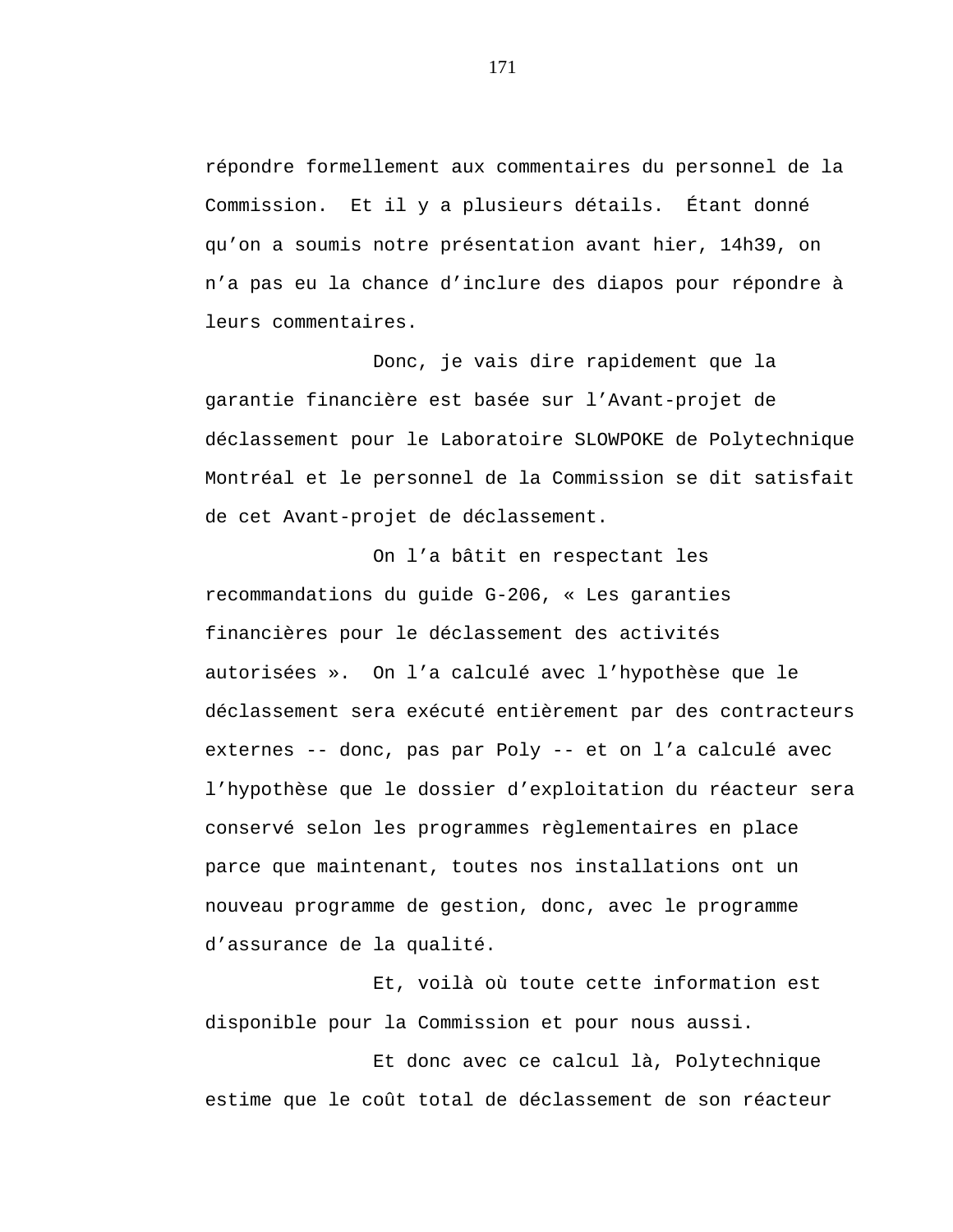s'élève à 2 050 000\$. Et on a fait cet exercice en utilisant les ressources de Polytechnique et son expertise en projets de génie en utilisant une approche qui est différente de l'approche qui a été utilisée à Dalhousie qui, en effet, c'est un projet boîte noire clefs en main qui a été exécuté par Énergie Atomique.

Pour la garantie financière, on a une garantie financière. Notre garantie financière de 2005. Elle est toujours valide et on a proposé au personnel de la Commission de la modifier pour avoir une partie ferme et une déclaration de responsabilités de Polytechnique pour donc une partie faible.

La garantie financière sera soutenue par deux outils comme dans le passé, par un accord en matière de sécurité financière, d'accès au fonds de fiducie et de constitution d'une fiducie, et par une lettre de garantie.

En ce qui concerne le programme d'information publique, il n'y a pas un programme d'information publique qui est dédié à l'installation SLOWPOKE, mais on a un programme d'information publique corporative.

Les installations SLOWPOKE sont présentes sur le site de l'École Polytechnique. Aussi, notre installation, notre laboratoire est sur le circuit de portes ouvertes de polytechnique, un événement qui se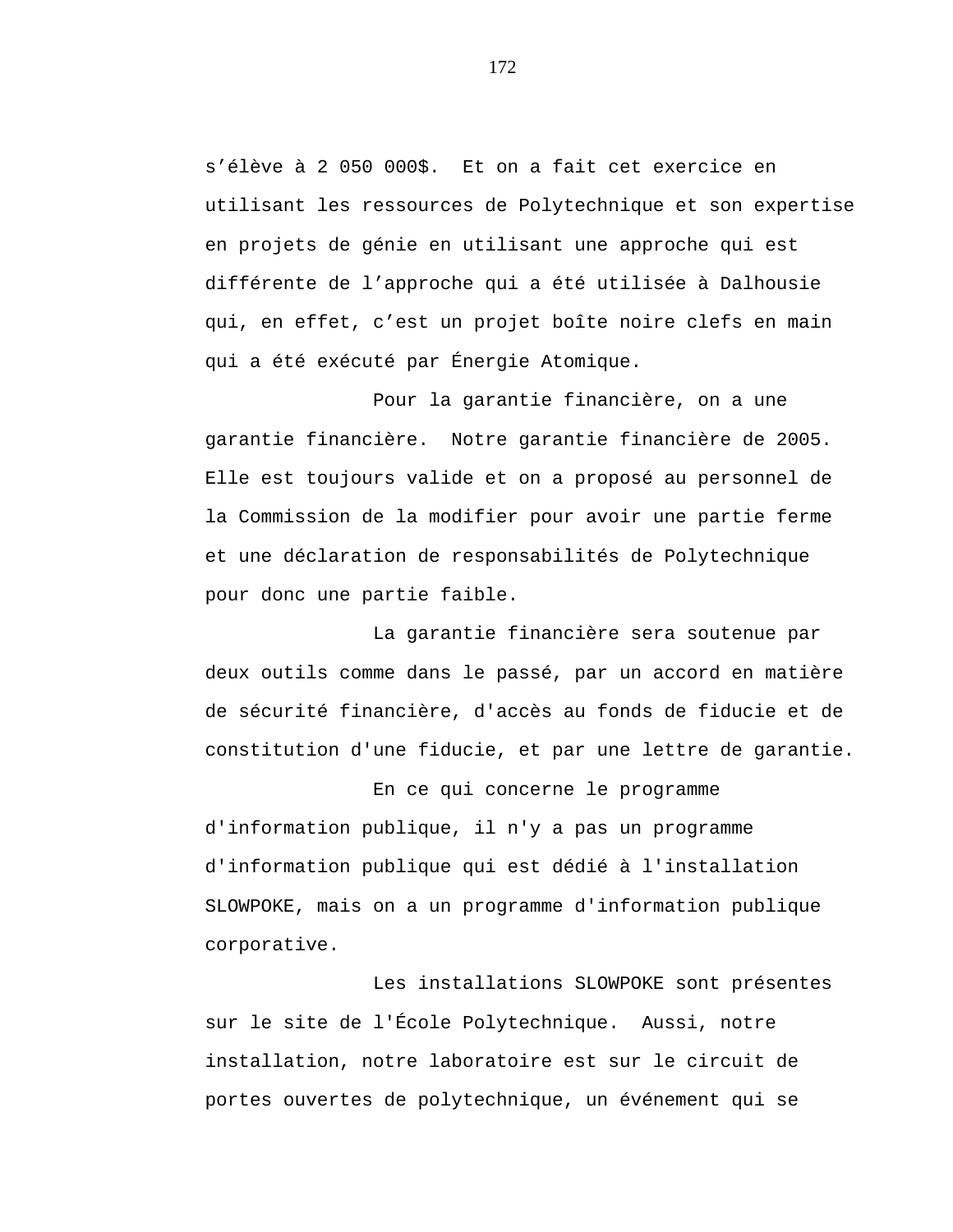déroule chaque année.

Et aussi, à travers nos activités de recherche et d'enseignement, nos publications scientifiques, on a une reconnaissance internationale.

Dernièrement, le laboratoire était présent dans une publication, le Métro de Montréal, qui est accessible à l'ensemble de la population de l'Île de Montréal.

Polytechnique, en conclusion, a mis en place les politiques, les mesures et les procédures nécessaires à l'exploitation sûre et sécuritaire du réacteur, conformément aux exigences prévues par la *Loi sur la sûreté et la réglementation nucléaire*, le Règlement sur les installations nucléaires de catégorie I et les autres règlements qui s'appliquent, notamment dans les domaines de sûreté et de réglementation.

Polytechnique de Montréal s'engage à continuer de répondre aux exigences prévues, notamment dans les domaines de la sûreté et de la réglementation détaillés dans la présente demande de renouvellement.

Merci.

**LE PRÉSIDENT:** Merci beaucoup.

Alors, nous procéderons maintenant à la présentation du personnel de la CCSN, spécifiquement sur la Poly. Alors, allons-y.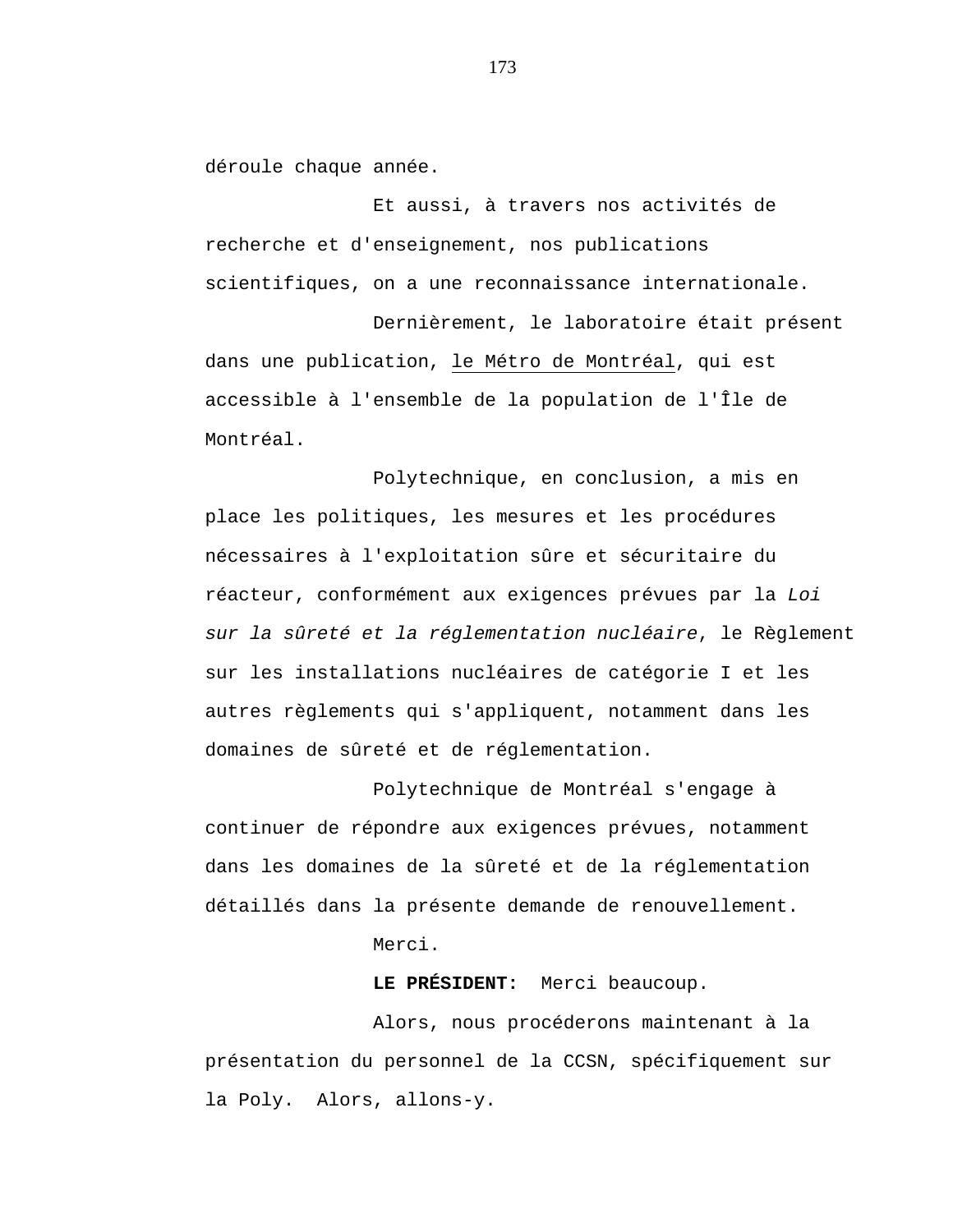**M. CARRIER:** Bonjour, monsieur le président. Pour le verbatim, mon nom est Christian Carrier.

La prochaine présentation fournit de l'information sur les domaines de sûreté et de réglementation qui n'ont pas été abordés dans notre présentation générique.

Elle fournit aussi les recommandations spécifiques en ce qui a trait à l'installation du SLOWPOKE-2 de l'École Polytechnique.

L'École Polytechnique a en place un programme de radioprotection en ce qui a trait à l'utilisation du réacteur, ainsi qu'en la manipulation des matières radioactives.

Au cours des dernières années, aucune dose de rayonnement n'a dépassé 1 millisievert pour les travailleurs au sein de l'installation. De plus, aucun employé n'a dépassé les seuils d'intervention.

L'École Polytechnique a révisé son plan de déclassement préliminaire ainsi que l'estimation des coûts de déclassement pour l'installation.

Le personnel de la CCSN est en désaccord avec la valeur révisée des coûts de déclassement et, de ce fait, de la valeur de la garantie financière proposée par l'École Polytechnique.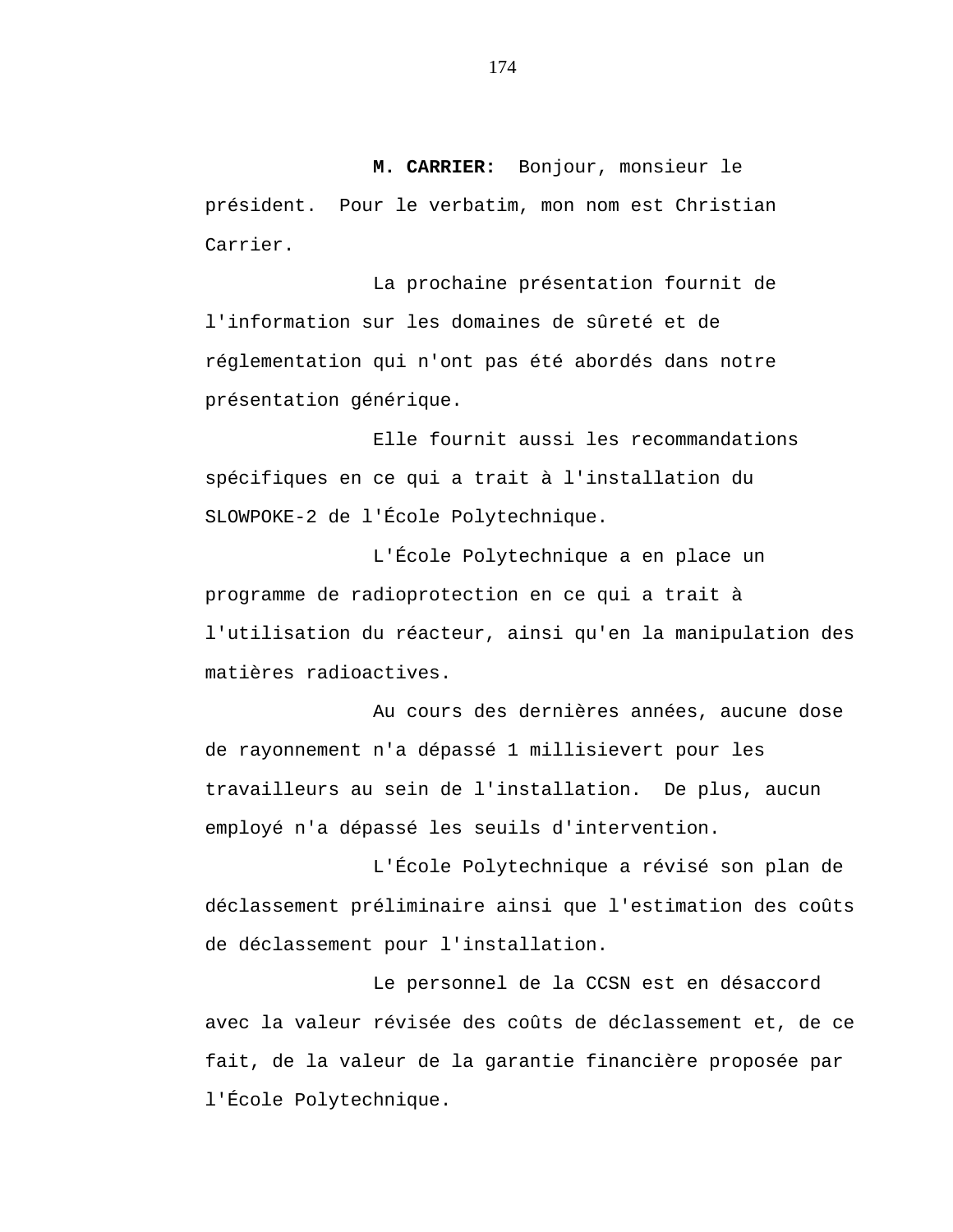La valeur de la garantie financière proposée est nettement inférieure à celle proposée par les autres titulaires de permis SLOWPOKE près d'un facteur 2.

Le personnel de la CCSN a questionné plusieurs hypothèses et le manque de détails fournis dans l'estimation de ces coûts.

Néanmoins, nous reconnaissons l'existence de différences importantes dans l'approche utilisée par l'École Polytechnique dans ces estimations et dans l'instrument de garantie financière.

Dans ce contexte, le personnel de la CCSN a suggéré à l'École Polytechnique que plus de discussions étaient nécessaires afin de définir les paramètres acceptables pour une telle forme de soumission.

L'objectif à court terme est d'assurer la définition d'une garantie financière acceptable avant le 30 novembre 2013. Une condition à cet effet a été ajoutée au Manuel des conditions de permis.

En cas de contentieux, le personnel de la CCSN informera la Commission de la situation et recommandera des mesures appropriées.

Le personnel de la Commission conclut que le titulaire de permis a opéré son installation de façon sécuritaire, que les programmes de base sont en place et rencontrent les exigences, et que l'École Polytechnique a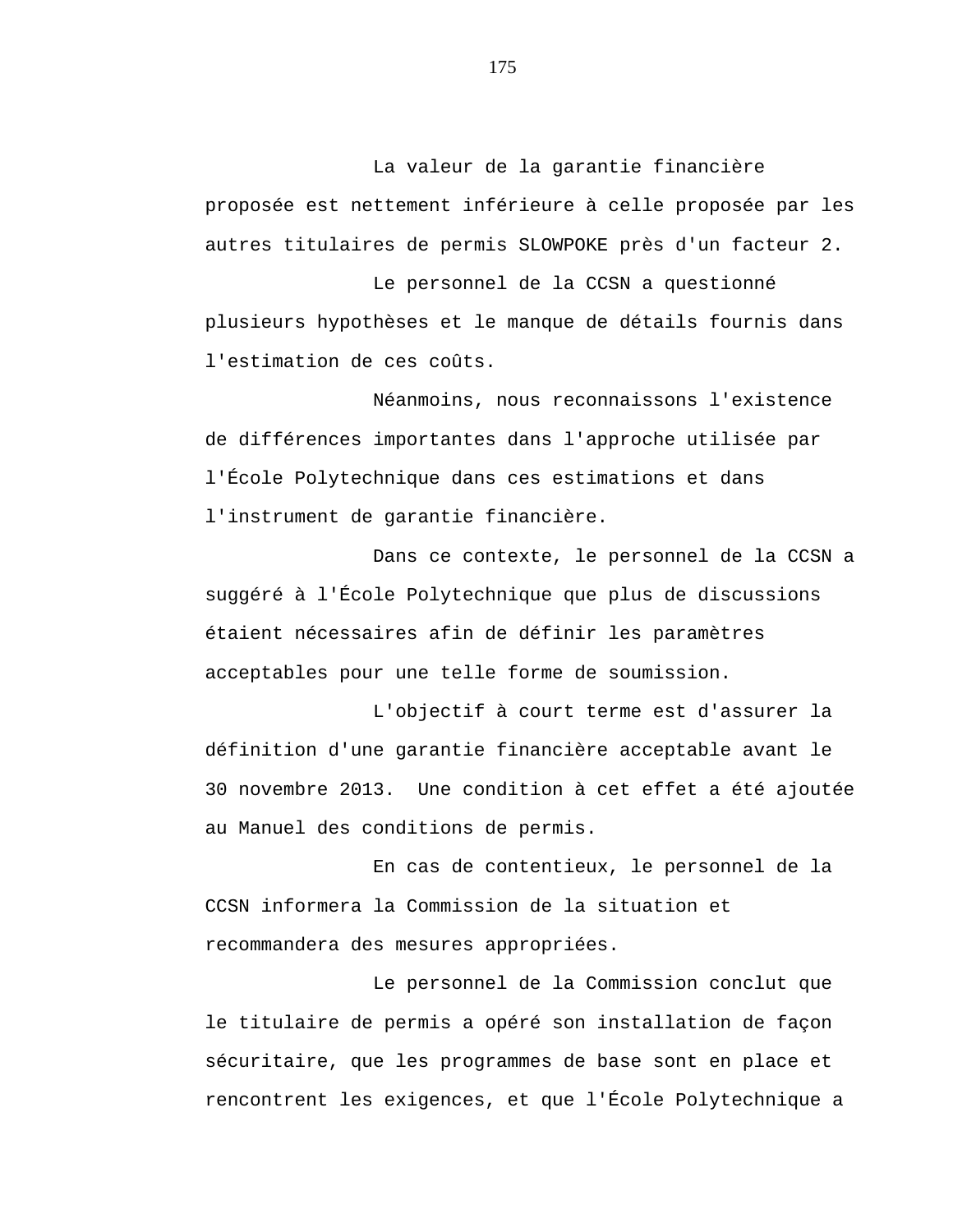implanté plusieurs améliorations durant la période de validité du permis qui continueront à améliorer la sûreté dans l'avenir.

Le personnel de la CCSN a développé un Manuel des conditions de permis qui documente les critères de vérification pour chaque condition de permis. Tel qu'à l'habitude, le Manuel des conditions de permis sera finalisé après la décision de la Commission sur le renouvellement pour assurer la cohérence avec la décision de la Commission.

Le personnel de la CCSN recommande que la Commission octroie un permis d'exploitation d'une durée de 10 ans à l'École Polytechnique pour l'exploitation de son réacteur SLOWPOKE-2.

De plus, que la Commission accepte la délégation de pouvoir au personnel de la CCSN tel qu'indiqué dans le Manuel des conditions de permis.

L'École Polytechnique devra soumettre une nouvelle proposition de garantie financière acceptable avant le 30 novembre 2013 pour fins d'acceptation. En cas de désaccord encore, le personnel de la CCSN présentera la situation à la Commission avec les recommandations appropriées.

Ceci conclut notre présentation. Nous sommes disponibles pour répondre à vos questions.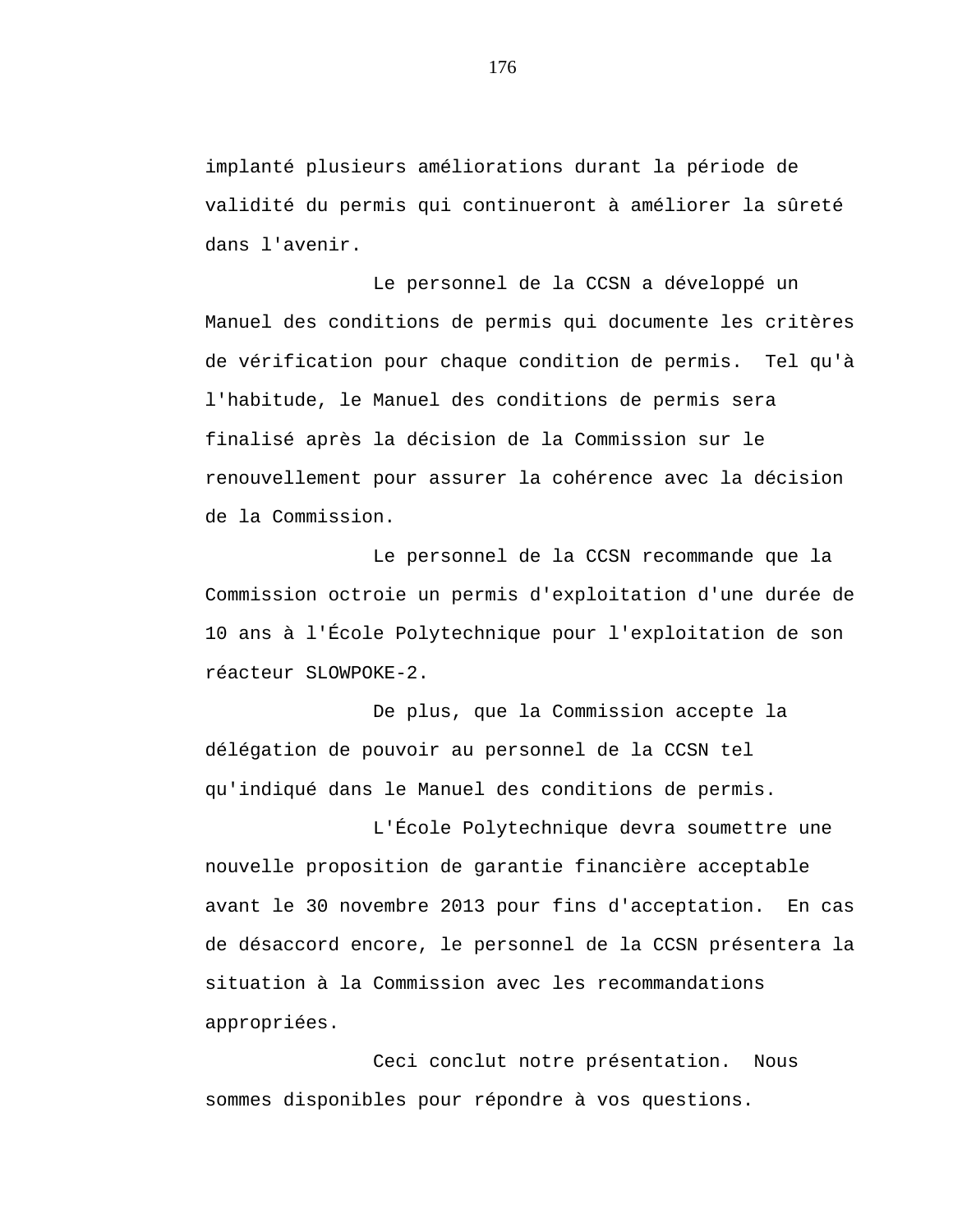**LE PRÉSIDENT:** Merci beaucoup.

Alors, j'aimerais commencer la période de questions avec Monsieur Harvey.

**MEMBRE HARVEY:** Merci, monsieur le président.

J'allais revenir sur la garantie financière mais je pense qu'on a eu des explications et qu'on peut attendre un peu plus tard pour creuser l'affaire un peu plus.

Ma première question est très générale. C'est est-ce que la fermeture de Gentilly-2 peut avoir un impact sur le volume de travail de vos installations?

**Dre CHILIAN:** Cornelia Chilian de l'École Polytechnique.

En effet, l'impact de la fermeture de la centrale de Gentilly est plutôt moral, mais l'installation SLOWPOKE de Polytechnique est autonome, a ses propres activités de recherche qui ne sont pas nécessairement pour soutenir la recherche en génie nucléaire et de développement de nouveaux réacteurs.

On soutient tous les domaines à travers l'analyse par activation neutronique, bien sûr. Donc, on travaille avec des experts en biomédical, de développement des nouveaux matériaux avec les spécialistes en génie chimique.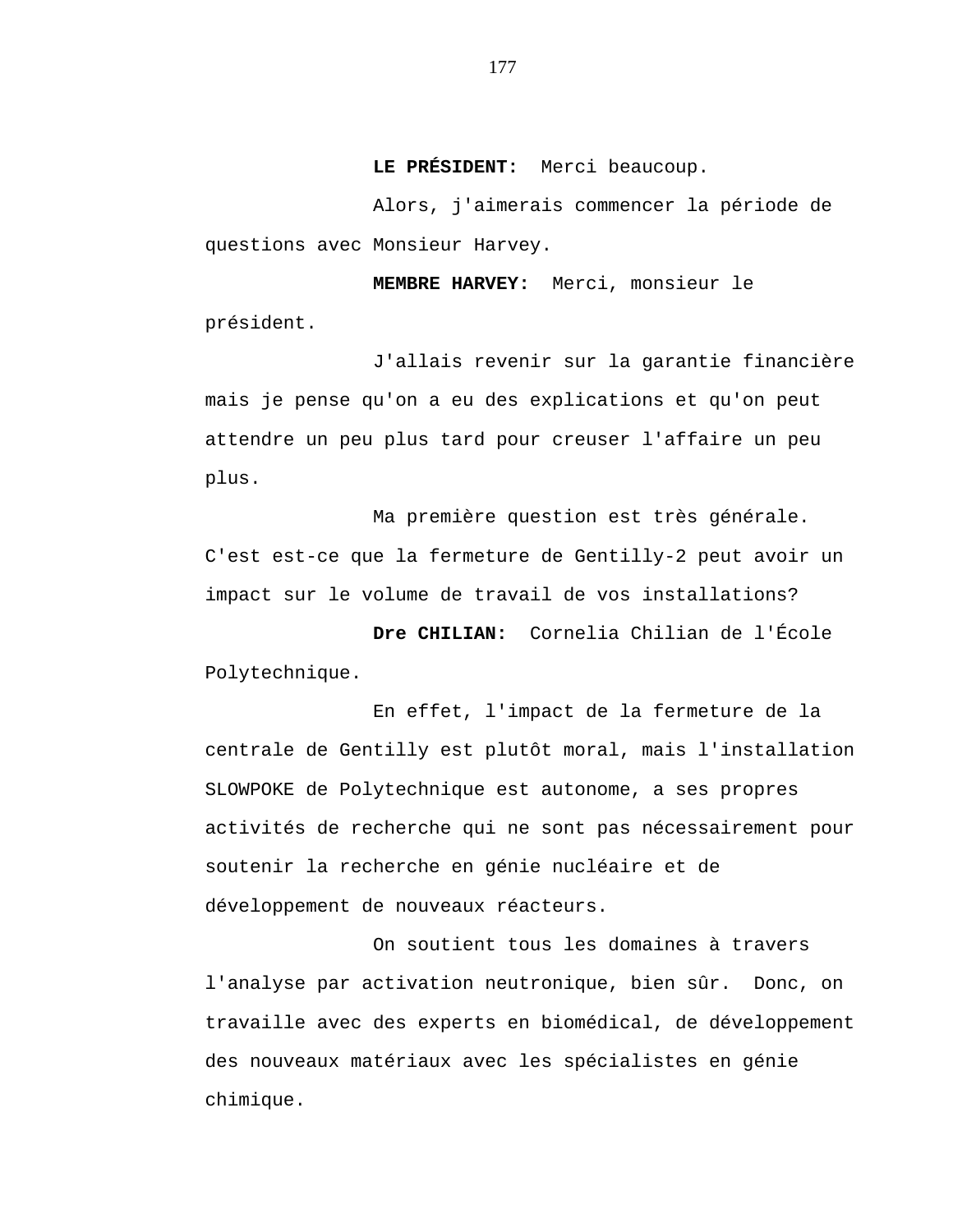Donc, nos activités sont beaucoup plus étendues que le domaine strict de l'énergétique nucléaire.

**MEMBRE HARVEY:** Mais Gentilly-2 contribuait pas directement à vos recherches, soit par un support monétaire ou pas du tout?

**M. MARLEAU:** Si l'on -- Guy Marleau. pour le verbatim. Je suis professeur, directeur de l'Institut de génie nucléaire.

Hydro-Québec subventionnait globalement l'Institut de génie nucléaire à l'aide d'une chaire en génie nucléaire. Cette chaire-là est disparue et il y avait aussi des accords de collaboration entre certains professeurs de l'IGN et Hydro-Québec pour du développement et du travail que l'on faisait pour eux.

Ceci n'a pas d'impact sur des activités du SLOWPOKE. Ça l'a cependant un impact sur les activités d'un certain nombre de professeurs de l'Institut; c'est juste.

**MEMBRE HARVEY:** Et je présume des étudiants éventuels. Vous avez mentionné un nombre d'étudiants qui utilisaient les facilités. Est-ce que quand vous me parlez de moral que ça peut influencer le désir des Québécois d'aller le champ nucléaire?

**M. MARLEAU:** Les étudiants qui ont utilisé la facilité, la majorité d'entre eux étaient des étudiants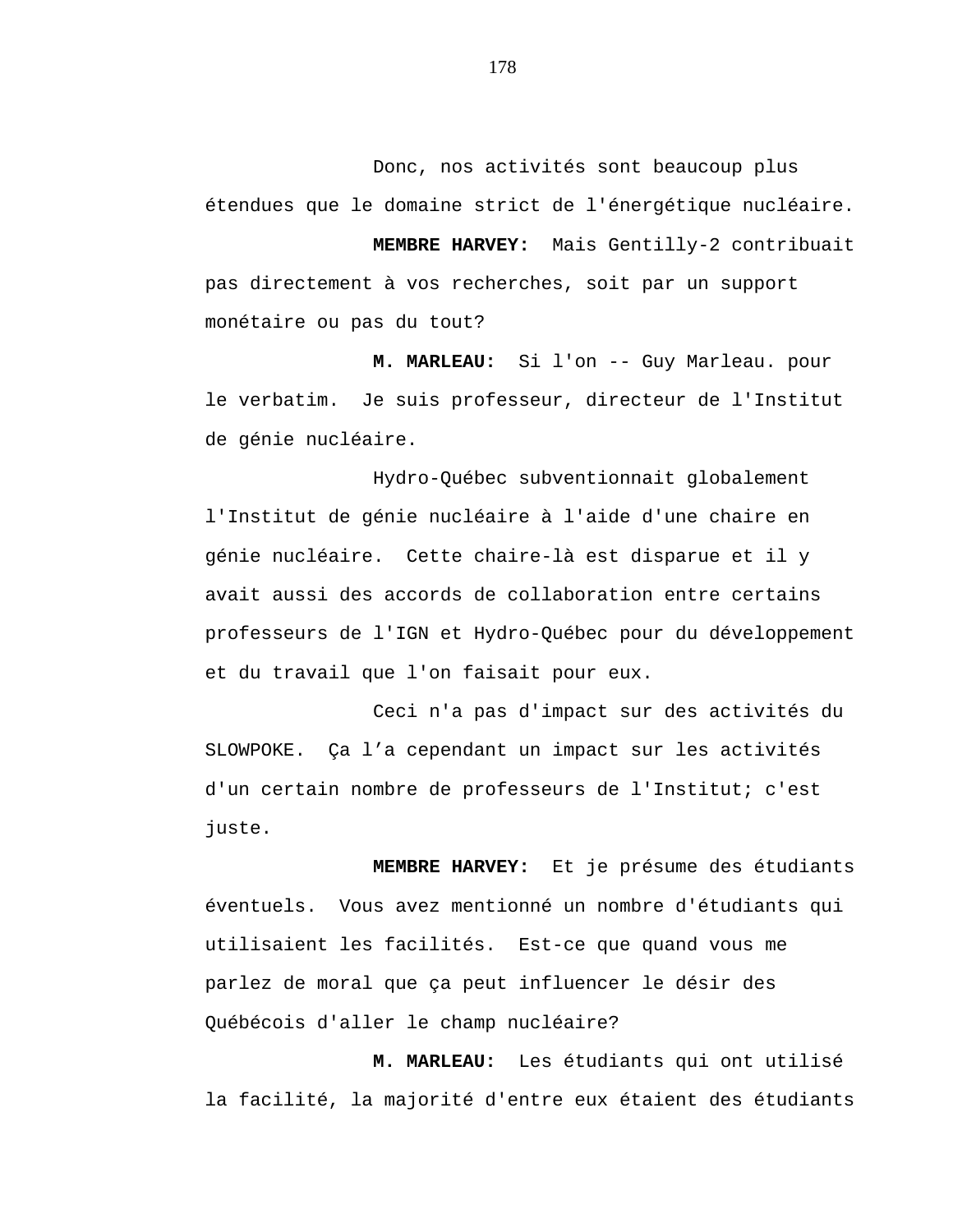qui suivaient des cours du premier cycle et donc, pour eux, y aura pas d'impact de la fermeture de Gentilly-2.

Ce sont surtout les étudiants qui suivent le cours de génie nucléaire, le laboratoire de génie nucléaire au cycle supérieur, qui pourraient être affectés par cette réduction-là. Cependant, c'est l'équivalent d'à peu près huit étudiants sur 300.

Donc, pour le réacteur SLOWPOKE, je ne crois pas que ça ait des impacts.

### **MEMBRE HARVEY:** Merci.

Je voudrais revenir -- je ne sais pas si le personnel a eu le temps de regarder, à propos de la protection incendie sur la -- parce que vous avez mentionné que vous respectiez le plus important des codes.

Mais ce qui m'inquiétait un peu c'était au

niveau -- parce qu'il y avait le "General Nuclear Safety Regulation" et le Code national du bâtiment. Ça fait que c'était ces deux aspects-là qui paraissaient pas dans votre -- dans le document du personnel à votre égard.

**M. CARRIER:** Christian Carrier, pour le verbatim.

Nous allons devoir nous excuser. Ici, ça été une omission. Les mêmes exigences ont été appliquées à chacun des titulaires de permis. Les CMD ont évolué en parallèle et puis y a eu un processus de traduction et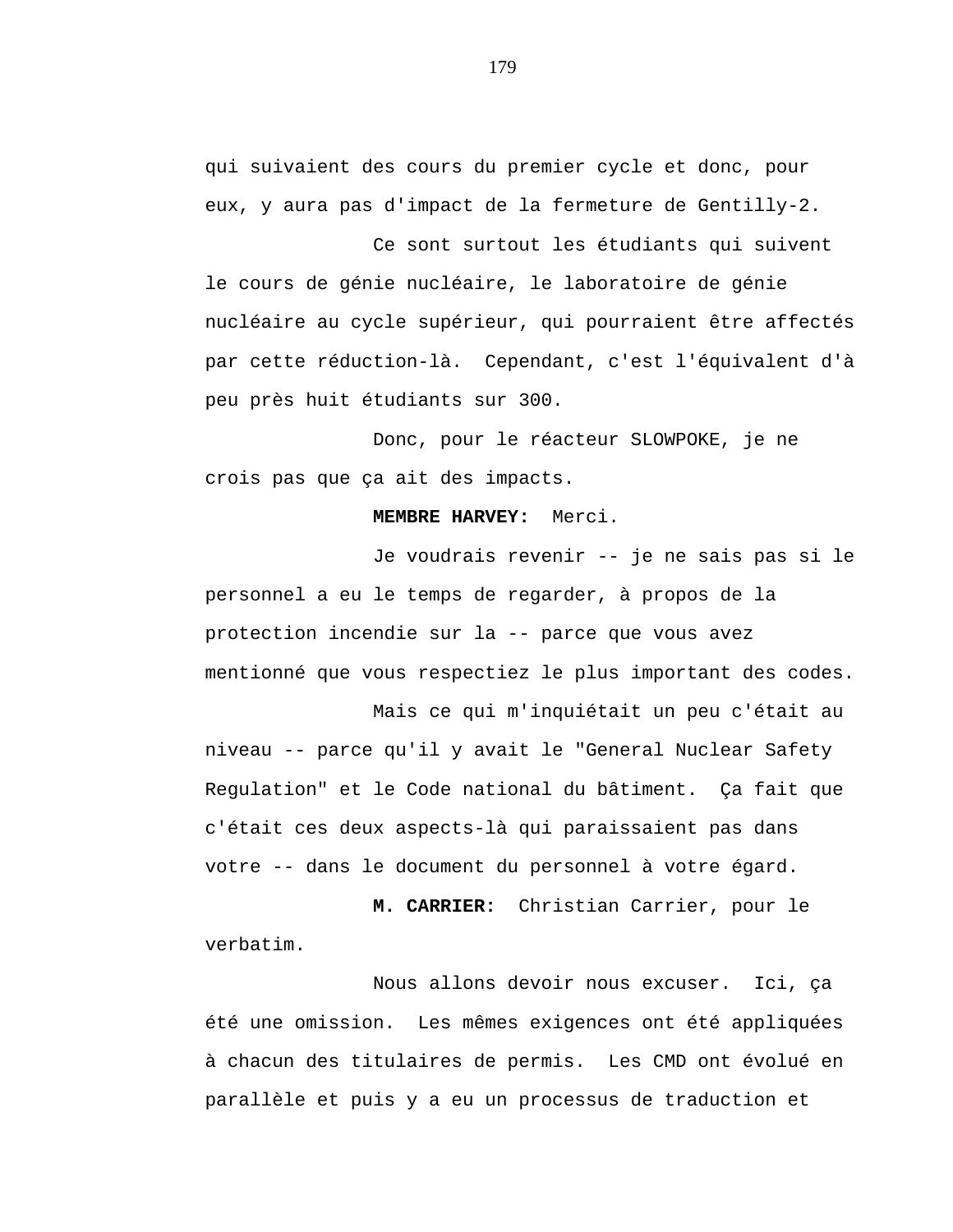puis celle-là, on l'a manquée. On s'excuse.

**MEMBRE HARVEY:** O.k., pas de problème; du moment que c'est pareil.

Une dernière question c'est: Vous avez mentionné que vos déchets -- une fois que les déchets radioactifs étaient mis en baril, qu'ils étaient confiés à une firme certifiée de gestion de déchets radioactifs.

C'est certifié. Ces firmes-là sont certifiées par la Commission?

Et est-ce qu'y en a plusieurs ou y en a simplement quelques unes au Québec ou au Canada?

**Dre CHILIAN:** Donc, Cornelia Chilian, pour le verbatim.

On a déjà éliminé, en 2009, comme 10 litres de capsules qui contenaient des roches radioactives. On l'a fait à travers la compagnie Energy Solutions, l'ancien Monserco.

Donc, on travaille d'habitude avec Monserco. C'est la seule compagnie avec laquelle on travaille.

**MEMBRE HARVEY:** Mais est-ce qu'y a un suivi?

Une fois que le baril est confié à cette entreprise-là, est-ce que vous savez où ils vont le déposer? Est-ce que la Commission a un suivi ou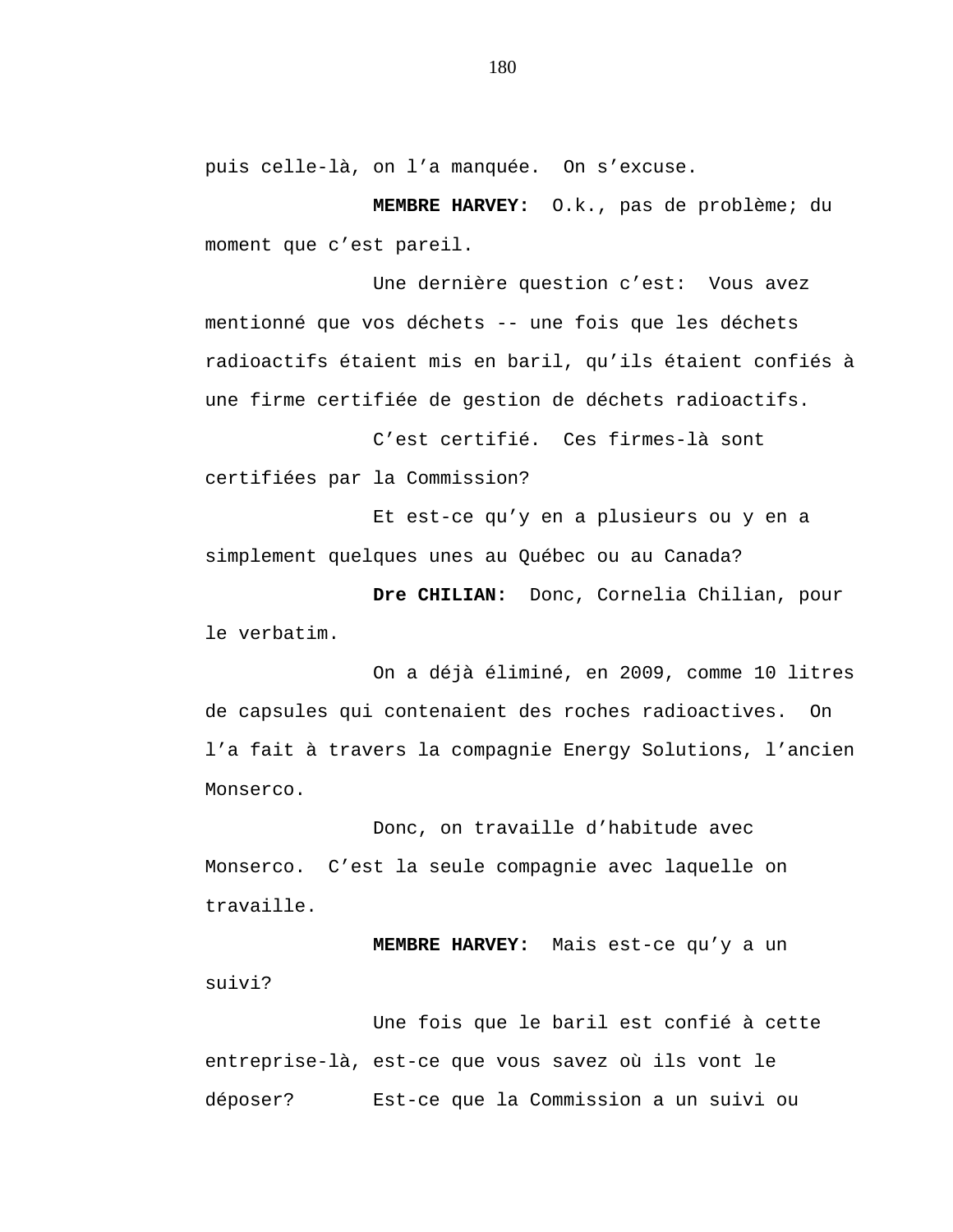c'est laissé à la compagnie de service?

**M. CARRIER:** Ces permis-là sont sujets à l'émission d'un permis qui est émis par la Commission contre -- la Commission canadienne de sûreté de ---

**MEMBRE HARVEY:** Mais y a pas nécessairement de suivi pour les opérations courantes là?

**M. CARRIER:** Dans les opérations courantes, ils sont sujets à des inspections de conformité.

**MEMBRE HARVEY:** Des vérifications. Un expert.

**M. HOWARD:** Don Howard, Directeur des déchets et du déclassement.

Energy Solutions ont un permis de la Commission. On fait des inspections de conformité sur ce permis-là et puis, dans le programme de Energy Solutions, là ils vont indiquer où ils vont déplacer leurs déchets qu'ils ramassent des universités ou d'autre endroits.

Comme ça, tout est réglé sur le permis.

**MEMBRE HARVEY:** Je posais simplement la question parce que, étant donné que c'est pas très fréquent pour les SLOWPOKE d'avoir des déchets, ben, je voulais savoir si -- même dans cette éventualité-là si c'était suivi -- très bien suivi. Merci.

**LE PRÉSIDENT:** O.k.

Monsieur Tolgyesi?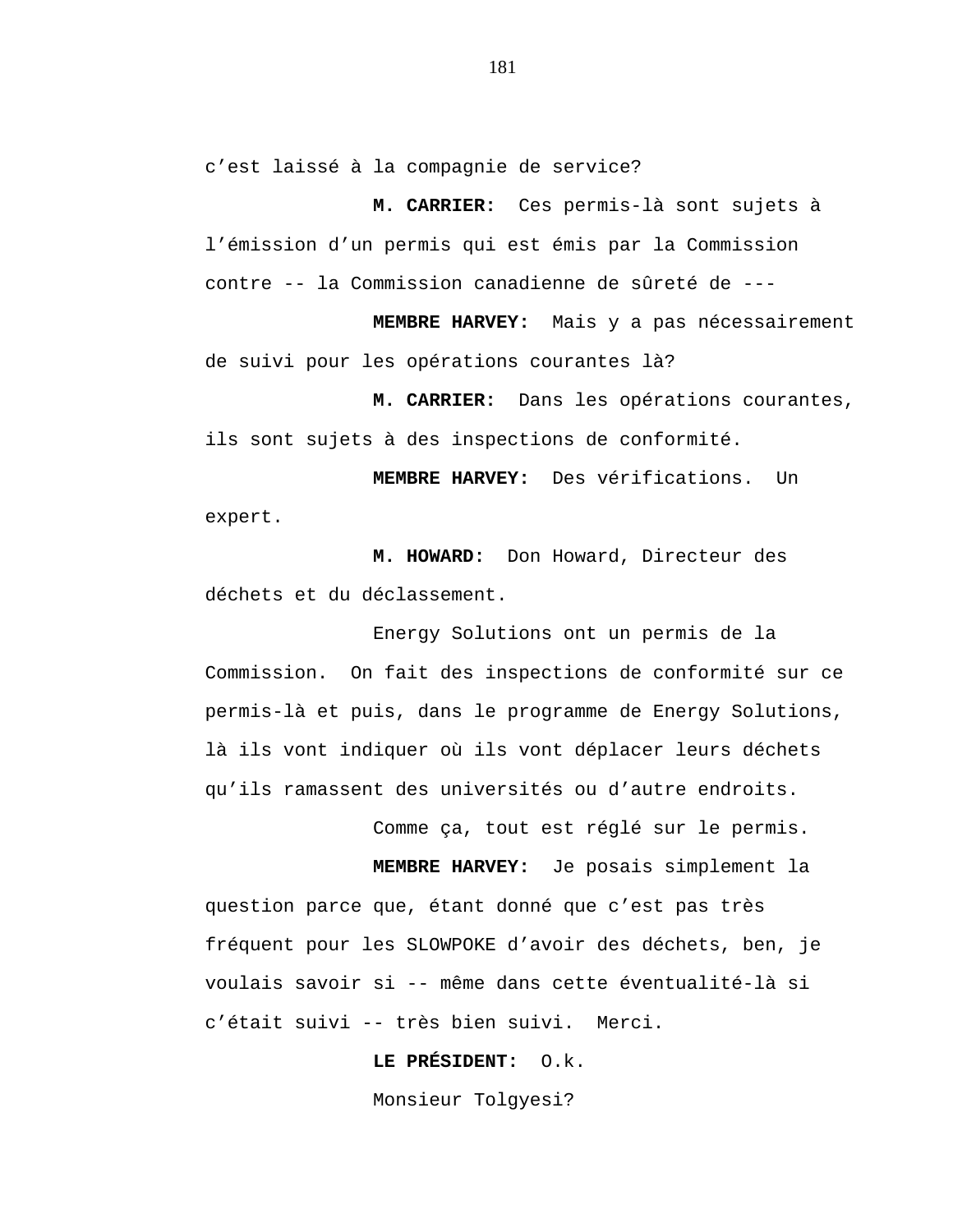**MEMBRE TOLGYESI:** Merci, monsieur le président.

La première c'est la différence entre le permis d'exploitation et le manuel. Normalement, on trouve le texte est pareil. On retrouve dans le texte du manuel le texte d'une licence.

Quand vous regardez, y en a deux points. C'est le point 1.3 et 1.4 où le texte diffère comme tel, pas nécessairement dans le sens mais dans la formulation.

Si vous regardez 1.3, "Permis d'explosif" - pas d'explosif, "Permis d'exploitation", page 2, et vous avez après -- dans le manuel, vous avez à la page 13 et 14, le texte est pas identique. Tu sais, le texte encadré là.

**M. CARRIER:** Christian Carrier, pour le verbatim.

Pourriez-vous donner une condition en particulier?

### **MEMBRE TOLGYESI:** Oui.

**M. CARRIER:** Je prépare déjà mes réponses puis je m'y attendais pas.

**MEMBRE TOLGYESI:** Le point 1.3 dans le permis d'exploitation, page 2, on dit que:

> "Le titulaire du permis doit maintenir un plan de déclassement préliminaire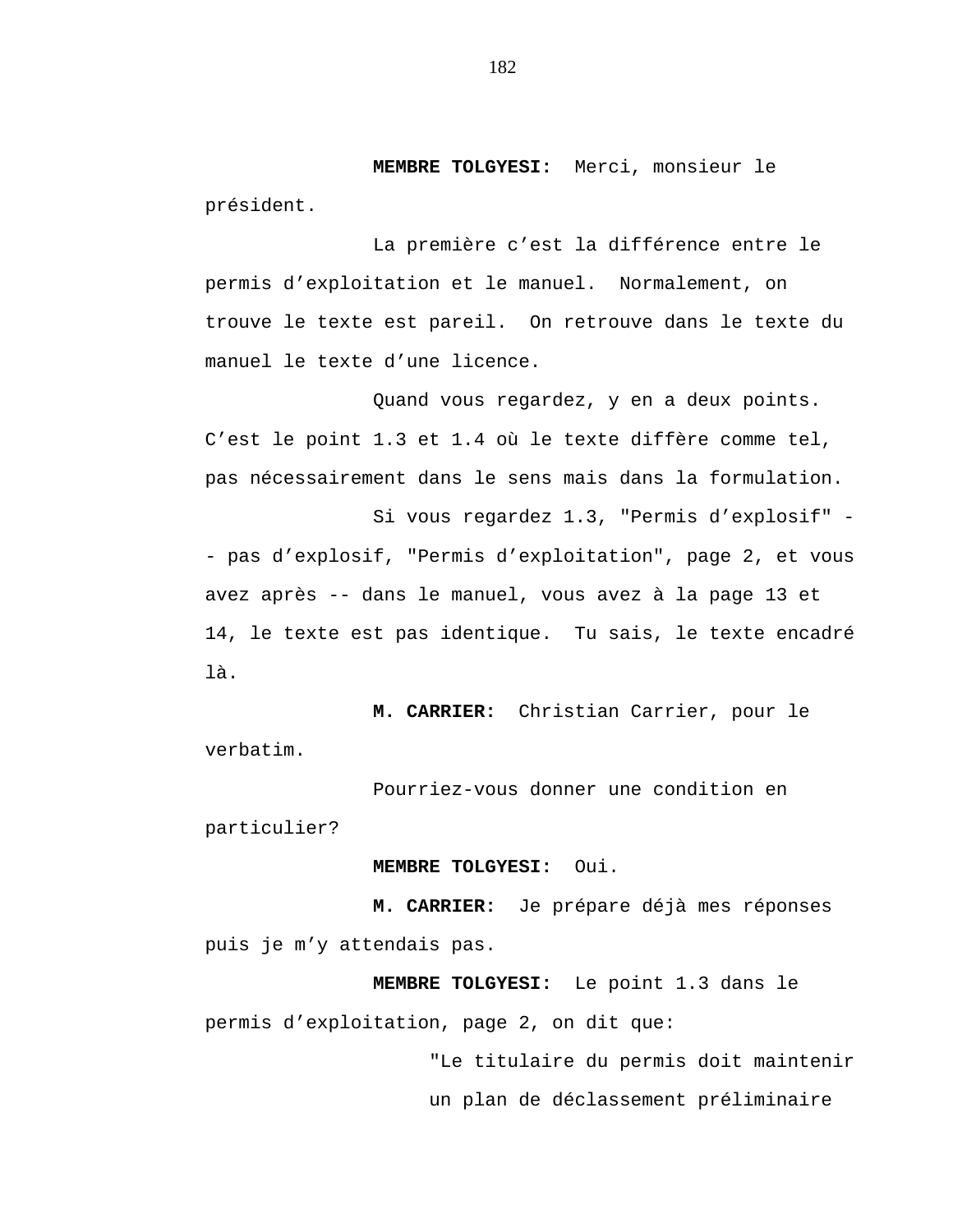pour l'installation, un avant-projet de déclassement, examiner et réviser les plans au moment que la Commission peut exiger de toute façon au plus tard 10 ans après."

Et quand vous regardez dans l'autre, le texte n'est pas identique à la page 13 du manuel.

C'est peut-être juste la sémantique.

**M. ELDER:** Oui. Peter Elder.

Le document légal est le permis. Donc,

après la Commission a émis le permis ---

**MEMBRE TOLGYESI:** O.k.

**M. ELDER:** --- le personnel de CCSN fait - va faire une révision du manuel.

**MEMBRE TOLGYESI:** Une révision, o.k.

**M. ELDER:** Pour confirmer que toutes les conditions sont les mêmes.

#### **MEMBRE TOLGYESI:** O.k.

So y en a deux points, le 1.3 et 1.4, qui sont différents.

En ce qui concerne à la page -- là, je parle à l'École Polytechnique -- à la page 78 de votre présentation, document H7.1, on dit que:

"L'accès au laboratoire ..."

deuxième paragraphe: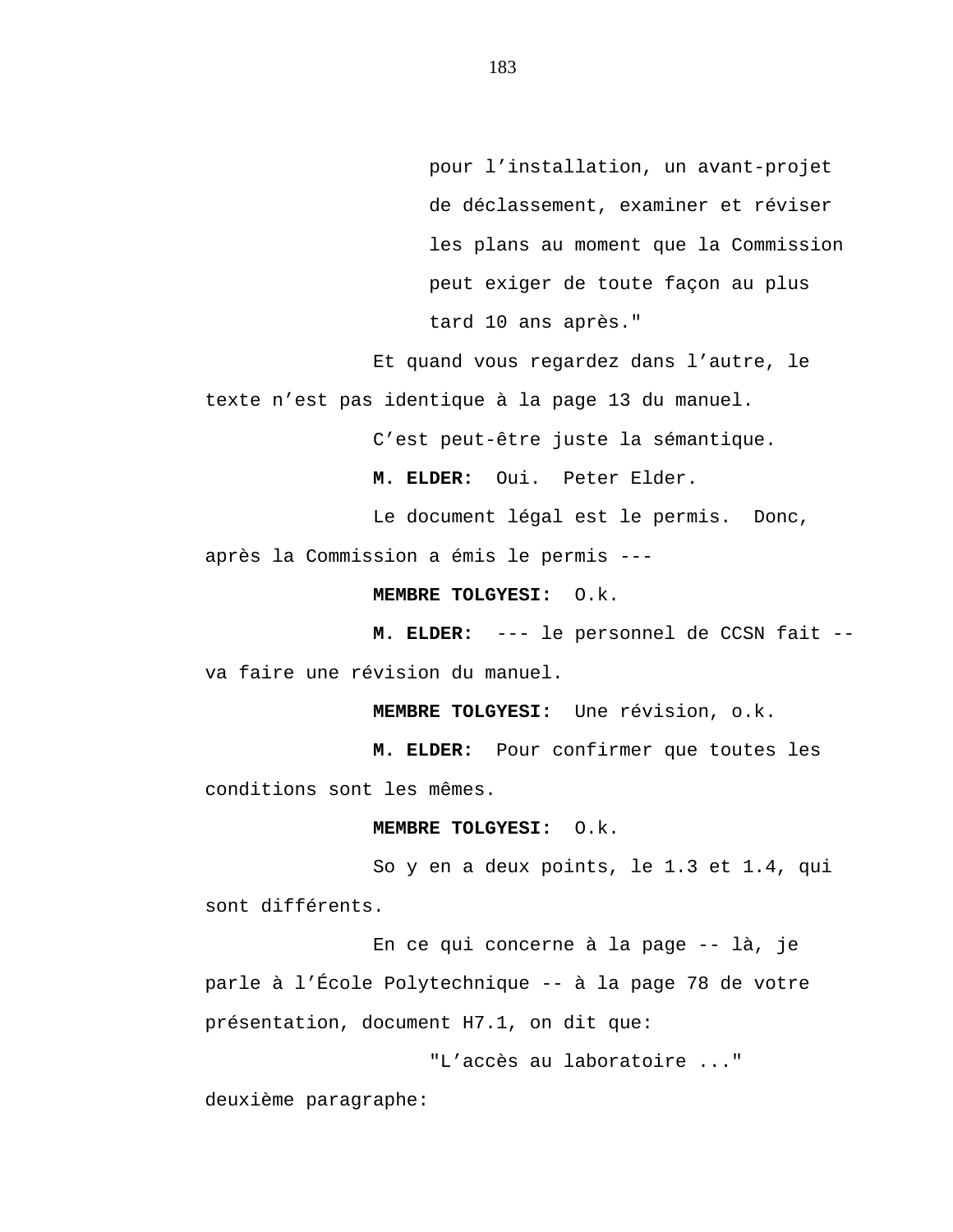"... et l'accès à la salle du réacteur sont toujours contrôlés, comme décrit dans les documents. Les mesures sont placées pour prévenir le vol, la perte ou l'utilisation illégale des substances nucléaires et des équipements du laboratoire."

Page 78 de présentation de l'École

Polytechnique 7.1, deuxième paragraphe. Là, on décrit les mesures de sécurité.

Ma question est la suivante: depuis un certain temps, nous sommes témoins des incidents impliquant les étudiants ou les chercheurs dans les centres de recherche ou dans les universités qui se proposent de mener les activités visant carrément le public. O.k.?

Alors, quelles sont les mesures utilisées pour Poly pour prévenir ces risques potentiels?

**Dre CHILIAN:** Premièrement, je -- Cornelia Chilian, pour le verbatim -- je veux m'assurer si j'ai bien compris la question.

Donc, l'inquiétude c'est que Polytechnique ne contrôle pas des actes qui peuvent générer un sentiment de peur dans le public. Donc, comment on contrôle l'accès des personnes qui sont mal intentionnées à nos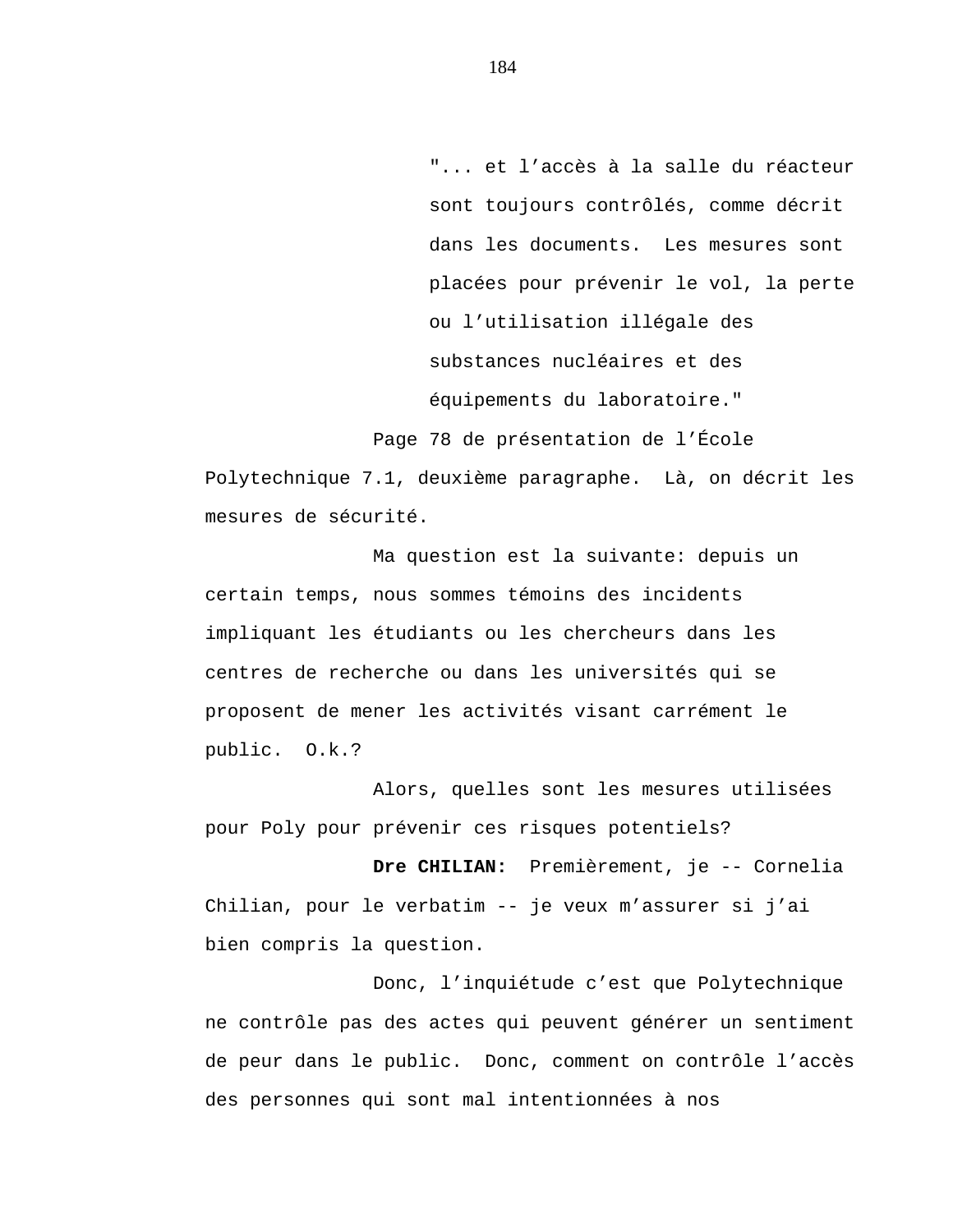installations.

--- Si c'est ça la question, je vais essayer de

**MEMBRE TOLGYESI:** Comment vous prévenez carrément le vol, par exemple, parce que -- est-ce qu'y en a -- qu'est-ce qui peut être volé là qui éventuellement peut exposer le public?

Je sais pas, on vole l'uranium par exemple.

**Dre CHILIAN:** Donc, le matériel radioactif du laboratoire peut être utilisé. Vous avez vu les activités de la composition de notre baril. C'est pas beaucoup mais pour le public ça peut faire peur.

Donc, quelqu'un qui vole du matériel radioactif de notre laboratoire peut l'utiliser, en effet, pour faire surtout peur à quelqu'un.

Présentement, tout le matériel radioactif est dans la salle du réacteur; donc, tous nos déchets. Donc, quand on parle du matériel radioactif, on parle des déchets radioactifs qui se trouvent dans le baril. Vous avez vu la composition. On parle du cœur du réacteur qui est au fond de la piscine et on a plusieurs barrières avant de pouvoir avoir accès au combustible qui se trouve dans le réacteur.

On parle des sources de calibration qui sont très faibles. On a un inventaire, en effet, des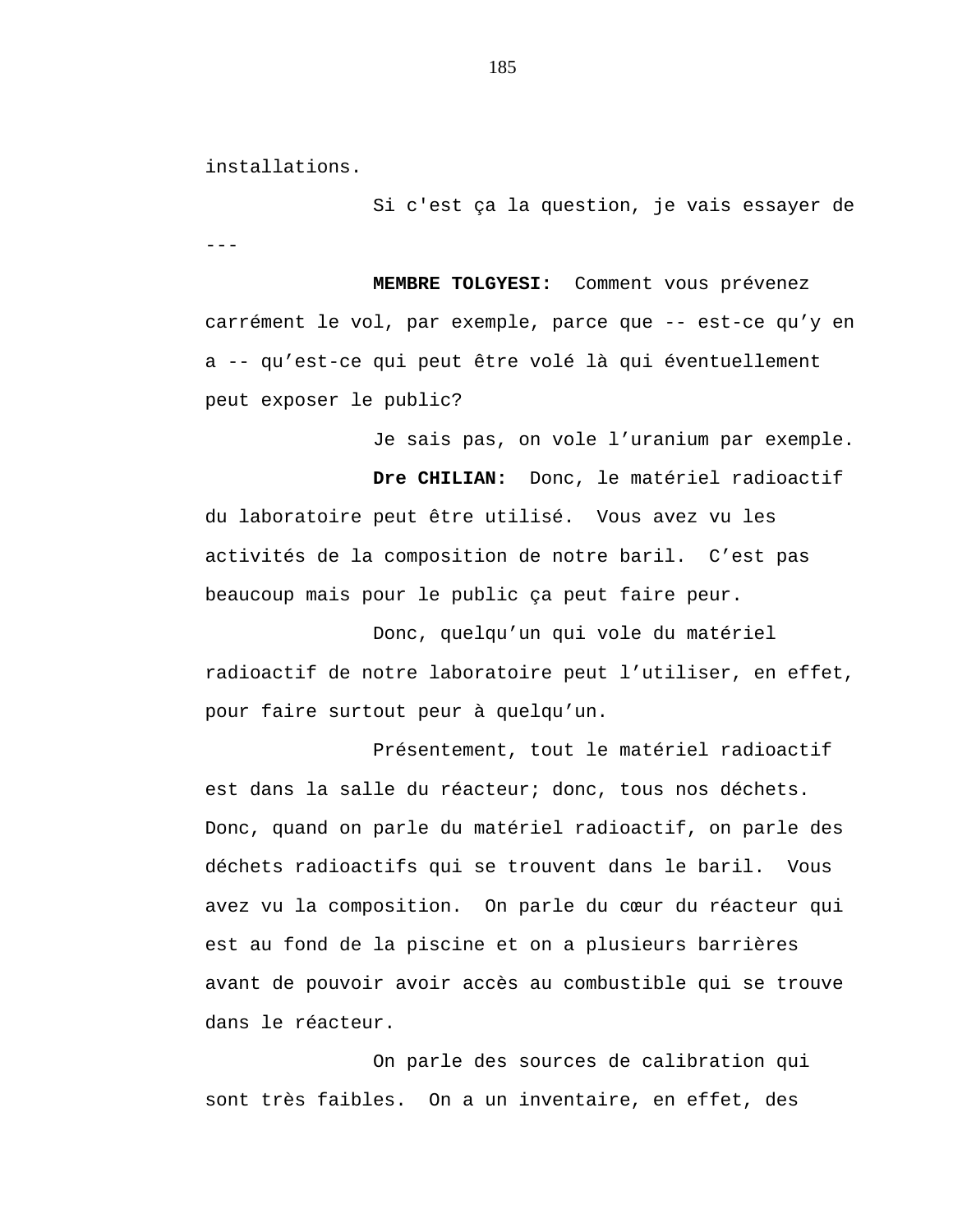sources de calibration. Et un autre matériel radioactif qui se trouve dans la salle du réacteur sont nos anciennes plaques de beryllium qu'on ajoute en top du réacteur quand on fait l'ajout de plaques de beyllium.

Donc, c'est ça tout notre matériel radioactif. Et oui, il peut être volé par quelqu'un qui est mal intentionné.

Afin de prévenir ça, premièrement, personne n'a pas accès dans la salle du réacteur sans la présence d'un opérateur du réacteur. Même le personnel de la sûreté institutionnelle n'ont pas accès à la salle du réacteur.

Donc, l'accès à la salle du réacteur est limitée juste pour les opérateurs accrédités par la Commission et c'est juste eux qui ont l'accès à cet espace-là.

Deuxièmement, on a plusieurs mesures de sécurité en place; donc, comme une cascade de mesures de sécurité. La Commission les a inspectées et, l'année passée et y en a deux ans, le service de sûreté institutionnelle a ajouté des systèmes de surveillance ou des alarmes qui sont décrits dans notre document de sécurité qui est secret et qu'on a envoyé à la Commission. Juste pour vous donne un exemple, on est le seul laboratoire de polytechnique qui a une caméra de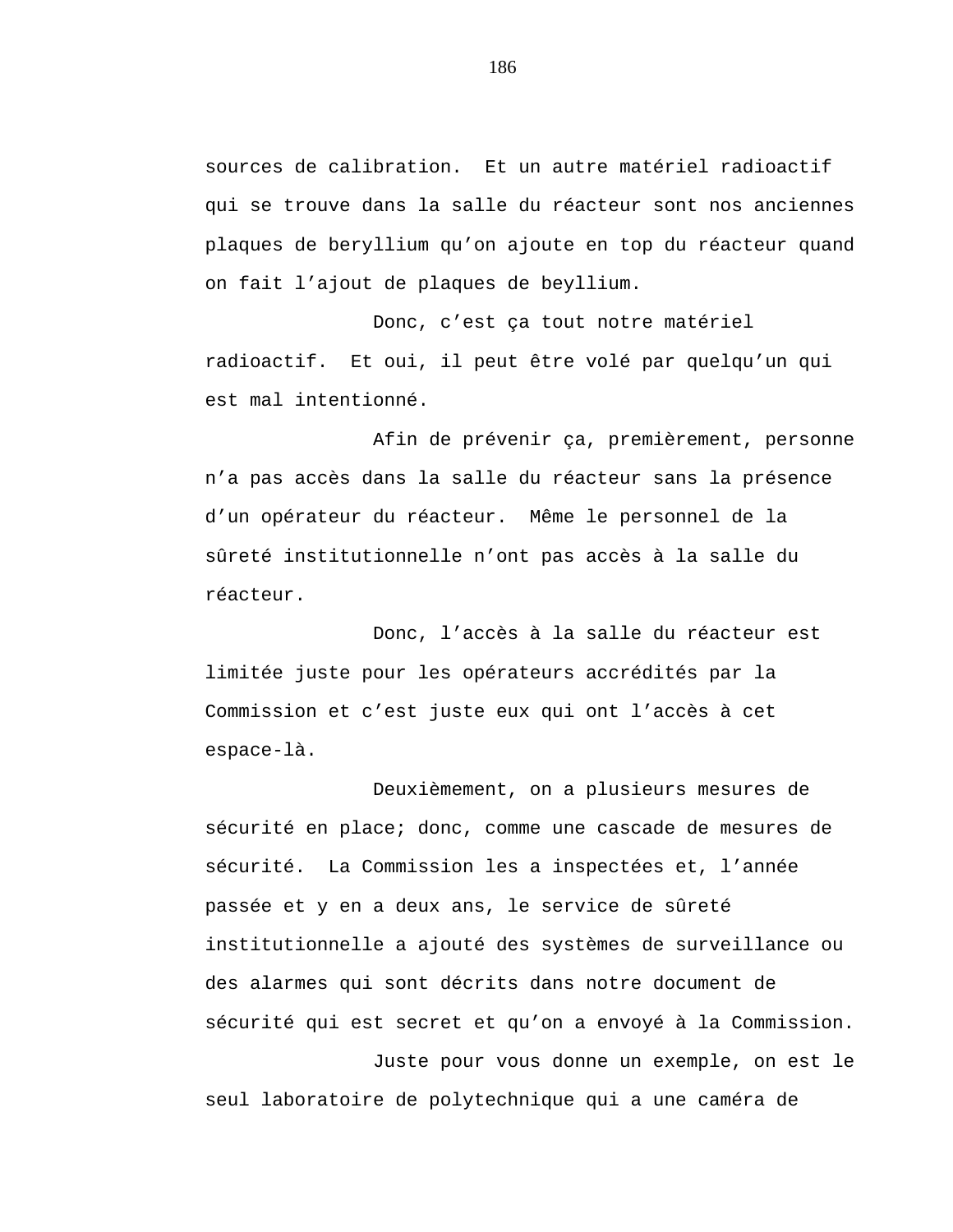surveillance de haute définition dans le laboratoire parce que, généralement, on ne surveille pas nos employés quand ils travaillent.

Mais dans le cas de SLOWPOKE, on a ajouté cet élément-là même si c'est comme une intrusion dans notre vie privée à moi et à mon opérateur, mais c'est une mesure de sécurité que Polytechnique a ajouté aux autres mesures de sécurité qu'ils ont mis en place.

**LE PRÉSIDENT:** On a les gens de sécurité ici qui pourraient ajouter des mots sur les inspections.

Est-ce que nous sommes tout-à-fait d'accord avec le processus?

**M. DUGUAY:** Bon après-midi. Mon nom est Raphaël Duguay, je suis conseiller en sécurité avec la Division de la sécurité nucléaire.

Donc, à l'École Polytechnique, le réacteur SLOWPOKE a été inspecté au mois de décembre 2012 par le personnel de la CCSN. L'inspection a -- il y a eu des - c'était une bonne inspection.

Le titulaire de permis a rencontré les exigences de la CCSN à ce niveau-là. Et puis tous les suivis qui ont été faits ont été rencontrés par le titulaire de permis.

Donc, nous sommes satisfaits avec les mesures de sécurité en place.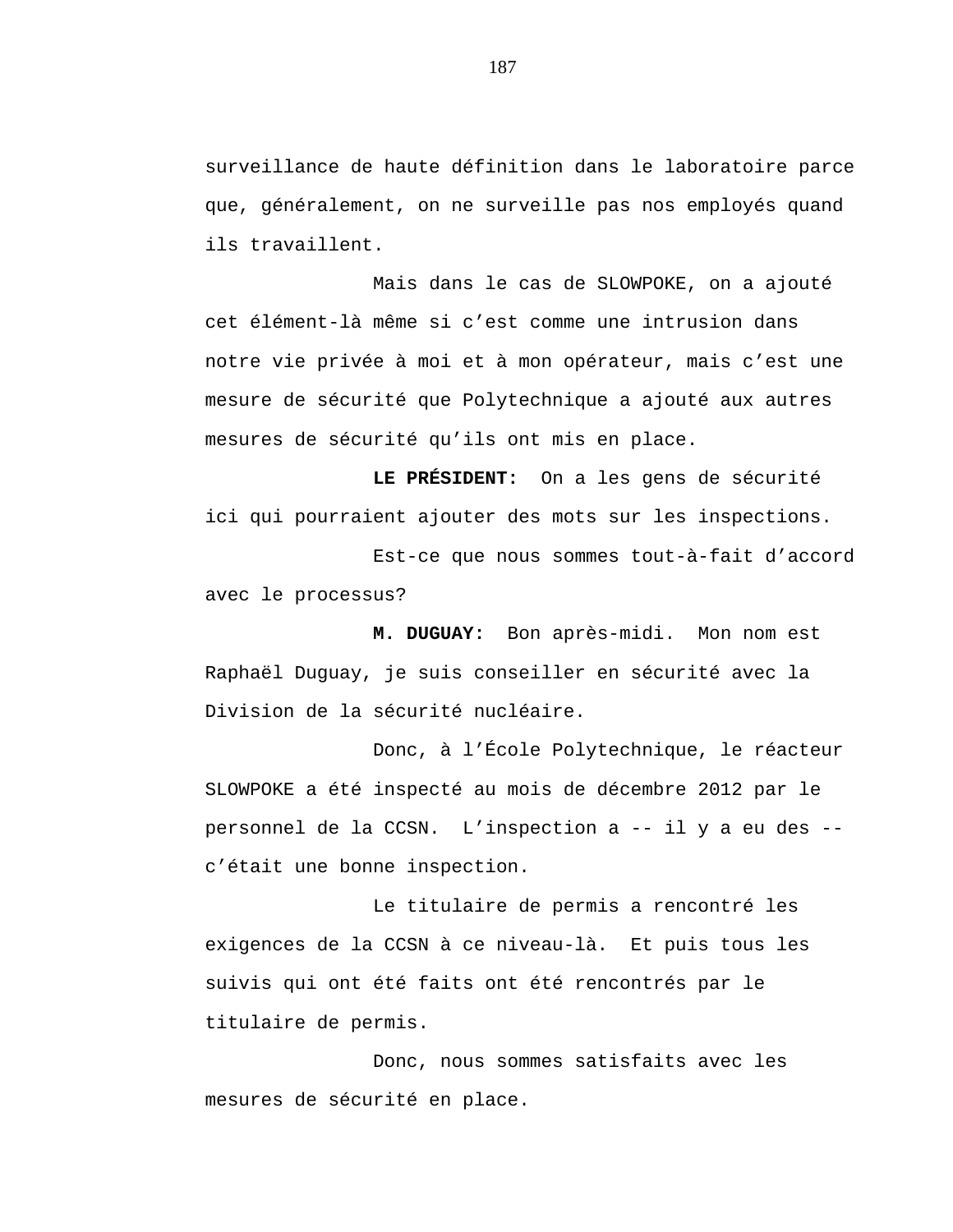**LE PRÉSIDENT:** Merci.

Monsieur Tolgyesi?

**MEMBRE TOLGYESI:** Je reviens avec quelque chose très court en ce qui concerne les garanties financières.

C'est juste de la sémantique. J'aime pas ça quand vous dites il y a une partie ferme de 1.2 million, une partie faible de 768 000. Partie faible, ça veut dire quoi « faible »?

Ça veut dire qu'on a peu de chance qu'on va l'avoir si on a besoin?

**M. KENNEDY:** Greg Kennedy, École Polytechnique.

En 2005, le personnel de la Commission a accepté la proposition de garantie financière de Polytechnique en deux parties: partie ferme et la partie faible.

Et la partie faible, c'était l'engagement formel de Polytechnique. Vu la stabilité financière de Polytechnique, le personnel de Commission a accepté l'engagement formel de Polytechnique de compléter les fonds nécessaires pour le déclassement.

La partie ferme de la garantie financière était l'argent déposé en banque et la lettre de crédit, qui est indépendant de Polytechnique. Et ça, la partie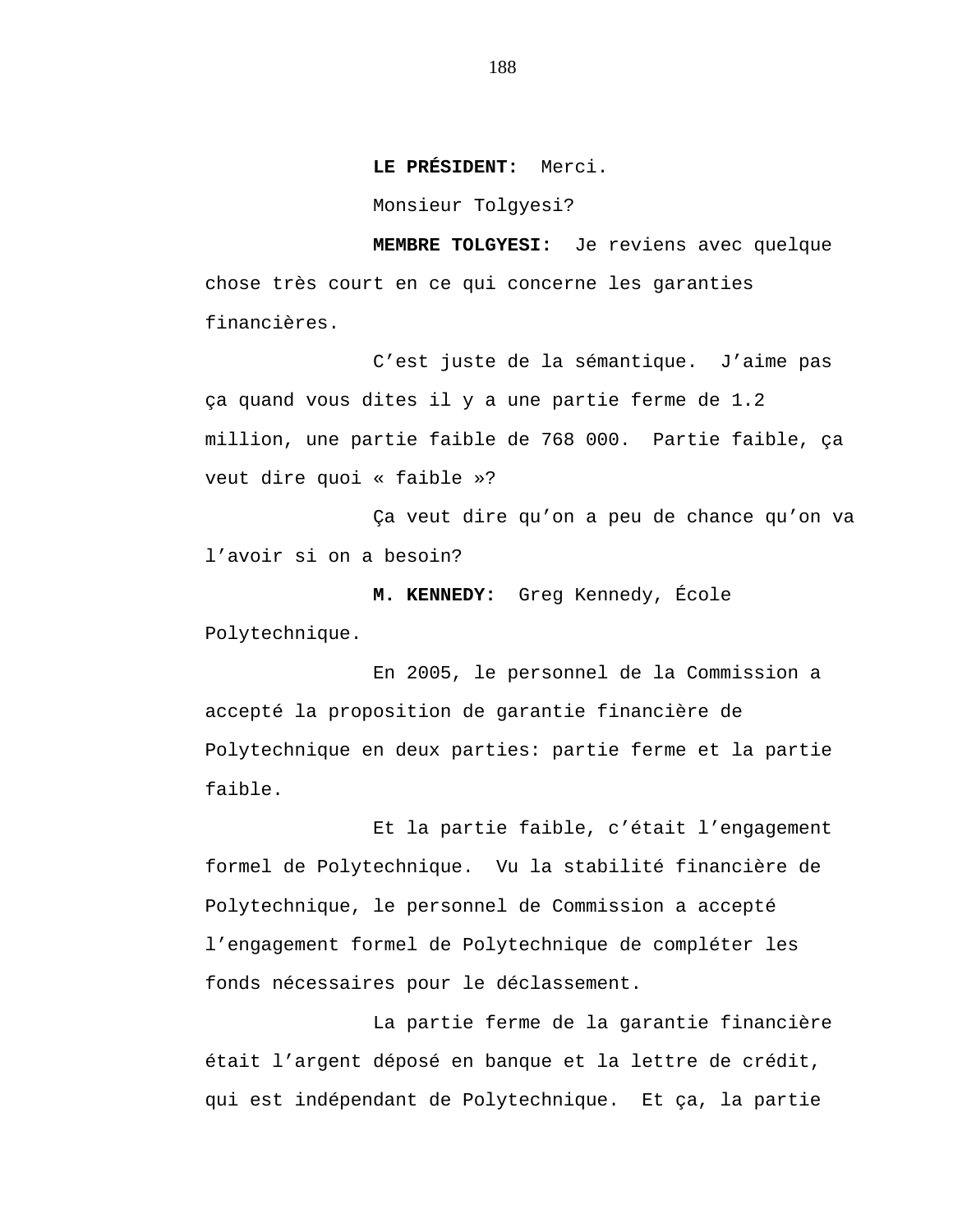ferme couvrait les parties les plus importantes du déclassement, comme l'enlèvement et disposition du combustible du réacteur et du réflecteur en béryllium.

Et pour terminer le déclassement, le personnel de la Commission a accepté la garantie moins ferme.

**MEMBRE TOLGYESI:** Et on a parlé de différence entre l'évaluation qui est 2.4 -- 2.05 millions pour Polytechnique et l'évaluation de la Commission.

C'est quoi la valeur de la Commission qu'elle considère?

**M. CARRIER:** Christian Carrier, pour le verbatim.

Ce n'était pas une évaluation qui a été effectuée par la Commission. La Commission a plutôt procédé par une comparaison directe avec les estimés qui étaient fournis par d'autres titulaires de permis SLOWPOKE.

Donc, les valeurs variaient de cinq point quelques millions de dollars à six point quelques millions de dollars dépendamment des titulaires de permis.

La comparaison de l'École Polytechnique en 2017 -- et là on parle pas d'argent actuel, on parle d'argent incrémental accumulé jusqu'en 2017 -- de 2 millions de dollars.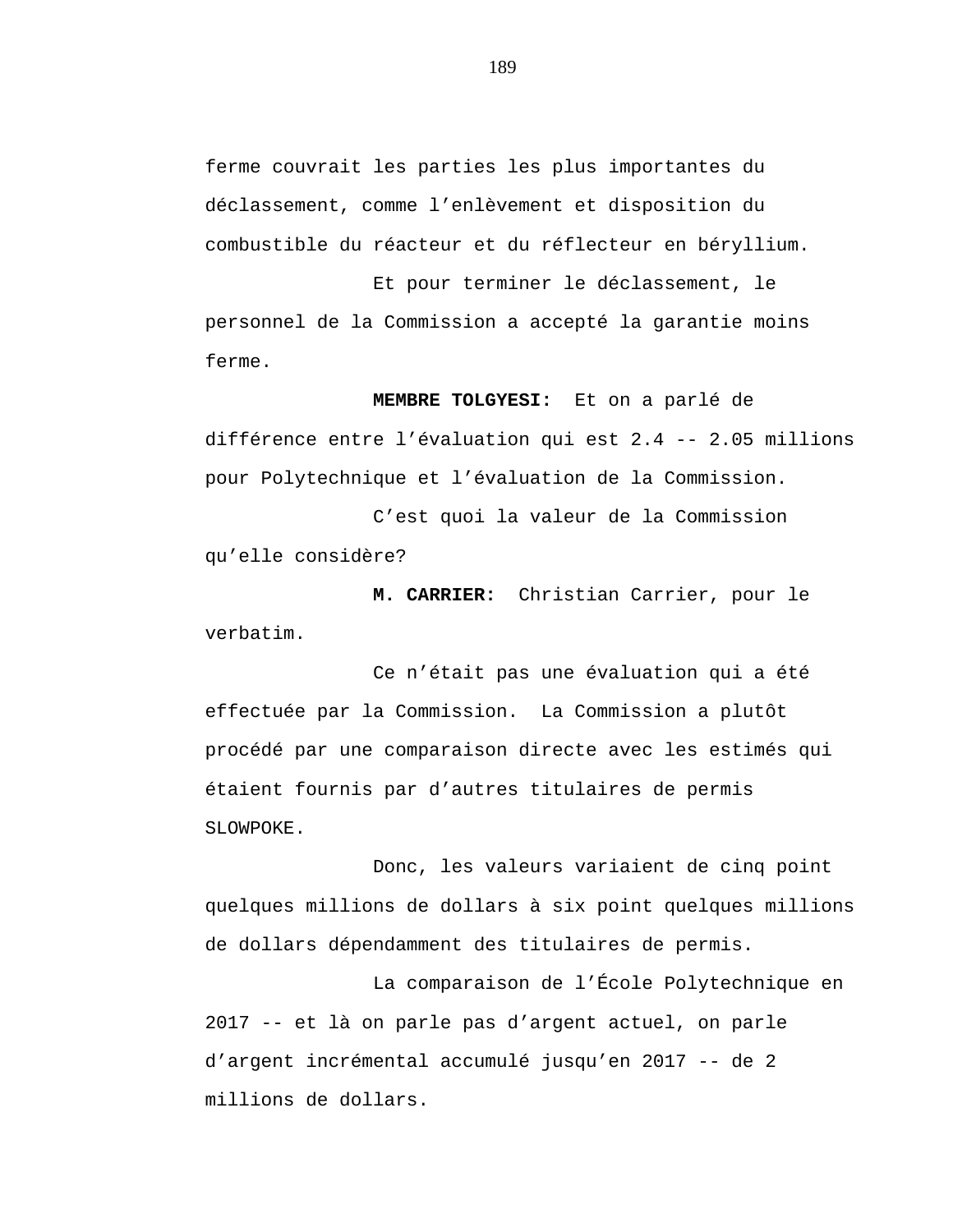Comme je l'ai mentionné dans ma présentation, nous reconnaissons qu'il y a une différence fondamentale dans l'approche utilisée par l'École Polytechnique.

Les trois autres titulaires de permis SLOWPOKE ont utilisé des projets plutôt clefs en main ou ils sous-contractaient une tierce partie pour effectuer le travail. L'École Polytechnique semble plutôt vouloir créer de multiples contrats avec une gestion de projets centralisés par un groupe indépendant.

Donc, il y a une certaine ouverture. Il est normal qu'il y ait des différences dans les estimés. Il est possible d'avoir des optimisations. Par contre, notre commentaire, c'est qu'il y avait un manque de détail qui ne permettait pas de faire une évaluation indépendante de notre part, où j'irais jusqu'à dire par une tierce partie indépendante de la Commission non plus. Donc, il y a une question de manque de détails.

Il y a aussi une question associée à - dans toute évaluation financière, le niveau de détails permet d'établir un niveau de confiance et plus le niveau de détail est bas, plus une pénalité est prise, normalement.

L'évaluation effectuée par l'École Polytechnique est catégorisée comme Catégorie C selon le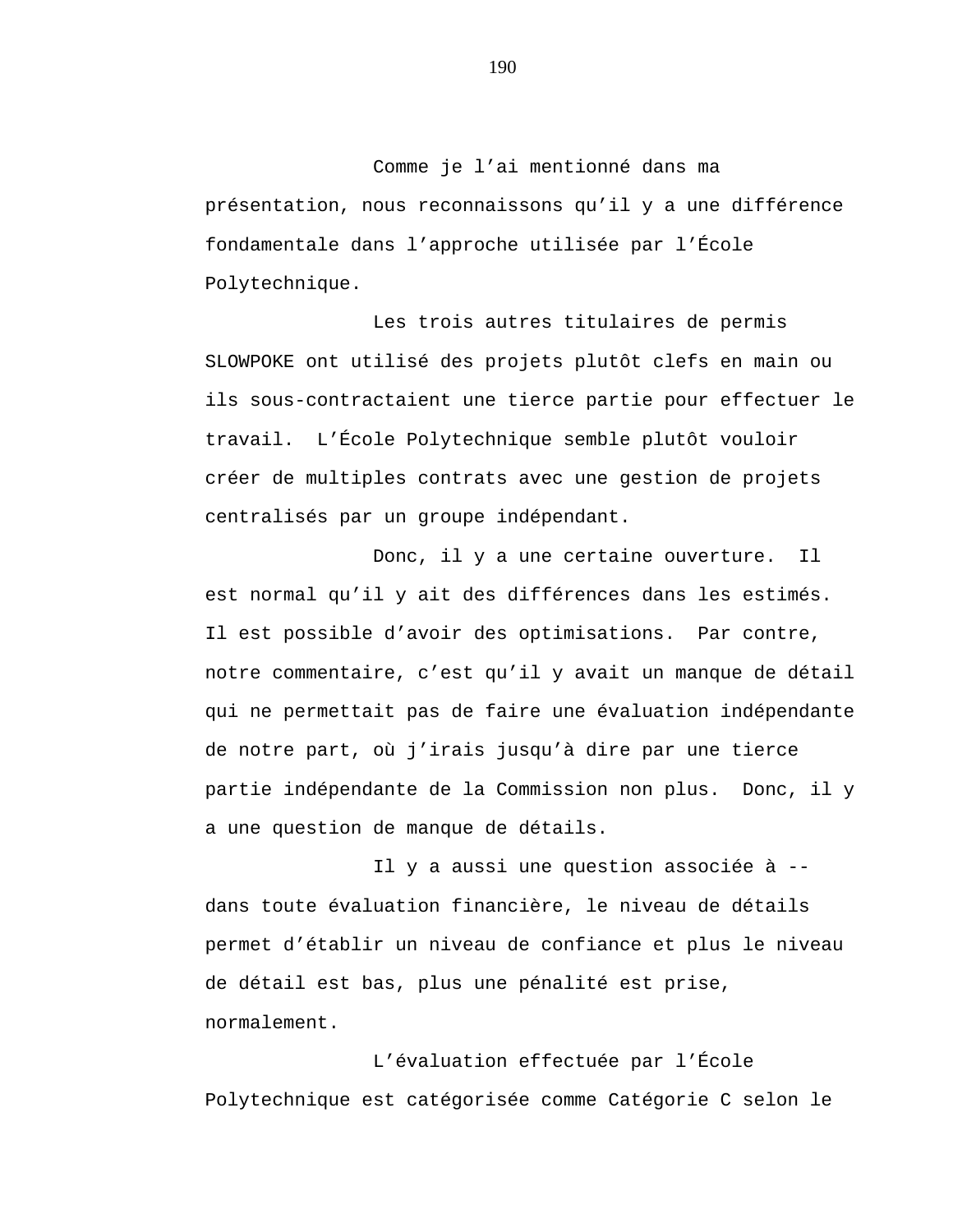document G-206 et, normalement, on ajoute un coût incrémental de 25 à 30 pourcent sur ces valeurs là. Ce qui n'est pas le cas.

Évidemment, c'est un point -- on ne dit pas qu'on est tout-à-fait en désaccord avec l'École Polytechnique, mais c'est des points de discussion qui doivent être élaborés.

L'objectif final, c'est de s'assurer que le public canadien ne demeure pas, finalement, avec la charge financière du déclassement. L'École Polytechnique a une proposition qui, en soi, peut être valable qui crédite et qui a déjà été critiquée par le passé. Nous reconnaissons que les institutions publiques ont une stabilité à long terme potentiellement plus importante qu'une compagnie privée qui peut disparaître à peu près n'importe quand.

Donc, il y a cette reconnaissance-là mais comment articuler, finalement, les attentes et les critères d'acceptation et comment -- quelle valeur on peut mettre, finalement, à une institution publique comme celle-là, c'est une situation qui a fait l'objet de discussion au cours des dernières années; pas uniquement pour les installations de réacteur, mais pour les permis de radio-isotopes.

Donc, je crois qu'on est à un point où il faut -- il y a lieu de prendre un temps de discussion avec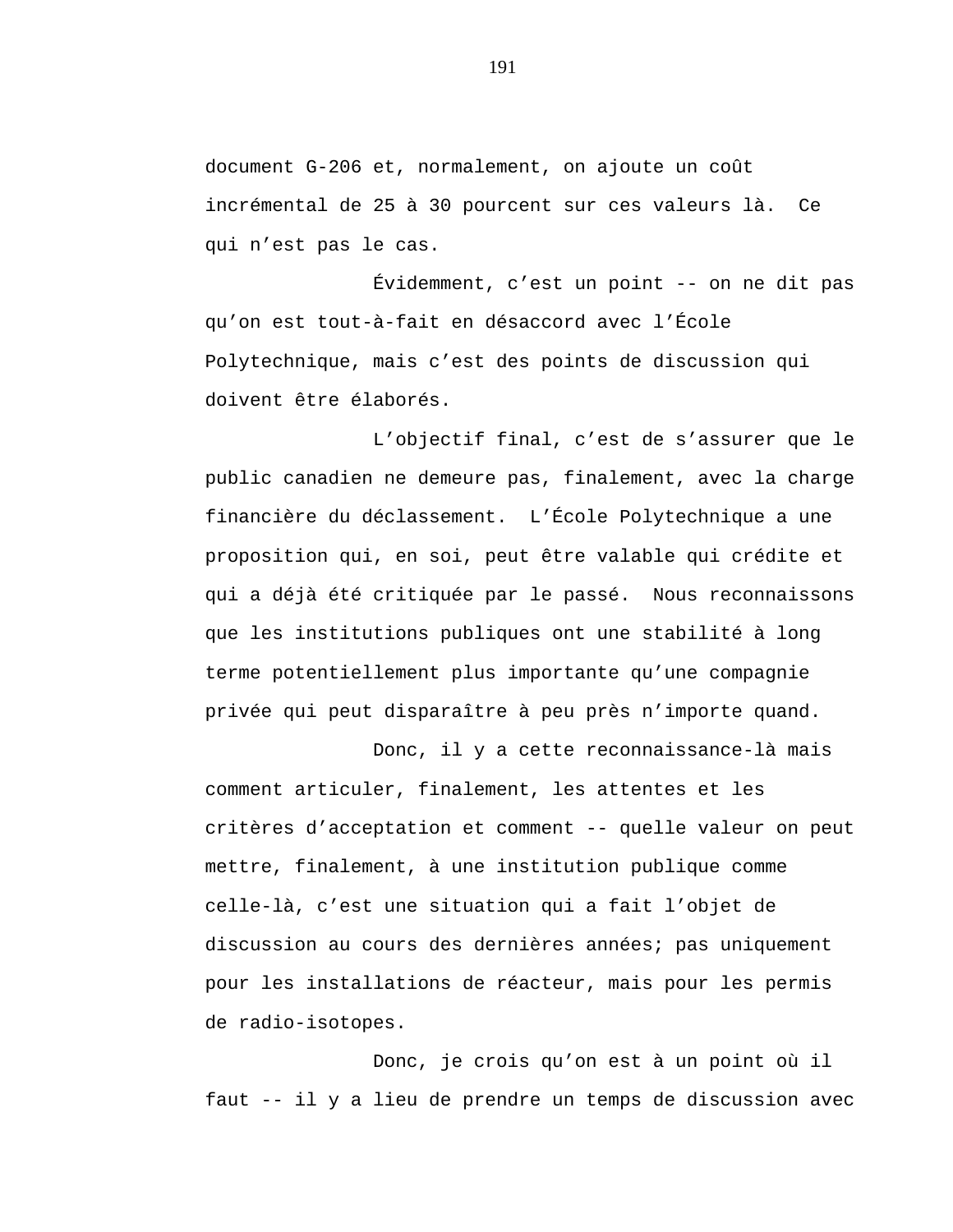l'École Polytechnique pour mieux définir une marche vers l'avant dans ce dossier-là.

**LE PRÉSIDENT:** Des commentaires?

**M. MARLEAU:** Guy Marleau, pour le verbatim.

J'aimerais aussi vous donner notre position. Si la Commission canadienne de sûreté nucléaire a comme mandat de protéger le public, nous sommes une université, une institution d'enseignement qui est aussi subventionnée par le gouvernement et, donc, nous avons la responsabilité de bien gérer les fonds qui nous sont donnés.

Nous avons -- et c'est la raison d'ailleurs pour laquelle nous avons proposé un plan de -- et une garantie de déclassement qui, à notre avis, pourrait satisfaire les demandes du G-206 tout en ne donnant pas un 'burden', un poids trop élevé à mettre de l'argent de côté alors qu'il peut être utilisé à bon escient par Polytechnique pour la formation.

Donc, -- et c'était notre position, maximiser le rendement sur l'argent de façon à s'assurer que le public soit bien servi -- donc, les canadiens - parce que l'argent est disponible mais aussi s'assurer que le public soit bien servi au Québec parce que l'argent n'est pas dépensé de façon inconsidérée.

**LE PRÉSIDENT:** Monsieur Tolgyesi?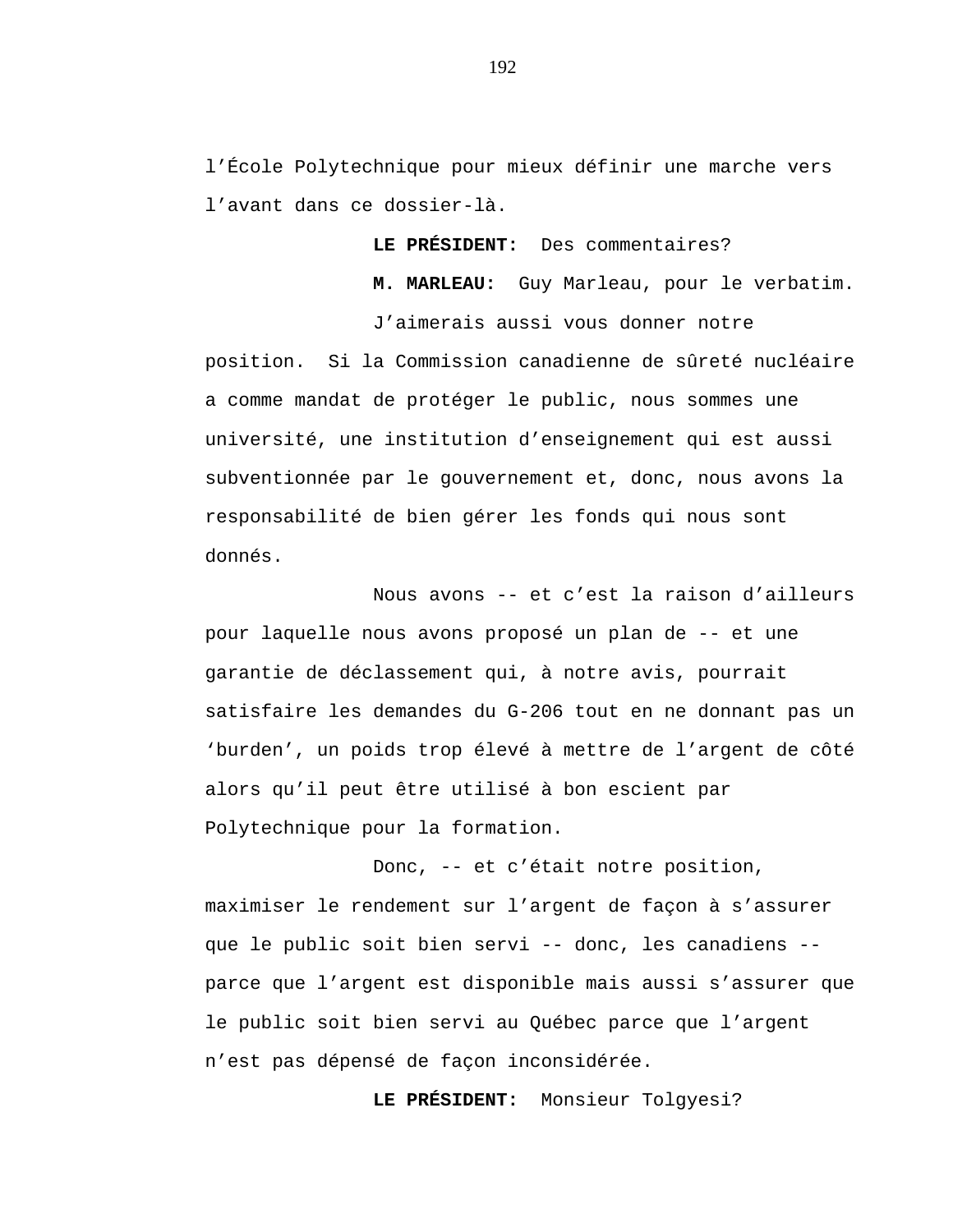Pour finir cette partie de discussion, il faut trouver une manière de régler ce problème.

C'est une prévision de long terme, alors, il faut trouver une manière que tout le monde sont satisfaits que l'argent -- les fonds seront là quand c'est nécessaire.

Alors, il faut trouver une manière de négocier une entente ici.

**M. MARLEAU:** Guy Marleau, pour le verbatim.

Nous sommes prêts à réviser notre proposition et à réévaluer en fonction des commentaires que nous avons reçus hier sur les suggestions et modifications qui nous sont proposées par la Commission canadienne de sûreté nucléaire.

Nous ne pouvons pas vous assurer que nous allons augmenter notre garantie à 5 millions comme l'ont fait nos confrères, mais nous sommes prêts à négocier et à réévaluer s'il le faut nos propositions de façon à en arriver à une entente le plus rapidement possible.

**LE PRÉSIDENT:** Merci.

Monsieur Tolgyesi.

Je vais poser ma dernière dans cette étapelà. À la page 30 de votre présentation, H7.1, dans le dernier paragraphe, on parle d'assurance-qualité et il y

**MEMBRE TOLGYESI:** C'est une bonne nouvelle.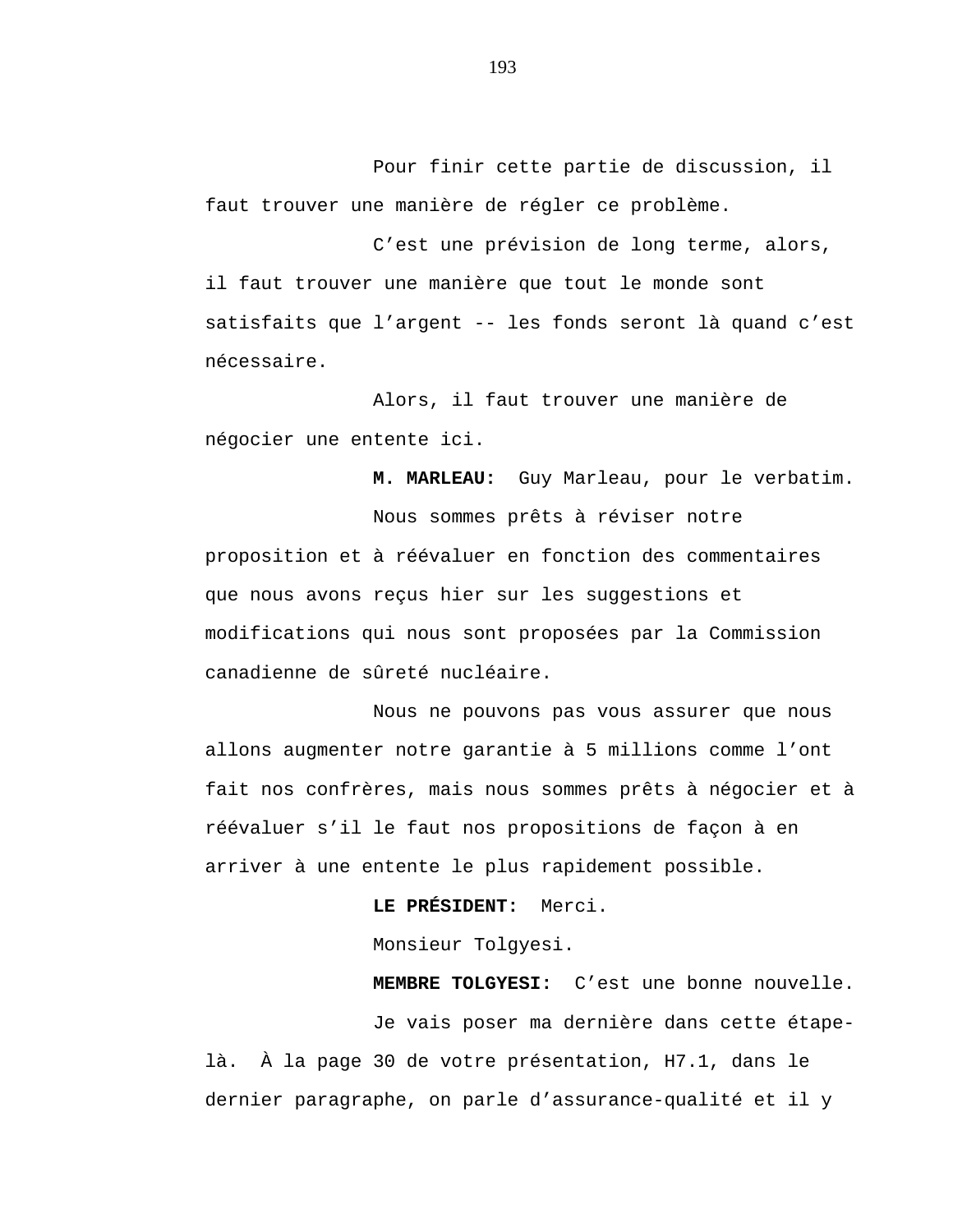en avait les inspections, dernier paragraphe, quatrième ligne d'en bas, page 30.

On dit qu'il y avait:

« … l'inspection interne effectuée par le responsable d'assurance-qualité entre septembre 2010 et janvier 2011. Plusieurs non-conformités ont été identifiées. »

Ça, ça veut dire c'est à peu près -- pas loin de un an et demi.

> « La plupart ont été corrigées dans la nouvelle version du manuel de février 2013. »

Ça veut dire qu'il y en a une série qui sont pas corrigées. Ça, ça veut dire que c'est depuis un an et demi, ça dure.

**DR. CHILIAN:** Cornelia Chilian, pour le verbatim.

On a corrigé toutes les non-conformités qui ont sorti de l'inspection interne effectuée par Polytechnique et aussi on a corrigé toutes les nonconformités qui étaient liées à l'inspection de -- en ce qui concerne le Programme d'assurance de la qualité par le personnel de la Commission parce qu'ils sont arrivés d'une certaine -- à peu près ensembles et certaines non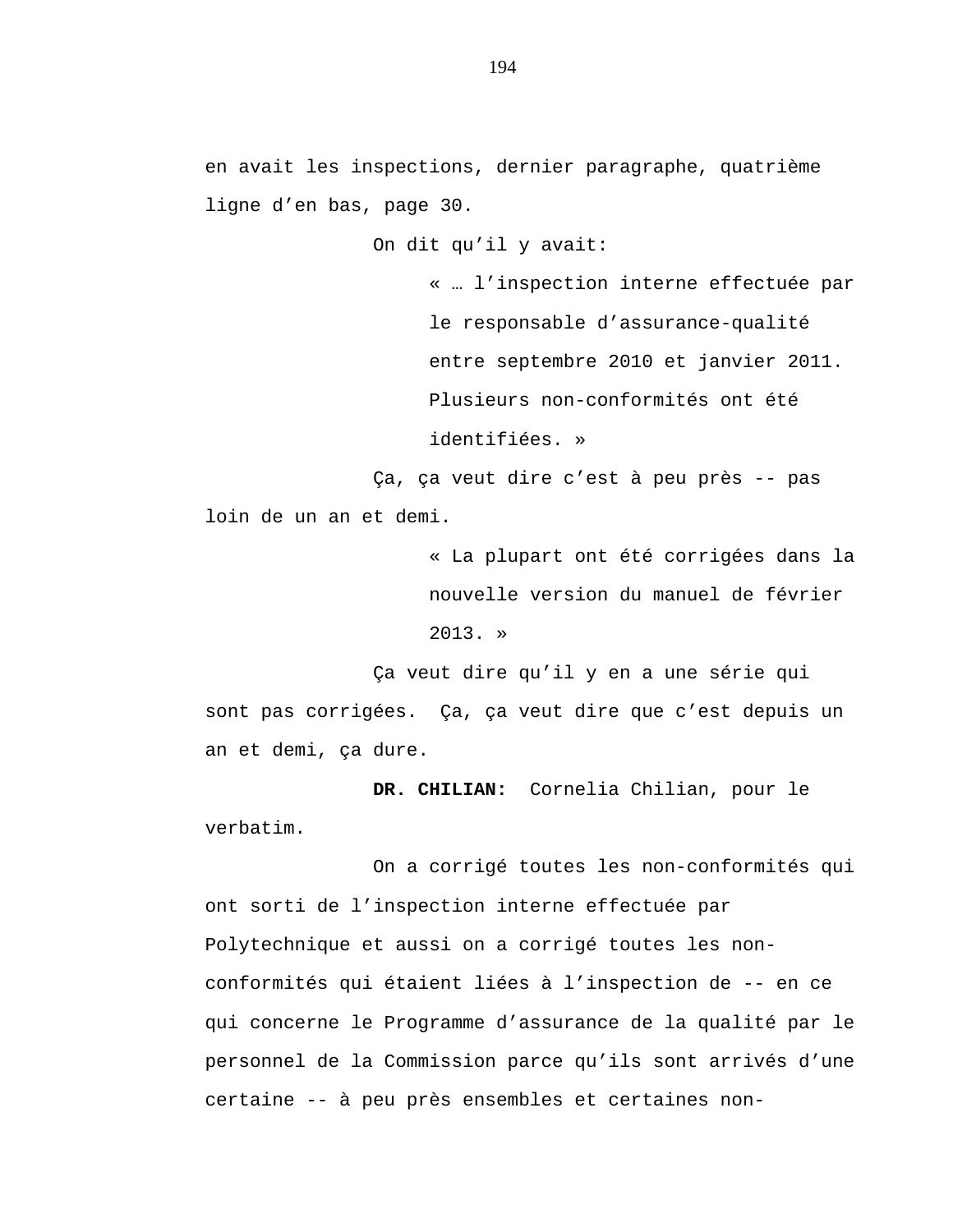conformités étaient semblables.

Donc, les deux parties ont trouvé des choses à corriger communes.

Donc, toutes ces non-conformités ont été corrigées dans le -- avec le -- dans le nouveau manuel d'assurance de la qualité, qui a été révisé en février 2013.

> Donc, ces non-conformités sont fermées. **LE PRÉSIDENT:** Merci. Dr. Barriault?

**MEMBRE BARRIAULT:** Merci, monsieur le président.

Ça me fait de la peine de revenir aux garanties financières puis estimation de déclassement. Ce que je comprends pas, c'est où est la différence, où est la divergence entre la CCSN puis l'École Polytechnique?

C'est quoi qui est le problème?

Est-ce qu'on est d'accord sur le prix de ça ou on n'est pas d'accord sur la méthode de financer le prix de ça?

> **M. ELDER:** Peter Elder. Les deux. **MEMBRE BARRIAULT:** Oui, les deux? **M. ELDER:** Oui. C'est -- nous sommes d'accord avec le plan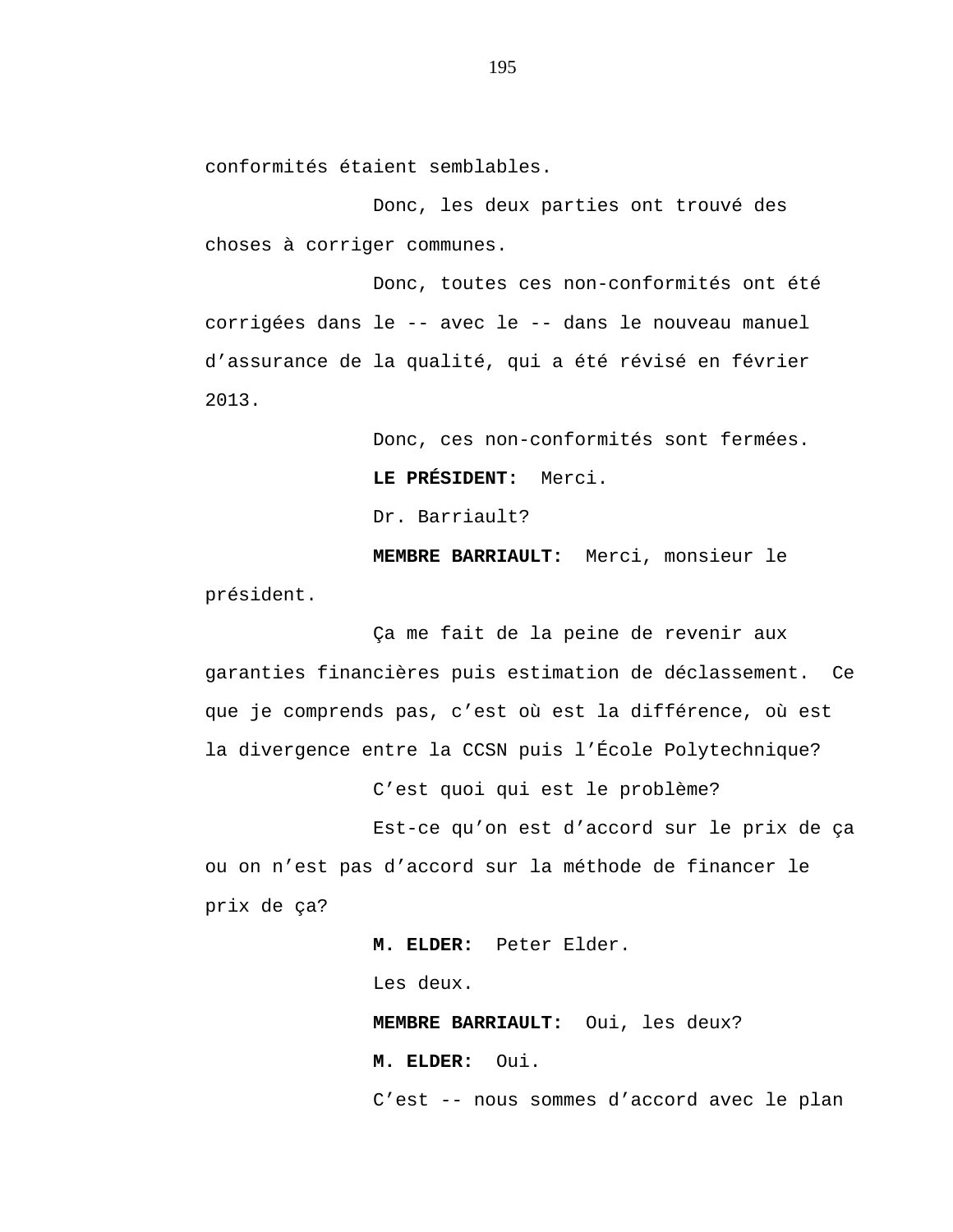---

# **MEMBRE BARRIAULT:** Oui.

**M. ELDER:** --- pour déclassement mais après le plan de déclassement, il y a estimation du coût.

Et il y a quelques points dans l'estimation de coûts qui a une -- c'est pas -- les chiffres de l'École Polytechnique n'est pas -- ne sont pas très clairs, quand ils arrivent à les chiffres.

C'est pas dans tous les chiffres mais certains chiffres importants.

# **MEMBRE BARRIAULT:** O.k.

**M. ELDER:** Mais dans le -- si on fait une comparaison entre l'estimation de l'École Polytechnique et l'estimation de l'Université de Alberta, peut-être c'est le coût pour les gestions de projets.

Dans un cas, c'est l'Université de Alberta donne un chiffre de l'Énergie Atomique de Canada Limitée. C'est le prix pour tous les projets. C'est vraiment possible de faire la gestion de projets différemment.

# **MEMBRE BARRIAULT:** Oui.

**M. ELDER:** Absolument.

Mais pourquoi est-ce que c'est -- est-ce que c'est seulement la gestion de projets et est-ce que toutes les situations -- et est-ce que -- c'est nécessaire pour le personnel de la CCSN de comprendre tous les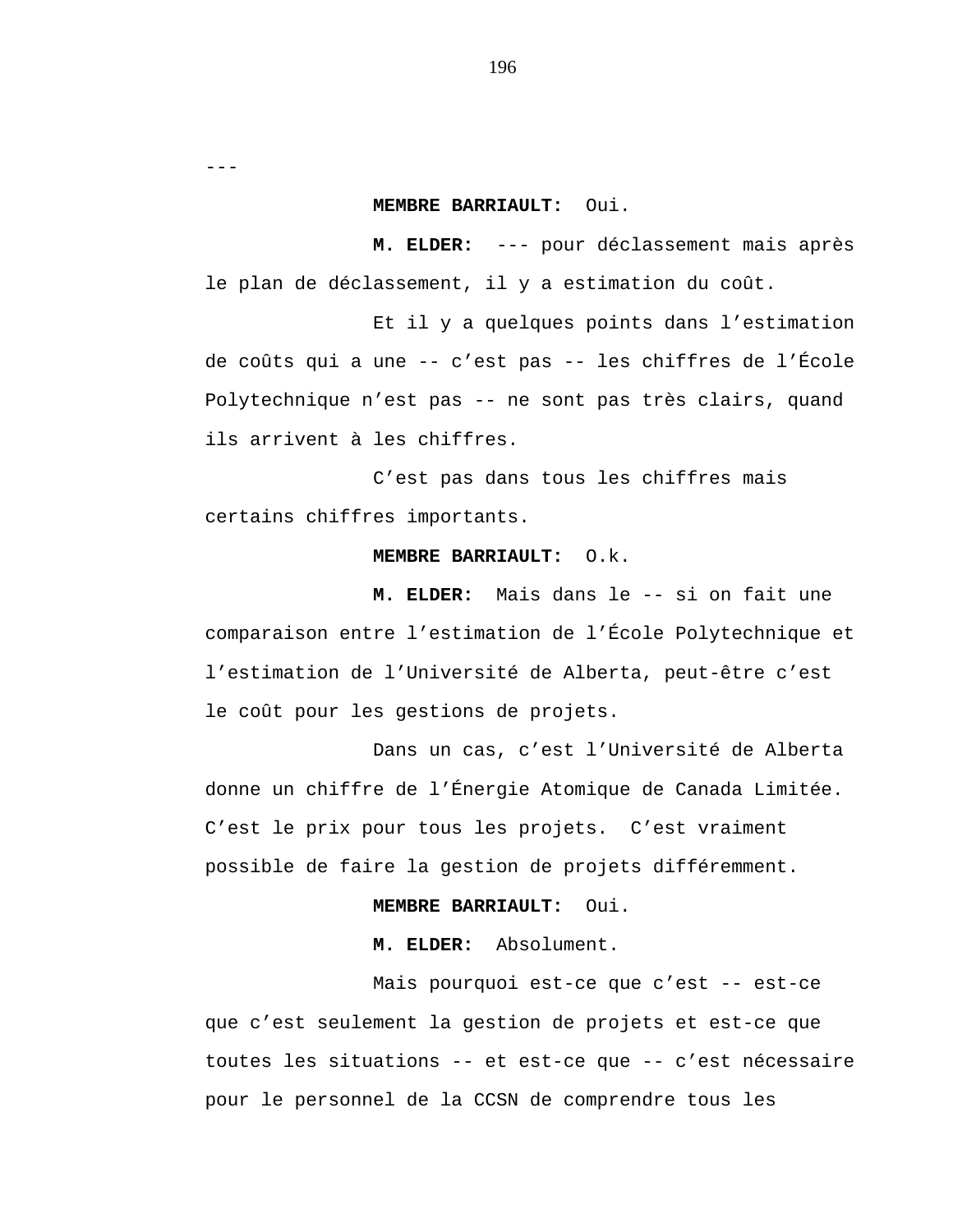chiffres et est-ce que c'est l'incertitude dans les chiffres?

# **MEMBRE BARRIAULT:** O.k.

Alors si on met une date ultérieure, dans le futur, quand pensez-vous qu'on va régler ça ce problème-là?

Parce qu'il faut le savoir. Au point de licenciement, c'est pas quelque chose qui va continuer à l'infinité.

# **M. ELDER:** Non.

Il y a un fait important. Le personnel de la CCSN a demandé à tous les titulaires de permis de refaire l'estimation ---

**MEMBRE BARRIAULT:** La 'calculation'.

**M. ELDER:** Refaire en 2011 ou 2012 à cause de le déclassement de Dalhousie.

### **MEMBRE BARRIAULT:** Oui.

**M. ELDER:** C'est seulement une -- c'est une discussion maintenant juste aujourd'hui de un an.

Nous pensons qu'il est possible de régler le problème en six mois.

> **MEMBRE BARRIAULT:** O.k. O.k. C'est ça. C'est tout. Merci. **LE PRÉSIDENT:** Merci. Dr. McDill?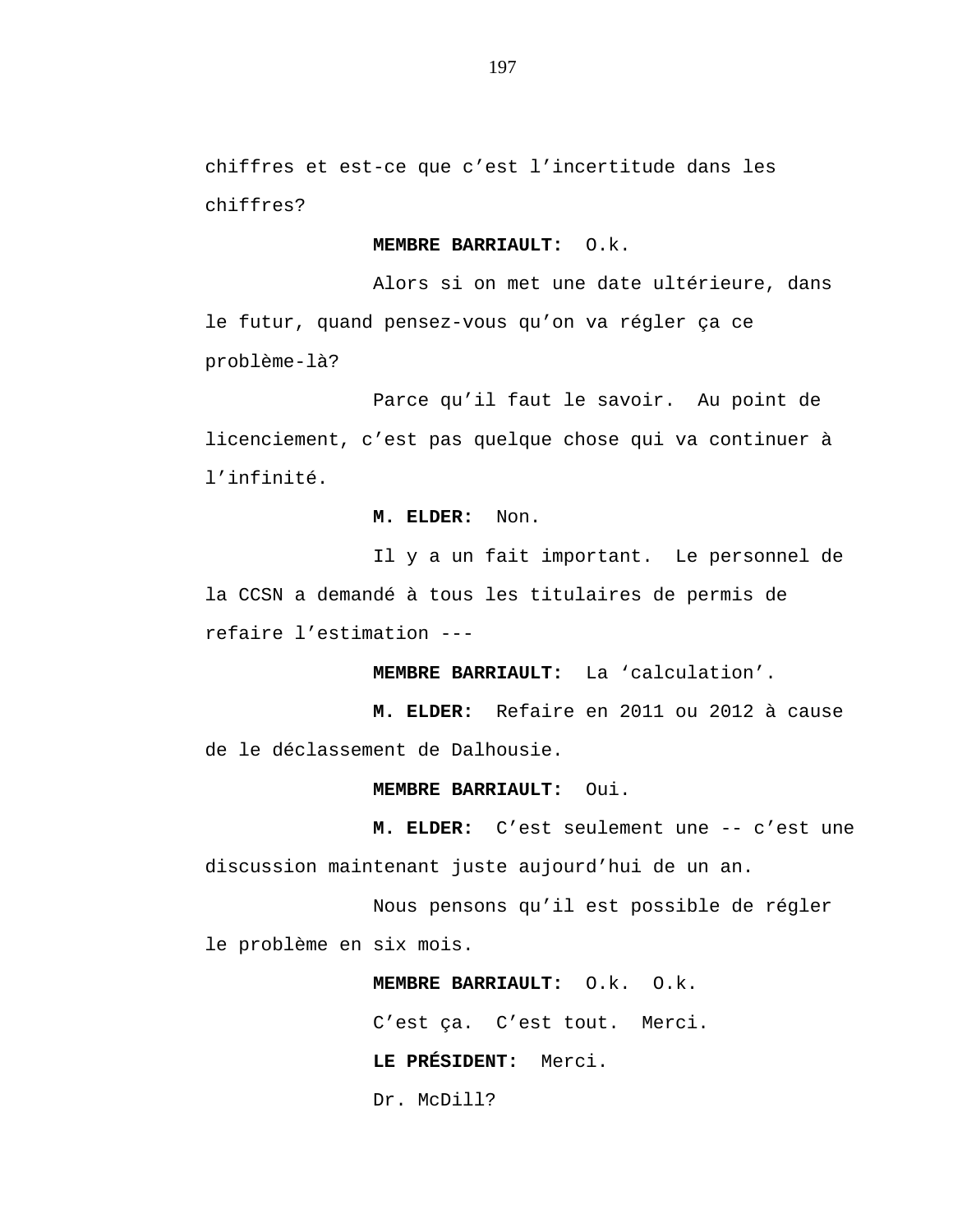**MEMBRE McDILL:** Peut-être une question, monsieur le président, mais pour les quatre et le personnel de la CCSN.

Je crois qu'il y a peut-être un problème avec les programmes d'information publique pour les quatre. Je crois que le programme -- les programmes sont incomplets.

So, École Polytechnique, votre commentaire?

**M. MARLEAU:** Nous sommes un peu d'accord avec vous que notre programme devrait être amélioré.

Nous allons -- nous avons décidé au cours des derniers mois d'être un peu plus proactifs en ayant lu, justement, le rapport que la CCSN nous a envoyé de façon à avertir et informer les gens dans la région immédiate du réacteur des -- du potentiel de danger qui pourrait être associé aux réacteurs SLOWPOKE.

Ce n'est pas une chose qui se fait rapidement. Nous avons l'intention de -- nous avons, à l'École Polytechnique, un service de relations publique et nous avons l'intention de le mettre -- de l'utiliser justement pour faire ce type d'information publique.

On a toujours été, à l'École Polytechnique, très ouverts à la communication. La preuve étant que Mme Chilian a donné une entrevue à un journal qui a été publiée et qui a été distribuée dans tous les métros de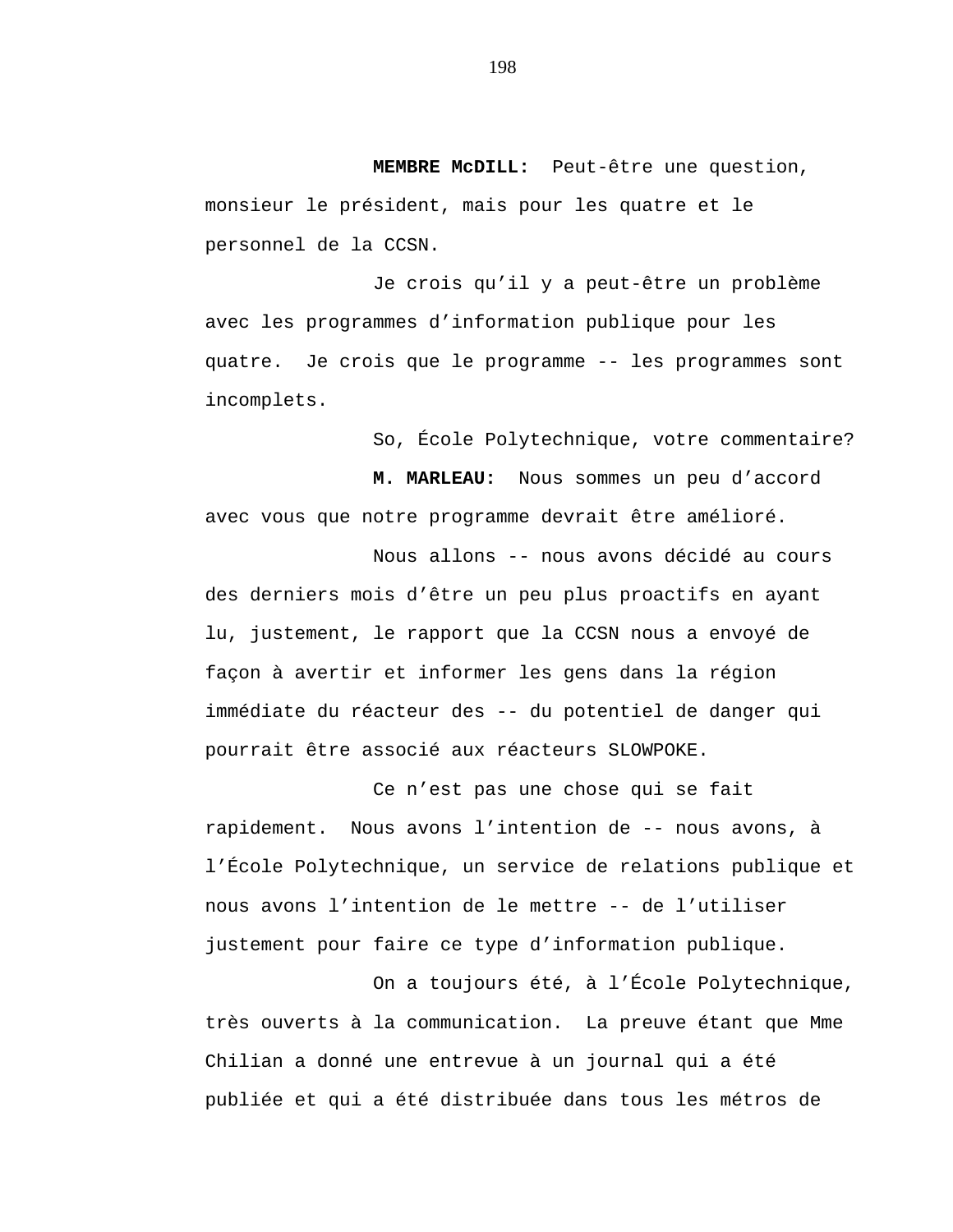Montréal il y a deux semaines.

Et ce, c'est pas nouveau, et ça a pas été fait exclusivement pour la Commission, c'est arrivé de cette façon-là.

Donc, on a toujours été ouverts. On est pas nécessairement très proactifs et ce qu'on veut tenter de faire c'est devenir un peu plus proactifs dans notre information à la communauté.

**MEMBRE McDILL:** Merci.

CCSN?

**M. CARRIER:** Christian Carrier, pour le verbatim.

La Commission canadienne de sûreté nucléaire a publié l'an passé le document R99.3 qui décrit les attentes RDGD -- excusez-moi, 99.3, qui décrit les attentes du personnel de la CCSN en ce qui a trait à l'élaboration de programmes d'information publique.

C'est un document qui est très générique qui s'applique à une très grande variété d'installations et d'utilisateurs de matières radioactives au Canada.

L'application directe de ce document-là est difficile. Il y a un sujet interprétation et une gradation, utilisation graduée, finalement, de ce document-là à chacun des titulaires de permis.

Et nous avons travaillé avec notre groupe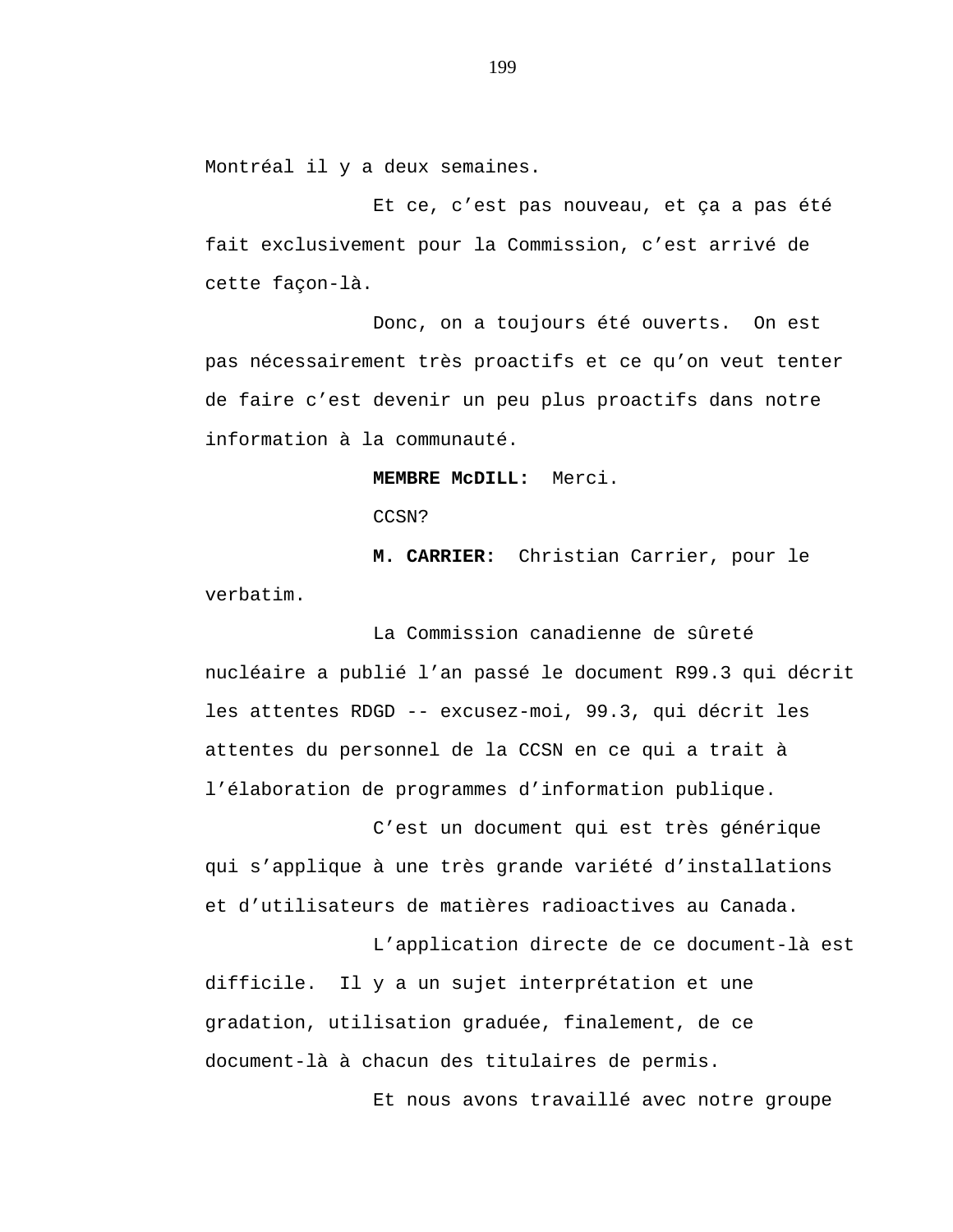de communication publique au sein de la CCSN de façon à mieux articuler les attentes sur ces titulaires de permislà. Donc, nous avons déjà abordé les discussions avec les titulaires de permis en vue d'améliorer et de mieux cadrer ces programmes d'information publique là.

Mais avant de procéder trop loin, nous avons aussi reconnu la nécessité de définir d'abord et avant tout ce que le personnel de la CCSN voulait avoir. Donc, je crois qu'il y a un petit travail de notre côté. Les titulaires de permis améliorent de façon continue leurs programmes d'information publique, mais le personnel de la CCSN aussi doit définir ses attentes avant de -- et les articuler de façon à ce que les titulaires de permis aient un chemin clair pour savoir quand ils ont établi - de façon à reconnaître quand le succès a été établi.

**MEMBRE McDILL:** En anglais, pour les

autres.

**LE PRÉSIDENT:** O.k., alors -- oui, oui, oui, je comprends.

**MEMBER McDILL:** Would each of the other -- Alberta?

**MR. DUKE:** John Duke, for the record.

As Mr. Carrier has pointed out, the RD99.3, -- I think it was the last year -- it was 2012 and we were doing our licence applications for submission in the fall.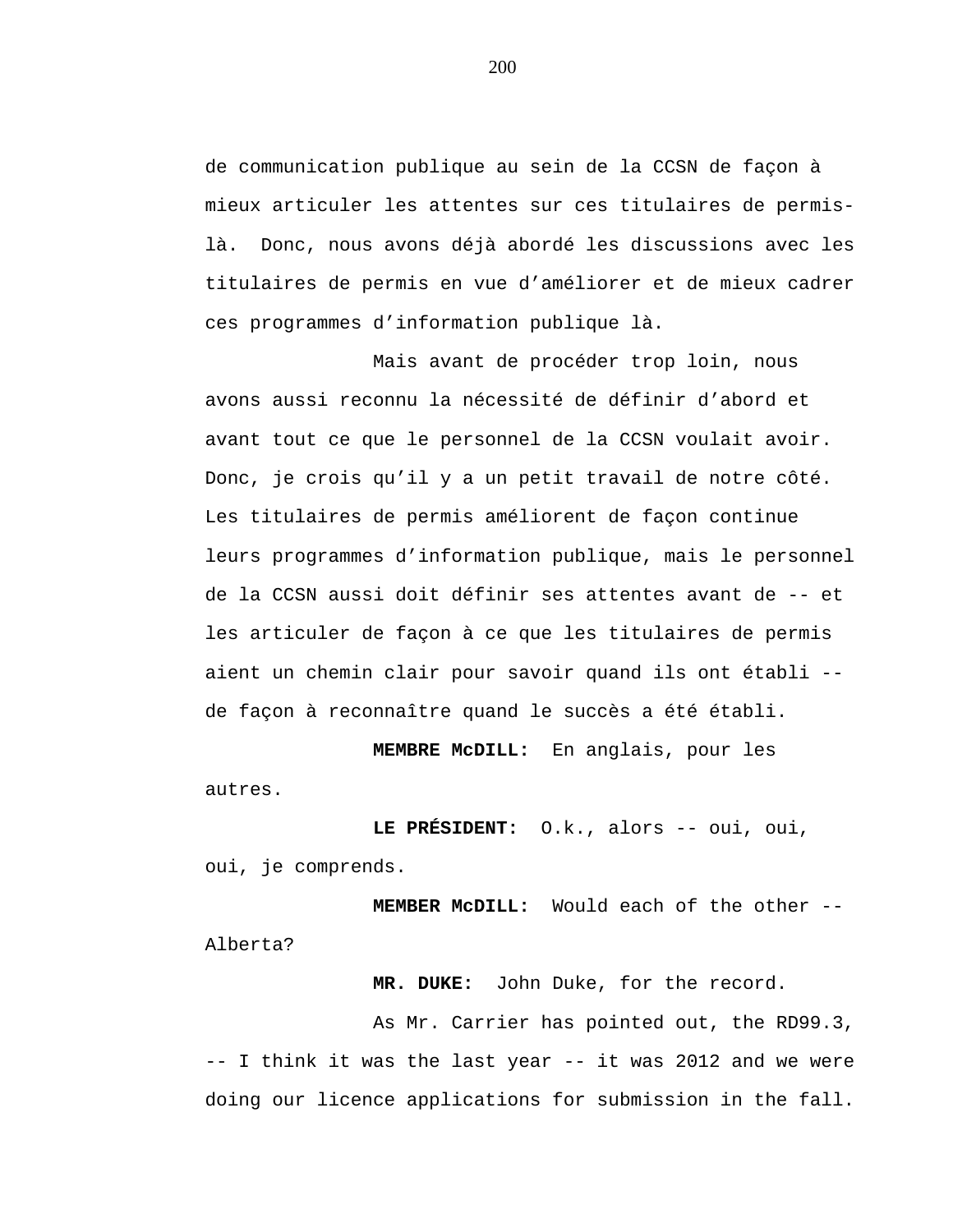The PIP -- yeah, the Public Information Programs, I think most of us -- and I can't speak for the other facilities but this seemed to be to us a new requirement. I hadn't sort of seen it before in great detail.

We, at the University of Alberta, through our licensing process, we also had articles in our university newspapers for staff and students. We also - the university has external affairs, community relations. They work closely with the residential communities surrounding the university. Those groups have members which are part of a committee that meet.

We arranged for a tour of our facility for those members and it wasn't hugely attended but we did get some people attending.

The Vice-President Research website also had a webpage talking about the renewal of the licence, a link to the article and also a link to the CNSC website for public intervention. So we've done a certain amount there.

But in regards to, like, continuous, the university has an emergency management reporting system for both telephone for staff, email for staff and student. And just recently, before coming here, I spoke to the external relations and they say that the communities are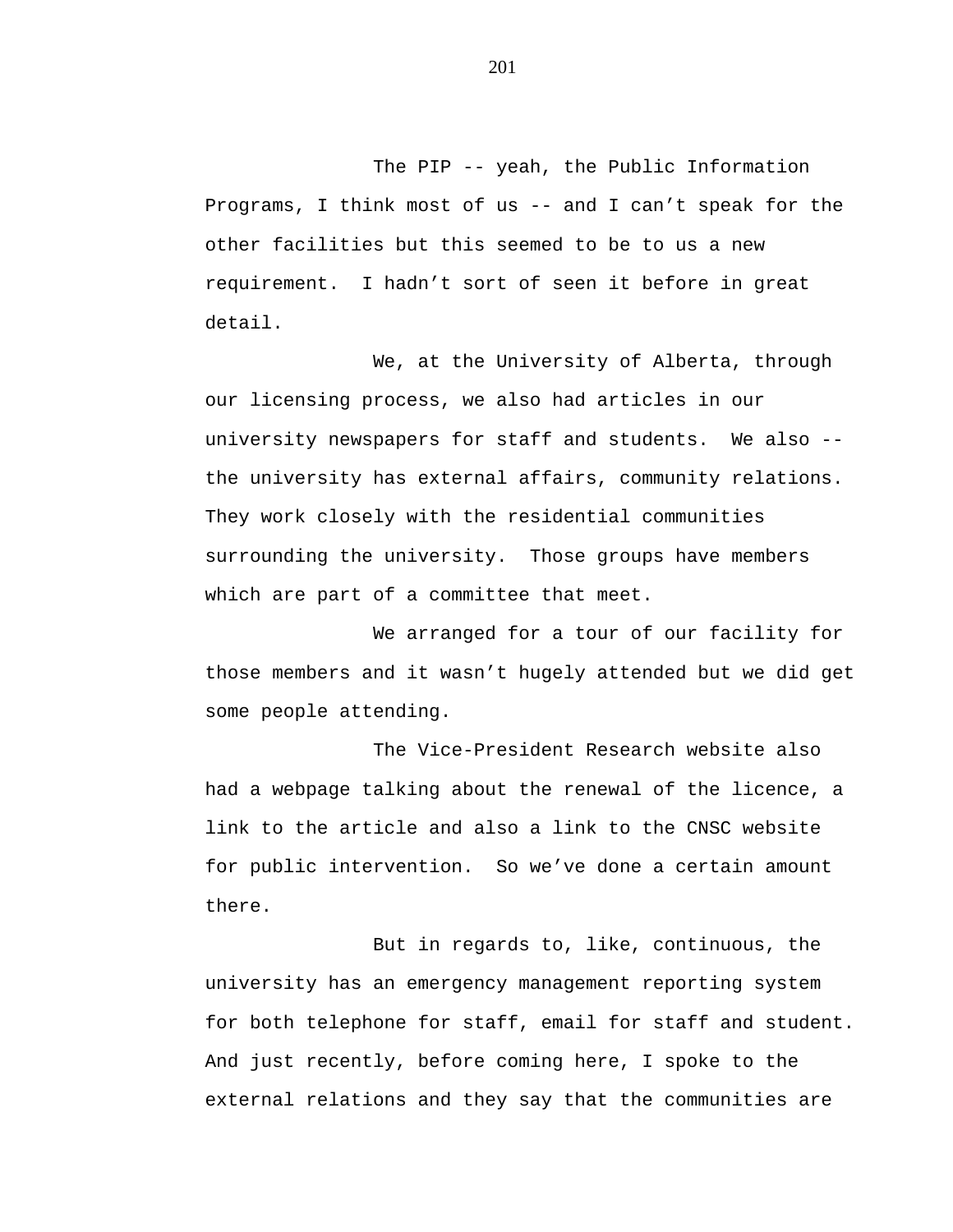built into that.

So we do have to work with CNSC and find out exactly what would be considered a satisfactory requirement. But we have a mechanism in place for that, we just then have to tie the SLOWPOKE facility into that and how to respond -- if there was an emergency situation, how that would filter into it.

So it's once we were made aware of that through doing the licence application, we have I think been working on a process to accommodate and to meet that requirement.

**THE CHAIRMAN:** Mr. Jammal, you wanted to add something to this?

**MR. JAMMAL:** Oui, je voudrais ajouter quelque chose sur ce que Monsieur Carrier a déjà mentionné qu'on a déjà établi les attentes.

Alors, on va communiquer à nos détenteurs de permis c'est quoi les attentes de la Commission parce que on a évalué ce qu'on a besoin à mettre sur place d'une façon graduée comme Monsieur Carrier a déjà mentionné

Alors, on a travaillé avec notre personnel de la Commission. On a déjà établi les attentes et, au fur et à mesure qu'ils vont élaborer leurs programmes, on va les surveiller d'une façon réglementaire.

Alors, je vais le répéter en anglais.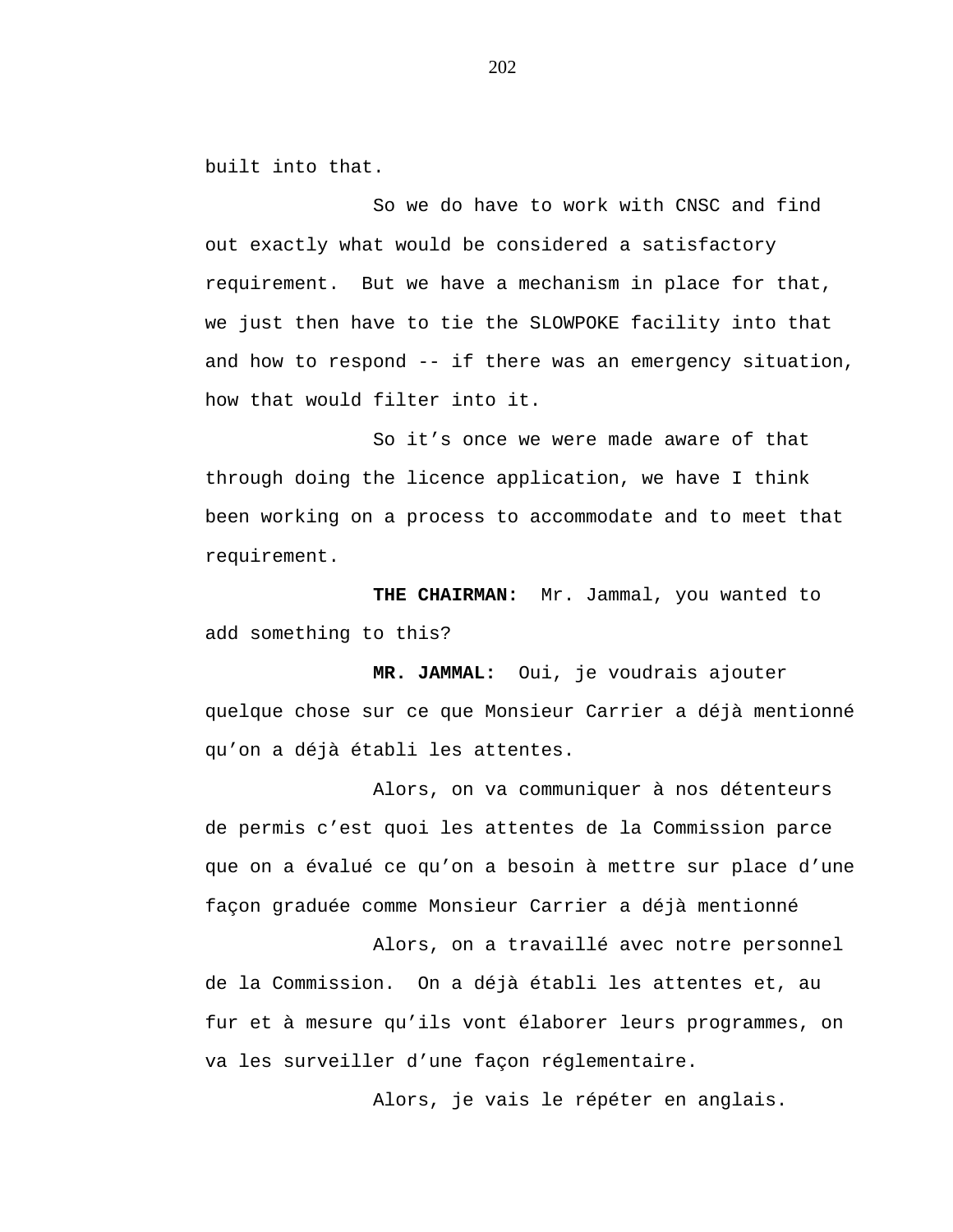So the -- we established the requirements or the expectations of the CNSC, not just -- we just heard this morning about the Class 1 reactor application of regulatory requirements. Well, we have graduated our requirement. Our communication staff -- as a matter of fact, we established all of the requirements for all facilities to include hospitals or Class 2 nuclear facilities, and we are in the process of communicating our expectations to our licensees.

So it's a progress -- a program in progress in place in order to assist the licensees and be clear with respect to our expectations.

But you are correct, there are deficiencies, we've highlighted the deficiencies and we are gradually putting in place in a graduated fashion the requirements associated with the risk of the facility.

**MEMBER McDILL:** Merci. Thank you.

RMC, did you want to add anything?

**MS. NIELSEN:** We have a public information program. I don't believe it's been accepted yet by the CNSC staff.

But we have participated in this Science Rendezvous for three years now where literally hundreds of people from the community come and bring their children. It's really a great venue for talking about the SLOWPOKE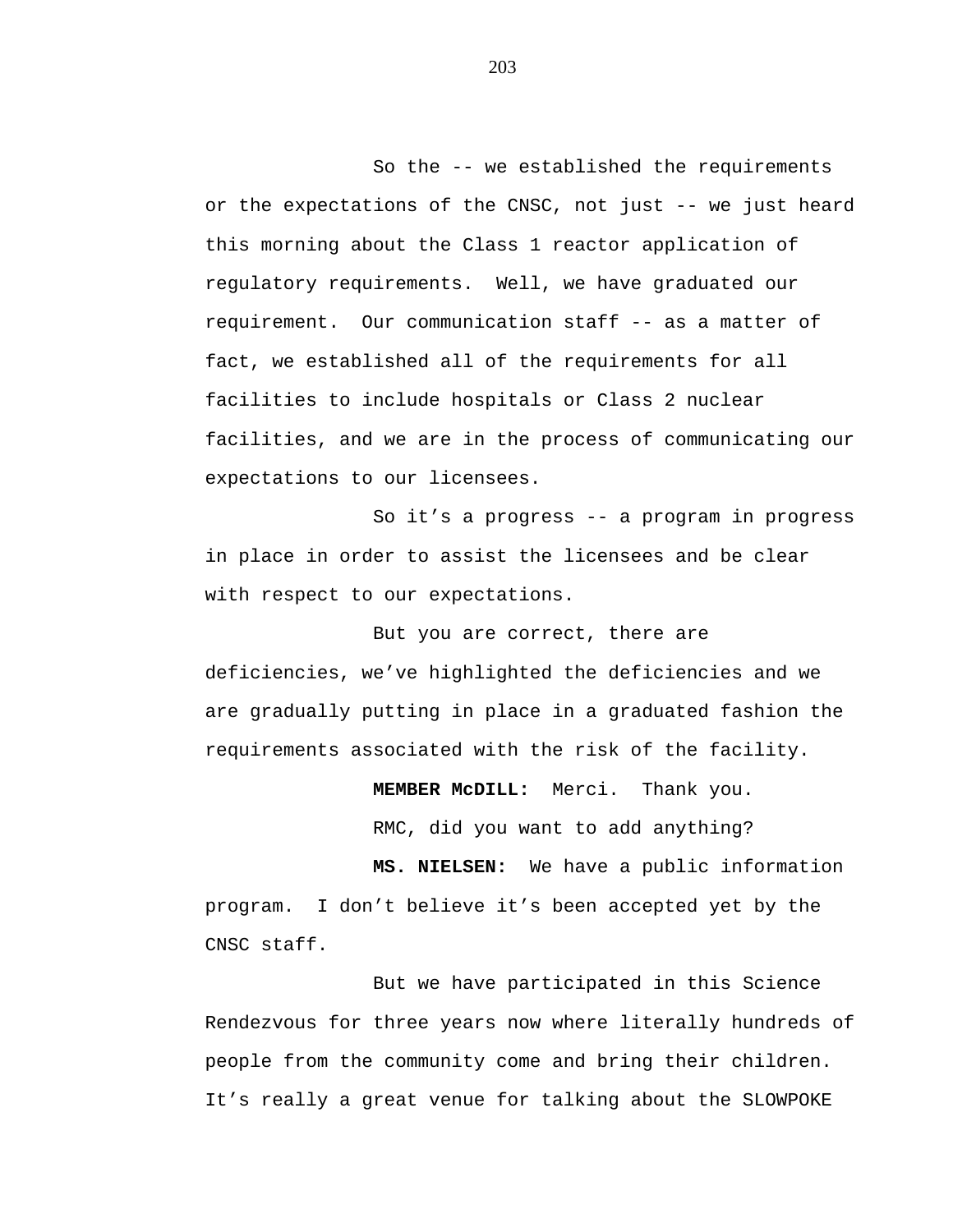and radiation in general.

We do have school tours. RMC has a publicity officer and she publicizes things about the SLOWPOKE. I think, two or three years ago, we had a video taken of the SLOWPOKE and it was in the Canadian Armed Forces newspaper The Maple Leaf interviewing people who work at the facility.

When we had our  $25<sup>th</sup>$  anniversary in June of 2010, we invited the public to the lectures. We had a day of the public was welcome to come to tour the facility and then come to the lectures that were given. And some members of the public, in fact, did come; not a great many as we would have wished but some people did come.

Often through work, mothers and fathers ask me if their children could come and have a tour of the facility and I always say 'yes'.

We have the -- is it a provincial day when -- what's it called? "Take your child to work Day", grade 9? We have children come through for that day. Of course, the reactor's not turned on.

We have invited The Whig-Standard and, in fact, even newspapers in Ottawa to cover events. They didn't respond too well -- well, The Whig did.

And also, as I told you before, we've been undergoing renovations since February 2012 and if any of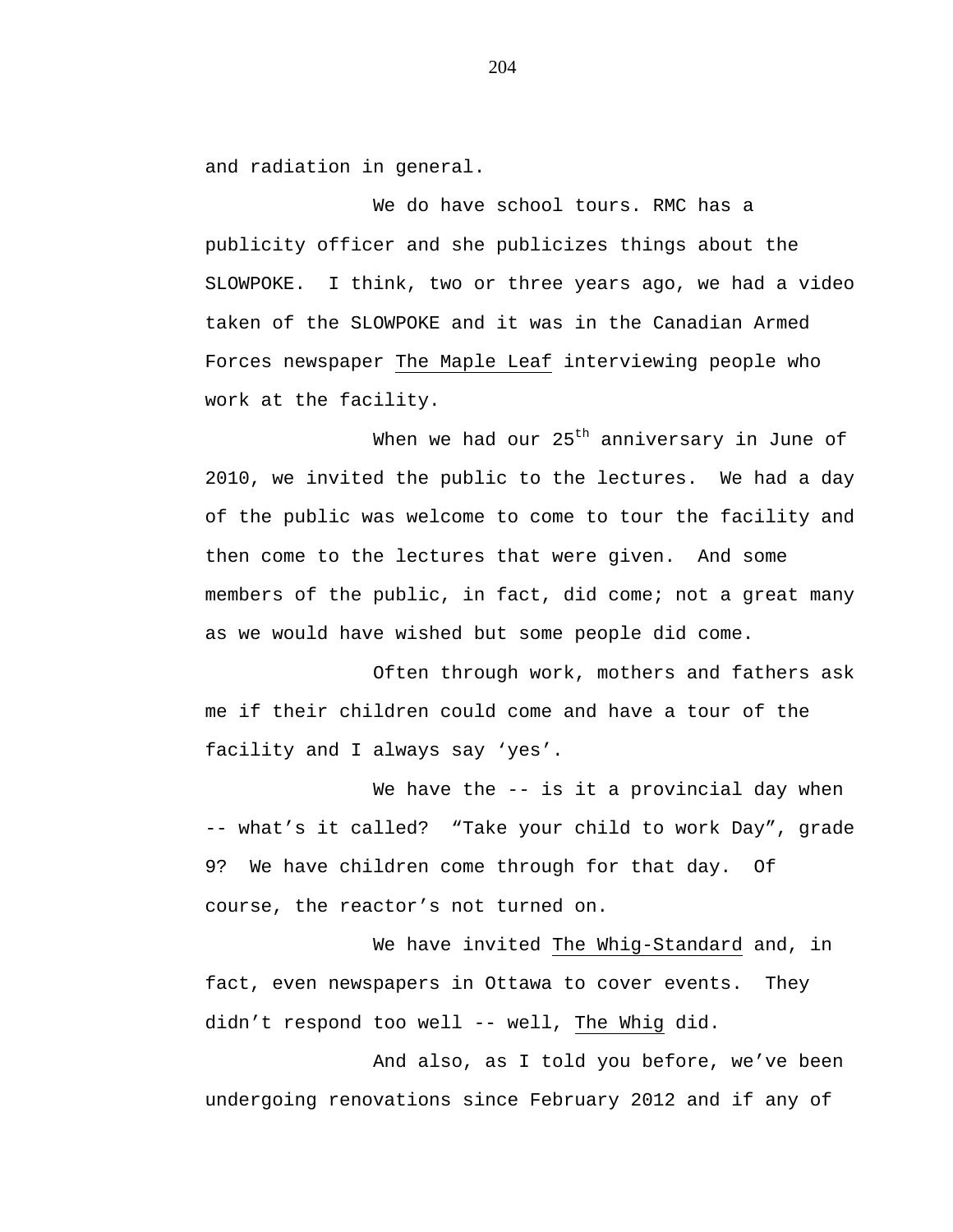the workers -- and we have hundreds of them -- if any of the workers say to me: "Oh, I hear you have a reactor here", I always say "Would you like to see it?".

And so every -- and I tell them after I give them the tour -- maybe a 15-minute tour -- if any of their coworkers would like to come and have a tour, I'd be very welcome to give it to them.

We hope to expand our program a bit more but we certainly do our best to let the community in Kingston know that there is a small reactor here and how small it is compared to a power reactor.

### **MEMBER McDILL:** Oui?

**MR. MULDOON:** Joe Muldoon, for the record.

We also are developing a program in cooperation, obviously, with the Canadian Nuclear Safety Commission.

We do -- we have the video that -- it's out there. It's on You Tube and elsewhere and we do us it. We have annual reports that go out. Presentations are very common to include the SLOWPOKE as part of our very unique for our facility or it's the only reactor in the province.

So there's -- very often when we talk about nuclear innovation and so on in Saskatchewan, and where we're going -- and, of course, uranium -- being the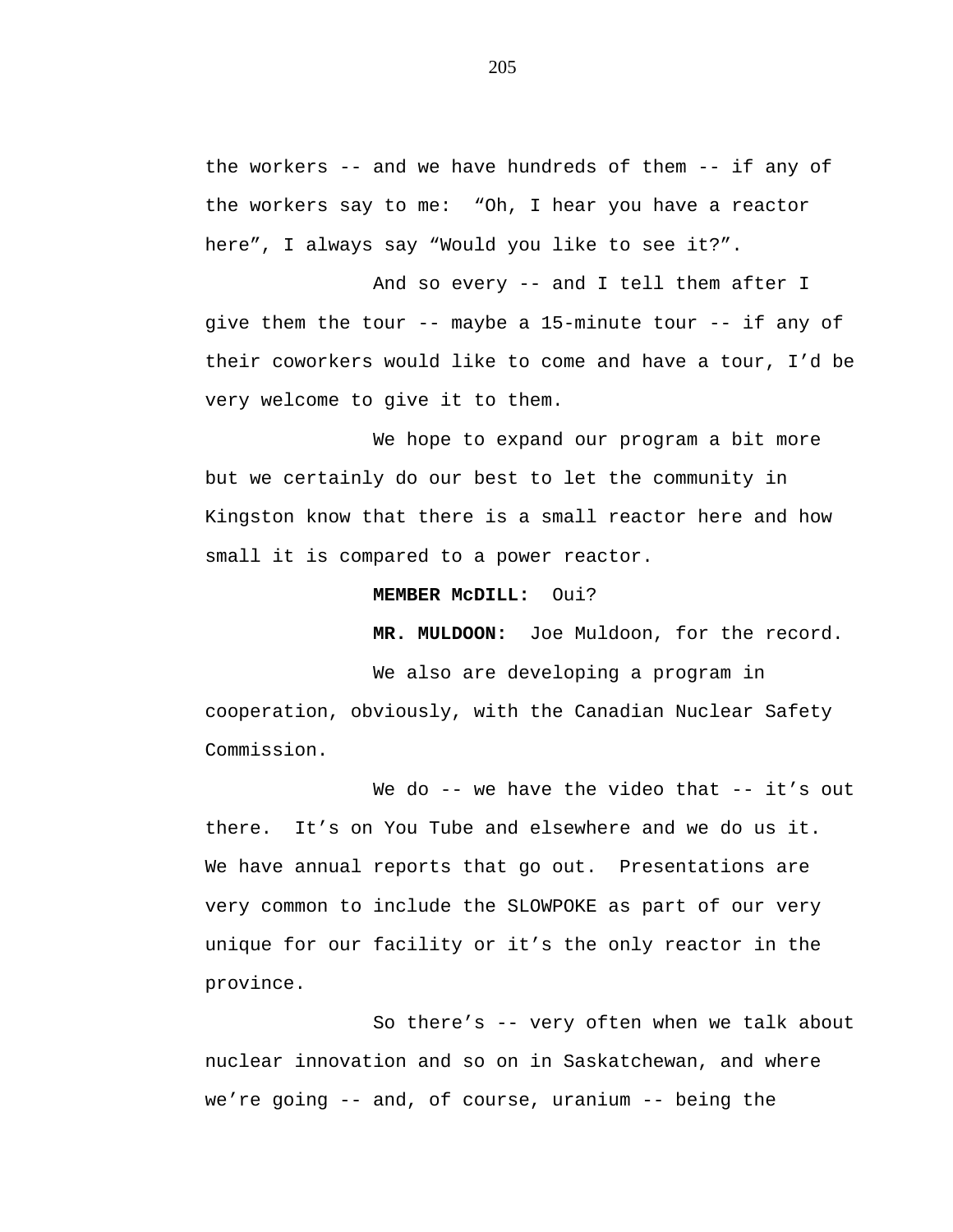exporter of uranium, major exporter of uranium, it is - it gets played fairly regularly.

We have a very good relationship with -- as was mentioned, with the University of Saskatchewan.

The Sylvia Fedoruk Centre for Nuclear Innovation has just been formed in the last couple of years and the SLOWPOKE is part of the -- is part of that announcement and so on.

I think another point that I would make is we do lots of -- the Saskatchewan Research Council does lots of work with First Nations and Aboriginal peoples in the province as well. So they -- we very regularly talk about the various pieces that we have. We deal with wind energy, bioenergy and, obviously, in the nuclear energy as well in terms of right from exploration all the way through to servicing the mining industry out there and across the pieces. So it is something that is mentioned very regularly.

But I do think that the -- the interactions are very -- are different in different areas of the country as well and do ebb and flow depending on what's going on in the news and we're always -- this is handled by our communications group, along with staff from the lab and we certainly don't try and hide it and we very much talk about it very openly.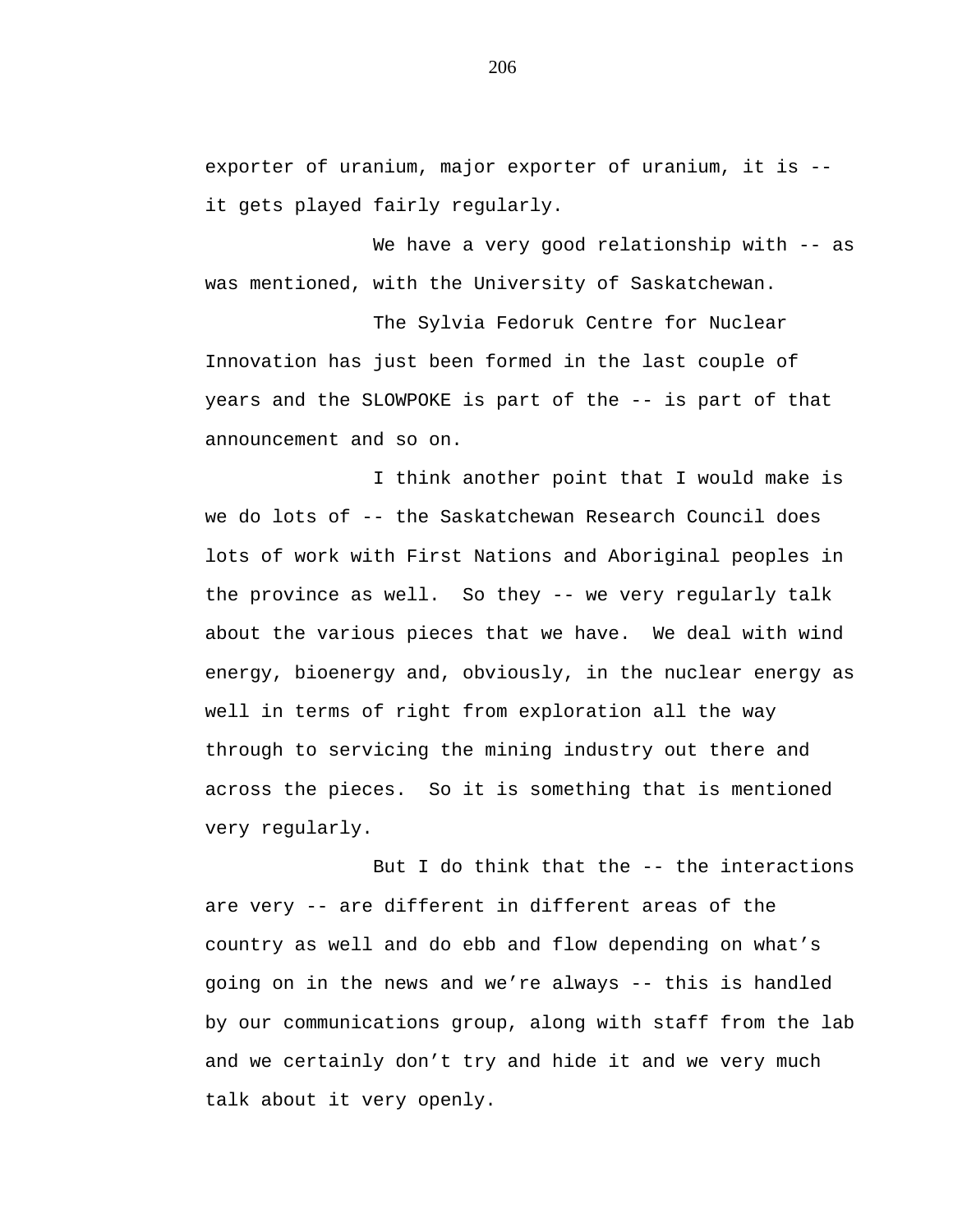**MEMBER McDILL:** École Polytechnique, oui, s'il vous plaît.

**DRE. CHILIAN:** Cornelia Chilian, pour le verbatim.

Donc, j'écoutais mes collègues. On est d'accord d'avoir toute -- de respecter le règlement en ce qui concerne le Programme d'information publique.

Le seul -- la seule inquiétude que, moi, personnellement, j'ai c'est de créer un programme d'information publique spécial pour SLOWPOKE qui est géré par un document -- par un manuel, donc, des procédures, de la documentation à maintenir, de travail à faire quand il est pas nécessaire et quand les mesures d'information publique peuvent être implémentée dans le Programme d'information publique que notre institution a déjà.

Donc, il y en a des programmes qui sont en place pour la gestion des déchets, pour la protection incendie et c'est sûr que ces programmes-là peuvent manquer des éléments qui sont spécifiques à une installation nucléaire.

L'École Polytechnique est prête à faire les changements, à ajouter les éléments qui manquent dans leurs programmes -- donc, au pluriel -- corporatifs.

Donc, on est pour, on veut respecter le règlement, toutefois, on veut pas ajouter du travail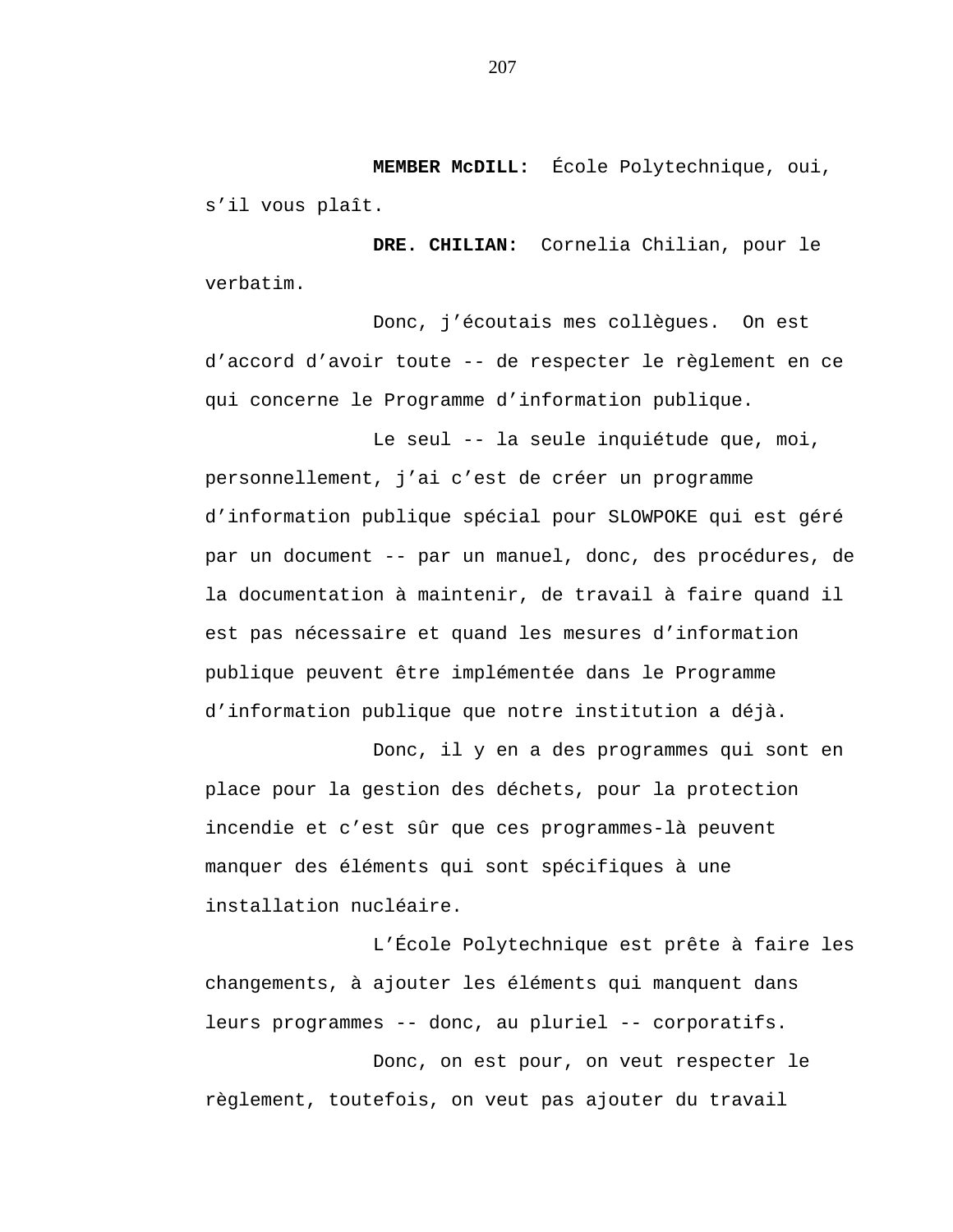inutile, un poids sur le personnel de l'installation et de créer plus de documentation à gérer, plus de travail, travail qui nous éloigne de nos réacteurs et, donc, le réacteur est moins sécuritaire parce que nous on passe le travail à gérer des documents.

> C'est juste ça que je voulais dire. **MEMBER McDILL:** Merci. Alberta -- University of Alberta?

**THE CHAIRMAN:** Alberta already spoken on the  $---$ 

> **MEMBER McDILL:** No, the -- the new. **THE CHAIRMAN:** Okay.

**DR. FEDORAK:** Yeah, it's Richard Fedorak, for the record.

I just wanted to speak from a university standpoint around the communication discussion that's been going on.

Communicating out information about a nuclear reactor in the centre of a university, in a centre of a city can be sensitive and requires careful consideration.

It may be that universities may not be able to comply with all of the requirements around a communication policy that comes out from the CNSC, given the risk/benefit ratio that a university needs to consider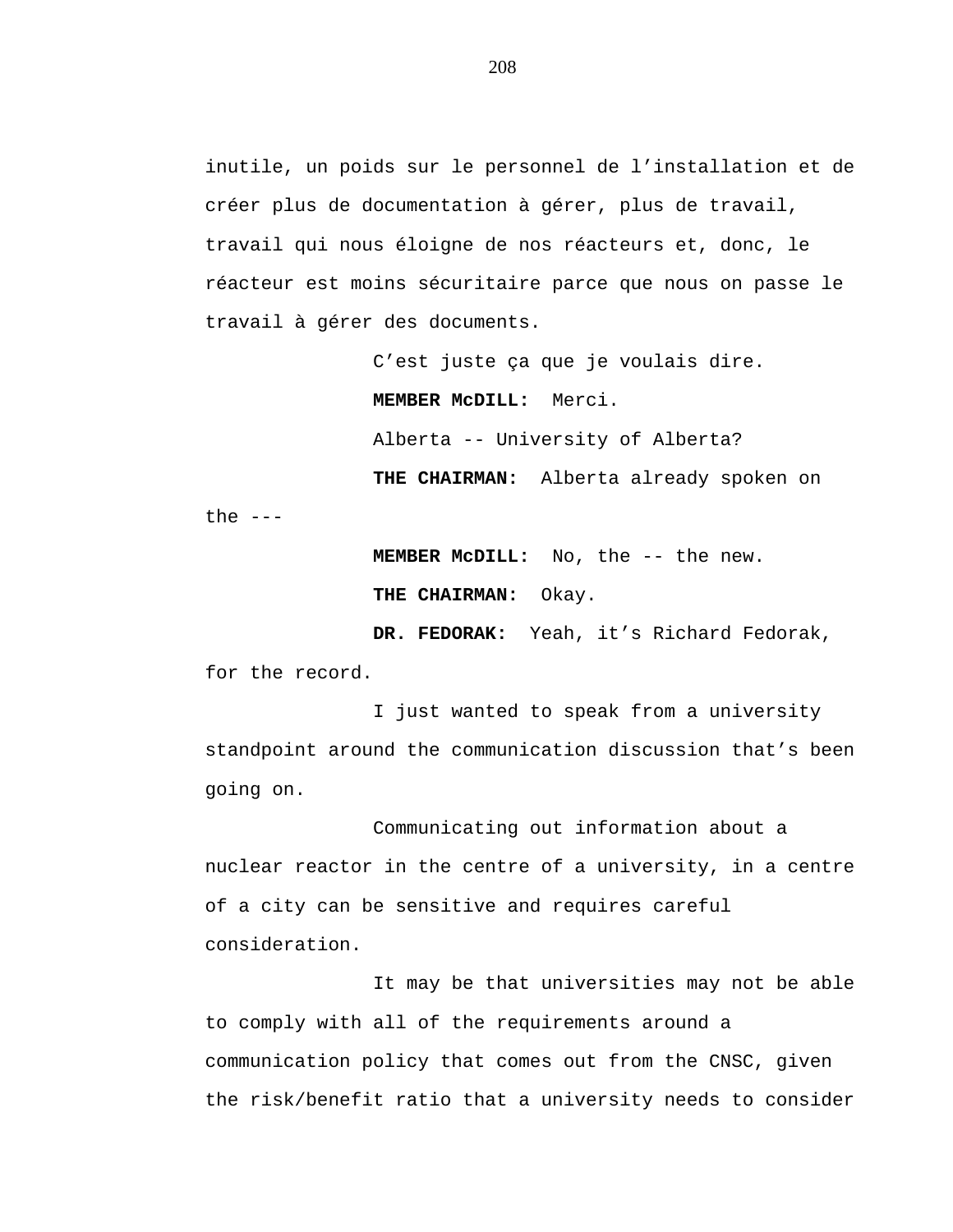in having those types of communication policies.

So careful consideration needs to be given to the organizations which are receiving these rules and regulations.

**THE CHAIRMAN:** You wanted to jump to this, Mr. Jammal?

**MR. JAMMAL:** Je vais donner la réponse dans les deux langues ou bien les traducteurs vont le faire.

Okay, let me start in English first. I find this a very interesting discussion.

On a déjà publié le règlement ou bien c'est pas le règlement mais le document qui concerne le Programme d'information publique ça fait un an et puis nous avions eu une période de consultation et puis le commentaire qu'on a reçu ça peut indiquer les difficultés qui sont en train d'être présentées ici.

Mais la Commission est toujours équitable. On est toujours ouverts à vous donner la clarté. Alors, la clarté, comme j'ai déjà dit, qu'on a déjà établi les attentes, on va communiquer les attentes à vous-autres, les détenteurs de permis, pour que ça soit d'une façon graduée.

On est tout à fait d'accord avec vous, le programme c'est votre programme à vous, de nous présenter le programme. Notre personnel de communication va évaluer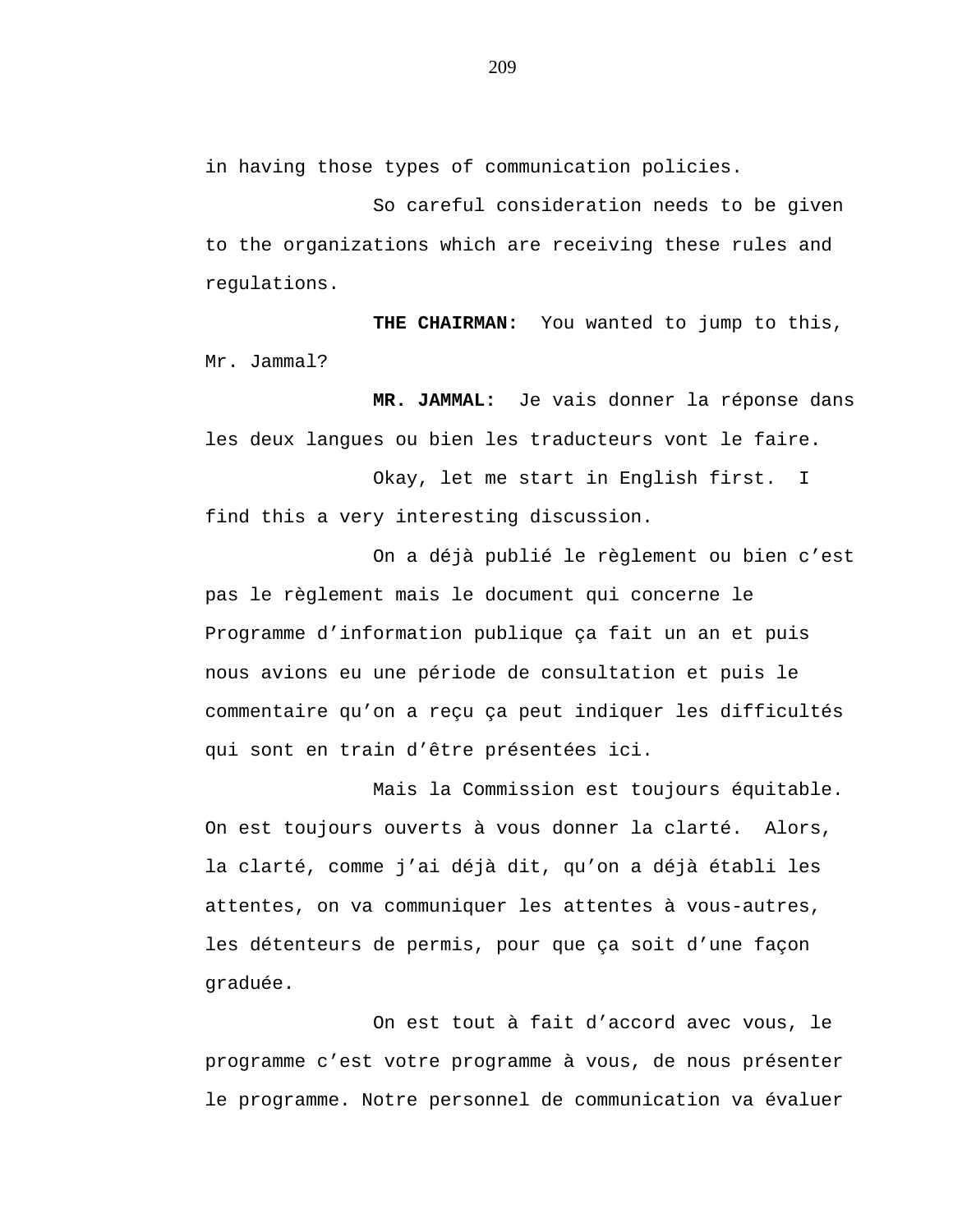s'il y a des écarts au niveau du Programme d'information publique et, à ce moment, on va avoir la discussion.

Mais il y a des points saillants qu'on doit mettre sur place et, déjà, les attentes ont déjà été établies. Alors, je veux pas qu'on commence à créer des perceptions avant qu'on va avoir la discussion. La discussion si les attentes ce sont tout à fait équitables, équilibrées au niveau des SLOWPOKEs.

Si ça sera un fardeau pour vous-autres, on va avoir la discussion.

**THE CHAIRMAN:** Okay.

Dr. McDill?

**MEMBER McDILL:** Non, merci.

**THE CHAIRMAN:** Okay, you don't but I will.

Okay, there's a couple of things that needs to be said here.

First of all, CNSC has two mandates: one is to make sure that nuclear operations are safe. The second one, which we are now trying to reinforce because it's been neglected for many, many years, is the dissemination of information to the public.

And I've got to tell you, you are an instrument of dissemination of information to the public. I don't buy the idea that you have a nuclear power plant in the middle of the University of Alberta, therefore, you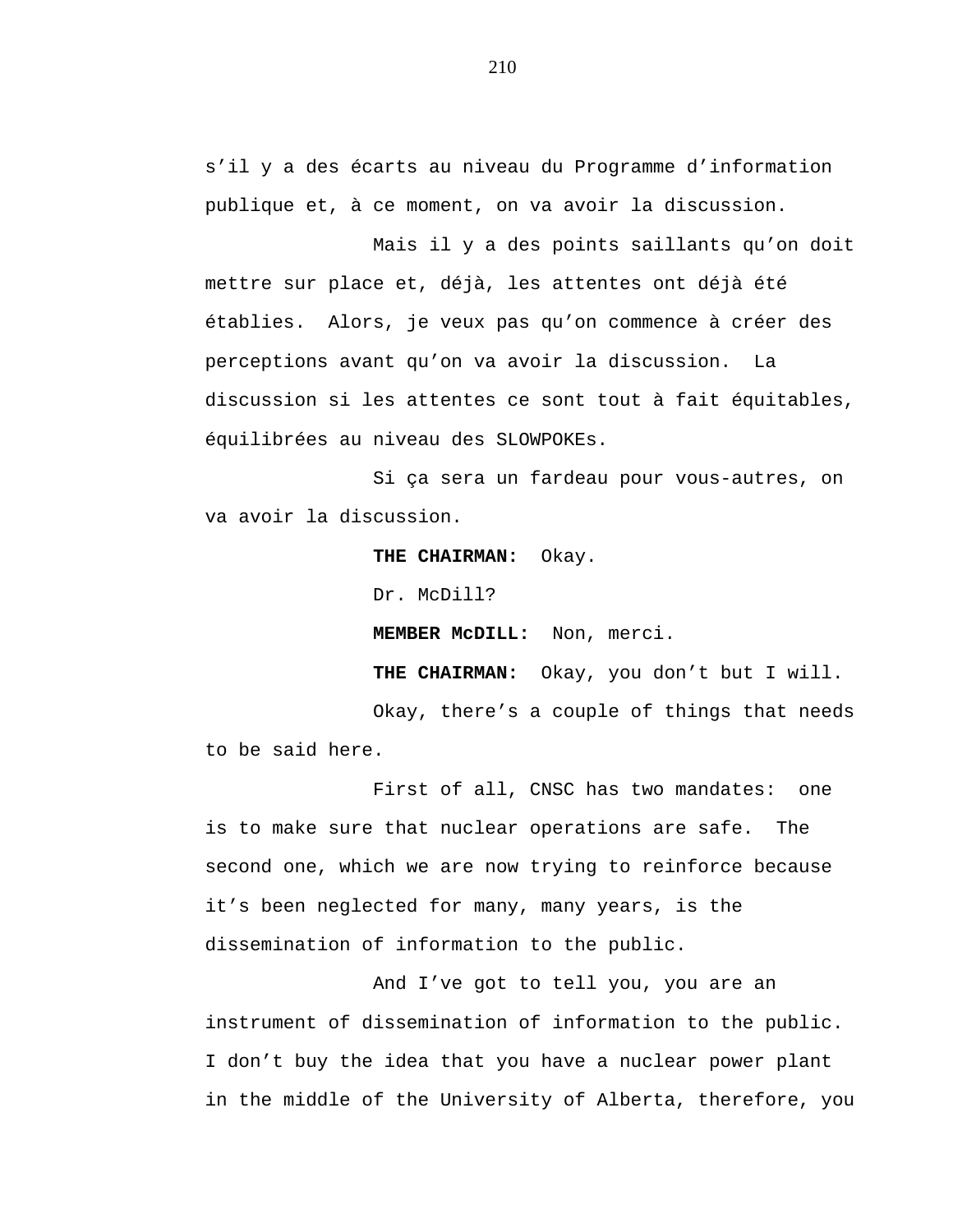should hide it or keep it away.

In fact, one bitter lesson that we've learned is that if you try to keep under wraps something, and some of our very smart kids -- particularly in university -- find out that you should have disclosed it and you didn't, you're going to get into real trouble.

So we are very much for proactive disclosure.

Et particulièrement au Québec, par exemple, les discussions autour de Gentilly-2, c'était incroyable le type d'information qui était discuté, le 'misinformation', c'est vraiment -- on a -- on a une responsabilité pour expliquer qu'est-ce qu'il y a - qu'est-ce que c'est le nucléaire et qu'est-ce que c'est la sécurité et les bénéfices qu'on pourrait obtenir des activités nucléaires.

So I am for being very proactive and we have a very large population that really does not understand nuclear and it's our collective responsibilities to explain it. I'm not talking about promoting, I'm talking about explaining the science, the physics, et cetera.

So this is really my little outburst here. We will continue to discuss and evolve.

There's some regulatory document that Mr.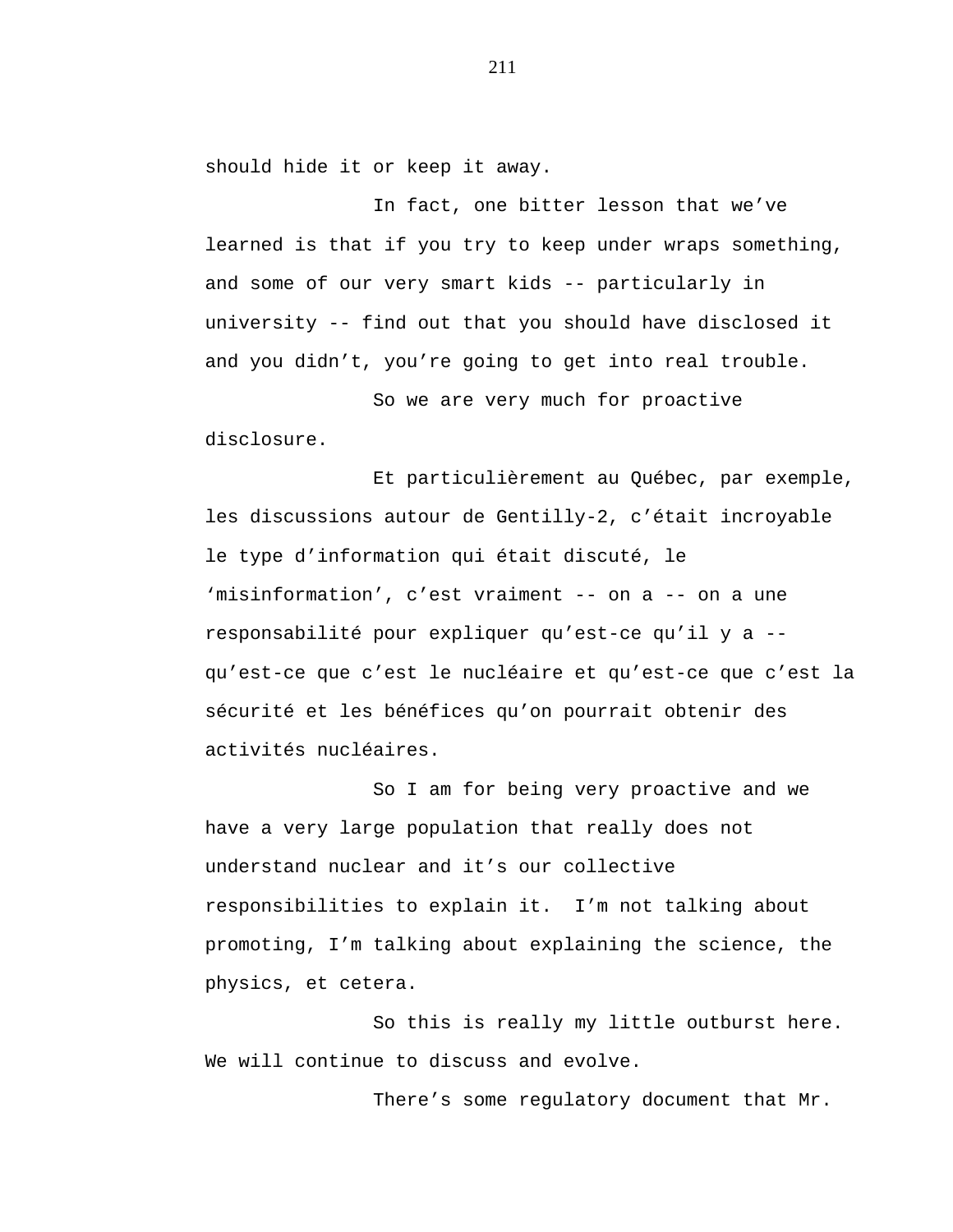Jammal spoke about. It's now being circulated amongst everybody for finalizing what is the reporting requirement, and you're welcome to comment on them. I think there already has been some serious consultation process but we always will welcome other comments on this.

So we need to move on. So unless, colleagues, you have -- anybody has any other burning question?

**MEMBER TOLGYESI:** Est-ce que vous avez communiqué avec les Premières Nations parce qu'il y a Akwesasne, Kanesatake, Kahnawake qui sont pas loin, qui peuvent avoir certaines prétentions territoriales?

**M. ISLAM:** Wasif Islam, CCSN.

Oui, on a communiqué avec les -- les membres intéressés.

On a identifié, en fait, les parties qui ont été intéressées. On a suivi ça par téléphone après on a aussi envoyé les lettres suivies -- on a fait -- on a poursuit aussi avec -- après avoir envoyé ces lettres-là si ils avaient des questions ou des concernes quelconques à propos des -- de ces quatre permis et de ces quatre titulaires de permis.

**MEMBER TOLGYESI:** Et vous avez pas eu de réponse quelconque? Y voulaient pas participer, et cetera?